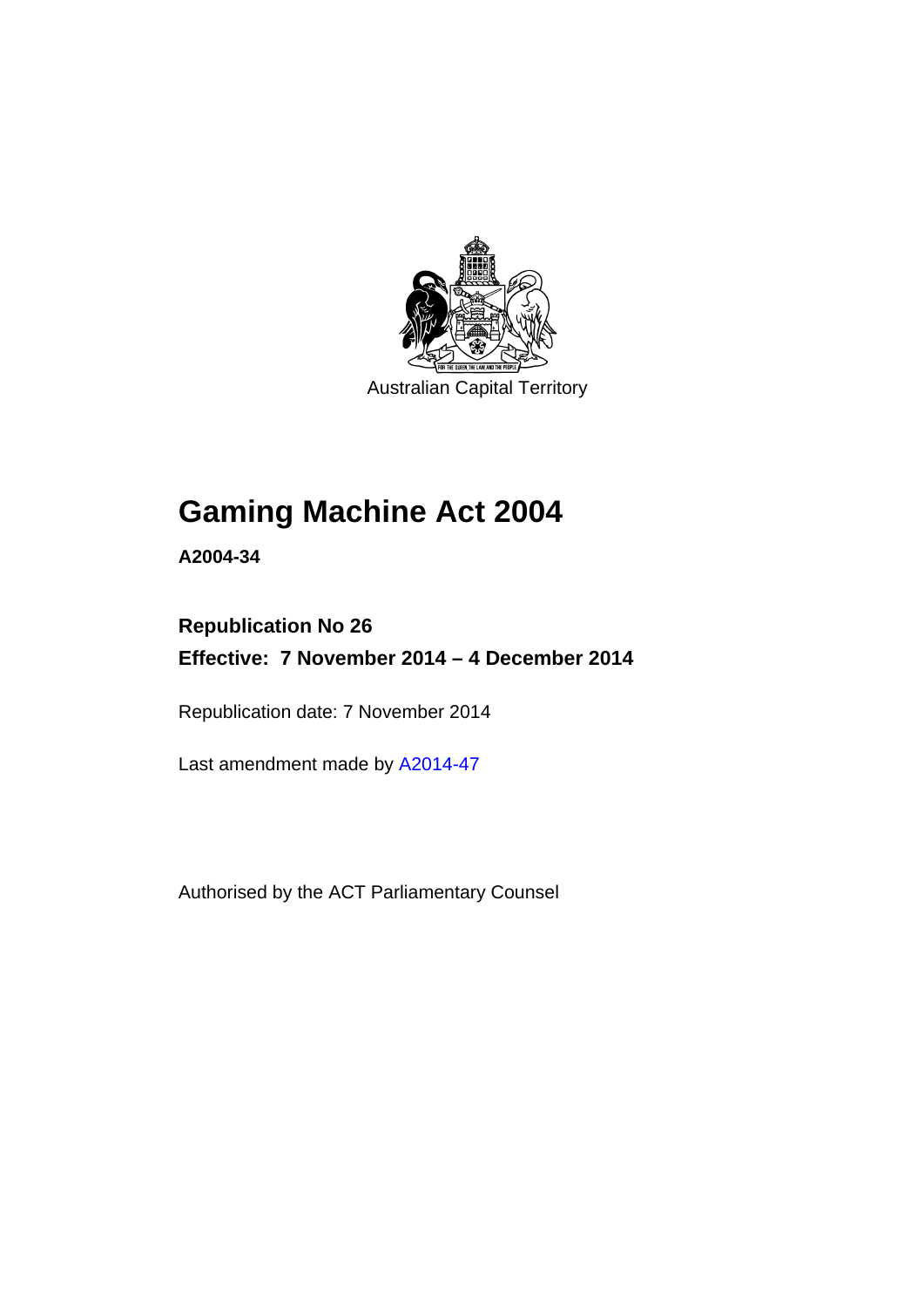### **About this republication**

#### **The republished law**

This is a republication of the *Gaming Machine Act 2004* (including any amendment made under the *[Legislation Act 2001](http://www.legislation.act.gov.au/a/2001-14)*, part 11.3 (Editorial changes)) as in force on 7 November 2014*.* It also includes any commencement, amendment, repeal or expiry affecting this republished law to 7 November 2014.

The legislation history and amendment history of the republished law are set out in endnotes 3 and 4.

#### **Kinds of republications**

The Parliamentary Counsel's Office prepares 2 kinds of republications of ACT laws (see the ACT legislation register at [www.legislation.act.gov.au](http://www.legislation.act.gov.au/)):

- authorised republications to which the *[Legislation Act 2001](http://www.legislation.act.gov.au/a/2001-14)* applies
- unauthorised republications.

The status of this republication appears on the bottom of each page.

#### **Editorial changes**

The *[Legislation Act 2001](http://www.legislation.act.gov.au/a/2001-14)*, part 11.3 authorises the Parliamentary Counsel to make editorial amendments and other changes of a formal nature when preparing a law for republication. Editorial changes do not change the effect of the law, but have effect as if they had been made by an Act commencing on the republication date (see *[Legislation Act 2001](http://www.legislation.act.gov.au/a/2001-14)*, s 115 and s 117). The changes are made if the Parliamentary Counsel considers they are desirable to bring the law into line, or more closely into line, with current legislative drafting practice.

This republication includes amendments made under part 11.3 (see endnote 1).

#### **Uncommenced provisions and amendments**

If a provision of the republished law has not commenced, the symbol  $\mathbf{U}$  appears immediately before the provision heading. Any uncommenced amendments that affect this republished law are accessible on the ACT legislation register [\(www.legislation.act.gov.au\)](http://www.legislation.act.gov.au/). For more information, see the home page for this law on the register.

#### **Modifications**

If a provision of the republished law is affected by a current modification, the symbol  $\mathbf{M}$ appears immediately before the provision heading. The text of the modifying provision appears in the endnotes. For the legal status of modifications, see the *[Legislation Act 2001](http://www.legislation.act.gov.au/a/2001-14)*, section 95.

#### **Penalties**

At the republication date, the value of a penalty unit for an offence against this law is \$150 for an individual and \$750 for a corporation (see *[Legislation Act 2001](http://www.legislation.act.gov.au/a/2001-14)*, s 133).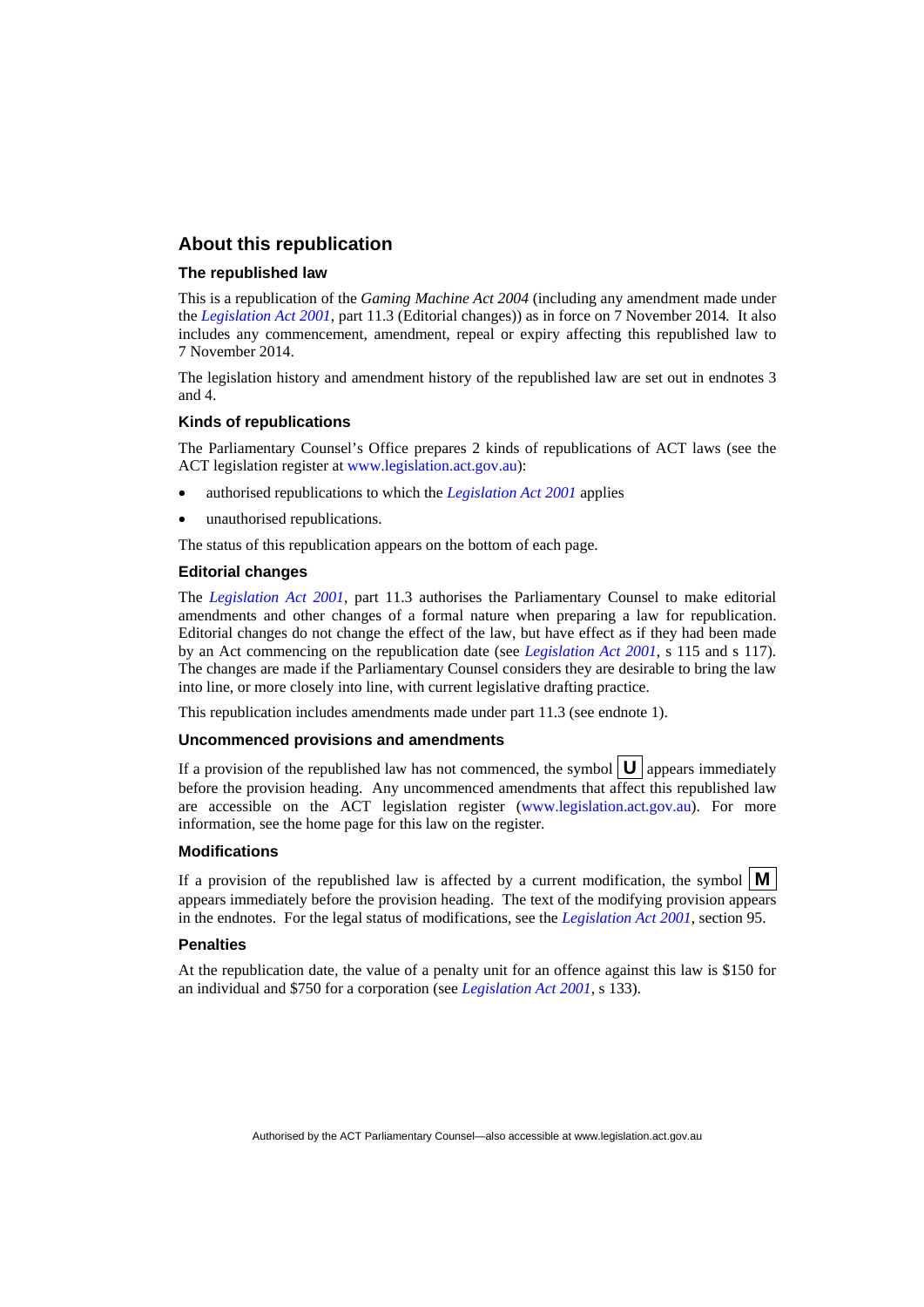

# **Gaming Machine Act 2004**

# **Contents**

|                     |                                                       | Page |
|---------------------|-------------------------------------------------------|------|
| Part 1              | <b>Preliminary</b>                                    |      |
|                     | Name of Act                                           | 2    |
| 3                   | Dictionary                                            | 2    |
| 4                   | <b>Notes</b>                                          | 2    |
| 5                   | Offences against Act—application of Criminal Code etc | 3    |
| Part 2              | <b>Licences</b>                                       |      |
| <b>Division 2.1</b> | Definitions and important concepts                    |      |
| 6                   | Definitions for pt 2                                  | 4    |
| 7                   | Meaning of <i>influential person</i> for Act          | 4    |
| 8                   | What licence authorises                               | 5    |
| 9                   | Kinds of applications under pt 2                      | 5    |
| 10                  | Applications to be dealt with in order of receipt     | 5    |

| R26      | Gaming Machine Act 2004      | contents 1 |
|----------|------------------------------|------------|
| 07/11/14 | Effective: 07/11/14-04/12/14 |            |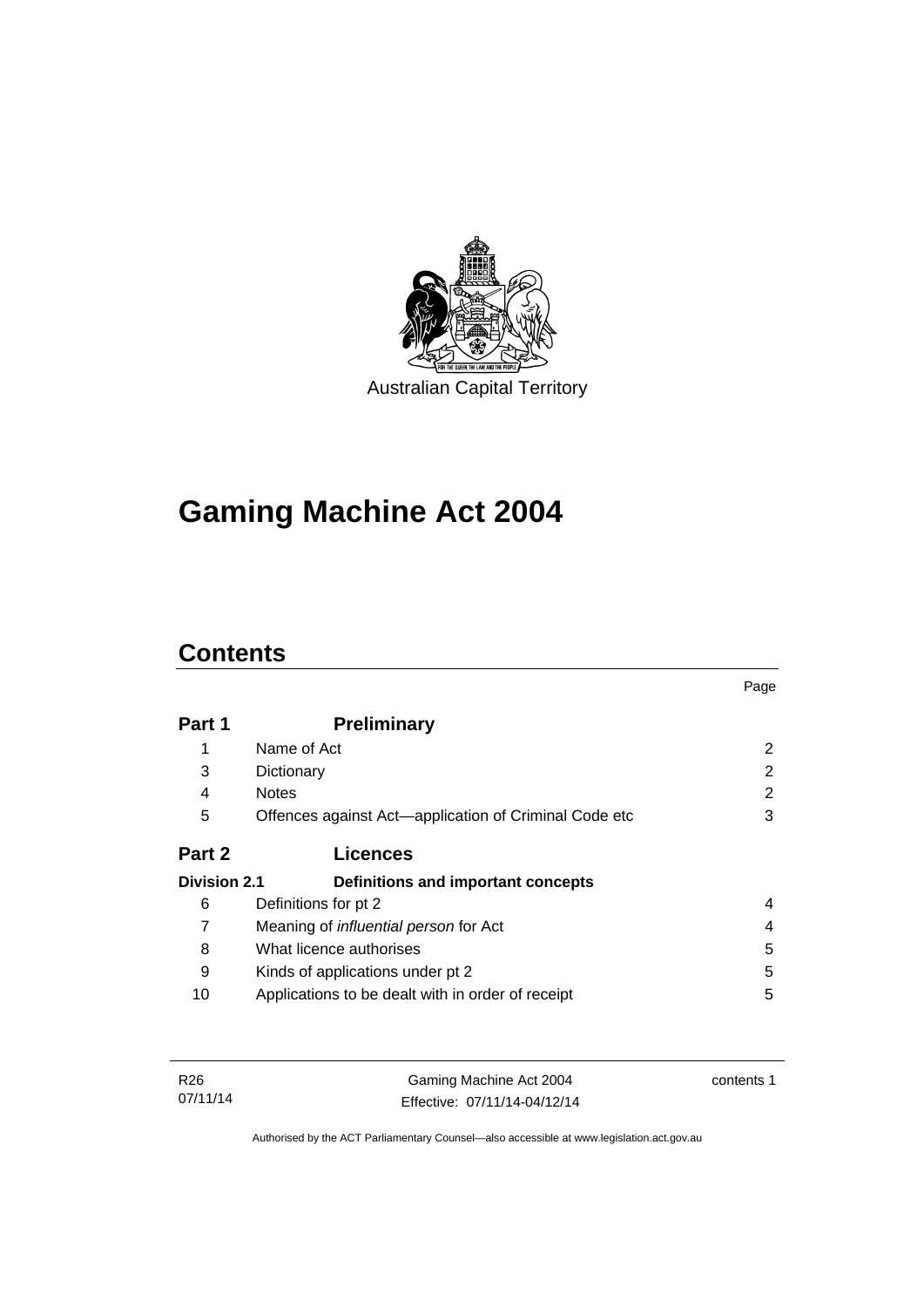### **Contents**

|                     |                                                                        | Page           |
|---------------------|------------------------------------------------------------------------|----------------|
| <b>Division 2.2</b> | <b>Issue of licences</b>                                               |                |
| 10A                 | Initial licence applications-eligibility                               | 7              |
| 11                  | Initial licence applications-contents                                  | $\overline{7}$ |
| 12                  | Issue of licences                                                      | 9              |
| 13                  | Additional mandatory requirements for issue of licence                 | 11             |
| 14                  | Grounds for refusing initial licence application by club               | 12             |
| 15                  | Form of licence                                                        | 14             |
| 16                  | Restrictions on what commission may authorise-                         |                |
|                     | non-clubs                                                              | 14             |
| 17                  | No available gaming machines                                           | 15             |
| <b>Division 2.3</b> | Social impact assessments                                              |                |
| 18                  | Social impact assessment                                               | 16             |
| 19                  | Publication of social impact assessments by applicant                  | 17             |
| <b>Division 2.4</b> | Eligible people                                                        |                |
| 20                  | Eligibility of individuals                                             | 19             |
| 21                  | Eligibility of clubs and other corporations                            | 21             |
| Division 2.5        | Licence amendments                                                     |                |
| 22                  | Licence amendment-applications                                         | 23             |
| 23                  | Licence amendment-contents of applications                             | 25             |
| 24                  | Licence amendment decision-decrease machines amendment                 | 27             |
| 25                  | Licence amendment decision-structural change amendment                 | 27             |
| 26                  | Licence amendment decision-temporary storage amendment                 | 28             |
| 26A                 | Licence amendment decision—venue relocation amendment                  | 29             |
| 26B                 | Licence amendment decision-small-scale machine relocation<br>amendment | 30             |
| <b>26C</b>          | Licence amendment decision-large-scale machine relocation              |                |
|                     | amendment                                                              | 32             |
| 26D                 | Licence amendment decision—new venue amendment                         | 33             |
| 26E                 | Licence amendment decision—technical amendment                         | 35             |
| 27                  | Request for return of licence                                          | 35             |
| 28                  | Commencement of amendments                                             | 36             |
| 29                  | Revocation of uncommenced licence amendments                           | 36             |
| Division 2.6        | <b>Transfer and surrender of licences</b>                              |                |
| 30                  | Definitions for div 2.6                                                | 37             |
|                     |                                                                        |                |
|                     |                                                                        |                |

contents 2 Gaming Machine Act 2004 Effective: 07/11/14-04/12/14

R26 07/11/14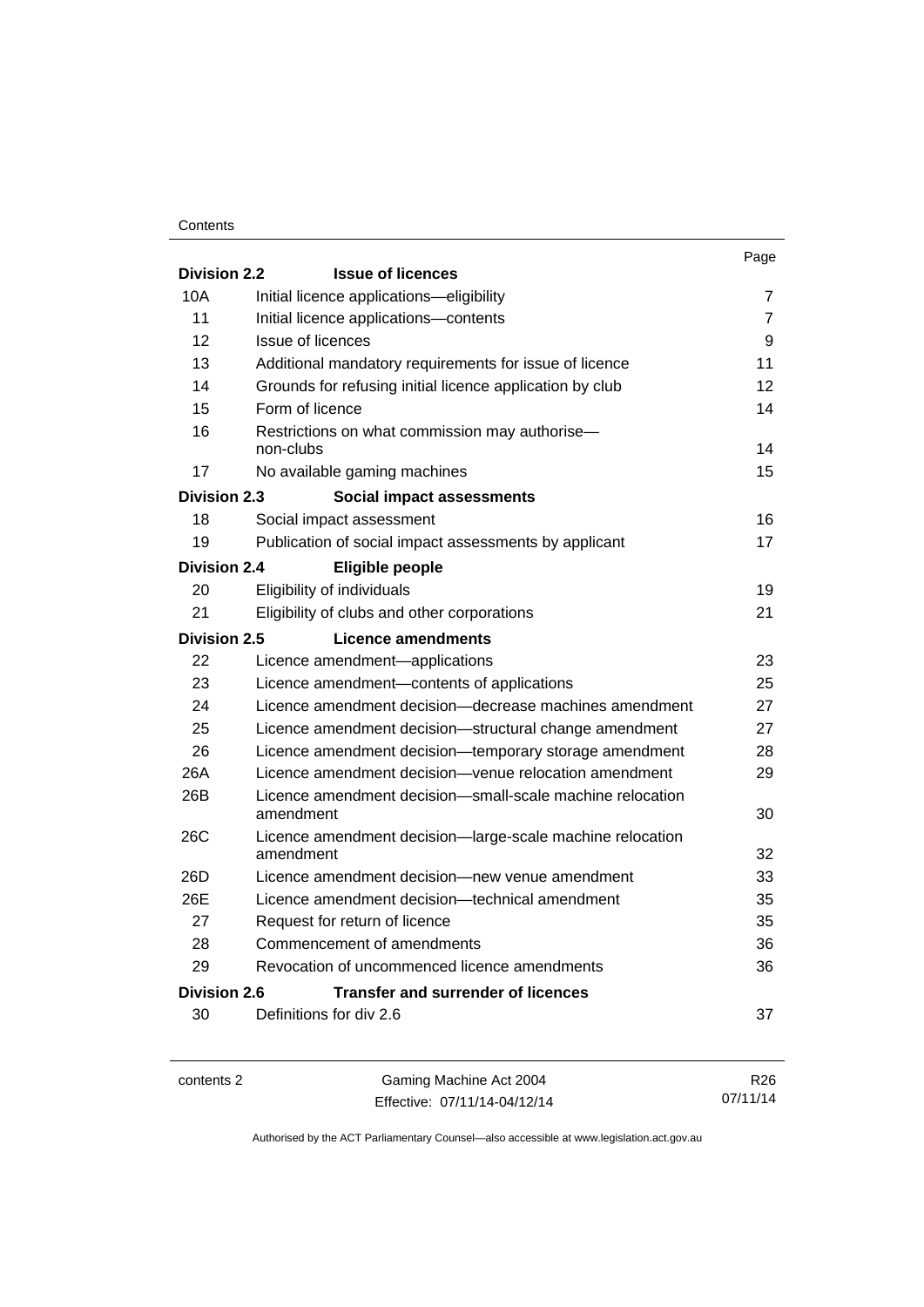| 31                   | Application for transfer of licence                                                             | Page<br>37 |
|----------------------|-------------------------------------------------------------------------------------------------|------------|
| 32                   | <b>Transfer of licence</b>                                                                      | 38         |
| 33                   | Current licensees obligations on proposed transfer of licence                                   | 39         |
| 34                   | Surrender of licences                                                                           | 40         |
| <b>Division 2.7</b>  | <b>Restriction on gaming machine numbers</b>                                                    |            |
| 34A                  | Intention to reduce maximum number of gaming machines to 4 000,                                 |            |
|                      | then maintain per capita ratio                                                                  | 41         |
| 35                   | Maximum number of gaming machines allowed in ACT                                                | 41         |
| 36                   | Review of maximum number when it reaches 4 000                                                  | 44         |
| 36A                  | Meaning of pool of available gaming machines                                                    | 44         |
| <b>Division 2.8</b>  | <b>Gaming machine licences</b>                                                                  |            |
| 37                   | Register of licences                                                                            | 45         |
| 38                   | Giving copy of licence                                                                          | 45         |
|                      |                                                                                                 |            |
| Part 2A              | In-principle approvals for licences, venue<br>relocation amendments and new venue<br>amendments |            |
| Division 2A.1        | Preliminary                                                                                     |            |
| 38A                  | Object-pt 2A                                                                                    | 46         |
| 38B                  | <b>Definitions</b>                                                                              | 46         |
| 38C                  | What is an in-principle approval?                                                               | 47         |
| <b>Division 2A.2</b> | Applications for in-principle approvals                                                         |            |
| 38D                  | In-principle approval-applications                                                              | 48         |
| 38E                  | In-principle approval-contents of applications                                                  | 49         |
| <b>Division 2A.3</b> | Issue of in-principle approvals                                                                 |            |
| 38F                  | In-principle approval decision-licence                                                          | 50         |
| 38G                  | In-principle approval decision-licence-no reservable gaming<br>machines                         | 51         |
| 38H                  | In-principle approval decision-venue relocation amendment                                       | 52         |
| 381                  | In-principle approval decision-new venue amendment                                              | 53         |
| 38J                  | In-principle approval-form                                                                      | 53         |
| 38K                  | In-principle approval-conditions                                                                | 54         |
| 38L                  | In-principle approval-term                                                                      | 54         |

| R <sub>26</sub> | Gaming Machine Act 2004      | contents 3 |
|-----------------|------------------------------|------------|
| 07/11/14        | Effective: 07/11/14-04/12/14 |            |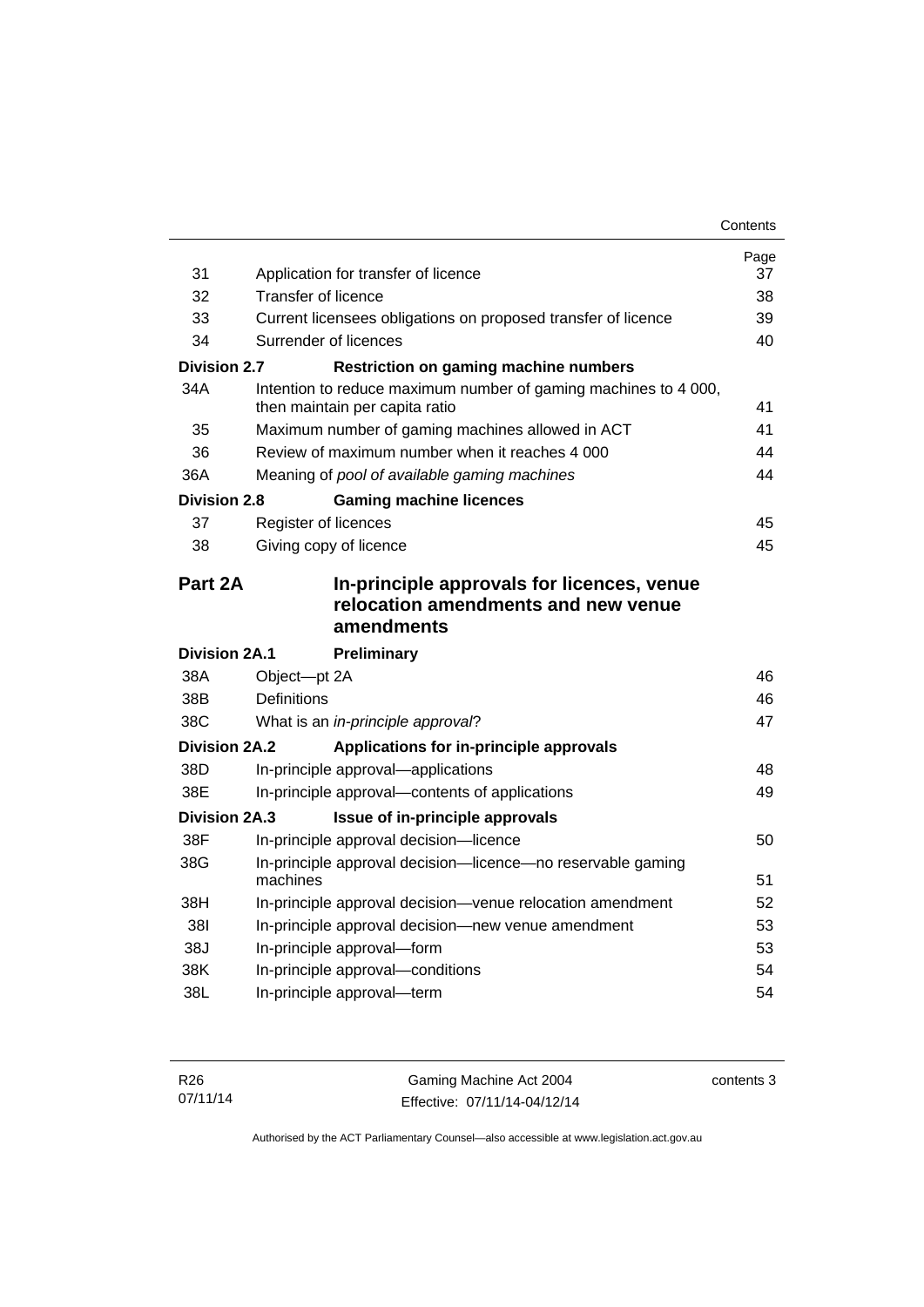### **Contents**

|                      |                                                                                 | Page |
|----------------------|---------------------------------------------------------------------------------|------|
| Division 2A.4        | Amendment, transfer, extension and surrender of<br>in-principle approvals       |      |
| 38M                  | In-principle approval-amendment                                                 | 54   |
| 38N                  | In-principle approval-amendment decision                                        | 55   |
| 38O                  | In-principle approval-application to transfer                                   | 56   |
| 38P                  | In-principle approval-transfer decision                                         | 56   |
| 38Q                  | In-principle approval-application for extension                                 | 57   |
| 38R                  | In-principle approval-extension decision                                        | 57   |
| 38S                  | In-principle approval-surrender                                                 | 57   |
| <b>Division 2A.5</b> | <b>Conversion of in-principle approvals</b>                                     |      |
| 38T                  | Conversion of in-principle approval to licence or amendment-                    |      |
|                      | application                                                                     | 58   |
| 38U                  | Conversion of in-principle approval to licence—decision                         | 59   |
| 38V                  | Conversion of in-principle approval into venue relocation<br>amendment-decision | 60   |
| 38W                  | Conversion of in-principle approval into new venue amendment-                   |      |
|                      | decision                                                                        | 61   |
| 38X                  | Conversion-other in-principle approvals for the land or premises                |      |
|                      |                                                                                 |      |
|                      | expire                                                                          | 62   |
| Part 3               | <b>Conditions on licences</b>                                                   |      |
| <b>Division 3.1</b>  | <b>Compliance with licence conditions</b>                                       |      |
| 39                   | Failure to comply with conditions of licence                                    | 63   |
| <b>Division 3.2</b>  | <b>General licence conditions</b>                                               |      |
| 39A                  | Compliance with requirements for issue of licence                               | 63   |
| 40                   | Compliance with directions                                                      | 63   |
| 41                   | Display of licence at licensed premises                                         | 64   |
| 42                   | Licence schedule to be kept at premises                                         | 64   |
| 43                   | Rules and control procedures for operation of gaming machines and               |      |
|                      | peripheral equipment                                                            | 64   |
| 44                   | Installation in accordance with Act                                             | 65   |
| 45                   | Installation certificate                                                        | 65   |
| 46                   | Operation after installation                                                    | 65   |
| 47                   | Operation subject to correct percentage payout                                  | 66   |
| 48                   | Percentage payout of gaming machines to be displayed                            | 66   |
|                      |                                                                                 |      |

contents 4 Gaming Machine Act 2004 Effective: 07/11/14-04/12/14

R26 07/11/14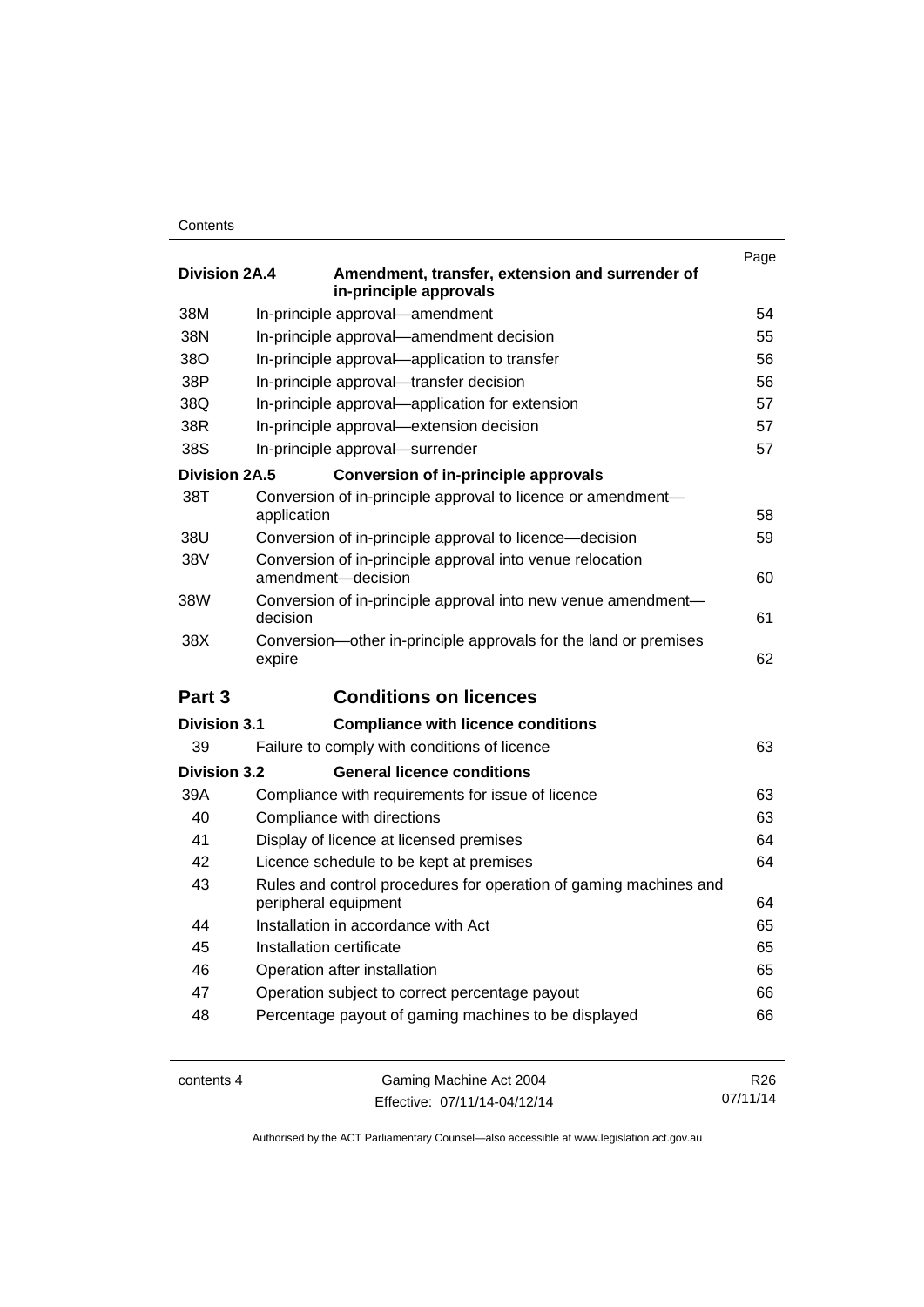| Contents |
|----------|
|----------|

| 49                  | Maximum stake amount                                                               | Page<br>66 |
|---------------------|------------------------------------------------------------------------------------|------------|
| 50                  | Licensee to comply with relevant codes of practice                                 | 66         |
| 51                  | Licensee to use gaming machines                                                    | 66         |
| 52                  | Accounts relating to gaming machines                                               | 67         |
| <b>Division 3.3</b> | <b>Club licence conditions</b>                                                     |            |
| 53                  | Conditions about inequitable benefits                                              | 67         |
| 53A                 | Condition about club's constitution-consistency with gaming laws                   | 69         |
| 53B                 | Condition about club's constitution—amendment if inconsistent with<br>gaming laws  | 69         |
| 54                  | Annual report of clubs                                                             | 70         |
| 55                  | Other conditions of club licences                                                  | 71         |
| Part 4              | <b>Disciplinary action</b>                                                         |            |
| 56                  | Definitions for pt 4                                                               | 72         |
| 57                  | Grounds for disciplinary action                                                    | 72         |
| 58                  | Disciplinary action                                                                | 74         |
| 59                  | Criteria for disciplinary action                                                   | 75         |
| 60                  | When disciplinary notice may be given                                              | 75         |
| 61                  | Disciplinary notices                                                               | 75         |
| 62                  | Commission may take disciplinary action against licensee                           | 76         |
| 63                  | Suspension of licences because of suspension of general and on<br>licences         | 76         |
| 64                  | Cancellation of licences because of cancellation etc of general and on<br>licences | 77         |
| 65                  | Return of licence on cancellation                                                  | 77         |
| Part 5              | <b>Centralised monitoring system</b>                                               |            |
| 66                  | Meaning of centralised monitoring system                                           | 79         |
| 67                  | <b>Regulations about CMS</b>                                                       | 79         |
| Part 6              | Approval of gaming machines, peripherals,<br>suppliers, technicians and attendants |            |
| <b>Division 6.1</b> | Approval of gaming machines and peripheral<br>equipment                            |            |
| 68                  | Meaning of peripheral equipment                                                    | 80         |
| 69                  | Approval of gaming machines and peripheral equipment                               | 80         |
| R <sub>26</sub>     | Gaming Machine Act 2004                                                            | contents 5 |
| 07/11/14            | Effective: 07/11/14-04/12/14                                                       |            |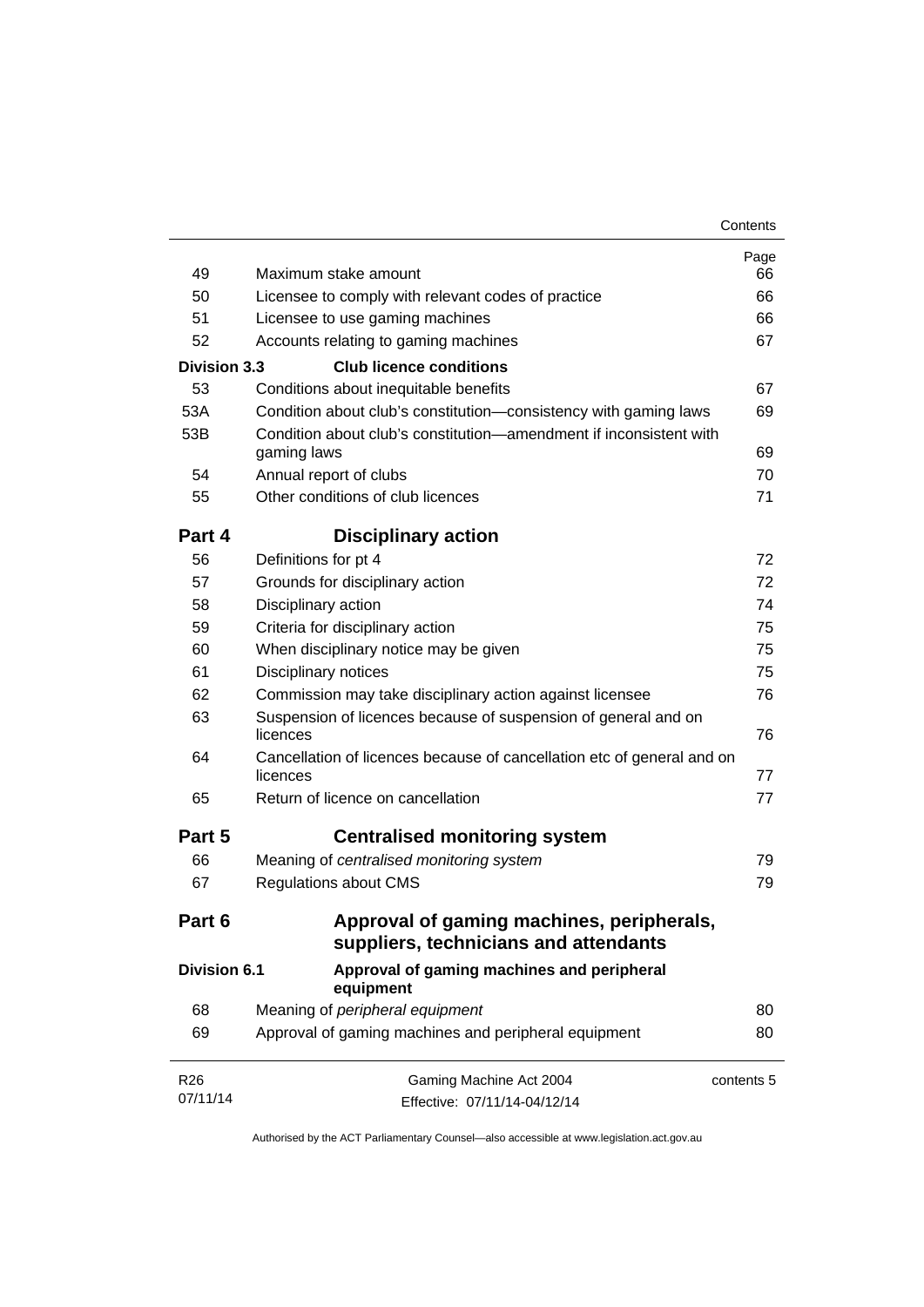|                     |                                                                                   | Page |
|---------------------|-----------------------------------------------------------------------------------|------|
| 70                  | Cancellation or suspension of gaming machine and peripheral<br>equipment approval | 81   |
| 71                  | Machine access register                                                           | 82   |
|                     |                                                                                   |      |
| <b>Division 6.2</b> | <b>Approved suppliers</b>                                                         |      |
| 72                  | Application and approval as supplier                                              | 83   |
| 73                  | Giving copy of certificate about approved supplier                                | 84   |
| 73A                 | Cancellation etc of supplier's approval                                           | 85   |
| Division 6.3        | <b>Approved technicians</b>                                                       |      |
| 74                  | Application for approval as technician                                            | 86   |
| 75                  | Approval of technicians                                                           | 87   |
| 76                  | Short-term approval of technicians                                                | 88   |
| 77                  | Ending short-term approvals                                                       | 88   |
| 78                  | Transfer etc of technician's approval                                             | 89   |
| 79                  | Cancellation etc of technician's approval                                         | 89   |
| 80                  | Certificates and identity cards for approved technicians                          | 91   |
| 81                  | Giving copy of certificate about approved technician or identity card             | 91   |
| 82                  | Notice by supplier if technician no longer employed                               | 91   |
| 83                  | Return of approval certificates and identity cards for approved<br>technicians    | 92   |
| 84                  | Renewal of technician's approval                                                  | 93   |
| <b>Division 6.4</b> | <b>Approved attendants</b>                                                        |      |
| 85                  | Application for approval as attendant                                             | 93   |
| 86                  | Approval of attendants                                                            | 94   |
| 87                  | Short-term approval of attendants                                                 | 95   |
| 88                  | Ending short-term approvals                                                       | 95   |
| 89                  | Transfer etc of attendant's approval                                              | 96   |
| 90                  | Suspension of attendant's approval for short-term unemployment                    | 96   |
| 91                  | Cancellation etc of attendant's approval                                          | 96   |
| 92                  | Certificates for approved attendants                                              | 97   |
| 93                  | Giving copy of certificate about approved attendant                               | 98   |
| 94                  | Notice by licensee if attendant no longer employed                                | 98   |
| 95                  | Return of approval certificates for approved attendants                           | 98   |
| 96                  | Renewal of attendant's approval                                                   | 99   |
|                     |                                                                                   |      |

contents 6 Gaming Machine Act 2004 Effective: 07/11/14-04/12/14

R26 07/11/14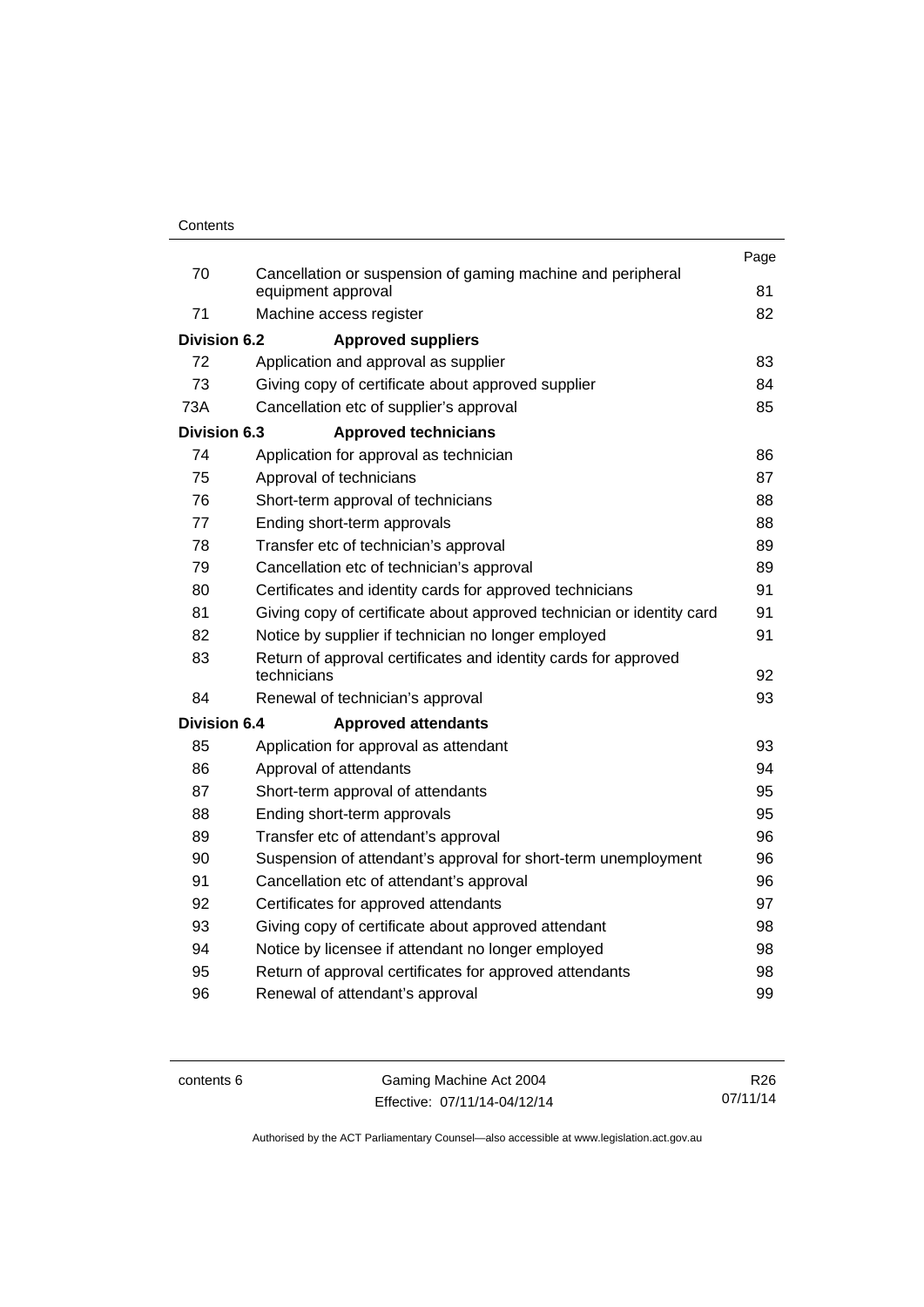|                     |                                                                     | Contents   |
|---------------------|---------------------------------------------------------------------|------------|
|                     |                                                                     | Page       |
| <b>Division 6.5</b> | <b>Gaming machine dealings</b>                                      |            |
| 97                  | Control procedures                                                  | 100        |
| 98                  | Acquisition of gaming machines-general                              | 100        |
| 99                  | Application for approval of acquisition of gaming machines          | 101        |
| 100                 | Decision on application for approval to acquire gaming machines     | 101        |
| 103                 | Possession and operation of gaming machines                         | 102        |
| 104                 | Playing unlicensed gaming machines                                  | 103        |
| 105                 | Operation of gaming machines other than in accordance with licences | 103        |
| <b>Division 6.6</b> | <b>Repossession of gaming machines</b>                              |            |
| 106                 | Offences by people repossessing gaming machines                     | 104        |
| 107                 | Application for repossession approval                               | 104        |
| 108                 | Approval of repossession of gaming machines                         | 105        |
| 109                 | Conditions on approval to repossess gaming machine                  | 105        |
| 110                 | Contravention of repossession approval conditions                   | 106        |
| <b>Division 6.7</b> | Disposal of gaming machines                                         |            |
| 111                 | Unapproved disposal of gaming machines                              | 106        |
| 112                 | Application for approval for disposal of gaming machines            | 106        |
| 113                 | Approval of disposal of gaming machines                             | 107        |
| <b>Division 6.8</b> | Seizure of gaming machines                                          |            |
| 114                 | Seizure of unlawful gaming machines                                 | 108        |
| 115                 | Receipt for gaming machines seized                                  | 108        |
| 116                 | Application for order disallowing seizure                           | 108        |
| 117                 | Order for return of seized gaming machine                           | 109        |
| 118                 | Adjournment pending hearing of other proceedings                    | 110        |
| 119                 | Forfeiture of seized gaming machines                                | 110        |
| <b>Division 6.9</b> | Installation and operation of gaming machines                       |            |
| 120                 | Installation to be in accordance with approval of commission        | 110        |
| 121                 | Offence to install gaming machines                                  | 111        |
| 122                 | Certificate about meter readings                                    | 111        |
| 123                 | Sealing computer cabinet                                            | 111        |
| 124                 | Commission may require information                                  | 112        |
| 125                 | Operation to be subject to correct percentage payout                | 112        |
| 126                 | Position for percentage payout of gaming machines display           | 112        |
| 127                 | Maximum stake amount                                                | 113        |
| R <sub>26</sub>     | Gaming Machine Act 2004                                             | contents 7 |

| 07/11/14 | Effective: 07/11/14-04/12/14 |
|----------|------------------------------|
|          |                              |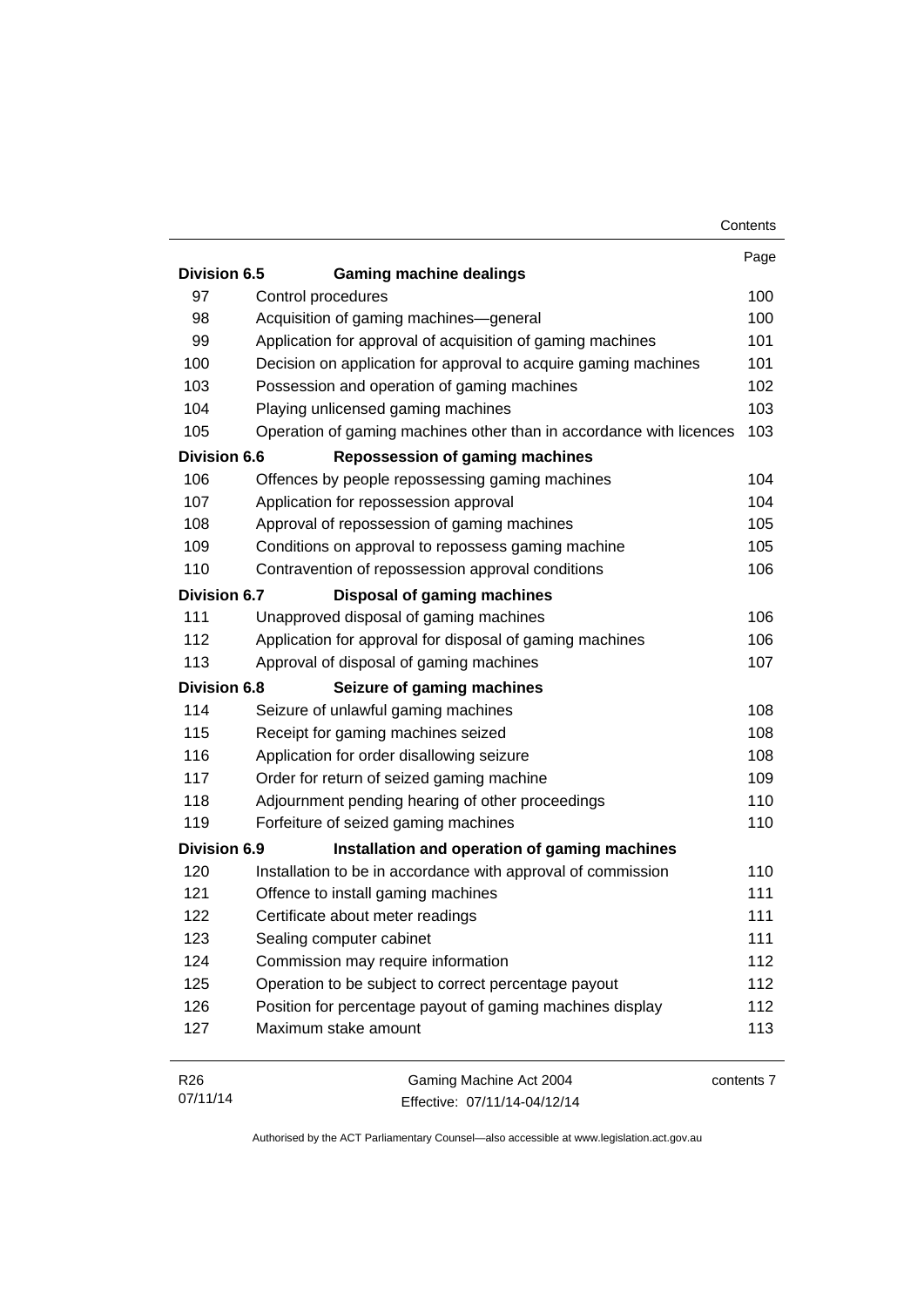### **Contents**

|            |                                                                           | Page            |
|------------|---------------------------------------------------------------------------|-----------------|
| Part 7     | <b>Regulation of gaming machines generally</b>                            |                 |
| 128        | Machine access generally                                                  | 114             |
| 129        | Interference with gaming machines                                         | 115             |
| 130        | Opening computer cabinets                                                 | 116             |
| 131        | Rendering gaming machines inoperable on licence ceasing to be in<br>force | 116             |
| 132        | Removal of gaming machines from premises                                  | 117             |
| Part 8     | Linked-jackpot arrangements                                               |                 |
| 133        | Operation of linked-jackpot arrangements                                  | 118             |
| 134        | Single-user authorisation for linked-jackpot arrangements                 | 118             |
| 135        | Issue of multi-user permits                                               | 119             |
| 136        | Conditions on multi-user permits                                          | 121             |
| 137        | Term of multi-user permits                                                | 122             |
| 138        | Amendment of multi-user permits in interest of users                      | 122             |
| 139        | Amendment of multi-user permit on request                                 | 122             |
| 140        | Amendment of financial and operational aspects of multi-user permits      | 124             |
| 141        | Transfer of multi-user permits                                            | 124             |
| 142        | Surrender of multi-user permits                                           | 125             |
| 143        | Unclaimed jackpots                                                        | 125             |
| 144        | Undisbursed jackpots                                                      | 126             |
| Part 9     | <b>Club administration</b>                                                |                 |
| 144A       | Definitions-pt 9                                                          | 127             |
| 145        | Eligible objects                                                          | 127             |
| 146        | Eligible clubs                                                            | 127             |
| 147        | Associated organisations-declaration                                      | 128             |
| 147A       | Associated organisation declaration-condition                             | 129             |
| 147B       | Associated organisation-warning notice                                    | 130             |
| 147C       | Associated organisation declaration-suspension or repeal                  | 130             |
| 147D       | Club elections-election of board directors                                | 131             |
| 148        | Club elections-record-keeping                                             | 131             |
| 148A       | Club directors-acting in good faith                                       | 132             |
| 148B       | Club constitution-consistency with gaming laws                            | 132             |
| 149        | Power to require information about status of eligible clubs               | 133             |
| contents 8 | Gaming Machine Act 2004                                                   | R <sub>26</sub> |

Effective: 07/11/14-04/12/14

07/11/14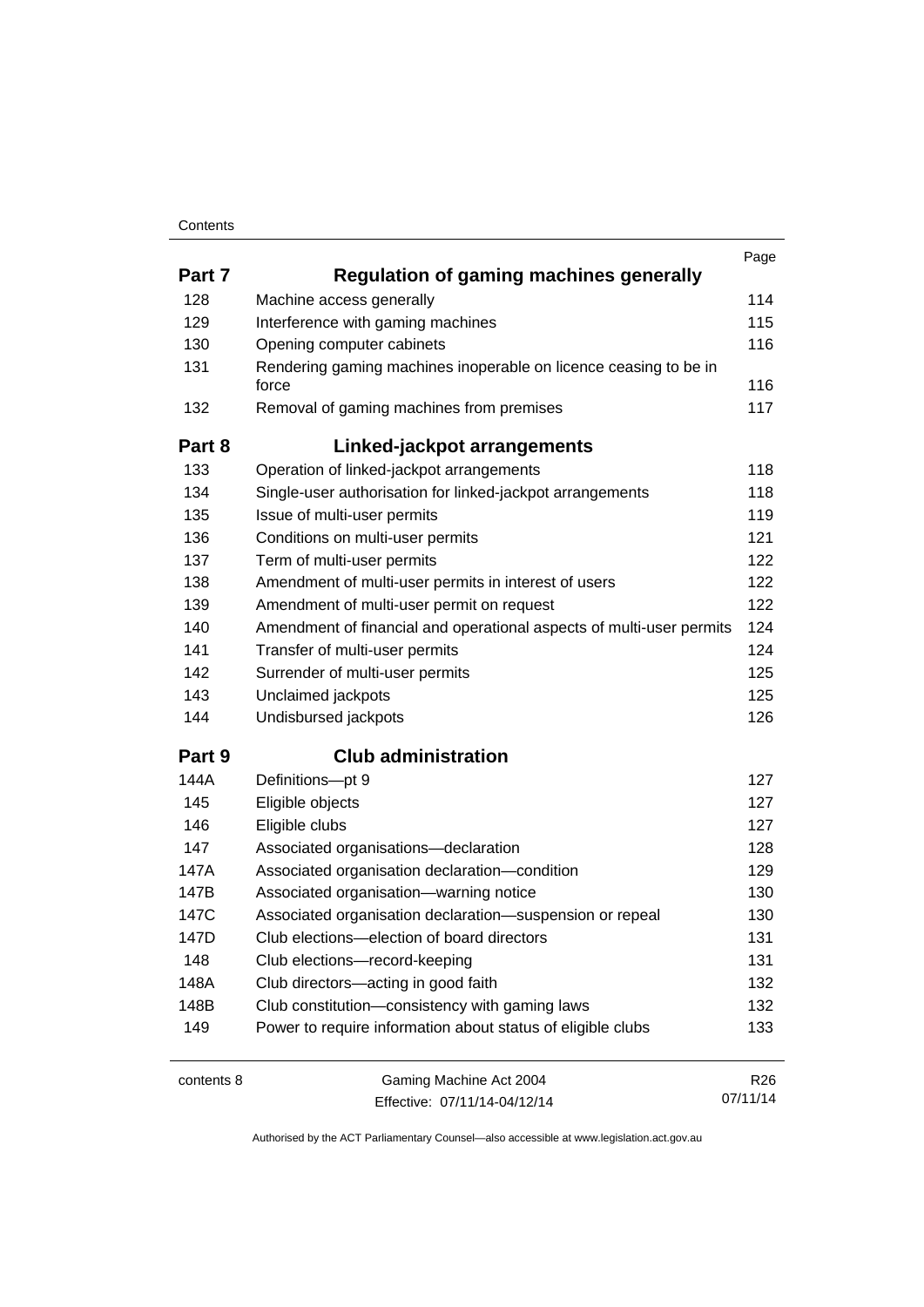|                                             | Contents                                                                                                                                                                                                                                                                                                                                                                                                                                                                                                                                                                                                                                                                                                                                                                                                                                                                                                                                                                                                                                      |
|---------------------------------------------|-----------------------------------------------------------------------------------------------------------------------------------------------------------------------------------------------------------------------------------------------------------------------------------------------------------------------------------------------------------------------------------------------------------------------------------------------------------------------------------------------------------------------------------------------------------------------------------------------------------------------------------------------------------------------------------------------------------------------------------------------------------------------------------------------------------------------------------------------------------------------------------------------------------------------------------------------------------------------------------------------------------------------------------------------|
|                                             | Page<br>133                                                                                                                                                                                                                                                                                                                                                                                                                                                                                                                                                                                                                                                                                                                                                                                                                                                                                                                                                                                                                                   |
| Promoting responsible practices at licensed |                                                                                                                                                                                                                                                                                                                                                                                                                                                                                                                                                                                                                                                                                                                                                                                                                                                                                                                                                                                                                                               |
|                                             |                                                                                                                                                                                                                                                                                                                                                                                                                                                                                                                                                                                                                                                                                                                                                                                                                                                                                                                                                                                                                                               |
|                                             | 134                                                                                                                                                                                                                                                                                                                                                                                                                                                                                                                                                                                                                                                                                                                                                                                                                                                                                                                                                                                                                                           |
|                                             | 135                                                                                                                                                                                                                                                                                                                                                                                                                                                                                                                                                                                                                                                                                                                                                                                                                                                                                                                                                                                                                                           |
|                                             | 136                                                                                                                                                                                                                                                                                                                                                                                                                                                                                                                                                                                                                                                                                                                                                                                                                                                                                                                                                                                                                                           |
|                                             | 136                                                                                                                                                                                                                                                                                                                                                                                                                                                                                                                                                                                                                                                                                                                                                                                                                                                                                                                                                                                                                                           |
|                                             | 137                                                                                                                                                                                                                                                                                                                                                                                                                                                                                                                                                                                                                                                                                                                                                                                                                                                                                                                                                                                                                                           |
|                                             | 138                                                                                                                                                                                                                                                                                                                                                                                                                                                                                                                                                                                                                                                                                                                                                                                                                                                                                                                                                                                                                                           |
|                                             | 139                                                                                                                                                                                                                                                                                                                                                                                                                                                                                                                                                                                                                                                                                                                                                                                                                                                                                                                                                                                                                                           |
|                                             | 139                                                                                                                                                                                                                                                                                                                                                                                                                                                                                                                                                                                                                                                                                                                                                                                                                                                                                                                                                                                                                                           |
|                                             | 139                                                                                                                                                                                                                                                                                                                                                                                                                                                                                                                                                                                                                                                                                                                                                                                                                                                                                                                                                                                                                                           |
| <b>Finance</b>                              |                                                                                                                                                                                                                                                                                                                                                                                                                                                                                                                                                                                                                                                                                                                                                                                                                                                                                                                                                                                                                                               |
| General                                     |                                                                                                                                                                                                                                                                                                                                                                                                                                                                                                                                                                                                                                                                                                                                                                                                                                                                                                                                                                                                                                               |
|                                             | 140                                                                                                                                                                                                                                                                                                                                                                                                                                                                                                                                                                                                                                                                                                                                                                                                                                                                                                                                                                                                                                           |
|                                             | 141                                                                                                                                                                                                                                                                                                                                                                                                                                                                                                                                                                                                                                                                                                                                                                                                                                                                                                                                                                                                                                           |
|                                             | 142                                                                                                                                                                                                                                                                                                                                                                                                                                                                                                                                                                                                                                                                                                                                                                                                                                                                                                                                                                                                                                           |
|                                             | 143                                                                                                                                                                                                                                                                                                                                                                                                                                                                                                                                                                                                                                                                                                                                                                                                                                                                                                                                                                                                                                           |
|                                             | 143                                                                                                                                                                                                                                                                                                                                                                                                                                                                                                                                                                                                                                                                                                                                                                                                                                                                                                                                                                                                                                           |
| Problem gambling assistance fund            |                                                                                                                                                                                                                                                                                                                                                                                                                                                                                                                                                                                                                                                                                                                                                                                                                                                                                                                                                                                                                                               |
|                                             | 143                                                                                                                                                                                                                                                                                                                                                                                                                                                                                                                                                                                                                                                                                                                                                                                                                                                                                                                                                                                                                                           |
|                                             | 144                                                                                                                                                                                                                                                                                                                                                                                                                                                                                                                                                                                                                                                                                                                                                                                                                                                                                                                                                                                                                                           |
|                                             | 145                                                                                                                                                                                                                                                                                                                                                                                                                                                                                                                                                                                                                                                                                                                                                                                                                                                                                                                                                                                                                                           |
| <b>Community contributions</b>              |                                                                                                                                                                                                                                                                                                                                                                                                                                                                                                                                                                                                                                                                                                                                                                                                                                                                                                                                                                                                                                               |
|                                             | 146                                                                                                                                                                                                                                                                                                                                                                                                                                                                                                                                                                                                                                                                                                                                                                                                                                                                                                                                                                                                                                           |
|                                             | 148                                                                                                                                                                                                                                                                                                                                                                                                                                                                                                                                                                                                                                                                                                                                                                                                                                                                                                                                                                                                                                           |
|                                             | 149                                                                                                                                                                                                                                                                                                                                                                                                                                                                                                                                                                                                                                                                                                                                                                                                                                                                                                                                                                                                                                           |
|                                             | 149                                                                                                                                                                                                                                                                                                                                                                                                                                                                                                                                                                                                                                                                                                                                                                                                                                                                                                                                                                                                                                           |
|                                             | 149                                                                                                                                                                                                                                                                                                                                                                                                                                                                                                                                                                                                                                                                                                                                                                                                                                                                                                                                                                                                                                           |
|                                             | 150                                                                                                                                                                                                                                                                                                                                                                                                                                                                                                                                                                                                                                                                                                                                                                                                                                                                                                                                                                                                                                           |
|                                             | 150                                                                                                                                                                                                                                                                                                                                                                                                                                                                                                                                                                                                                                                                                                                                                                                                                                                                                                                                                                                                                                           |
|                                             | 151                                                                                                                                                                                                                                                                                                                                                                                                                                                                                                                                                                                                                                                                                                                                                                                                                                                                                                                                                                                                                                           |
|                                             | contents 9                                                                                                                                                                                                                                                                                                                                                                                                                                                                                                                                                                                                                                                                                                                                                                                                                                                                                                                                                                                                                                    |
| Effective: 07/11/14-04/12/14                |                                                                                                                                                                                                                                                                                                                                                                                                                                                                                                                                                                                                                                                                                                                                                                                                                                                                                                                                                                                                                                               |
|                                             | Disclosure of gifts by executive officer<br>premises<br>Warning notices<br><b>External signs</b><br>External visibility of gaming machines<br>Cash facilities<br>Offence-ATM allowing withdrawals exceeding \$250<br>Lending or extending credit<br>Children must not enter gaming area<br>Children must not play gaming machines<br>Using false identification<br>Audit of financial statements etc<br>Gaming machine tax<br>Payment of gaming machine tax<br>Gaming machine tax returns<br>Payment of gaming machine tax following transfer<br>Required payment to problem gambling assistance fund<br>Problem gambling assistance fund<br>Annual reporting about problem gambling assistance fund<br>Approval of community contributions<br>Records of contributions<br>Report about records and finances<br>Commission must report to Minister<br>Minister must present commission's report<br>Required community contributions<br>Corporations with several licences<br>Women's sport community contributions<br>Gaming Machine Act 2004 |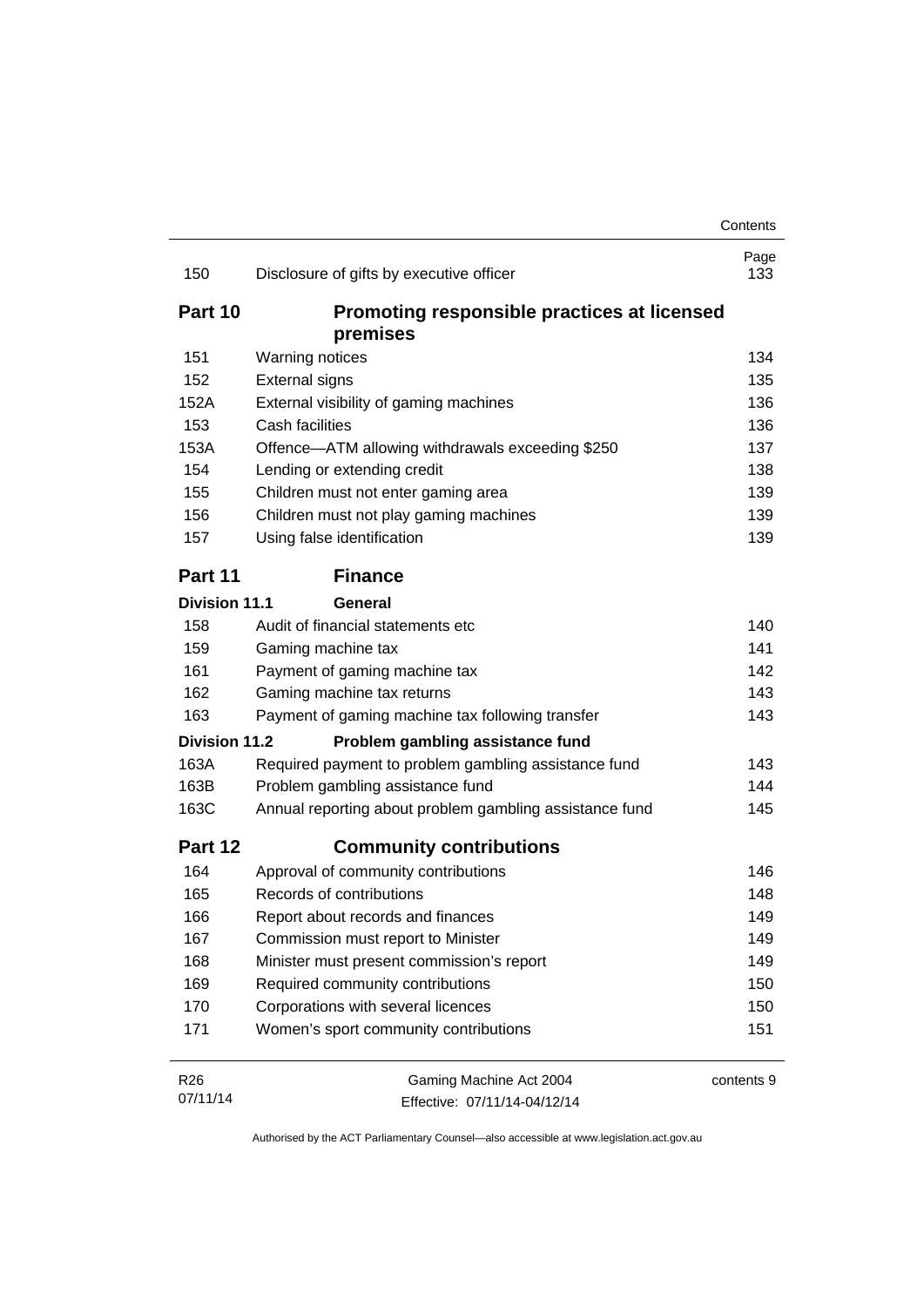| 171A              | Problem gambling community contributions | Page<br>151 |
|-------------------|------------------------------------------|-------------|
| 172               | Community contribution shortfall tax     | 152         |
| Part 13           | Notification and review of decisions     |             |
| 173               | Meaning of reviewable decision-pt 13     | 153         |
| 173A              | Reviewable decision notices              | 153         |
| 173B              | Applications for review                  | 153         |
| Part 14           | <b>Miscellaneous</b>                     |             |
| 174               | Acts and omissions of representatives    | 154         |
| 175               | Canberra Airport                         | 155         |
| 176               | Evidentiary certificates                 | 155         |
| 177               | Determination of fees                    | 155         |
| 178               | Regulation-making power                  | 156         |
| <b>Schedule 1</b> | <b>Reviewable decisions</b>              | 157         |
| <b>Dictionary</b> |                                          | 164         |
| <b>Endnotes</b>   |                                          |             |
| 1                 | About the endnotes                       | 173         |
| $\overline{2}$    | Abbreviation key                         | 173         |
| 3                 | Legislation history                      | 174         |
| 4                 | Amendment history                        | 178         |
| 5                 | Earlier republications                   | 188         |

contents 10 Gaming Machine Act 2004 Effective: 07/11/14-04/12/14

R26 07/11/14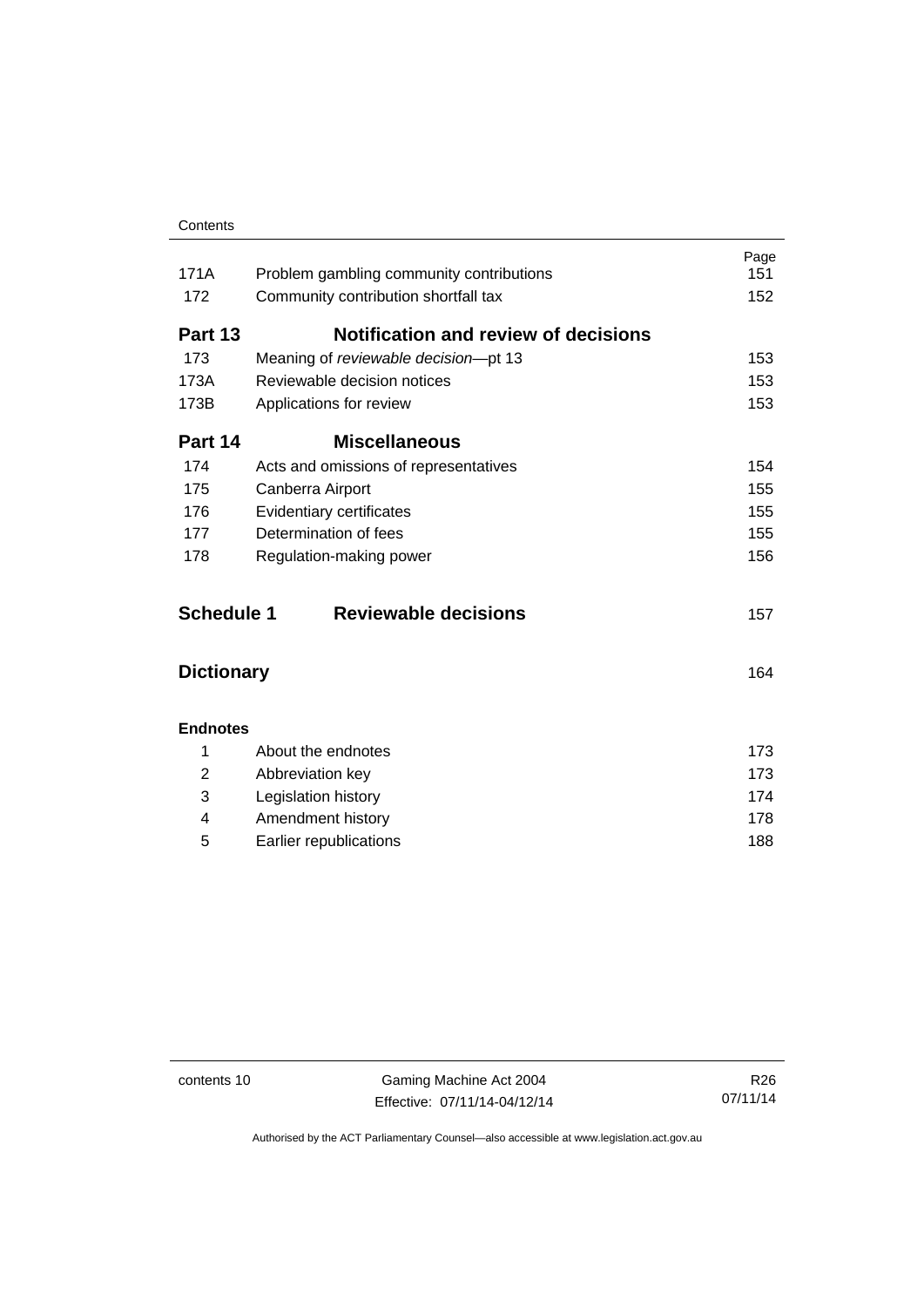

# **Gaming Machine Act 2004**

An Act in relation to gaming machines, and for other purposes

R26 07/11/14

l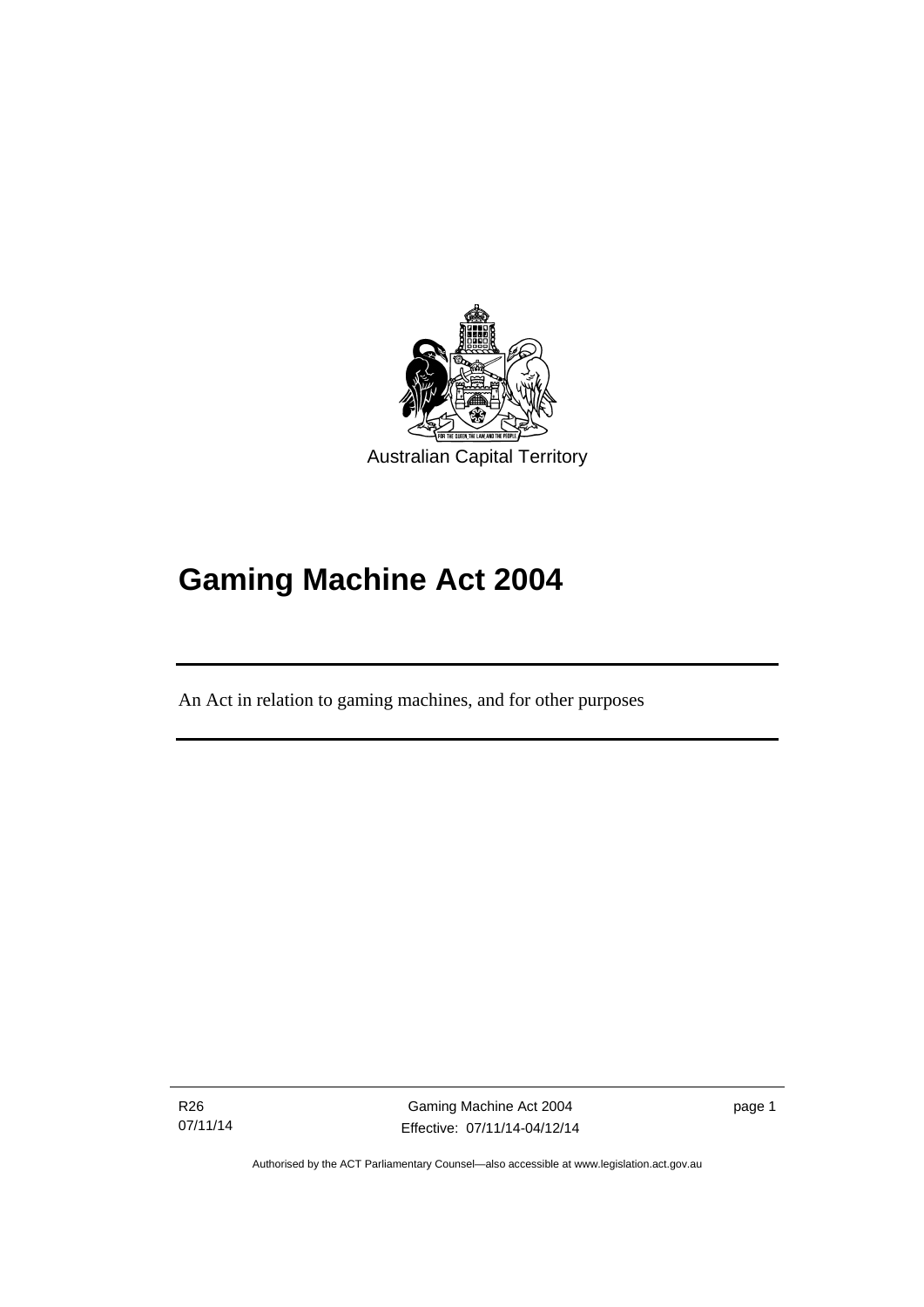### Part 1 **Preliminary**

Section 1

# <span id="page-13-0"></span>**Part 1** Preliminary

### <span id="page-13-1"></span>**1 Name of Act**

This Act is the *Gaming Machine Act 2004*.

### <span id="page-13-2"></span>**3 Dictionary**

The dictionary at the end of this Act is part of this Act.

*Note 1* The dictionary at the end of this Act defines certain terms used in this Act, and includes references (*signpost definitions*) to other terms defined elsewhere.

> For example, the signpost definition '*general licence*—see the *[Liquor](http://www.legislation.act.gov.au/a/2010-35)  [Act 2010](http://www.legislation.act.gov.au/a/2010-35)*, section 17.' means that the term 'general licence' is defined in that section and the definition applies to this Act.

*Note 2* A definition in the dictionary (including a signpost definition) applies to the entire Act unless the definition, or another provision of the Act, provides otherwise or the contrary intention otherwise appears (see [Legislation Act,](http://www.legislation.act.gov.au/a/2001-14)  $s$  155 and  $s$  156 (1)).

### <span id="page-13-3"></span>**4 Notes**

A note included in this Act is explanatory and is not part of this Act.

*Note* See the [Legislation Act,](http://www.legislation.act.gov.au/a/2001-14) s 127 (1), (4) and (5) for the legal status of notes.

Authorised by the ACT Parliamentary Counsel—also accessible at www.legislation.act.gov.au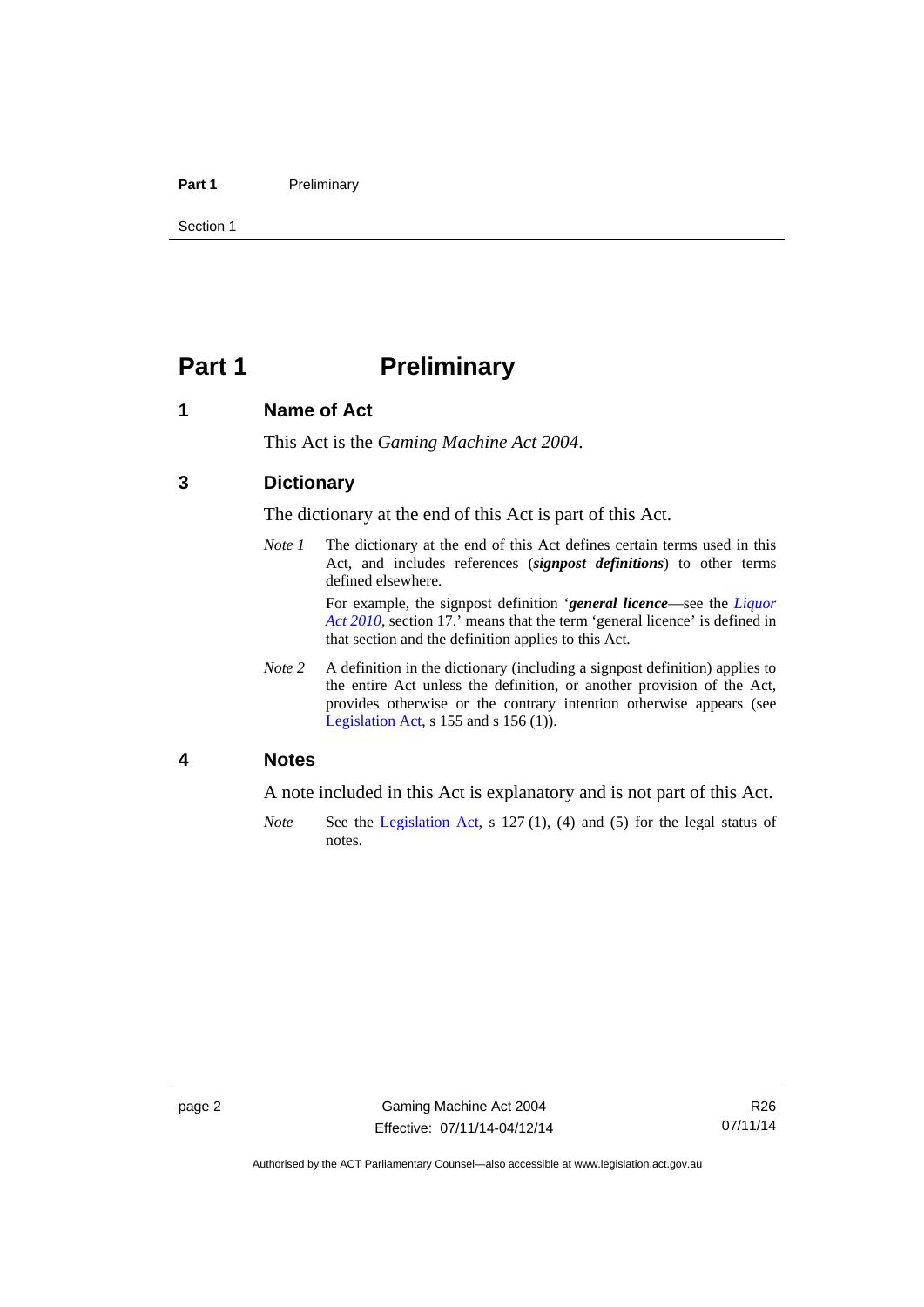### <span id="page-14-0"></span>**5 Offences against Act—application of Criminal Code etc**

Other legislation applies in relation to offences against this Act.

### *Note 1 Criminal Code* The [Criminal Code,](http://www.legislation.act.gov.au/a/2002-51) ch 2 applies to all offences against this Act (see Code, pt 2.1). The chapter sets out the general principles of criminal responsibility (including burdens of proof and general defences), and defines terms used for offences to which the Code applies (eg *conduct*, *intention*, *recklessness* and *strict liability*).

*Note 2 Penalty units* 

The [Legislation Act](http://www.legislation.act.gov.au/a/2001-14), s 133 deals with the meaning of offence penalties that are expressed in penalty units.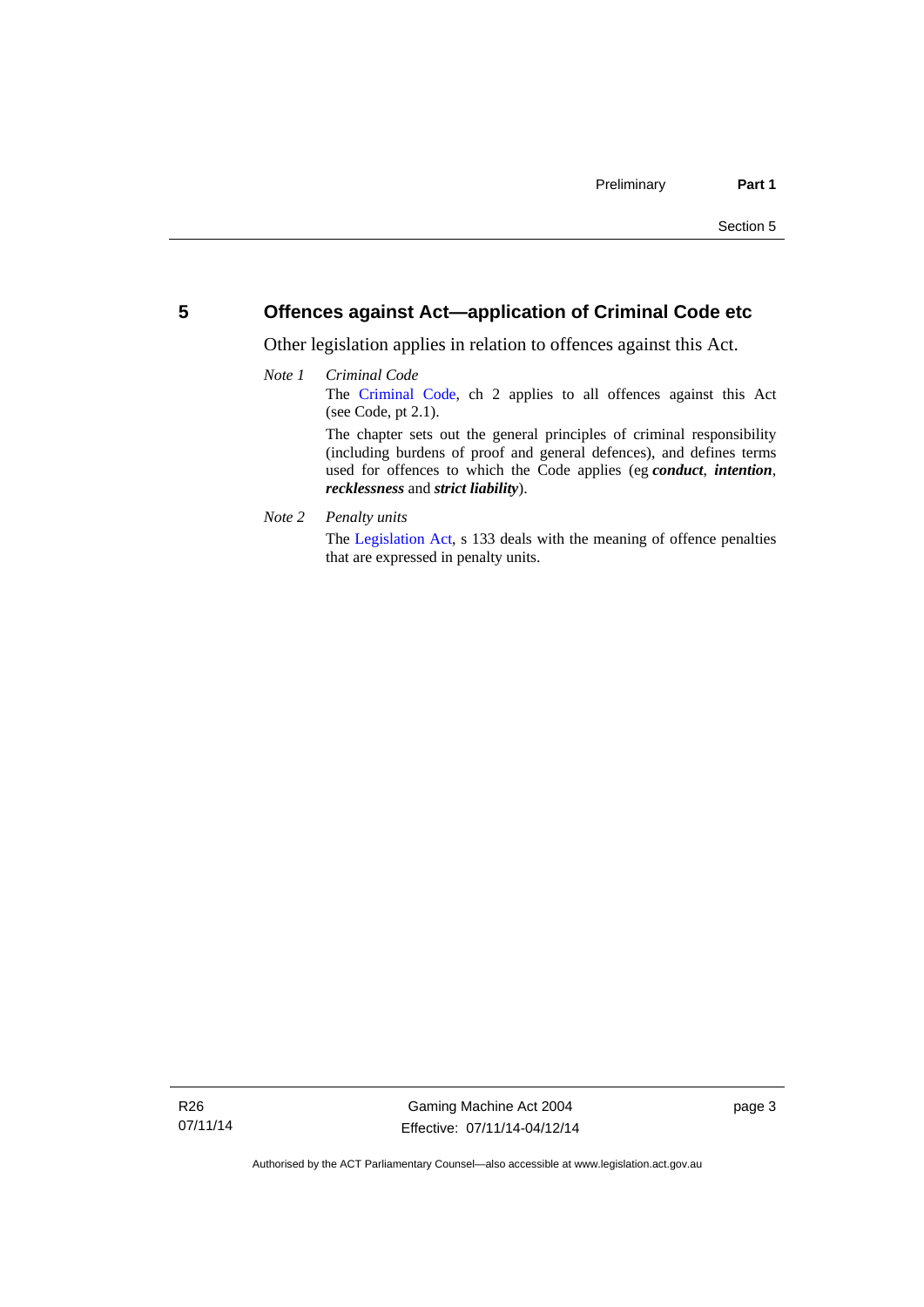# <span id="page-15-0"></span>**Part 2 Licences**

# <span id="page-15-1"></span>**Division 2.1 Definitions and important concepts**

## <span id="page-15-2"></span>**6 Definitions for pt 2**

In this part:

*initial licence application*—see section 9.

*licence amendment application*–see section 9.

# <span id="page-15-3"></span>**7 Meaning of** *influential person* **for Act**

(1) In this Act:

*influential person*, for a corporation—

- (a) means any of the following:
	- (i) an executive officer of the corporation;
	- (ii) a related corporation;
	- (iii) an executive officer of a related corporation;
	- (iv) an influential owner; and
- (b) includes a person who, though not mentioned in paragraph (a), can exercise as much influence over the actions of the corporation as someone mentioned in that paragraph.

*Note Corporation* includes a club (see dict).

(2) In this section:

*influential owner*, of a corporation, means a person who, whether directly or through intermediary corporate ownership or nominees—

- (a) can control 5% of the votes at an annual general meeting of the corporation; or
- (b) can control the appointment of a director of the corporation.

R26 07/11/14

Authorised by the ACT Parliamentary Counsel—also accessible at www.legislation.act.gov.au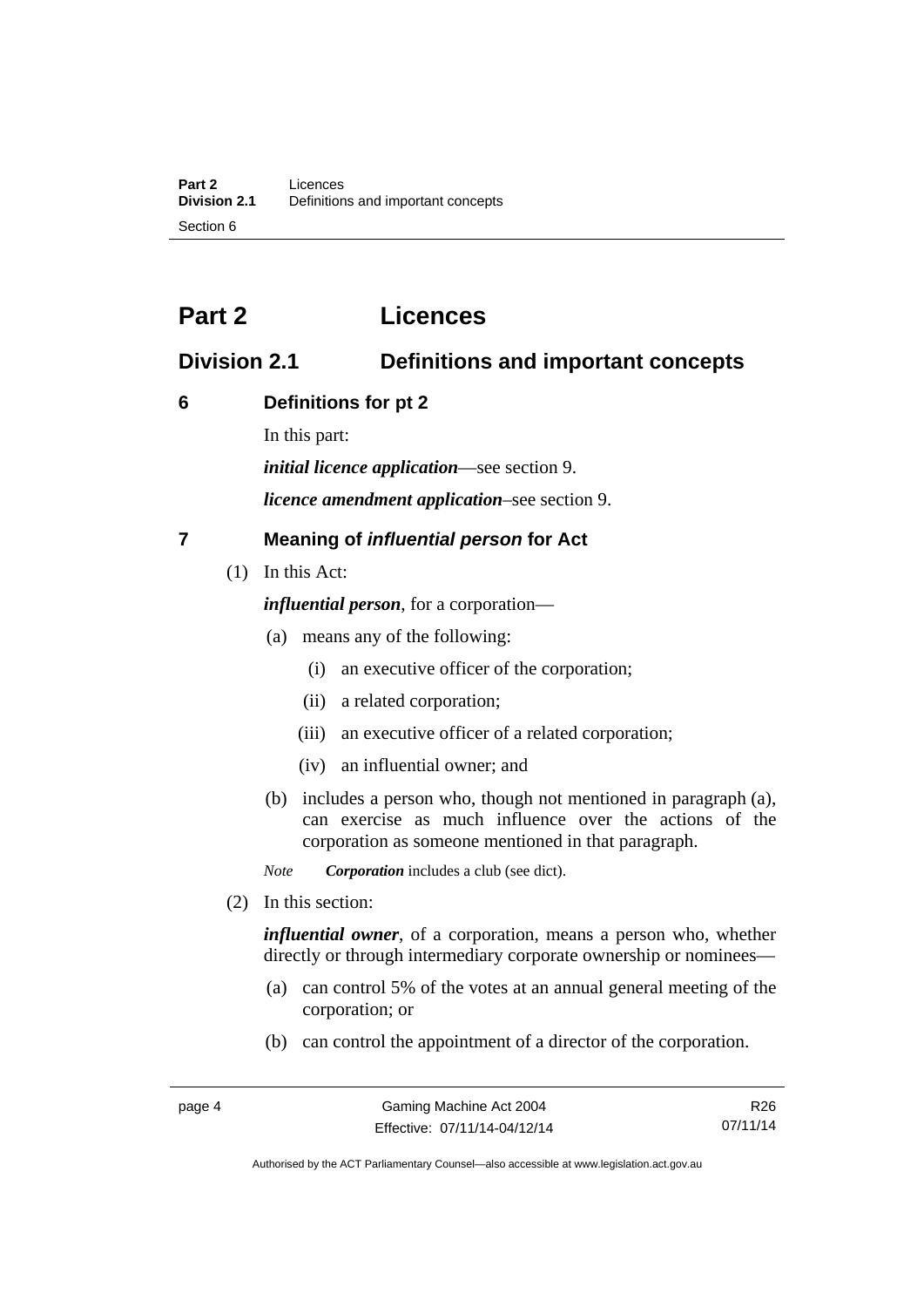*related corporation* means a related body corporate under the [Corporations Act](http://www.comlaw.gov.au/Series/C2004A00818).

### <span id="page-16-0"></span>**8 What licence authorises**

- (1) A licence authorises the licensee—
	- (a) to acquire and dispose of gaming machines; and
	- (b) to install gaming machines on the licensed premises under the licence; and
	- (c) to operate the gaming machines stated in the licence on the licensed premises.
	- *Note* This Act, and the licence, may limit or place conditions on the authority under this section.
- (2) However, a licence does not authorise the licensee to operate gaming machines on more than 1 licensed premises under the licence.
- (3) A regulation may prescribe times when licensees must not operate a gaming machine.
- (4) A licence may authorise the use of only class B and class C gaming machines.

### <span id="page-16-1"></span>**9 Kinds of applications under pt 2**

A person may apply to the commission for a licence (an *initial licence application*) or amendment of a licence (a *licence amendment application*).

*Note 1* If a form is approved under the [Control Act,](http://www.legislation.act.gov.au/a/1999-46) s 53D for an application, the form must be used.

### <span id="page-16-2"></span>**10 Applications to be dealt with in order of receipt**

(1) This section applies to initial licence applications.

page 5

*Note 2* A fee may be determined under s 177 for this provision.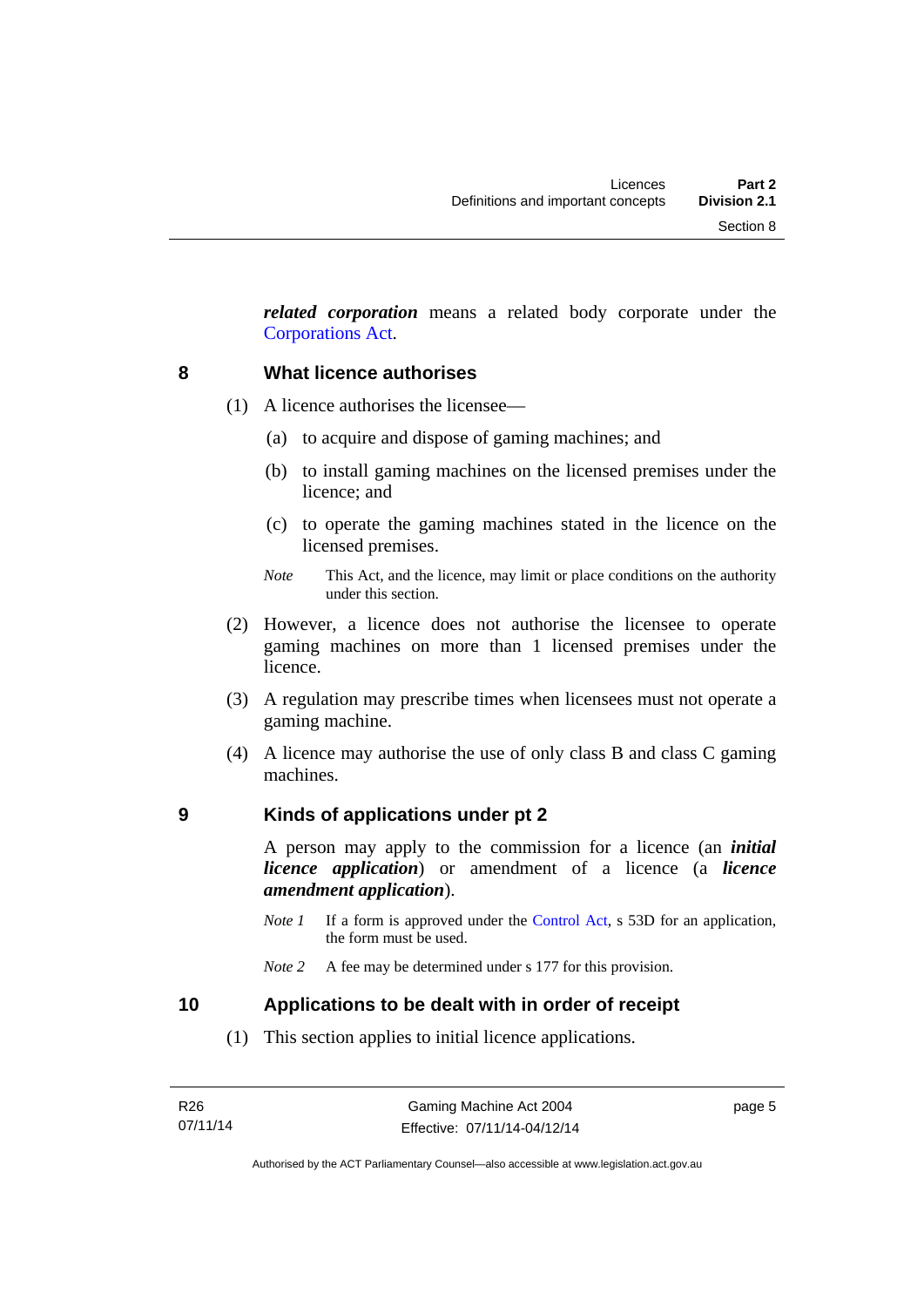- (2) However, this section does not apply to the application if—
	- (a) the applicant has been authorised to operate 1 or more gaming machines because of the application; or
	- (b) the application has been refused.
- (3) Applications to which this section applies must be dealt with in the order in which they are received by the commission.
- (4) However, if an application does not contain sufficient information to allow the commission to decide the application, subsection (3) applies to the application as if it were received by the commission when sufficient information is given to the commission to allow the commission to decide it.
- (5) The commission is not required to make a decision about the number of gaming machines authorised to be operated under a licence if licences that have already been issued authorise the operation of the maximum number of gaming machines allowed on all licensed premises in the ACT.
	- *Note* The maximum number of gaming machines on all licensed premises in the ACT is set under s 35.
- (6) The commission may, by written notice given to the applicant, require an applicant to provide updated information in an application mentioned in subsection (1), including verified updated information, if—
	- (a) subsection (5) applied to the application; and
	- (b) at a later time, subsection (5) stopped applying to the application.
- (7) To remove any doubt, updated information includes an updated required document.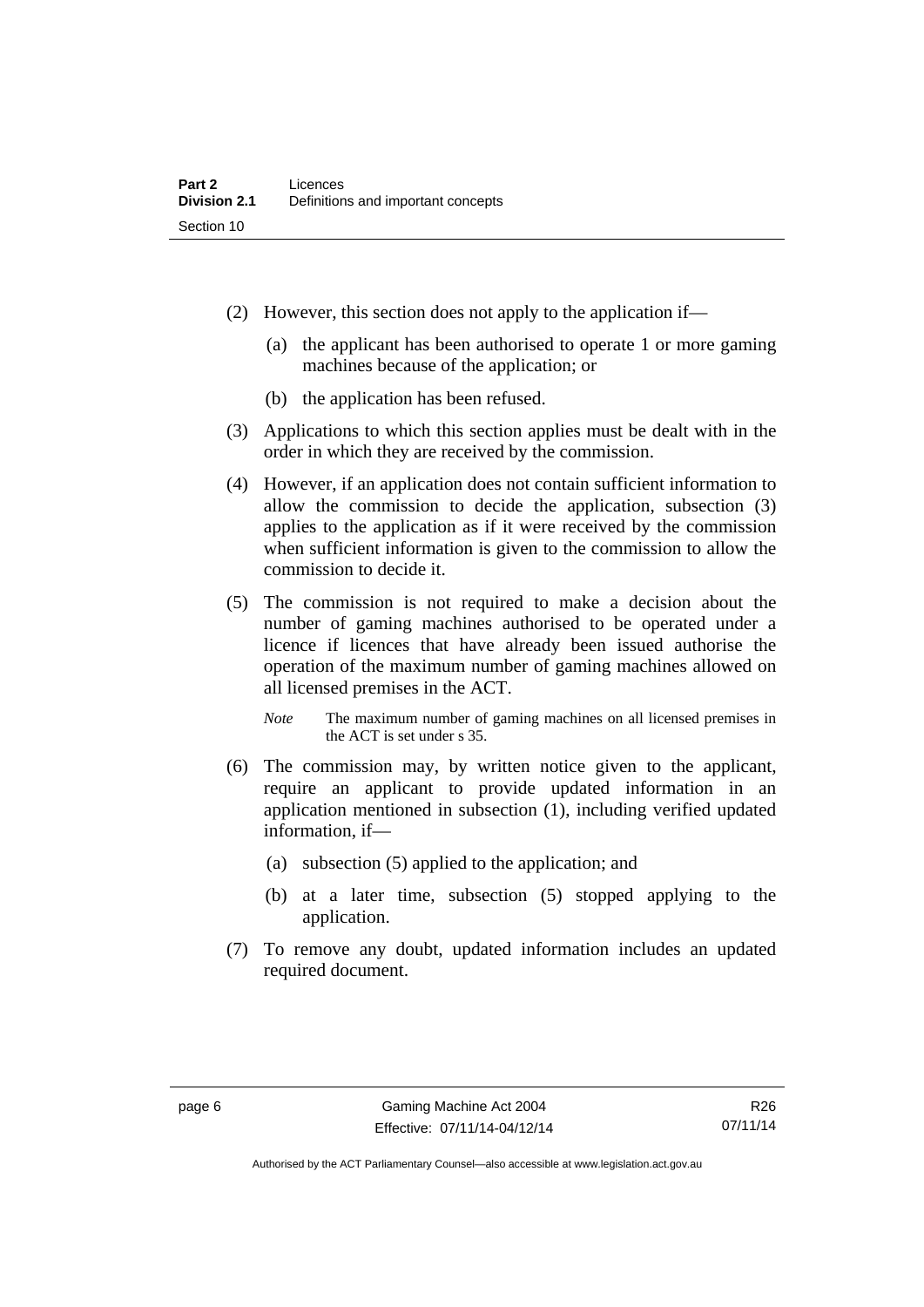# <span id="page-18-0"></span>**Division 2.2 Issue of licences**

## <span id="page-18-1"></span>**10A Initial licence applications—eligibility**

A person may make an initial licence application only if the person—

- (a) is not a club; or
- (b) is a club and does not already hold a licence.

# <span id="page-18-2"></span>**11 Initial licence applications—contents**

- (1) An initial licence application must—
	- (a) be in writing signed by the applicant; and
	- (b) state the applicant's name and address; and
	- (c) if the applicant is a corporation—state the name and address of each director of the corporation; and
	- (d) state the address, and block and section number, of the premises proposed to be licensed; and
	- (e) state the class, number, kind, coin denomination and percentage payout of gaming machines for which the licence is sought; and
	- (f) for a corporation—name each influential person for the corporation and the person's relationship with the corporation; and
	- (g) be accompanied by each of the required documents for the application.
- (2) The following are *required documents* for every initial licence application:
	- (a) a social impact assessment for the application;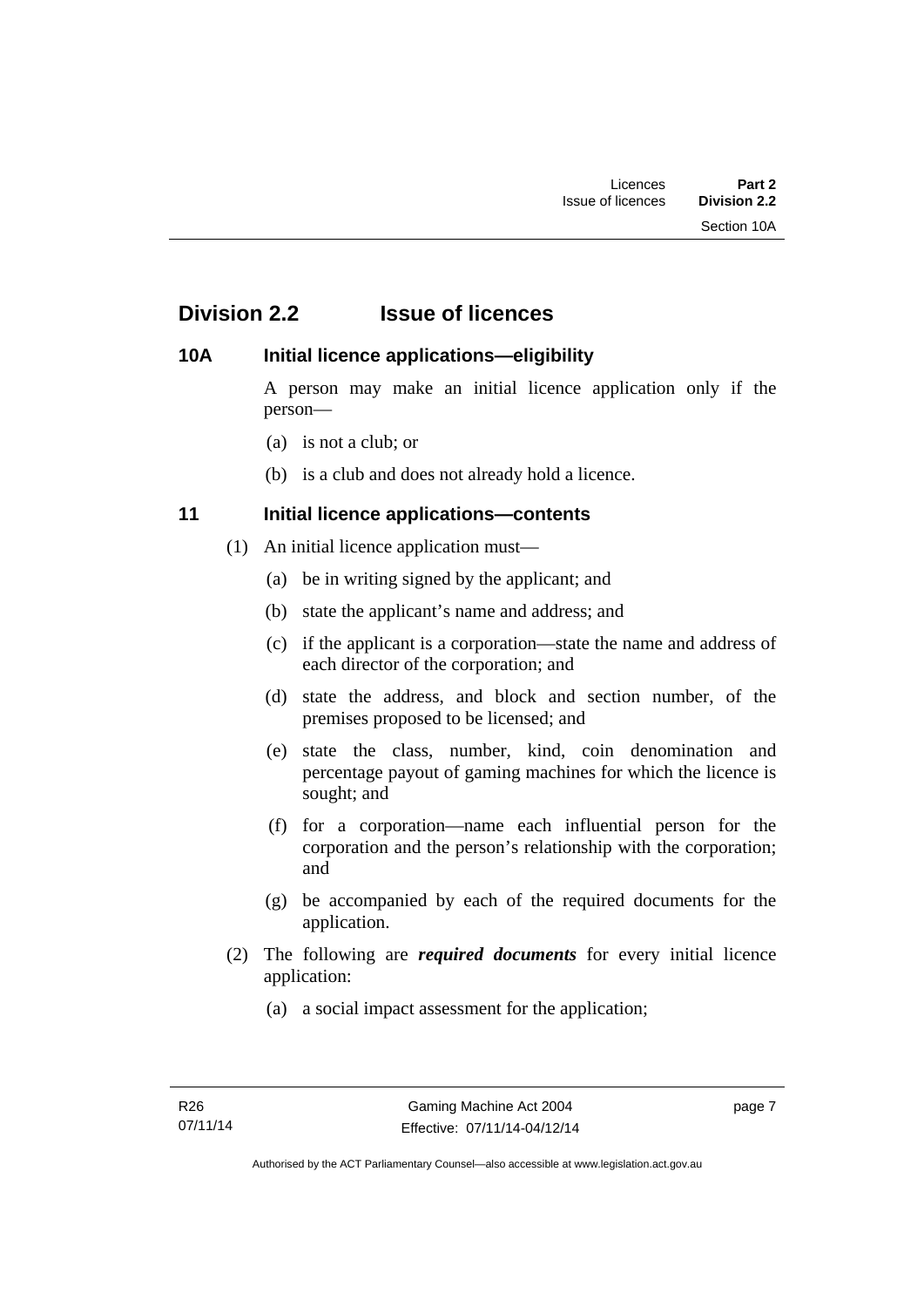- (b) a scale plan of the premises, or part of the premises, proposed to be licensed, showing where the gaming machines are to be installed (the *proposed gaming area*);
- (c) a copy of the rules the applicant has adopted to control the operation of gaming machines on the premises proposed to be licensed;

#### **Examples of what rules may cover**

- 1 how long a machine may be reserved for
- 2 prohibiting abuse of machines
- 3 payment of prizes by attendants
- 4 delay of payment if machine has malfunctioned or been interfered with
- *Note* An example is part of the Act, is not exhaustive and may extend, but does not limit, the meaning of the provision in which it appears (see [Legislation Act,](http://www.legislation.act.gov.au/a/2001-14) s 126 and s 132).
- (d) a copy of the control procedures the applicant has adopted to control the operation of gaming machines on the premises proposed to be licensed;

*Note* Control procedures are covered in s 97.

- (e) any other documents required for the application under the regulation.
- (3) The following are also *required documents* for an initial licence application by a club:
	- (a) a copy of the club's constitution;
	- (b) an alphabetical list of names and addresses of all current members of the club, certified correct by the club secretary;
	- (c) a statement, signed by the club secretary, stating the grounds on which the club claims to be an eligible club;
	- (d) evidence that a majority of the voting members of the club who voted in a ballot conducted under the regulation voted for the club having gaming machines.

R26 07/11/14

Authorised by the ACT Parliamentary Counsel—also accessible at www.legislation.act.gov.au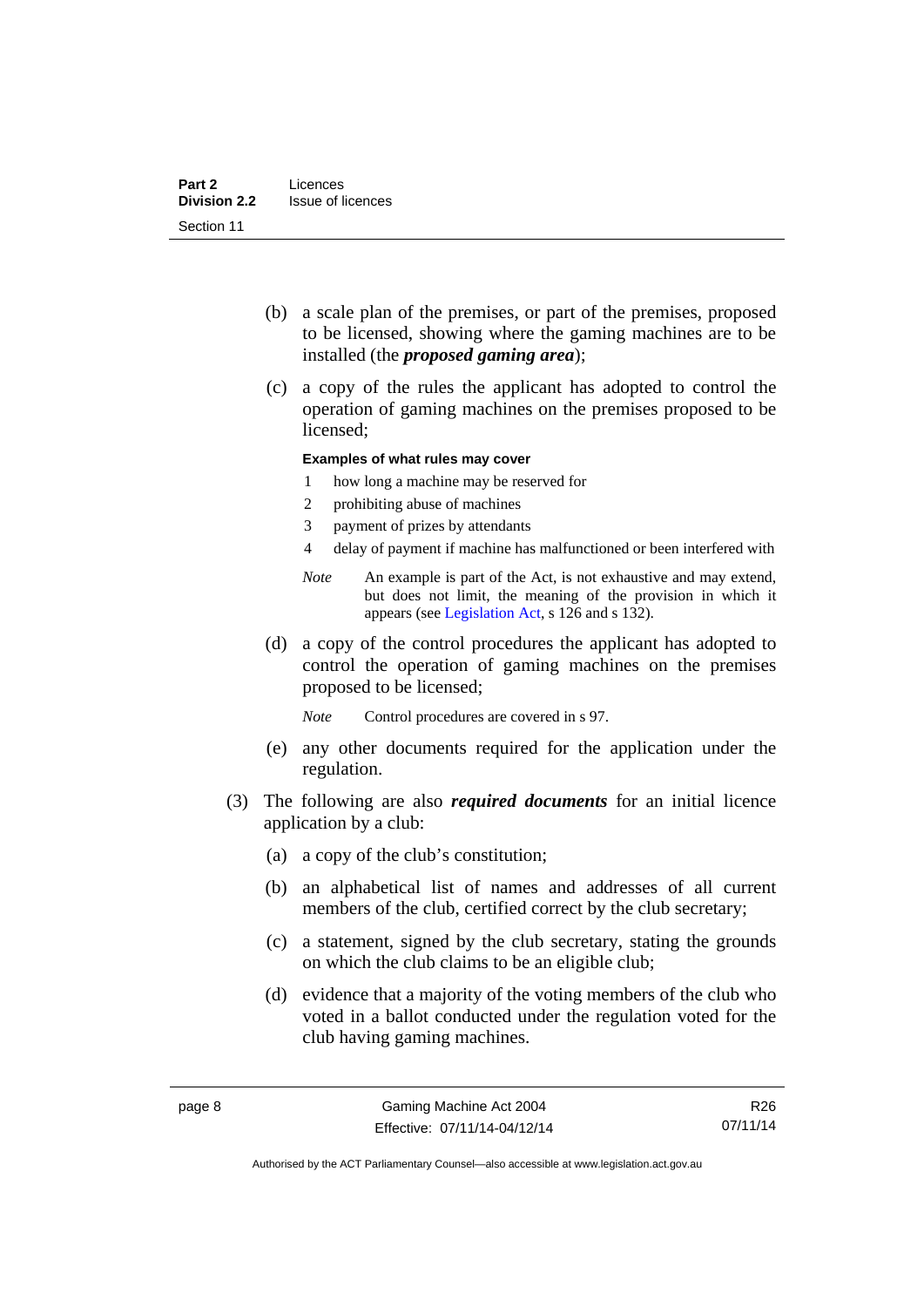- (4) A regulation may require—
	- (a) a required document, or any information in a required document, to be verified in a particular way; or
	- (b) an application to include particular information; or
	- (c) an application, or any information in an application, to be verified in a particular way.
- (5) The commission need not consider an initial licence application if—
	- (a) the application does not include any information required under this section; or
	- (b) the application, or any information in the application, is not verified as required under this section; or
	- (c) the application is not accompanied by a document required under this section to accompany the application; or
	- (d) a document accompanying the application does not include any information required under this section; or
	- (e) a document accompanying the application, or any information in a document accompanying the application, is not verified as required under this section; or
	- (f) any form required to be used for the application, or any document accompanying the application is not used; or
	- (g) any requirement of a form required to be used for the application, or any document accompanying the application, is not complied with.

### <span id="page-20-0"></span>**12 Issue of licences**

(1) This section applies to an initial licence application under section 11.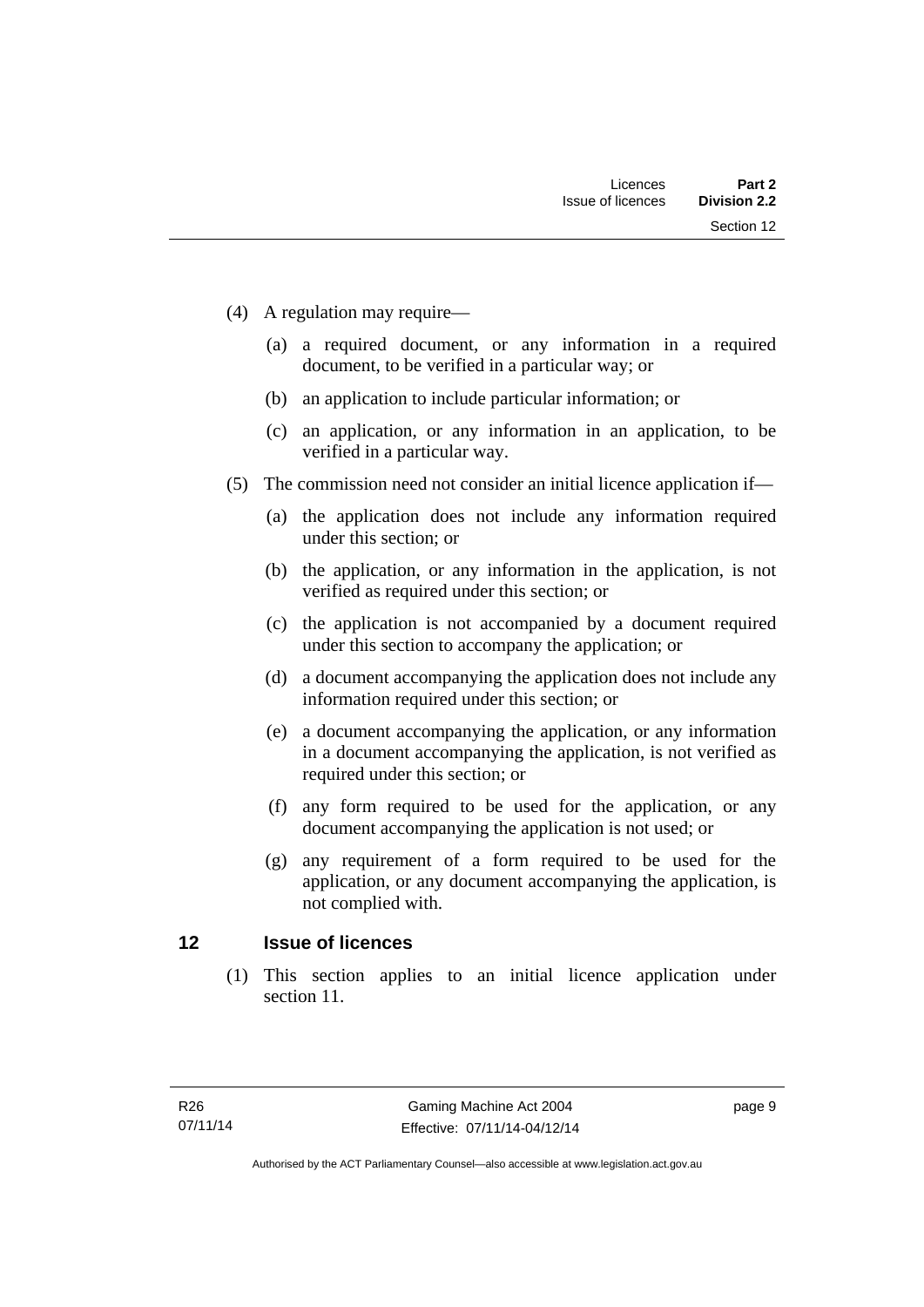- (2) The commission must issue a licence to the applicant if—
	- (a) the applicant is an eligible person;
		- *Note* Eligibility for individuals—see s 20. Eligibility for corporations—see s 21.
	- (b) for an application by a club—a majority of the voting members of the club who voted in a ballot conducted under the regulation voted for the club having gaming machines; and
	- (c) the commission is satisfied about each additional mandatory requirement under section 13 in relation to the application; and
	- (d) authorising the use of the number of gaming machines to be authorised by the licence would not contravene section 35 (Maximum number of gaming machines allowed in ACT).
- (3) However, the commission may refuse to issue a licence to a club if a ground for refusing the licence exists under section 14.
- (4) A licence may be conditional.

### **Example**

a condition that a gaming area be separated from other parts of the premises

- *Note* An example is part of the Act, is not exhaustive and may extend, but does not limit, the meaning of the provision in which it appears (see [Legislation Act,](http://www.legislation.act.gov.au/a/2001-14) s 126 and s 132).
- (5) In deciding the number and kind of gaming machines to be allowed under a licence, the commission must consider the following:
	- (a) the size and layout of the premises the application relates to;
	- (b) the size and layout of the proposed gaming area;
	- $(c)$  if the applicant is a club-
		- (i) the number of club members worked out under the regulation; and
		- (ii) the ratio of club members to the number of gaming machines held by the licensee; and

R26 07/11/14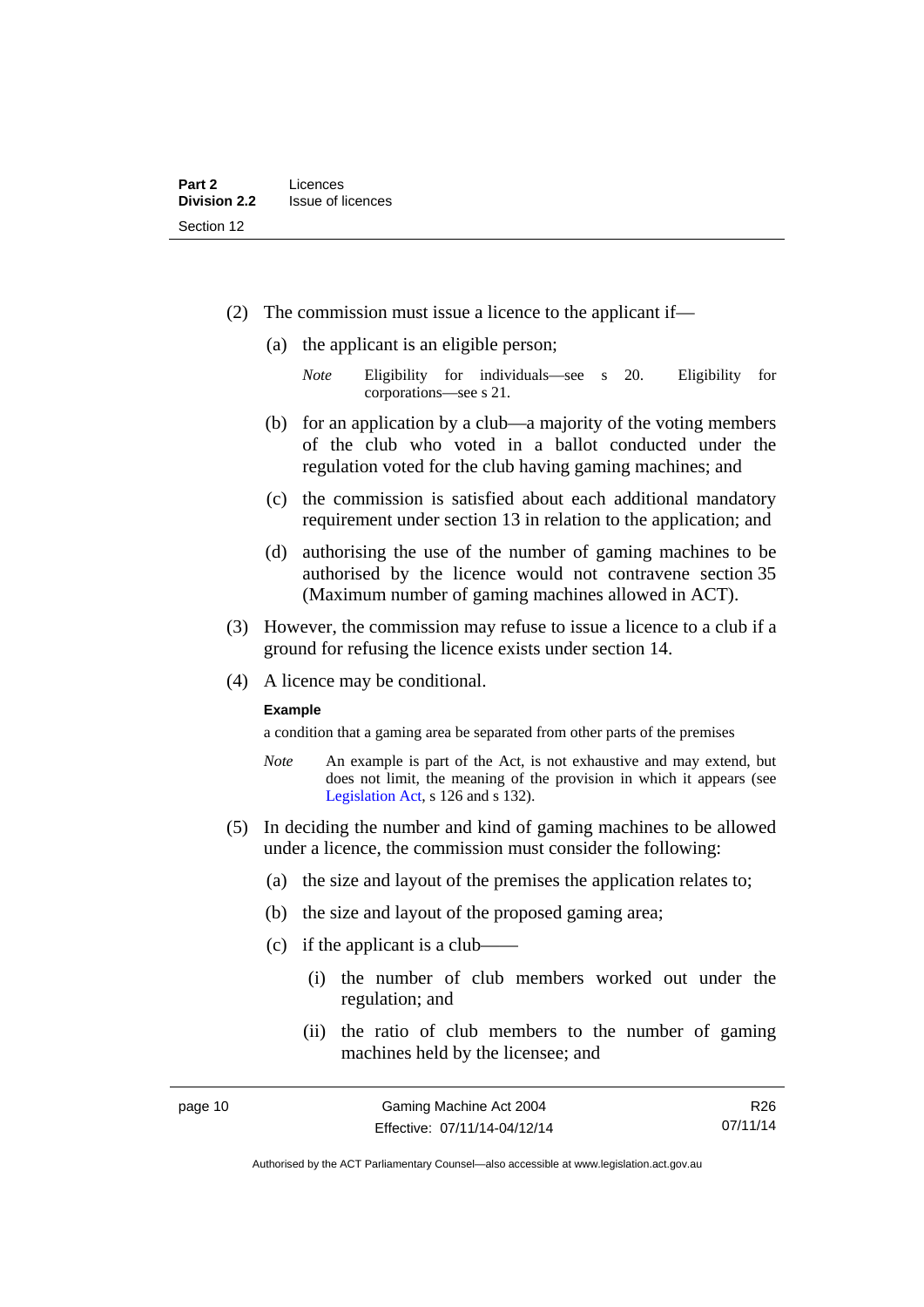- (iii) the extent to which the club has contributed to, or is likely to contribute to, the community and supported and benefited the community;
- (d) the social impact assessment for the application for the licence and any submission made on the assessment within the 6-week comment period under section 19;
- (e) what the commission may allow under section 16.
- (6) The commission may consider any other relevant matter.

### <span id="page-22-0"></span>**13 Additional mandatory requirements for issue of licence**

- (1) The following requirements are mandatory requirements under section 12 (2) (c) for an initial licence application:
	- (a) for a corporation (including a club)—the rules and control procedures of the corporation to control the operation of gaming machines are adequate to control that operation;
	- (b) the size and layout of the proposed gaming area are suitable for the installation of gaming machines;
	- (c) the applicant is likely to comply with this Act;

### **Example**

If the applicant previously held a licence, the commission may consider how well the applicant complied with its conditions in assessing whether the applicant is likely to comply with this Act.

- *Note* An example is part of the Act, is not exhaustive and may extend, but does not limit, the meaning of the provision in which it appears (see [Legislation Act,](http://www.legislation.act.gov.au/a/2001-14) s 126 and s 132).
- (d) if an on licence applies to the premises to which the application relates—the premises are used by people mainly for drinking alcohol;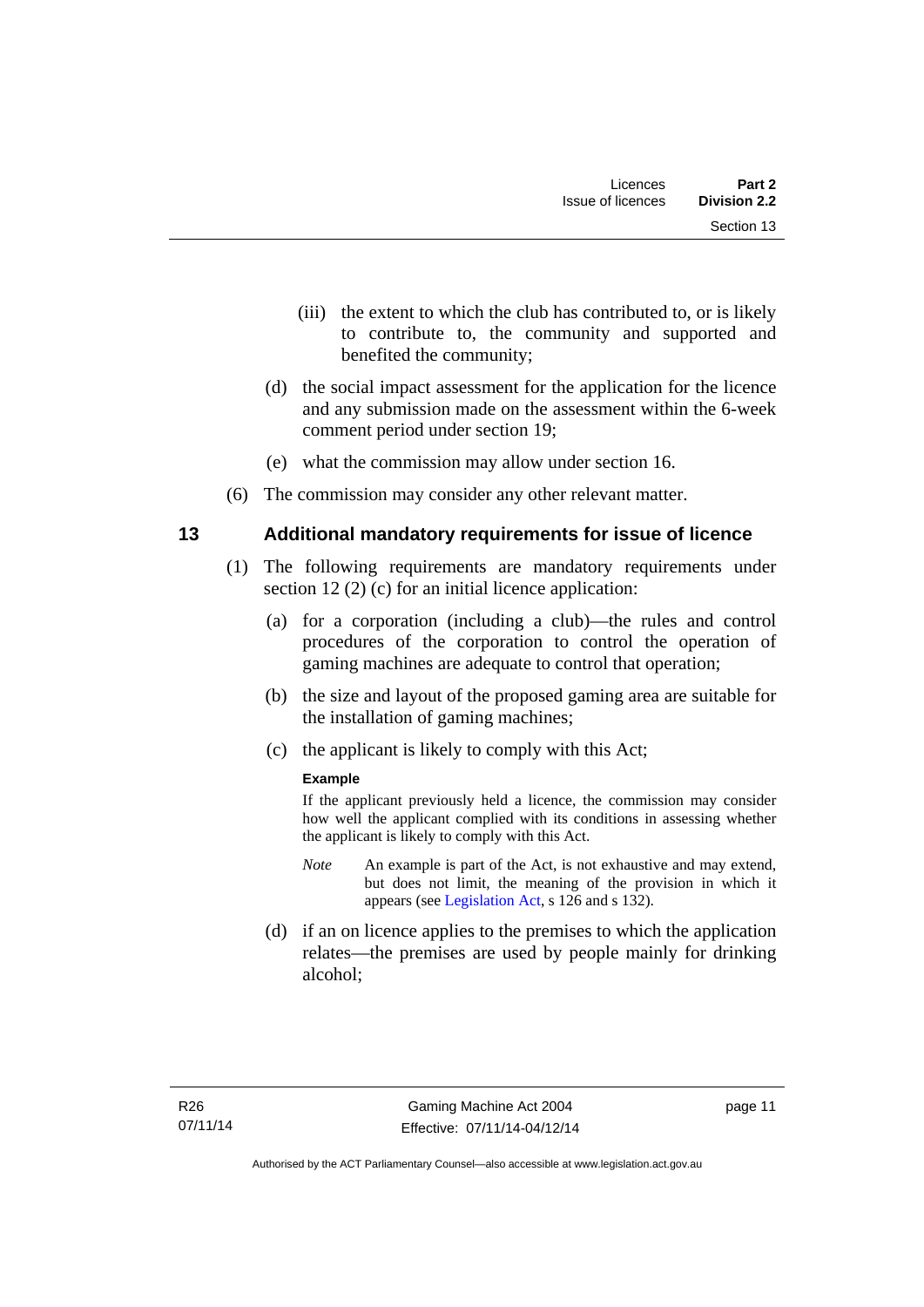(e) taking into consideration the social impact assessment for the application and any submission made on the assessment within the 6-week comment period under section 19, the issue of the licence is appropriate.

### **Example for par (e)**

the issue of a licence for the premises to which a general licence or on licence applies may not be appropriate if it would adversely affect the nature or character of the premises and the general use and enjoyment of the premises

 (2) In deciding whether a proposed gaming area is suitable for the installation of gaming machines, the commission must consider the safety and comfort of, and harm minimisation strategies for, patrons.

## <span id="page-23-0"></span>**14 Grounds for refusing initial licence application by club**

- (1) The commission may refuse to issue a gaming machine licence to an applicant that is a club if satisfied that—
	- (a) payments for goods and services supplied to a club, including the rental or lease payments for the club's premises, are related to the level of gaming machine performance; or

### **Examples—goods and services**

- food and beverages
- cleaning services
- gaming machines
- *Note* An example is part of the Act, is not exhaustive and may extend, but does not limit, the meaning of the provision in which it appears (see [Legislation Act,](http://www.legislation.act.gov.au/a/2001-14) s 126 and s 132).
- (b) someone, other than the lessor or leasing agent, will receive a payment or benefit during or at the end of a lease, agreement or arrangement entered into by the club for its premises; or
- (c) the election of a member of the club's management committee or board has been decided, controlled or influenced in a significant way, or to a significant degree, by—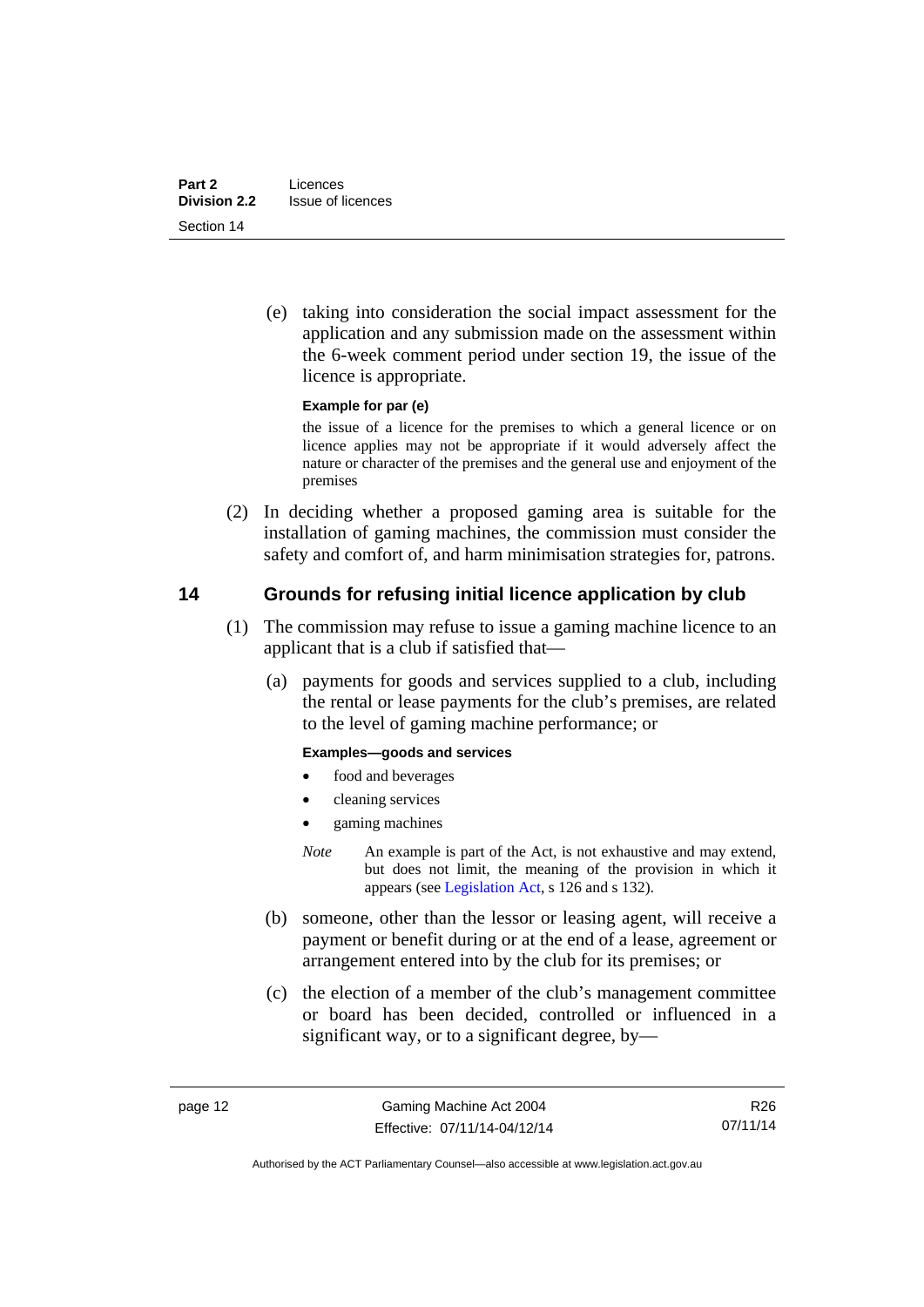- (i) people who are not voting members of the club; or
- (ii) only some voting members of the club; or
- (d) the voting members of the club, taken as a group, do not have complete control over the election of all members of the club's management committee or board; or
- (e) each voting member of the club does not have an equal right to elect people, and to nominate or otherwise choose people for election, to the club's management committee or board; or
- (f) if the club does not own its premises—an executive officer or employee of the club is also the club's lessor, or an associate of the club's lessor; or
- (g) an executive officer or employee of the club is a creditor, or an associate of a creditor, of the club; or
- (h) the club's management committee or board does not, for any reason, have complete control over the club's business or operations, or a significant aspect of the club's business or operations; or
- (i) the club is being, or may be, used as a device for individual gain or commercial gain by someone other than the club.
- (2) However, the commission must not refuse to issue a gaming machine licence under subsection (1) (c), (d) or (e) only because—
	- (a) the commission is satisfied that the election of a member of the club's management committee or board has been decided, controlled or influenced in a significant way, or to a significant degree, by an associated organisation; or
	- (b) the voting members of the club, taken as a group, do not have complete control over the election of all members of the club's management committee or board because an associated organisation has some control; or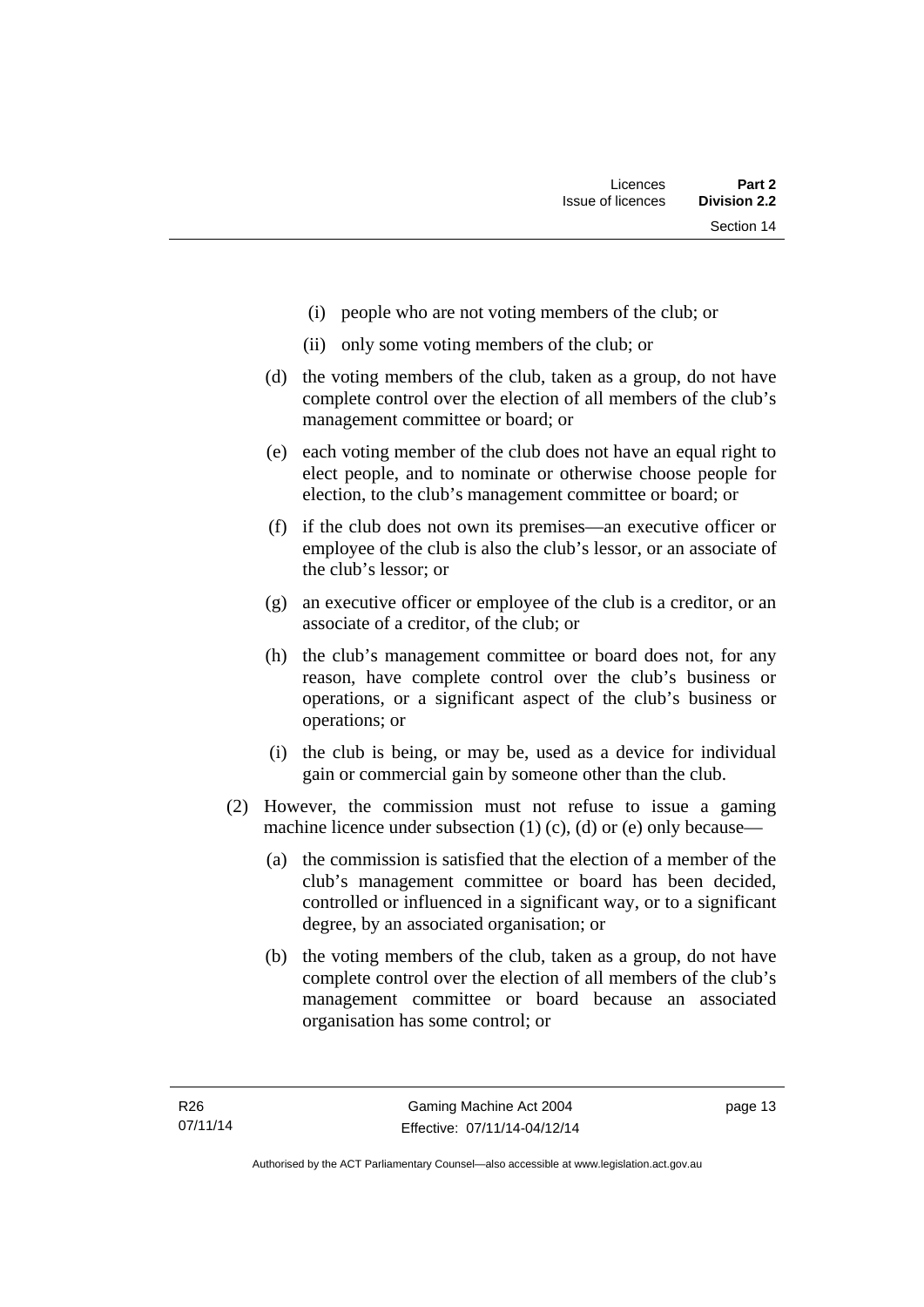(c) each voting member of the club does not have an equal right to elect people, and to nominate or otherwise choose people for election, to the club's management committee or board because an associated organisation has a right to elect, nominate or otherwise choose people for election.

### <span id="page-25-0"></span>**15 Form of licence**

- (1) A licence must—
	- (a) state the number and class of gaming machines that the licensee is allowed to operate; and

### **Example**

3 class B gaming machines

- *Note* An example is part of the Act, is not exhaustive and may extend, but does not limit, the meaning of the provision in which it appears (see [Legislation Act,](http://www.legislation.act.gov.au/a/2001-14) s 126 and s 132).
- (b) state the premises, and each part of the premises (the *gaming areas*), where the licensee is allowed to operate the gaming machines; and
- (c) include a schedule that contains the serial number of each gaming machine authorised to be operated under the licence.
- (2) A regulation may prescribe other requirements in relation to the form of a licence.

### <span id="page-25-1"></span>**16 Restrictions on what commission may authorise non-clubs**

- (1) This section applies if the commission must issue a licence under section 12 on an initial licence application.
- (2) The commission may issue a licence that authorises the use of no more than 10 class B gaming machines, and no class C gaming machines, if—

R26 07/11/14

Authorised by the ACT Parliamentary Counsel—also accessible at www.legislation.act.gov.au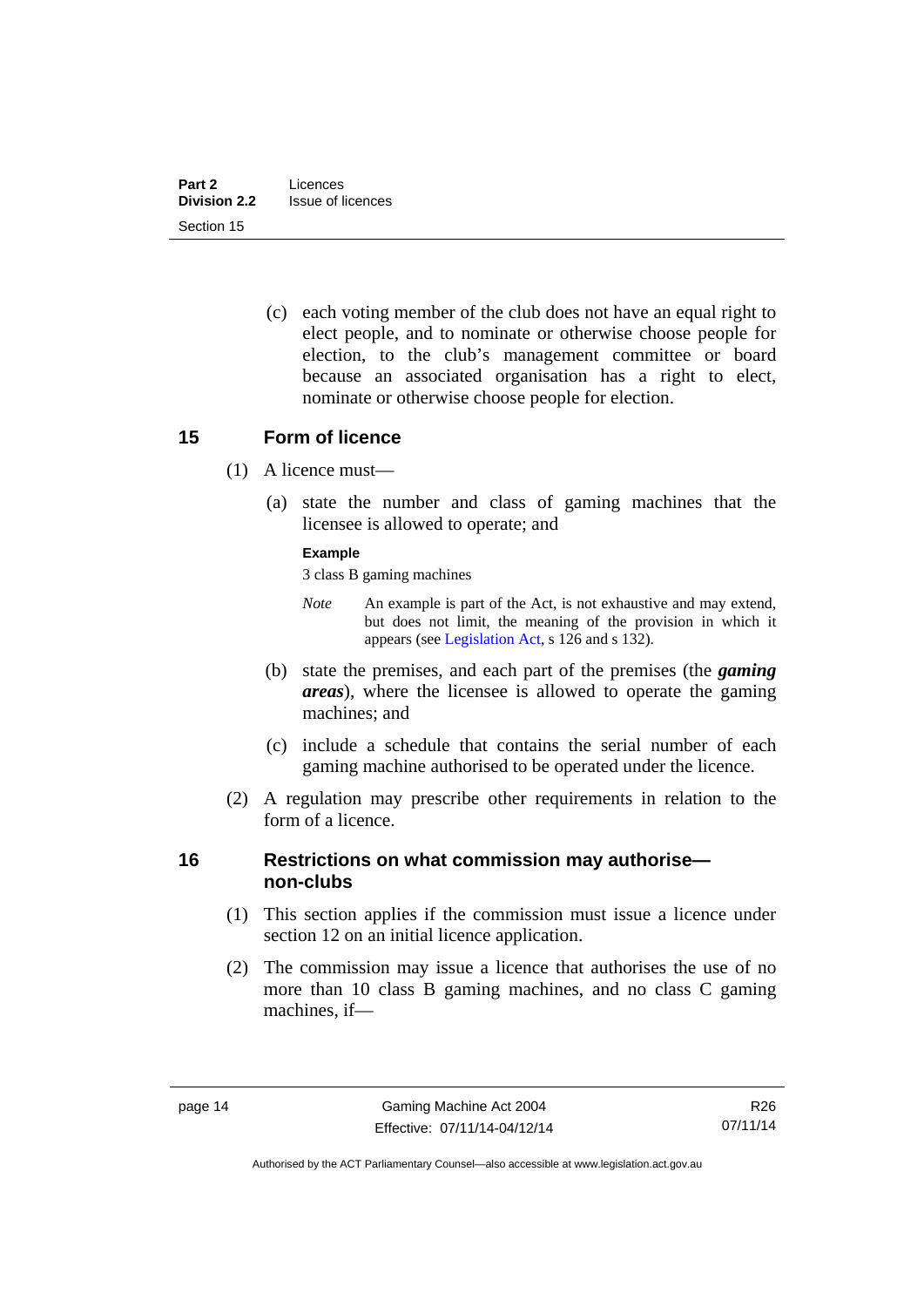- (a) a general licence applies to the premises to which the application relates; and
- (b) the premises have at least 12 rooms that are used for residential accommodation for lodgers or guests.
- (3) The commission may issue a licence that authorises the use of no more than 2 class B gaming machines, and no class C gaming machines, if—
	- (a) a general licence applies to the premises to which the application relates; but
	- (b) the premises have fewer than 12 rooms (including no rooms) that are used for residential accommodation for lodgers or guests.
- (4) The commission may issue a licence that authorises the use of 2 class B gaming machines, and no class C gaming machines, if an on licence applies to the premises to which the application relates.

# <span id="page-26-0"></span>**17 No available gaming machines**

- (1) This section applies to an initial licence application if—
	- (a) there are no gaming machines in the pool of available gaming machines; and
	- (b) the commission would otherwise have issued a licence to the applicant.
	- *Note Pool of available gaming machines*—see s 36A.
- (2) The commission must—
	- (a) tell the applicant that there are no gaming machines in the pool of available gaming machines; and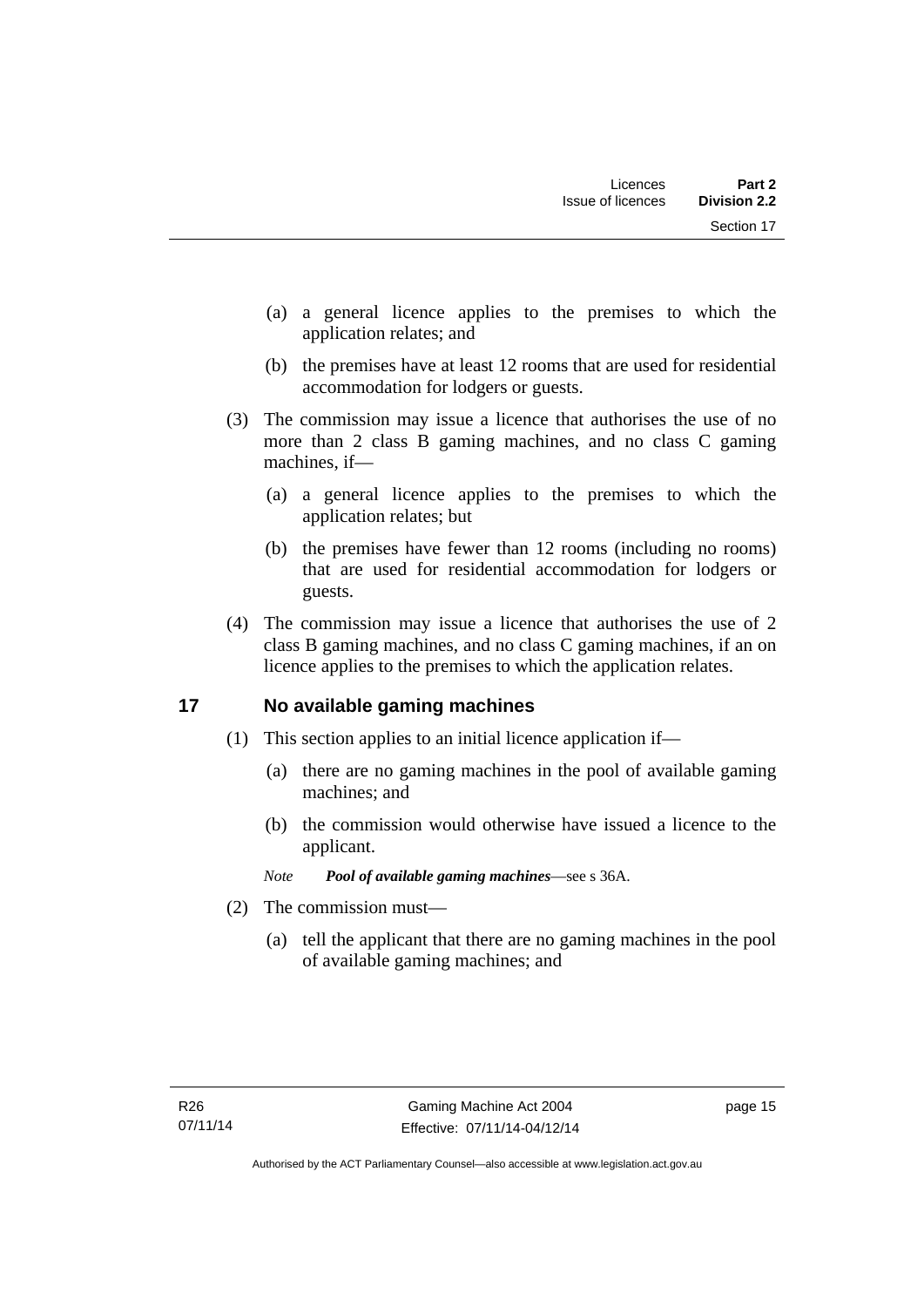- (b) give the applicant a certificate (a *certificate of suitability*) stating that the commission would otherwise have issued a licence to the applicant and that the number of machines the applicant is to be authorised to operate will be determined when—
	- (i) there are gaming machines in the pool of available gaming machines; or
	- (ii) the commission is considering the transfer of a licence to the applicant under section 32 (Transfer of licence).

# <span id="page-27-0"></span>**Division 2.3 Social impact assessments**

### <span id="page-27-1"></span>**18 Social impact assessment**

- (1) A social impact assessment for an application is a written assessment of the likely economic and social impact of the operation of gaming machines—
	- (a) for an initial licence application—under the proposed licence; or
	- (b) for a licence amendment application—under the licence as proposed to be amended; or
	- (c) for an application for an in-principle approval—under the proposed in-principle approval; or
	- (d) for an application for amendment of an in-principle approval under the in-principle approval as proposed to be amended.
	- *Note* A social impact assessment is required for:
		- an initial licence application (see s 11 (2) (a))
		- some licence amendment applications (see s 23 (1) and s 26B (2))
		- an application for an in-principle approval (see s 38E, which requires applications to comply with s 11 or s 23)
		- some applications for amendment of in-principle approvals (see s 38M).

R26 07/11/14

Authorised by the ACT Parliamentary Counsel—also accessible at www.legislation.act.gov.au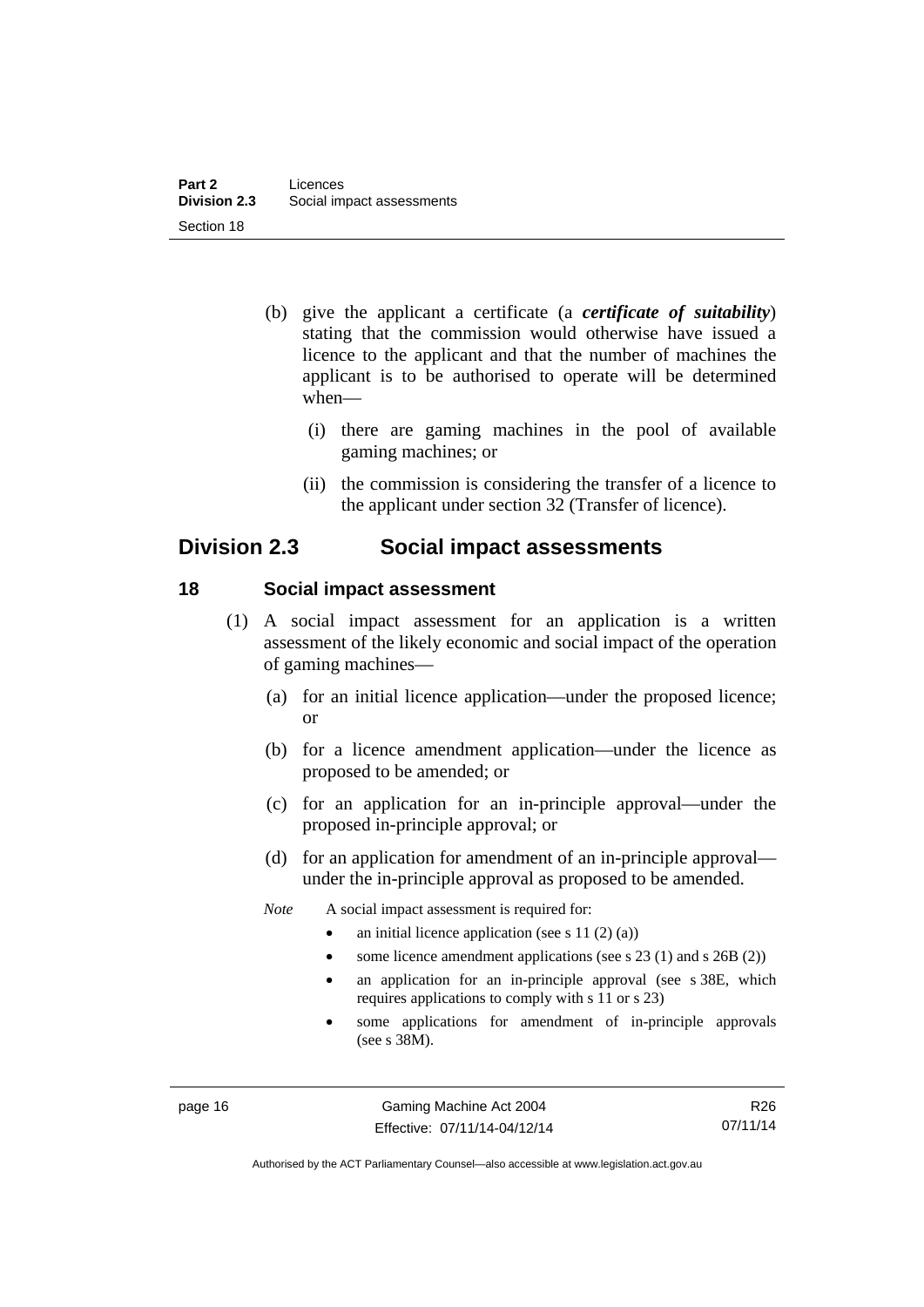- (2) A regulation may make provision in relation to social impact assessments, including, for example—
	- (a) the requirements that must be satisfied by a social impact assessment; and
	- (b) the matters to be addressed by a social impact assessment; and
	- (c) the information to be given in a social impact assessment.
	- *Note* An example is part of the Act, is not exhaustive and may extend, but does not limit, the meaning of the provision in which it appears (see [Legislation Act,](http://www.legislation.act.gov.au/a/2001-14) s 126 and s 132).

### <span id="page-28-0"></span>**19 Publication of social impact assessments by applicant**

- (1) This section applies if an applicant for a licence, amendment of a licence, in-principle approval or amendment of in-principle approval is required to provide a social impact assessment.
- (2) The applicant must publish an advertisement about the application in a newspaper published and circulating in the ACT.
	- *Note* If a form is approved under the [Control Act,](http://www.legislation.act.gov.au/a/1999-46) s 53D for an advertisement, the form must be used.
- (3) The advertisement must state that—
	- (a) the social impact assessment for the application will be available for inspection by members of the public at the commission's office during ordinary business hours for 6 weeks after a day stated in the advertisement (the *6-week comment period*); and
	- (b) any written submissions about the social impact assessment may be made to the commission within the 6-week comment period.
- (4) Before the beginning of the 6-week comment period, the applicant must give the commission—
	- (a) the social impact assessment for the application; and

page 17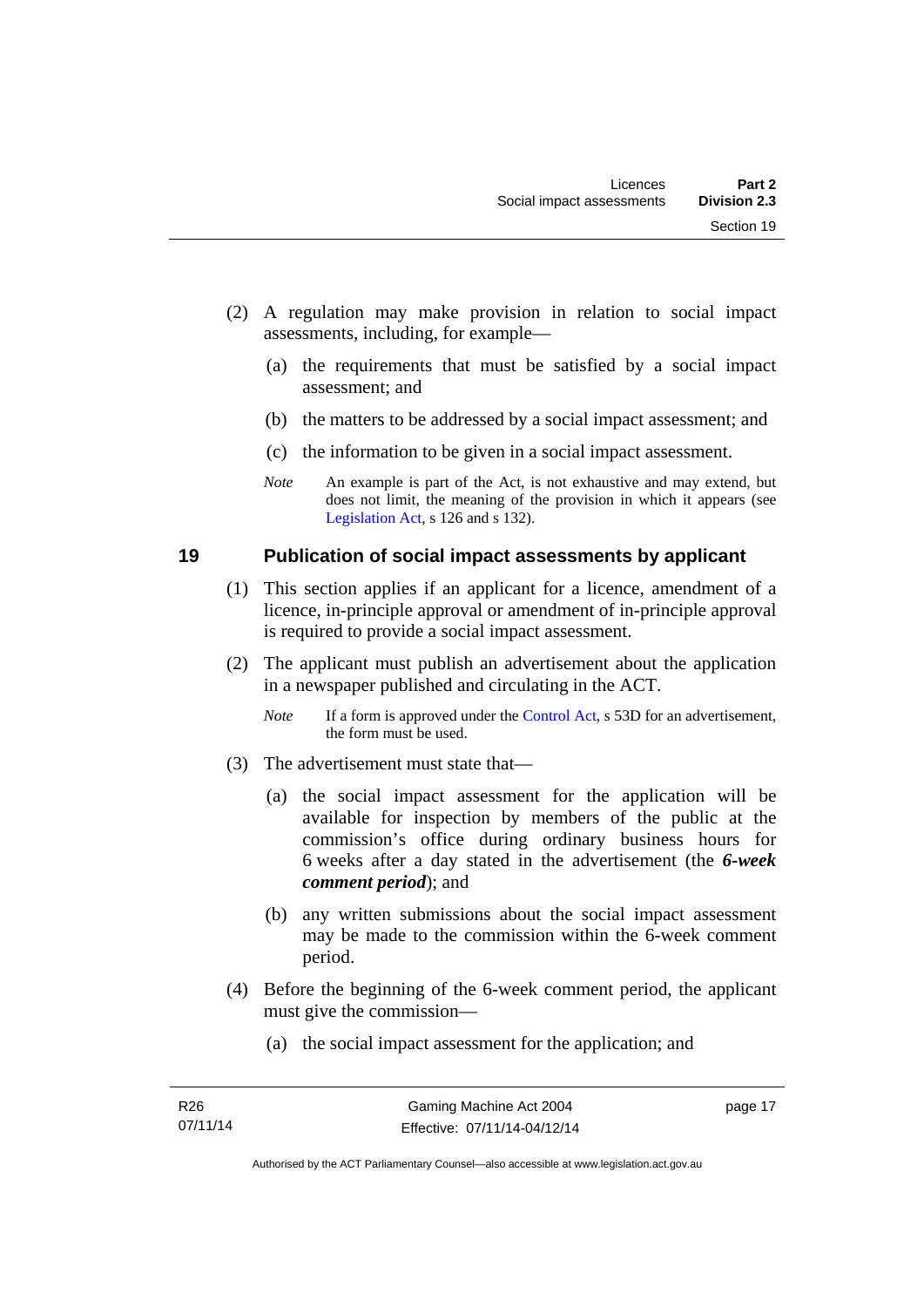- (b) a copy of the advertisement for the application mentioned in subsection (2).
- (5) The applicant must—
	- (a) on or before the day the advertisement is published, place a sign (the *information sign*) containing information about the application in a prominent position—
		- (i) for a licence application or licence amendment application—outside each public entrance to the premises to which the application relates; or
		- (ii) for an application for an in-principle approval or amendment of in-principle approval—on the land at the address to which the approval applies; and
	- (b) ensure that the sign stays there for the 6-week comment period.
- (6) However, an applicant for an in-principle approval need not comply with subsection (5) if it would be impractical to do so.

**Examples—impractical to place sign at address** 

- 1 there is no road access to the address
- 2 building work is being carried out at the address
- *Note* An example is part of the Act, is not exhaustive and may extend, but does not limit, the meaning of the provision in which it appears (see [Legislation Act,](http://www.legislation.act.gov.au/a/2001-14) s 126 and s 132).
- (7) The information sign for an application must include the following:
	- (a) a description of the application;
	- (b) a statement of when and where the social impact assessment for the application will be available;
	- (c) an invitation to make written submissions to the commission about the social impact assessment within the 6-week comment period;
	- (d) when the 6-week comment period ends;

Authorised by the ACT Parliamentary Counsel—also accessible at www.legislation.act.gov.au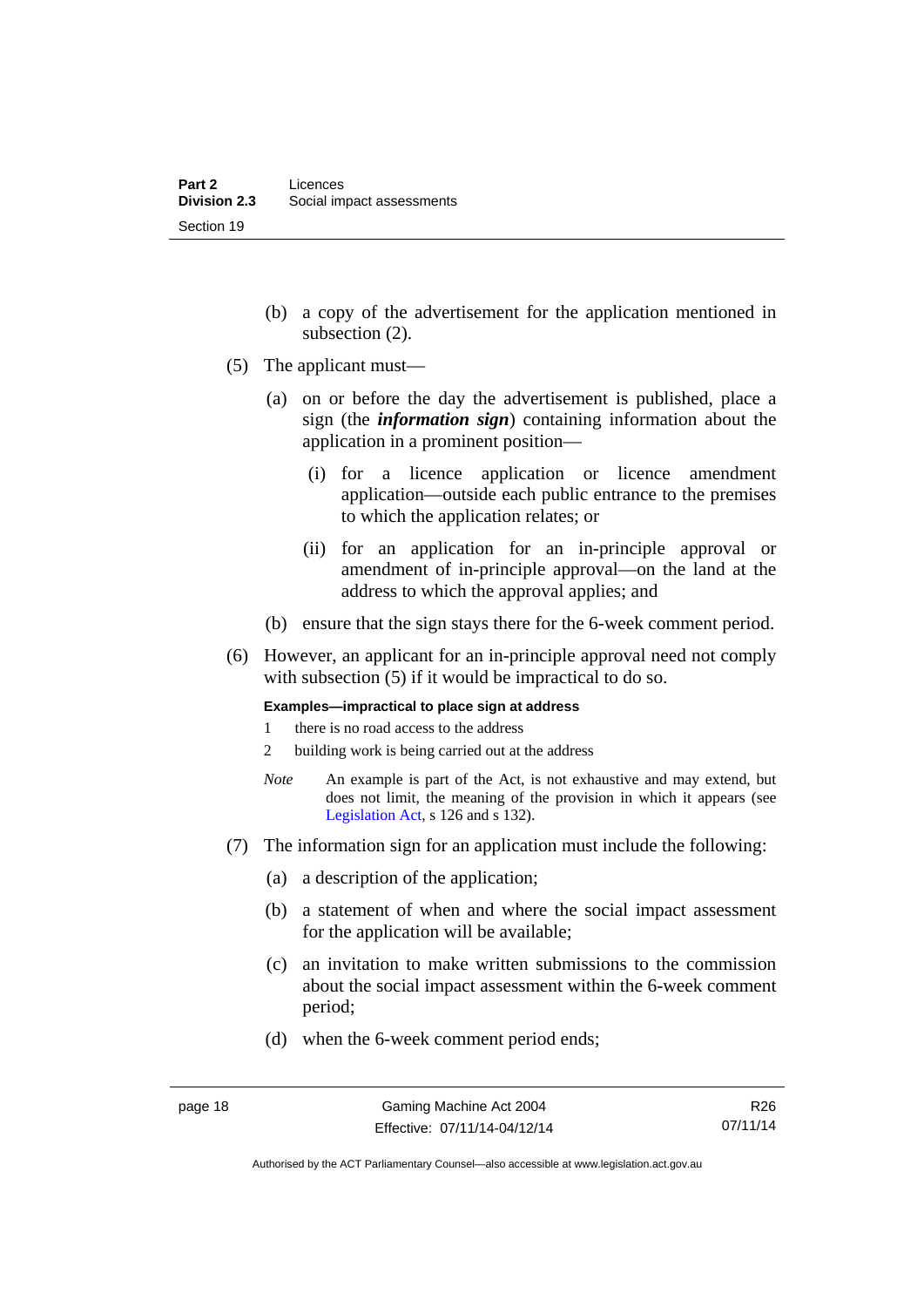- (e) details of where to get more information about the application.
- (8) The commission must make the social impact assessment available for inspection by members of the public at the commission's office during ordinary business hours during the 6-week comment period.
- (9) The commission must not decide the application until the 6-week comment period has ended.

# <span id="page-30-0"></span>**Division 2.4 Eligible people**

# <span id="page-30-1"></span>**20 Eligibility of individuals**

- (1) For this Act, an individual, other than an applicant for a licence, is an *eligible person* if there is not a disqualifying ground in relation to the individual.
- (2) For this Act, an individual who is an applicant for a licence is an *eligible person* for the application if—
	- (a) the individual—
		- (i) is an adult; and
		- (ii) holds a general licence or on licence; and
	- (b) there is not a disqualifying ground in relation to the individual.
- (3) Each of the following is a *disqualifying ground* in relation to an individual:
	- (a) the individual has been convicted, or found guilty, within the previous 5 years, whether in the ACT or elsewhere, of an offence—
		- (i) involving fraud or dishonesty; or
		- (ii) punishable by imprisonment for at least 1 year; or
		- (iii) against a law about gaming;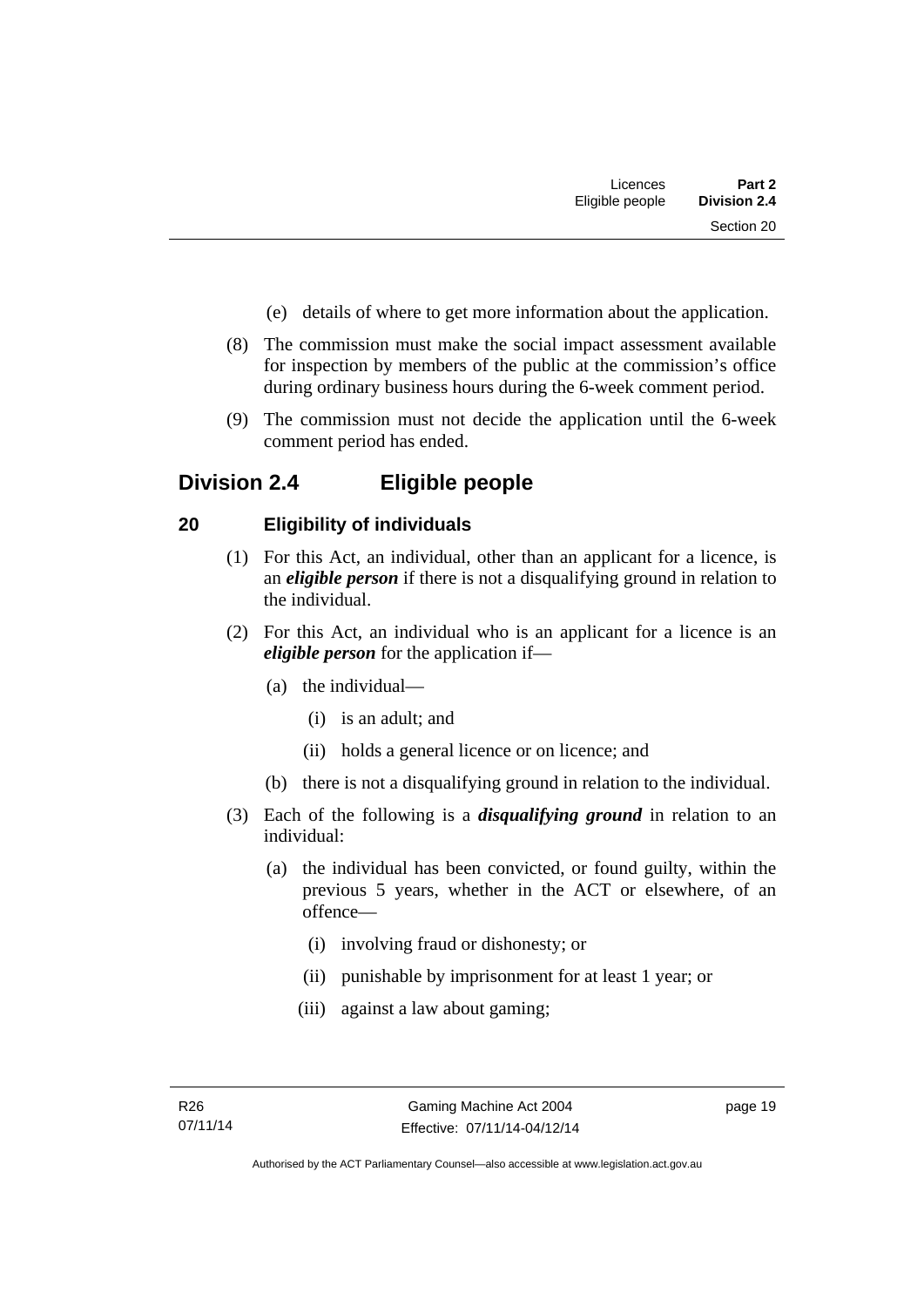(b) the individual is, or at any time in the last 5 years has been, bankrupt or personally insolvent;

- (c) at any time in the last 5 years the individual was involved in the management of a corporation when—
	- (i) the corporation became the subject of a winding-up order; or
	- (ii) a controller or administrator was appointed;
- (d) at any time in the last 12 months the individual had—
	- (i) a licence cancelled under section 58 (Disciplinary action); or
		- *Note Licence* is defined in s 56 and includes:
			- in-principle approval
			- authorisation to conduct a linked-jackpot arrangement
			- multi-user permit.
	- (ii) a licence cancelled under section 64 (Cancellation of licences because of cancellation etc of general and on licences); or
	- (iii) an application for approval as a supplier refused, on the basis that the person provided false or misleading information, under section 72 (Application and approval as supplier); or
	- (iv) approval as a supplier cancelled under section 73A (Cancellation etc of supplier's approval); or
	- (v) an application for approval as a technician refused, on the basis that the person provided false or misleading information, under section 75 (Approval of technicians); or

*Note Bankrupt or personally insolvent*—see the [Legislation Act,](http://www.legislation.act.gov.au/a/2001-14) dictionary, pt 1.

Authorised by the ACT Parliamentary Counsel—also accessible at www.legislation.act.gov.au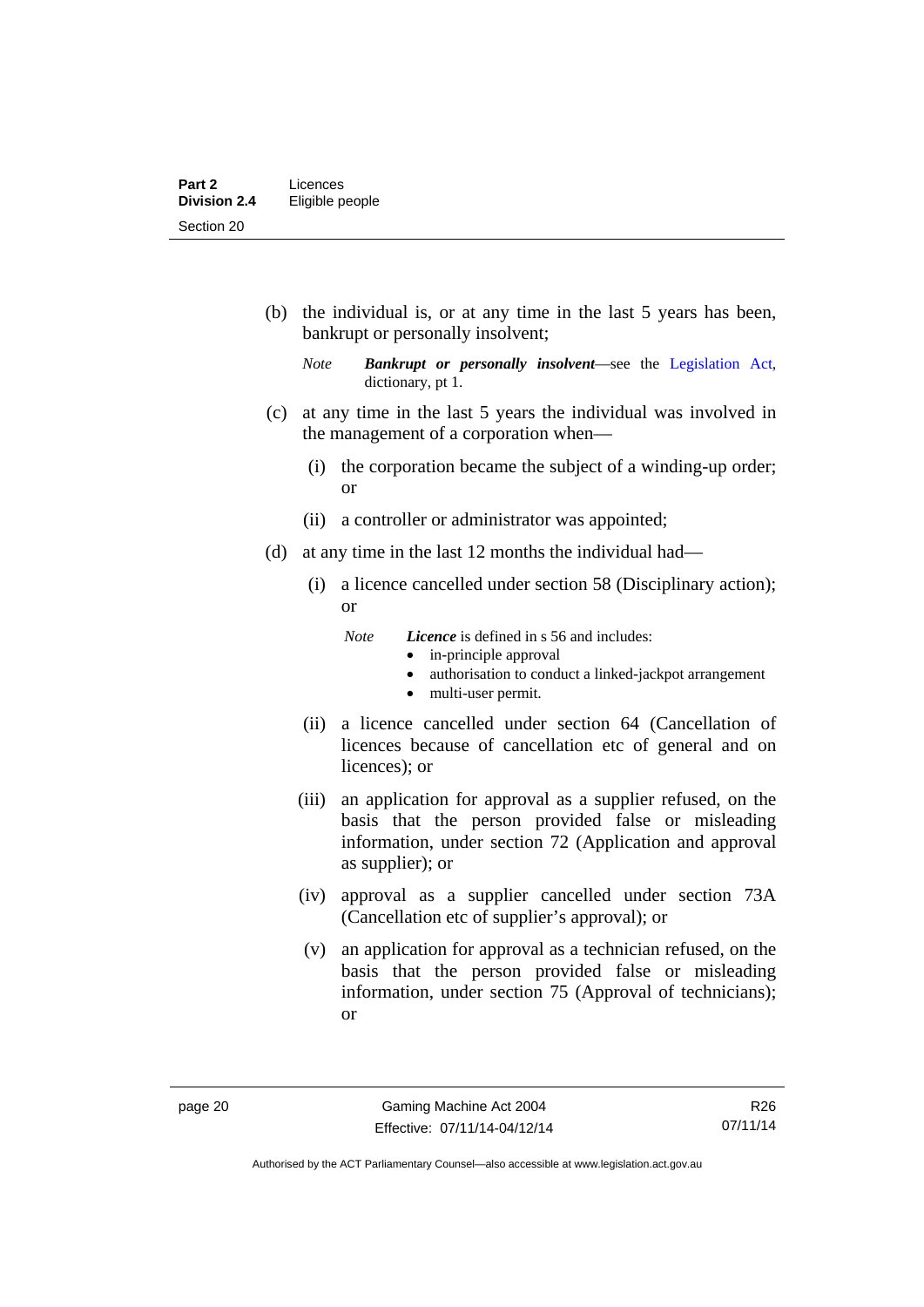| Licences        | Part 2              |
|-----------------|---------------------|
| Eligible people | <b>Division 2.4</b> |
|                 | Section 21          |

- (vi) approval as a technician cancelled under section 79 (1) (a) or (c) (Cancellation etc of technician's approval); or
- (vii) an application for approval as an attendant refused, on the basis that the person provided false or misleading information, under section 86 (Approval of attendants); or
- (viii) approval as an attendant cancelled under section 91 (1) (a) or (c) (Cancellation etc of attendant's approval).
- (4) Despite subsection (3), the commission may decide that the individual is an *eligible person* even though there is a disqualifying ground in relation to the individual.
- (5) However, the commission must not make a decision under subsection (4) unless satisfied that—
	- (a) if the individual is an applicant for a licence—the operation of gaming machines by the individual would not adversely affect the public; and
	- (b) it is otherwise in the public interest that the individual be treated as an eligible person.

## <span id="page-32-0"></span>**21 Eligibility of clubs and other corporations**

- (1) A corporation is an *eligible person* if—
	- (a) each executive officer and influential person of the corporation is an eligible person; and
	- (b) for a club—it is an eligible club; or
	- (c) for a corporation that is not a club—the corporation holds a general licence or on licence; and
	- (d) the corporation is not the subject of a winding-up order, and has not been the subject of a winding-up order in the last 3 years; and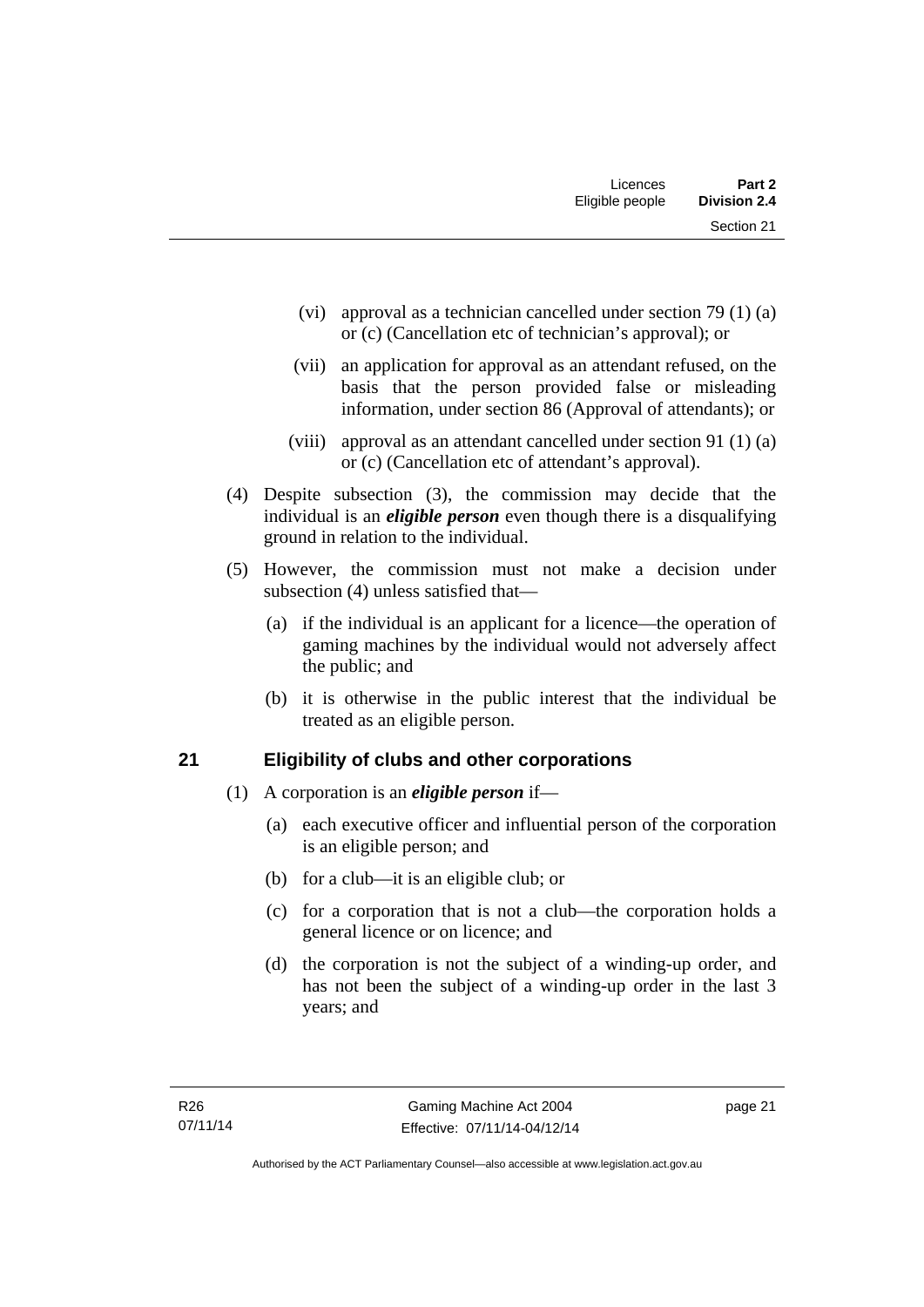- (e) a controller or administrator has not been appointed for the corporation in the last 3 years; and
- (f) the corporation is not the subject of an auditor's opinion that it is not able to pay all of its debts as and when they become due and payable; and
- (g) the corporation is not the subject of an auditor's adverse opinion or disclaimer of opinion, within the meaning of Auditing Standard ASA 705.
- (2) Despite subsection (1), the commission may decide that the corporation is an eligible person even though a provision of that subsection does not apply in relation to the corporation.
- (3) However, the commission must not make a decision under subsection (2) in relation to the corporation unless satisfied that—
	- (a) the operation of gaming machines by the corporation would not adversely affect the public; and
	- (b) it is otherwise in the public interest that the corporation be treated as an eligible person.
- (4) In this section:

*AUASB* means the Auditing and Assurance Standards Board established under the *[Australian Securities and Investments](http://www.comlaw.gov.au/Series/C2004A00819)  [Commission Act 2001](http://www.comlaw.gov.au/Series/C2004A00819)* (Cwlth), section 227AA (1).

*Auditing Standard ASA 705* means Auditing Standard ASA 705 *Modifications to the Opinion in the Independent Auditor's Report* made by the AUASB on 27 October 2009 under the [Corporations](http://www.comlaw.gov.au/Series/C2004A00818)  [Act](http://www.comlaw.gov.au/Series/C2004A00818), section 336 (1) (Auditing standards).

*Note* A copy of the standard is accessible at [www.comlaw.gov.au.](http://www.comlaw.gov.au/) 

Authorised by the ACT Parliamentary Counsel—also accessible at www.legislation.act.gov.au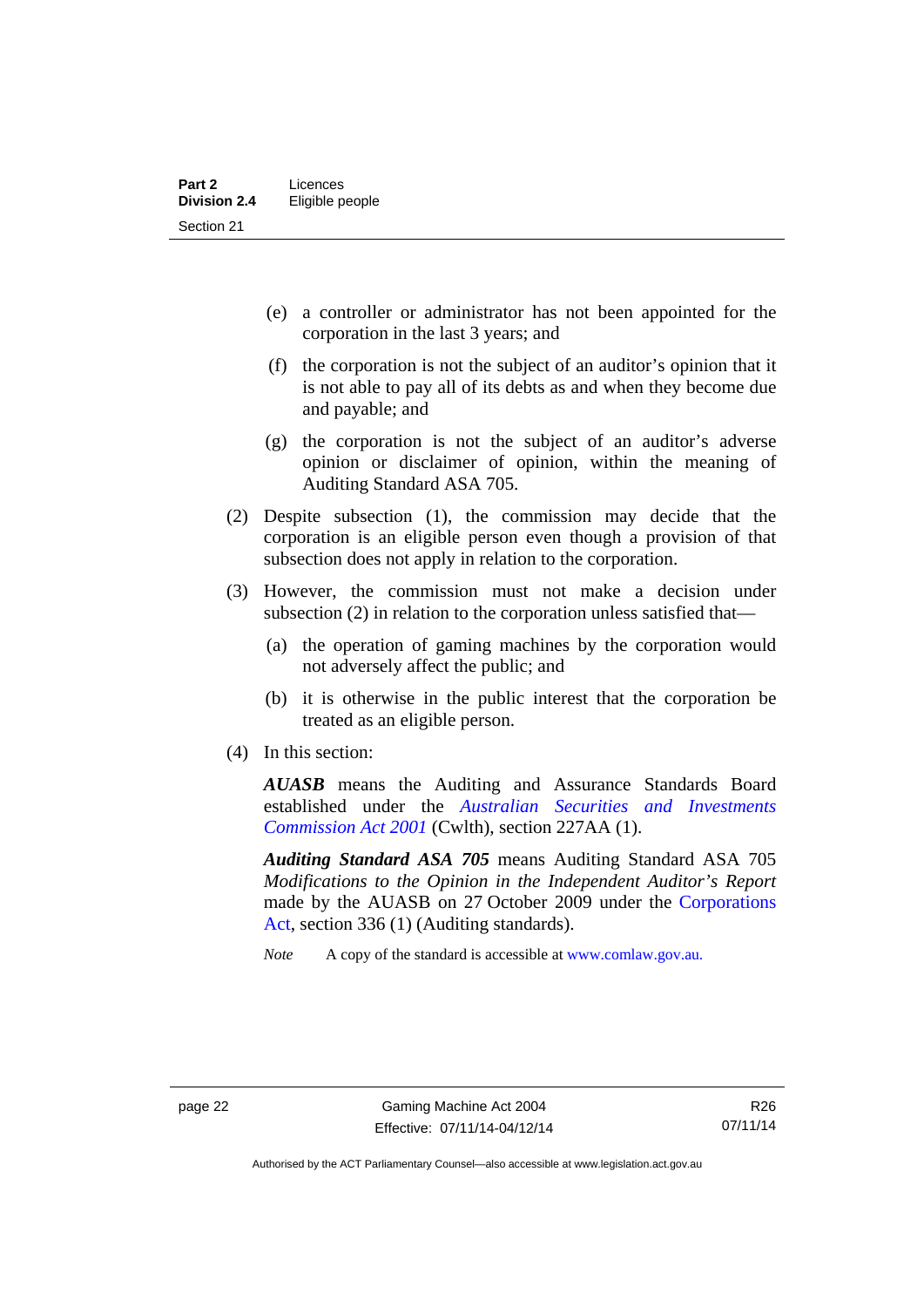# <span id="page-34-0"></span>**Division 2.5 Licence amendments**

### <span id="page-34-1"></span>**22 Licence amendment—applications**

- (1) A licensee may apply in writing to the commission for an amendment only to—
	- (a) decrease the number of licensed gaming machines allowed under the licence (a *decrease machines amendment*); or

*Note* Decreasing machines is also dealt with in par (e) and (g).

- (b) structurally change part of a gaming area at the licensed premises (a *structural change amendment*); or
- (c) enable the licensee to temporarily store gaming machines at other premises (a *temporary storage amendment*); or
- (d) enable the licensee to relocate to a new venue (a *venue relocation amendment*); or
- (e) if the licensee is a club and holds more than 1 licence decrease the number of gaming machines allowed under 1 or more licences by a total of not more than the relevant number of machines and increase the number of machines allowed under 1 other licence by the same number, to enable the licensee to relocate the gaming machines (a *small-scale machine relocation amendment*); or
- (f) if the licensee is a club and holds more than 1 licence decrease the number of gaming machines allowed under 1 or more licences by a total of more than the relevant number of machines and increase the number of machines allowed under 1 other licence by the same number, to enable the licensee to relocate the gaming machines (a *large-scale machine relocation amendment*); or
- (g) if the licensee is a club—decrease the number of gaming machines allowed under 1 or more licences to enable the licensee to move the gaming machines to premises for which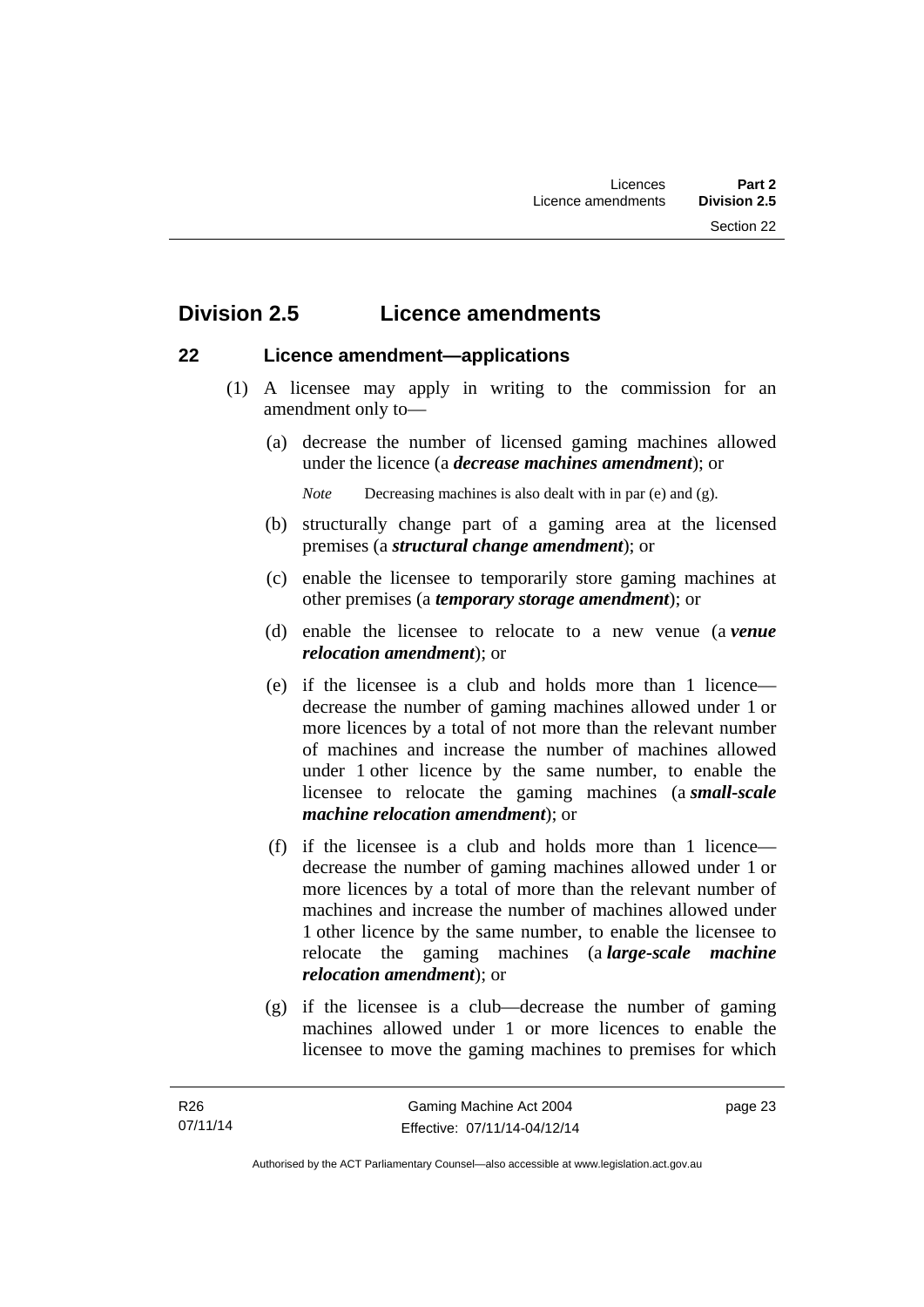the licensee is applying for a licence (a *new venue amendment*); or

- (h) make 1 or more of the following changes to a gaming machine operated under the licence (a *technical amendment*):
	- (i) change the percentage payout of the machine;
	- (ii) change the basic stake denomination of the machine;
	- (iii) change the kind of machine;

#### **Example**

to change from King of the Thames mk 2 gaming machines to King of the Thames mk 3 gaming machines or to Magnificent Mel gaming machines

- *Note* An example is part of the Act, is not exhaustive and may extend, but does not limit, the meaning of the provision in which it appears (see [Legislation Act,](http://www.legislation.act.gov.au/a/2001-14) s 126 and s 132).
- (iv) change any other detail mentioned in the schedule to the licence.
- *Note 1* If a form is approved under the [Control Act](http://www.legislation.act.gov.au/a/1999-46), s 53D for an application, the form must be used.

*Note* 2 A fee may be determined under s 177 for an application.

(2) In this section:

*relevant number of machines*, for a small-scale machine relocation amendment or a large-scale machine relocation amendment, means the smaller of the following number of machines:

- $(a)$  10;
- (b) 10% of the number of machines authorised to be operated under a licence at the licensed premises to which the machines are to be relocated (rounded down to the nearest whole number).

Authorised by the ACT Parliamentary Counsel—also accessible at www.legislation.act.gov.au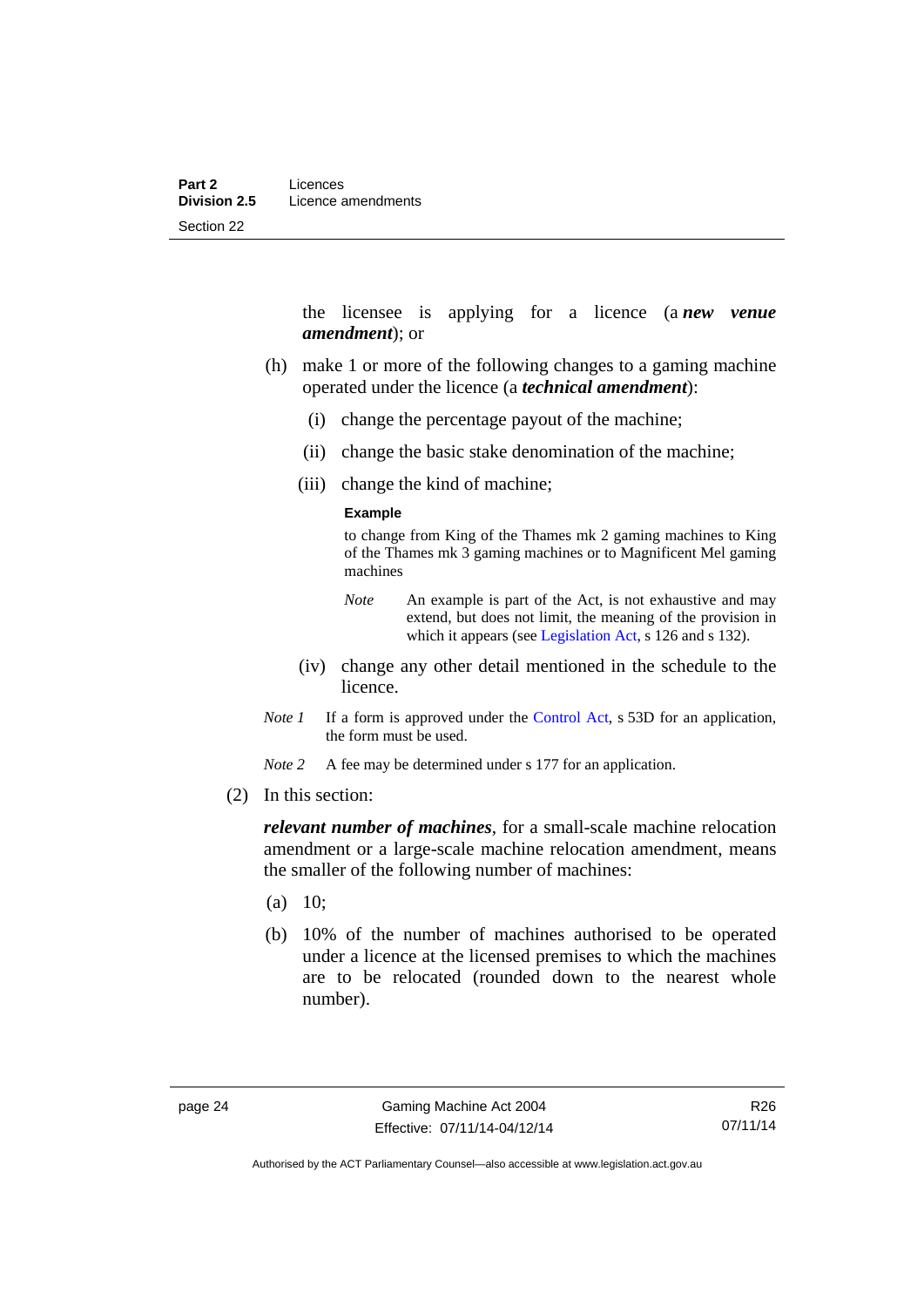#### **23 Licence amendment—contents of applications**

- (1) A licence amendment application must—
	- (a) be in writing signed by the applicant; and
	- (b) set out the proposed amendment of the licence; and
	- (c) explain why the applicant is seeking the amendment; and
	- (d) for a decrease machines amendment—state the number of machines to be removed from the licence; and
	- (e) for a structural change amendment—be accompanied by a plan showing the proposed changes to the gaming area; and
	- (f) for a temporary storage amendment—state—
		- (i) the number of machines to be temporarily stored; and
		- (ii) where the machines will be temporarily stored; and
		- (iii) when the machines will need to be temporarily stored; and
	- (g) for a venue relocation amendment—
		- (i) state the address, and block and section number, of the new venue; and
		- (ii) be accompanied by—
			- (A) a social impact assessment; and
			- (B) a plan of the new venue, showing the proposed gaming area; and
			- (C) if the applicant is a club—evidence that a majority of the voting members of the club who voted in a ballot conducted under the regulation voted for the club relocating to the new venue; and
	- (h) for a small-scale machine relocation amendment—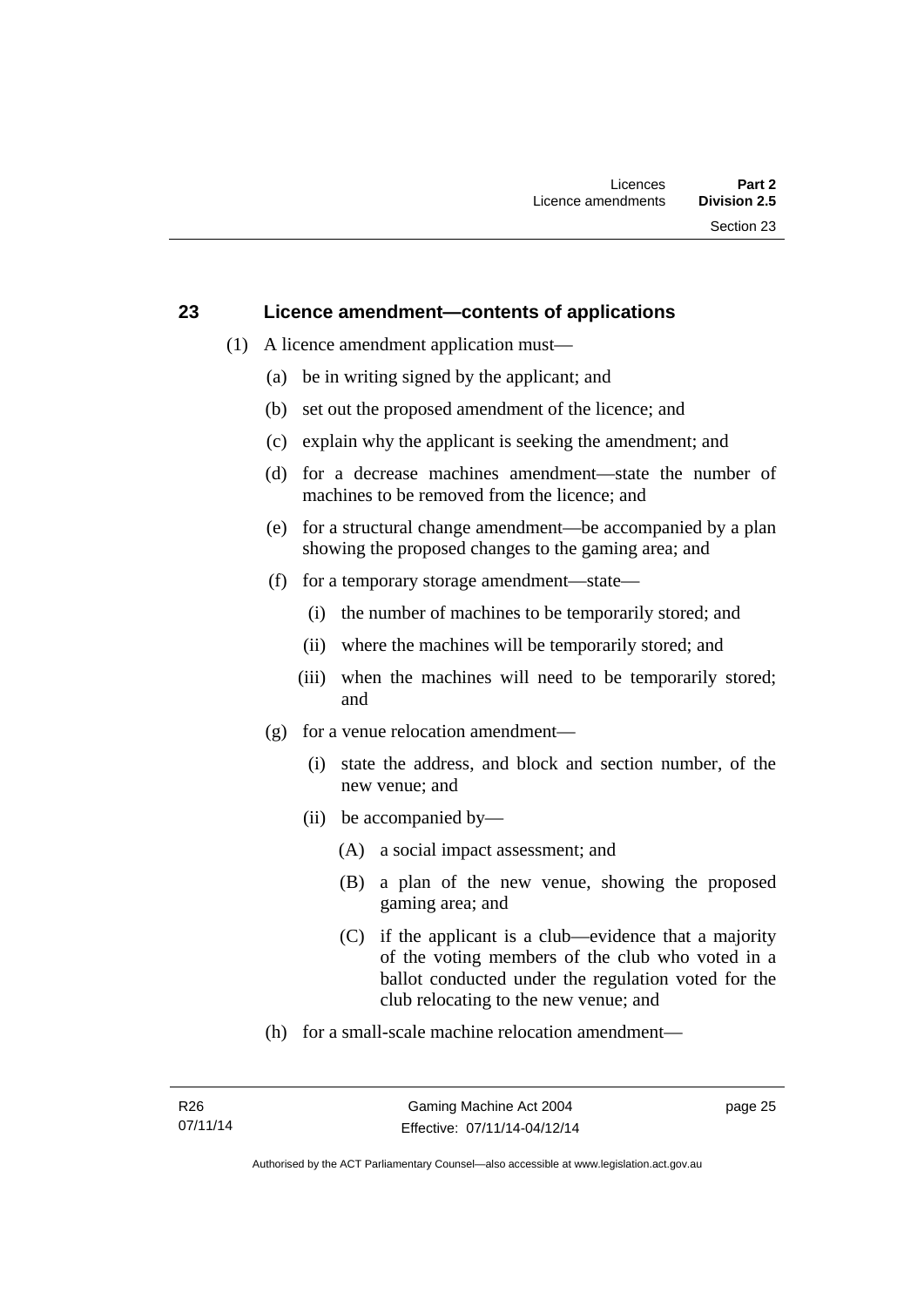- (i) state the number of machines to be relocated; and
- (ii) be accompanied by a plan of the licensed premises showing where the gaming machines are to be relocated; and
- (i) for a large-scale machine relocation amendment—
	- (i) state the number of machines to be relocated; and
	- (ii) be accompanied by—
		- (A) a social impact assessment; and
		- (B) a plan of the licensed premises showing where the gaming machines are to be relocated; and
		- (C) evidence that a majority of the voting members of the club who voted in a ballot conducted under the regulation voted for the stated number of gaming machines to be relocated and the premises they are to be relocated to and from; and
- (j) for a new venue amendment—
	- (i) state—
		- (A) the address, and block and section number, of the new venue; and
		- (B) the number of machines to be moved to the new venue; and
		- (C) the class, number, kind, coin denomination and percentage payout of gaming machines for which the new licence is sought; and
	- (ii) be accompanied by—
		- (A) each of the required documents for an initial application under section 11 (2); and

Authorised by the ACT Parliamentary Counsel—also accessible at www.legislation.act.gov.au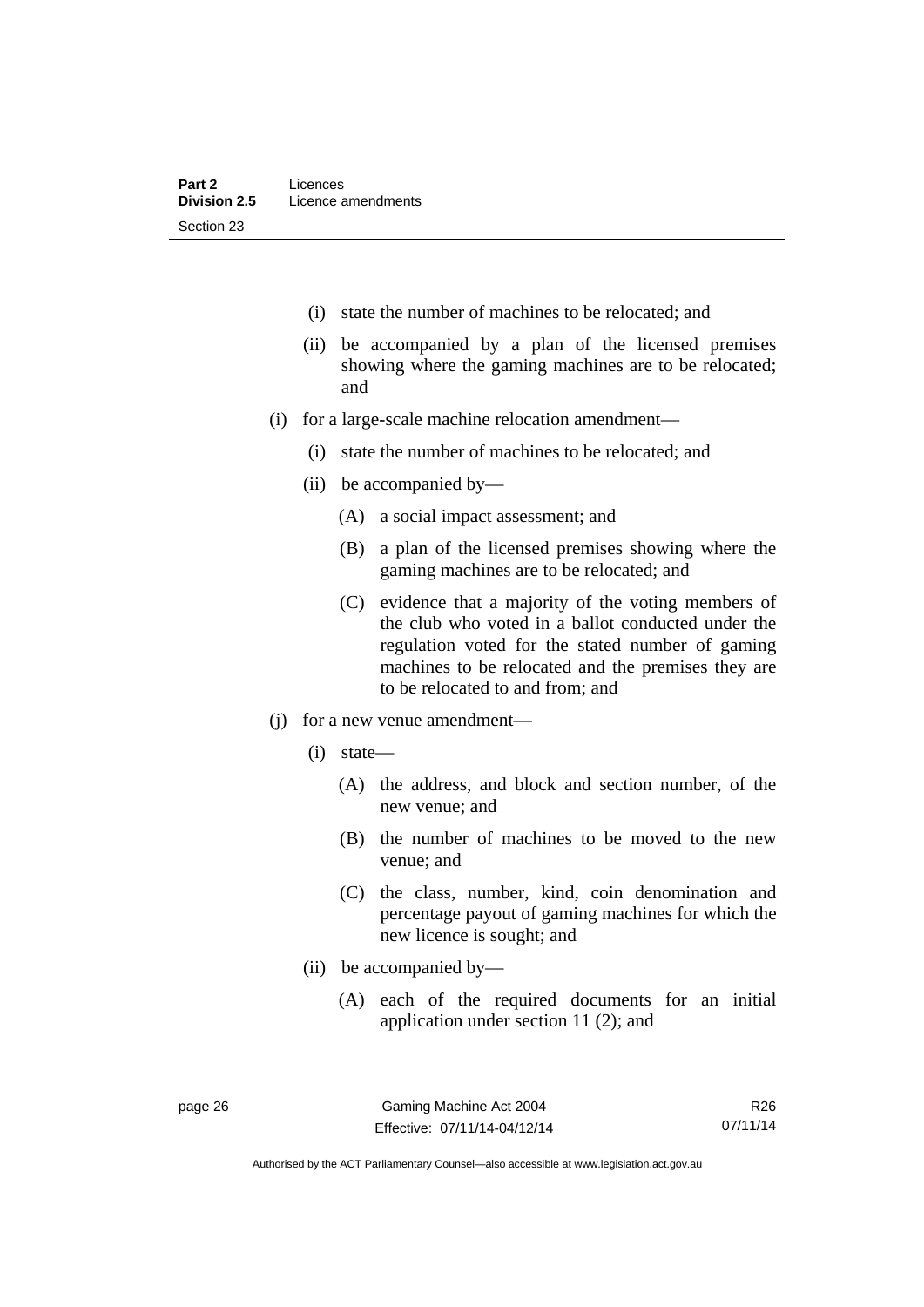- *Note Required documents* include a social impact assessment, a scale plan of the premises and the rules and control procedures for the operation of the gaming machines.
- (B) a description of the applicant's intended monetary investment in property, buildings and facilities at the new venue; and
- (C) a description of the amenities and facilities intended for the new venue; and
- (D) evidence that a majority of the voting members of the club who voted in a ballot conducted under the regulation voted for the club having the proposed number of gaming machines at the premises proposed to be licensed.
- (2) A regulation may require an application to—
	- (a) include stated information; or
	- (b) be accompanied by stated documents.
- (3) The commission need not decide the licence amendment application if the application is not in accordance with this section.

# **24 Licence amendment decision—decrease machines amendment**

- (1) This section applies if a licensee applies for a decrease machines amendment under section 22 (1) (a).
- (2) The commission must amend the licence in accordance with the application.

### **25 Licence amendment decision—structural change amendment**

(1) This section applies if a licensee applies for a structural change amendment under section 22 (1) (b).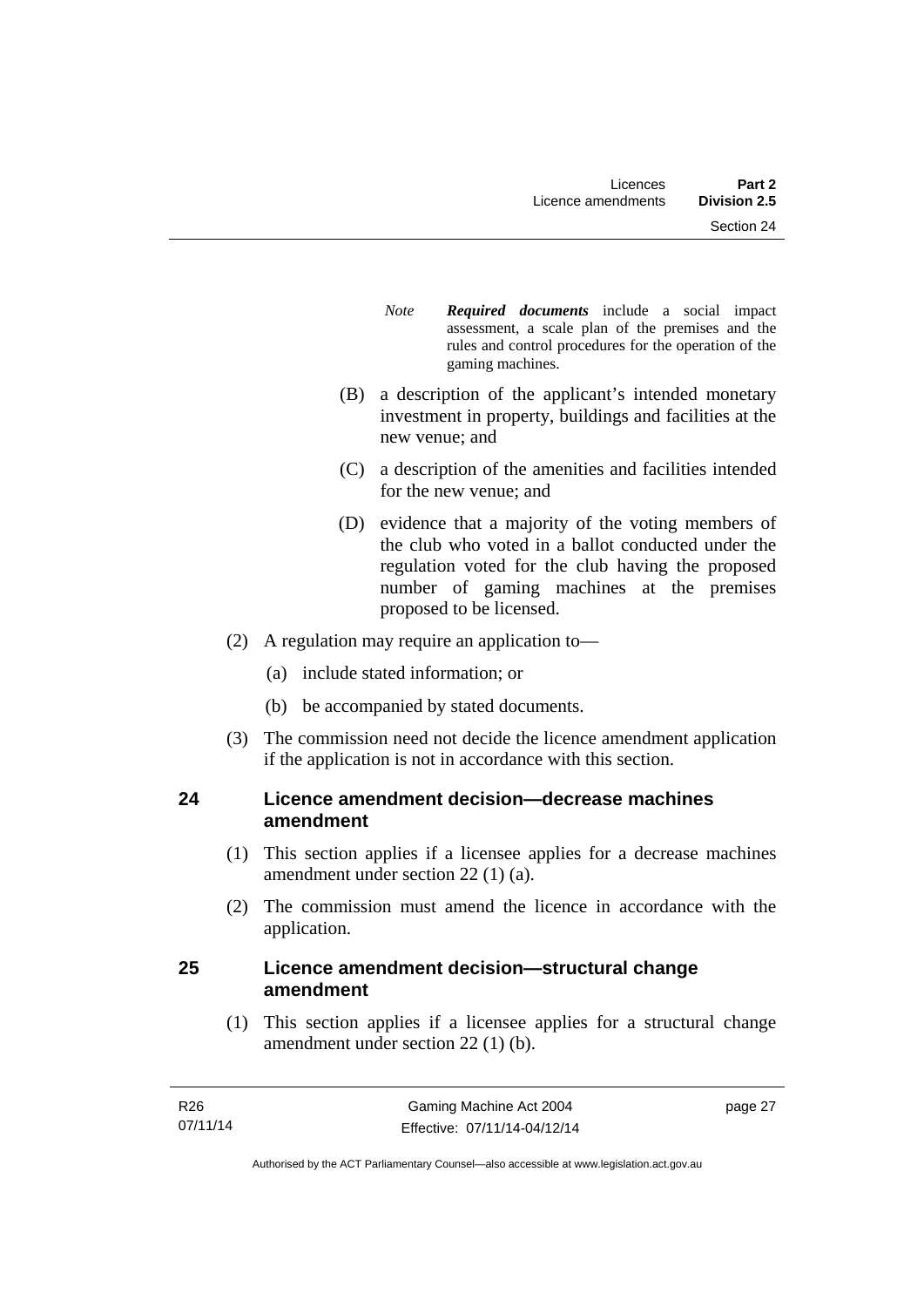- (2) The commission must—
	- (a) amend the licence in accordance with the application if satisfied that the gaming area as it is proposed to be changed will be suitable for the operation of gaming machines; and
	- (b) if not satisfied under paragraph (a)—refuse to amend the licence.
- (3) In deciding whether a gaming area will be suitable for the operation of gaming machines, the commission must consider—
	- (a) the safety and comfort of patrons; and
	- (b) harm minimisation strategies for patrons.

#### **26 Licence amendment decision—temporary storage amendment**

- (1) This section applies if a licensee applies for a temporary storage amendment under section 22 (1) (c).
- (2) The commission may amend the licence for a stated period in accordance with the application if satisfied that the gaming machines—
	- (a) need to be removed from the licensed premises for a good reason; and
	- (b) will be stored at other appropriate premises temporarily; and
	- (c) will not be operated at the other premises.
- (3) Also, the commission may amend the licence to allow the licensee to temporarily store not more than 10% of the machines authorised under the licence, for not longer than 12 months, if satisfied that no machines under the licence have been stored under this subsection in the 12 months preceding the application.
- (4) Subsection (3) and this subsection expire 3 years after the day this subsection commences.

R26 07/11/14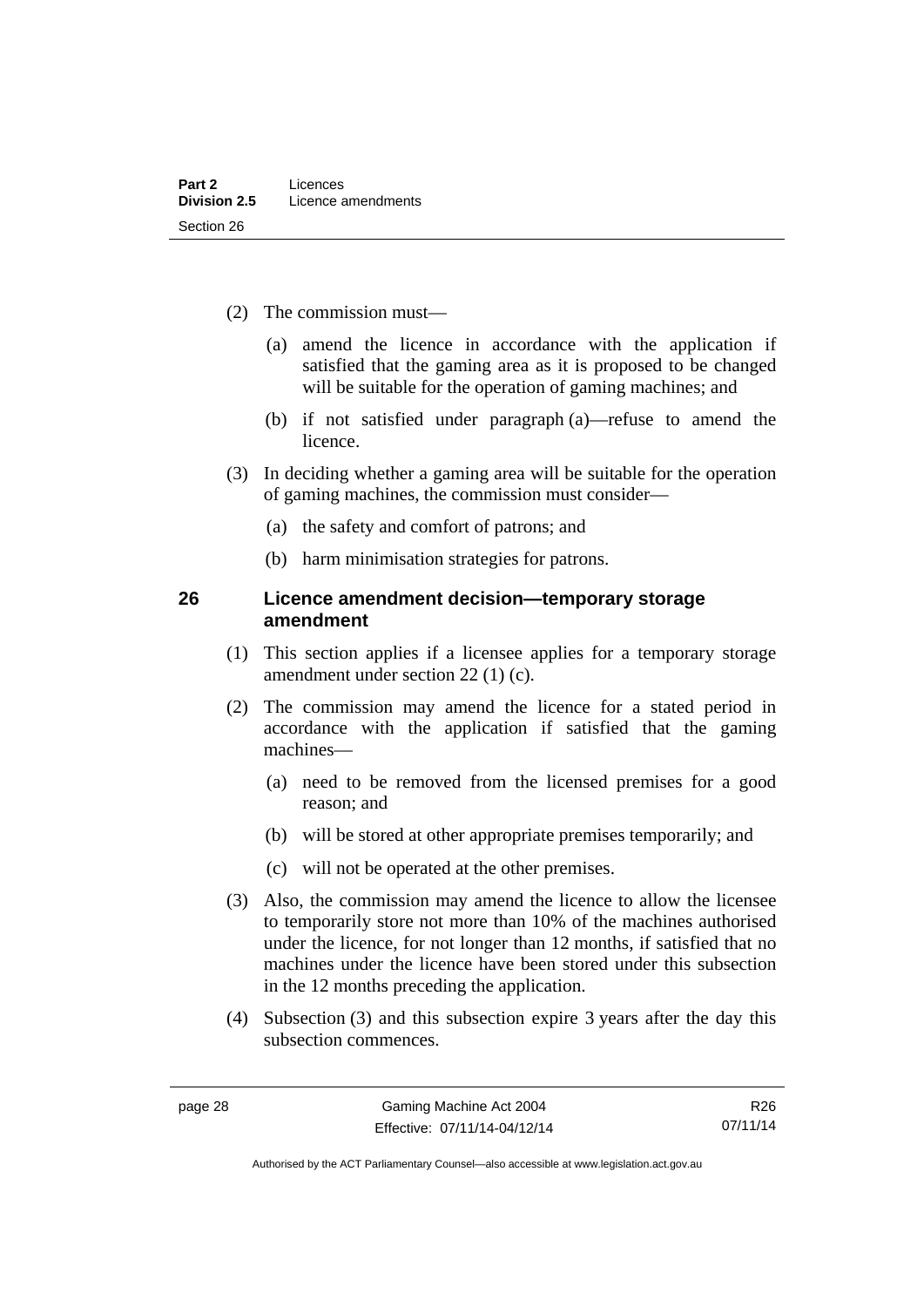(5) To remove any doubt, the temporary storage amendment does not affect the number of gaming machines licensed to the licensee.

## **26A Licence amendment decision—venue relocation amendment**

- (1) This section applies if a licensee applies for a venue relocation amendment under section 22 (1) (d).
- (2) The commission must amend the licence in accordance with the application if satisfied that—
	- (a) the size and layout of both the new venue and the proposed gaming area is suitable for the operation of the machines that would be allowed under the licence; and
	- (b) amendment of the licence to relocate the venue is appropriate; and

*Note* In deciding whether an amendment of a licence is appropriate, the commission must consider certain things (see s (4)).

- (c) the licensee does not owe an amount to the Territory under a tax law or a gaming law; and
- (d) if the applicant is a club—a majority of the voting members of the club who voted in a ballot conducted under the regulation voted for the club relocating to the new venue.
- (3) However, if the commission is not satisfied under subsection (2) in relation to the number of machines stated in the application, but would be satisfied under subsection (2) (a) and (b) in relation to fewer machines, the commission may amend the licence to allow fewer machines at the new venue.
- (4) In deciding whether an amendment of a licence under this section is appropriate, the commission must consider the following things:
	- (a) the application for the amendment;
	- (b) the social impact assessment for the application;

page 29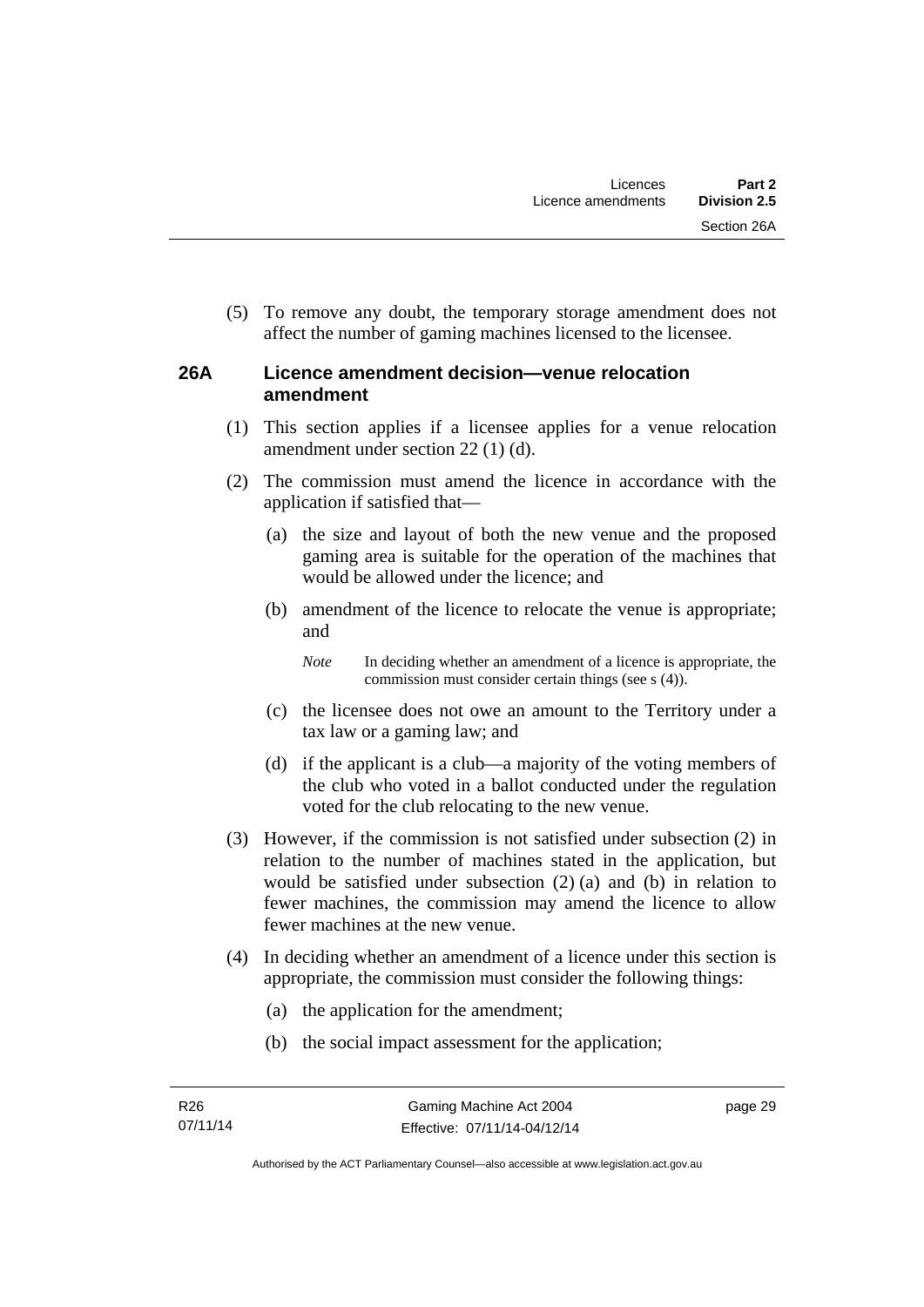- (c) each submission made about the social impact assessment within the 6-week comment period mentioned in section 19 (3) (Publication of social impact assessments by applicant);
- (d) if the applicant is a club—the extent to which the club has contributed to, or is likely to contribute to, the community and supported and benefited the community.

### **26B Licence amendment decision—small-scale machine relocation amendment**

- (1) This section applies if a licensee applies for a small-scale machine relocation amendment under section 22 (1) (e).
- (2) If the commission is concerned that there may be a significant social impact if the licences are amended as proposed in the application, the commission may, by notice in writing to the applicant, require the applicant to provide—
	- (a) a social impact statement for the application; or
	- (b) a social impact assessment for the application.

#### **Examples—concern about possible significant social impact because of licence amendment**

- 1 concern that the harm minimisation strategies for the premises may not be sufficient to deal with the increased number of machines at the premises, potentially causing risk to patrons and people in the local community
- 2 concern that multiple previous small-scale machine relocations to the premises may have resulted in a significant increase in the number of machines at the premises, with possible consequential negative social impact
- 3 concern that the local community may be particularly vulnerable to problem gambling, and increasing the number of machines at the premises may have a detrimental effect on people in the local community
- 4 concern that the relocation may result in the number of machines in the area being significantly higher than other comparable areas, with possible consequential negative social impact
- *Note* An example is part of the Act, is not exhaustive and may extend, but does not limit, the meaning of the provision in which it appears (see [Legislation Act,](http://www.legislation.act.gov.au/a/2001-14) s 126 and s 132).

page 30 Gaming Machine Act 2004 Effective: 07/11/14-04/12/14

R26 07/11/14

Authorised by the ACT Parliamentary Counsel—also accessible at www.legislation.act.gov.au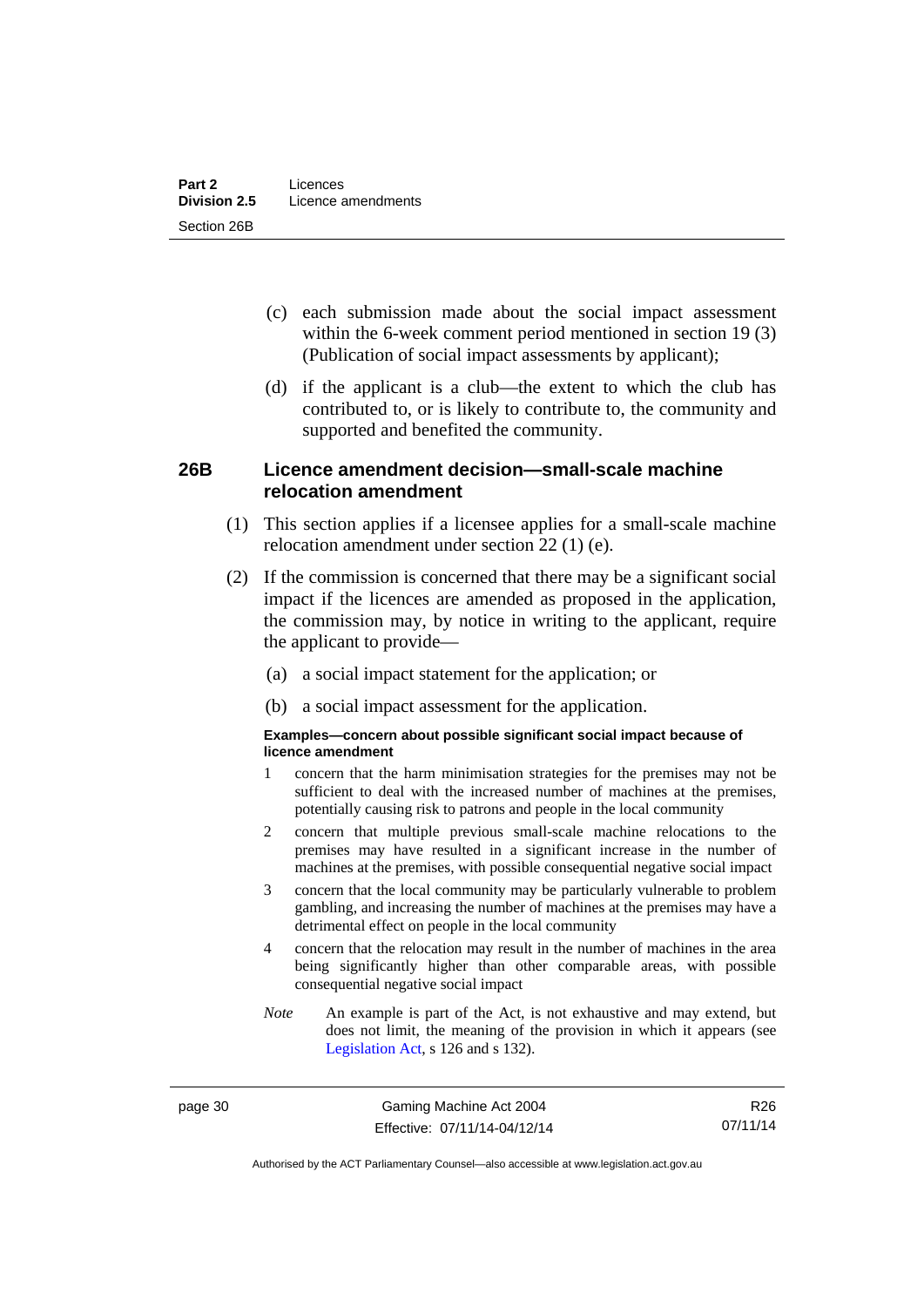- (3) If a social impact statement or social impact assessment is required under subsection (2), the commission must not decide the application until—
	- (a) for a social impact statement—the applicant provides the statement; or
	- (b) for a social impact assessment—the 6-week comment period under section 19 (Publication of social impact assessments by applicant) has ended.
- (4) The commission must amend the licences in accordance with the application if satisfied that—
	- (a) the size and layout of the premises where the gaming machines are to be relocated is suitable for the operation of the machines that would be allowed under the licence; and
	- (b) if a social impact statement is required under subsection (2) amendment of the licences in accordance with the application is appropriate, considering—
		- (i) the application; and
		- (ii) the social impact statement; and
	- (c) if a social impact assessment is required under subsection (2)—amendment of the licences in accordance with the application is appropriate, considering—
		- (i) the application; and
		- (ii) the social impact assessment; and
		- (iii) each submission made about the social impact assessment within the 6-week comment period under section 19.
- (5) However, if the commission is not satisfied under subsection (4) in relation to the number of machines stated in the application, but would be satisfied in relation to fewer machines, the commission may amend the licences to relocate fewer machines.

page 31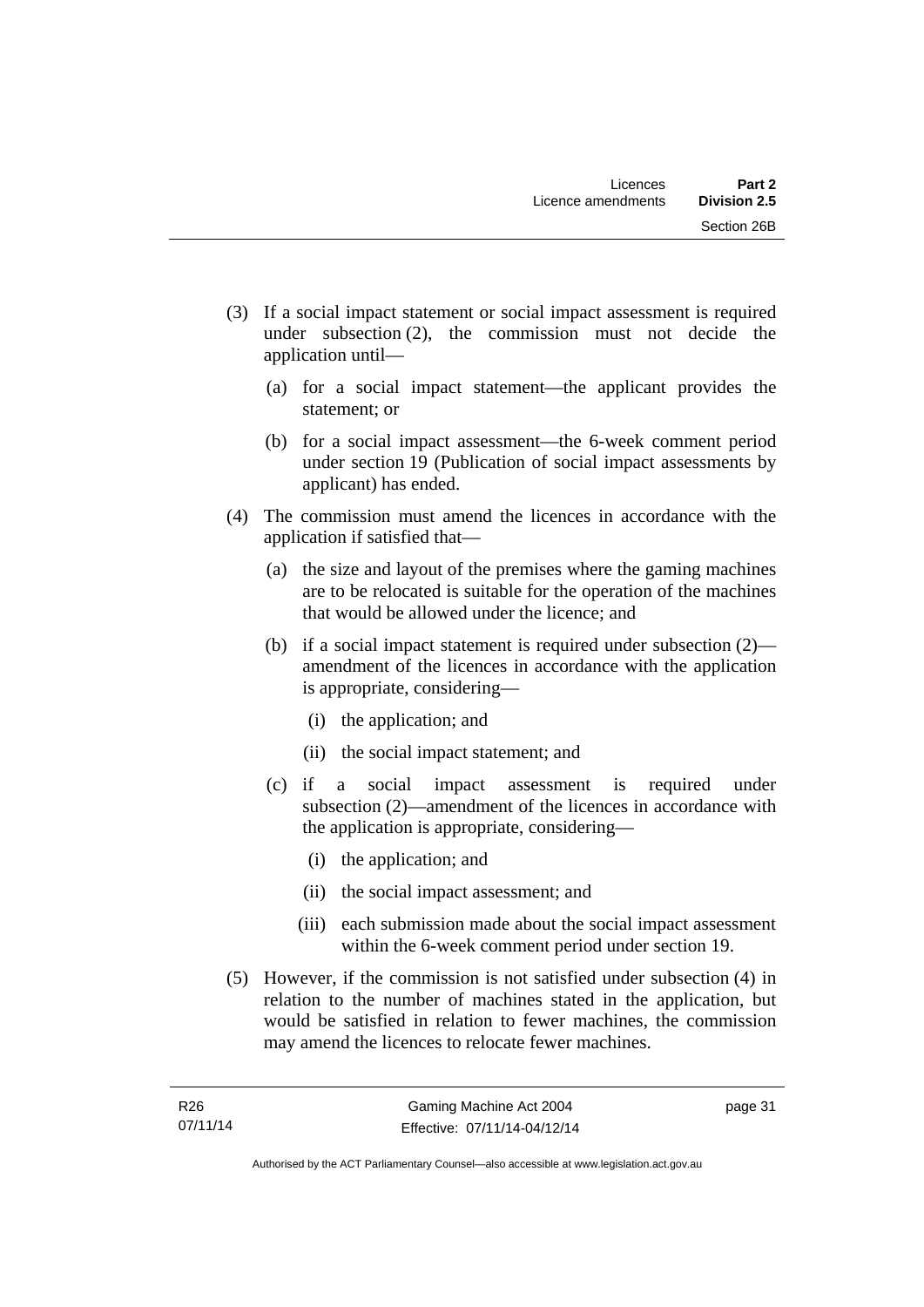(6) In this section—

*social impact statement*, for a small-scale machine relocation amendment application means a written assessment of the likely economic and social impact of the operation of gaming machines under the licences as proposed to be amended that—

- (a) satisfies the requirements prescribed by regulation; and
- (b) addresses the matters prescribed by regulation; and
- (c) includes the information prescribed by regulation.

#### **26C Licence amendment decision—large-scale machine relocation amendment**

- (1) This section applies if a licensee applies for a large-scale machine relocation amendment under section 22 (1) (f).
- (2) The commission must amend the licences in accordance with the application if satisfied that—
	- (a) the size and layout of the premises where the gaming machines are to be relocated is suitable for the operation of the machines that would be allowed under the licence; and
	- (b) amendment of the licences to move the gaming machines to other licensed premises is appropriate; and
		- *Note* In deciding whether an amendment of a licence is appropriate, the commission must consider certain things (see s (4)).
	- (c) the number of club members worked out under the regulation, and the pattern of use of gaming machines by club members, is sufficient to justify the number of extra machines at the licensed premises where the machines would be relocated; and
	- (d) the licensee does not owe an amount to the Territory under a tax law or a gaming law; and

R26 07/11/14

Authorised by the ACT Parliamentary Counsel—also accessible at www.legislation.act.gov.au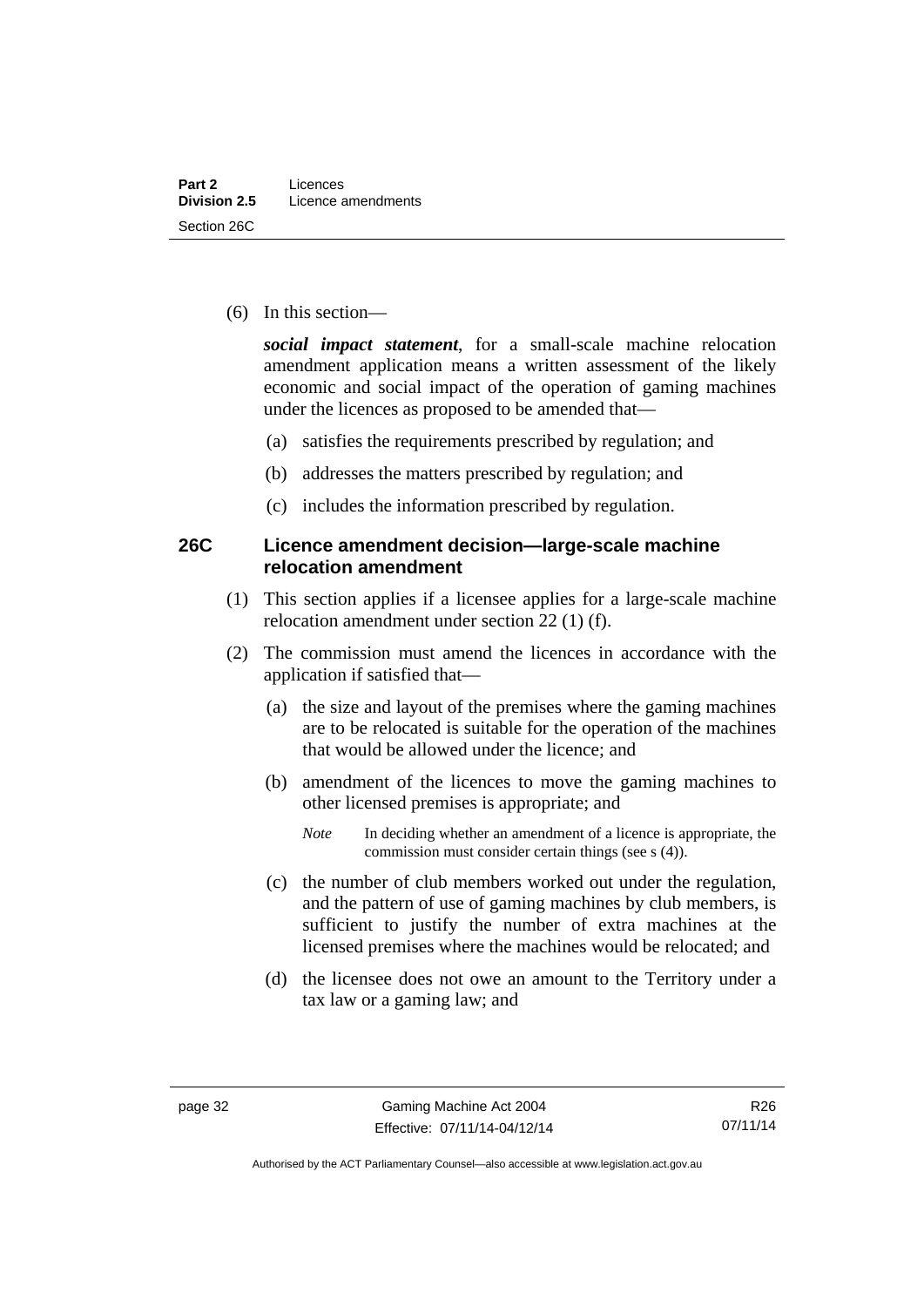- (e) a majority of the voting members of the club who voted in a ballot conducted under the regulation voted for the number of gaming machines stated under section  $23(1)(i)$  (i) to be relocated and the premises they are to be relocated to and from.
- (3) However, if the commission is not satisfied under subsection (2) in relation to the number of machines stated in the application, but would be satisfied under subsection (2) (a) to (c) in relation to fewer machines, the commission may amend the licences to relocate fewer machines.
- (4) In deciding whether an amendment of licences under this section is appropriate, the commission must consider the following things:
	- (a) the application for the amendment;
	- (b) the social impact assessment for the application;
	- (c) each submission made about the social impact assessment within the 6-week comment period mentioned in section 19 (3) (Publication of social impact assessments by applicant);
	- (d) the extent to which the club has contributed to, or is likely to contribute to, the community and supported and benefited the community.

#### **26D Licence amendment decision—new venue amendment**

- (1) This section applies if a licensee applies for a new venue amendment under section 22 (1) (g).
- (2) The commission must amend the licence or licences, and issue the new licence, in accordance with the application if satisfied that—
	- (a) the application satisfies each additional mandatory requirement under section 13; and
	- (b) it is appropriate to issue the new licence; and
		- *Note* In deciding whether it is appropriate to issue the new licence, the commission must consider certain things (see s (6)).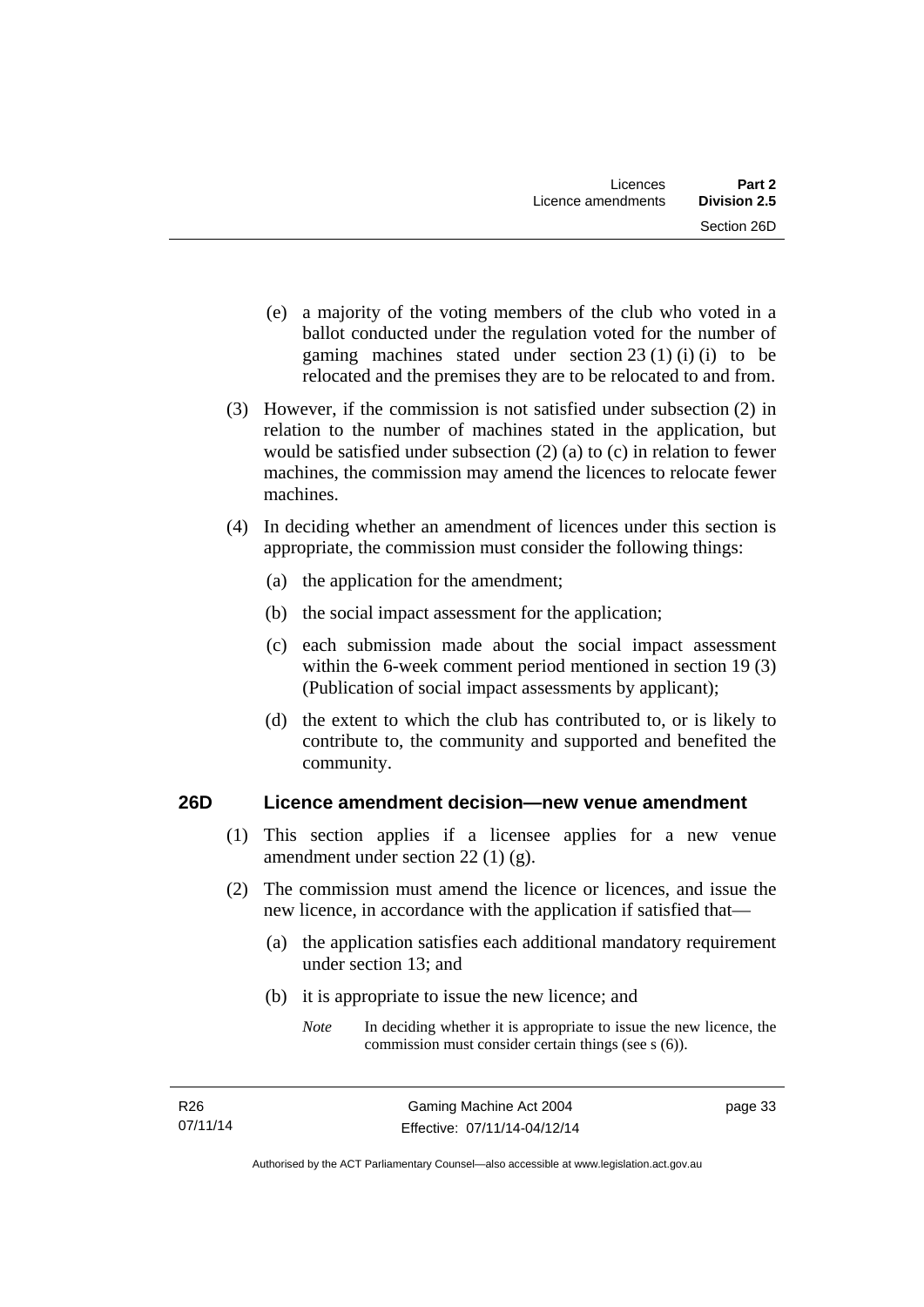- (c) the licensee does not owe an amount to the Territory under a tax law or a gaming law; and
- (d) a majority of the voting members of the club who voted in a ballot conducted under the regulation voted for the club having the proposed number of gaming machines at the new venue.
- (3) However, the commission may refuse to amend the licence or licences and issue the new licence if a ground for refusing the new licence exists under section 14 (Grounds for refusing initial licence application by club).
- (4) If the commission is not satisfied under subsection (2) in relation to the number of machines stated in the application, but would be satisfied under subsection (2) (a) and (b) in relation to fewer machines, the commission may amend the licence or licences, and issue the new licence, to move fewer machines to the new venue.
- (5) The new licence may be conditional.
- (6) In deciding whether it is appropriate to issue the new licence, the commission must consider the following things:
	- (a) the application;
	- (b) the size and layout of the new venue;
	- (c) the size and layout of the proposed gaming area;
	- (d) the following information about the club:
		- (i) the number of club members worked out under the regulation;
		- (ii) the ratio of club members to the number of gaming machines held by the licensee;
		- (iii) the extent to which the club has contributed to, or is likely to contribute to, the community and supported and benefited the community;
	- (e) the social impact assessment for the application;

R26 07/11/14

Authorised by the ACT Parliamentary Counsel—also accessible at www.legislation.act.gov.au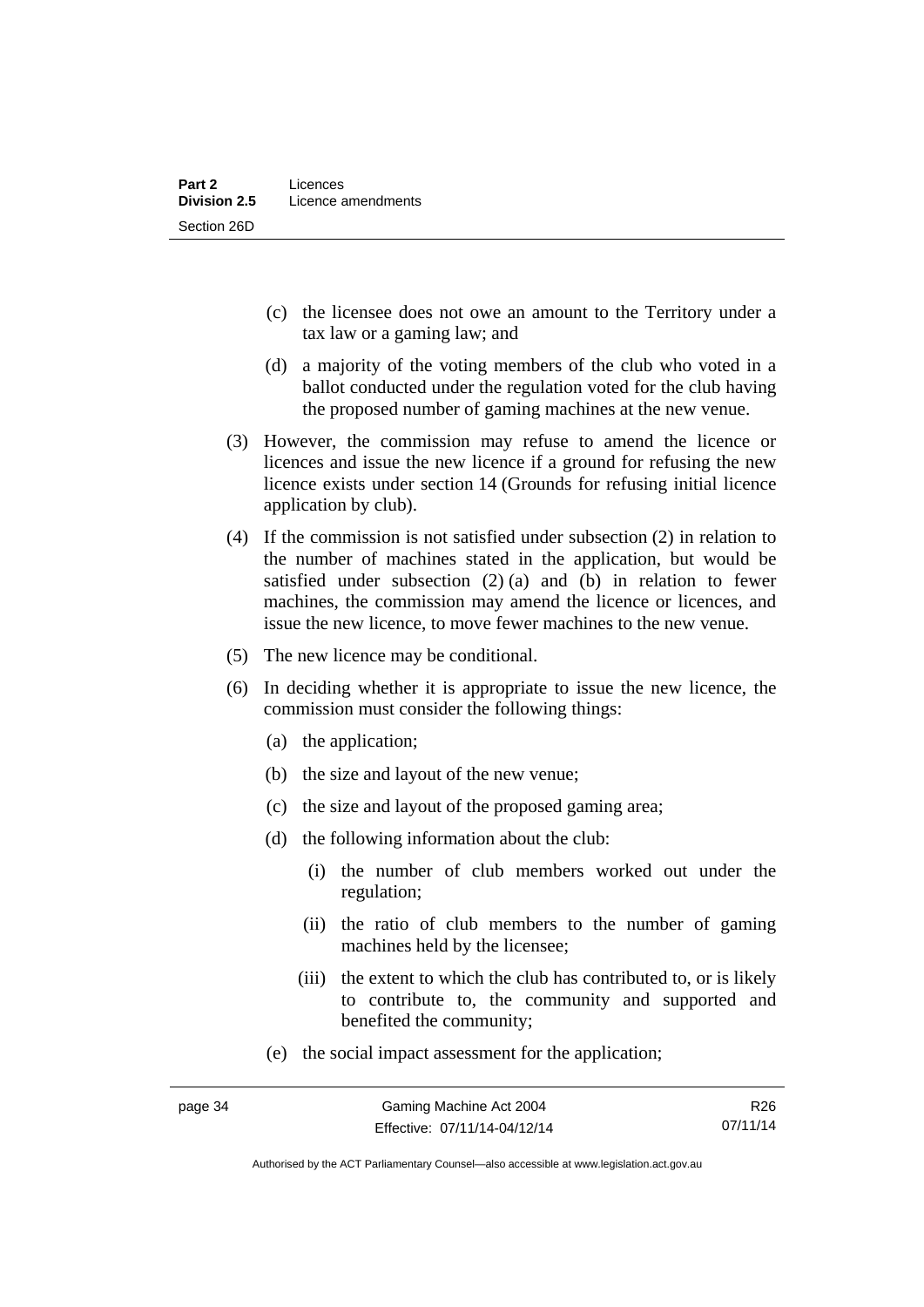- (f) each submission made about the social impact assessment within the 6-week comment period mentioned in section 19 (3) (Publication of social impact assessments by applicant);
- (g) the applicant's intended monetary investment in property, buildings and facilities at the new venue;
- (h) the amenities and facilities intended for the new venue compared to existing amenities and facilities in the local area around the new venue;
- (i) any other relevant matter.

# **26E Licence amendment decision—technical amendment**

- (1) This section applies if a licensee applies for a technical amendment under section 22 (1) (h).
- (2) The commission must—
	- (a) amend the licence in accordance with the application if satisfied that the change to the gaming machine is technically suitable; and
	- (b) if not satisfied under paragraph (a)—refuse to amend the licence.
- (3) In deciding whether a change to a gaming machine is technically suitable, the commission must take into account each technical evaluation of the gaming machine carried out under section 69 (Approval of gaming machines and peripheral equipment).

# **27 Request for return of licence**

(1) If the commission proposes to amend a licence under this division, the commission must give the licensee written notice of the proposed amendment and ask for the licence to be given to the commission for amendment.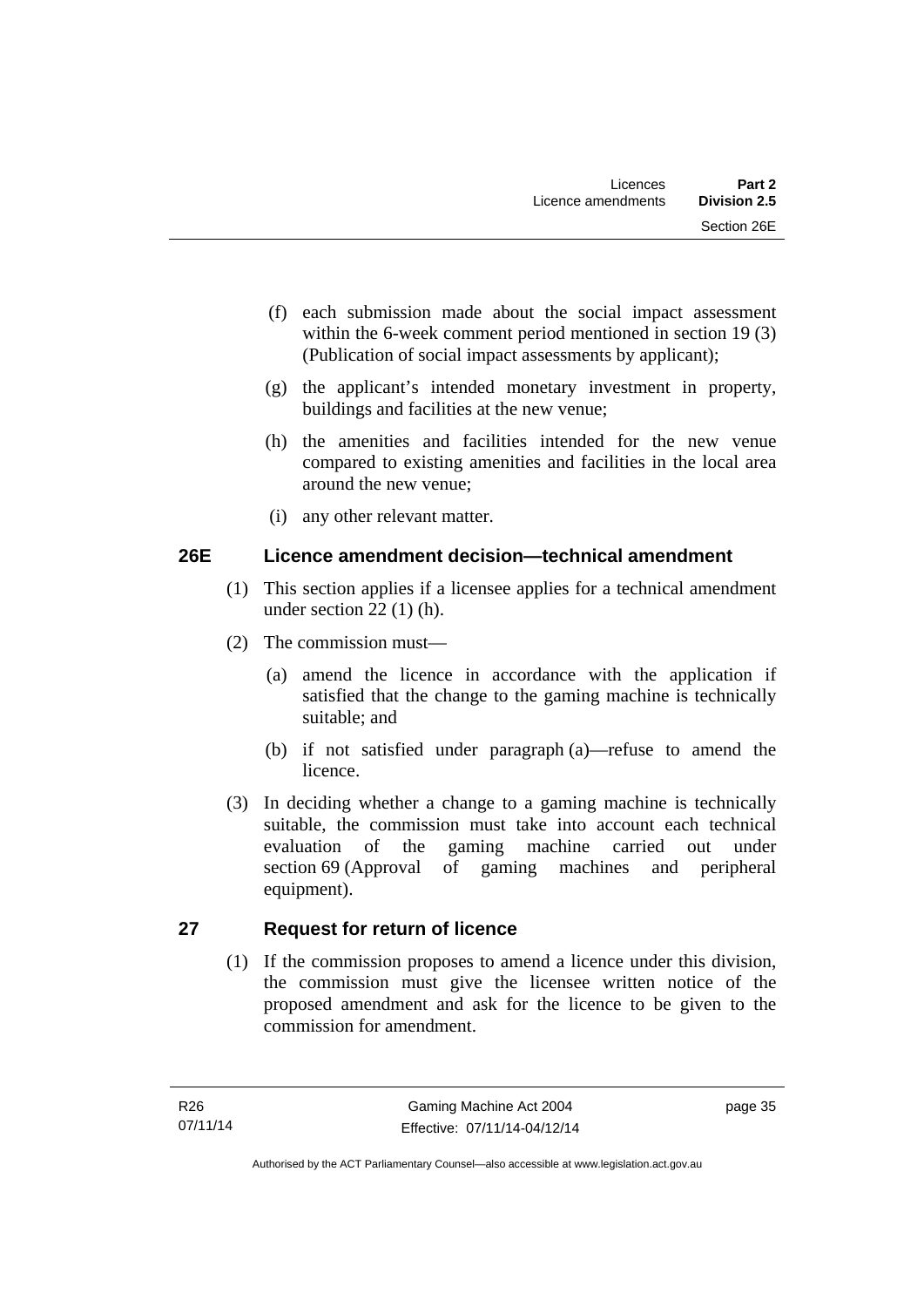- (2) The commission need not amend a licence under this division unless—
	- (a) the licensee returns the licence to the commission; or
	- (b) the licensee has told the commission about the loss, theft or destruction of the licence, and given any statement required, under section 38.

#### **28 Commencement of amendments**

If the commission amends a licence under this division, the licence as amended must state the date the amendment commences.

#### **Examples**

- 1 The amendment commences on the day the machines are modified by an approved technician.
- 2 The amendment commences on the day an installation certificate is issued for the new gaming machine.
- *Note* An example is part of the Act, is not exhaustive and may extend, but does not limit, the meaning of the provision in which it appears (see [Legislation Act,](http://www.legislation.act.gov.au/a/2001-14) s 126 and s 132).

#### **29 Revocation of uncommenced licence amendments**

- (1) This section applies if—
	- (a) the commission has amended a licence under this division; and
	- (b) the amendment does not commence within a time the commission is satisfied is reasonable; and
	- (c) the commission is satisfied that it is appropriate to take action under this section.
- (2) The commission may give written notice to the licensee—
	- (a) stating that the amendment has not commenced; and
	- (b) stating that the commission intends to revoke the amendment; and

Authorised by the ACT Parliamentary Counsel—also accessible at www.legislation.act.gov.au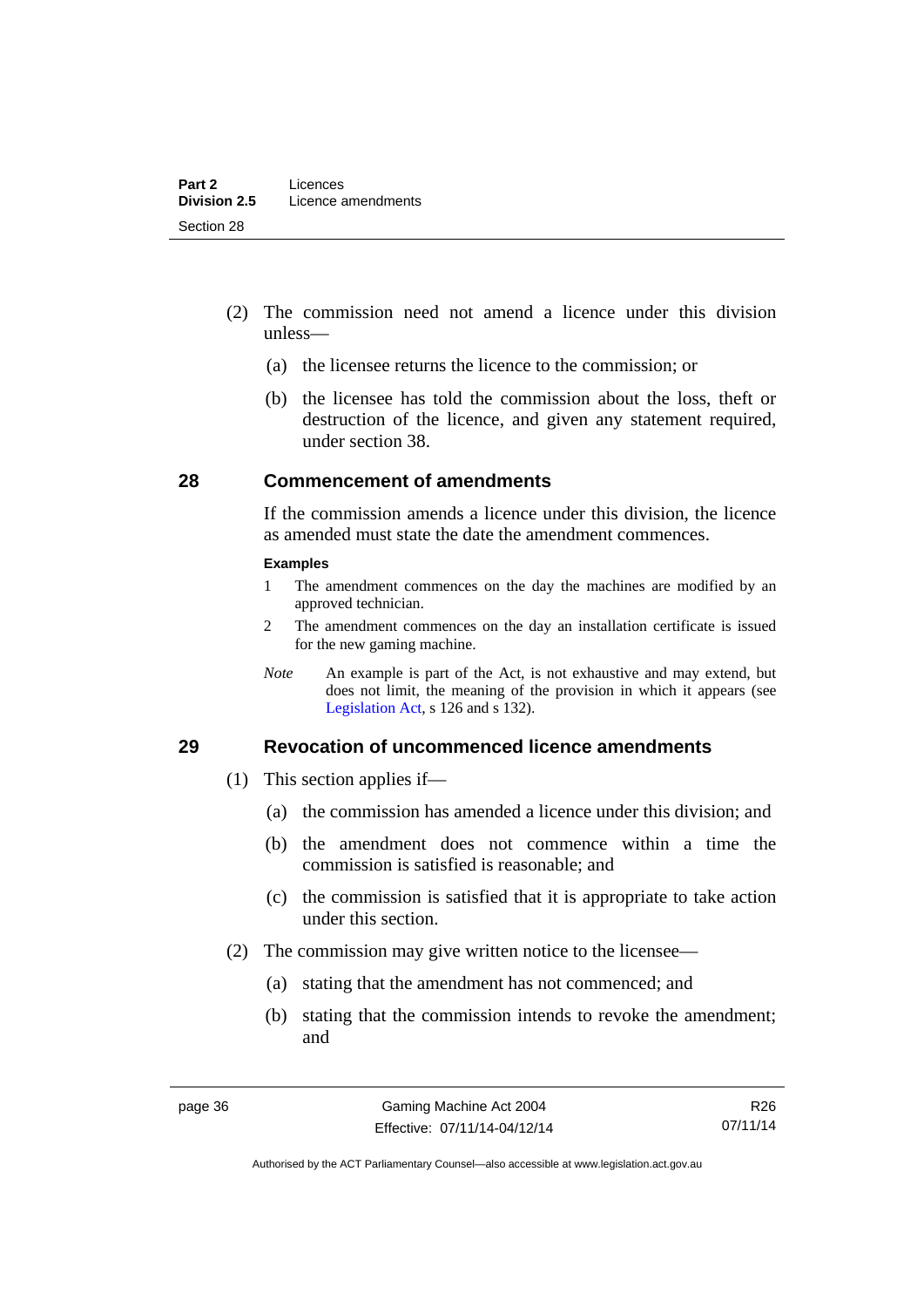- (c) telling the licensee that the licensee may make written submissions to the commission about the commission's intention within 3 weeks after the day the notice is given to the licensee.
- (3) The commission may revoke the amendment if, after considering any submissions made within the 3-week period, the commission is satisfied on reasonable grounds that the licensee has not implemented the changes authorised by the amendment.

# **Division 2.6 Transfer and surrender of licences**

# **30 Definitions for div 2.6**

In this division: *current licensee*—see section 31 (1). *prospective licensee*—see section 31 (1).

# **31 Application for transfer of licence**

- (1) A person (the *prospective licensee*) may apply to the commission for the transfer of a licence from the licensee (the *current licensee*).
- (2) An application for the transfer of a licence must—
	- (a) be in writing signed by the applicant; and
	- (b) state the full name and address of—
		- (i) for an application by an individual—the applicant; and
		- (ii) for an application by a corporation—each executive officer of the corporation; and
	- (c) be accompanied by—
		- (i) a signed consent to transfer by the current licensee; and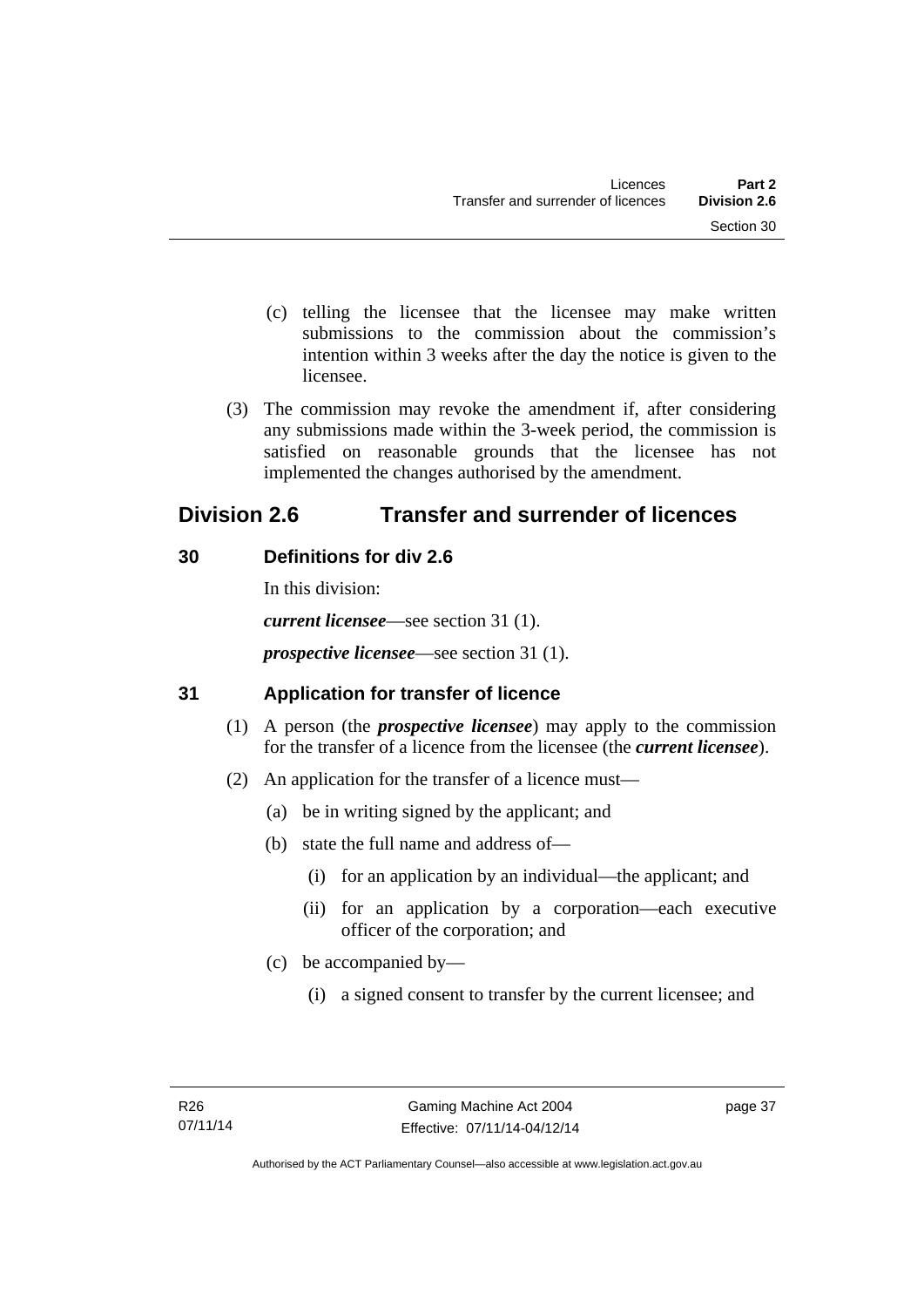- (ii) anything else prescribed by regulation.
- *Note 1* If a form is approved under the [Control Act,](http://www.legislation.act.gov.au/a/1999-46) s 53D for an application, the form must be used.
- *Note* 2 A fee may be determined under s 177 for this provision.

#### **32 Transfer of licence**

- (1) The commission may, on application under section 31, transfer a licence if—
	- (a) the licence is not suspended; and
	- (b) a disciplinary notice has not been given in relation to the licence; and
	- (c) if the prospective licensee is a club—the prospective licensee is a licensee or has a certificate of suitability; and
	- (d) if the prospective licensee is a club—a majority of the voting members of the club who voted in a ballot conducted under the regulation voted for the transfer; and
	- (e) the licence would be issued to the prospective licensee on an initial licence application; and
		- *Note* Subsection (2) deals with considerations the commission must not take into account.
	- (f) if the current licensee is a club—a majority of the voting members of the club who voted in a ballot conducted under the regulation voted for the transfer; and
	- (g) the current licensee has done everything required to be done under section 33.
- (2) In considering whether a licence would be issued on an initial licence application for subsection (1) (e), the commission—
	- (a) must not take into consideration the requirement under section 11 (1) (g) to provide a social impact assessment; and

R26 07/11/14

Authorised by the ACT Parliamentary Counsel—also accessible at www.legislation.act.gov.au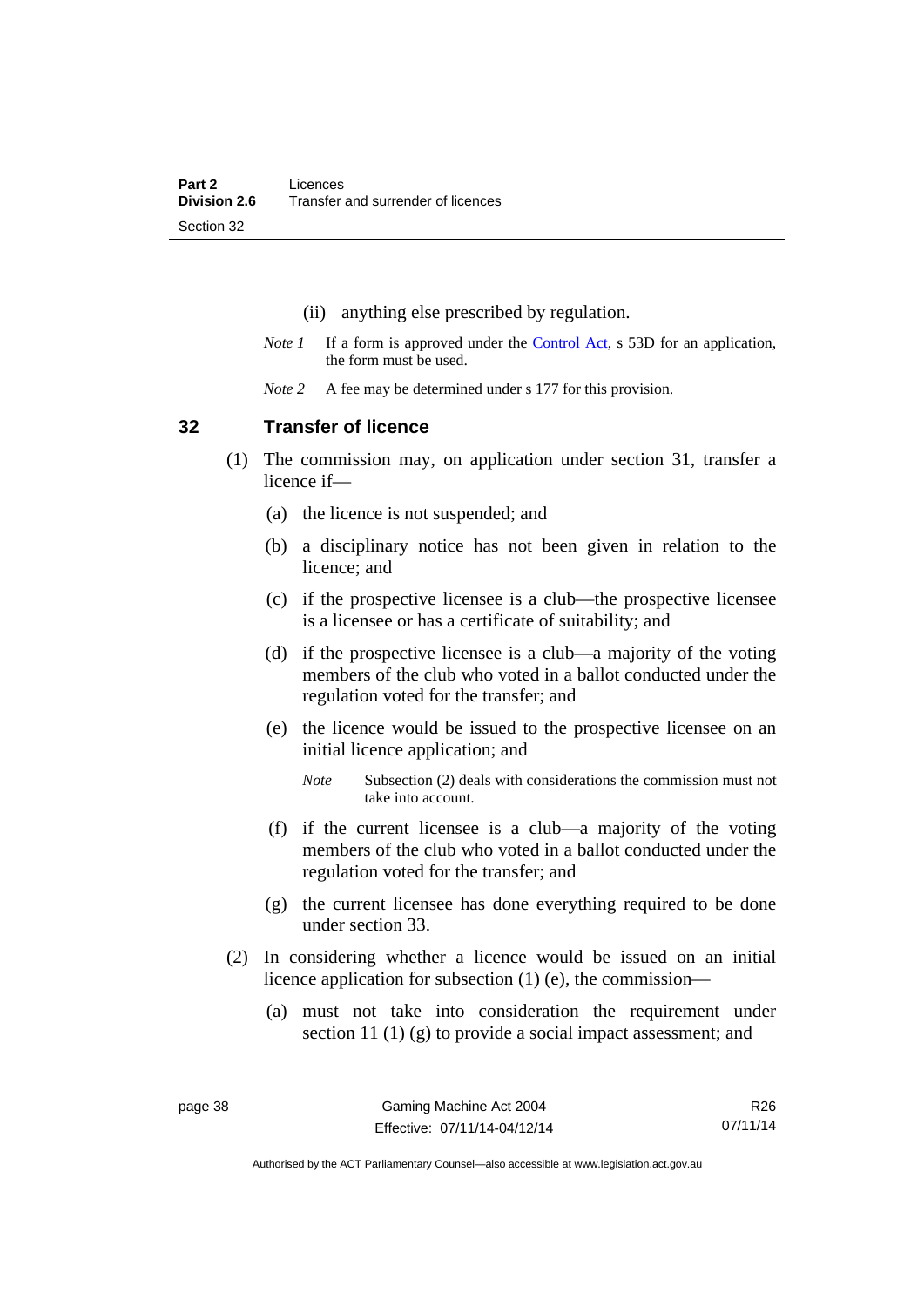- (b) when considering under section 13 (1) (e) whether the issue of the licence is appropriate—must not take into consideration the lack of a social impact assessment and submissions.
- (3) If the commission transfers a licence under this section, the commission must give the prospective licensee—
	- (a) the licence as amended to mention—
		- (i) the prospective licensee rather than the current licensee; and
		- (ii) the number of machines the prospective licensee is authorised to operate; and
	- (b) the machine access register for the gaming machines covered by the licence.

## **33 Current licensees obligations on proposed transfer of licence**

If the commission proposes to transfer a licence, the current licensee must give the commission—

- (a) the licence; and
- (b) the current licensee's machine access register; and
- (c) the accounts kept by the current licensee under section 52 (Accounts relating to gaming machines) that relate to amounts taken during the month when the transfer is made; and
- (d) any other accounts kept in connection with the licence under that section that the commission requires; and
- (e) any outstanding amount payable by the licensee under this Act.
- *Note* Amounts are payable by licensees under provisions including s 143, s 159 and s 172.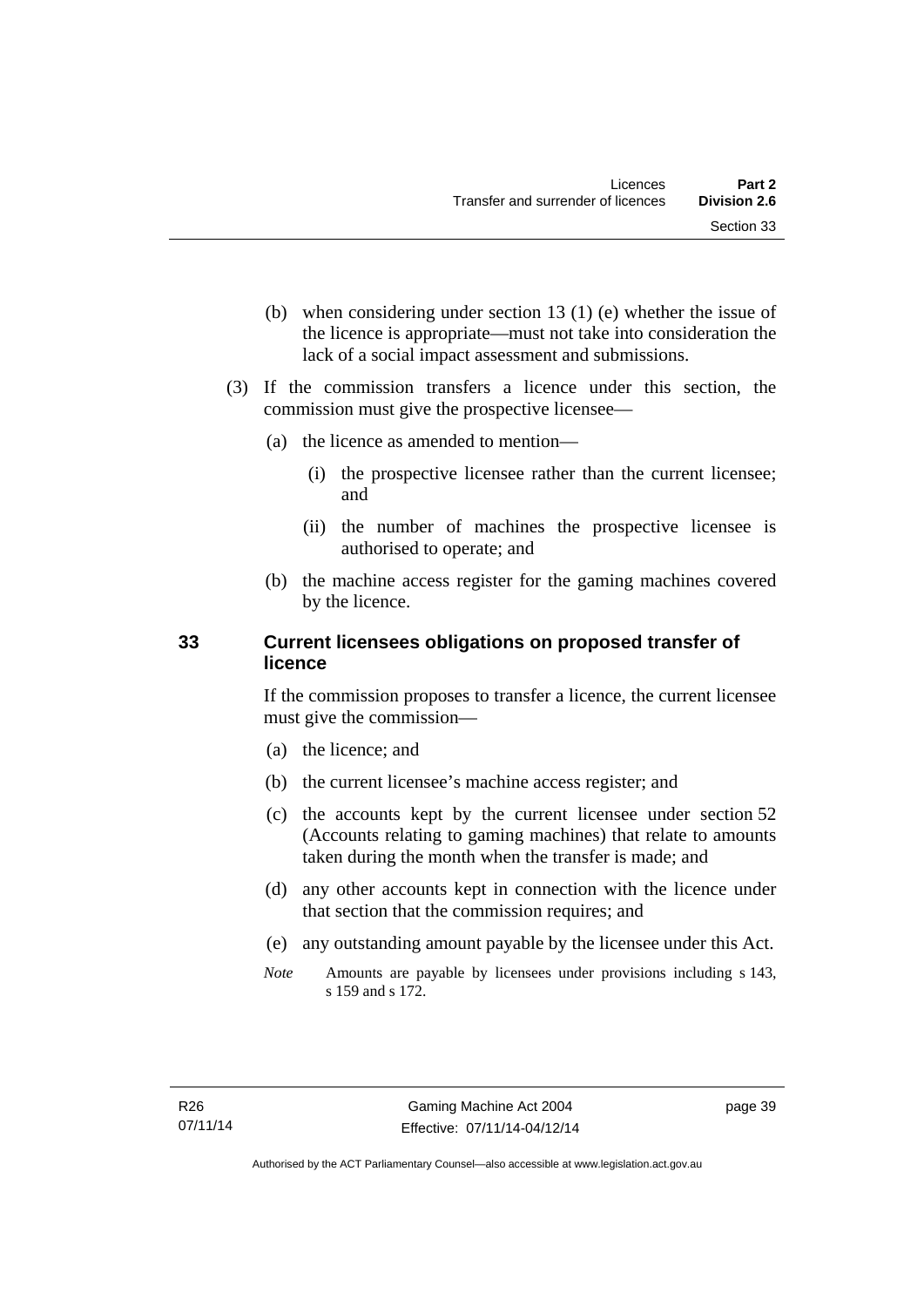#### **34 Surrender of licences**

- (1) This section applies to a licensee if the licensee does not owe the Territory an amount under this Act.
- (2) The licensee may surrender the licence by—
	- (a) giving the commission a written notice stating that the licensee surrenders the licence; and
	- (b) if the licensee is a club—giving the commission evidence—
		- (i) that a majority of the voting members of the club who voted in a ballot conducted under the regulation voted for the club surrendering the licence; or
		- (ii) that a vote would not be practical; and
	- (c) returning the licence to the commission.

#### **Example for par (b) (ii)**

all memberships have expired and the club does not propose to continue operating

- *Note* An example is part of the Act, is not exhaustive and may extend, but does not limit, the meaning of the provision in which it appears (see [Legislation Act,](http://www.legislation.act.gov.au/a/2001-14) s 126 and s 132).
- (3) The surrender of the licence takes effect 4 weeks after the day the notice under subsection (2) (a) is given to the commission or, if the notice states a later date of effect, that date.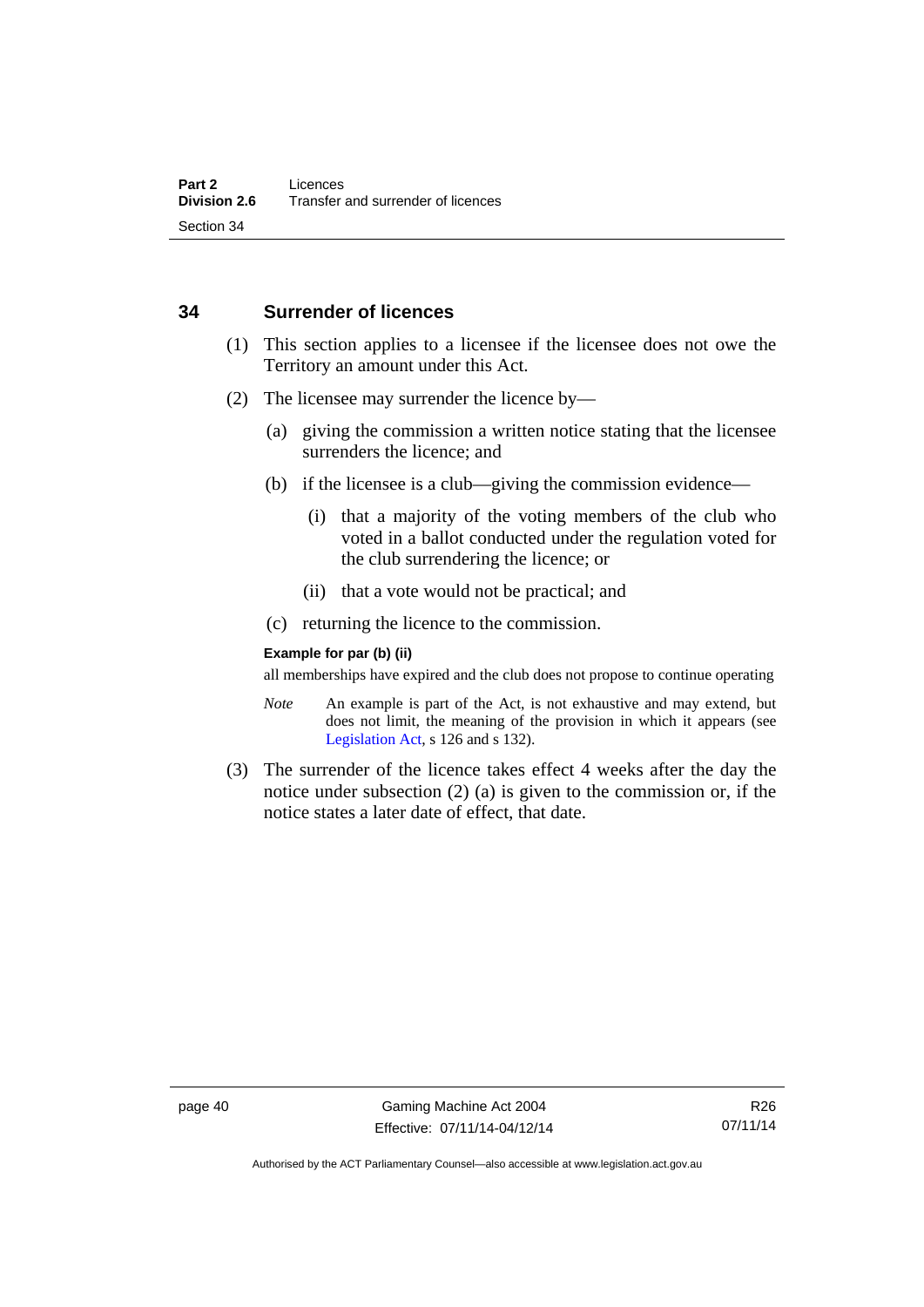# **Division 2.7 Restriction on gaming machine numbers**

#### **34A Intention to reduce maximum number of gaming machines to 4 000, then maintain per capita ratio**

- (1) It is the intention of the Legislative Assembly that the maximum number of gaming machines allowed on all licensed premises in the ACT be reduced to 4 000 as gaming machines are surrendered or cancelled over time, while keeping a pool of up to 150 available gaming machines (see s 35).
- (2) After the number of gaming machines has been reduced to 4 000, the maximum number of gaming machines allowed on all licensed premises in the ACT is to be maintained at a per capita ratio (to be decided in accordance with section 36) so that the maximum number changes as the population of the Territory changes (see s 36).

# **35 Maximum number of gaming machines allowed in ACT**

 (1) The maximum number of gaming machines allowed on all licensed premises in the ACT is the number worked out as follows:

> maximum = starting<br>
> number = number starting – (number + number + surrendered + number cancelled.

*number cancelled* means the total number of gaming machines cancelled on or after 1 January 2013.

*number surrendered* means the total number of gaming machines surrendered on or after 1 January 2013.

*starting number* means the maximum number of gaming machines allowed on all licensed premises in the ACT at the end of 31 December 2012.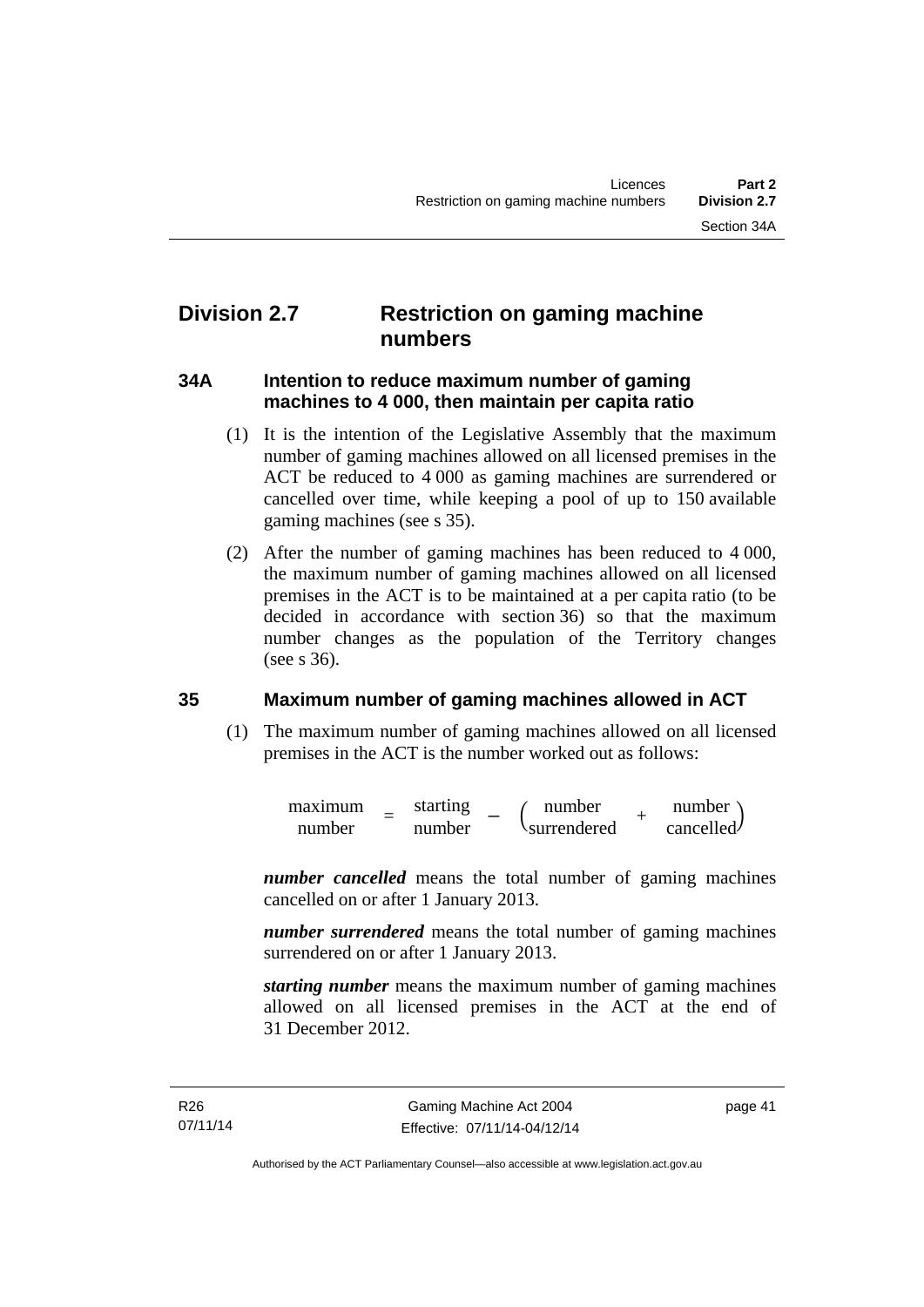- (2) However, when a machine is surrendered or cancelled, the maximum number is reduced under subsection (1)—
	- (a) only if the surrender or cancellation would result in the pool of available gaming machines containing more than 150 gaming machines; and
	- (b) if the pool would contain more than 150 gaming machines only by the number that would reduce the number of gaming machines in the pool to 150.

#### **Examples**

- 1 On 1 April, the maximum number is 5 000 and there are 20 machines in the pool. On 2 April, 100 machines are surrendered. The maximum number is not reduced and there are now 120 machines in the pool.
- 2 On 1 June, the maximum number is 5 000 and there are 120 machines in the pool. On 2 June, 50 machines are surrendered. The maximum number is reduced to 4 980, keeping 150 machines in the pool.
- *Note* An example is part of the Act, is not exhaustive and may extend, but does not limit, the meaning of the provision in which it appears (see [Legislation Act,](http://www.legislation.act.gov.au/a/2001-14) s 126 and s 132).
- (3) As soon as practicable after each time the maximum number changes, the commission must prepare a notice stating the new maximum number and the date of the change.
- (4) A notice is a notifiable instrument.

*Note* A notifiable instrument must be notified under the [Legislation Act](http://www.legislation.act.gov.au/a/2001-14).

(5) In this section:

*cancelled*—a gaming machine is *cancelled* if—

- (a) the licence authorising the operation of the gaming machine is cancelled under—
	- (i) section 62 (Commission may take disciplinary action against licensee); or
	- (ii) section 64 (Cancellation of licences because of cancellation etc of general and on licences); and

Authorised by the ACT Parliamentary Counsel—also accessible at www.legislation.act.gov.au

R26 07/11/14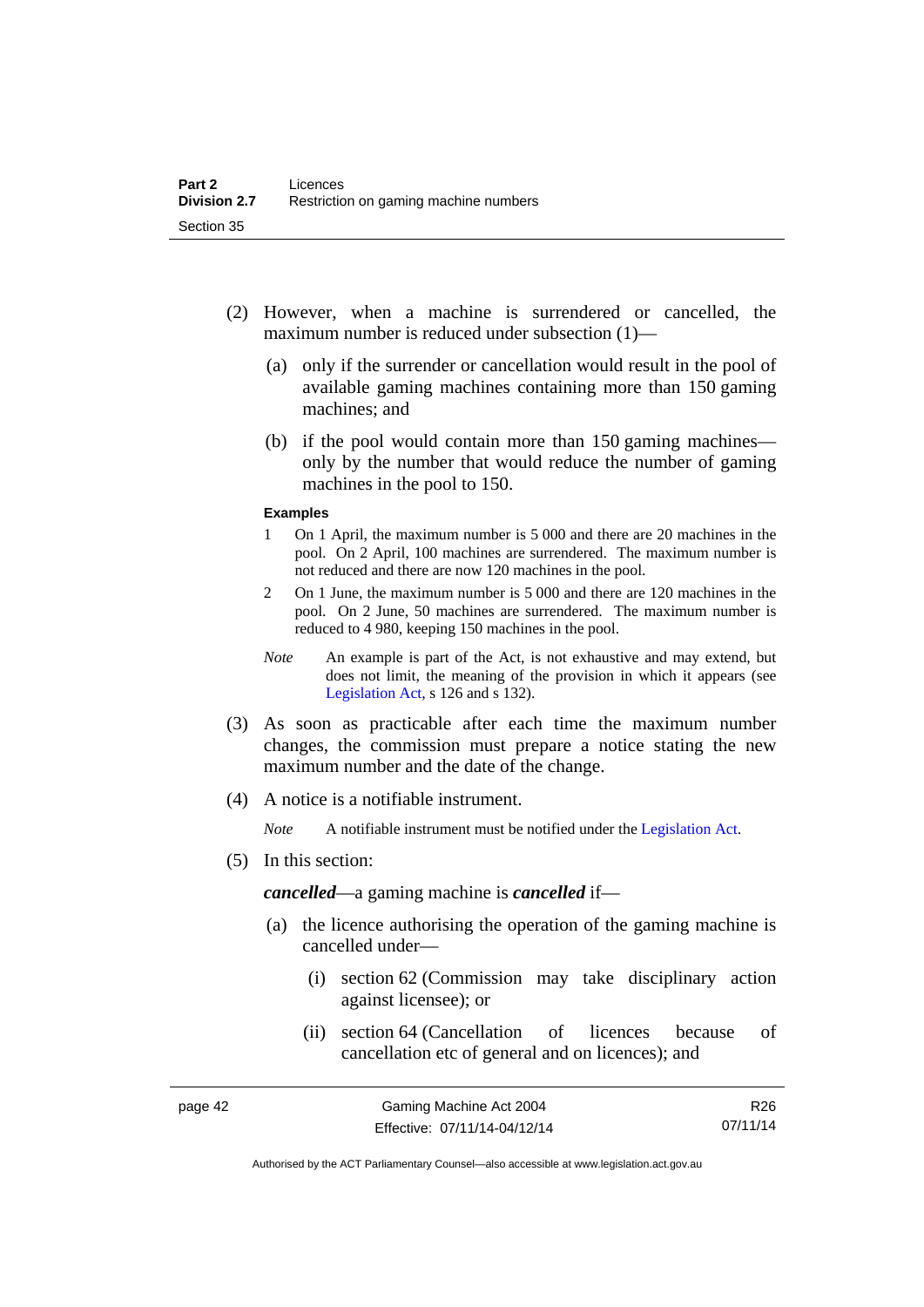(b) the cancellation has become final.

*final*—a cancellation of a gaming machine licence becomes *final* when—

- (a) for a decision to cancel a licence under section 62—the period within which application can be made to the ACAT to review the decision has passed and no application for review is made within the period; or
- (b) a period of 30 days has passed after 1 of the following decisions and no appeal against the decision is made within the 30-day period:
	- (i) a decision of the ACAT on application for review of the decision to cancel the licence under section 62;
	- (ii) a decision by a court hearing an appeal from—
		- (A) the decision of the ACAT mentioned in paragraph (a); or
		- (B) for cancellation under section 64—the decision of the ACAT to cancel the general or on licence under the *[ACT Civil and Administrative Tribunal Act 2008](http://www.legislation.act.gov.au/a/2008-35)*, section 66 (2) (e) in relation to an application under the *[Liquor Act 2010](http://www.legislation.act.gov.au/a/2010-35)*, section 187 (Application to ACAT for occupational discipline);
	- (iii) a decision by a court hearing an appeal from a decision of a lower court in relation to a decision of the ACAT mentioned in subparagraph (i) or (ii).

*surrendered*—a gaming machine is *surrendered* if—

 (a) the licensee, under section 22 (1) (a), applies for a decrease machines amendment in relation to the gaming machine and the commission, under section 24, amends the licence in accordance with the application; or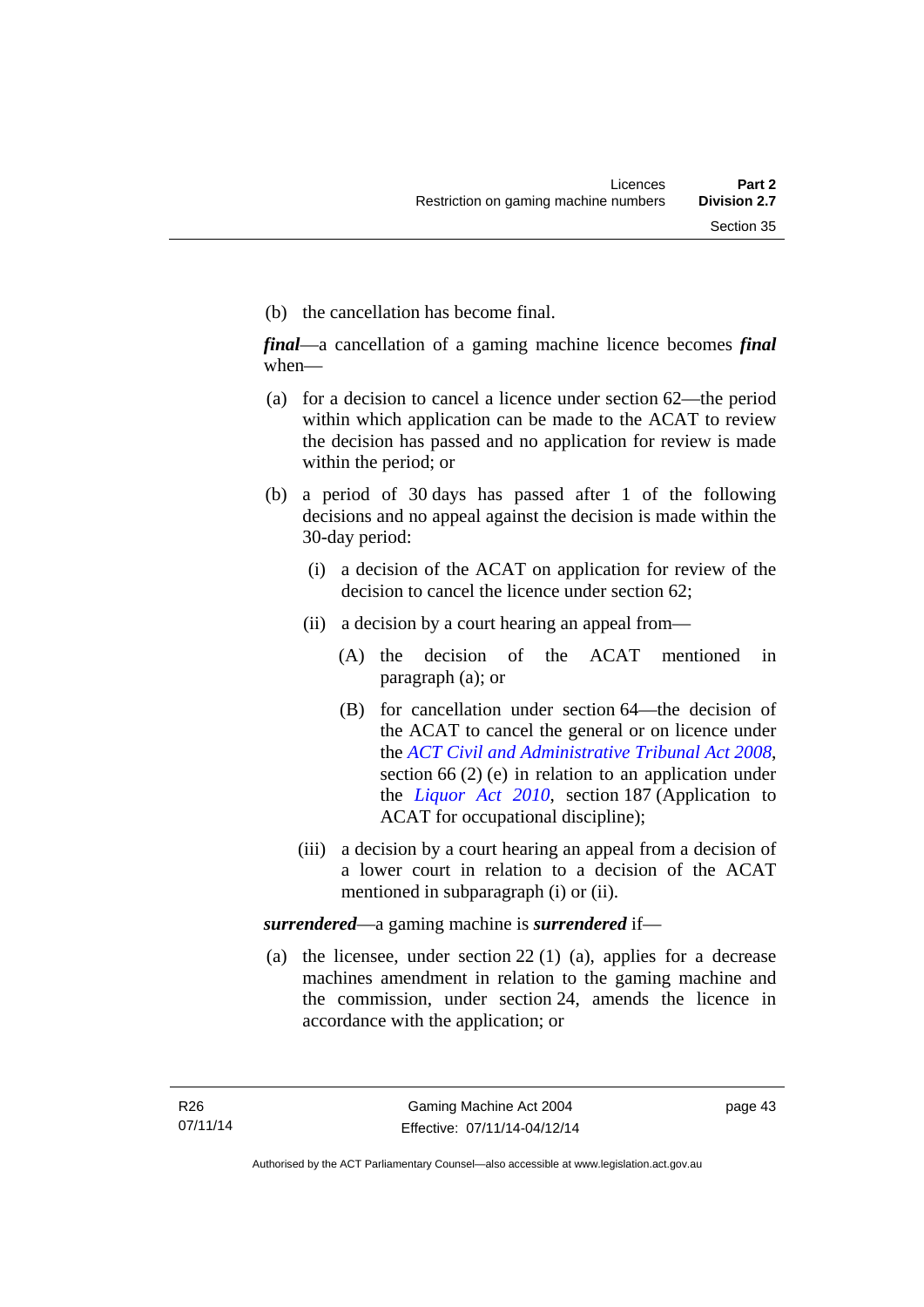- (b) the licensee, under section 34 (2), surrenders the licence authorising the operation of the gaming machine and the surrender takes effect under section 34 (3).
	- *Note* A surrender does not take effect until at least 4 weeks after the licensee gives the commission written notice of the surrender (see s 34 (3)).

#### **36 Review of maximum number when it reaches 4 000**

When the maximum number of gaming machines allowed on all licensed premises in the ACT reaches 4 000 or less, the Minister must—

- (a) review the maximum number of gaming machines to be allowed on all licensed premises in the ACT; and
- (b) as part of the review, recommend a per capita ratio to be used to work out the maximum number of gaming machines to be allowed on all licensed premises in the ACT in the future; and
- (c) present a report of the review (including the recommended per capita ratio) to the Legislative Assembly within 6 months after the day the review is started.

#### **36A Meaning of** *pool of available gaming machines*

(1) In this Act:

*pool of available gaming machines* (or *pool*) means the gaming machines that are available to be—

- (a) reserved under an in-principle approval; or
- (b) authorised under a licence.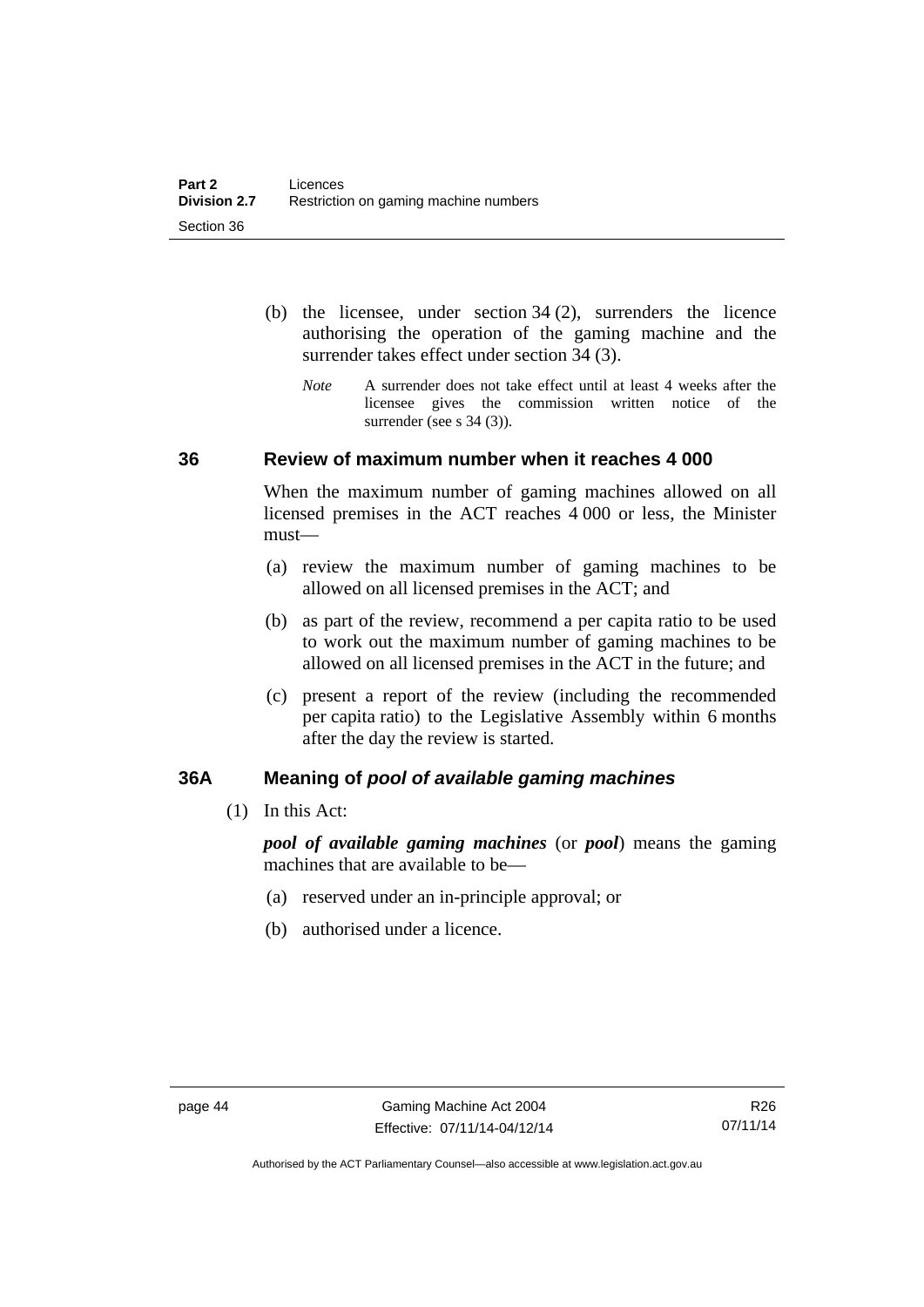(2) The number of gaming machines in the pool is to be worked out as follows:

number in pool = maximum number – number allocated

*maximum number* means the maximum number of gaming machines allowed on all licensed premises in the ACT under section 35.

*number allocated* means the total number of gaming machines—

- (a) reserved under in-principle approvals in the ACT; or
- (b) authorised under licences in the ACT.

# **Division 2.8 Gaming machine licences**

# **37 Register of licences**

- (1) The commission must keep a register of licences.
- (2) The commission must enter in the register details of the following:
	- (a) the issue, amendment or transfer of a licence;
	- (b) the suspension or cancellation of a licence;
	- (c) any other details prescribed by regulation.

# **38 Giving copy of licence**

- (1) This section applies if a licensee tells the commission, in writing, about the loss, theft or destruction of the licence.
- (2) The commission may, by written notice given to the licensee, require the licensee to give the commission, within a stated period and in a stated form, a statement confirming, and explaining the circumstances of, the loss, theft or destruction.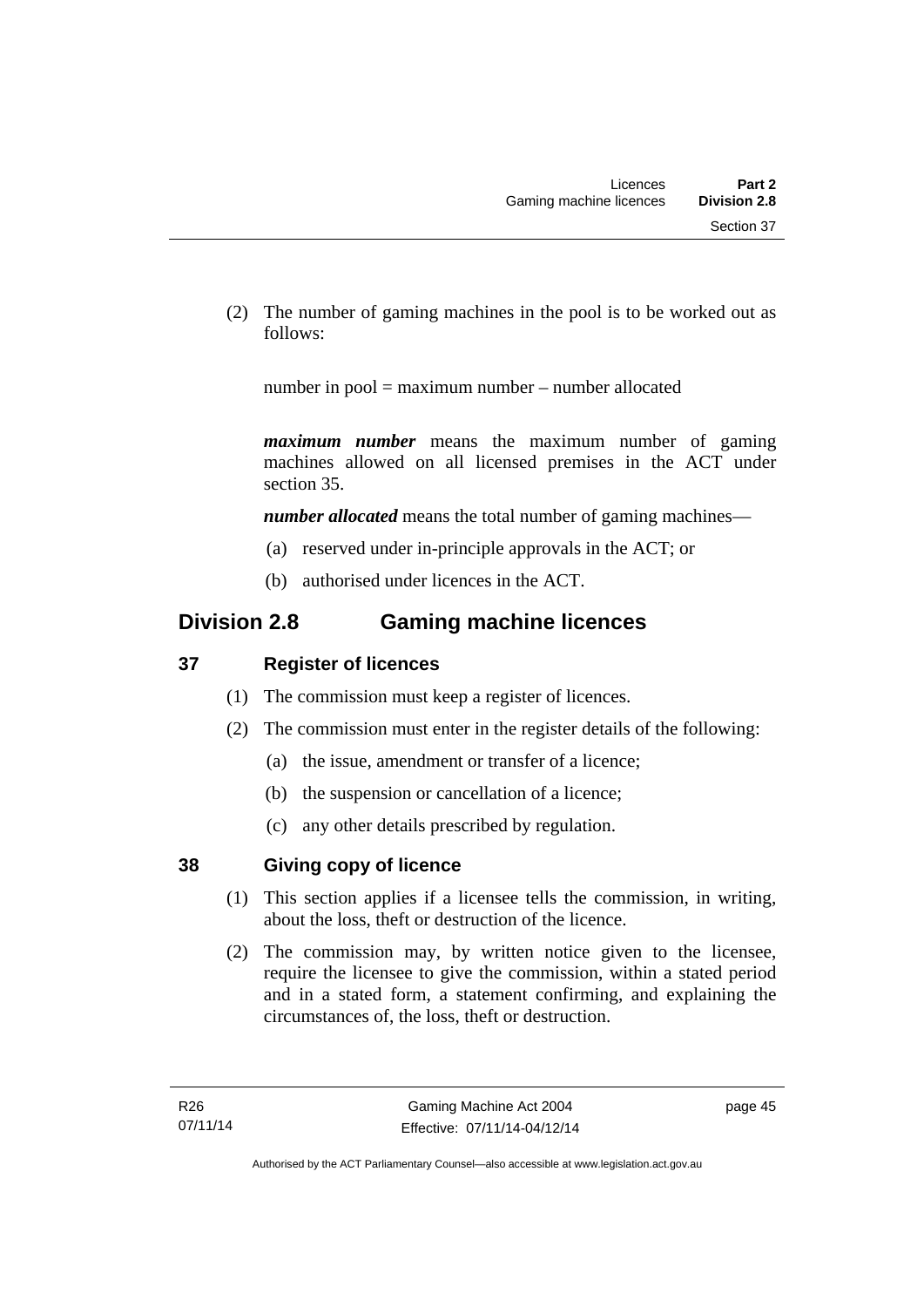| Part 2A              | In-principle approvals for licences, venue relocation amendments and new<br>venue amendments |
|----------------------|----------------------------------------------------------------------------------------------|
| <b>Division 2A.1</b> | Preliminary                                                                                  |
| Section 38A          |                                                                                              |

 (3) If the commission is satisfied that the licence has been lost, stolen or destroyed, the commission may give a replacement licence to the licensee.

*Note* A fee may be determined under s 177 for this provision.

# **Part 2A In-principle approvals for licences, venue relocation amendments and new venue amendments**

# **Division 2A.1 Preliminary**

#### **38A Object—pt 2A**

The object of this part is to allow a person to obtain authority to, if the in-principle approval is later converted into a licence or amendment, install and operate a number of gaming machines at an address at unleased land before—

- (a) the person acquires an interest in the land or premises at the address; or
- (b) plans are prepared for the premises proposed to be licensed at the address; or
- (c) for a club—the voting members of the club vote in a ballot conducted under the regulation for the club having gaming machines at the address.

#### **38B Definitions**

In this Act:

*approval-holder* means a person who is a holder of an in-principle approval under this part.

Authorised by the ACT Parliamentary Counsel—also accessible at www.legislation.act.gov.au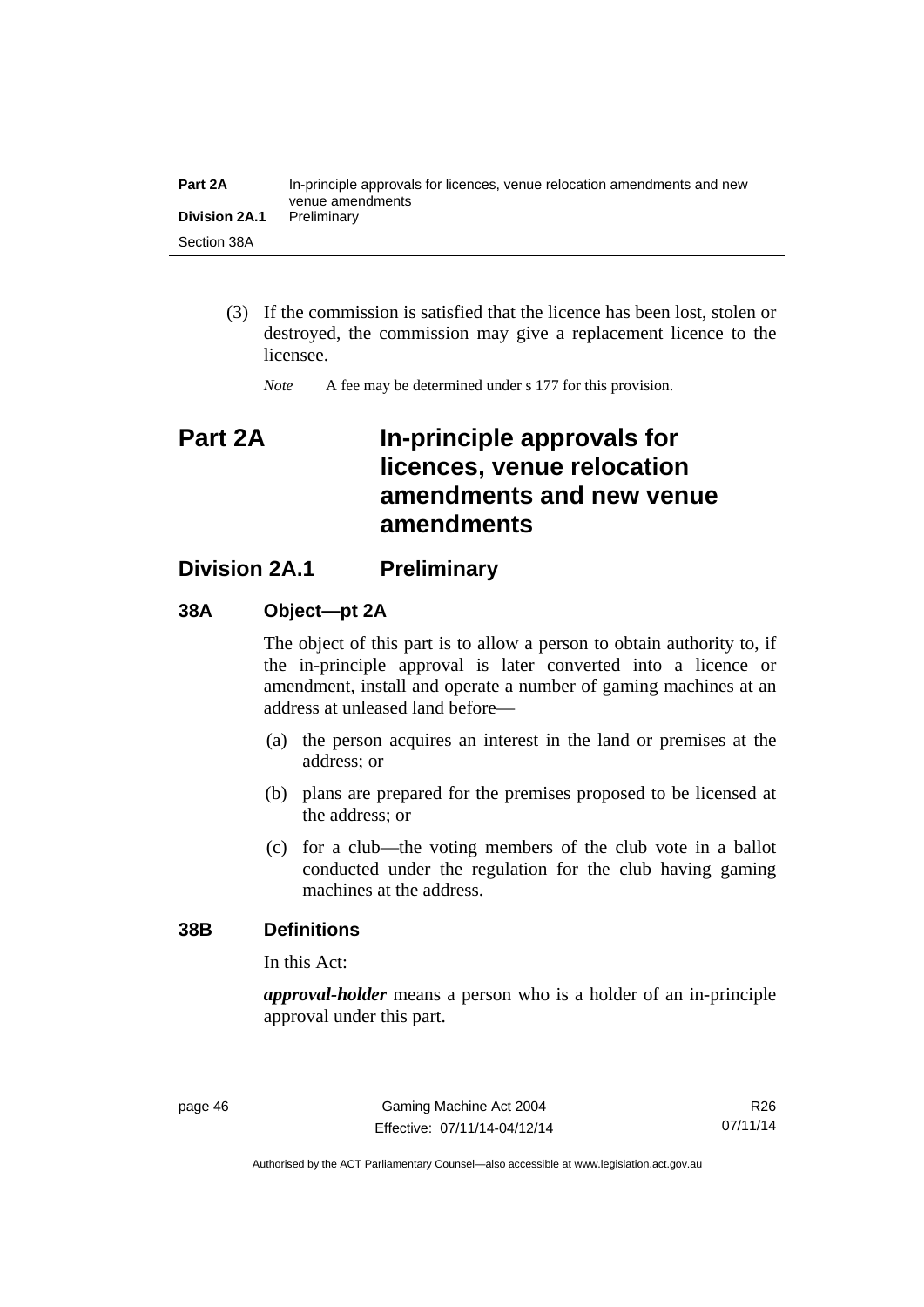*in-principle approval* means an in-principle approval for a—

- (a) licence; or
- (b) venue relocation amendment of a licence; or
- (c) new venue amendment of a licence.

#### **38C What is an** *in-principle approval***?**

- (1) An in-principle approval for a licence authorises the approval-holder to, if the approval is later converted into a licence under section 38U—
	- (a) acquire and dispose of the gaming machines reserved under the approval; and
	- (b) install and operate the gaming machines reserved under the approval on the licensed premises in accordance with the licence.
- (2) An in-principle approval for a venue relocation amendment authorises the approval-holder to, if the approval is later converted into a venue relocation amendment under section 38V, relocate to the new venue.
- (3) An in-principle approval for a new venue amendment authorises the approval-holder to, if the approval is later converted into a new venue amendment under section 38W—
	- (a) decrease the number of gaming machines allowed under 1 licence; and
	- (b) move the gaming machines to premises for which a new licence is to be issued.
	- *Note* A regular application for a:
		- licence may be made under s 11
		- venue relocation amendment may be made under s 22 (1) (d)
		- new venue amendment may be made under s 22 (1) (g).

page 47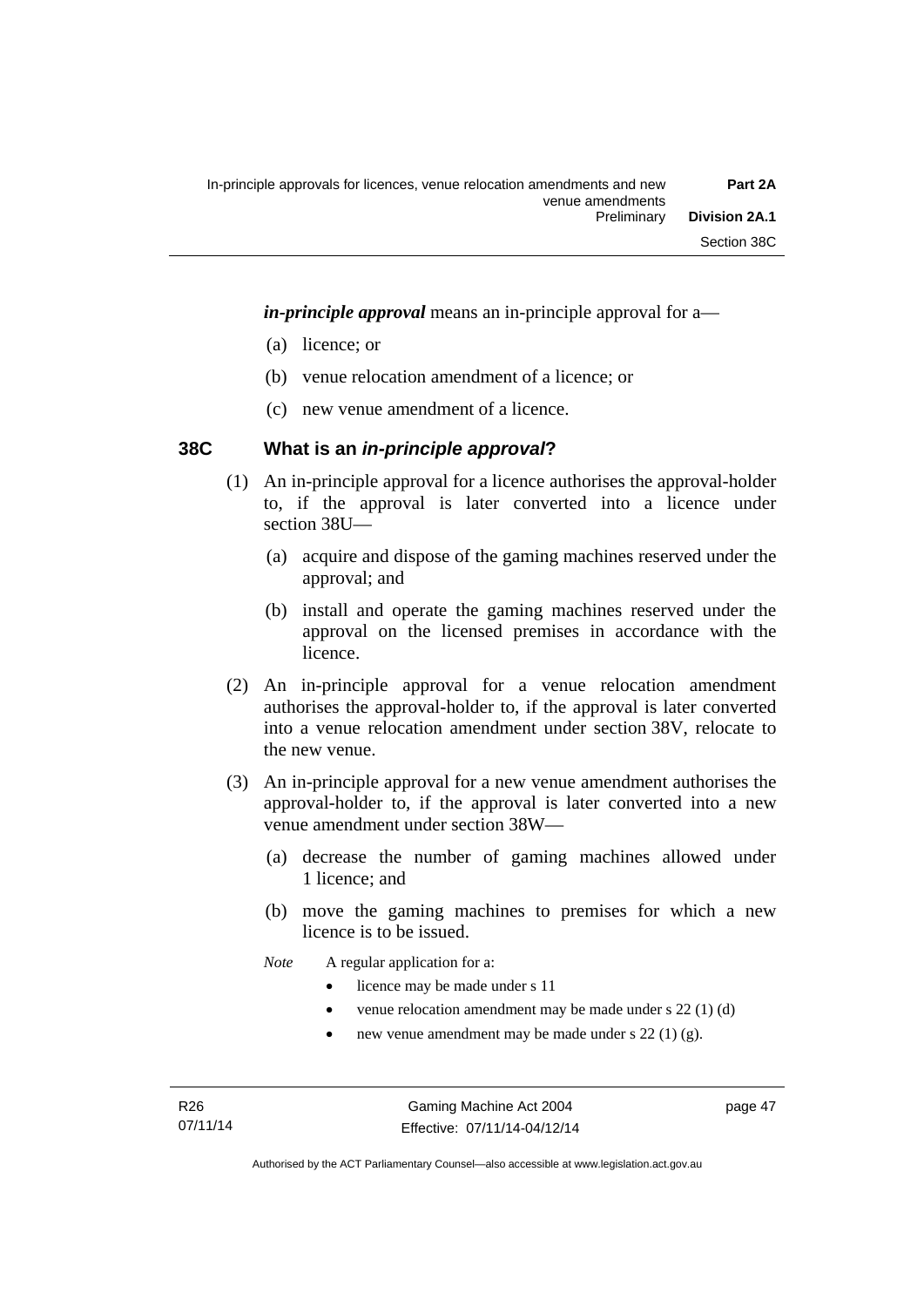# **Division 2A.2 Applications for in-principle approvals**

### **38D In-principle approval—applications**

- (1) A person may apply for an in-principle approval for a licence only if—
	- (a) the person—
		- (i) is not a club; or
		- (ii) is a club and either—
			- (A) does not hold a licence; or
			- (B) holds only 1 licence; and
	- (b) the land at the address for which the approval is sought is suitable land.
- (2) A licensee may apply for an in-principle approval for a venue relocation amendment, or a new venue amendment, if the land at the address for which the approval is sought is suitable land.
- (3) In this section:

*suitable land* means land that is—

- (a) unleased land; and
- (b) to be leased with a purpose clause permitting use of the land for 1 or more of the following:
	- (i) a club;
	- (ii) a drink establishment;
	- (iii) a hotel;
	- (iv) an indoor entertainment facility;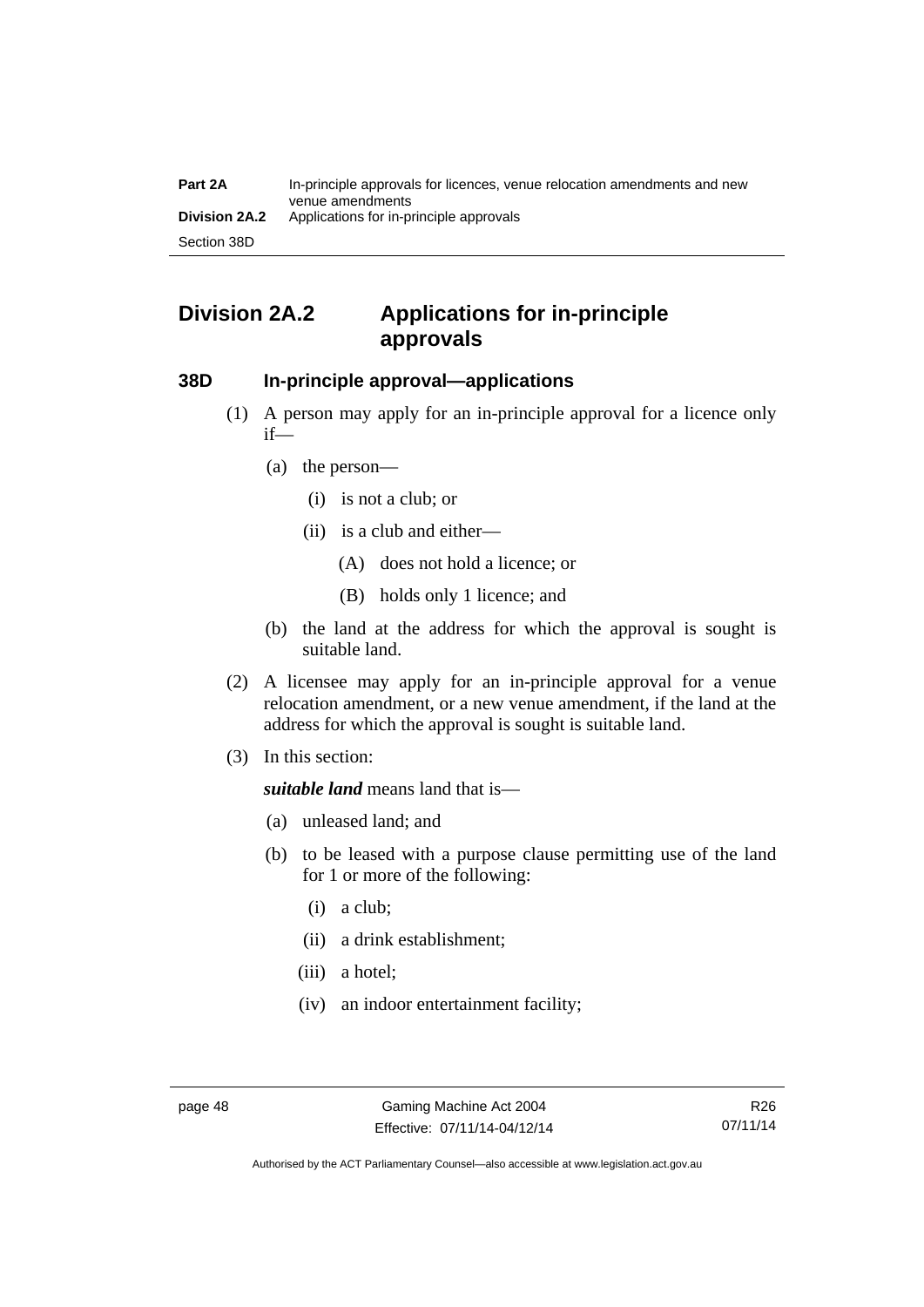- (v) a restaurant.
- *Note 1* If a form is approved under the [Control Act](http://www.legislation.act.gov.au/a/1999-46), s 53D for an application, the form must be used.
- *Note* 2 A fee may be determined under s 177 for an application.

#### **38E In-principle approval—contents of applications**

- (1) An in-principle approval application—
	- (a) for a licence—
		- (i) must comply with the requirements for an application for a licence under section 11 $(1)$ ,  $(2)$ ,  $(3)$  and  $(4)$ ; but
		- (ii) need not comply with—
			- (A) section 11 (1) (e) in relation to the kind, coin denomination and percentage payout of the gaming machines sought; or
			- (B) section 11 (2) (b) or (3) (d); and
	- (b) for a venue relocation amendment—
		- (i) must comply with the requirements for an application for a venue relocation amendment under section 23 (1) (a), (b), (c), (g) and (2); but
		- (ii) need not comply with section 23 (1) (g) (ii) (B) or (C); and
	- (c) for a new venue amendment—
		- (i) must comply with the requirements for an application for a new venue amendment under section 23 (1) (a), (b), (c),  $(i)$  and  $(2)$ ; but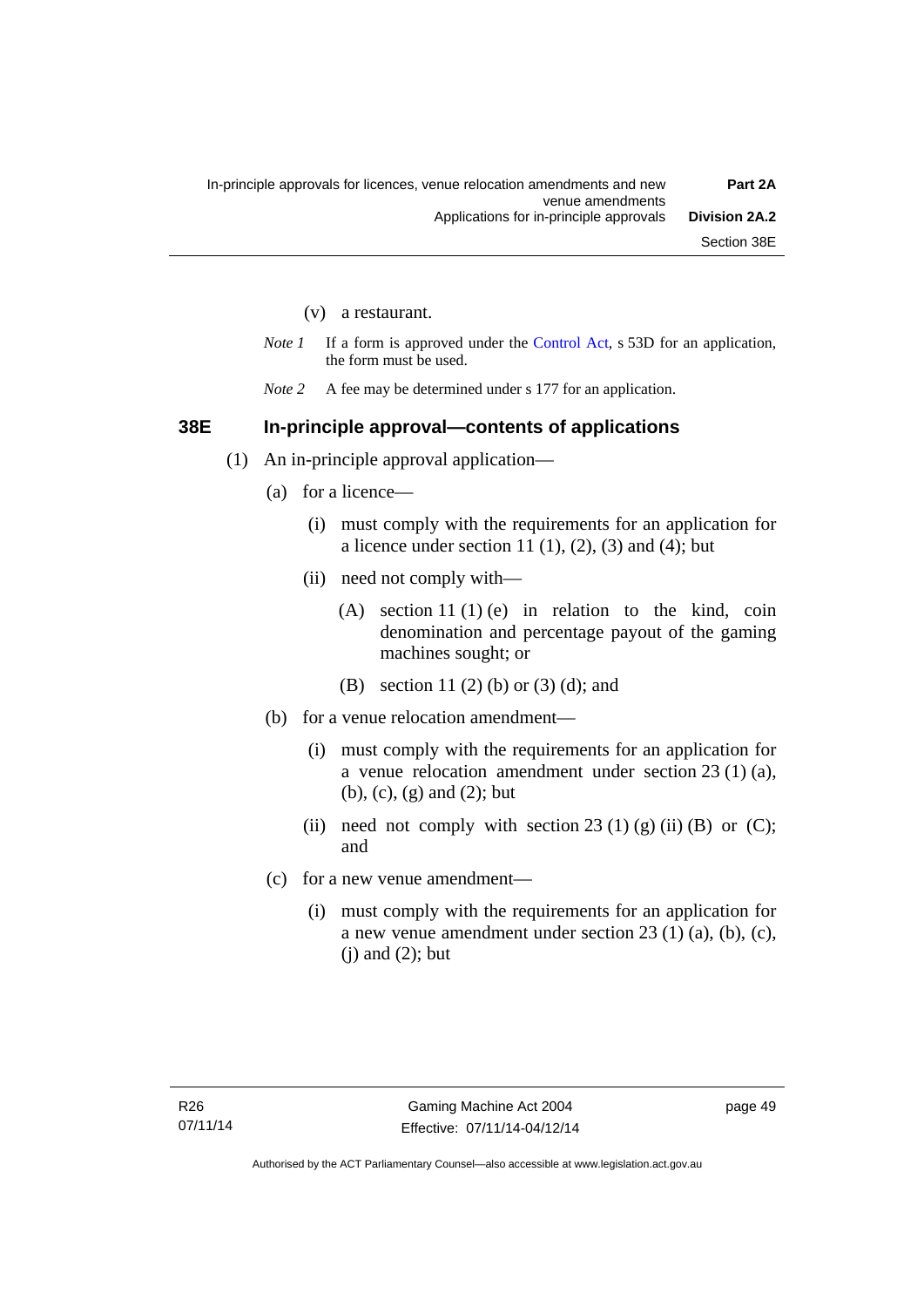| Part 2A              | In-principle approvals for licences, venue relocation amendments and new<br>venue amendments |
|----------------------|----------------------------------------------------------------------------------------------|
| <b>Division 2A.3</b> | Issue of in-principle approvals                                                              |
| Section 38F          |                                                                                              |

- (ii) need not comply with—
	- (A) section 23 (1) (i) (ii) (A) in relation to section 11 $(2)$  $(b)$ ; or
	- (B) section 23 (1) (j) (ii) (D).
- (2) The commission need not decide the application if the application is not in accordance with this section.

# **Division 2A.3 Issue of in-principle approvals**

#### **38F In-principle approval decision—licence**

- (1) This section applies if the commission receives an application for an in-principle approval for a licence under section 38D (1) (In-principle approval—applications).
- (2) The commission must issue the in-principle approval if—
	- (a) satisfied that, were the application an application for a licence, the commission would issue the licence under section 12 (Issue of licences); and
	- (b) there are enough reservable gaming machines for the approval.

#### **Example—enough machines to reserve number needed**

A is issued an in-principle approval for 100 gaming machines at block 10, section 403, Bonner. There are now no gaming machines left in the pool. B applies for an in-principle approval for 80 gaming machines at the same address. The commission may issue the approval to B because 100 machines have already been reserved for that address under A's approval. (Later, whoever gets their approval converted into a licence first will actually get authority to install the gaming machines.)

*Note* An example is part of the Act, is not exhaustive and may extend, but does not limit, the meaning of the provision in which it appears (see [Legislation Act,](http://www.legislation.act.gov.au/a/2001-14) s 126 and s 132).

Authorised by the ACT Parliamentary Counsel—also accessible at www.legislation.act.gov.au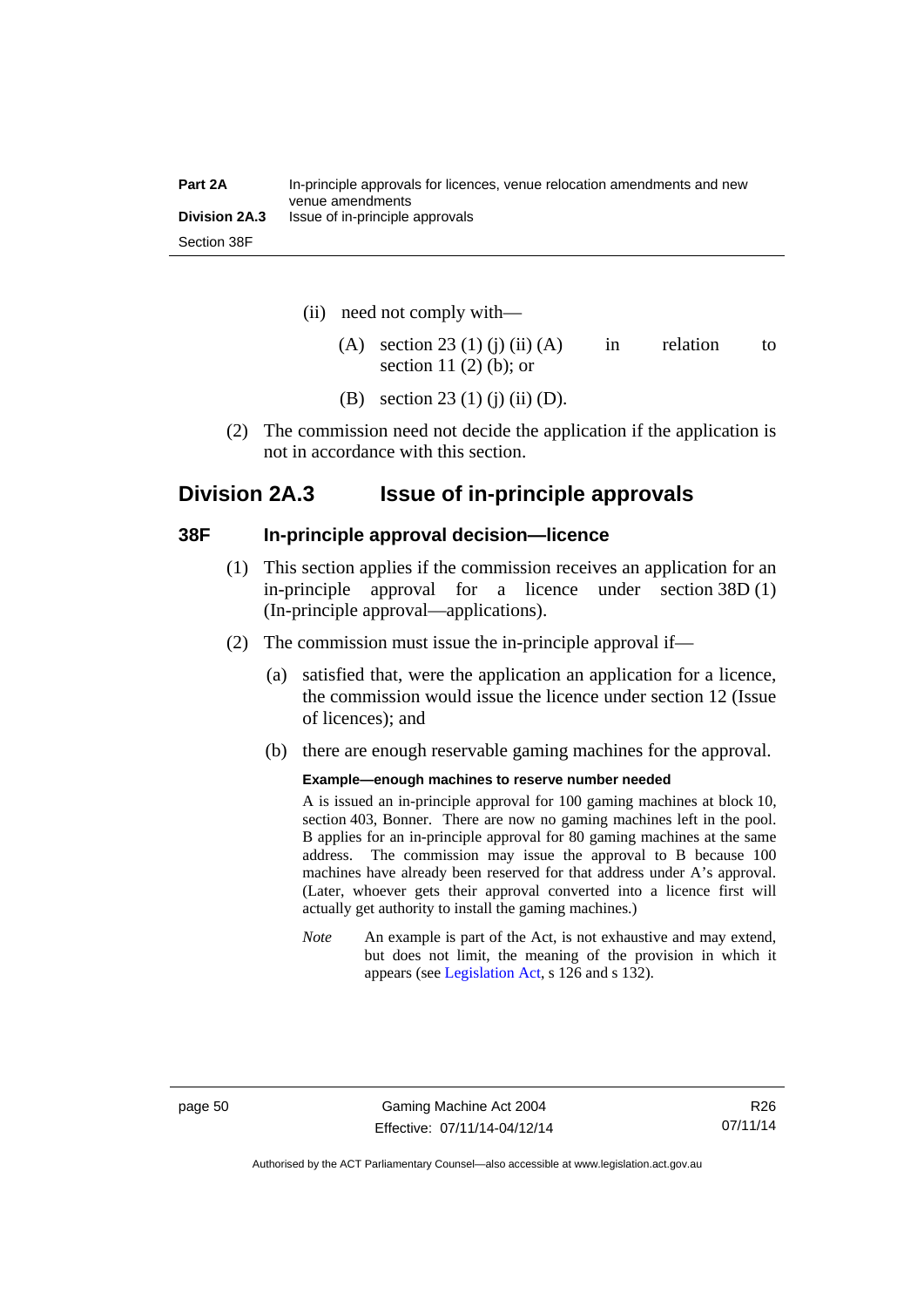- (3) In making a decision under subsection (2) (a), the commission must disregard—
	- (a) section  $12(2)$  (a) in relation to section  $20(2)$  (a) (ii) and section 21 $(1)$  $(c)$ ; and
		- *Note* Under s 20 (2) (a) (ii) and s 21 (1) (c), a person may only be an *eligible person* if the person holds a general licence or on licence.
	- (b) section 12 (2) (b); and
	- (c) section 12  $(5)$  (a) and (b).
- (4) However, if there are some, but not enough, reservable gaming machines for the approval, and the commission is satisfied under subsection  $(2)$  (a), the commission may issue the in-principle approval in relation to a smaller number of machines.
	- *Note* An approval-holder may later apply for an amendment of the in-principle approval to increase the number of machines reserved under the approval under s 38M.
- (5) In this section:

*reservable gaming machine*, for an in-principle approval, means a gaming machine that is—

- (a) in the pool of available gaming machines; or
	- *Note Pool of available gaming machines*—see s 36A.
- (b) reserved under another in-principle approval for the same address.

#### **38G In-principle approval decision—licence—no reservable gaming machines**

- (1) This section applies to an application for an in-principle approval for a licence if—
	- (a) there are no reservable gaming machines for the approval; and

page 51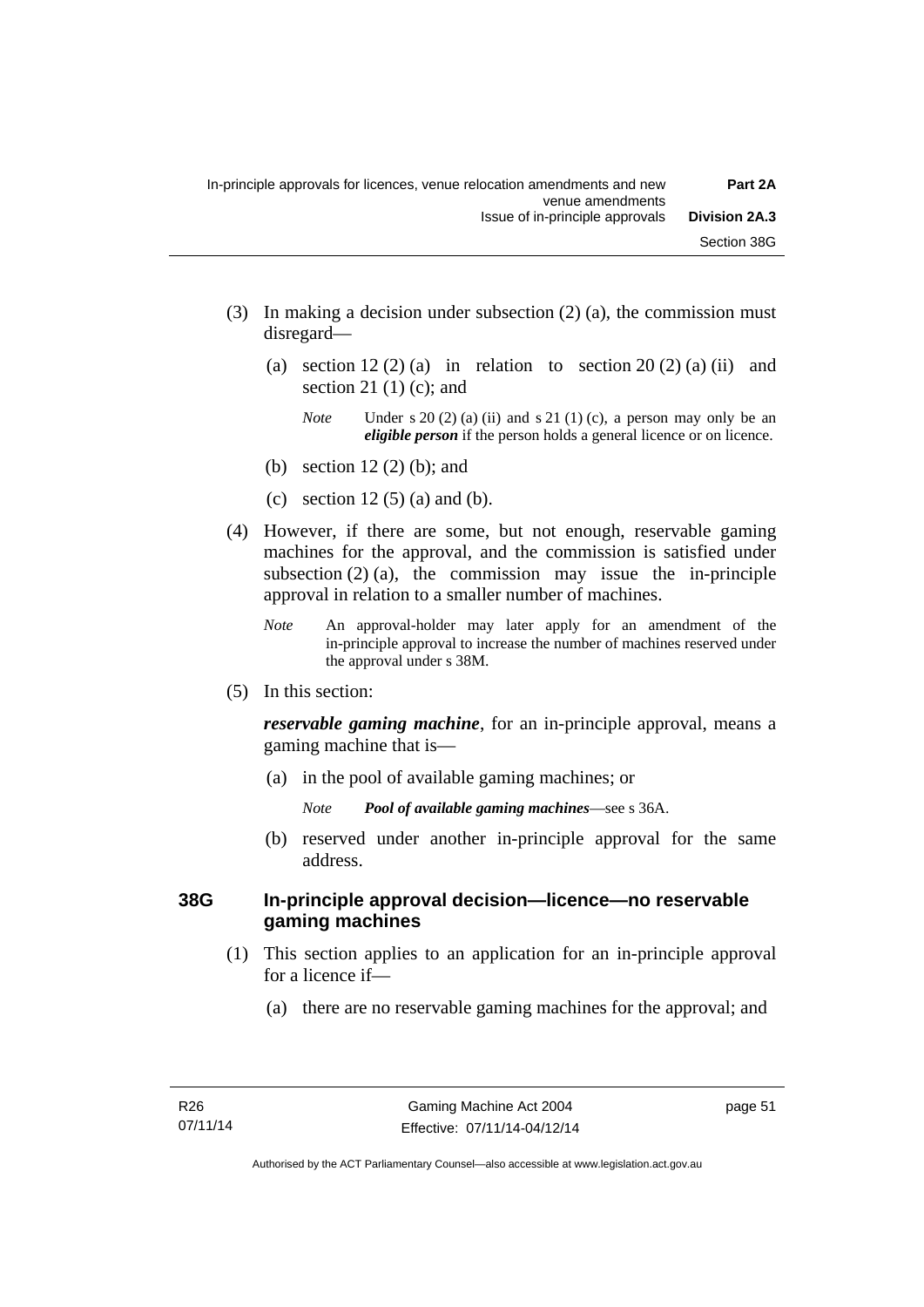| Part 2A              | In-principle approvals for licences, venue relocation amendments and new<br>venue amendments |
|----------------------|----------------------------------------------------------------------------------------------|
| <b>Division 2A.3</b> | Issue of in-principle approvals                                                              |
| Section 38H          |                                                                                              |

- (b) the commission would otherwise have issued an in-principle approval for a licence to the applicant under section 38F.
- (2) The commission must—
	- (a) tell the applicant that there are no reservable gaming machines for the approval; and
	- (b) give the applicant a certificate (a *certificate of suitability*) stating that the commission would otherwise have issued an in-principle approval for the licence to the applicant and that the number of machines to be reserved for the in-principle approval will be decided when—
		- (i) there are reservable gaming machines for the approval; or
		- (ii) the commission is considering the transfer of an in-principle approval or licence to the applicant under—
			- (A) section 38P (In-principle approval—transfer decision); or
			- (B) section 32 (Transfer of licence).
- (3) In this section:

*reservable gaming machine*, for an in-principle approval—see section 38F (5).

## **38H In-principle approval decision—venue relocation amendment**

- (1) This section applies if the commission receives an application for an in-principle approval for a venue relocation amendment under section 38D (2) (In-principle approval—applications).
- (2) The commission must issue the in-principle approval if satisfied that, were the application an application for a venue relocation amendment, the commission would make the amendment under section 26A (Licence amendment decision—venue relocation amendment).

R26 07/11/14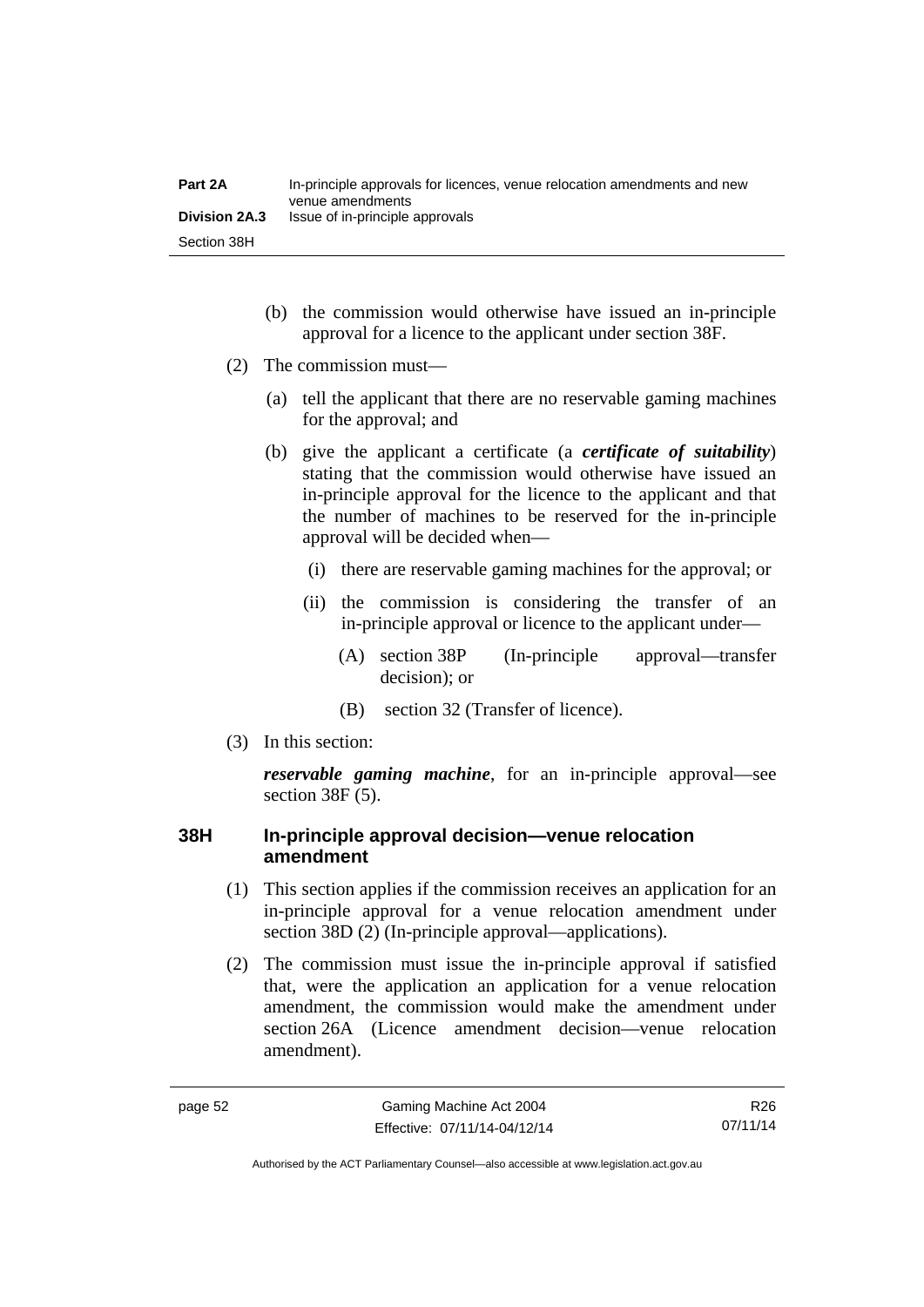(3) In making a decision under subsection (2), the commission must disregard section 26A (2) (a) and (d).

# **38I In-principle approval decision—new venue amendment**

- (1) This section applies if the commission receives an application for an in-principle approval for a new venue amendment under section 38D (2) (In-principle approval—applications).
- (2) The commission must issue the in-principle approval if satisfied that, were the application an application for a new venue amendment, the commission would make the amendment and issue the new licence under section 26D (Licence amendment decision new venue amendment).
- (3) In making a decision under subsection (2), the commission must disregard section 26D  $(2)$  (a) and  $(d)$  and  $(6)$  (b) and  $(c)$ .

# **38J In-principle approval—form**

- (1) An in-principle approval must—
	- (a) be in writing; and
	- (b) state—
		- (i) the name of the approval-holder; and
		- (ii) the address, and block and section number, to which the in-principle approval applies; and
		- (iii) the number and class of gaming machines reserved under the in-principle approval.
- (2) A regulation may prescribe other requirements about the form of an in-principle approval.
- (3) An in-principle approval may include anything else the commission considers relevant.

page 53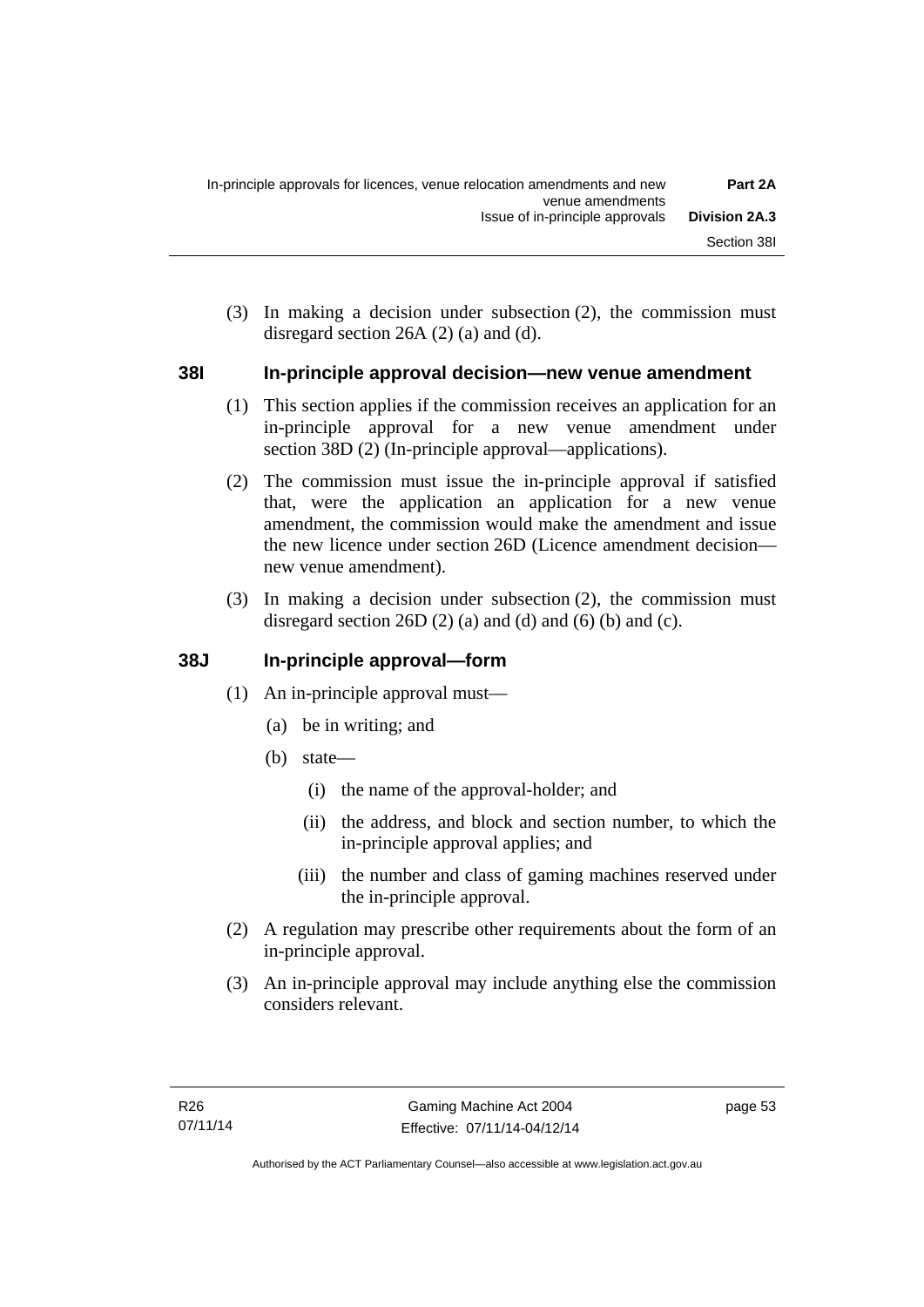### **38K In-principle approval—conditions**

- (1) An in-principle approval is subject to the condition that the approval-holder must take reasonable steps, during the term of the approval, to acquire an interest in the land, or premises, at the address to which the in-principle approval applies.
- (2) An in-principle approval is also subject to any other condition—
	- (a) prescribed by regulation; or
	- (b) imposed by the commission when the in-principle approval is issued, extended or amended.

# **38L In-principle approval—term**

- (1) An in-principle approval comes into force on the day when it is issued.
- (2) An in-principle approval expires 3 years after the day when it is issued.

# **Division 2A.4 Amendment, transfer, extension and surrender of in-principle approvals**

#### **38M In-principle approval—amendment**

- (1) An approval-holder may apply to the commission for an amendment only to—
	- (a) increase or decrease the number of gaming machines reserved under the in-principle approval; or
	- (b) remove or change a condition on the in-principle approval.
	- *Note 1* If a form is approved under the [Control Act](http://www.legislation.act.gov.au/a/1999-46), s 53D for an application, the form must be used.
	- *Note* 2 A fee may be determined under s 177 for an application.

Authorised by the ACT Parliamentary Counsel—also accessible at www.legislation.act.gov.au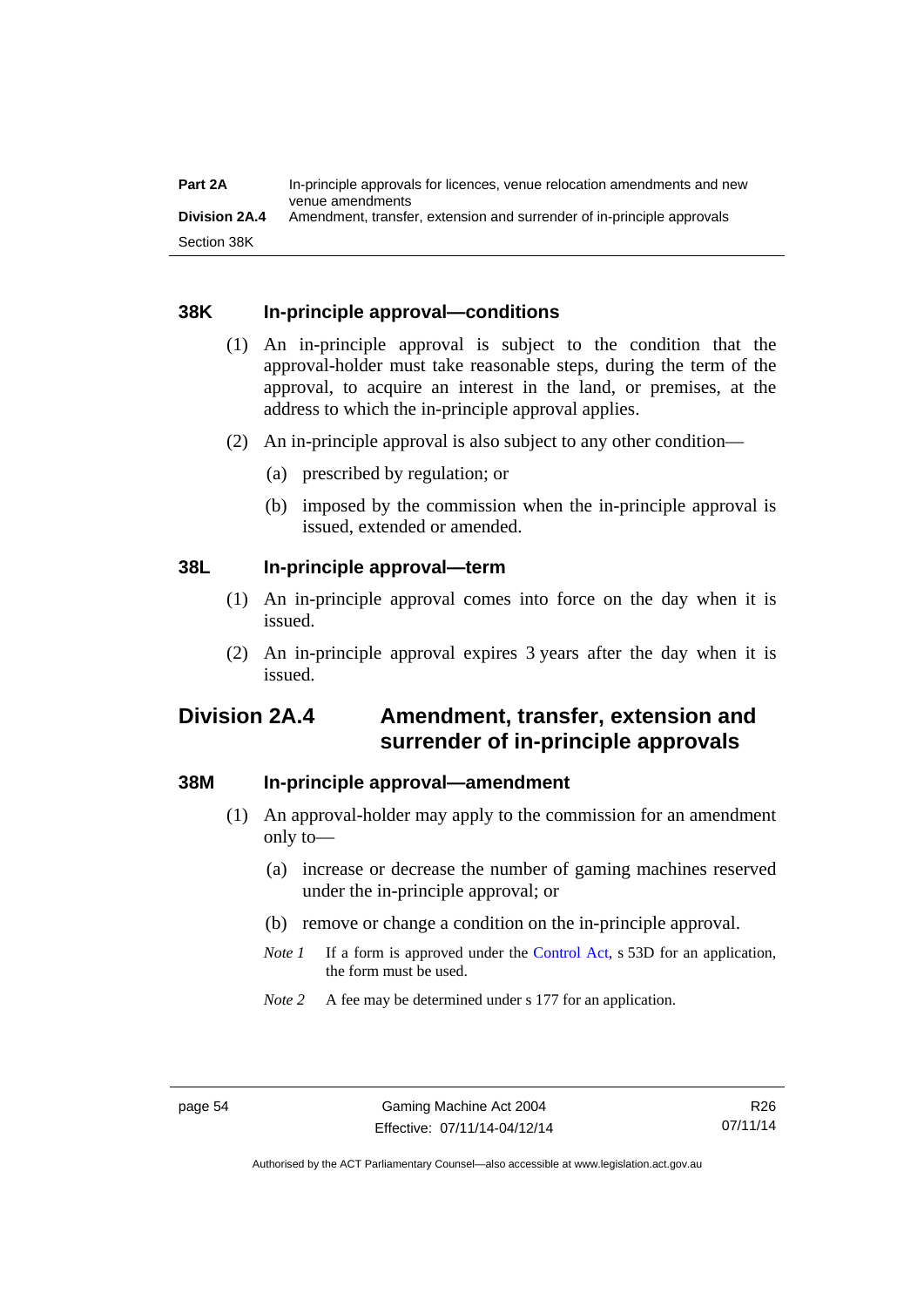- (2) The application must—
	- (a) be in writing signed by the approval-holder; and
	- (b) set out the proposed amendment of the licence; and
	- (c) explain why the approval-holder is seeking the amendment; and
	- (d) for an application under subsection (1) (a) to increase the number of machines—be accompanied by a social impact assessment.
- (3) A regulation may require an application to—
	- (a) include stated information; or
	- (b) be accompanied by stated documents.
- (4) The commission need not decide the amendment application if the application is not in accordance with this section.

#### **38N In-principle approval—amendment decision**

- (1) This section applies if the commission receives an application to amend an in-principle approval under section 38M.
- (2) The commission must amend the in-principle approval in accordance with the application if satisfied that the commission would issue the in-principle approval, as proposed to be amended, under—
	- (a) for an amendment of an in-principle approval for a licence section 38F (In-principle approval decision—licence); or
	- (b) for an amendment of an in-principle approval for a venue relocation amendment—section 38H (In-principle approval decision—venue relocation amendment); or
	- (c) for an amendment of an in-principle approval for a new venue amendment—section 38I (In-principle approval decision—new venue amendment).

page 55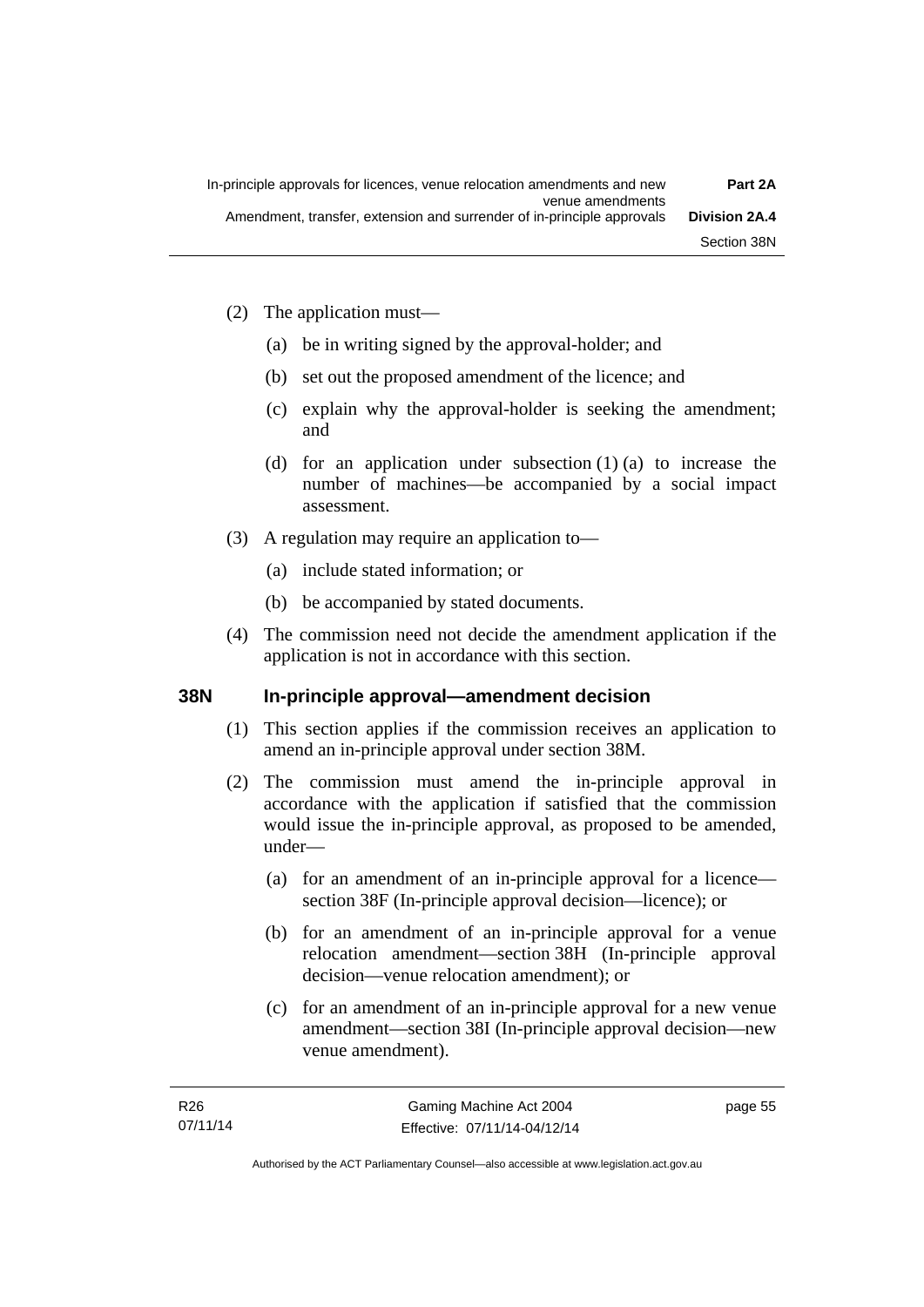## **38O In-principle approval—application to transfer**

- (1) An approval-holder may apply to the commission to transfer the in-principle approval to someone else (the *proposed new approval-holder*).
- (2) The application must—
	- (a) be in writing signed by both the approval-holder and the proposed new approval-holder; and
	- (b) state the full name and address of—
		- (i) if the proposed new approval-holder is an individual—the proposed new approval-holder; and
		- (ii) if the proposed new approval-holder is a corporation each executive officer of the corporation.
- (3) A regulation may require an application to—
	- (a) include stated information; or
	- (b) be accompanied by stated documents.
- (4) The commission need not decide the application if the application is not in accordance with this section.
	- *Note 1* If a form is approved under the [Control Act](http://www.legislation.act.gov.au/a/1999-46), s 53D for an application, the form must be used.
	- *Note* 2 A fee may be determined under s 177 for an application.

#### **38P In-principle approval—transfer decision**

- (1) This section applies if the commission receives an application to transfer an in-principle approval under section 38O.
- (2) The commission must transfer the in-principle approval to the proposed new approval-holder if satisfied that, were the application an application for a licence by the proposed new approval-holder, the commission would issue the licence under section 12 (Issue of licences).

R26 07/11/14

Authorised by the ACT Parliamentary Counsel—also accessible at www.legislation.act.gov.au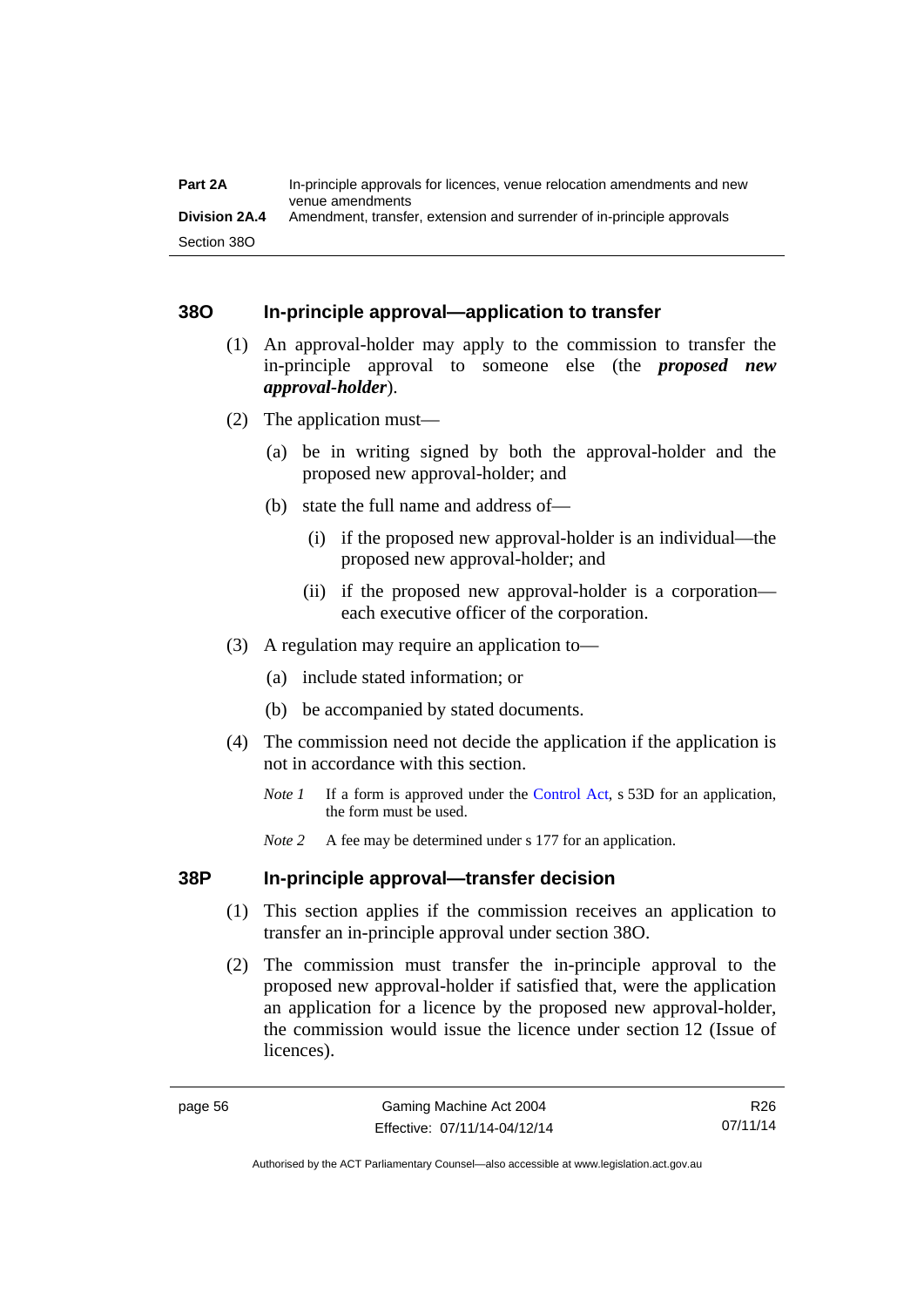(3) In making a decision under subsection (2), the commission must disregard section 12 (2) (b) and (5) (a) and (b).

### **38Q In-principle approval—application for extension**

- (1) An approval-holder may apply to the commission to extend the term of an in-principle approval.
- (2) The application must—
	- (a) be in writing signed by the approval-holder; and
	- (b) explain why the approval-holder is seeking the extension.
	- *Note 1* If a form is approved under the [Control Act](http://www.legislation.act.gov.au/a/1999-46), s 53D for an application, the form must be used.
	- *Note* 2 A fee may be determined under s 177 for an application.
- (3) If an approval-holder applies to extend an in-principle approval under this section, the in-principle approval remains in force until the application is decided.

# **38R In-principle approval—extension decision**

- (1) This section applies if the commission receives an application for extension of an in-principle approval under section 38Q.
- (2) The commission must extend the in-principle approval for a period not longer than 12 months if satisfied that the extension is needed for a good reason.

# **38S In-principle approval—surrender**

An approval-holder may surrender the in-principle approval by giving written notice of the surrender to the commission.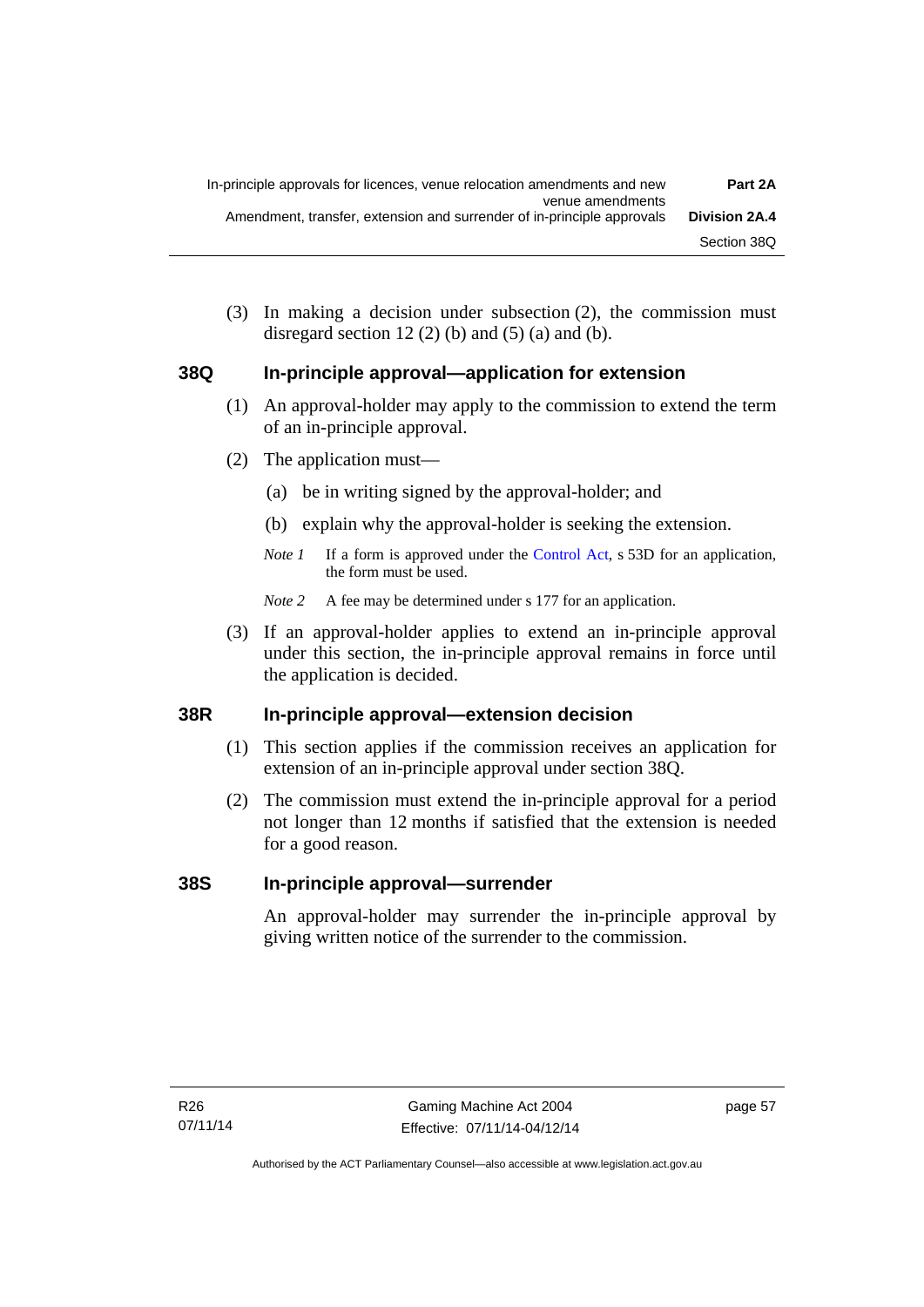| Part 2A              | In-principle approvals for licences, venue relocation amendments and new<br>venue amendments |
|----------------------|----------------------------------------------------------------------------------------------|
| <b>Division 2A.5</b> | Conversion of in-principle approvals                                                         |
| Section 38T          |                                                                                              |

# **Division 2A.5 Conversion of in-principle approvals**

### **38T Conversion of in-principle approval to licence or amendment—application**

- (1) An approval-holder may apply to the commission to have—
	- (a) an in-principle approval for a licence converted into a licence; or
	- (b) an in-principle approval for a venue relocation amendment converted into a venue relocation amendment; or
	- (c) an in-principle approval for a new venue amendment converted into a new venue amendment.
- (2) The application must—
	- (a) be in writing signed by the applicant; and
	- (b) be accompanied by evidence that the approval-holder has acquired an interest in the land, or premises, at the address to which the in-principle approval applies; and
	- (c) for a licence—
		- (i) comply with the requirements for an application for a licence under section 11 $(2)$  $(b)$  and  $(3)$  $(d)$ ; and
		- (ii) state the following information for each reserved gaming machine sought under the application:
			- (A) the kind of machine;
			- (B) the machine's basic stake denomination;
			- (C) the percentage payout for the machine; and
	- (d) for a venue relocation amendment—comply with the requirements for an application for a venue relocation amendment under section 23 (1) (g) (ii) (B) and (C); and

R26 07/11/14

Authorised by the ACT Parliamentary Counsel—also accessible at www.legislation.act.gov.au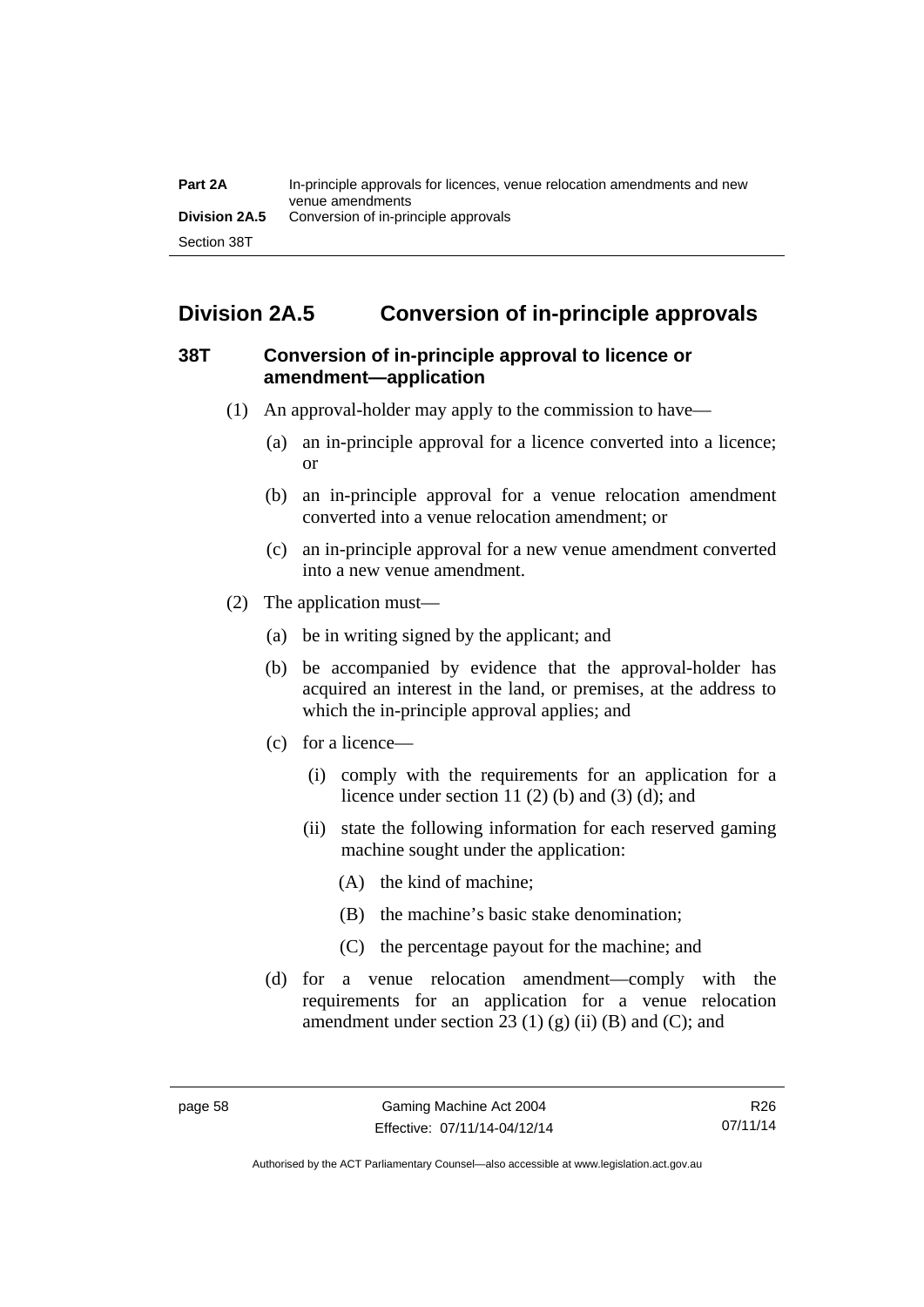- (e) for a new venue amendment—comply with the requirements for an application for a new venue amendment under—
	- (i) section 23 (1) (j) (ii) (A) in relation to section 11 (2) (b); and
	- (ii) section 23 (1) (j) (ii) (D).
- (3) A regulation may require an application to—
	- (a) include stated information; or
	- (b) be accompanied by stated documents.
- (4) The commission need not decide the application if the application is not in accordance with this section.
	- *Note 1* If a form is approved under the [Control Act](http://www.legislation.act.gov.au/a/1999-46), s 53D for an application, the form must be used.
	- *Note* 2 A fee may be determined under s 177 for an application.

#### **38U Conversion of in-principle approval to licence—decision**

- (1) This section applies if the commission receives an application for conversion of an in-principle approval for a licence into a licence under section 38T.
- (2) The commission must convert the in-principle approval into a licence if satisfied that—
	- (a) the approval-holder has acquired an interest in the land, or premises, at the address to which the in-principle approval applies; and
	- (b) the size and layout of both the premises proposed to be licensed and the proposed gaming area are suitable for the operation of the gaming machines to be authorised under the licence; and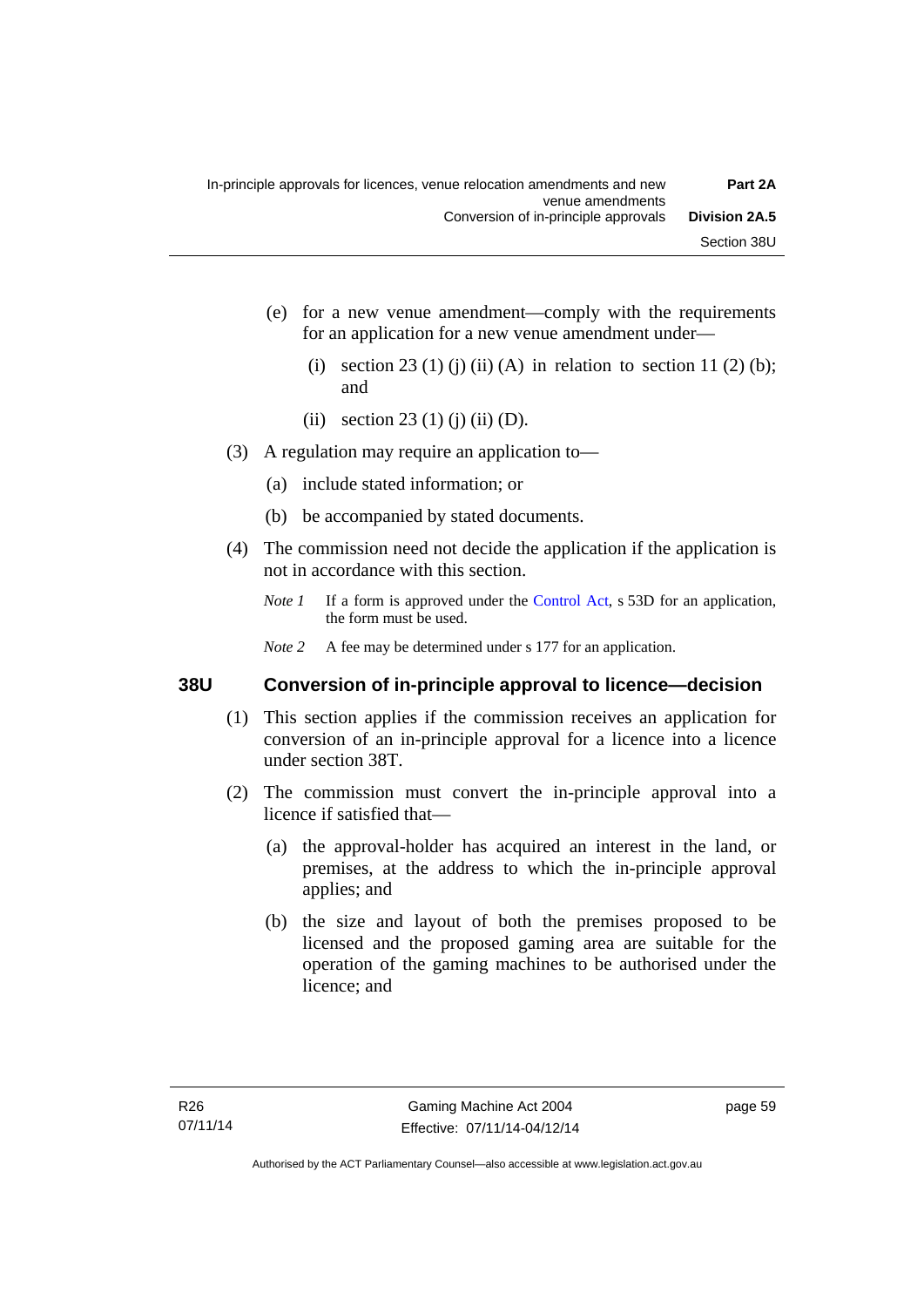- (c) if the approval-holder is a club—a majority of the voting members of the club who voted in a ballot conducted under the regulation voted for the club having gaming machines; and
- (d) were the application an application for a licence under section 11, the commission would issue the licence under section 12 (Issue of licences).
- (3) If an in-principle approval is converted into a licence under this section, the commission must issue a licence to the applicant in the same terms, and subject to the same conditions, as the in-principle approval.
- (4) However, if the commission is not satisfied under subsection (2) (b) in relation to the kind, basic stake denomination or percentage payout of a machine stated in the application, but would be satisfied in relation to a different kind, basic stake denomination or percentage payout, the commission may convert the approval into a licence authorising a different kind, basic stake denomination or percentage payout for the machine.

# **38V Conversion of in-principle approval into venue relocation amendment—decision**

- (1) This section applies if the commission receives an application for conversion of an in-principle approval for a venue relocation amendment into a venue relocation amendment under section 38T.
- (2) The commission must convert the in-principle approval into the amendment if satisfied that—
	- (a) the approval-holder has acquired an interest in the land, or premises, at the address to which the in-principle approval applies; and
	- (b) the size and layout of both the new venue and the proposed gaming area are suitable for the operation of the gaming machines to be authorised under the licence; and

R26 07/11/14

Authorised by the ACT Parliamentary Counsel—also accessible at www.legislation.act.gov.au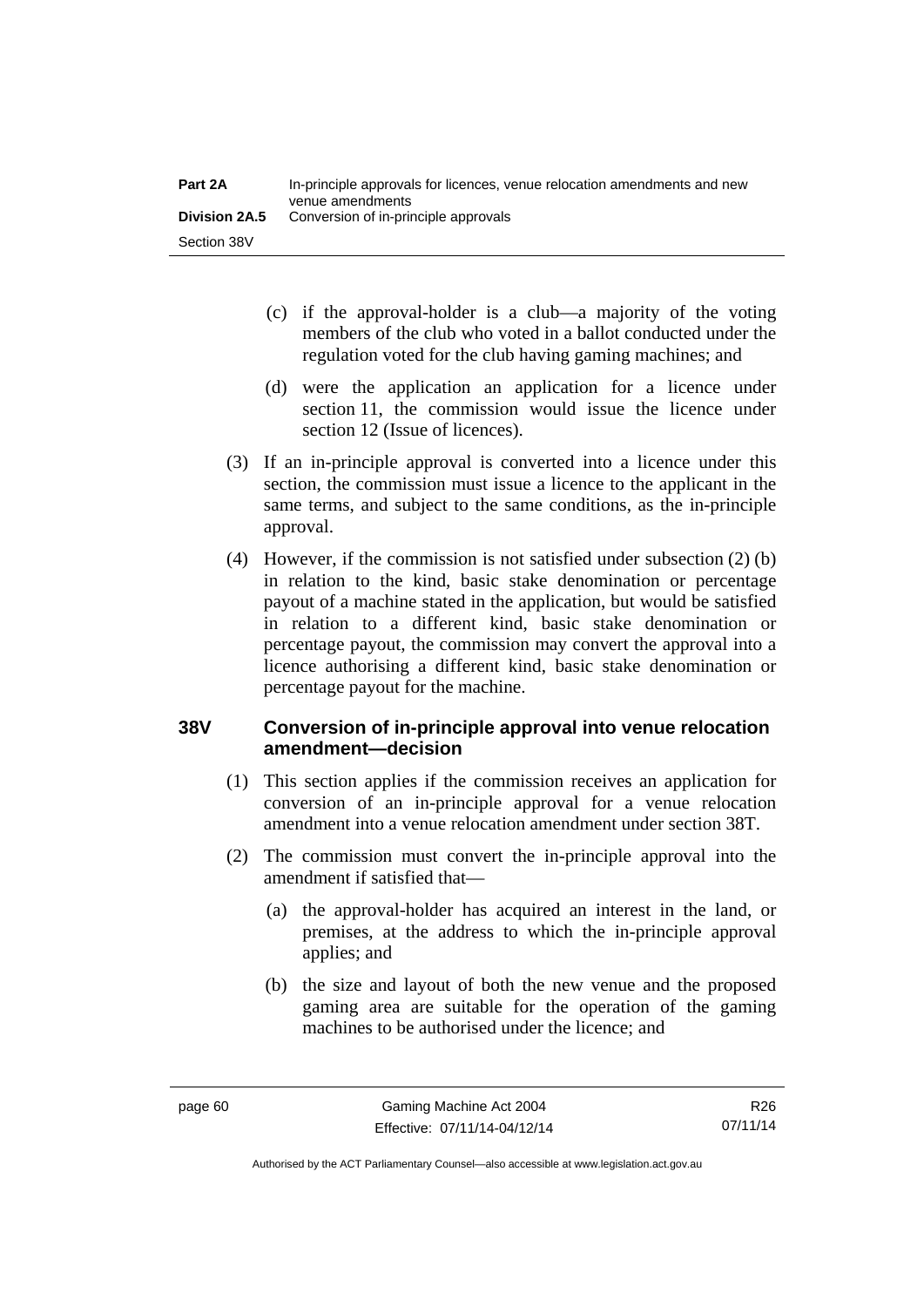- (c) if the approval-holder is a club—a majority of the voting members of the club who voted in a ballot conducted under the regulation voted for the club relocating to the new venue; and
- (d) were the application an application for a venue relocation amendment under section 22 (1) (d), the commission would make the amendment under section 26A (Licence amendment decision—venue relocation amendment).
- (3) If an in-principle approval is converted into a venue relocation amendment under this section, the commission must amend the licence in the way proposed in the in-principle approval.

## **38W Conversion of in-principle approval into new venue amendment—decision**

- (1) This section applies if the commission receives an application for conversion of an in-principle approval for a new venue amendment into a new venue amendment under section 38T.
- (2) The commission must convert the in-principle approval into the amendment if satisfied that—
	- (a) the approval-holder has acquired an interest in the land, or premises, at the address to which the in-principle approval applies; and
	- (b) the size and layout of both the new venue and the proposed gaming area are suitable for the operation of the gaming machines to be authorised under the licence; and
	- (c) a majority of the voting members of the club who voted in a ballot conducted under the regulation voted for the club having the proposed number of gaming machines at the new venue; and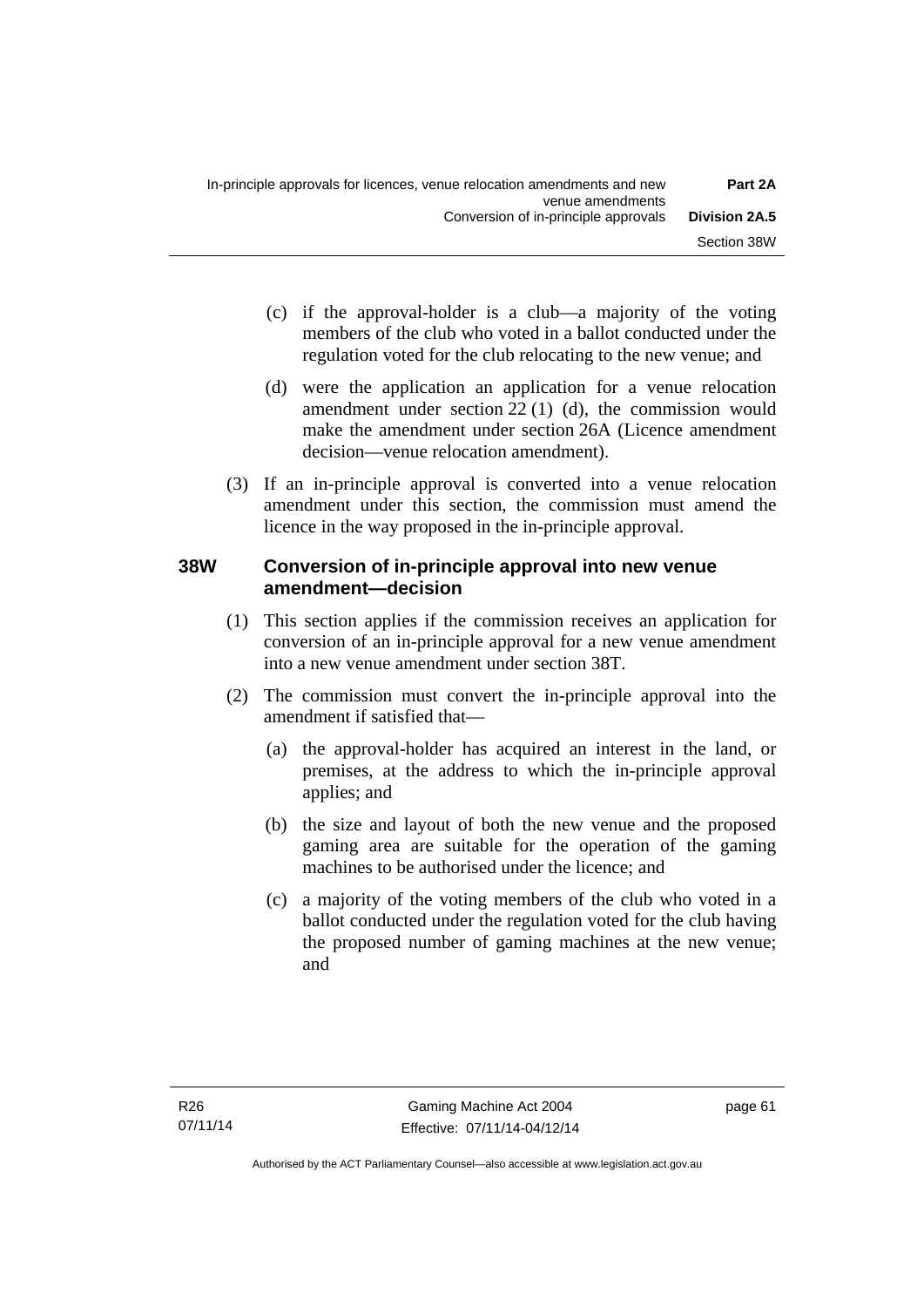| Part 2A              | In-principle approvals for licences, venue relocation amendments and new<br>venue amendments |
|----------------------|----------------------------------------------------------------------------------------------|
| <b>Division 2A.5</b> | Conversion of in-principle approvals                                                         |
| Section 38X          |                                                                                              |

- (d) were the application an application for a new venue amendment, the commission would make the amendment and issue the new licence under section 26D (Licence amendment decision—new venue amendment).
- (3) If an in-principle approval is converted into a new venue amendment under this section, the commission must—
	- (a) amend the licence in the way proposed in the in-principle approval; and
	- (b) issue a licence to the applicant in the same terms, and subject to the same conditions, as the in-principle approval.

## **38X Conversion—other in-principle approvals for the land or premises expire**

- (1) This section applies if the commission converts an in-principle approval under section 38U, section 38V or section 38W.
- (2) All other in-principle approvals in relation to the land, or premises, to which the in-principle approval applied, expire.
- (3) The commission must tell each approval-holder whose in-principle approval expires under subsection (2) that their in-principle approval has expired.

Authorised by the ACT Parliamentary Counsel—also accessible at www.legislation.act.gov.au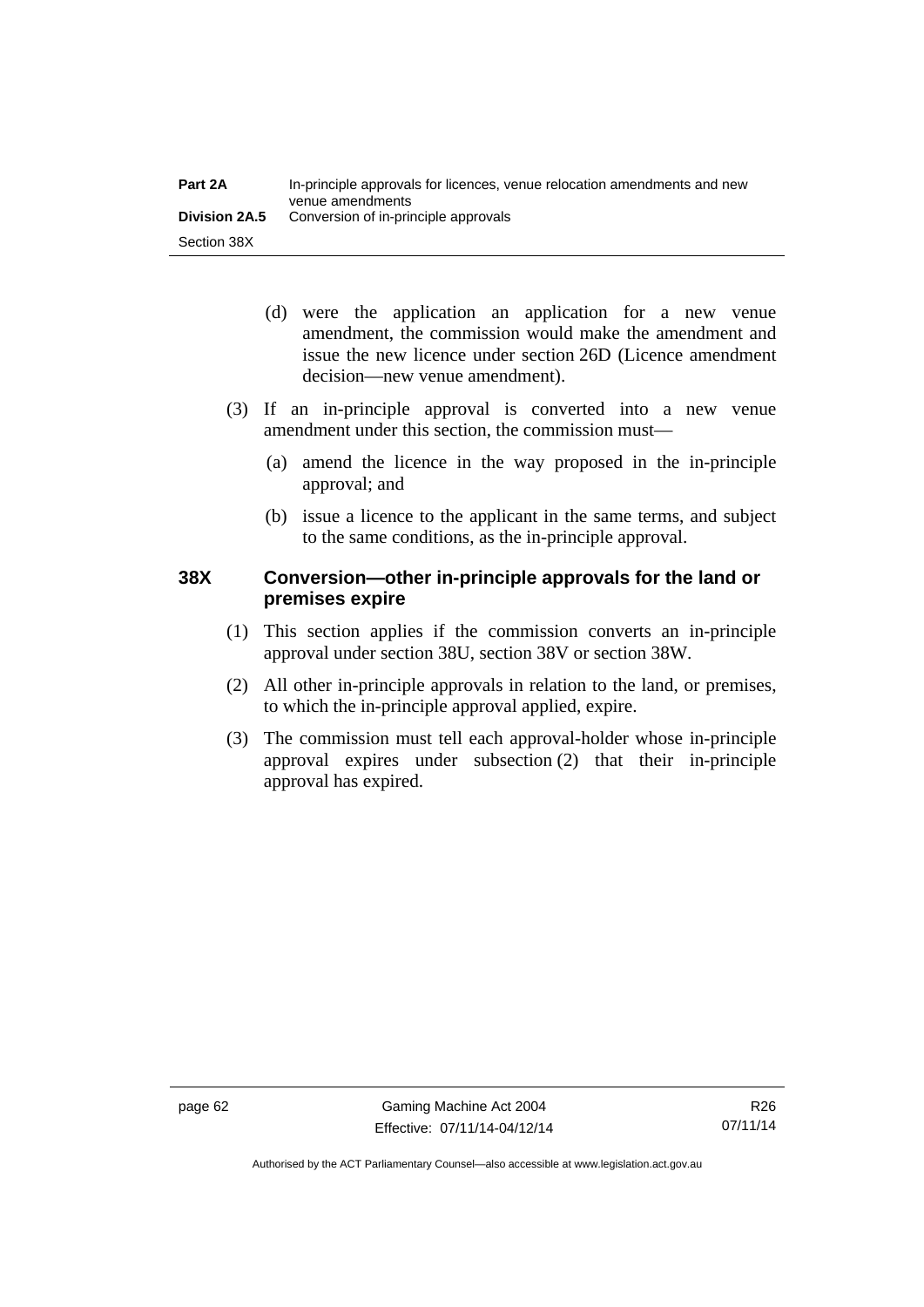## **Part 3 Conditions on licences**

## **Division 3.1 Compliance with licence conditions**

## **39 Failure to comply with conditions of licence**

- (1) A licensee commits an offence if—
	- (a) the licensee's licence is subject to a condition; and
	- (b) the licensee fails to comply with a requirement of the condition.

Maximum penalty: 100 penalty units.

- (2) An offence against this section is a strict liability offence.
	- *Note* Licence conditions are imposed by the commission and by other parts of the Act, as well as by this part.

## **Division 3.2 General licence conditions**

## **39A Compliance with requirements for issue of licence**

It is a condition of a licence that the licensee—

- (a) continually meets each requirement for the issue of a gaming machine licence; and
	- *Note* For the requirements for the issue of a gaming machine licence see s 12 and s 13.
- (b) continues not to do anything that would, if the licensee were applying for a gaming machine licence, cause the licensee to be refused the licence.
	- *Note* For the grounds for refusing to issue a gaming machine licence to an applicant that is a club—see s 14.

## **40 Compliance with directions**

It is a condition of a licence that the licensee complies with a written direction given to the licensee by the commission.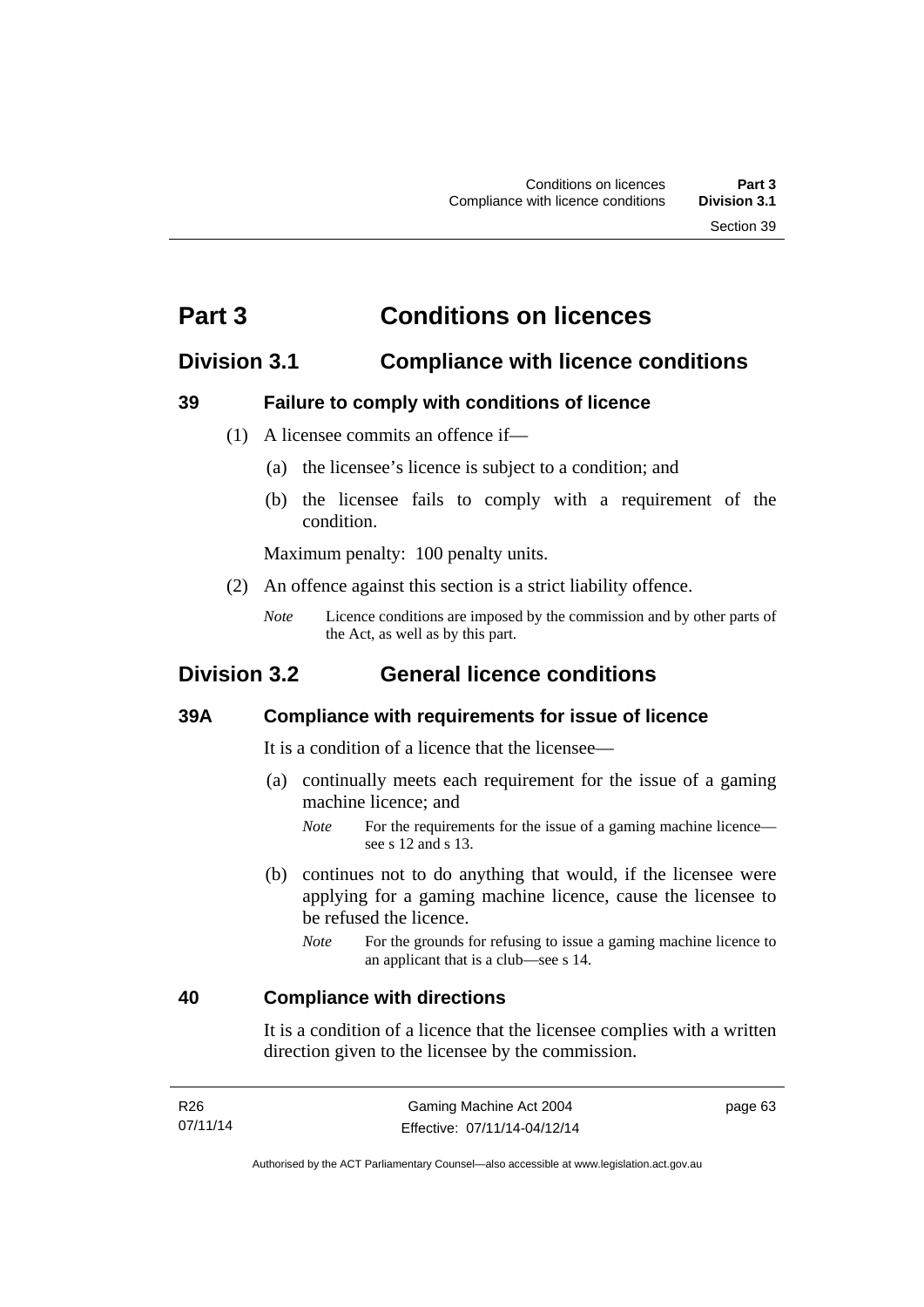## **41 Display of licence at licensed premises**

- (1) It is a condition of a licence that the licensee displays the licence, or a copy of the licence, in a prominent position at 1 entrance (the *main entrance*) to each gaming area of the licensed premises.
- (2) However, the licensee need not display the schedule to the licence.
- (3) Subsection (1) does not apply if the licensee has given the licence to the commission under section 27 (which is about a request for return of licences for amendment) or section 33 (1) (which is about obligations on licensee on transfer).
- (4) Also, subsection (1) does not apply if—
	- (a) the licence has been lost, stolen or destroyed; and
	- (b) the licensee gave the commission prompt notice under section 38 (Issue of copy of licence) of the loss, theft or destruction; and
	- (c) if the commission required the licensee to give a statement under section 38—the licensee gave the statement as required.

## **42 Licence schedule to be kept at premises**

It is a condition of a licence that the licensee keeps a copy of the schedule to the licence at the licensed premises.

## **43 Rules and control procedures for operation of gaming machines and peripheral equipment**

It is a condition of a licence that the licensee must not operate a gaming machine or peripheral equipment on its licensed premises otherwise than in accordance with licensee's rules and control procedures.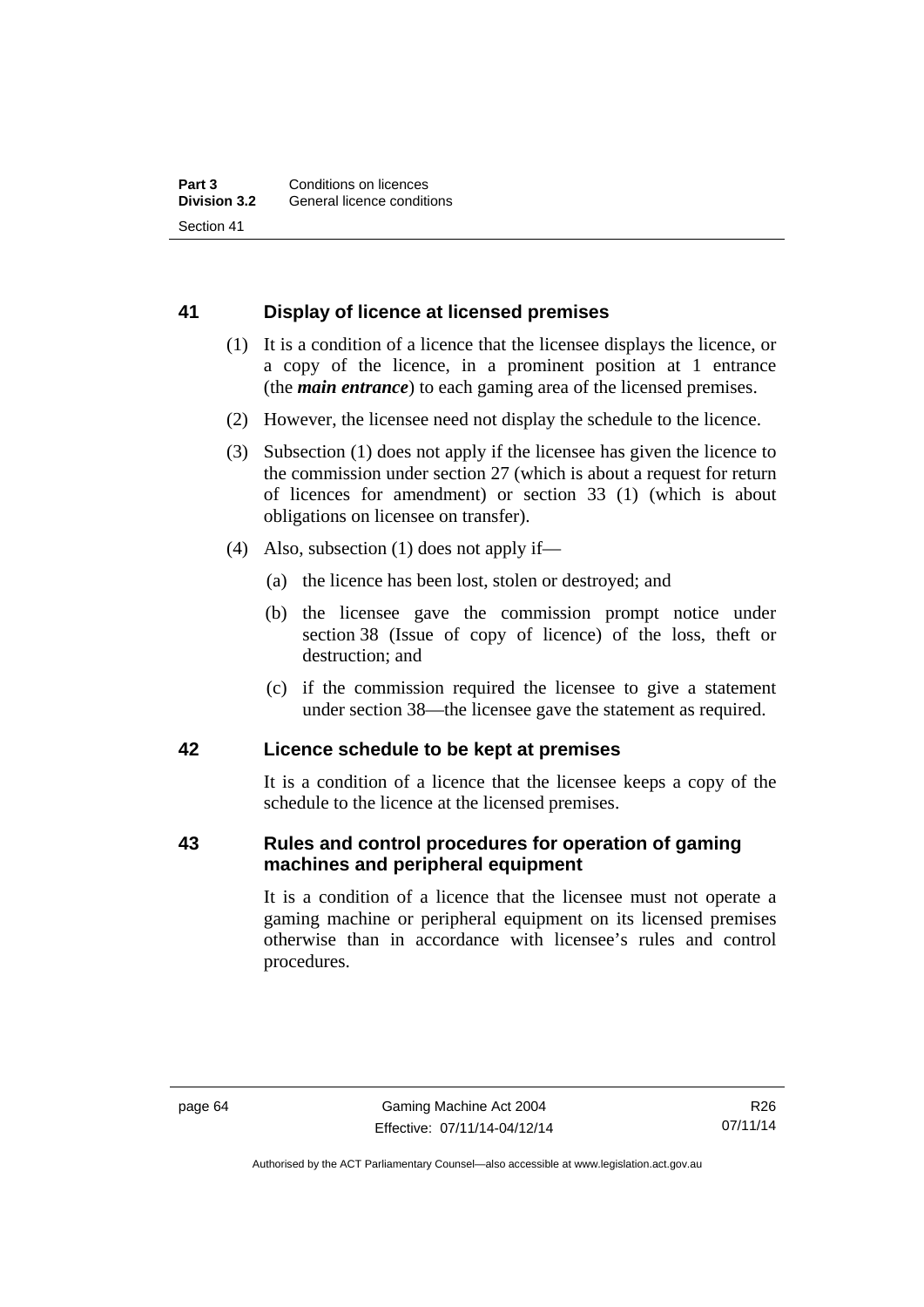## **44 Installation in accordance with Act**

It is a condition of a licence that the licensee must not allow the installation of a gaming machine on the licensed premises otherwise than in accordance with this Act.

## **45 Installation certificate**

- (1) This section applies if—
	- (a) a gaming machine is installed on licensed premises; and
	- (b) the commission gives the licensee a notice under section 124 for the gaming machine.
- (2) It is a condition of the licence that the licensee gives the commission written notice of the stated details for the gaming machine as soon as practicable, but not later than 3 days after the later of the following:
	- (a) the day the machine is installed;
	- (b) the day the commission gives the notice.

## **46 Operation after installation**

- (1) This section applies if a gaming machine is operated on licensed premises.
- (2) It is a condition of the licence that the licensee not allow the gaming machine to be operated on the licensed premises unless the licensee has given the commission a notice under section 45 (2) for the machine.
- (3) However, subsection (2) does not prevent the operation of the gaming machine for maintenance.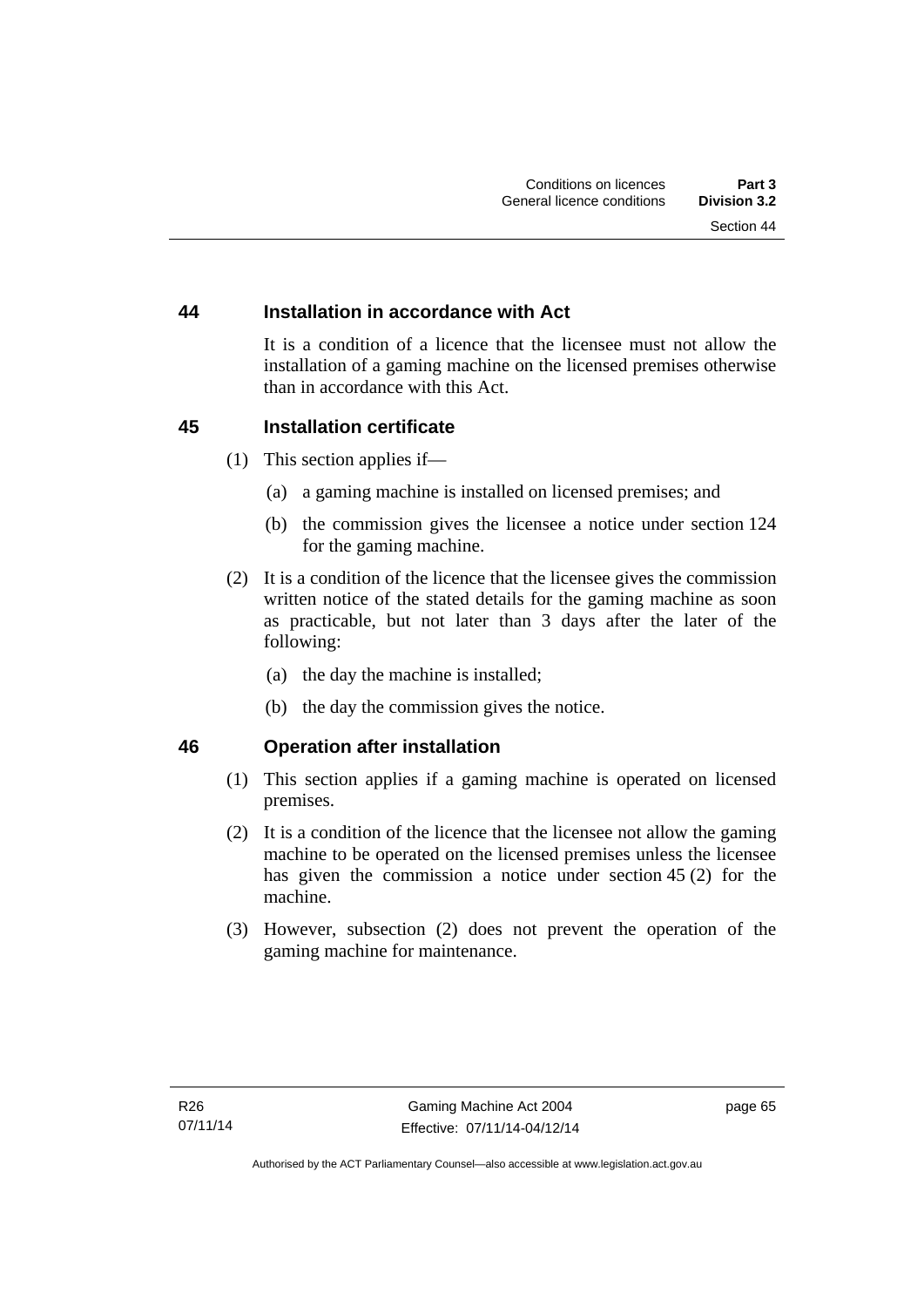## **47 Operation subject to correct percentage payout**

- (1) It is a condition of a licence that the licensee not operate a gaming machine on the licensed premises if the percentage payout on a gaming machine on the licensed premises is not the percentage payout under the licence for the machine.
- (2) Subsection (1) does not prevent the operation of the gaming machine to correct the percentage payout.

## **48 Percentage payout of gaming machines to be displayed**

It is a condition of a licence that each licensed gaming machine has the percentage payout under the licence for the gaming machine clearly displayed on the machine in a position approved by the commission under section 126.

## **49 Maximum stake amount**

It is a condition of the licence that the licensee not operate a gaming machine with a stake amount that is more than the amount prescribed by regulation.

## **50 Licensee to comply with relevant codes of practice**

It is a condition of a licence that the licensee comply with the relevant code of practice (if any) prescribed under the [Control Act.](http://www.legislation.act.gov.au/a/1999-46)

## **51 Licensee to use gaming machines**

- (1) It is a condition of a licence that the licensee use the licensed gaming machines.
- (2) However, a licensee does not contravene the condition under subsection (1) if—
	- (a) the period for which the gaming machine is not used is 1 month or less; or

R26 07/11/14

Authorised by the ACT Parliamentary Counsel—also accessible at www.legislation.act.gov.au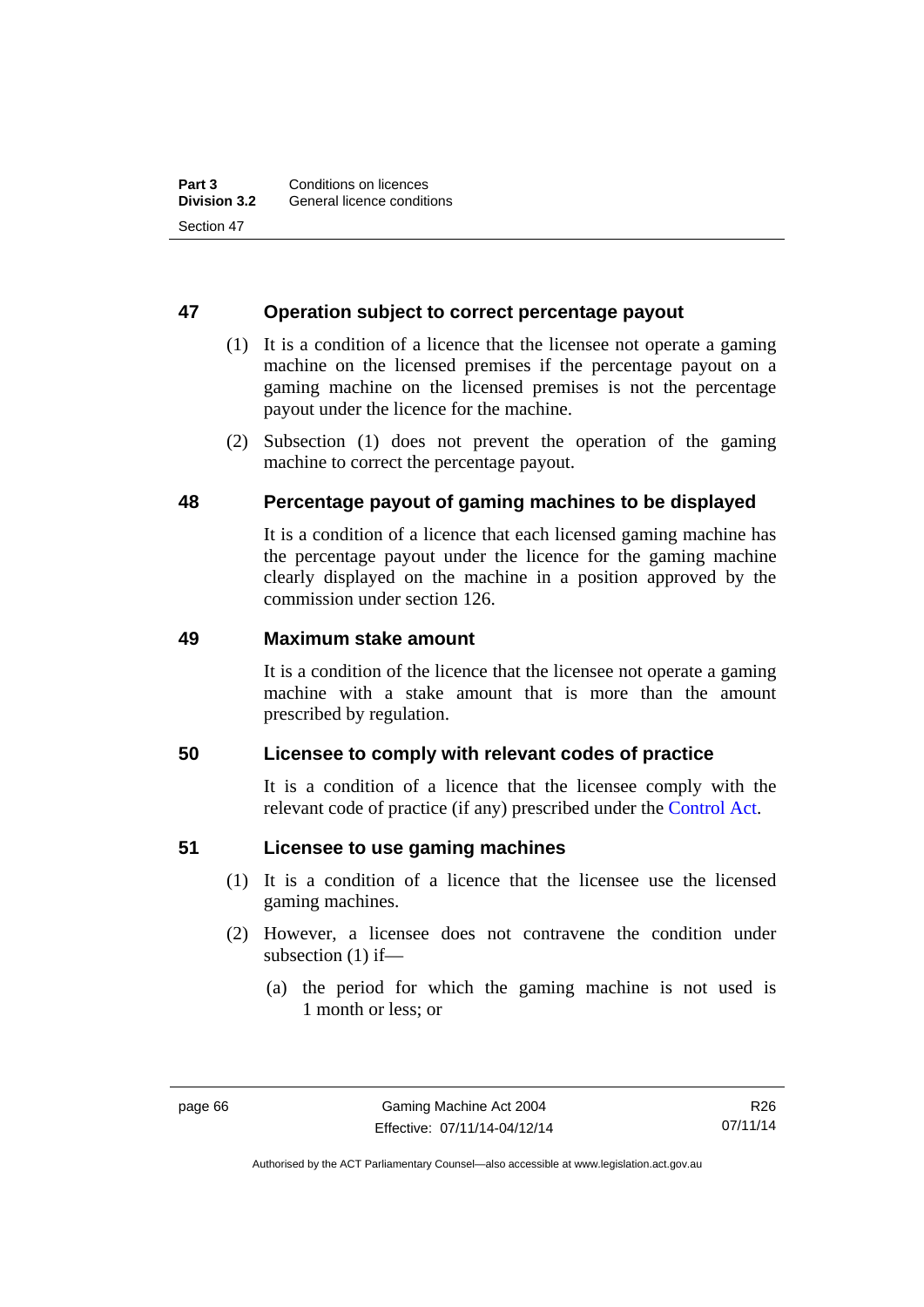- (b) the gaming machine is not used because it is broken or damaged and the licensee has taken, or is taking, all reasonable steps to make the machine operational again; or
- (c) the licensee has the commission's written approval for the gaming machine not to be used.

### **Example**

the commission has granted a temporary storage amendment in relation to the gaming machine

- *Note* An example is part of the Act, is not exhaustive and may extend, but does not limit, the meaning of the provision in which it appears (see [Legislation Act,](http://www.legislation.act.gov.au/a/2001-14) s 126 and s 132).
- (3) On written application by the licensee, the commission may approve the non-use of a gaming machine for a stated period if satisfied that the gaming machine is not being used for a good reason.

## **52 Accounts relating to gaming machines**

It is a condition of a licence that the licensee must—

- (a) keep full and separate accounts of all amounts taken from each gaming machine on the licensed premises; and
- (b) keep the accounts in a way that allows them to be conveniently and properly audited; and
- (c) correctly balance the accounts at the end of each month.

## **Division 3.3 Club licence conditions**

## **53 Conditions about inequitable benefits**

- (1) It is a condition of a licence for a club that nobody, whether or not a member of a club, directly or indirectly derives a benefit from the club other than a benefit that—
	- (a) is available equally to all voting members of the club; or

page 67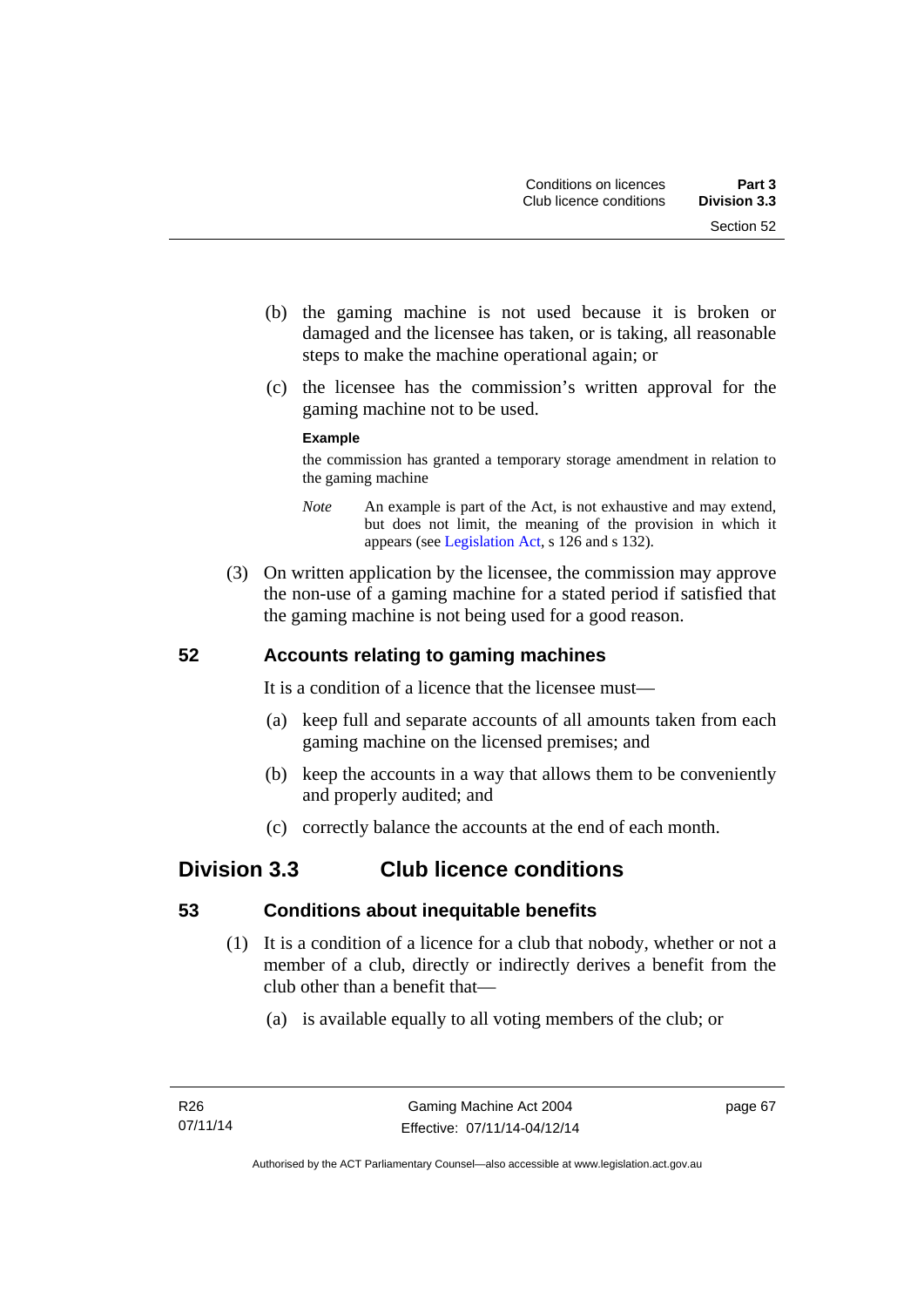- (b) arises under an agreement in which the parties are dealing with each other at arm's length; or
- (c) is given to a member under a resolution passed at a general meeting of voting members.
- (2) It is a condition of a licence for a club that nobody, whether or not a member of a club, directly or indirectly derives a benefit that is not available equally to all voting members of the club from—
	- (a) the club having applied for a licence; or
	- (b) a licence being issued to the club; or
	- (c) any added value that may accrue to the premises of the club because of a licence being issued to the club.
- (3) For this section, a person is not taken to be not dealing with the club at arm's length only because—
	- (a) the person and the club are corporations that are related under the [Corporations Act,](http://www.comlaw.gov.au/Series/C2004A00818) section 50; or
	- (b) the person, or an individual representing the person in dealings with the club, is an influential person for the club.
- (4) This section does not prevent a person taking a benefit if—
	- (a) the person is offered the benefit (whether or not under the rules of the club) in the course of acting on behalf of the club while performing the person's normal duties as an employee or director of the club; and
	- (b) the benefit consists only of—
		- (i) reasonable food or refreshment; or
		- (ii) out-of-pocket expenses reasonably incurred and authorised by a resolution of the club's management committee or board; or

Authorised by the ACT Parliamentary Counsel—also accessible at www.legislation.act.gov.au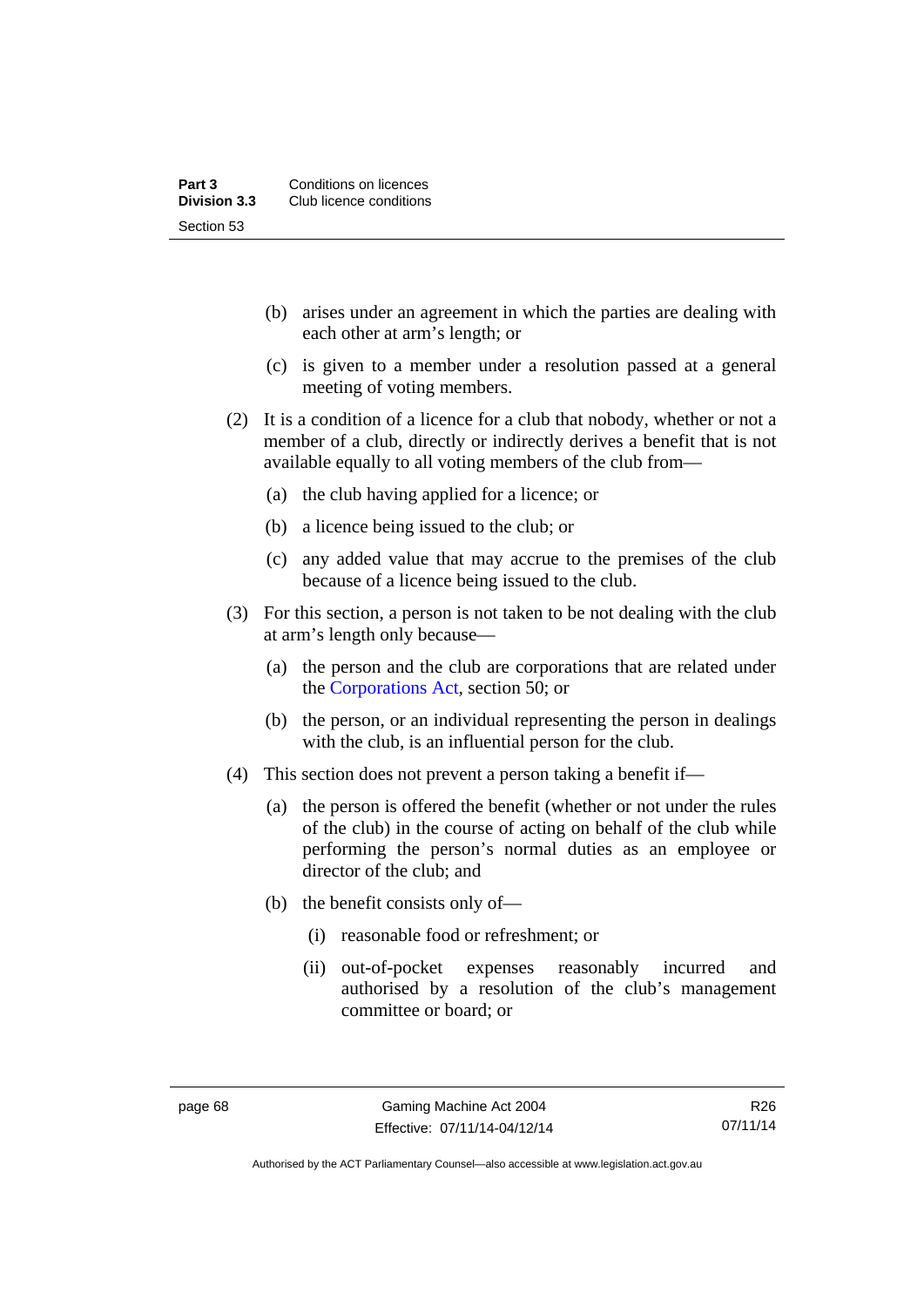(iii) an expense relating to the person's duties paid by someone else and authorised by a resolution of the club's management committee or board.

### **Example—expense paid by someone else**  conference fees

*Note* An example is part of the Act, is not exhaustive and may extend, but does not limit, the meaning of the provision in which it appears (see [Legislation Act,](http://www.legislation.act.gov.au/a/2001-14) s 126 and s 132).

## **53A Condition about club's constitution—consistency with gaming laws**

It is a condition of a licence for a club that the club's constitution is consistent with the gaming laws.

## **53B Condition about club's constitution—amendment if inconsistent with gaming laws**

- (1) It is a condition of a licence for a club that the club's constitution provides for the constitution to be amended in accordance with a direction by the commission under section 148B (Club constitution—consistency with gaming laws) without an election of the voting members of the club.
- (2) This section is declared to be a corporations legislation displacement provision for the [Corporations Act](http://www.comlaw.gov.au/Series/C2004A00818), section 5G (Avoiding direct inconsistency arising between the Corporations legislation and State and Territory laws).
	- *Note* Subsection (2) ensures that any provision of the [Corporations Act](http://www.comlaw.gov.au/Series/C2004A00818) or the *[Australian Securities and Investment Commission Act 2001](http://www.comlaw.gov.au/Series/C2004A00819)* (Cwlth) with which this section would otherwise be inconsistent does not apply to the extent necessary to avoid the inconsistency.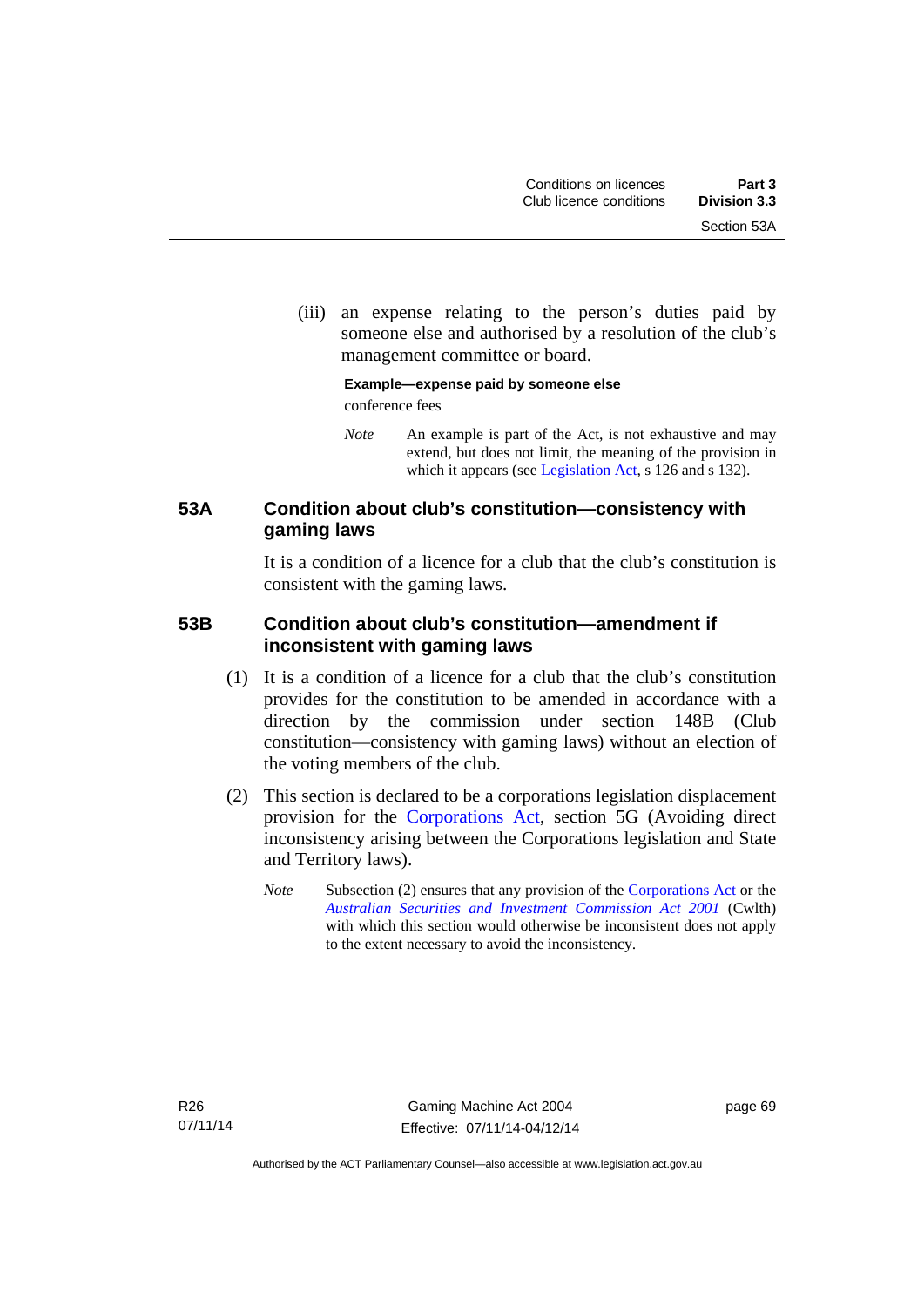## **54 Annual report of clubs**

It is a condition of a licence for a club that the club's annual report for a financial year of the club include information about the following for the financial year:

- (a) any contractual arrangement or consultancy entered into with an influential person during the year, including—
	- (i) the position the influential person occupies in the club; and
	- (ii) the purpose of the arrangement or consultancy; and
	- (iii) the total amount of the arrangement or consultancy for the year;
- (b) any contractual arrangement or consultancy entered into during the year for more than the amount prescribed by regulation, including—
	- (i) the purpose of the arrangement or consultancy; and
	- (ii) the total amount of the arrangement or consultancy for the year;
- (c) any remuneration given to a person the value of which is equal to or more than the amount prescribed by regulation;

### **Example for par (c)**

A person may be remunerated by salary plus the use of a car.

- *Note* An example is part of the Act, is not exhaustive and may extend, but does not limit, the meaning of the provision in which it appears (see [Legislation Act,](http://www.legislation.act.gov.au/a/2001-14) s 126 and s 132).
- (d) if any benefits have been taken by a person during the financial year—
	- (i) the person's position in the club; and
	- (ii) a description of the benefit taken by the person; and

R26 07/11/14

Authorised by the ACT Parliamentary Counsel—also accessible at www.legislation.act.gov.au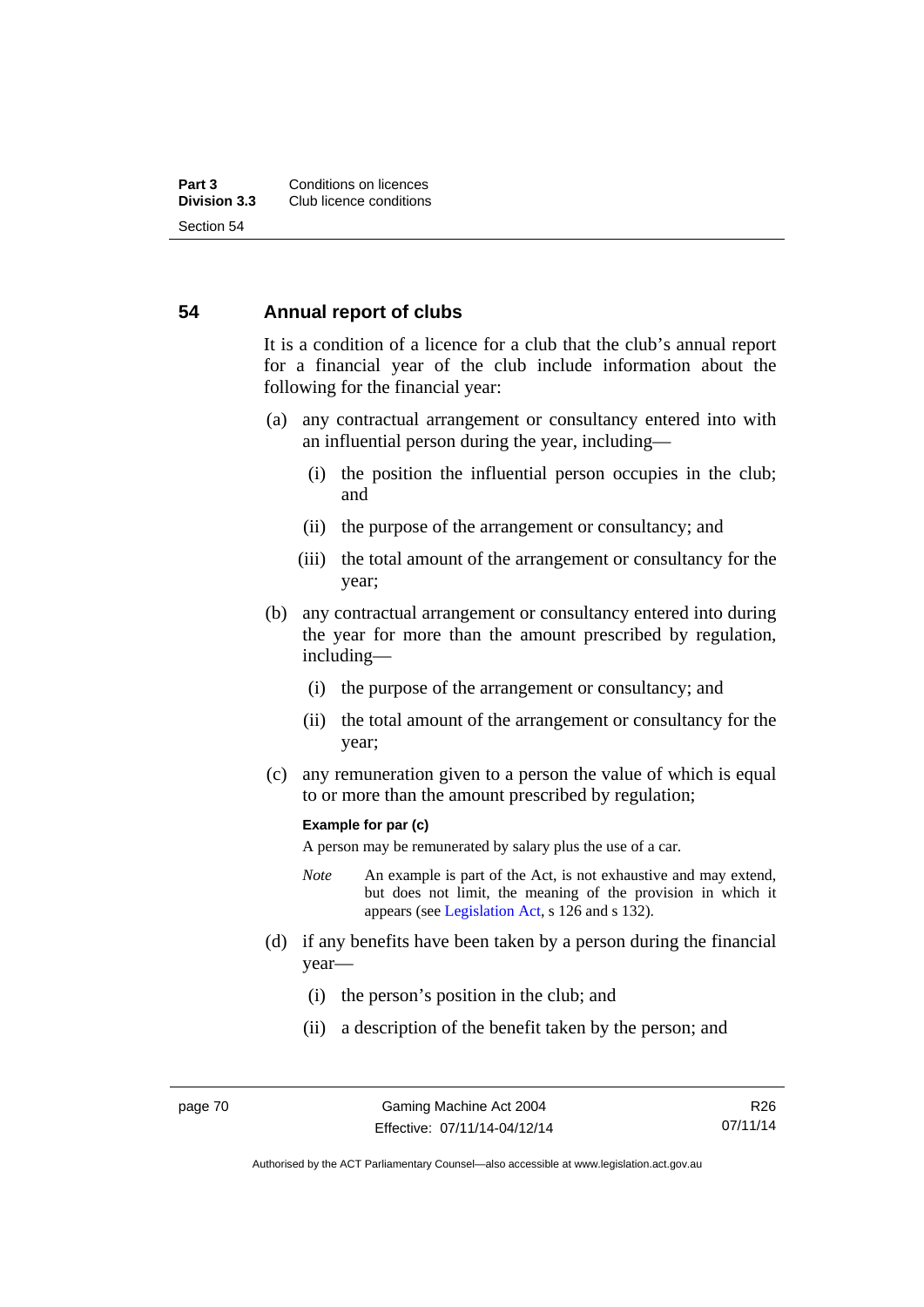- (iii) the purpose for which the benefit was taken; and
- (iv) the monetary value of the benefit; and
- (v) the name of the person who offered the benefit.

**55 Other conditions of club licences** 

Each of the following is a condition of a licence for a club:

- (a) the proceeds from the conduct of gaming are used in a way that promotes the objects of the licensee;
- (b) the licensee follows its objects or purposes honestly and seriously;
- (c) payments made under the licensee's objects are in the best interests of the licensee's members;
- (d) salaries, wages, allowances or benefits paid or payable by the licensee to the licensee's executive officers and employees are reasonable;
- (e) payments for services provided to the licensee are reasonable and necessary, particularly in relation to the scale of the licensee's licensed business;

#### **Example**

The licensee has 4 gaming machines and pays \$150 000 a year for gaming machine advice. This payment is not reasonable because the payment is disproportionately large given the revenues from the 4 machines in relation to which the advice is being given.

- *Note* An example is part of the Act, is not exhaustive and may extend, but does not limit, the meaning of the provision in which it appears (see [Legislation Act,](http://www.legislation.act.gov.au/a/2001-14) s 126 and s 132).
- (f) guests must be signed in by a club member and accompanied by the member who signed them in;
- (g) only members and signed-in guests can play gaming machines in the club.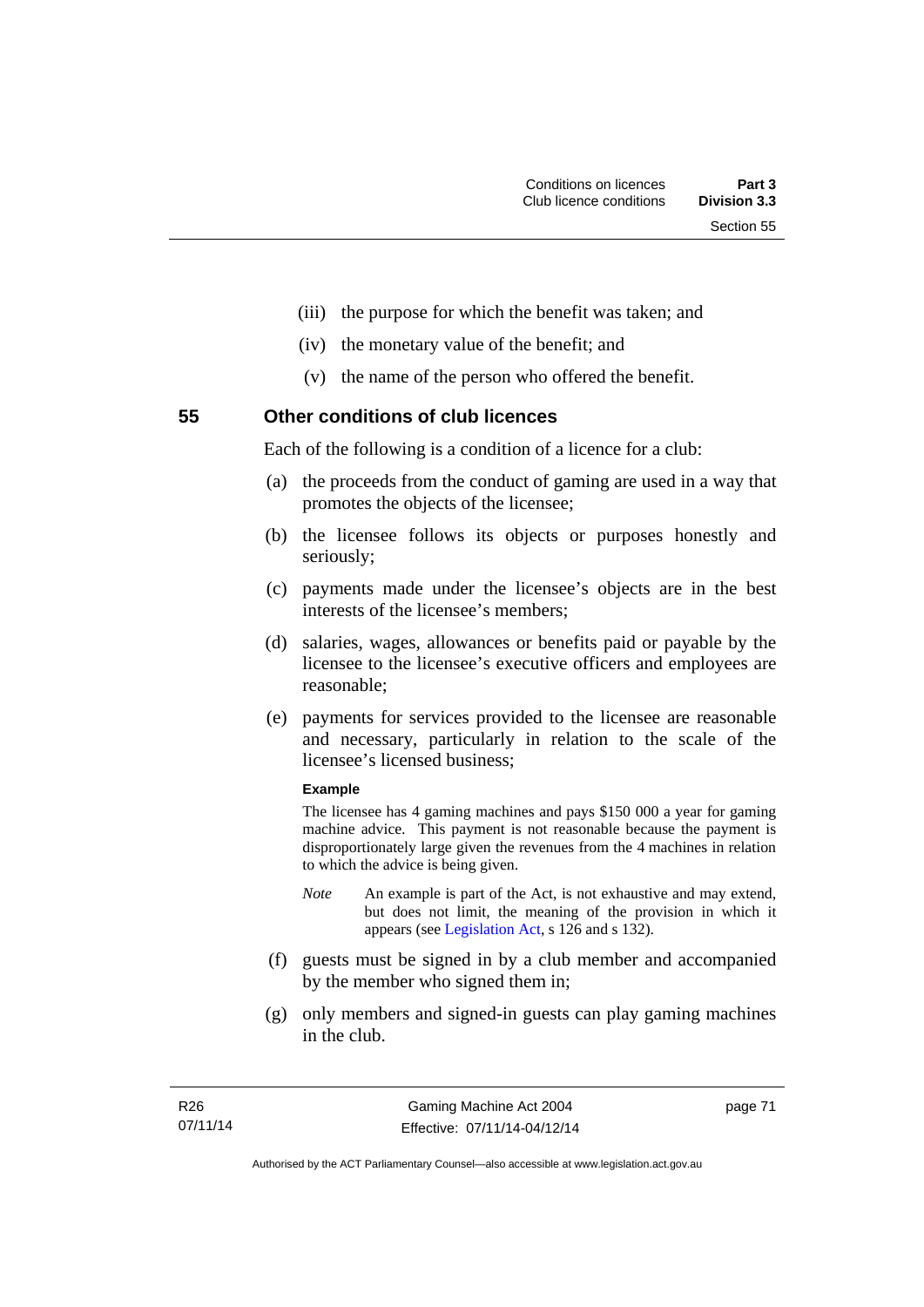#### **Part 4 Disciplinary action**

Section 56

# **Part 4 Disciplinary action**

## **56 Definitions for pt 4**

In this part:

*disciplinary action*—see section 58.

*disciplinary notice*—see section 61.

*ground for disciplinary action* against a licensee—see section 57.

*licence*—

- (a) in relation to a person who is authorised to conduct a linked-jackpot arrangement under section 134, means the authorisation;
- (b) in relation to an approval-holder, means the in-principle approval;

*Note Approval-holder* and *in-principle approval*—see s 38B.

 (c) in relation to a permit-holder under part 8 (Linked-jackpot arrangements), means a multi-user permit.

### *licensee* includes—

- (a) a permit-holder under part 8; and
- (b) an approval-holder.
- *Note Approval-holder*—see s 38B.

## **57 Grounds for disciplinary action**

- (1) Each of the following is a *ground for disciplinary action* against a licensee:
	- (a) the licensee has given information to the commission that was false or misleading;

Authorised by the ACT Parliamentary Counsel—also accessible at www.legislation.act.gov.au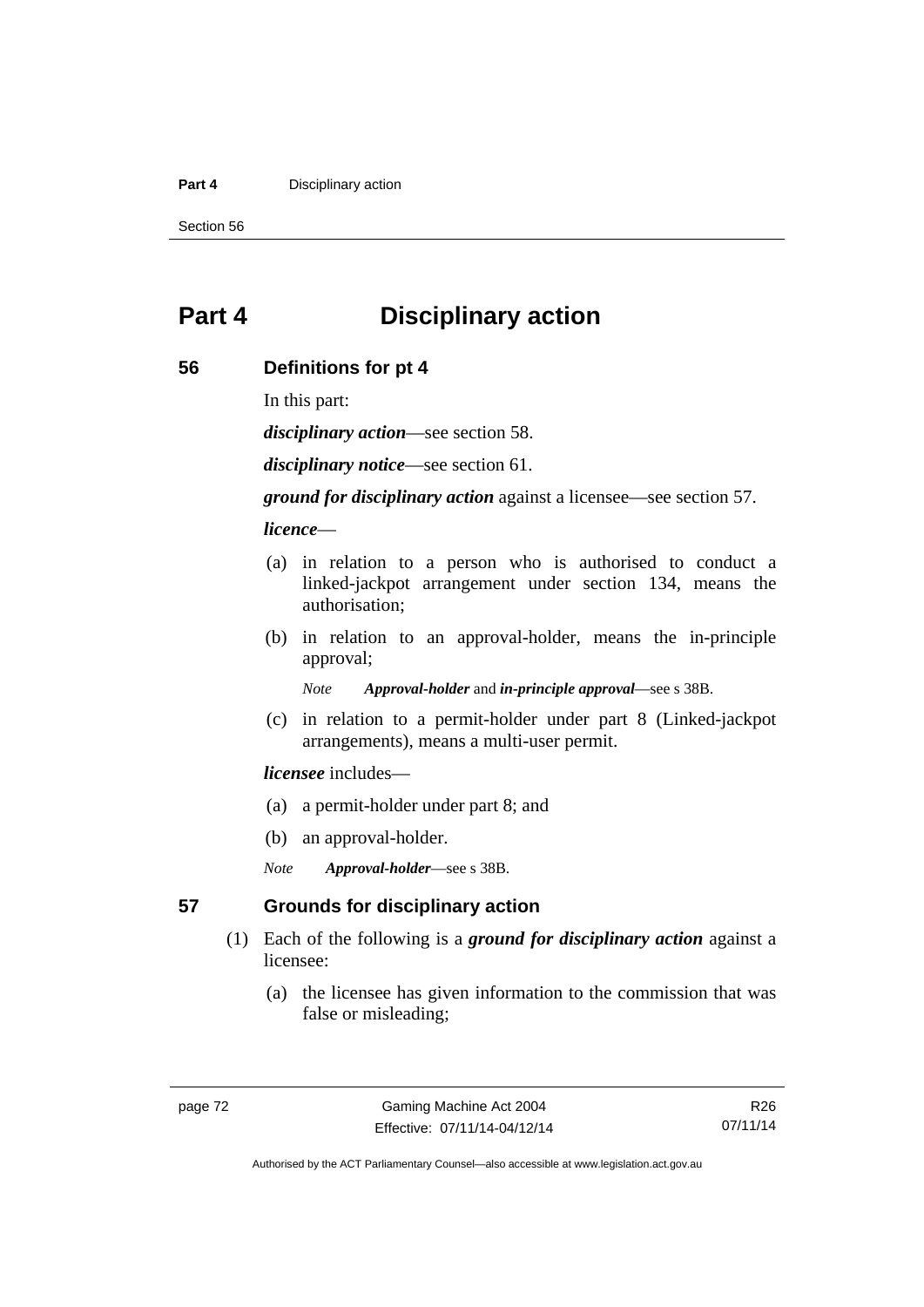- (b) the licensee has failed to give information required to be given under this Act or the [Control Act;](http://www.legislation.act.gov.au/a/1999-46)
- (c) the licensee, or an agent or employee of the licensee, has contravened this Act;
- (d) the licensee is not, or is no longer, an eligible person;
- (e) for a corporation—an influential person is not an eligible person;
- (f) for a licence issued to a club—
	- (i) the club has been or is about to be wound up; or
	- (ii) the club has not operated for 3 months or, if the commission approves a longer period, that longer period; or
	- (iii) the club has ceased to be an eligible club;
- (g) for a licence issued in relation to premises to which an on licence applies—the premises are not being used by people mainly for drinking alcohol;
- (h) the licensee has been given a reprimand that included a direction and has not complied with the direction;
- (i) the licensee has failed to pay to the Territory a financial penalty imposed under section 62.
- (2) In subsection (1) (c), a reference to a *contravention* of this Act includes a reference to the following:
	- (a) a contravention of the [Criminal Code](http://www.legislation.act.gov.au/a/2002-51), part 2.4 (Extensions of criminal responsibility) in relation to an offence against this Act or otherwise in relation to this Act;
	- (b) a contravention of the [Criminal Code](http://www.legislation.act.gov.au/a/2002-51) in relation to a document completed, kept or given, or required to be completed, kept or given, under or in relation to this Act;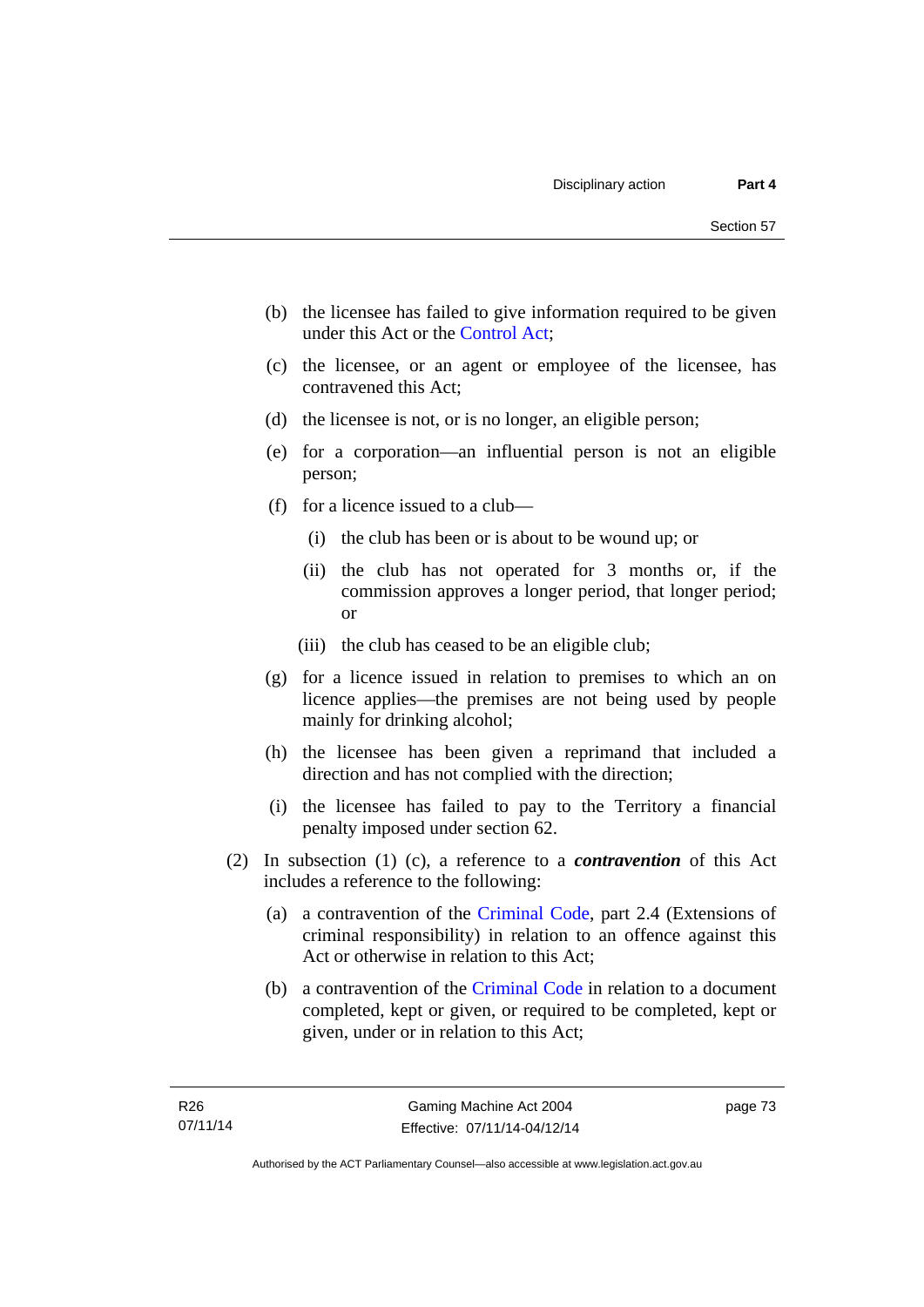Section 58

- (c) a contravention of the [Criminal Code](http://www.legislation.act.gov.au/a/2002-51) in relation to anything done, or not done, under or in relation to this Act.
- (3) In deciding whether an approval-holder is an eligible person under subsection  $(1)$   $(d)$  and  $(e)$ , the commission must disregard section 20 (2) (a) (ii) and section 21 (1) (c).

- (4) Subsection (1) (f) (ii) does not apply to an approval-holder.
- (5) The commission may, in writing, approve a period longer than 3 months for subsection (1) (f) (ii) if satisfied that—
	- (a) there is a good reason why the club is not operating; and
	- (b) the club will operate again after the end of the longer period.

### **58 Disciplinary action**

- (1) Each of the following is a *disciplinary action* when taken against a person:
	- (a) reprimanding the person;
	- (b) imposing conditions on, or amending the conditions of, the person's licence;
	- (c) ordering the person to pay to the Territory a financial penalty of not more than \$100 000;
	- (d) suspending the person's licence for a stated period or until a stated thing happens;
	- (e) cancelling the person's licence.
- (2) A reprimand may include a direction by the commission that the licensee, within a stated time—
	- (a) cease contravening this Act; or

*Note* Under s 20 (2) (a) (ii) and s 21 (1) (c), a person may only be an *eligible person* if the person holds a general licence or on licence.

Authorised by the ACT Parliamentary Counsel—also accessible at www.legislation.act.gov.au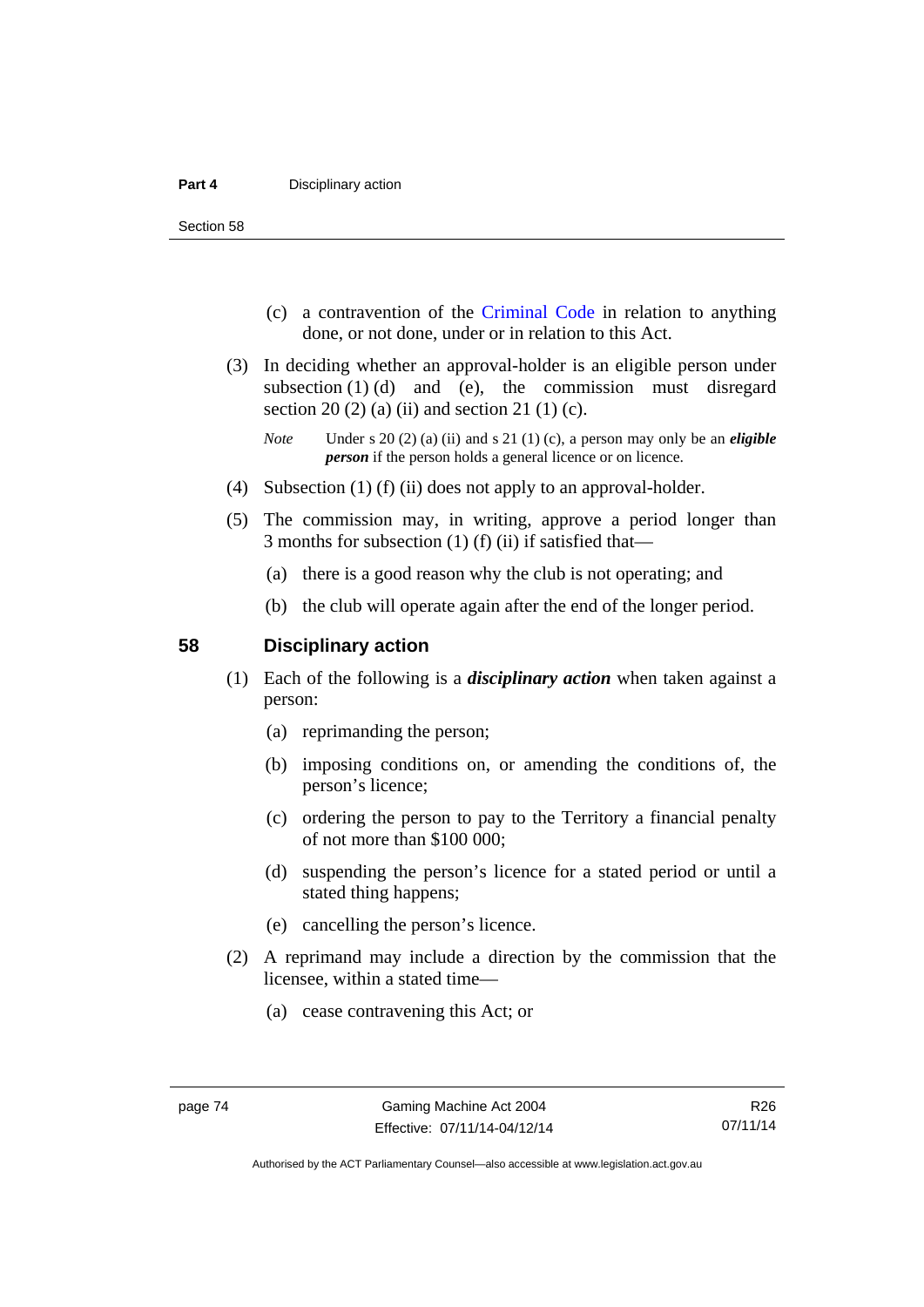- (b) rectify something that contributes to the ground for disciplinary action.
- (3) A financial penalty imposed under this section may be recovered as a debt payable to the Territory.

## **59 Criteria for disciplinary action**

- (1) In deciding what disciplinary action to take under section 58, the commission must consider the following:
	- (a) whether disciplinary action has been taken against the licensee before;
	- (b) whether the disciplinary ground on which the disciplinary action is to be taken endangered the public or the public interest;
	- (c) the seriousness of the disciplinary ground;
	- (d) the likelihood of further disciplinary action needing to be taken.
- (2) The commission may also consider any other relevant matter.

## **60 When disciplinary notice may be given**

If the commission is satisfied that a ground for disciplinary action exists, or may exist, in relation to a licensee, the commission may give the licensee a disciplinary notice.

*Note* The commission need not give a disciplinary notice if the grounds for disciplinary action are the contravention of a direction in a reprimand (see s 62).

## **61 Disciplinary notices**

A notice (a *disciplinary notice*) given to the licensee must—

 (a) state the ground for disciplinary action that caused the notice to be given; and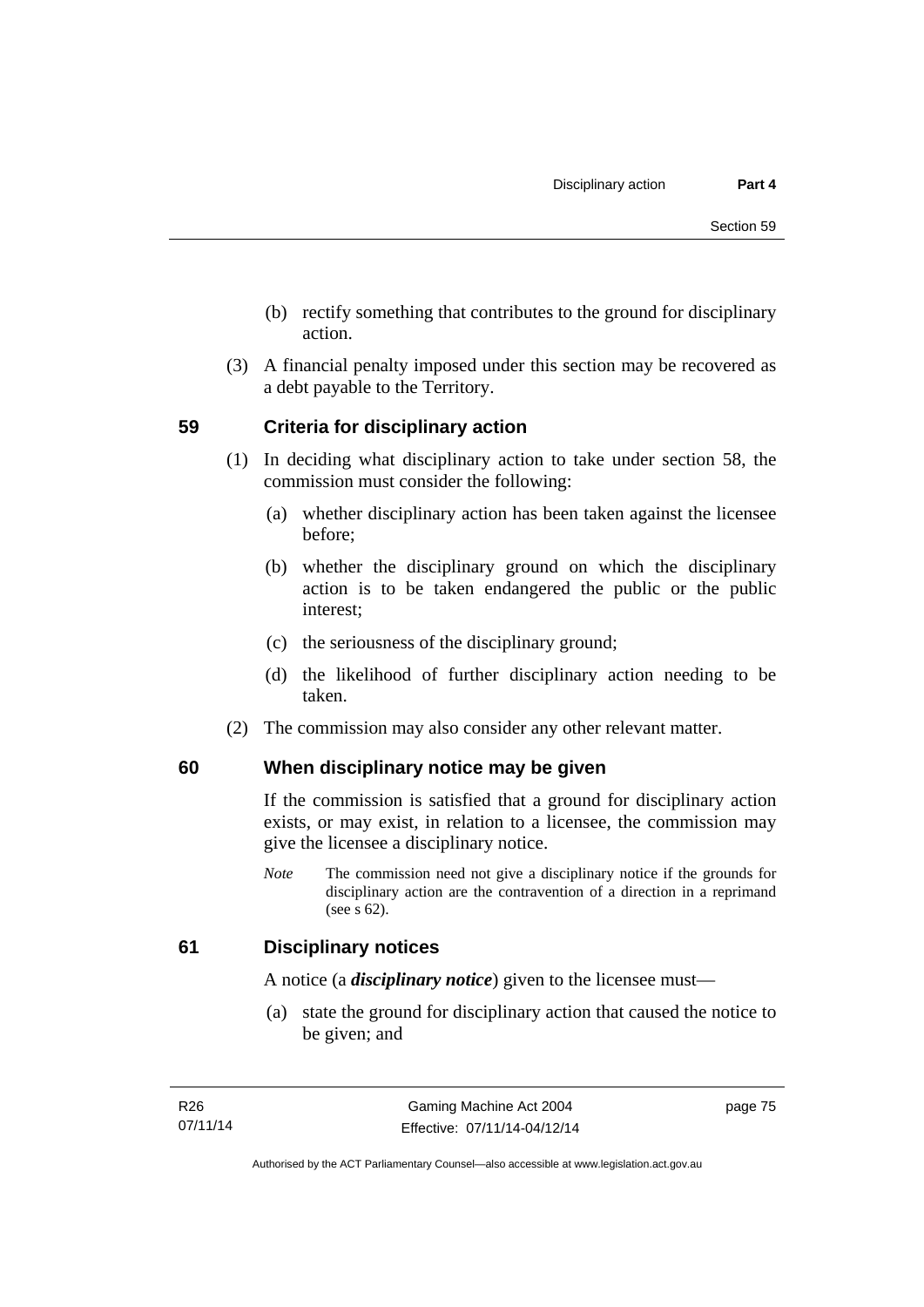#### **Part 4 Disciplinary action**

Section 62

 (b) tell the licensee that the licensee may, within 3 weeks after the day the licensee is given the notice, give a written response to the commission about the notice.

## **62 Commission may take disciplinary action against licensee**

- (1) This section applies if the commission is satisfied that a licensee has contravened a direction in a reprimand.
- (2) This section also applies if—
	- (a) a licensee has been given a disciplinary notice; and
	- (b) after considering any responses given within the 3-week period in relation to the notice under section 61, the commission is satisfied that a ground for disciplinary action exists in relation to a licensee.
- (3) The commission may take disciplinary action against the licensee.
- (4) To remove any doubt, the disciplinary action may consist of 2 or more of the actions mentioned in section 58.
- (5) Disciplinary action takes effect when the licensee receives written notice of the action, or on a later stated date.

## **63 Suspension of licences because of suspension of general and on licences**

- (1) This section applies if—
	- (a) a gaming machine licence is in force for premises; and
	- (b) a general licence or on licence is also in force for the premises.
- (2) If the general licence or on licence is suspended, the gaming machine licence is also suspended for the period of suspension of the general licence or on licence.
	- *Note* A general licence or on licence may be suspended under the *[Liquor](http://www.legislation.act.gov.au/a/2010-35)  [Act 2010](http://www.legislation.act.gov.au/a/2010-35)* or the *[ACT Civil and Administrative Tribunal Act 2008.](http://www.legislation.act.gov.au/a/2008-35)*

R26 07/11/14

Authorised by the ACT Parliamentary Counsel—also accessible at www.legislation.act.gov.au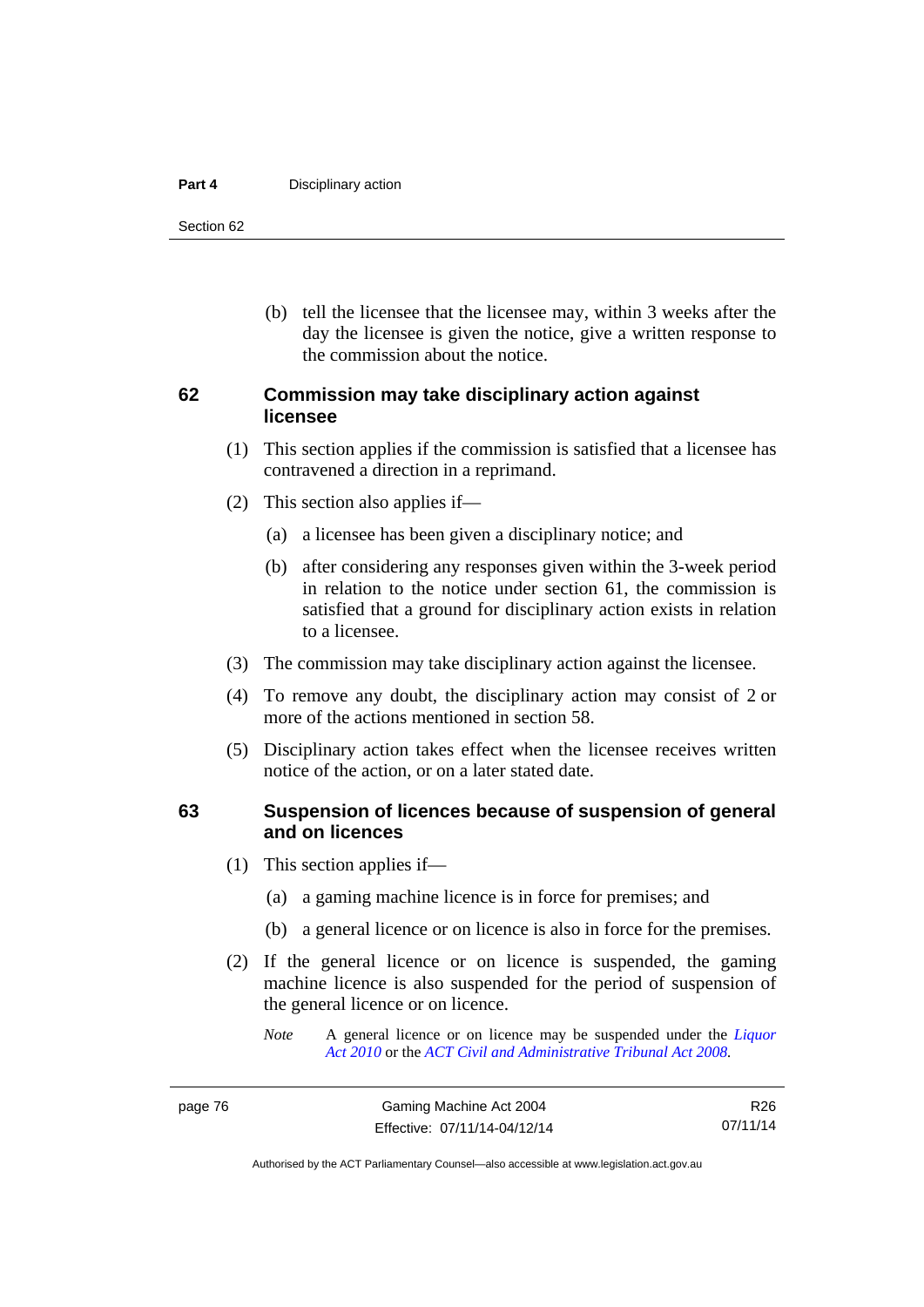## **64 Cancellation of licences because of cancellation etc of general and on licences**

- (1) This section applies if—
	- (a) a gaming machine licence is in force for premises; and
	- (b) a general licence or on licence is also in force for the premises.
- (2) If the general licence or on licence is not renewed under the *[Liquor Act 2010](http://www.legislation.act.gov.au/a/2010-35)*, the gaming machine licence is cancelled.
- (3) If the general licence or on licence is cancelled, the gaming machine licence is also cancelled.

 (4) However, a gaming machine licence cancelled under this section is taken to be in force again if the decision to cancel the general licence or on licence is reversed on appeal.

## **65 Return of licence on cancellation**

- (1) This section applies if—
	- (a) the commission cancels a person's licence under this part; and
	- (b) the person is given notice of the cancellation.
- (2) This section also applies if—
	- (a) a person's licence is cancelled under section 64 (1); or
	- (b) the person's licence is cancelled under section 64 (2) and the person has notice of the cancellation of the person's general or on licence.

*Note* A general licence or on licence may be cancelled under the *[ACT Civil](http://www.legislation.act.gov.au/a/2008-35)  [and Administrative Tribunal Act 2008](http://www.legislation.act.gov.au/a/2008-35).*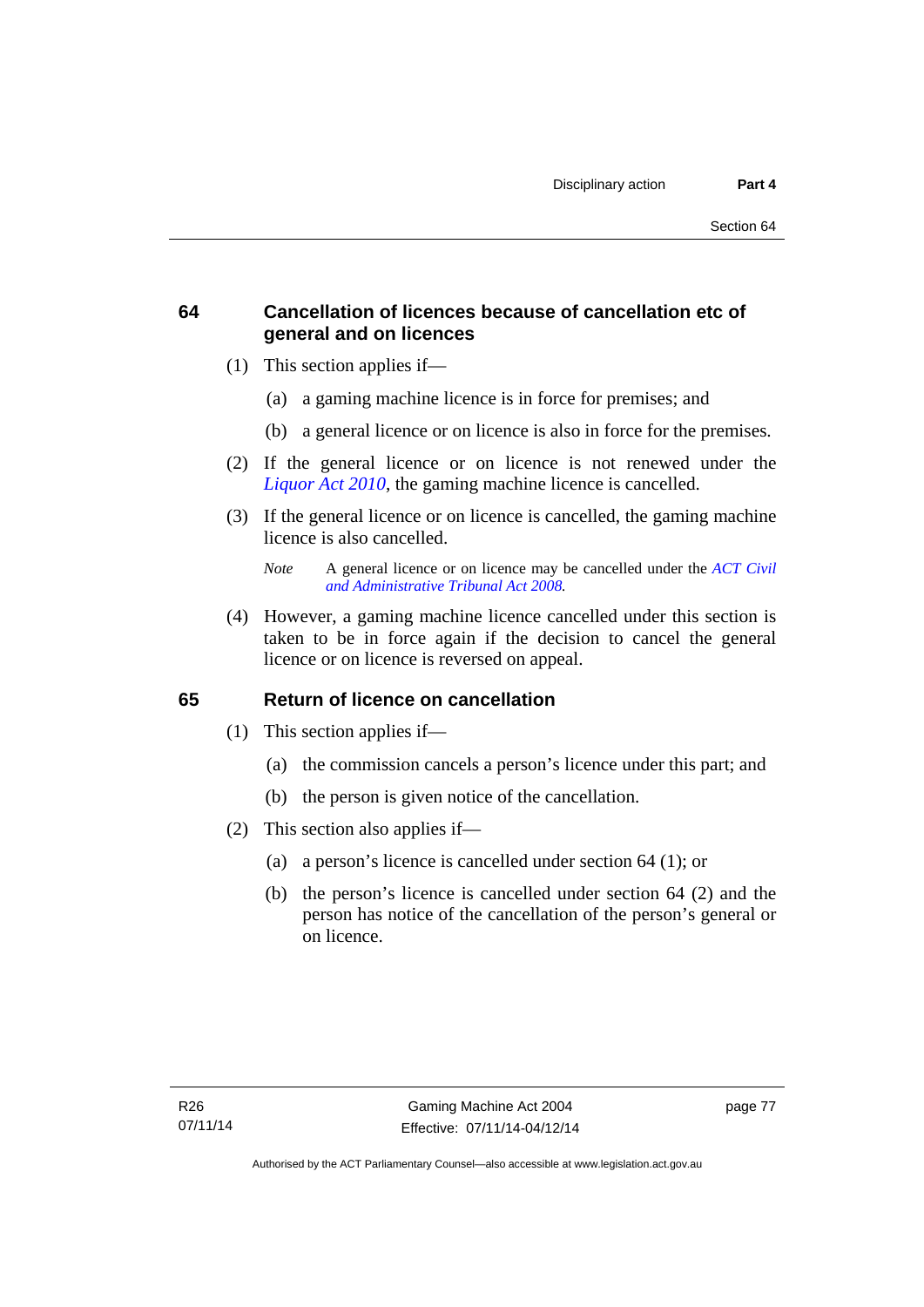### **Part 4 Disciplinary action**

#### Section 65

 (3) The person must return the licence to the commission as soon as practicable, but in any case not later than 1 week after the day the cancellation under this part takes effect.

Maximum penalty: 50 penalty units.

(4) An offence against this section is a strict liability offence.

page 78 Gaming Machine Act 2004 Effective: 07/11/14-04/12/14

Authorised by the ACT Parliamentary Counsel—also accessible at www.legislation.act.gov.au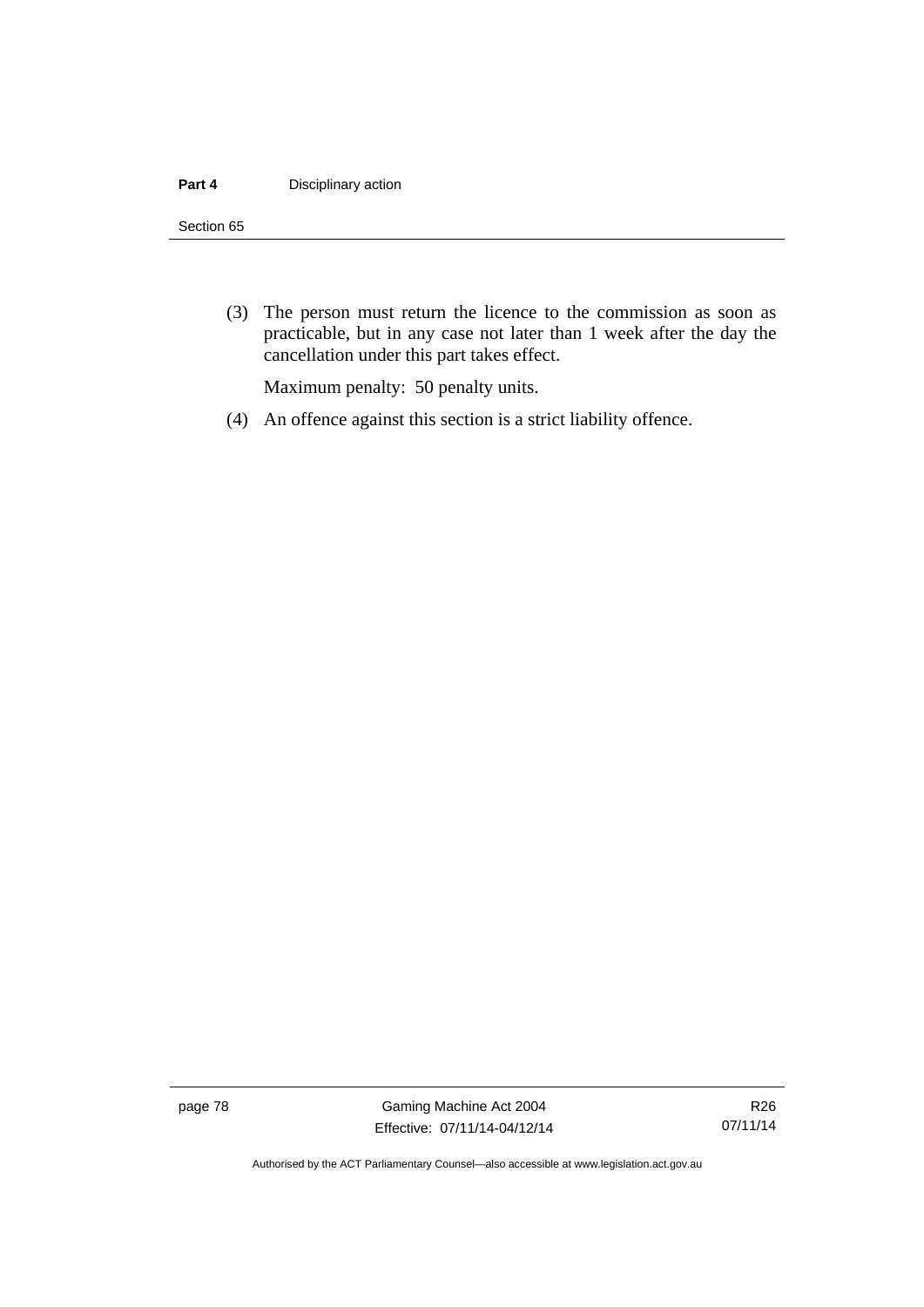# **Part 5 Centralised monitoring system**

## **66 Meaning of** *centralised monitoring system*

(1) In this Act:

*centralised monitoring system* (or *CMS*) means a system approved by the commission that—

- (a) monitors the operation and performance of gaming machines approved under section 69; and
- (b) facilitates the working out and checking for accuracy of tax liability, and the collection of tax, under this Act; and
- (c) can perform other related functions.
- (2) An approval is a notifiable instrument.

*Note* A notifiable instrument must be notified under the [Legislation Act](http://www.legislation.act.gov.au/a/2001-14).

## **67 Regulations about CMS**

- (1) A regulation may provide for the approval and operation of a CMS.
- (2) In particular, a regulation may fix a date, or allow the commission to fix a date, by which stated machines must be connected to the CMS.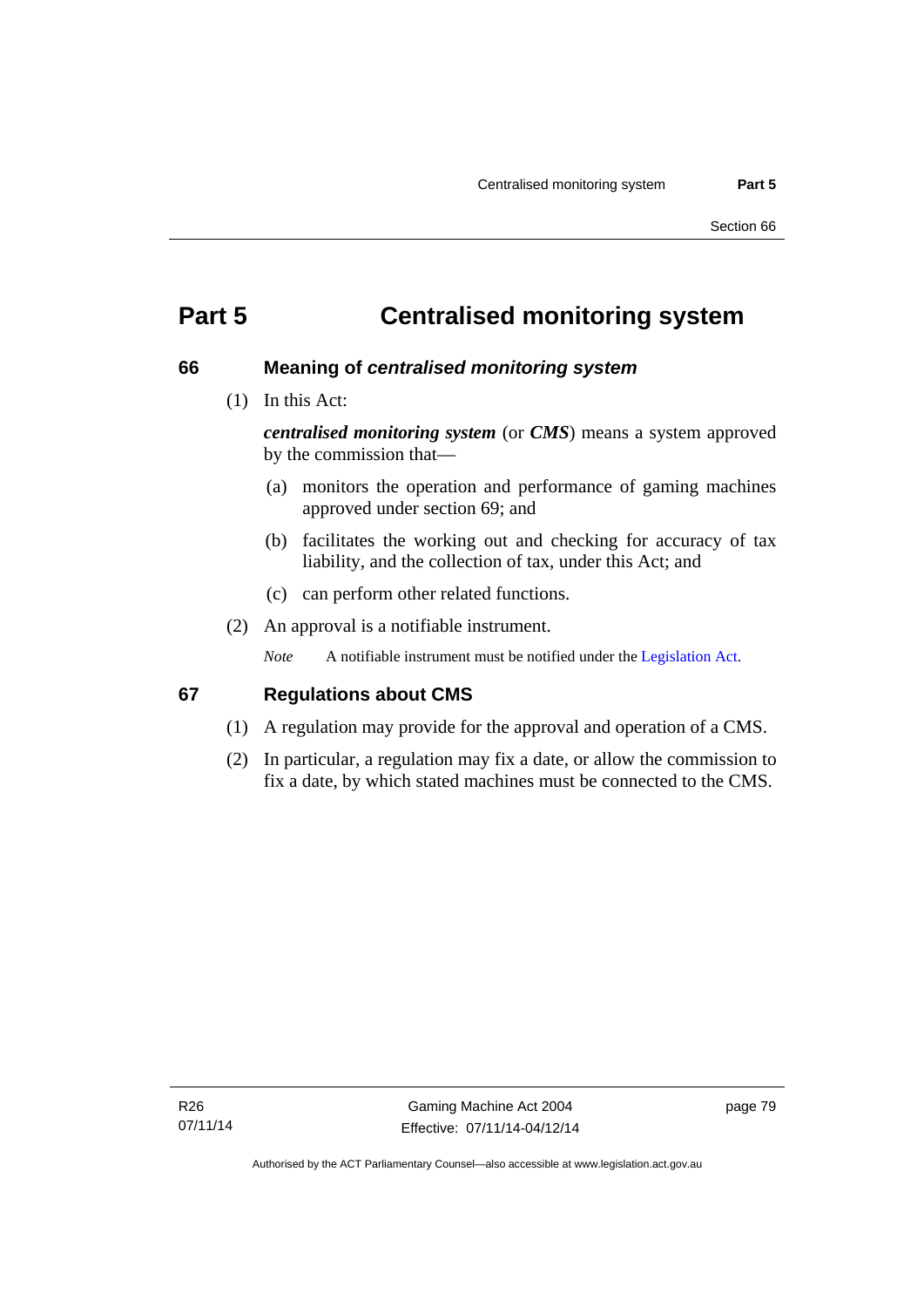| Part 6              | Approval of gaming machines, peripherals, suppliers, technicians and<br>attendants |
|---------------------|------------------------------------------------------------------------------------|
| <b>Division 6.1</b> | Approval of gaming machines and peripheral equipment                               |
| Section 68          |                                                                                    |

# Part 6 **Approval of gaming machines, peripherals, suppliers, technicians and attendants**

## **Division 6.1 Approval of gaming machines and peripheral equipment**

## **68 Meaning of** *peripheral equipment*

In this Act:

*peripheral equipment*, for a gaming machine, means equipment, or a device, that is incidental to the basic operation of the gaming machine.

### **Examples**

- 1 note acceptors
- 2 links
- 3 card readers
- 4 ticket readers
- *Note* An example is part of the Act, is not exhaustive and may extend, but does not limit, the meaning of the provision in which it appears (see [Legislation Act,](http://www.legislation.act.gov.au/a/2001-14) s 126 and s 132).

## **69 Approval of gaming machines and peripheral equipment**

- (1) The commission may approve—
	- (a) a gaming machine; and
	- (b) any peripheral equipment for the gaming machine.
- (2) However, the commission must not approve something under subsection (1) unless the commission has considered—
	- (a) the results of a technical evaluation of the gaming machine and any peripheral equipment by an approved entity; and

R26 07/11/14

Authorised by the ACT Parliamentary Counsel—also accessible at www.legislation.act.gov.au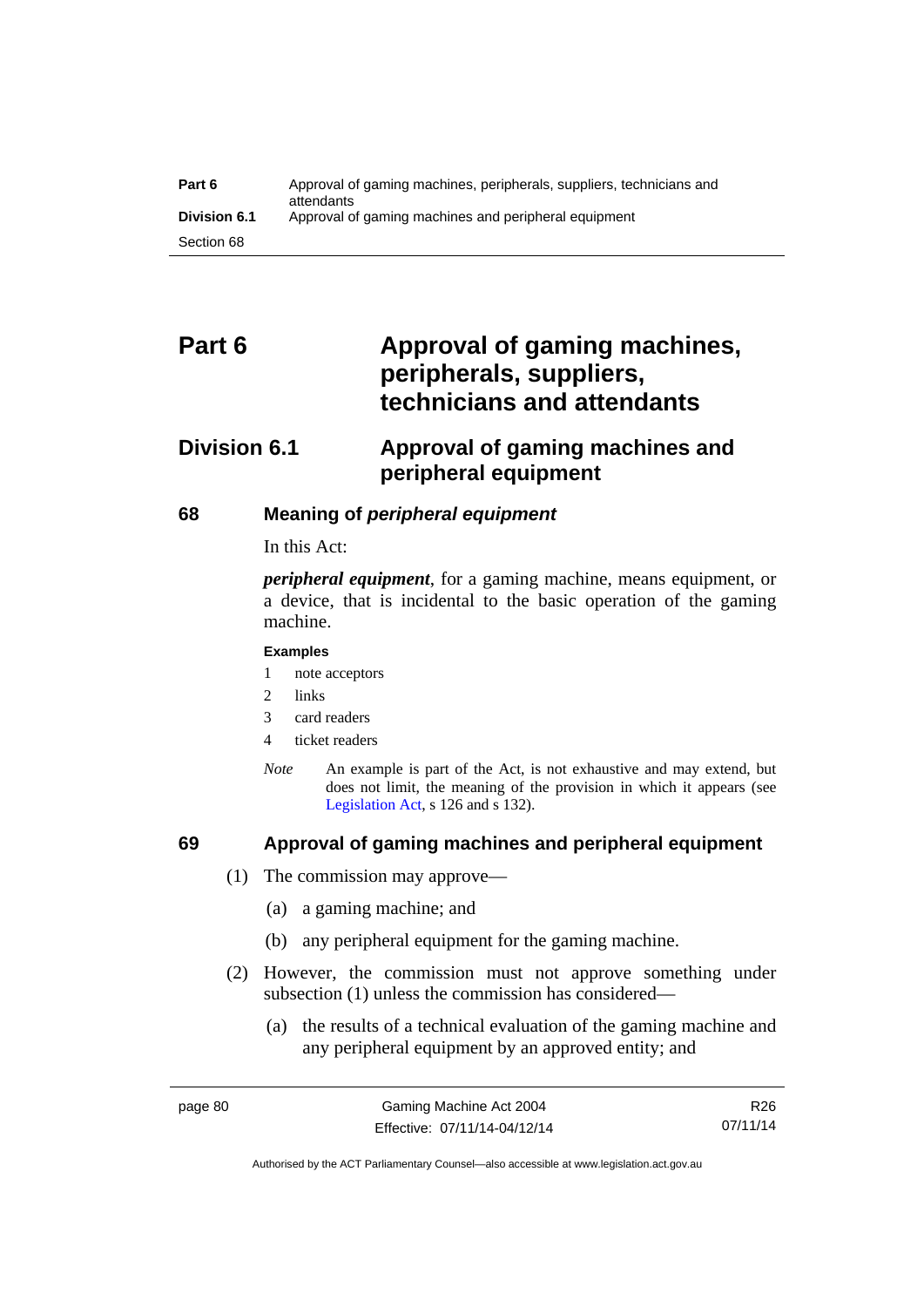- (b) any available research on the consumer protection and harm minimisation implications of the gaming machine or peripheral equipment proposed to be approved.
- (3) Also, the commission must not approve a gaming machine or peripheral equipment for a gaming machine under subsection (1) that allows the use of an audio device if the use of the device is not designed or intended primarily to assist a person with a hearing impairment.
- (4) The approval of a gaming machine or any peripheral equipment for a gaming machine is a notifiable instrument.

*Note* A notifiable instrument must be notified under the [Legislation Act](http://www.legislation.act.gov.au/a/2001-14).

(5) In this section:

*approved entity* means an entity approved (however described) under a law of a local jurisdiction about gaming machines to undertake technical evaluations for the law.

*audio device* means an earphone, earpiece, headphone, headset or any other device to convert signals from a gaming machine to audible sound delivered to the ear of a person playing the machine to the exclusion of everyone else.

## **70 Cancellation or suspension of gaming machine and peripheral equipment approval**

- (1) The commission may cancel or suspend the approval of a gaming machine or peripheral equipment if—
	- (a) the machine no longer operates as designed; or
	- (b) the machine no longer operates as intended.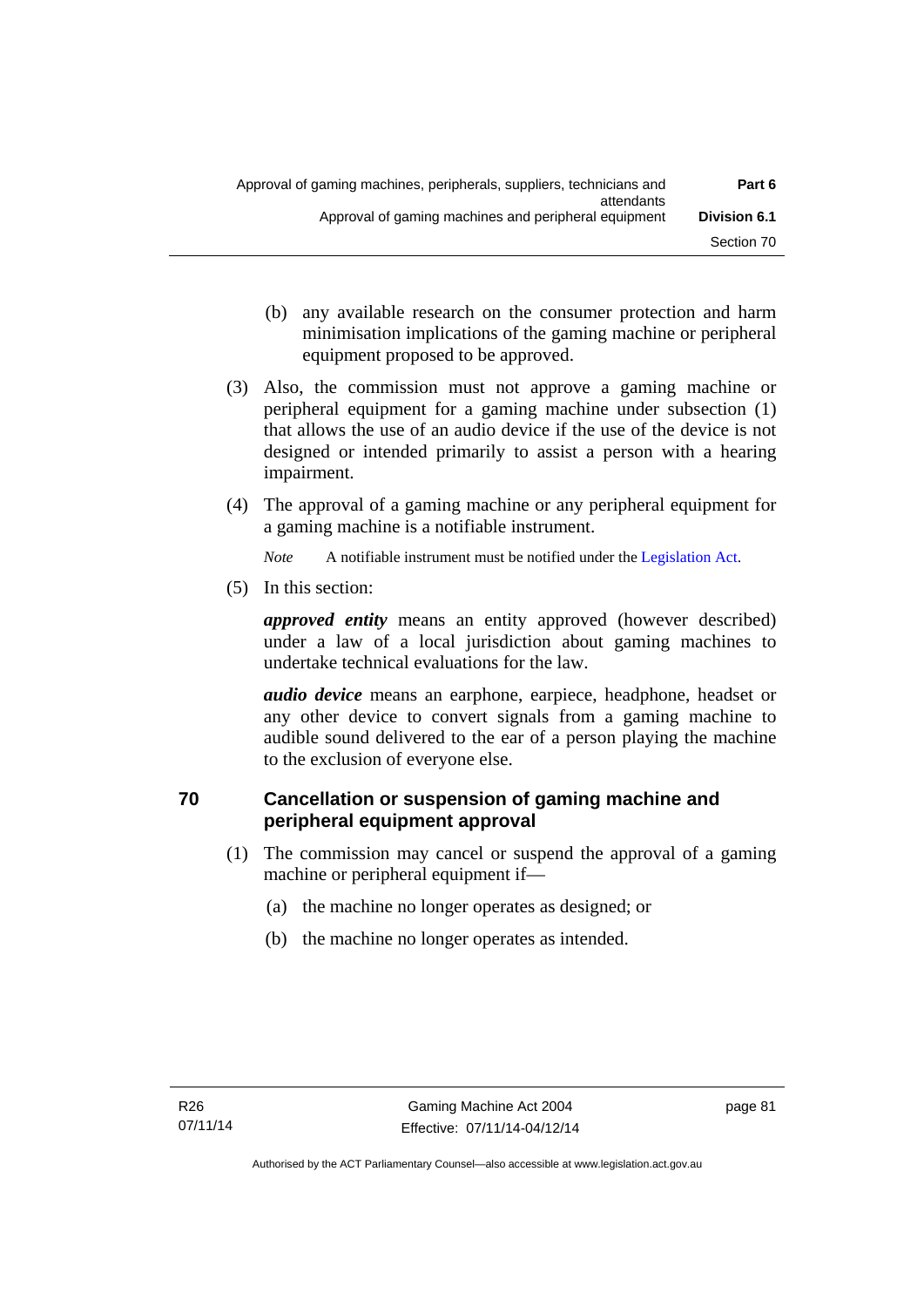| Part 6              | Approval of gaming machines, peripherals, suppliers, technicians and<br>attendants |
|---------------------|------------------------------------------------------------------------------------|
| <b>Division 6.1</b> | Approval of gaming machines and peripheral equipment                               |
| Section 71          |                                                                                    |

 (2) To remove any doubt, if the approval of a machine is cancelled or suspended under this section, it applies to all machines of that kind, whether or not a particular machine is operating as designed or intended.

#### **Example**

A King of the Thames gaming machine stops operating in accordance with its design. The commission suspends the approval of King of the Thames gaming machines, even though not all King of the Thames gaming machines have stopped operating in accordance with their design.

- *Note* An example is part of the Act, is not exhaustive and may extend, but does not limit, the meaning of the provision in which it appears (see [Legislation Act,](http://www.legislation.act.gov.au/a/2001-14) s 126 and s 132).
- (3) A cancellation or suspension under subsection (1) is a notifiable instrument.

*Note* A notifiable instrument must be notified under the [Legislation Act](http://www.legislation.act.gov.au/a/2001-14).

### **71 Machine access register**

- (1) A licensee must keep a register (the *machine access register*) for the licensed gaming machines on the licensed premises.
- (2) If a gaming machine on the licensed premises is not working for a reason peculiar to the machine, the machine access register must record when and why the machine is not working.

### **Examples**

- 1 technical problems peculiar to the machine, not a problem that affects all machines, eg a blackout
- 2 maintenance
- 3 door open for coin filling or removal
- 4 inspection by authorised officer
- *Note* An example is part of the Act, is not exhaustive and may extend, but does not limit, the meaning of the provision in which it appears (see [Legislation Act,](http://www.legislation.act.gov.au/a/2001-14) s 126 and s 132).

page 82 Gaming Machine Act 2004 Effective: 07/11/14-04/12/14

R26 07/11/14

Authorised by the ACT Parliamentary Counsel—also accessible at www.legislation.act.gov.au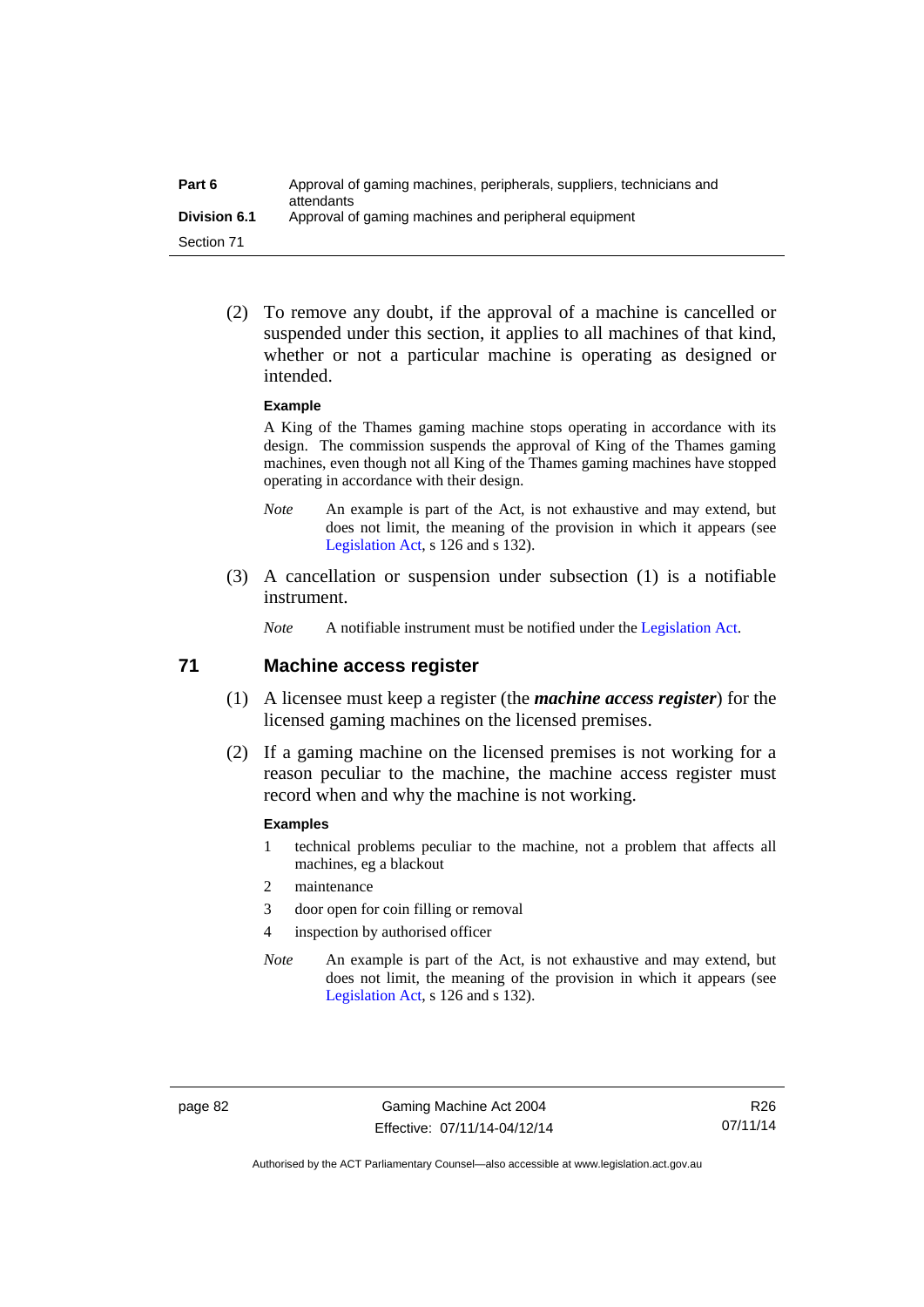- (3) If an approved supplier, approved technician or approved attendant opens or maintains a gaming machine on the licensed premises in any way, whether or not by opening the machine, the person must enter the following details in the machine access register:
	- (a) information that clearly identifies the machine;
	- (b) the date when the machine was opened, repaired, adjusted or altered;
	- (c) if the machine was repaired or adjusted—a description of the repair or adjustment;
	- (d) the time when, and reason why, the machine was not working;
	- (e) the signature and number of the certificate of approval of the person making the entry;
	- (f) any other information required under the regulation.
- (4) A person commits an offence if—
	- (a) the person enters anything in the machine access register; and
	- (b) the person is not an approved supplier, approved technician, approved attendant or authorised person.

Maximum penalty: 10 penalty units.

(5) An offence against subsection (4) is a strict liability offence.

## **Division 6.2 Approved suppliers**

## **72 Application and approval as supplier**

- (1) A person may apply in writing for approval as a supplier.
	- *Note 1* If a form is approved under the [Control Act,](http://www.legislation.act.gov.au/a/1999-46) s 53D for an application, the form must be used.
	- *Note* 2 A fee may be determined under s 177 for this provision.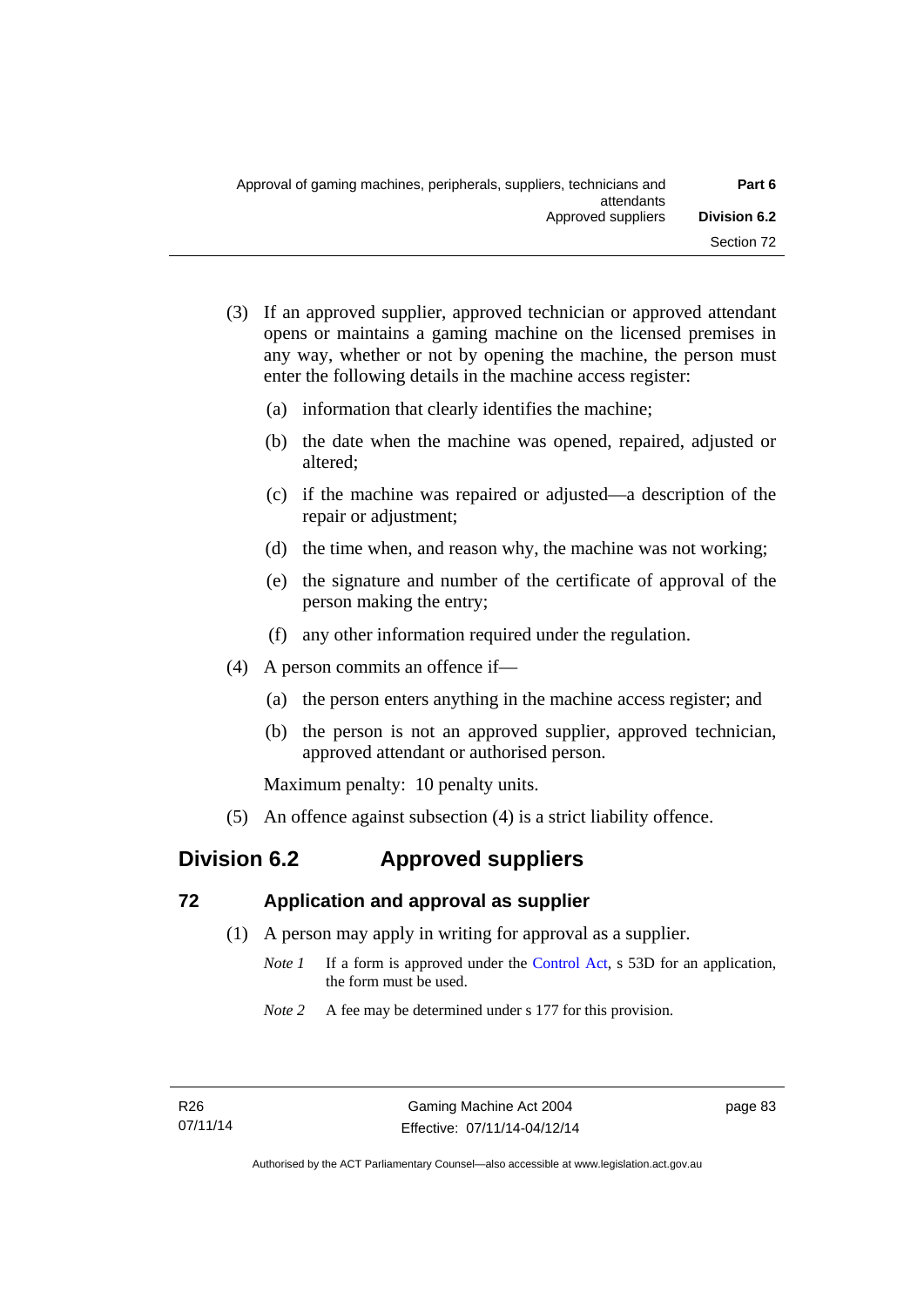- (2) The commission may approve the person as a supplier if satisfied that—
	- (a) the person sells, installs or maintains gaming machines, peripheral equipment for gaming machines or systems (including a CMS) designed for use with gaming machines; and
	- (b) for an individual—the individual is an eligible person; and
	- (c) for a corporation—each influential person for the corporation is an eligible person; and
	- (d) the person has not, in the last 12 months, provided false or misleading information in an application under subsection (1); and
	- (e) the person satisfies any other requirement prescribed by regulation.
- (3) If the commission approves a person as a supplier, the commission must give the person a certificate stating that the person is an approved supplier.

## **73 Giving copy of certificate about approved supplier**

- (1) This section applies if an approved supplier tells the commission, in writing, about the loss, theft or destruction of a certificate given to the person under section 72 (3).
- (2) The commission may, by written notice given to the supplier, require the supplier to give the commission, within a stated period and in a stated form, a statement confirming, and explaining the circumstances of, the loss, theft or destruction.
- (3) If the commission is satisfied that the certificate has been lost, stolen or destroyed, the commission may give a replacement to supplier.

*Note* A fee may be determined under s 177 for this provision.

Authorised by the ACT Parliamentary Counsel—also accessible at www.legislation.act.gov.au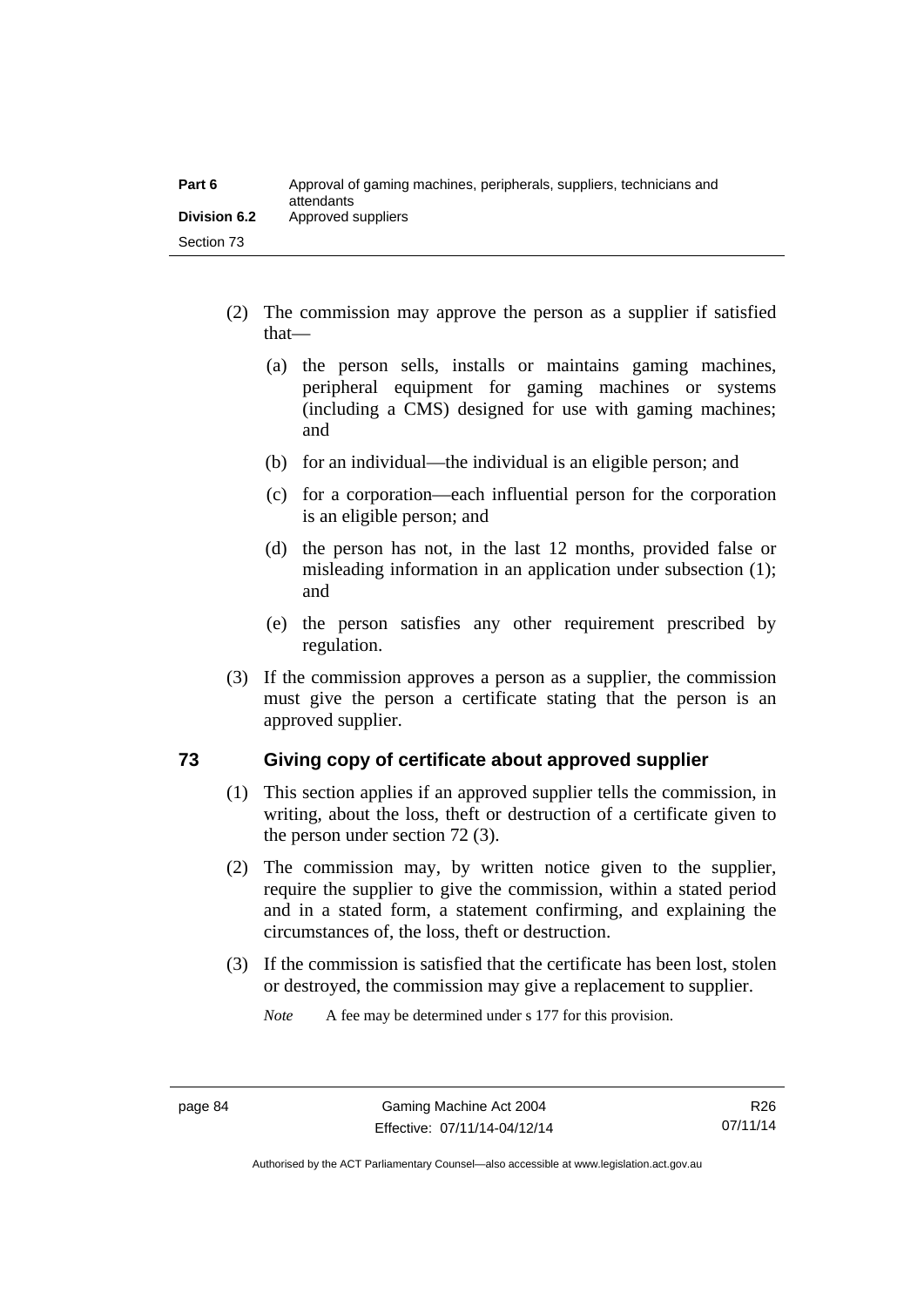## **73A Cancellation etc of supplier's approval**

- (1) This section applies if—
	- (a) the commission stops being satisfied that the supplier meets the conditions for approval stated in section 72 (2); or
	- (b) the commission is satisfied that the supplier has contravened this Act.
- (2) In subsection (1) (b), a reference to a *contravention* of this Act includes a reference to the following:
	- (a) a contravention of the [Criminal Code](http://www.legislation.act.gov.au/a/2002-51), part 2.4 (Extensions of criminal responsibility) in relation to an offence against this Act or otherwise in relation to this Act;
	- (b) a contravention of the [Criminal Code](http://www.legislation.act.gov.au/a/2002-51) in relation to a document completed, kept or given, or required to be completed, kept or given, under or in relation to this Act;
	- (c) a contravention of the [Criminal Code](http://www.legislation.act.gov.au/a/2002-51) in relation to anything done, or not done, under or in relation to this Act.
- (3) The commission may, by written notice given to the approved supplier—
	- (a) cancel the supplier's approval; or
	- (b) suspend the supplier's approval; or
	- (c) reprimand the supplier.
- (4) In considering whether to take action under this section, the commission must consider the following:
	- (a) whether action has been taken against the approved supplier under this section before;
	- (b) the seriousness of any contravention of this Act;
	- (c) the likelihood of further action needing to be taken against the supplier;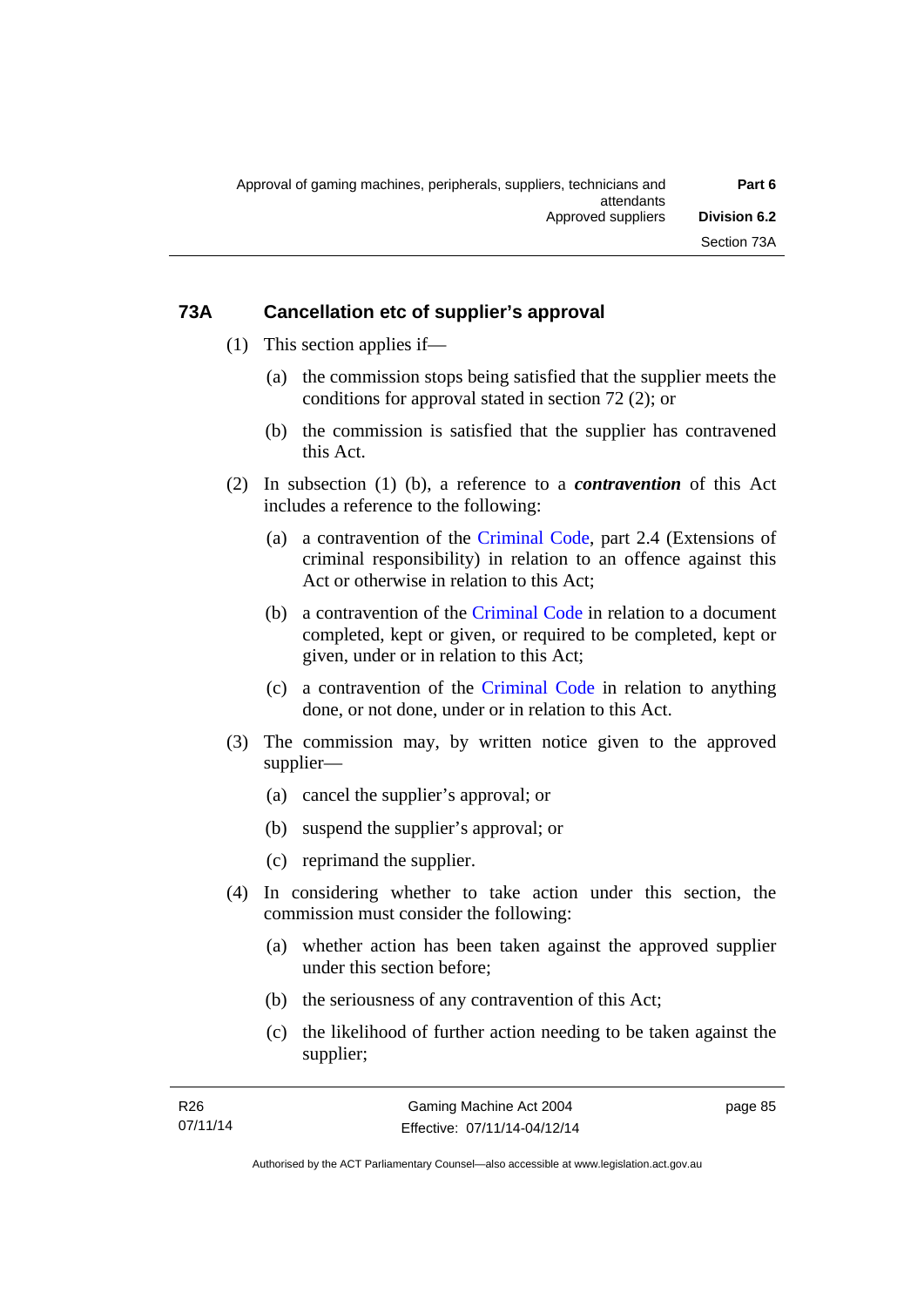| Part 6              | Approval of gaming machines, peripherals, suppliers, technicians and<br>attendants |
|---------------------|------------------------------------------------------------------------------------|
| <b>Division 6.3</b> | Approved technicians                                                               |
| Section 74          |                                                                                    |

- (d) the public benefit of suppliers being regulated under this Act.
- (5) The commission may also consider any other relevant matter.

## **Division 6.3 Approved technicians**

## **74 Application for approval as technician**

- (1) An individual may apply in writing for approval as a technician for 1 or more suppliers.
	- *Note 1* If a form is approved under the [Control Act,](http://www.legislation.act.gov.au/a/1999-46) s 53D for an application, the form must be used.
	- *Note* 2 A fee may be determined under s 177 for this provision.
- (2) The application must be accompanied by—
	- (a) a statement by each approved supplier for which the applicant is applying for approval that—
		- (i) the supplier is satisfied that the applicant is competent to exercise the functions of an approved technician; and
		- (ii) the supplier employs, or has offered to employ, the applicant as a technician; and
	- (b) if the applicant is an approved supplier and is applying for approval to be a technician for his or her own business—a statement to that effect; and
	- (c) an undertaking by the applicant to—
		- (i) ask the police to check the applicant's criminal record using the applicant's fingerprints; and
		- (ii) authorise the police to report the results of the check to the commission; and
	- (d) 4 recent passport-size photographs of the applicant.

Authorised by the ACT Parliamentary Counsel—also accessible at www.legislation.act.gov.au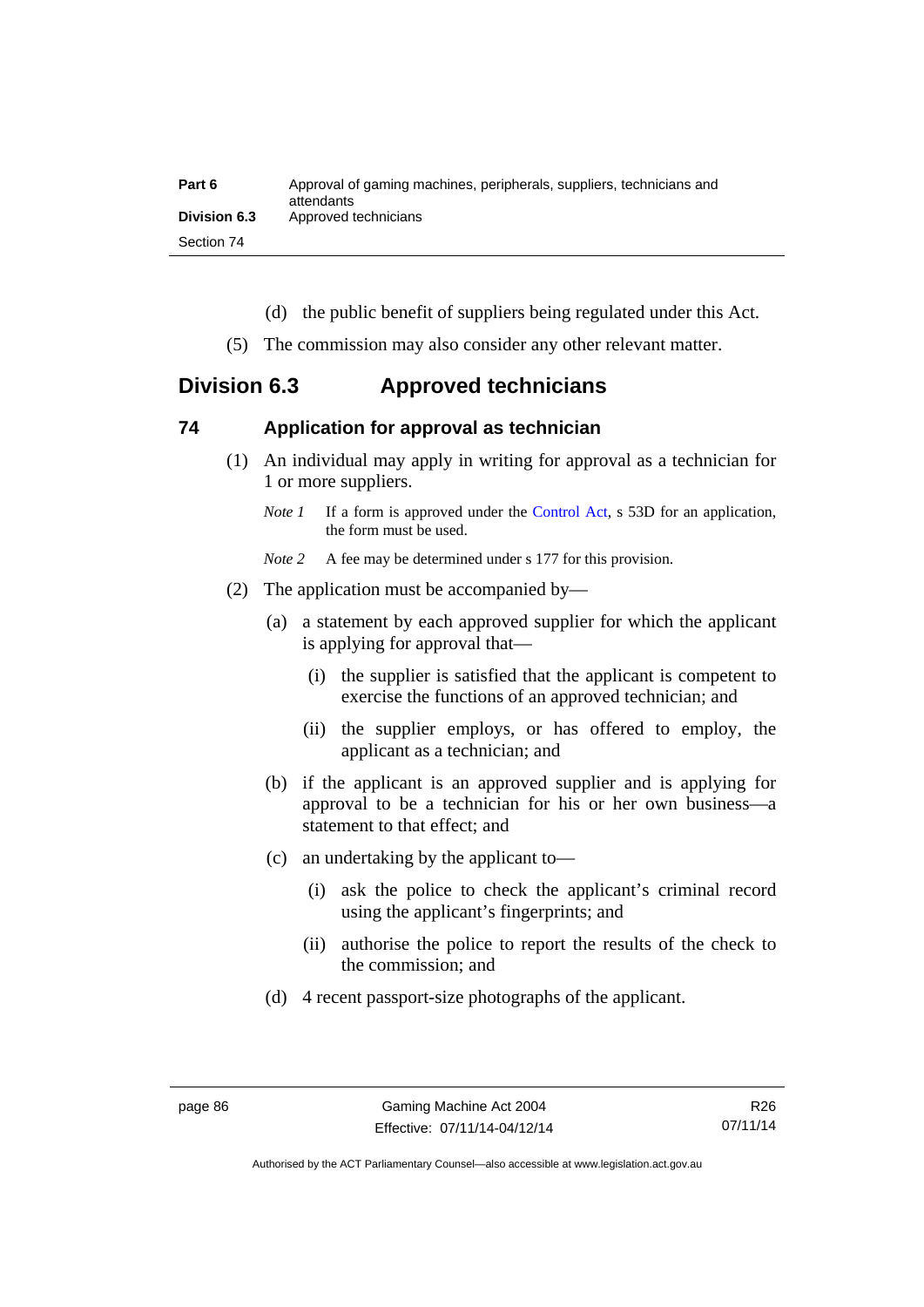## **75 Approval of technicians**

- (1) The commission may, on application under section 74, approve the applicant as a technician for 1 or more suppliers if satisfied that—
	- (a) the applicant is qualified to exercise the functions of an approved technician; and
	- (b) the applicant has not, in the last 12 months, provided false or misleading information in an application under section 74; and
	- (c) either—
		- (i) the applicant is employed, or will be employed, by each supplier; or
		- (ii) the applicant is an approved supplier; or
		- (iii) the applicant is employed, or will be employed, by each supplier and is an approved supplier.
- (2) An approval is for 2 years.
- (3) If a short-term approval is in force in relation to the applicant, the approval under this section starts when the short-term approval under section 76 began.

## **Example**

Jo was given a short-term approval as a technician on 1 January 2005 before the results of her police check came through. Her results were satisfactory and she was approved as a technician on 25 February 2005. Her approval ends on 1 January 2007.

- (4) A person is *qualified* to exercise the functions of an approved technician for a supplier if the person—
	- (a) is an individual; and
	- (b) is competent to maintain gaming machines supplied by the supplier; and
	- (c) is an eligible person; and

page 87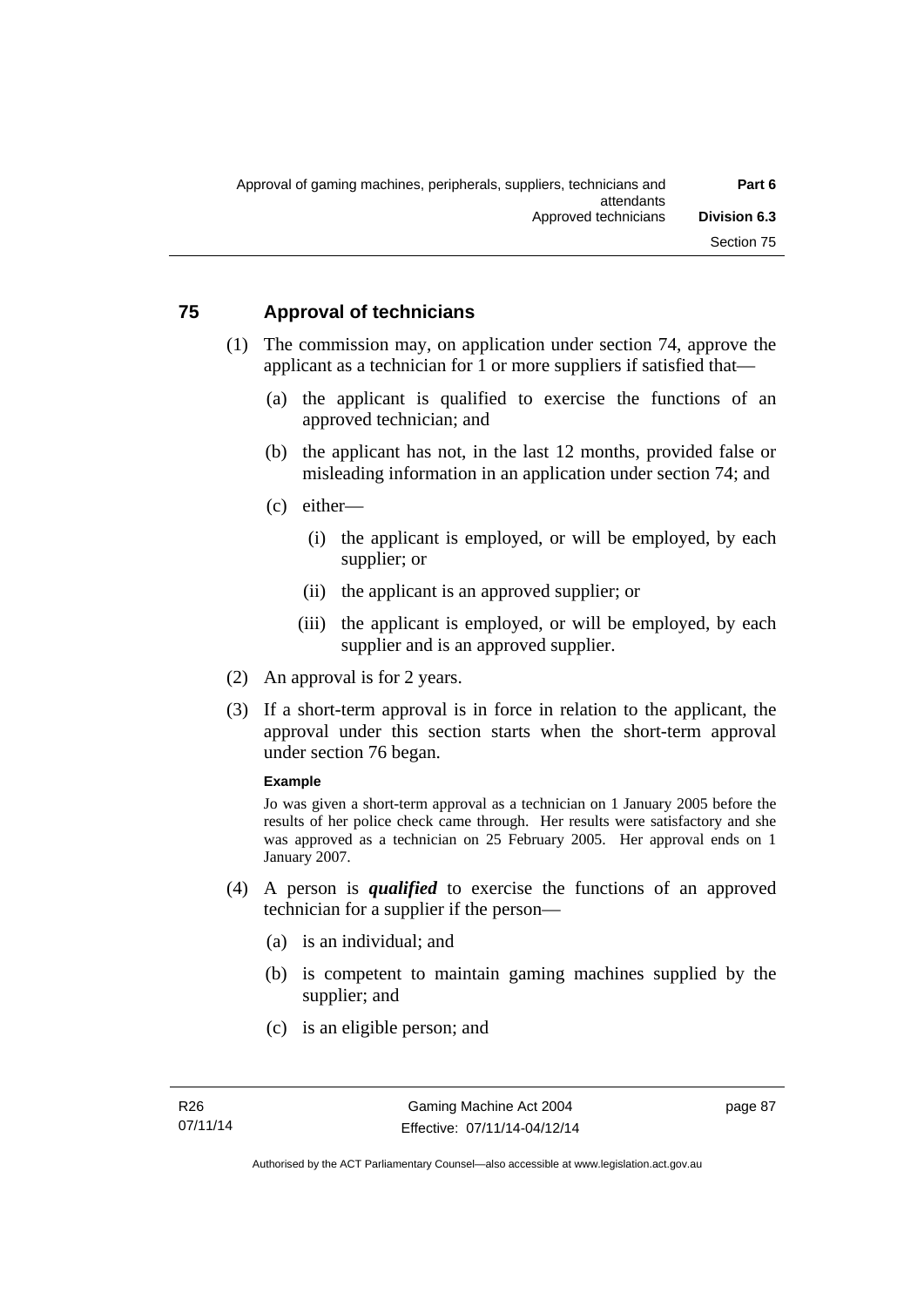| Part 6              | Approval of gaming machines, peripherals, suppliers, technicians and<br>attendants |
|---------------------|------------------------------------------------------------------------------------|
| <b>Division 6.3</b> | Approved technicians                                                               |
| Section 76          |                                                                                    |

- (d) satisfies any requirement prescribed by regulation.
- (5) To remove any doubt, an approved supplier may be approved as a technician under this section for themselves as supplier, another supplier or both.

## **76 Short-term approval of technicians**

- (1) This section applies to a person who has applied for approval as a technician if—
	- (a) the commission has not received the results of the police check of the person's criminal record; but
	- (b) the commission would approve the person if the results of the police check did not show that the person was not an eligible person.
- (2) The commission may approve the applicant as a technician.
- (3) An approval under this section (a *short-term approval*) is for 6 months, and cannot be renewed.

## **77 Ending short-term approvals**

- (1) This section applies to a person if—
	- (a) the person has a short-term approval as a technician; and
	- (b) the commission receives the results of the police check of the person's criminal record; and
	- (c) after considering the results of the police check, the commission is satisfied that the person is not an eligible person.
- (2) The commission must, by written notice given to the technician—
	- (a) refuse the person's application for approval as a technician; and
	- (b) cancel the person's short-term approval as a technician.

R26 07/11/14

Authorised by the ACT Parliamentary Counsel—also accessible at www.legislation.act.gov.au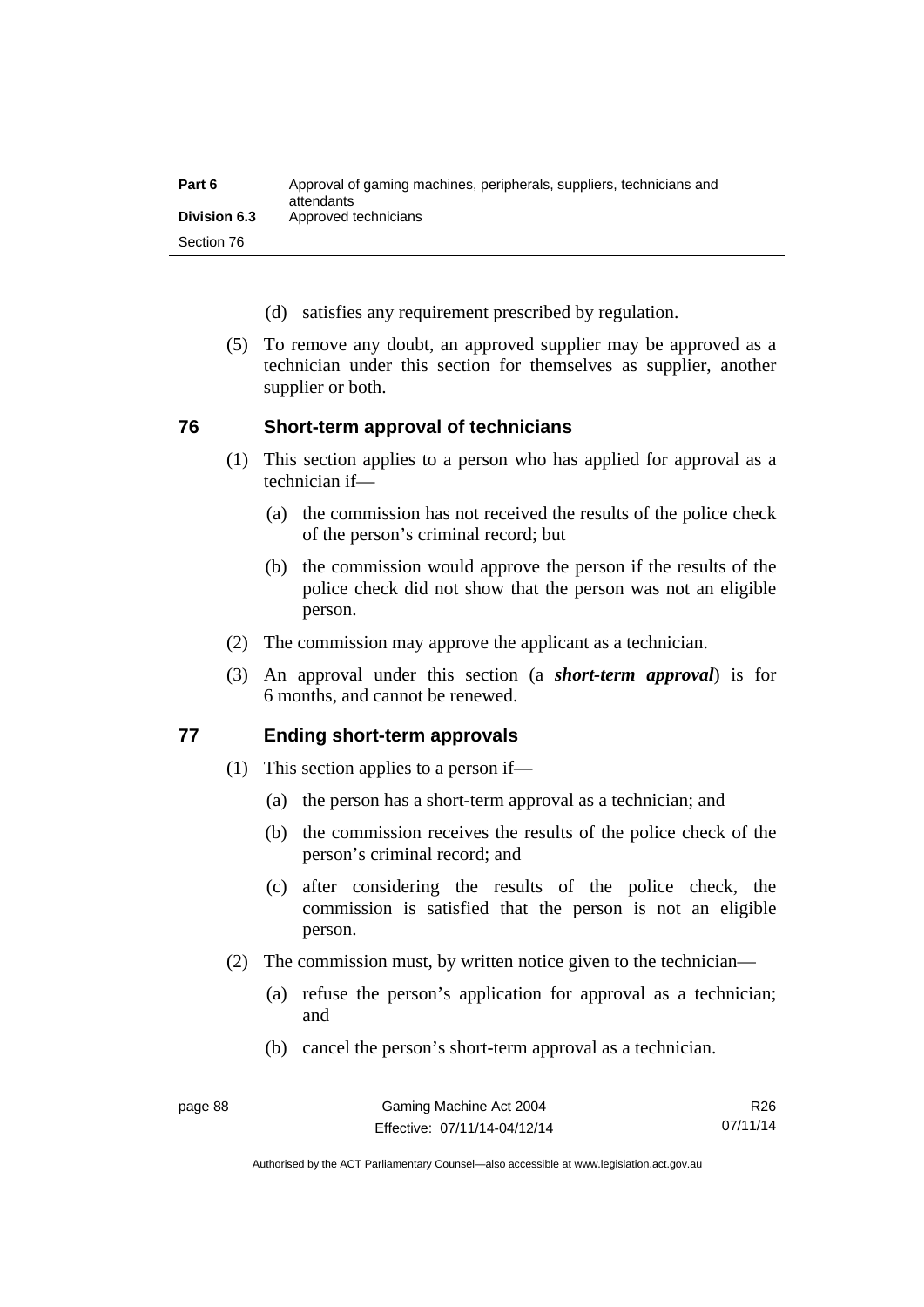## **78 Transfer etc of technician's approval**

- (1) On written application by an approved technician, the commission may—
	- (a) approve the technician for another supplier (the *new supplier*); or
	- (b) transfer the approval of the technician from 1 supplier to another (the *new supplier*).
	- *Note 1* If a form is approved under the [Control Act,](http://www.legislation.act.gov.au/a/1999-46) s 53D for an application, the form must be used.

*Note* 2 A fee may be determined under s 177 for this provision.

 (2) The application must be accompanied by a written statement by the new supplier stating that the supplier employs, or has offered to employ, the applicant as a technician.

## **79 Cancellation etc of technician's approval**

- (1) This section applies if—
	- (a) the commission stops being satisfied that an approved technician is qualified to exercise the functions of an approved technician for each supplier for whom the technician is approved; or
	- (b) the approved technician is not an approved supplier and is not employed by an approved supplier; or
	- (c) the commission is satisfied that the technician has contravened this Act.
- (2) In subsection (1) (c), a reference to a *contravention* of this Act includes a reference to the following:
	- (a) a contravention of the [Criminal Code](http://www.legislation.act.gov.au/a/2002-51), part 2.4 (Extensions of criminal responsibility) in relation to an offence against this Act or otherwise in relation to this Act;

page 89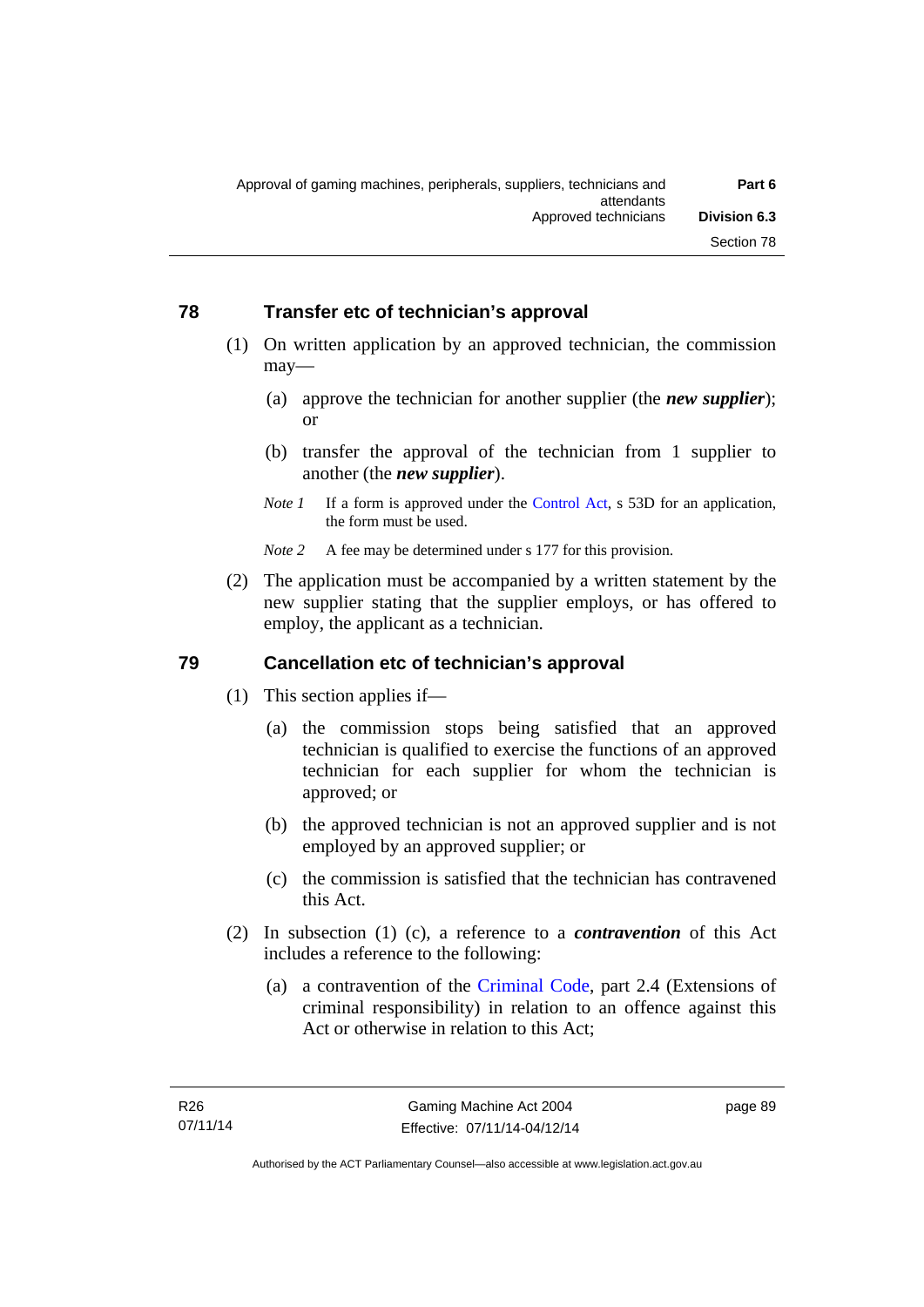| Part 6              | Approval of gaming machines, peripherals, suppliers, technicians and<br>attendants |
|---------------------|------------------------------------------------------------------------------------|
| <b>Division 6.3</b> | Approved technicians                                                               |
| Section 79          |                                                                                    |

- (b) a contravention of the [Criminal Code](http://www.legislation.act.gov.au/a/2002-51) in relation to a document completed, kept or given, or required to be completed, kept or given, under or in relation to this Act;
- (c) a contravention of the [Criminal Code](http://www.legislation.act.gov.au/a/2002-51) in relation to anything done, or not done, under or in relation to this Act.
- (3) The commission may, by written notice given to the approved technician—
	- (a) cancel the technician's approval; or
	- (b) suspend the technician's approval; or
	- (c) reprimand the technician.
- (4) In considering whether to take action under this section, the commission must consider the following:
	- (a) whether action has been taken against the approved technician under this section before;
	- (b) the seriousness of any contravention of this Act;
	- (c) the likelihood of further action needing to be taken against the technician;
	- (d) the public benefit of technicians being regulated under this Act.
- (5) The commission may also consider any other relevant matter.
- (6) In this section:

*approved supplier*—a person is not an *approved supplier* if the person's approval as a supplier is suspended.

*qualified*, to exercise the functions of an approved technician—see section 75 (4).

Authorised by the ACT Parliamentary Counsel—also accessible at www.legislation.act.gov.au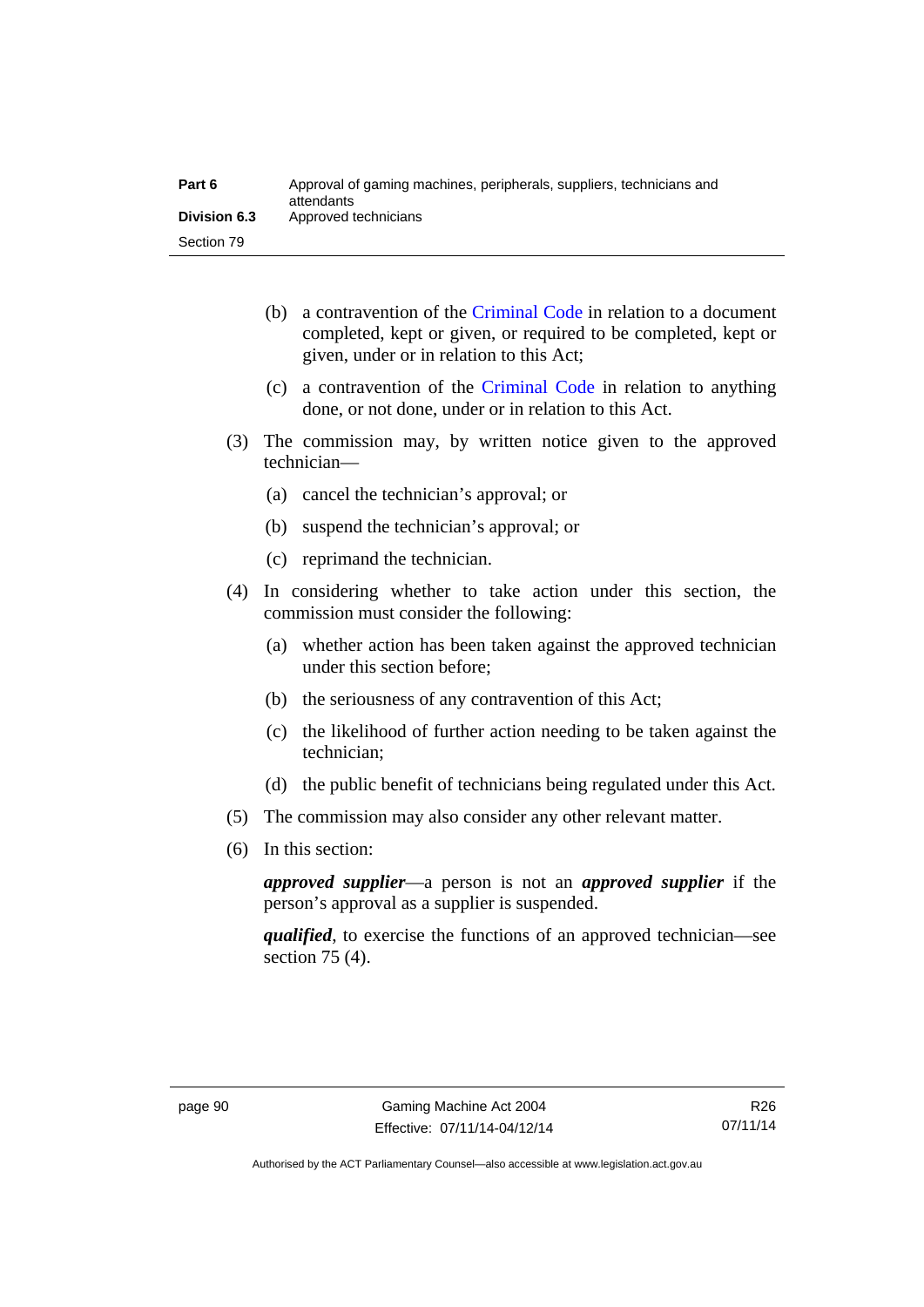## **80 Certificates and identity cards for approved technicians**

- (1) This section applies if the commission approves a technician under section 75 (Approval of technicians) or section 76 (Short-term approval of technicians).
- (2) The commission must give—
	- (a) a certificate (the technician's *approval certificate*) to each approved supplier for the technician containing details of the approval; and
	- (b) an identity card to the approved technician containing details of the approval.

## **81 Giving copy of certificate about approved technician or identity card**

- (1) This section applies if an approved supplier or approved technician tells the commission, in writing, about the loss, theft or destruction of a certificate or identity card given to the person under section 80.
- (2) The commission may, by written notice given to the person, require the person to give the commission, within a stated period and in a stated form, a statement confirming, and explaining the circumstances of, the loss, theft or destruction.
- (3) If the commission is satisfied that the certificate or identity card has been lost, stolen or destroyed, the commission may give a replacement to the person.

*Note* A fee may be determined under s 177 for this provision.

## **82 Notice by supplier if technician no longer employed**

- (1) This section applies if—
	- (a) a supplier is the supplier for an approved technician; and
	- (b) the supplier stops employing the technician.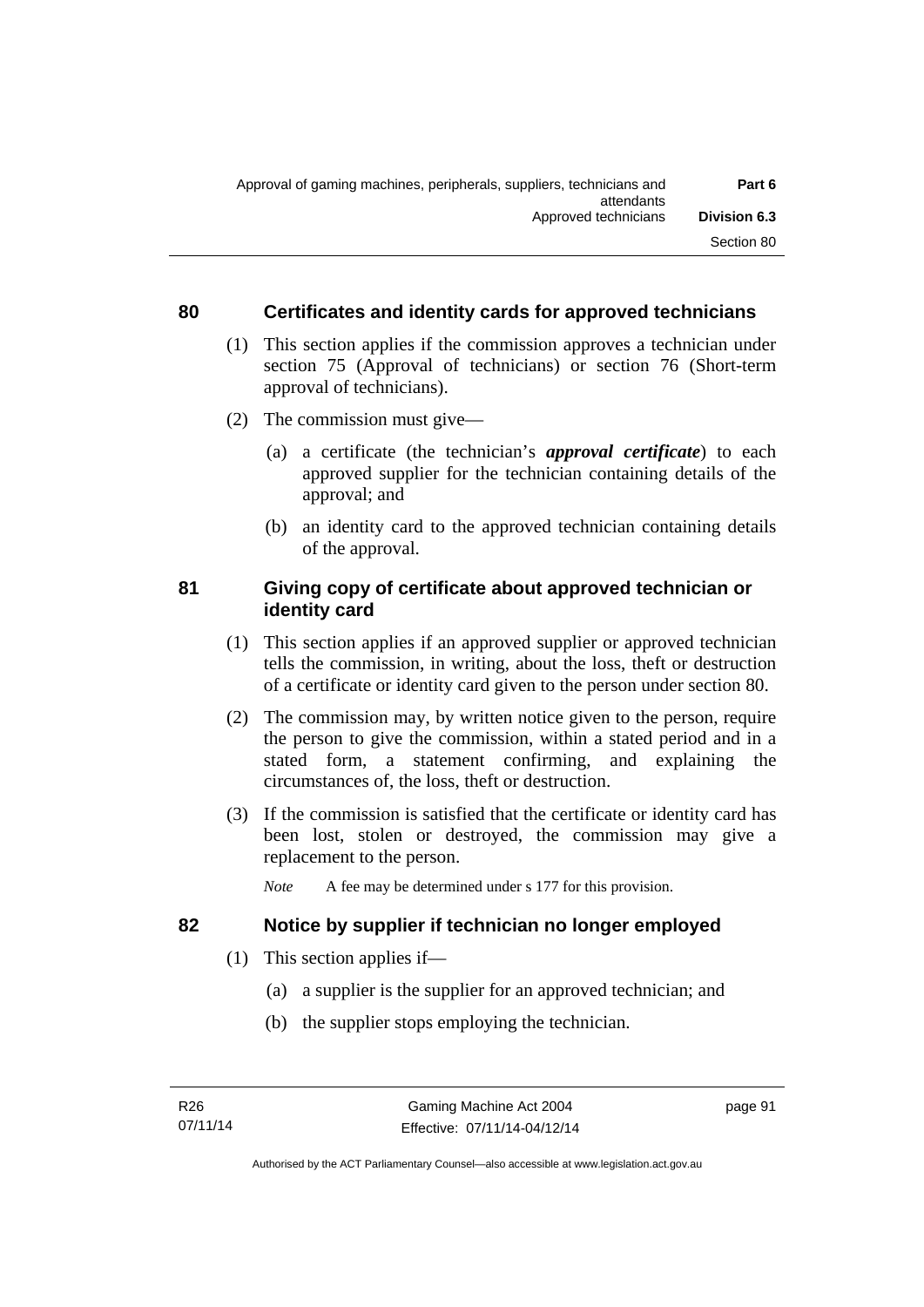| Part 6              | Approval of gaming machines, peripherals, suppliers, technicians and<br>attendants |
|---------------------|------------------------------------------------------------------------------------|
| <b>Division 6.3</b> | Approved technicians                                                               |
| Section 83          |                                                                                    |

 (2) The supplier must tell the commission in writing that the supplier no longer employs the technician within 1 week after the day the supplier stops employing the technician.

Maximum penalty: 5 penalty units.

(3) An offence against this section is a strict liability offence.

## **83 Return of approval certificates and identity cards for approved technicians**

- (1) This section applies if—
	- (a) a technician's approval expires or is cancelled or suspended; or
	- (b) a technician stops working for an approved supplier.
- (2) The supplier must return the technician's approval certificate to the commission within 1 week after—
	- (a) the day the technician's approval expires; or
	- (b) the day the technician is given notice of the cancellation or suspension; or
	- (c) the day the approved technician stops working for the supplier.

Maximum penalty: 5 penalty units.

- (3) The technician must return the technician's identity card to the commission within 1 week after—
	- (a) the day the technician's approval expires; or
	- (b) the day the technician is given notice of the cancellation or suspension; or
	- (c) the day the technician no longer works for at least 1 supplier.

Maximum penalty: 5 penalty units.

(4) Strict liability applies to an offence against this section.

Authorised by the ACT Parliamentary Counsel—also accessible at www.legislation.act.gov.au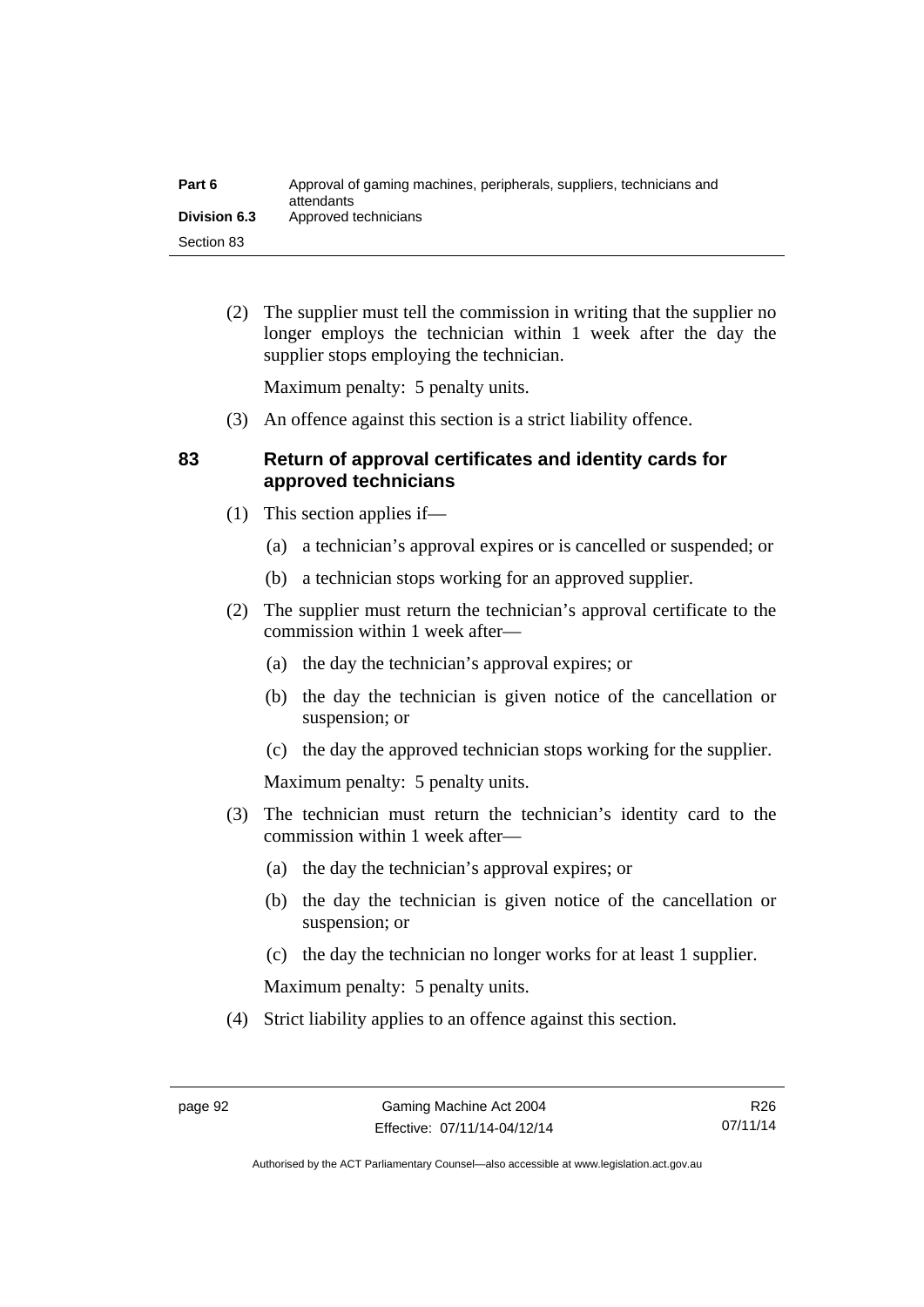## **84 Renewal of technician's approval**

- (1) An approved technician may apply to the commission for renewal of his or her approval no later than 1 month, and no earlier than 3 months, before the approval expires.
	- *Note* If a form is approved under the [Control Act,](http://www.legislation.act.gov.au/a/1999-46) s 53D for an application, the form must be used.
- (2) The application must be accompanied by an undertaking by the applicant to—
	- (a) ask the police to check the applicant's criminal record using the applicant's fingerprints; and
	- (b) authorise the police to report the results of the check to the commission.
- (3) On application under this section, the commission must renew the approval if satisfied that it would approve the applicant if the application were an application for initial approval.
- (4) The renewal of the approval begins on the day after the approval being renewed expires.
- (5) An approval that is suspended may be renewed, but the renewed approval is suspended until the end of the suspension.

## **Division 6.4 Approved attendants**

## **85 Application for approval as attendant**

- (1) An individual may apply in writing for approval as an attendant for 1 or more licensees.
	- *Note 1* If a form is approved under the [Control Act,](http://www.legislation.act.gov.au/a/1999-46) s 53D for an application, the form must be used.
	- *Note 2* A fee may be determined under s 177 for this provision.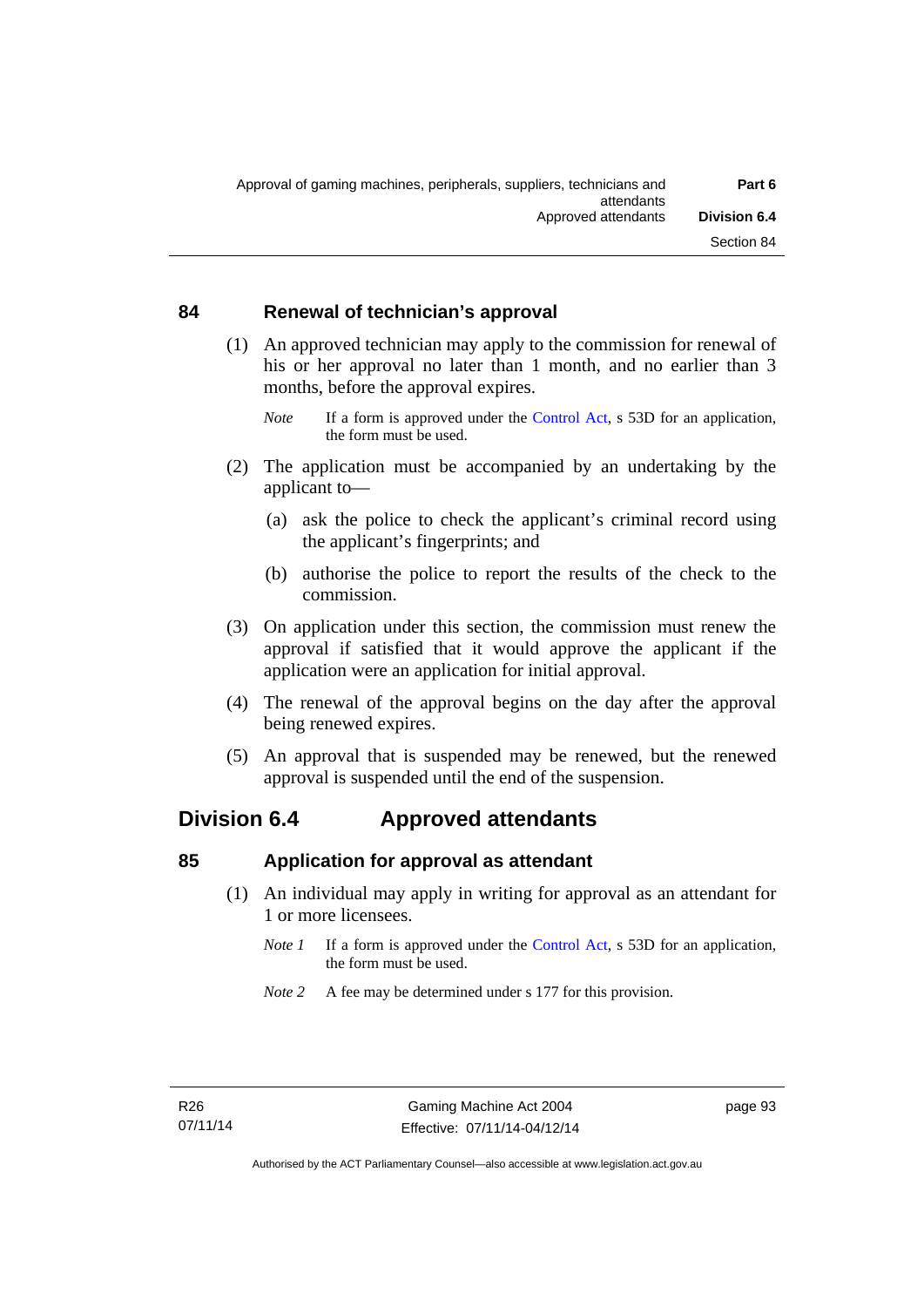| Part 6              | Approval of gaming machines, peripherals, suppliers, technicians and<br>attendants |
|---------------------|------------------------------------------------------------------------------------|
| <b>Division 6.4</b> | Approved attendants                                                                |
| Section 86          |                                                                                    |

- (2) The application must be accompanied by—
	- (a) a statement from each licensee stating that the licensee employs, or has offered to employ, the applicant as an attendant; and
	- (b) an undertaking by the applicant to—
		- (i) ask the police to check the applicant's criminal record using the applicant's fingerprints; and
		- (ii) authorise the police to report the results of the check to the commission; and
	- (c) 4 recent passport-size photographs of the applicant.

## **86 Approval of attendants**

- (1) The commission may, on application under section 85, approve the applicant as an attendant for 1 or more licensees if satisfied that—
	- (a) the applicant is an eligible person; and
	- (b) the applicant has not, in the last 12 months, provided false or misleading information in an application under section 85; and
	- (c) the applicant is employed, or will be employed, by each licensee.
- (2) An approval is for 2 years.
- (3) If a short-term approval is in force in relation to the applicant, the approval under this section starts when the short-term approval under section 87 began.

### **Example**

Joe was given a short-term approval as an attendant on 1 January 2005 before the results of his police check came through. His results were satisfactory and he was approved as an attendant on 25 February 2005. His approval ends on 1 January 2007.

Authorised by the ACT Parliamentary Counsel—also accessible at www.legislation.act.gov.au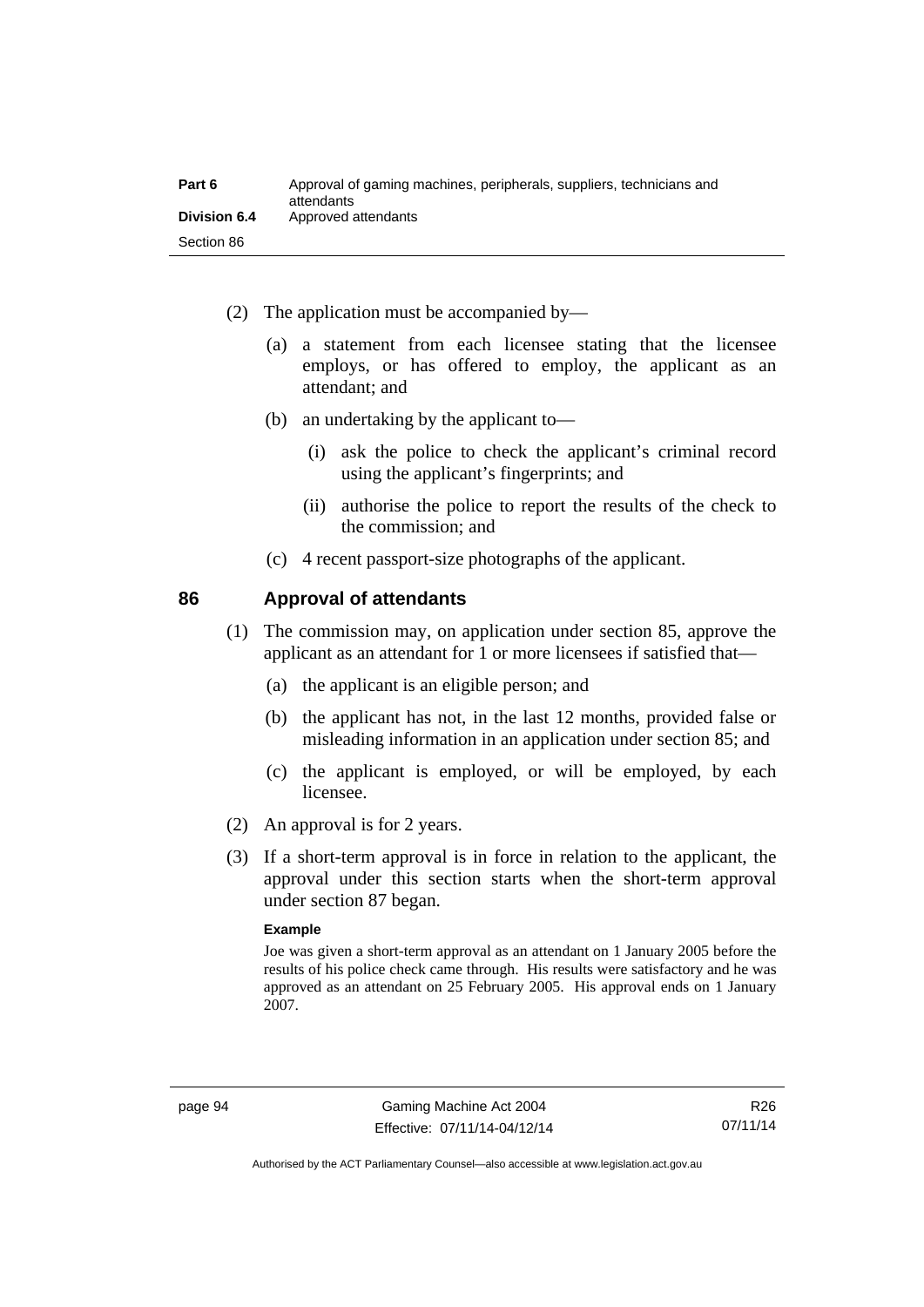## **87 Short-term approval of attendants**

- (1) This section applies to a person who has applied for approval as an attendant if—
	- (a) the commission has not received the results of the police check of the person's criminal history; but
	- (b) the commission would approve the person if the results of the police check did not show that the person was not an eligible person.
- (2) The commission may approve the applicant as an attendant.
- (3) An approval under this section (a *short-term approval*) is for 6 months, and cannot be renewed.

## **88 Ending short-term approvals**

- (1) This section applies to a person if—
	- (a) the person has a short-term approval as an attendant; and
	- (b) the commission receives the results of the police check of the person's criminal history; and
	- (c) after considering the results of the police check, the commission is satisfied that the person is not an eligible person.
- (2) The commission must, by written notice given to the person—
	- (a) refuse the person's application for approval as an attendant; and
	- (b) cancel the person's short-term approval as an attendant.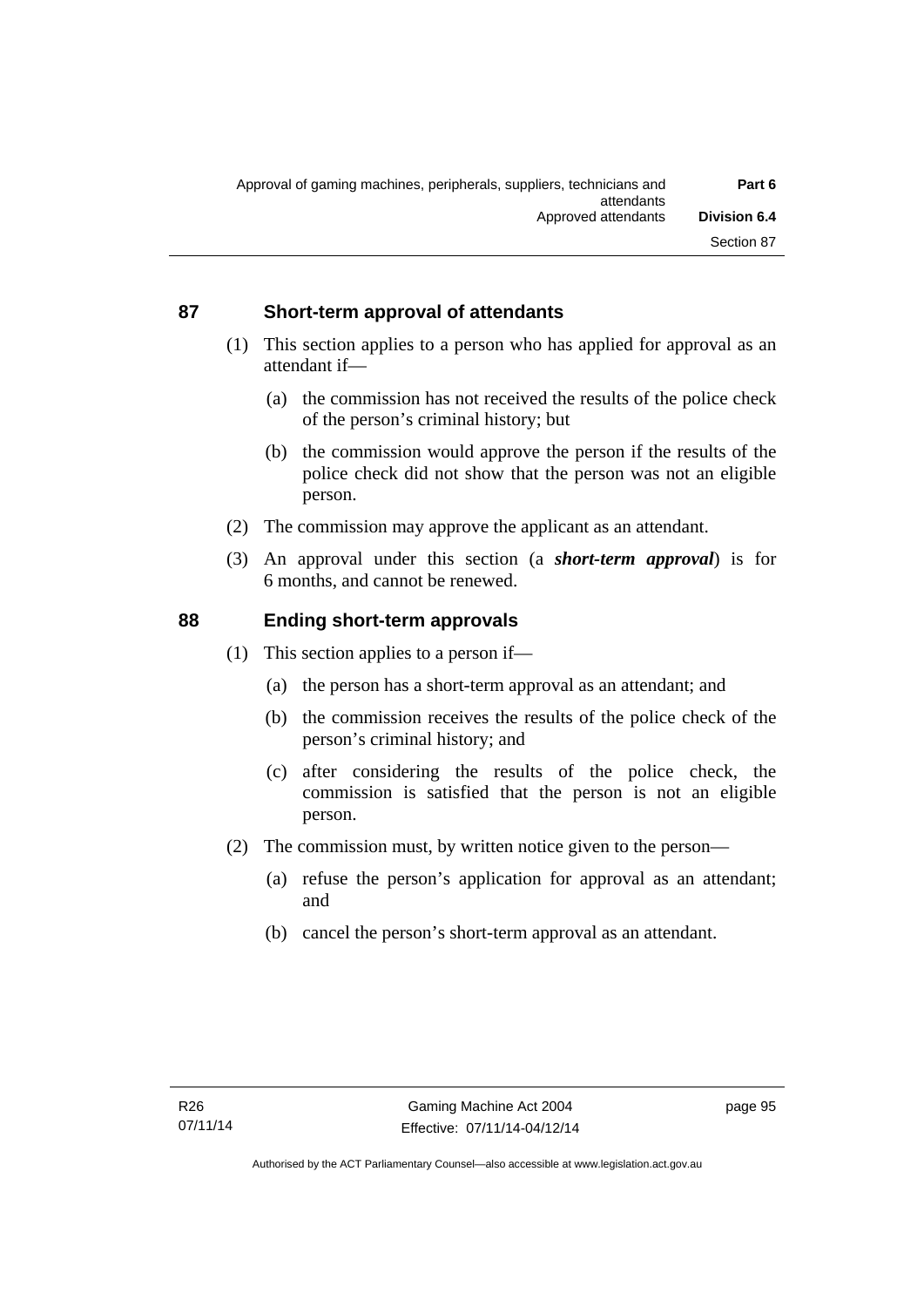## **89 Transfer etc of attendant's approval**

- (1) On written application by an approved attendant, the commission may—
	- (a) approve the attendant for another licensee (the *new licensee*); or
	- (b) transfer the approval of the attendant from 1 licensee to another (the *new licensee*).
	- *Note 1* If a form is approved under the [Control Act,](http://www.legislation.act.gov.au/a/1999-46) s 53D for an application, the form must be used.

*Note* 2 A fee may be determined under s 177 for this provision.

 (2) The application must be accompanied by a written statement by the new licensee stating that the licensee employs, or has offered to employ, the applicant as an attendant.

## **90 Suspension of attendant's approval for short-term unemployment**

On written application by an approved attendant, the commission may suspend the attendant's approval for up to 3 months from the day the application is given to the commission if the attendant is not employed by a licensee.

## **91 Cancellation etc of attendant's approval**

- (1) This section applies if—
	- (a) the commission stops being satisfied that an approved attendant is an eligible person; or
	- (b) the attendant is not employed by a licensee and his or her approval is not suspended under section 90; or
	- (c) the commission is satisfied that the attendant has contravened this Act.

Authorised by the ACT Parliamentary Counsel—also accessible at www.legislation.act.gov.au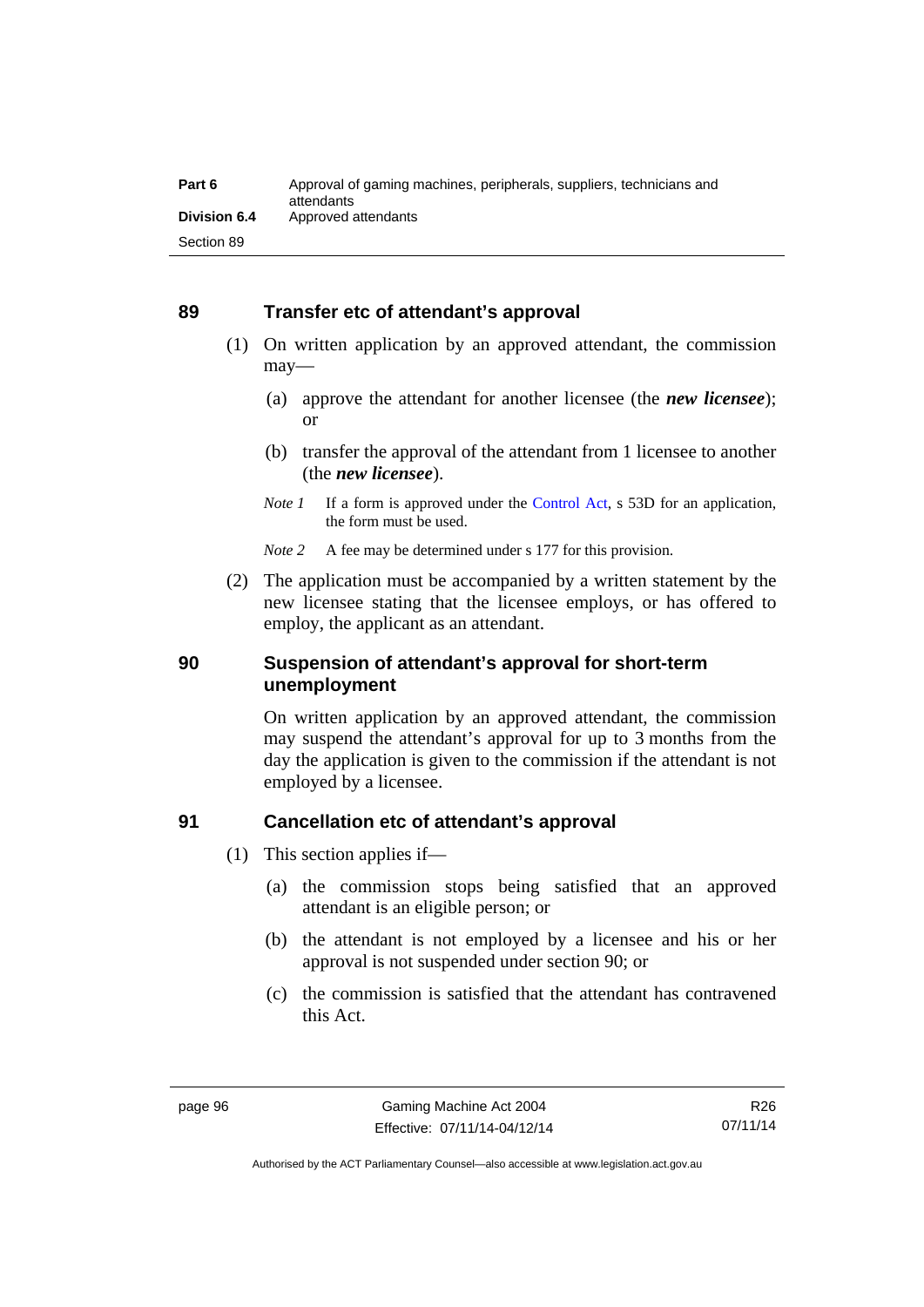- (2) In subsection (1) (c), a reference to a *contravention* of this Act includes a reference to the following:
	- (a) a contravention of the [Criminal Code](http://www.legislation.act.gov.au/a/2002-51), part 2.4 (Extensions of criminal responsibility) in relation to an offence against this Act or otherwise in relation to this Act;
	- (b) a contravention of the [Criminal Code](http://www.legislation.act.gov.au/a/2002-51) in relation to a document completed, kept or given, or required to be completed, kept or given, under or in relation to this Act;
	- (c) a contravention of the [Criminal Code](http://www.legislation.act.gov.au/a/2002-51) in relation to anything done, or not done, under or in relation to this Act.
- (3) The commission may, by written notice to the approved attendant—
	- (a) cancel the attendant's approval; or
	- (b) suspend the attendant's approval; or
	- (c) reprimand the attendant.
- (4) In considering whether to take action under this section, the commission must consider the following:
	- (a) whether action has been taken against the approved attendant under this section before;
	- (b) the seriousness of any contravention of this Act;
	- (c) the likelihood of further action needing to be taken against the attendant;
	- (d) the public benefit of attendants being regulated under this Act.
- (5) The commission may also consider any other relevant matter.

# **92 Certificates for approved attendants**

(1) This section applies if the commission approves an attendant under section 86 (Approval of attendants) or section 87 (Short-term approval of attendants).

page 97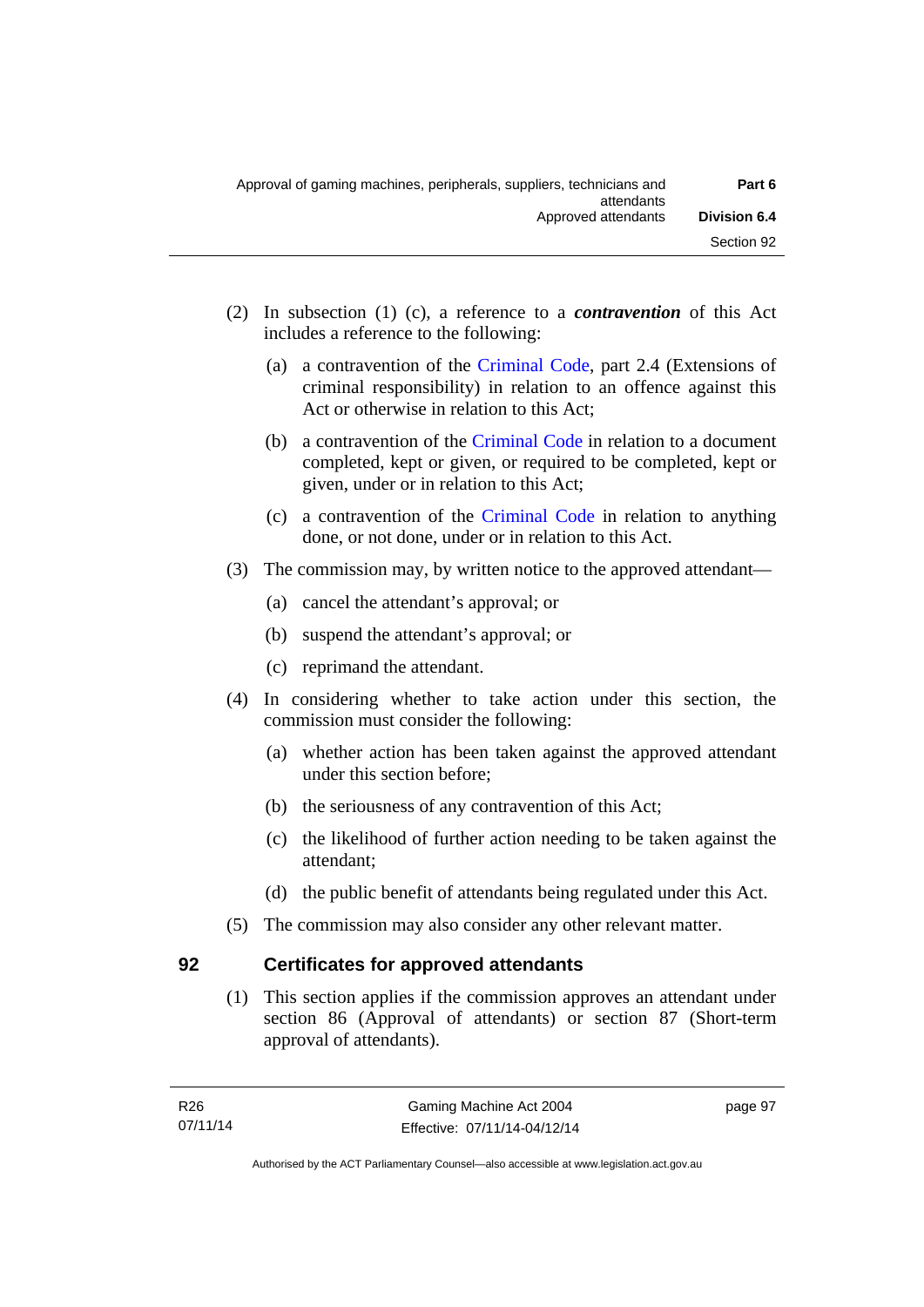| Part 6              | Approval of gaming machines, peripherals, suppliers, technicians and<br>attendants |
|---------------------|------------------------------------------------------------------------------------|
| <b>Division 6.4</b> | Approved attendants                                                                |
| Section 93          |                                                                                    |

- (2) The commission must give—
	- (a) a certificate (the attendant's *approval certificate*) containing details of the approval to the attendant; and
	- (b) a copy of the certificate to each licensee for the attendant.

### **93 Giving copy of certificate about approved attendant**

- (1) This section applies if an approved attendant or licensee tells the commission, in writing, about the loss, theft or destruction of an approval certificate given to the person under section 92.
- (2) The commission may, by written notice given to the person, require the person to give the commission, within a stated period and in a stated form, a statement confirming, and explaining the circumstances of, the loss, theft or destruction.
- (3) If the commission is satisfied that the certificate has been lost, stolen or destroyed, the commission may give a replacement to the person.

*Note* A fee may be determined under s 177 for this provision.

# **94 Notice by licensee if attendant no longer employed**

- (1) This section applies if—
	- (a) a licensee is the licensee for an approved attendant; and
	- (b) the licensee stops employing the attendant.
- (2) The licensee must tell the commission in writing that the licensee no longer employs the attendant within 1 week after the day the licensee stops employing the attendant.

# **95 Return of approval certificates for approved attendants**

- (1) This section applies if—
	- (a) an attendant's approval expires or is cancelled or suspended; or
	- (b) the attendant no longer works for at least 1 licensee.

R26 07/11/14

Authorised by the ACT Parliamentary Counsel—also accessible at www.legislation.act.gov.au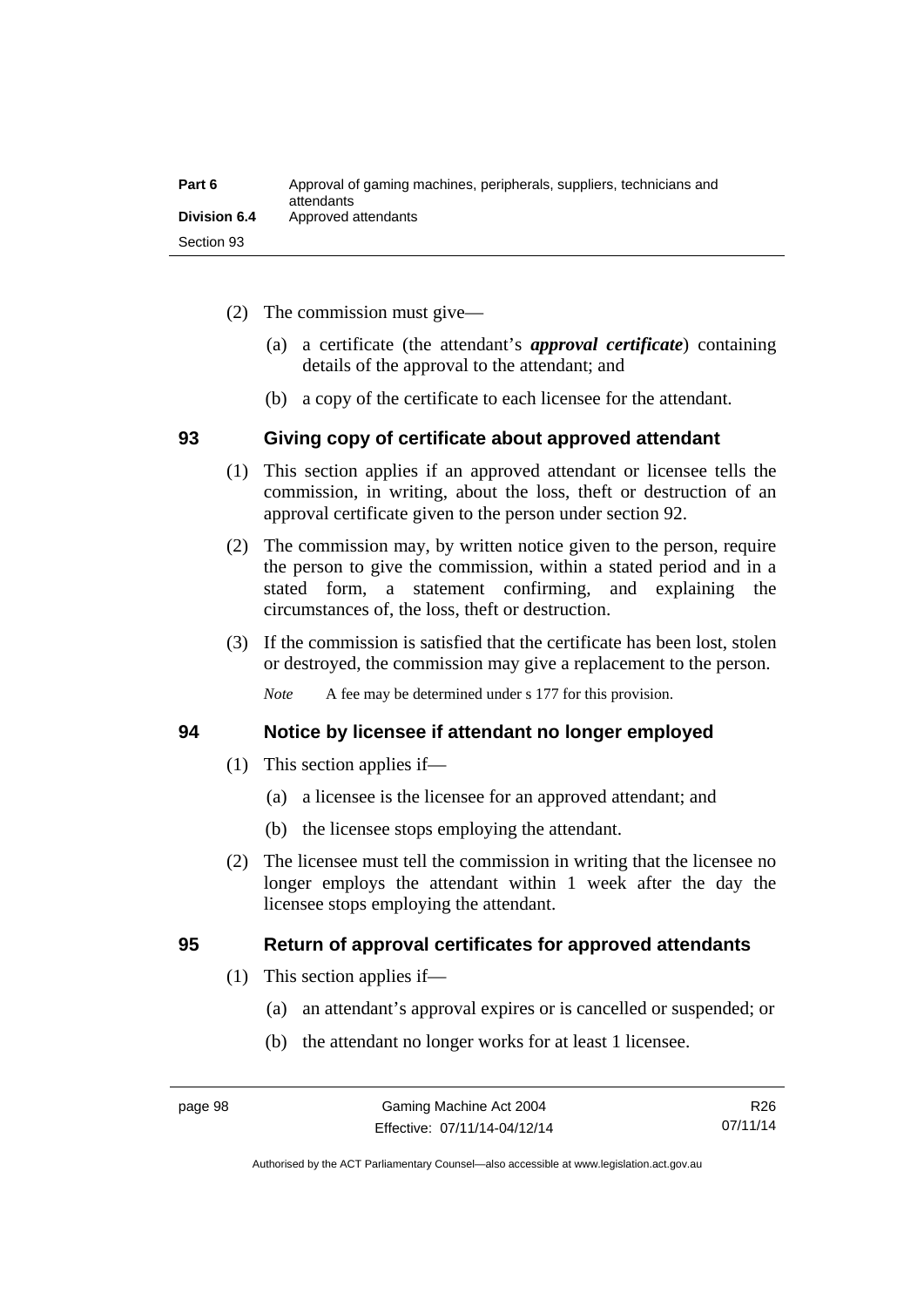- (2) The attendant must return the attendant's approval certificate to the commission within 1 week after—
	- (a) the day the attendant's approval expires; or
	- (b) the day the attendant is given notice of the cancellation or suspension; or
	- (c) the day the attendant no longer works for at least 1 licensee.

Maximum penalty: 5 penalty units.

(3) An offence against this section is a strict liability offence.

# **96 Renewal of attendant's approval**

(1) An approved attendant may apply to the commission for renewal of his or her approval no later than 1 month, and no earlier than 3 months, before the approval expires.

*Note* If a form is approved under the [Control Act,](http://www.legislation.act.gov.au/a/1999-46) s 53D for an application, the form must be used.

- (2) The application must be accompanied by an undertaking by the applicant to—
	- (a) ask the police to check the applicant's criminal record using the applicant's fingerprints; and
	- (b) authorise the police to report the results of the check to the commission.
- (3) On application under this section, the commission must renew the approval if satisfied that it would approve the applicant if the application were an application for initial approval.
- (4) The renewal of the approval begins on the day after the approval being renewed ends.
- (5) An approval that is suspended may be renewed, but the renewed approval is suspended until the end of the suspension.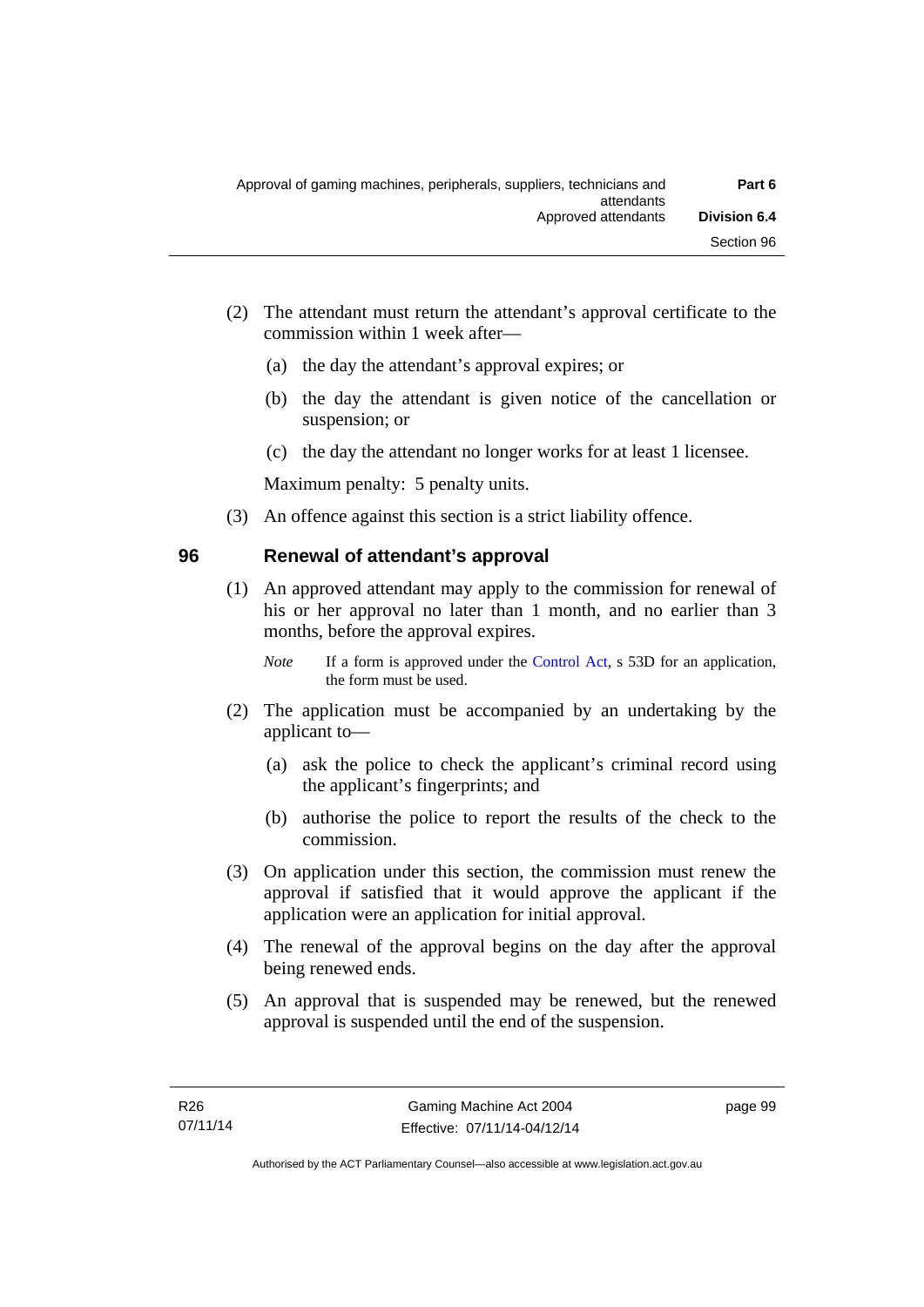| Part 6              | Approval of gaming machines, peripherals, suppliers, technicians and<br>attendants |
|---------------------|------------------------------------------------------------------------------------|
| <b>Division 6.5</b> | Gaming machine dealings                                                            |
| Section 97          |                                                                                    |

# **Division 6.5 Gaming machine dealings**

# **97 Control procedures**

- (1) A person's control procedures for gaming machines and peripheral equipment must include operational details (including who is responsible) for each of the following:
	- (a) accounting and record keeping in relation to the gaming machines and peripheral equipment;
	- (b) access to and handling of cash in relation to the gaming machines;
	- (c) payment of winnings;
	- (d) access control to the gaming machines and peripheral equipment;
	- (e) security of the gaming machines and peripheral equipment;
	- (f) security of cash, records and keys in relation to the gaming machines;
	- (g) job descriptions (including responsibilities) of people operating and doing accounting and record keeping in relation to the gaming machines and peripheral equipment;
	- (h) any marketing and promotion of the gaming machines.
- (2) A person may change the person's control procedures by written notice given to the commission.
- (3) A regulation may make provision in relation to control procedures.

### **98 Acquisition of gaming machines—general**

A person commits an offence if the person—

(a) intentionally acquires a gaming machine; and

Authorised by the ACT Parliamentary Counsel—also accessible at www.legislation.act.gov.au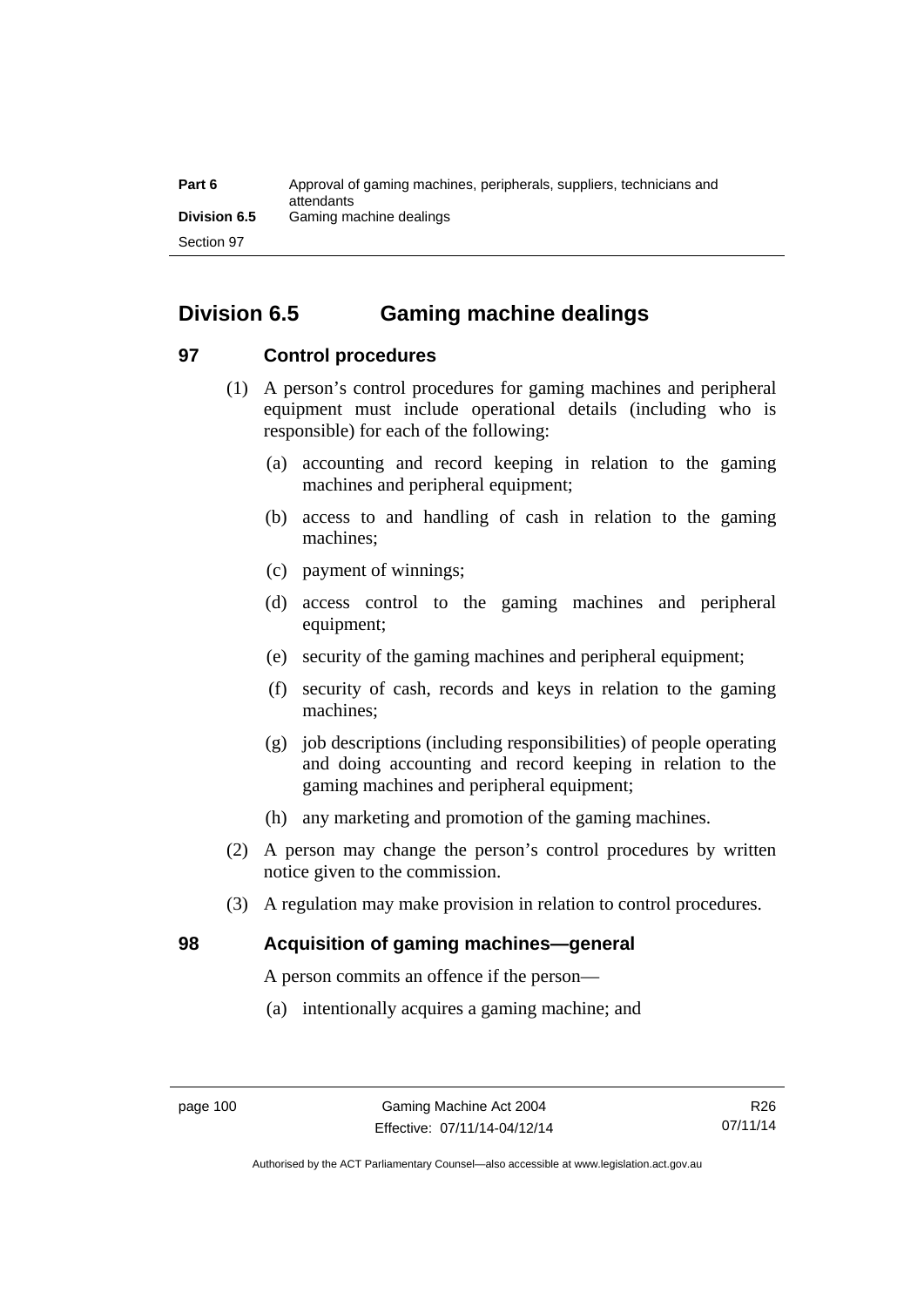(b) does not have the commission's approval under section 100 to acquire the machine.

Maximum penalty: 100 penalty units, imprisonment for 1 year or both**.**

# **99 Application for approval of acquisition of gaming machines**

- (1) A person may apply in writing to the commission for approval to acquire a gaming machine.
	- *Note 1* If a form is approved under the [Control Act,](http://www.legislation.act.gov.au/a/1999-46) s 53D for an application, the form must be used.

*Note 2* A fee may be determined under s 177 for this provision.

- (2) The application must be accompanied by—
	- (a) the proposed contract for the acquisition (including any proposed order); and
	- (b) details of any proposed arrangements for financing the acquisition.

# **100 Decision on application for approval to acquire gaming machines**

- (1) On application for an approval to acquire a gaming machine, the commission must approve or refuse to approve the acquisition.
- (2) The commission must approve the acquisition of a gaming machine if—
	- (a) the applicant is a licensee; and
	- (b) the applicant's licence authorises the applicant to operate the machine; and
	- (c) the acquisition is to be under a written contract; and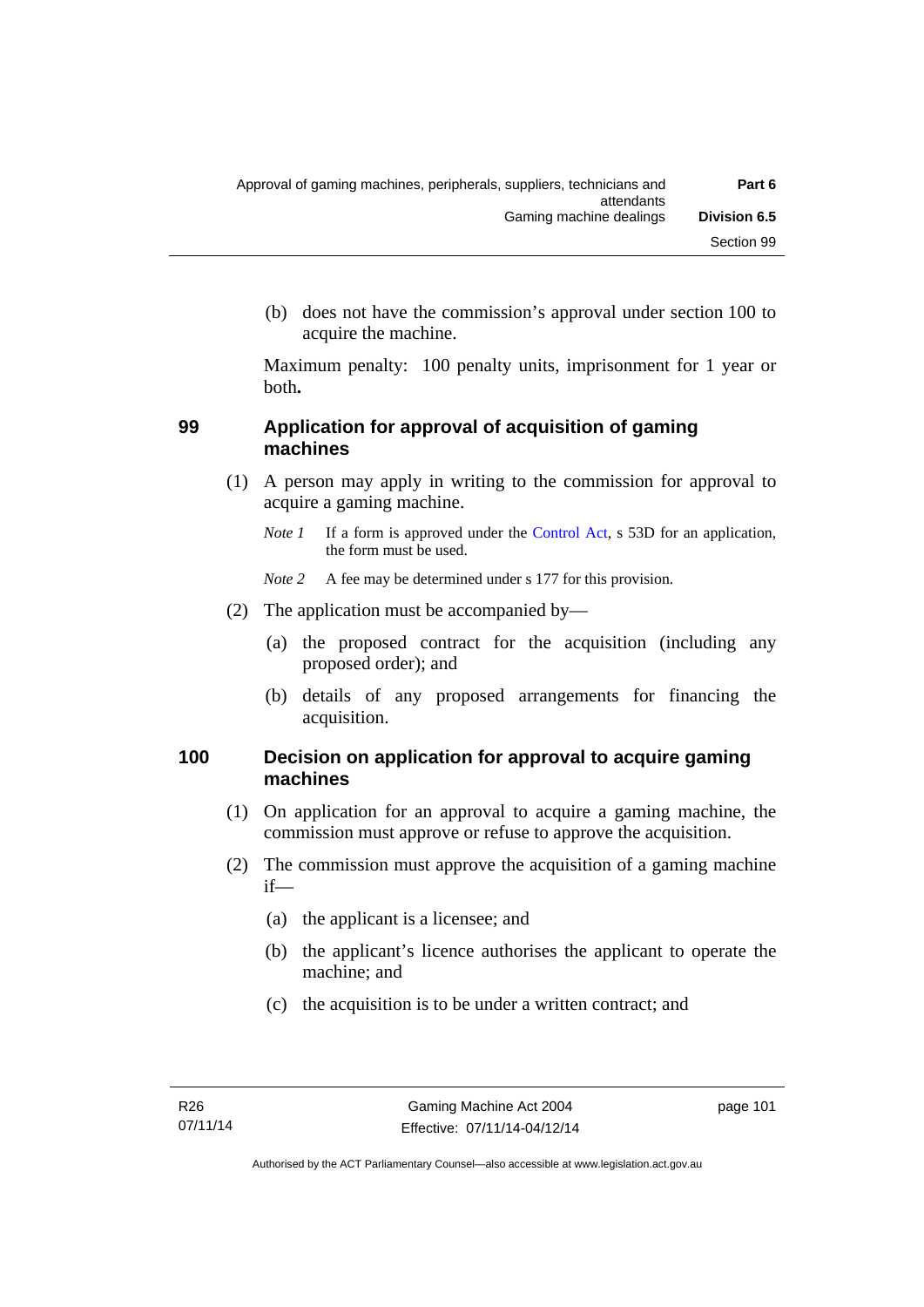| Part 6              | Approval of gaming machines, peripherals, suppliers, technicians and<br>attendants |
|---------------------|------------------------------------------------------------------------------------|
| <b>Division 6.5</b> | Gaming machine dealings                                                            |
| Section 103         |                                                                                    |

- (d) the gaming machine, and any peripheral equipment to be used with it, is approved under section 69; and
- (e) the person from whom the machine is to be acquired—
	- (i) is an approved supplier; or
	- (ii) is approved under section 113 (Approval of disposal of gaming machines) to dispose of the machine.

### **103 Possession and operation of gaming machines**

- (1) A person commits an offence if—
	- (a) the person possesses or operates a gaming machine; and
	- (b) the person is not authorised to possess or operate the gaming machine under this Act; and
	- (c) the person is reckless about whether the person is authorised to possess or operate the gaming machine under this Act.

Maximum penalty: 100 penalty units, imprisonment for 1 year or both.

- *Note* Under this Act, a person may be authorised to possess or operate a gaming machine by a licence, an approval to repossess the machine or under s (2).
- (2) The commission may, in writing, authorise a person to possess or operate a gaming machine on stated conditions if—
	- (a) the person is a licensee's administrator, receiver, manager or liquidator and the licensee is authorised under this Act to possess or operate the gaming machine; or
	- (b) the machine is used only for training purposes; or
	- (c) the machine is being stored; or
	- (d) the machine is being displayed for sale or as a promotion; or
	- (e) the machine is being repaired, tested or evaluated.

Authorised by the ACT Parliamentary Counsel—also accessible at www.legislation.act.gov.au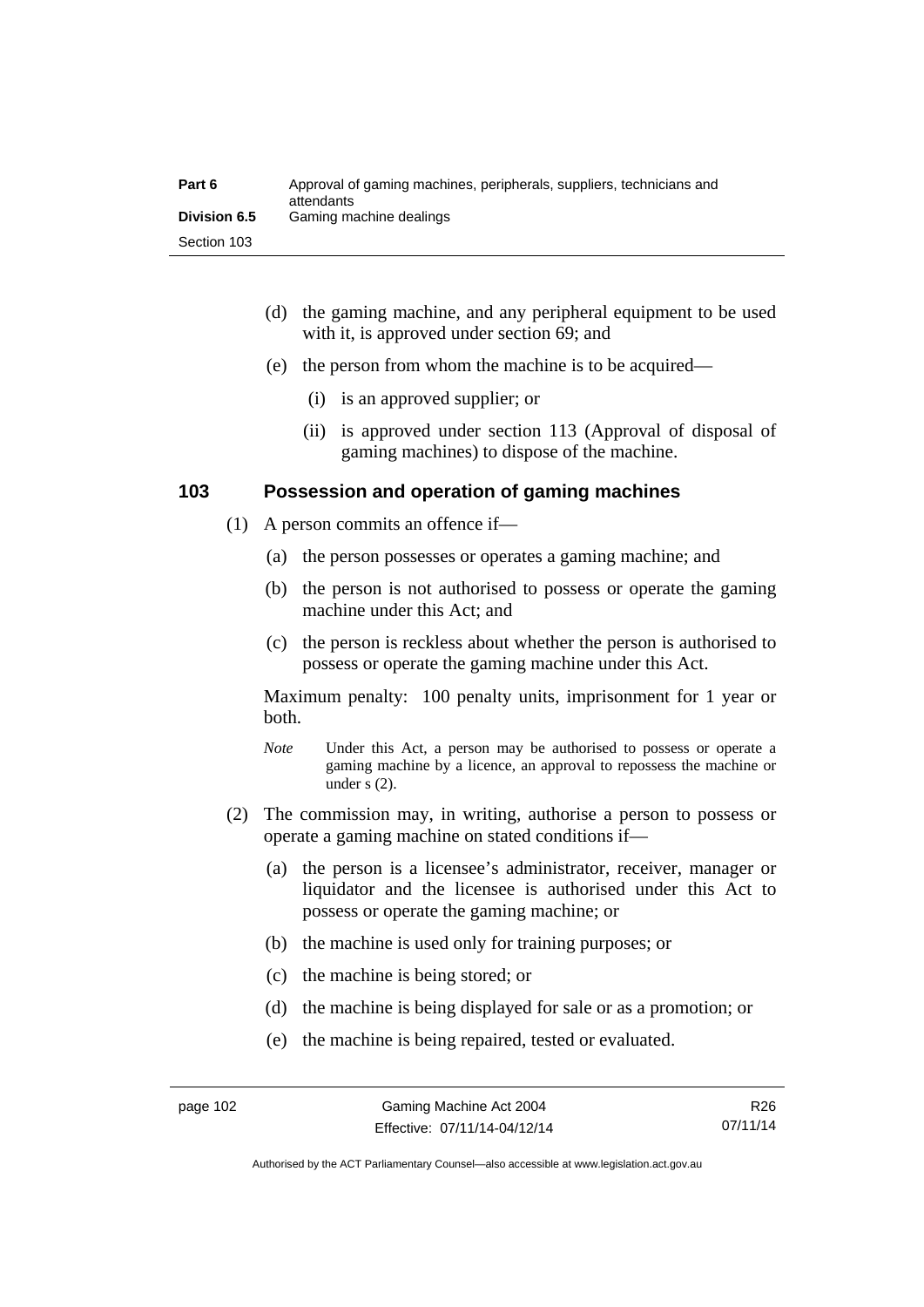# **104 Playing unlicensed gaming machines**

A person commits an offence if—

- (a) the person plays a gaming machine; and
- (b) operation of the gaming machine is not authorised under a licence; and
- (c) the person is reckless about whether the operation of the gaming machine is authorised under a licence.

Maximum penalty: 100 penalty units.

### **105 Operation of gaming machines other than in accordance with licences**

- (1) A person commits an offence if—
	- (a) the person owns, occupies or manages licensed premises; and
	- (b) the person fails to take all reasonable steps to stop a gaming machine on the premises being used otherwise than in accordance with the licence; and
	- (c) someone uses the gaming machine otherwise than in accordance with the licence.

Maximum penalty: 100 penalty units.

- (2) A person commits an offence if—
	- (a) the person owns, occupies or manages premises other than licensed premises; and
	- (b) the person fails to take all reasonable steps to stop a gaming machine on the premises being used; and
	- (c) someone uses the gaming machine.

Maximum penalty: 100 penalty units.

(3) An offence against this section is a strict liability offence.

page 103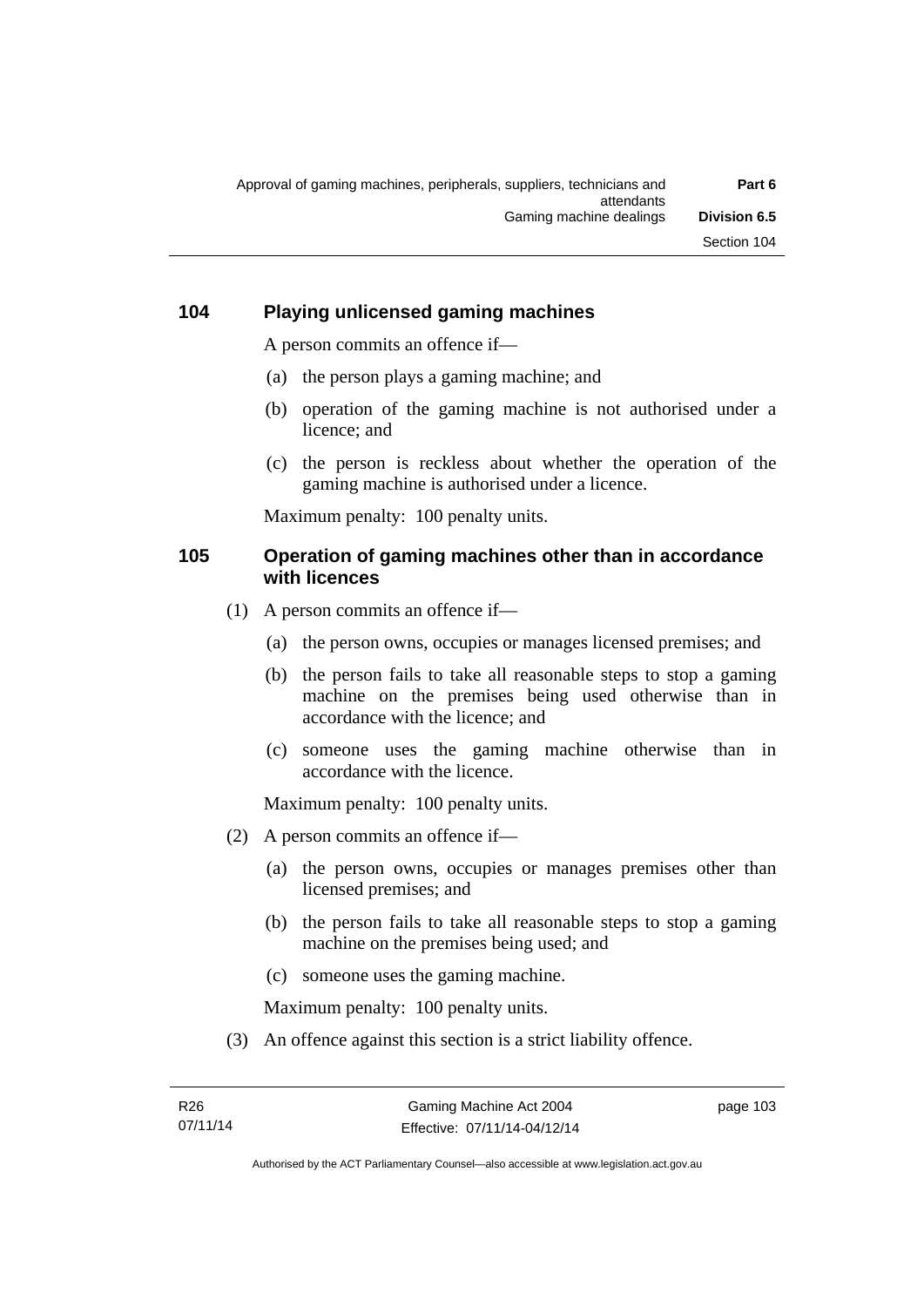| Part 6              | Approval of gaming machines, peripherals, suppliers, technicians and<br>attendants |
|---------------------|------------------------------------------------------------------------------------|
| <b>Division 6.6</b> | Repossession of gaming machines                                                    |
| Section 106         |                                                                                    |

# **Division 6.6 Repossession of gaming machines**

### **106 Offences by people repossessing gaming machines**

 (1) A person commits an offence if the person repossesses a gaming machine otherwise than in accordance with an approval under section 108.

Maximum penalty: 100 penalty units.

- (2) A person commits an offence if—
	- (a) the person repossesses a gaming machine; and
	- (b) the person fails to take all reasonable steps to stop the gaming machine being used; and
	- (c) after repossession of the gaming machine but before its disposal, someone else uses the machine.

Maximum penalty: 100 penalty units

(3) An offence against this section is a strict liability offence.

### **107 Application for repossession approval**

- (1) A person may apply in writing to the commission for approval to repossess a gaming machine.
	- *Note 1* If a form is approved under the [Control Act,](http://www.legislation.act.gov.au/a/1999-46) s 53D for an application, the form must be used.

*Note* 2 A fee may be determined under s 177 for this provision.

- (2) The application must be accompanied by information identifying—
	- (a) the person from whom the machine is to be repossessed; and
	- (b) the premises where the machine is currently held; and
	- (c) the class, kind and basic stake denomination of the machine.

Authorised by the ACT Parliamentary Counsel—also accessible at www.legislation.act.gov.au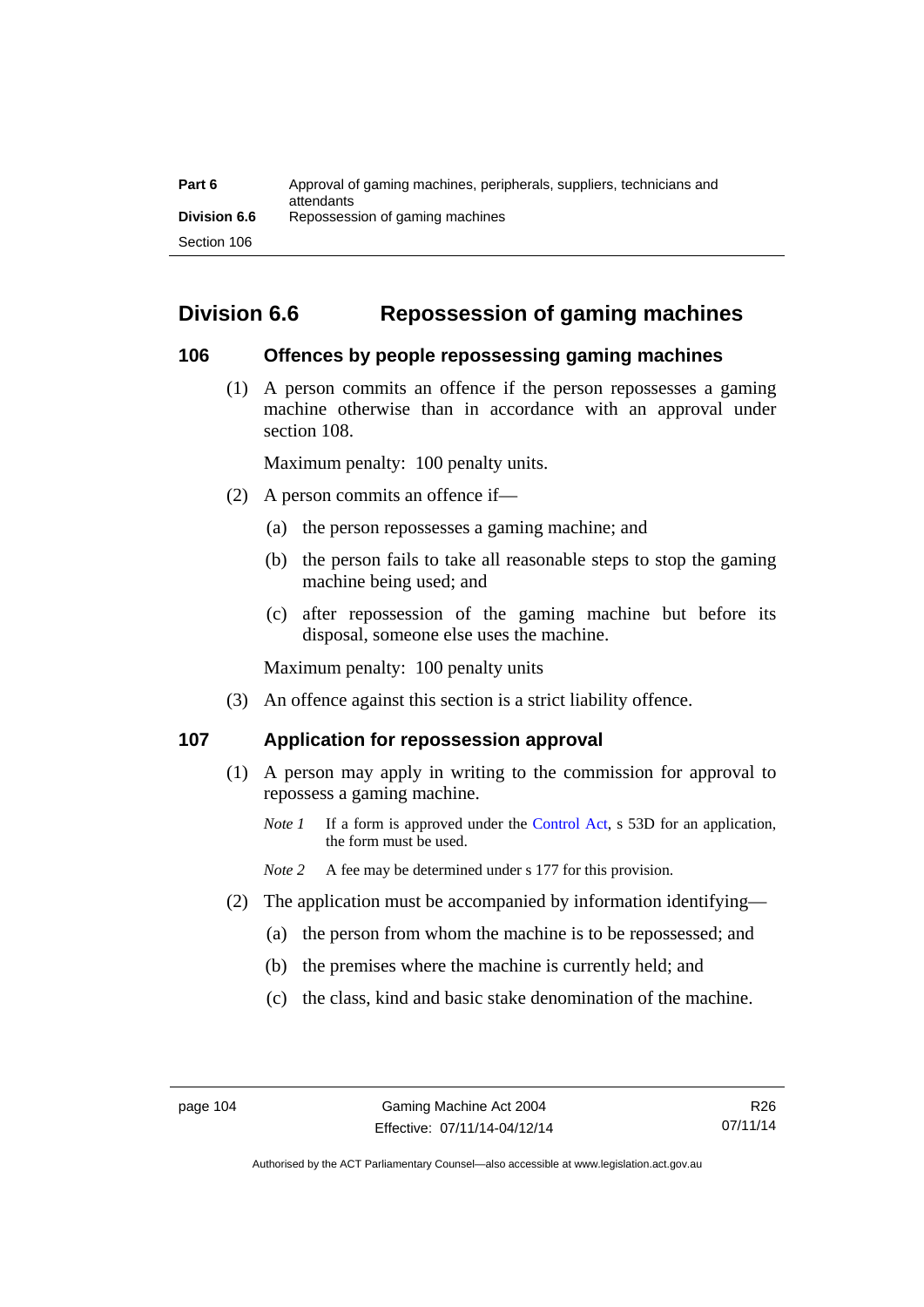# **108 Approval of repossession of gaming machines**

- (1) On application under section 107, the commission must approve, or refuse to approve, the repossession of a gaming machine.
- (2) The commission must approve the repossession unless the commission believes on reasonable grounds that the applicant would be likely to contravene a requirement of a condition on the approval.

*Note* For conditions, see s 109.

- (3) If an approval is given to repossess a gaming machine, after the machine is repossessed but before it is disposed of, an authorised officer must—
	- (a) take meter readings from the machine; and
	- (b) seal the computer cabinet on the machine; and
	- (c) render the machine inoperable.
- (4) This section does not entitle a person to repossess a gaming machine if the person is not otherwise entitled to repossess it.

### **109 Conditions on approval to repossess gaming machine**

- (1) An approval to repossess a gaming machine under section 108 is subject to the following conditions:
	- (a) that the person given the approval take all reasonable steps necessary to prevent the repossessed gaming machine being played before its disposal;
	- (b) that the person given the approval allow an authorised officer to exercise the commission's functions under section 108 (3).
- (2) The commission may impose any other condition on the approval in relation to the storage of the machine before its disposal that the commission considers appropriate.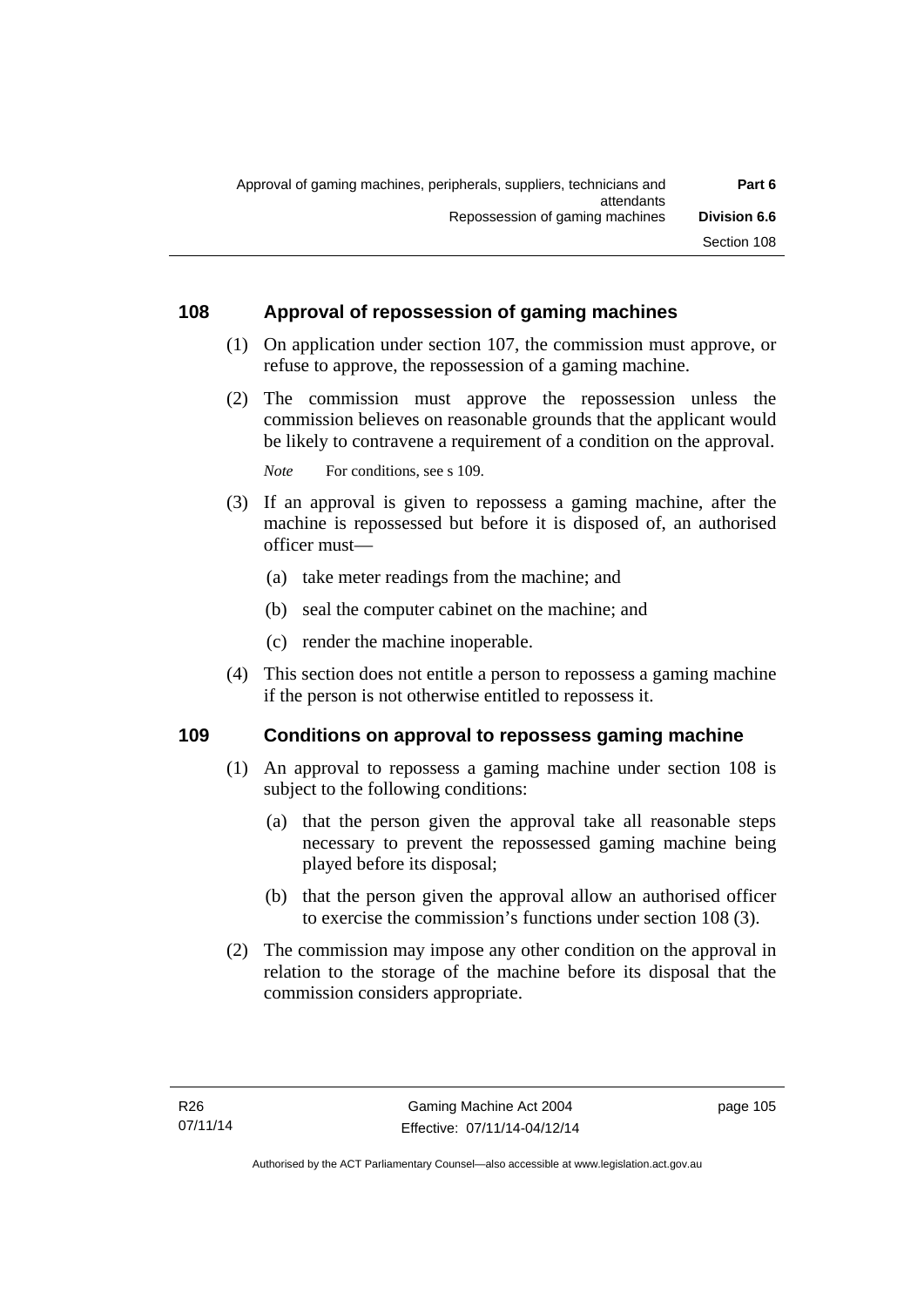| Part 6              | Approval of gaming machines, peripherals, suppliers, technicians and<br>attendants |
|---------------------|------------------------------------------------------------------------------------|
| <b>Division 6.7</b> | Disposal of gaming machines                                                        |
| Section 110         |                                                                                    |

# **110 Contravention of repossession approval conditions**

- (1) A person commits an offence if the person—
	- (a) is approved under section 108 to repossess a gaming machine; and
	- (b) contravenes a requirement of a condition on the approval.

Maximum penalty: 50 penalty units.

- (2) Subsection (1) does not apply if the person took all reasonable steps to avoid a contravention of the requirements of the approval conditions.
- (3) An offence against this section is a strict liability offence.

# **Division 6.7 Disposal of gaming machines**

# **111 Unapproved disposal of gaming machines**

- (1) A person commits an offence if—
	- (a) the person disposes of a gaming machine; and
	- (b) the disposal is not in accordance with an approval under section 113 (Approval of disposal of gaming machines).

Maximum penalty: 100 penalty units.

(2) An offence against this section is a strict liability offence.

### **112 Application for approval for disposal of gaming machines**

- (1) A person may apply in writing to the commission for approval to dispose of a gaming machine.
	- *Note 1* If a form is approved under the [Control Act,](http://www.legislation.act.gov.au/a/1999-46) s 53D for an application, the form must be used.
	- *Note* 2 A fee may be determined under s 177 for this provision.

Authorised by the ACT Parliamentary Counsel—also accessible at www.legislation.act.gov.au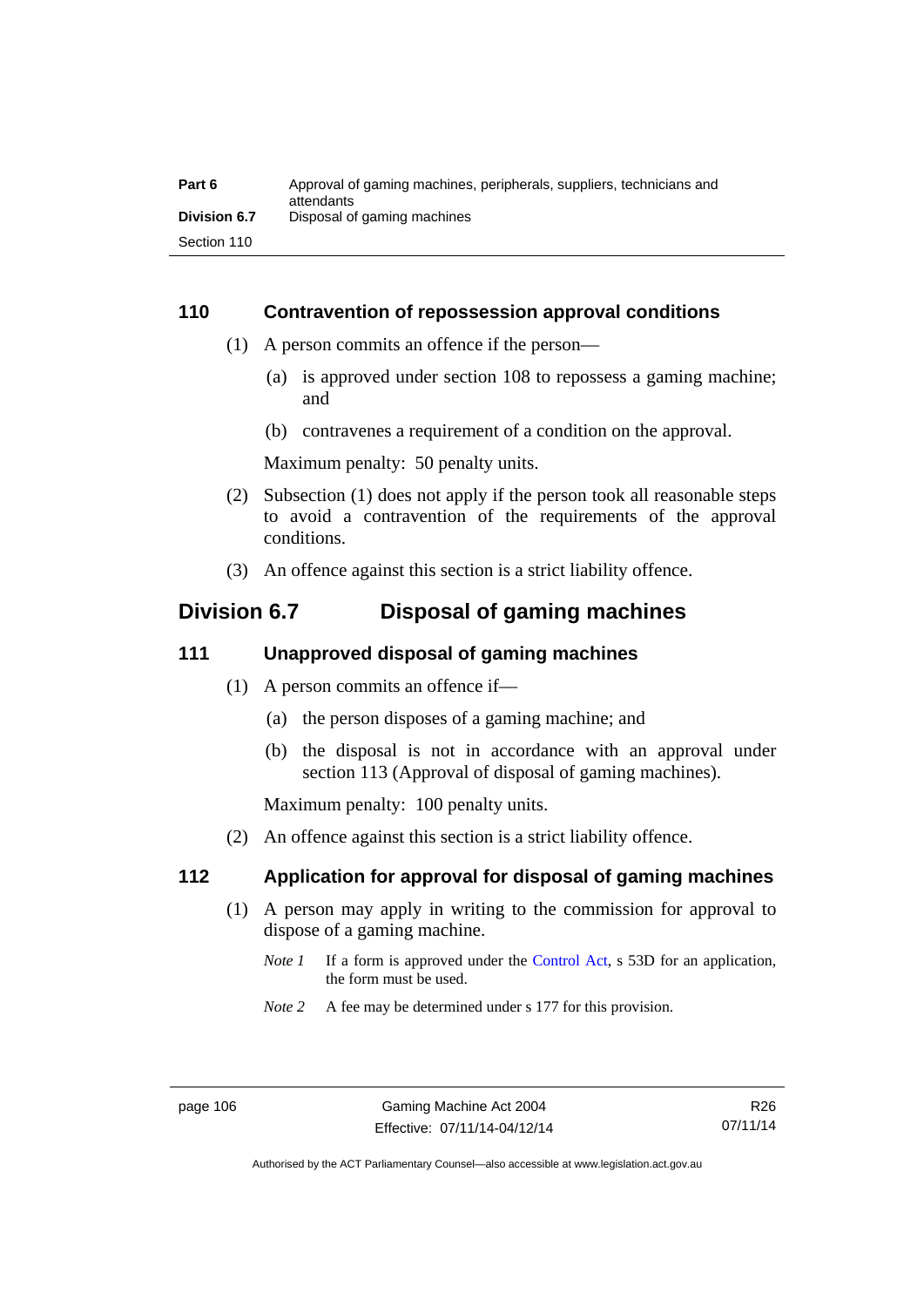- (2) The application must be accompanied by information identifying—
	- (a) the person (if any) who is to acquire the machine; and
	- (b) the premises where the machine is currently held; and
	- (c) the class, kind and basic stake denomination of the machine.

# **113 Approval of disposal of gaming machines**

- (1) On application under section 112, the commission must approve, or refuse to approve, the disposal of a gaming machine.
- (2) The commission must approve the disposal if—
	- (a) the person (if any) who is to acquire the machine is authorised—
		- (i) to operate the machine under a licence; or
		- (ii) if the machine is to be sold or operated in a local jurisdiction—under a law of the local jurisdiction; or
		- (iii) to destroy the machine; and
	- (b) for an applicant who has repossessed the machine—the repossession is approved under section 108 (Approval of repossession of gaming machines) and the commission has no reason to believe that the approval has been contravened.
- (3) However, the commission must not approve the lease or hire of a gaming machine by 1 licensee to another.
- (4) This section does not entitle a person to dispose of a gaming machine if the person is not otherwise entitled to dispose of the machine.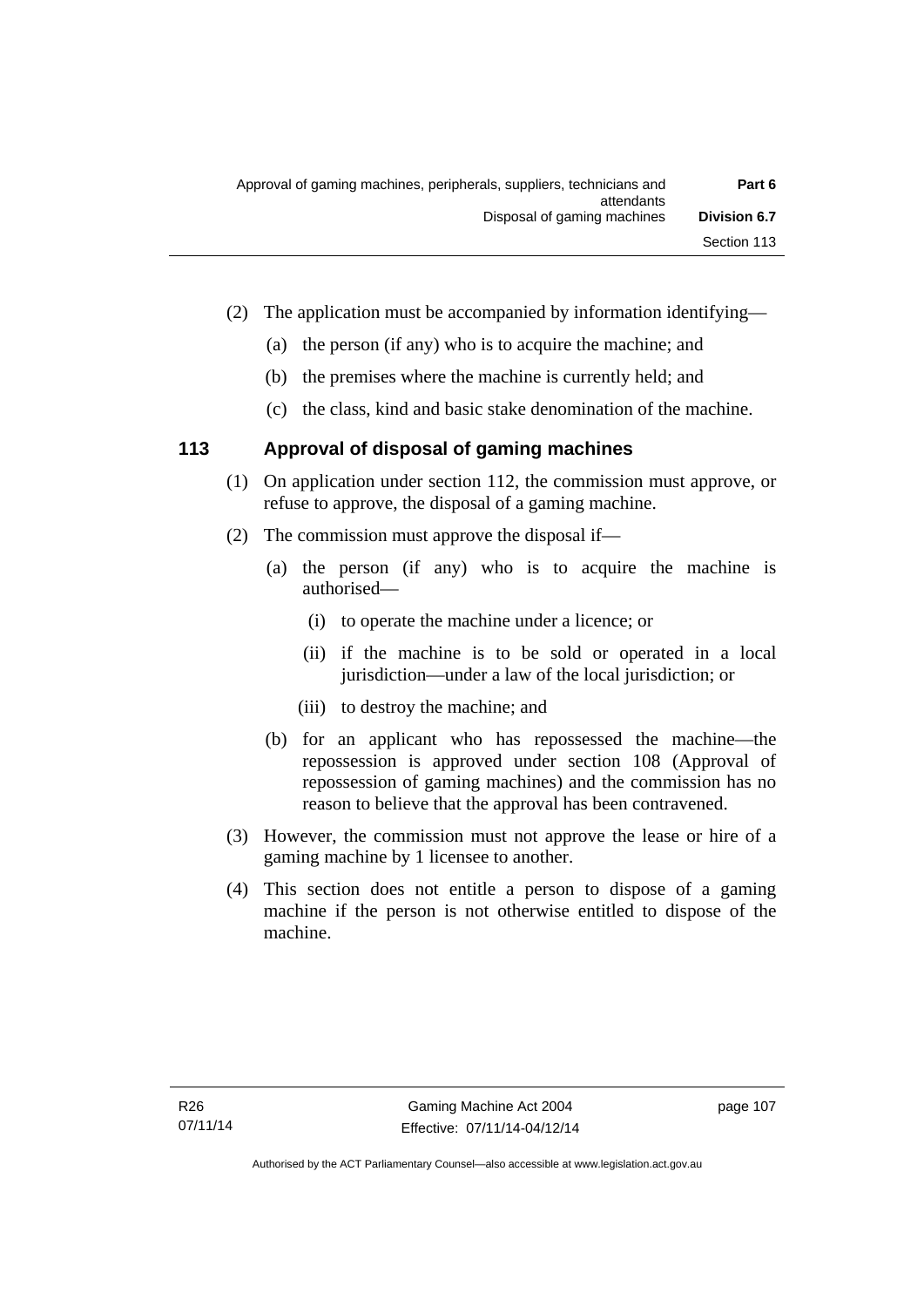| Part 6              | Approval of gaming machines, peripherals, suppliers, technicians and<br>attendants |
|---------------------|------------------------------------------------------------------------------------|
| <b>Division 6.8</b> | Seizure of gaming machines                                                         |
| Section 114         |                                                                                    |

# **Division 6.8 Seizure of gaming machines**

# **114 Seizure of unlawful gaming machines**

- (1) This section applies if an authorised officer believes on reasonable grounds that—
	- (a) a person possesses or operates a gaming machine; and
	- (b) the person is not authorised to possess or operate the gaming machine under this Act.
- (2) The authorised officer may seize the gaming machine.

# **115 Receipt for gaming machines seized**

- (1) As soon as practical after the gaming machine is seized, the authorised officer must give a receipt for it to the person from whom it was seized.
- (2) If, for any reason, it is not practicable to comply with subsection (1), the authorised officer must leave the receipt, secured conspicuously, at the place where the gaming machine was seized.
- (3) A receipt under this section must include the following:
	- (a) a description of the gaming machine;
	- (b) an explanation of why the gaming machine was seized;
	- (c) an explanation of the person's right to apply to a court under section 116 for an order disallowing the seizure;
	- (d) where the gaming machine is to be taken;
	- (e) the authorised officer's name, and how to contact the officer.

# **116 Application for order disallowing seizure**

(1) A person claiming to be entitled to a gaming machine seized under this division may apply to the Magistrates Court within 10 days after the day of the seizure for an order disallowing the seizure.

R26 07/11/14

Authorised by the ACT Parliamentary Counsel—also accessible at www.legislation.act.gov.au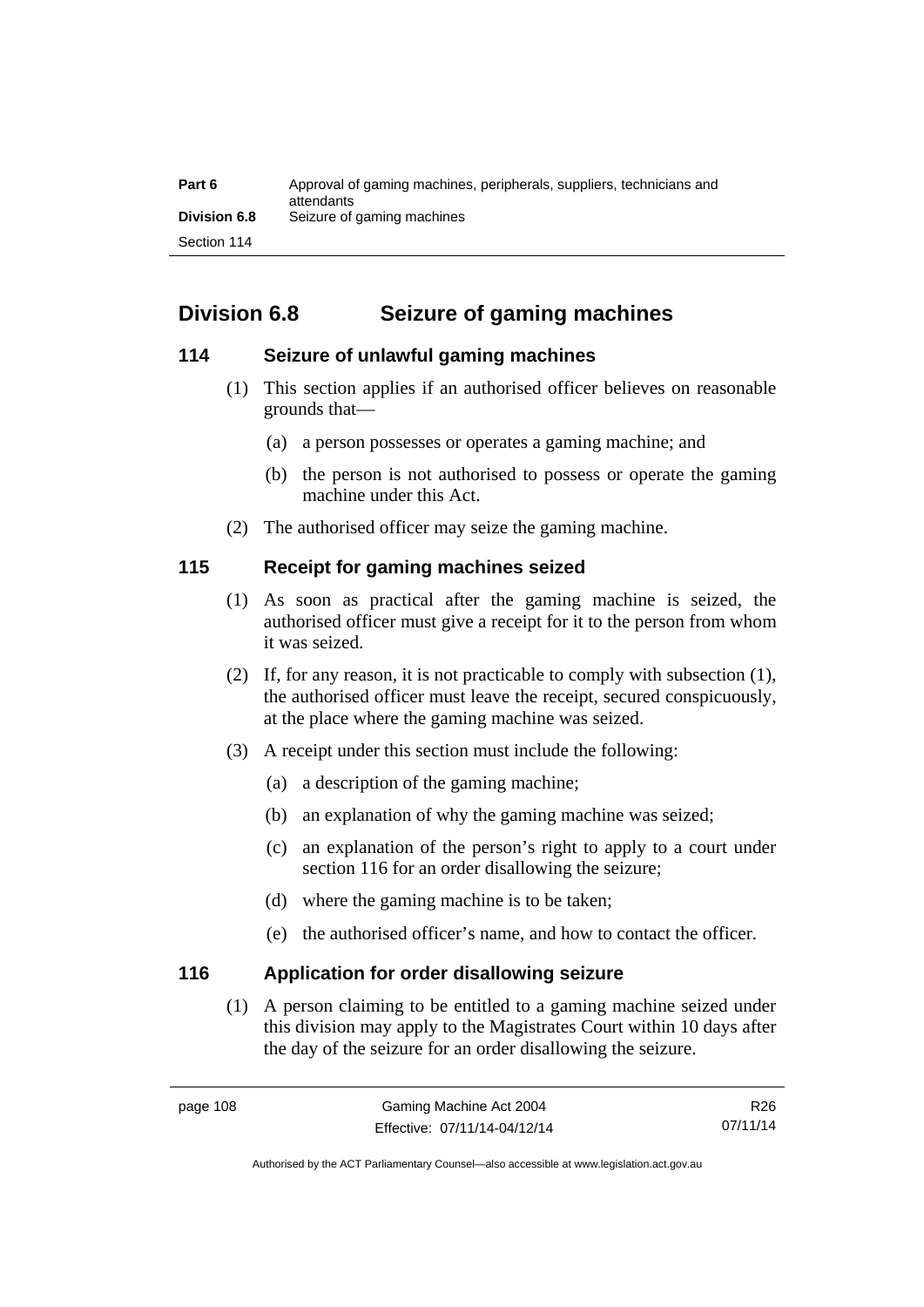- (2) The application may be heard only if the applicant has served a copy of the application on the commission.
- (3) The commission is entitled to appear as respondent at the hearing of the application.

# **117 Order for return of seized gaming machine**

- (1) This section applies if a person claiming to be entitled to a gaming machine seized under this division applies to the Magistrates Court under section 116 for an order disallowing the seizure.
- (2) The Magistrates Court must make an order disallowing the seizure if satisfied that—
	- (a) the applicant would, apart from the seizure, be entitled to the return of the seized gaming machine; and
	- (b) the gaming machine is not connected with an offence against this Act; and
	- (c) possession of the gaming machine by the person would not be an offence.
- (3) The Magistrates Court may also make an order disallowing the seizure if satisfied there are exceptional circumstances justifying the making of the order.
- (4) If the Magistrates Court makes an order disallowing the seizure, the court may make 1 or more of the following ancillary orders:
	- (a) an order directing the commission to return the gaming machine to the applicant or to someone else that appears to be entitled to it;
	- (b) if the gaming machine cannot be returned or has depreciated in value because of the seizure—an order directing the Territory to pay reasonable compensation;
	- (c) an order about the payment of costs in relation to the application.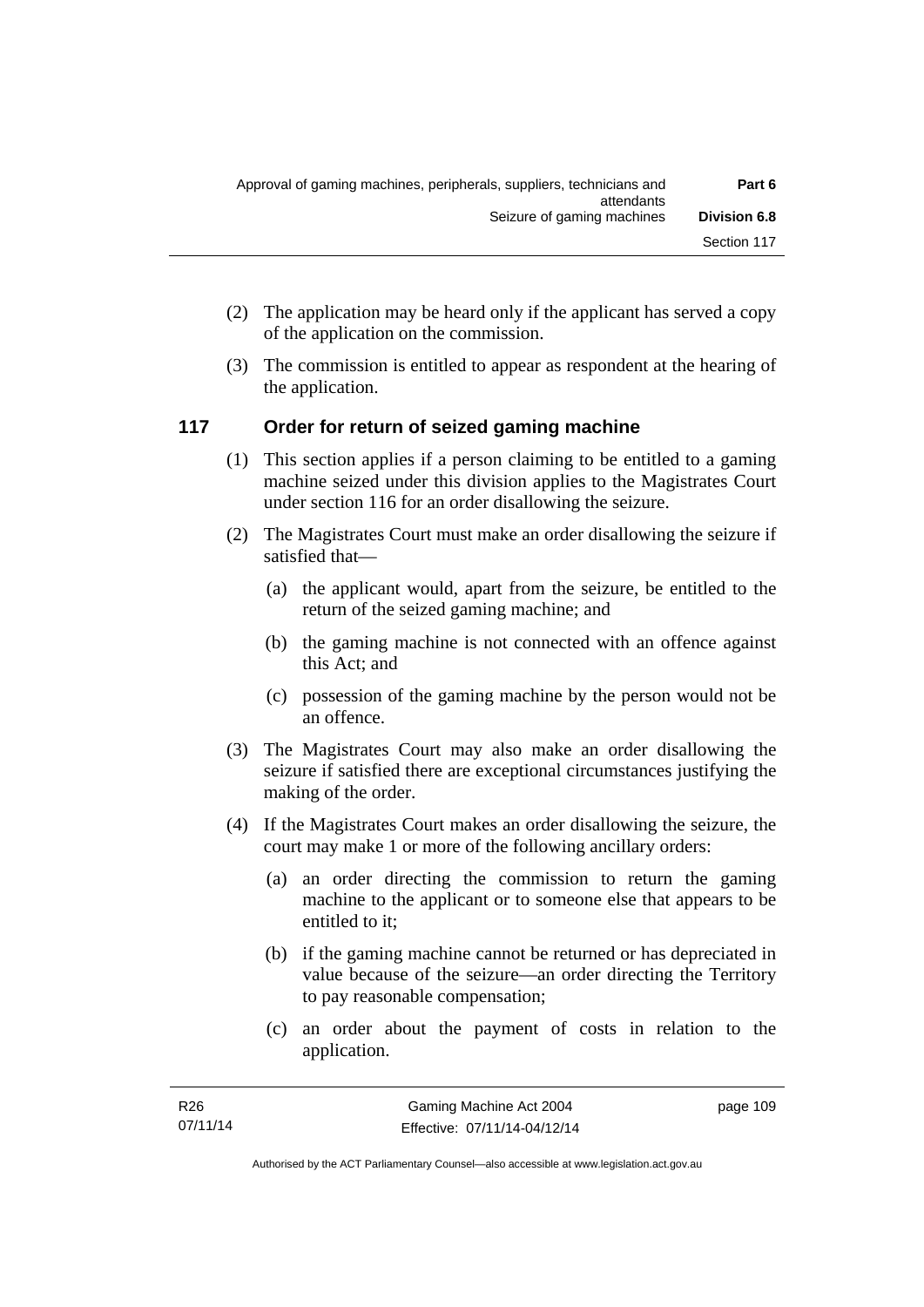| Part 6              | Approval of gaming machines, peripherals, suppliers, technicians and<br>attendants |
|---------------------|------------------------------------------------------------------------------------|
| <b>Division 6.9</b> | Installation and operation of gaming machines                                      |
| Section 118         |                                                                                    |

# **118 Adjournment pending hearing of other proceedings**

- (1) This section applies to the hearing of an application under section 116 (Application for order disallowing seizure).
- (2) If it appears to the Magistrates Court that the seized gaming machine is required to be produced in evidence in a pending proceeding in relation to an offence against a Territory law, the court may, on the application of the commission or its own initiative, adjourn the hearing until the end of that proceeding.

# **119 Forfeiture of seized gaming machines**

- (1) This section applies if an application under section 116 for an order disallowing the seizure of a gaming machine—
	- (a) has not been made within 10 days after the day of the seizure; or
	- (b) has been made within that period, but the application has been refused or has been withdrawn before a decision on the application had been made.
- (2) The seized gaming machine—
	- (a) is forfeited to the Territory; and
	- (b) may be sold, destroyed or otherwise disposed of as the commission directs.

# **Division 6.9 Installation and operation of gaming machines**

# **120 Installation to be in accordance with approval of commission**

- (1) A licensee commits an offence if—
	- (a) the licensee allows the installation of a gaming machine on the licensed premises; and

Authorised by the ACT Parliamentary Counsel—also accessible at www.legislation.act.gov.au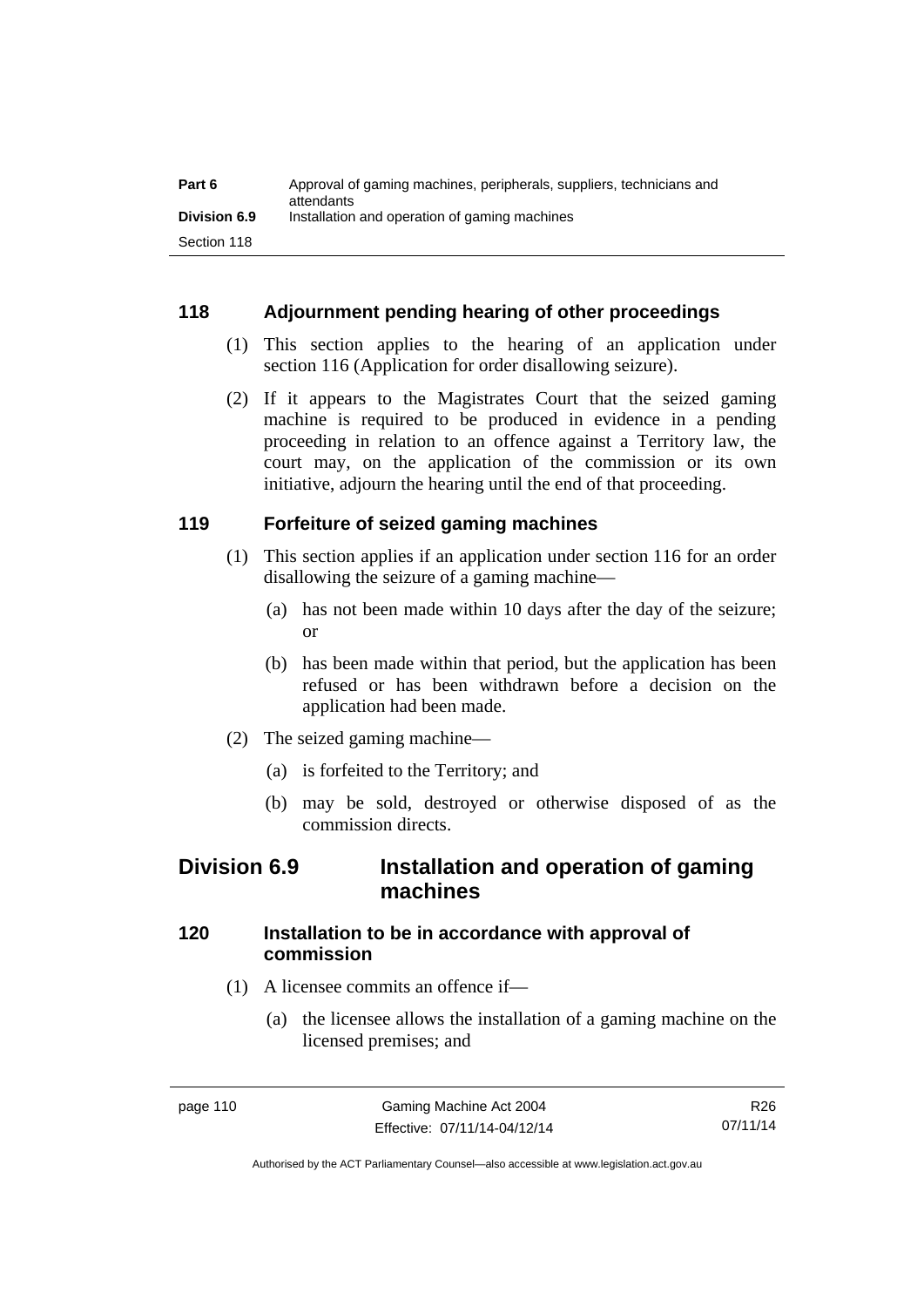(b) the gaming machine is installed otherwise than in a gaming area.

Maximum penalty: 50 penalty units.

(2) An offence against this section is a strict liability offence.

# **121 Offence to install gaming machines**

- (1) A person commits an offence if—
	- (a) the person installs a gaming machine on licensed premises; and
	- (b) the person is not an approved supplier or approved technician.

Maximum penalty: 50 penalty units

(2) An offence against this section is a strict liability offence.

# **122 Certificate about meter readings**

- (1) A person commits an offence if the person—
	- (a) installs a gaming machine on licensed premises; and
	- (b) as soon as practicable, but no later than 3 days, after installing the machine, does not give the licensee a certificate signed by the person stating the meter readings on the machine immediately after installation.

Maximum penalty: 20 penalty units.

(2) An offence against this section is a strict liability offence.

# **123 Sealing computer cabinet**

- (1) A licensee commits an offence if—
	- (a) the licensee allows the installation of a gaming machine on the licensed premises; and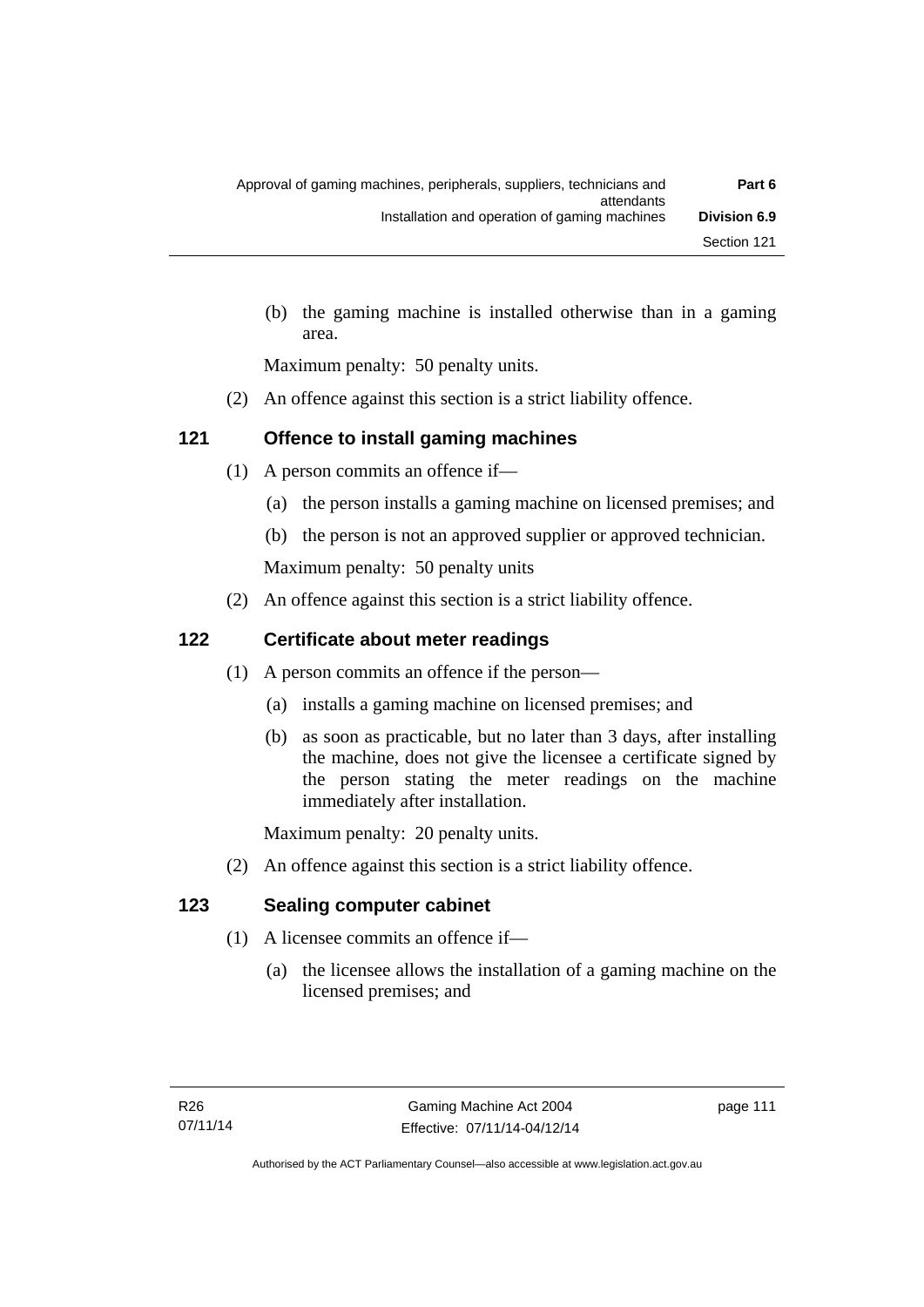| Part 6              | Approval of gaming machines, peripherals, suppliers, technicians and<br>attendants |
|---------------------|------------------------------------------------------------------------------------|
| <b>Division 6.9</b> | Installation and operation of gaming machines                                      |
| Section 124         |                                                                                    |

 (b) the computer cabinet is not sealed in a way that prevents unauthorised access.

Maximum penalty: 50 penalty units.

(2) An offence against this section is a strict liability offence.

### **124 Commission may require information**

- (1) This section applies if a gaming machine is installed on licensed premises.
- (2) The commission may give the licensee a written notice stating the details the commission needs to be told about the gaming machine.

# **125 Operation to be subject to correct percentage payout**

- (1) A person commits an offence if—
	- (a) the person is an approved supplier or approved technician; and
	- (b) the person opens a gaming machine and makes an adjustment that will, or is likely to, affect the percentage payout of the machine; and
	- (c) the percentage payout on the gaming machine on the licensed premises is not the percentage payout authorised by the licence for the machine.

Maximum penalty: 50 penalty units.

(2) An offence against this section is a strict liability offence.

# **126 Position for percentage payout of gaming machines display**

- (1) The commission may approve a position on a kind of gaming machine for display of the percentage payout for the machine.
- (2) An approval is a notifiable instrument.

*Note* A notifiable instrument must be notified under the [Legislation Act](http://www.legislation.act.gov.au/a/2001-14).

Authorised by the ACT Parliamentary Counsel—also accessible at www.legislation.act.gov.au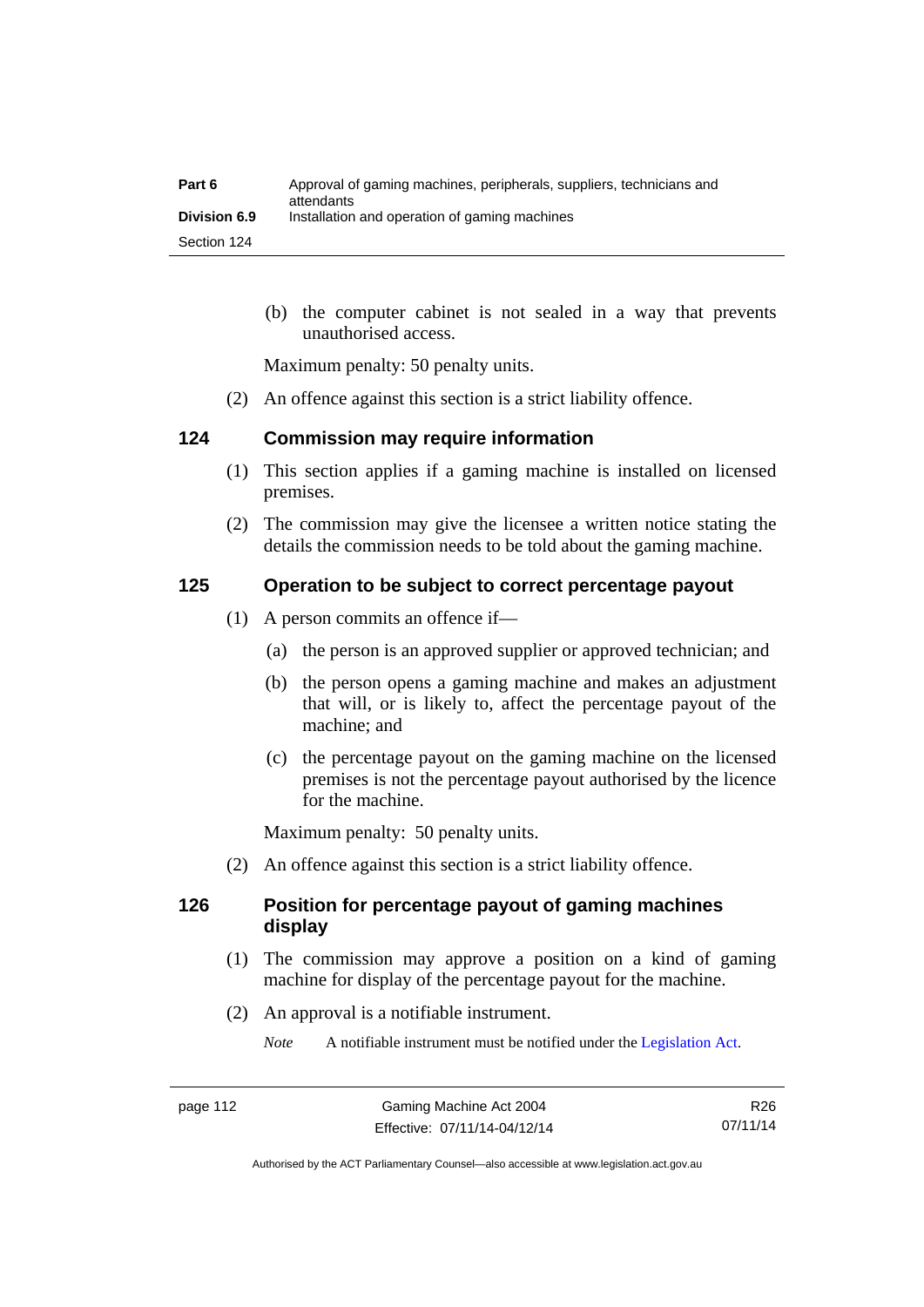# **127 Maximum stake amount**

A person commits an offence if—

- (a) the person is an approved supplier or approved technician; and
- (b) the person supplies or installs a gaming machine; and
- (c) the person intentionally sets the stake amount for the gaming machine higher than the amount prescribed by regulation.

Maximum penalty: 50 penalty units.

R26 07/11/14

Authorised by the ACT Parliamentary Counsel—also accessible at www.legislation.act.gov.au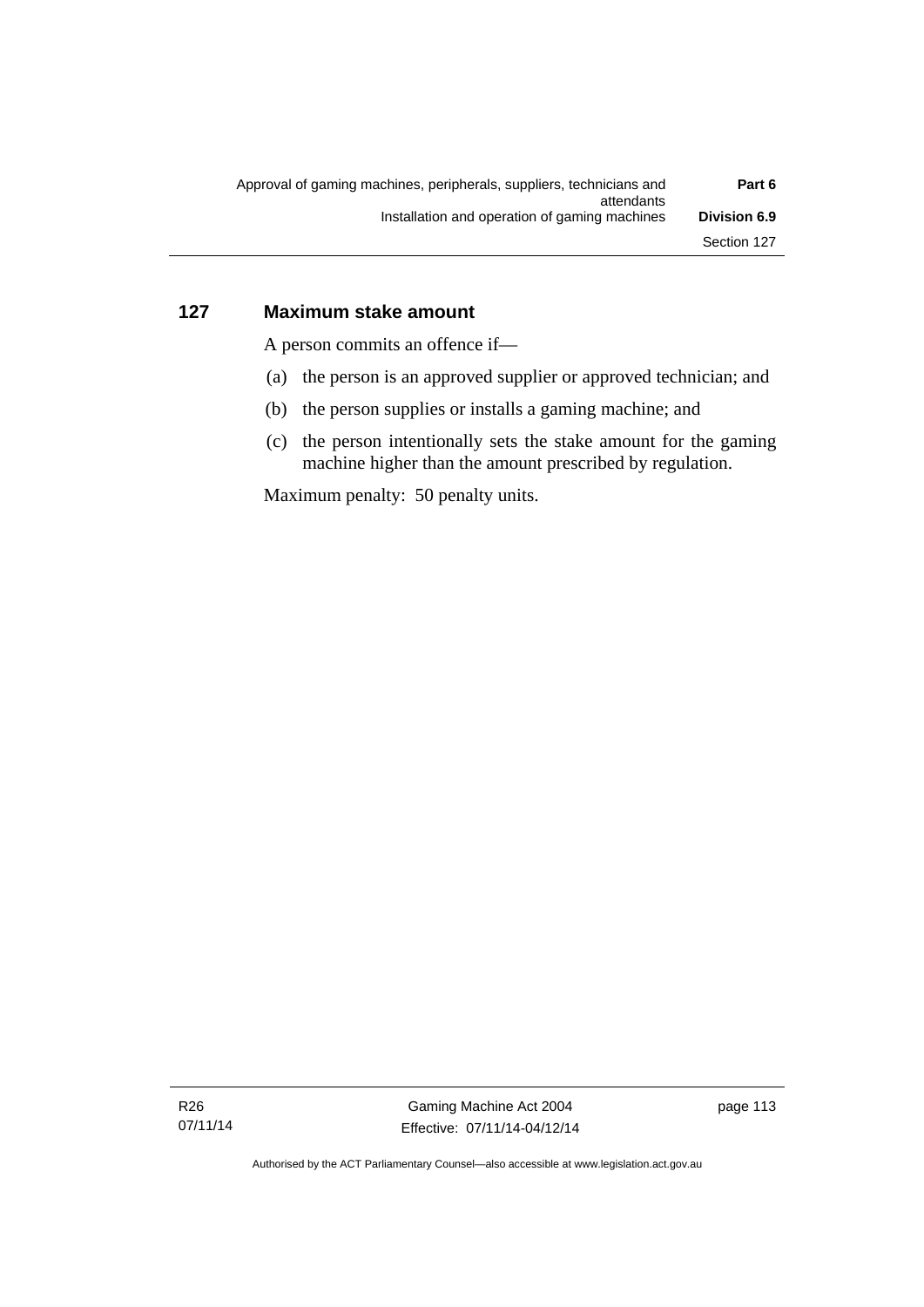# **Part 7 Regulation of gaming machines generally**

# **128 Machine access generally**

- (1) A person commits an offence if the person does any of the following in relation to a licensed gaming machine on licensed premises:
	- (a) opens the machine;
	- (b) checks money in the machine;
	- (c) places money into the machine (other than to play the machine);
	- (d) removes money from the machine (other than money won or credited).

Maximum penalty: 50 penalty units.

- (2) Subsection (1) does not apply to the following people:
	- (a) an authorised officer;
	- (b) an approved supplier;
	- (c) an approved technician;
	- (d) an approved attendant.
- (3) A person commits an offence if—
	- (a) the person maintains a licensed gaming machine on licensed premises; and
	- (b) the person is not an approved supplier or approved technician.

Maximum penalty: 50 penalty units.

(4) An offence against this section is a strict liability offence.

R26 07/11/14

Authorised by the ACT Parliamentary Counsel—also accessible at www.legislation.act.gov.au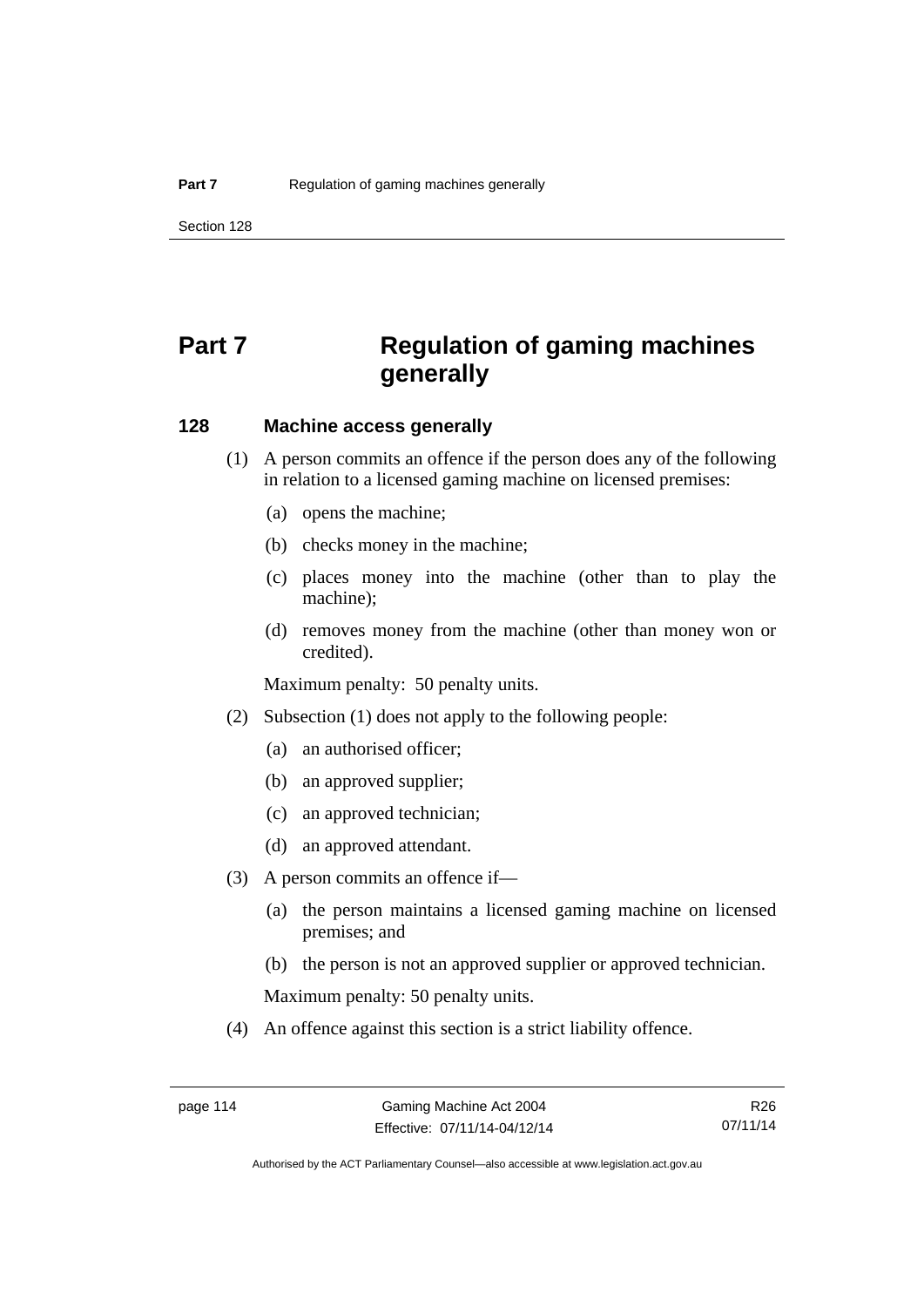### **129 Interference with gaming machines**

 (1) A person commits an offence if the person recklessly interferes with the operation of a gaming machine.

Maximum penalty: 100 penalty units, imprisonment for 1 year or both.

 (2) A person commits an offence if the person inserts into a gaming machine anything other than a coin, note or token of the kind stated on the gaming machine.

Maximum penalty: 100 penalty units, imprisonment for 1 year or both.

 (3) A person commits an offence if the person does anything intended to interfere with a gaming machine in a way that causes the machine to yield a reward less than or greater than the percentage payout under the licence in relation to that machine.

Maximum penalty: 100 penalty units, imprisonment for 1 year or both.

 (4) A person commits an offence if the person does anything intended to render a gaming machine, either temporarily or otherwise, incapable of forming a winning combination.

Maximum penalty: 100 penalty units, imprisonment for 1 year or both.

 (5) Subsection (1) does not apply in relation to anything done honestly for the maintenance of a gaming machine by an approved supplier, approved technician or authorised officer.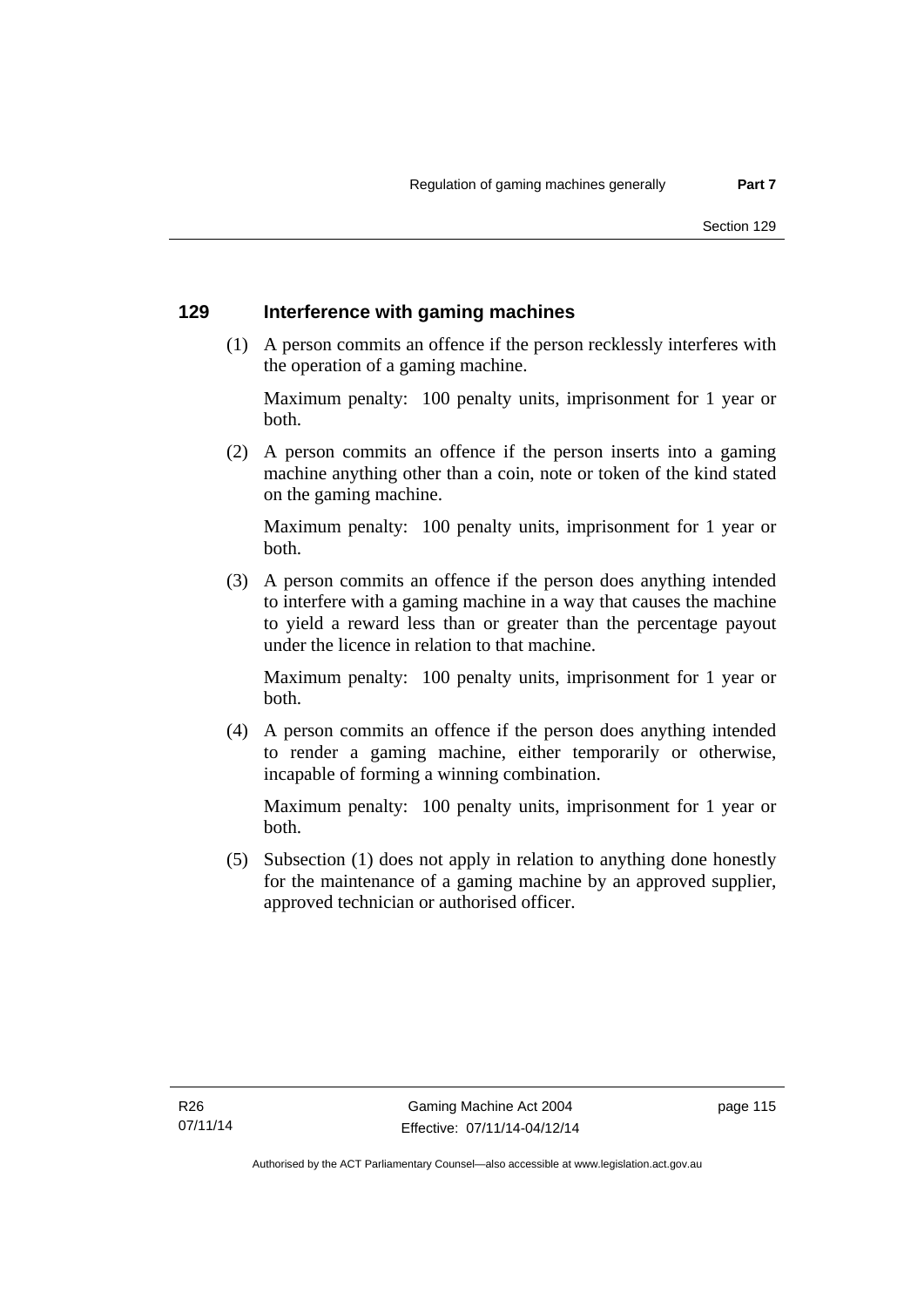Section 130

### **130 Opening computer cabinets**

- (1) A person commits an offence if the person—
	- (a) opens the computer cabinet in a gaming machine; and
	- (b) is not an approved supplier, approved technician or authorised officer.

Maximum penalty: 50 penalty units.

(2) An offence against this section is a strict liability offence.

### **131 Rendering gaming machines inoperable on licence ceasing to be in force**

If a licence ceases to be in force, the commission must ensure that each gaming machine on the licensed premises is inoperable—

 (a) if the licence ceased to be in force under section 64 (1) or because the licence expired—until the machines are removed from the premises; or

*Note* Section 64 (1) provides that a person's licence is cancelled if the person's general or on licence is not renewed.

- (b) if the licence is suspended—during the suspension; or
- (c) if the licence has been cancelled—until the first of the following happens:
	- (i) the machines are removed from the premises;
	- (ii) the decision of the commission cancelling the licence is set aside on an application for review of the decision; or

Authorised by the ACT Parliamentary Counsel—also accessible at www.legislation.act.gov.au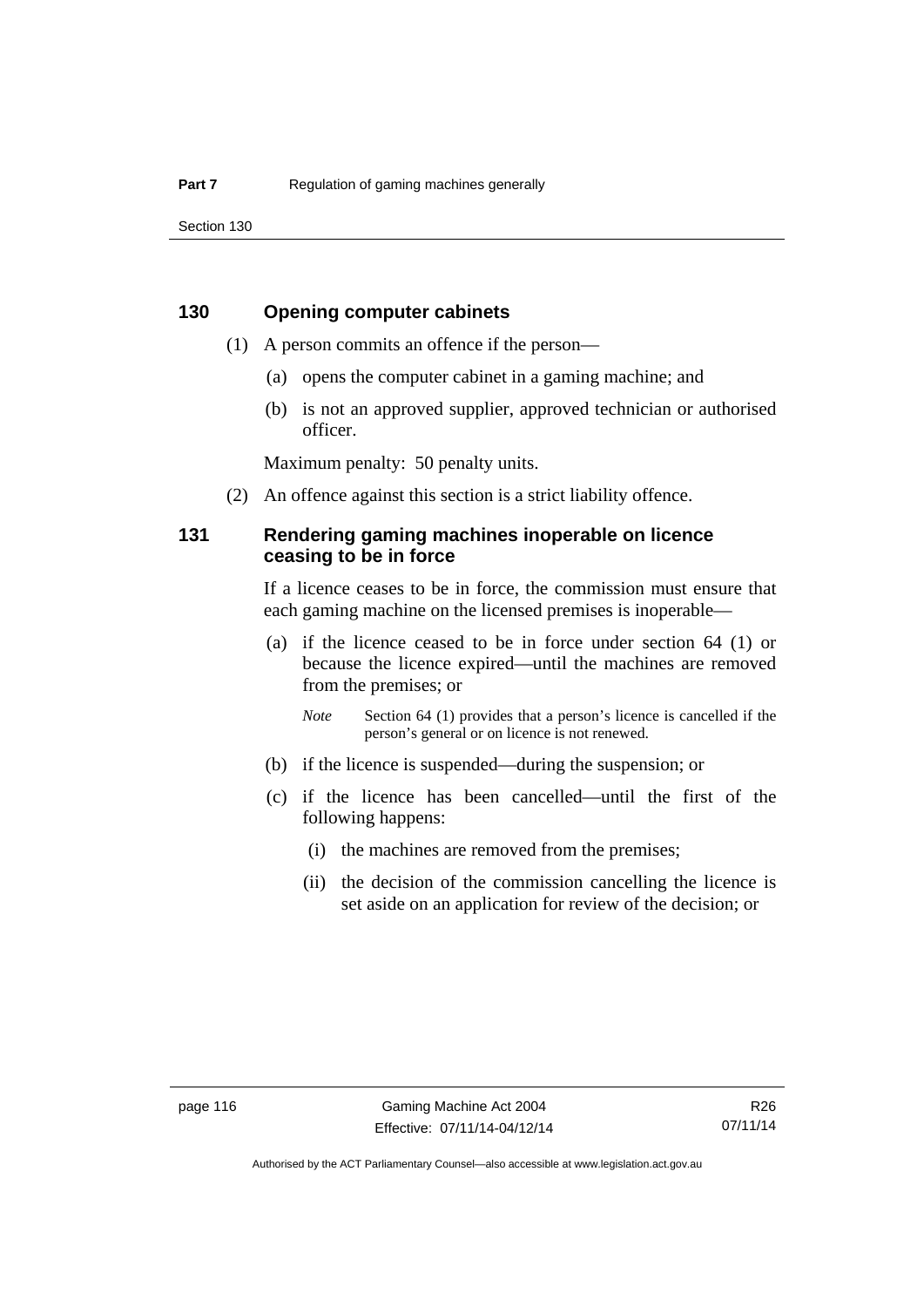- (d) if the licence ceased to be in force under section 64 (2)—until the first of the following happens:
	- (i) the machines are removed from the premises;
	- (ii) the licence is taken to be in force again under section 64 (3).
	- *Note* Section 64 (2) provides that a person's licence is cancelled if the person's general or on licence is cancelled.

### **132 Removal of gaming machines from premises**

- (1) This section applies to a person who held a licence that has ceased to be in force, other than a person whose licence is suspended.
- (2) The person commits an offence if, at the end of the required period, a gaming machine that was licensed is on the premises that were licensed.

Maximum penalty: 50 penalty units.

(3) In this section:

*relevant decision* means the decision of the commission (if any) because of which the licence ceased to be in force.

#### *required period* means—

- (a) 2 weeks after the day—
	- (i) the licence ceases to be in force; or
	- (ii) if an application for review of the relevant decision may be made but is not made—the time for applying for review of the decision ends; or
	- (iii) if an application is made to review the relevant decision the application is withdrawn, dismissed or decided; or
- (b) any further period the commission, whether before or after the end of the period, in writing, approves.

page 117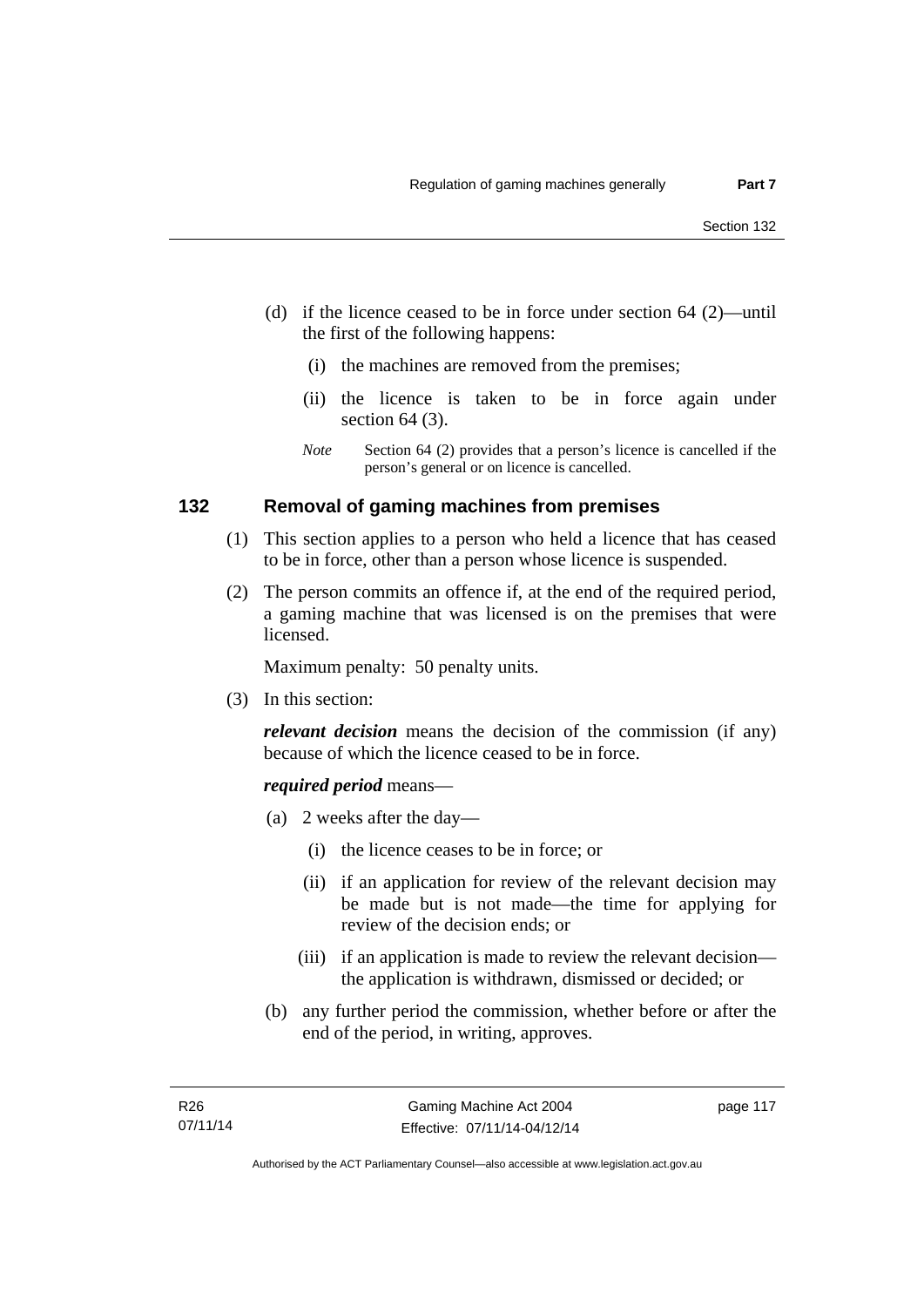# **Part 8 Linked-jackpot arrangements**

#### **133 Operation of linked-jackpot arrangements**

A person commits an offence if—

- (a) the person operates a linked-jackpot arrangement between gaming machines; and
- (b) the arrangement is not authorised under section 134 or by a multi-user permit.

Maximum penalty: 50 penalty units, imprisonment for 6 months or both.

### **134 Single-user authorisation for linked-jackpot arrangements**

- (1) A licensee may apply in writing to the commission for authorisation to operate a linked-jackpot arrangement between gaming machines operated under the licence.
	- *Note 1* If a form is approved under the [Control Act,](http://www.legislation.act.gov.au/a/1999-46) s 53D for an application, the form must be used.

*Note* 2 A fee may be determined under s 177 for this provision.

- (2) The application must include details of each event by reference to which linked jackpots are to be payable under the proposed arrangement.
- (3) The commission must authorise the linked-jackpot arrangement if—
	- (a) each gaming machine proposed to be linked under the proposed arrangement—
		- (i) is operated under a single licence held by the applicant; and
		- (ii) is the same class; and

R26 07/11/14

Authorised by the ACT Parliamentary Counsel—also accessible at www.legislation.act.gov.au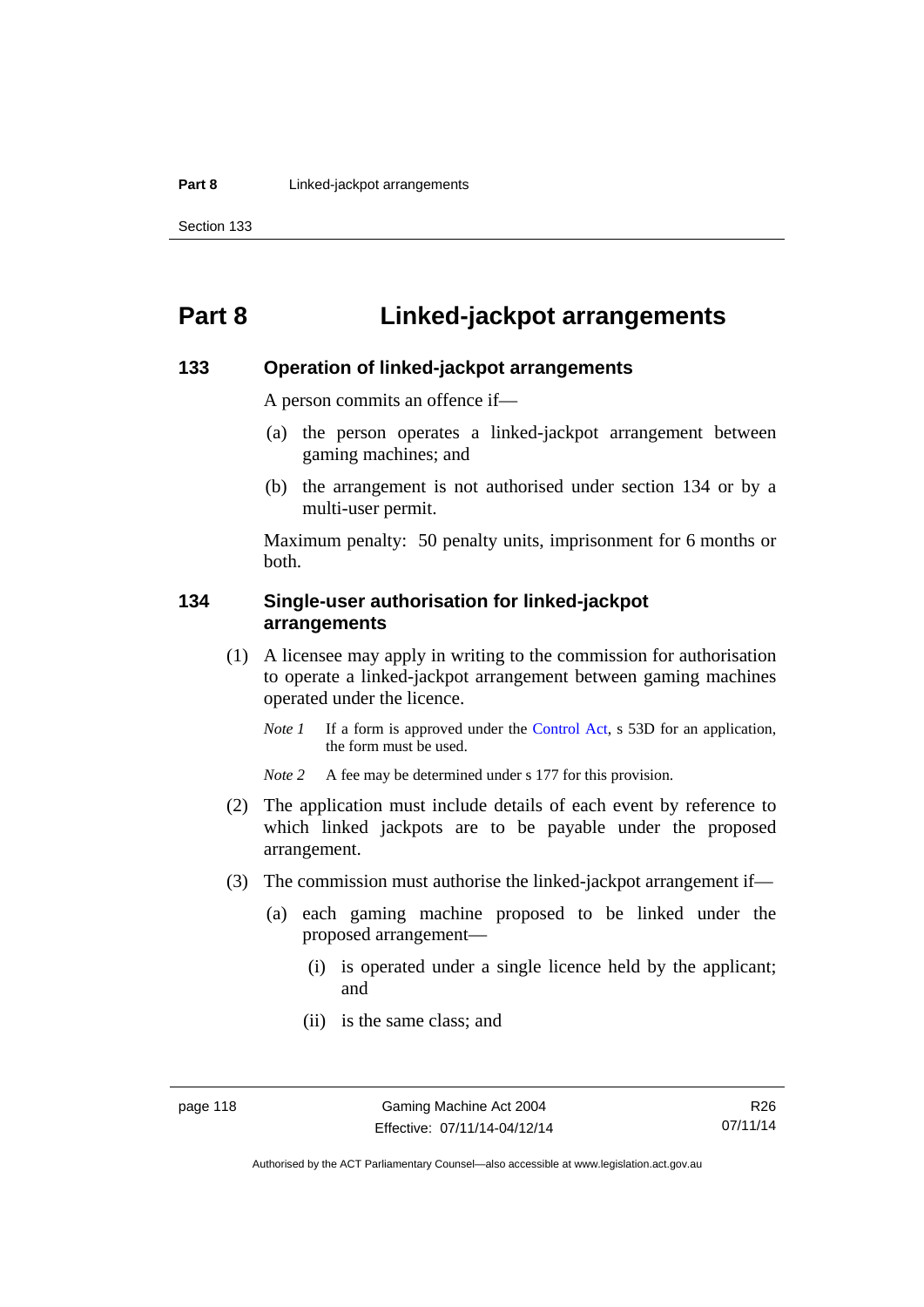- (iii) offers the same chance of winning linked jackpots as each other machine in the arrangement, if played with the same stakes; and
- (b) the financial and operational aspects of the proposed arrangement are in accordance with the regulation; and
- (c) the commission is satisfied, on reasonable grounds, that the proposed arrangement is satisfactory, having regard to the interests of the people playing the machines in the proposed linked-jackpot arrangement.
- (4) It is a condition of an authorisation under this section that—
	- (a) each gaming machine in the linked-jackpot arrangement displays at all times a sign stating clearly—
		- (i) that the machine is part of a linked-jackpot arrangement with other machines on the licensed premises; and
		- (ii) the percentage of the turnover of the machine set aside for the payment of linked jackpots; and
	- (b) linked jackpots be payable for the authorised arrangement by reference to the event or events set out in the application for authorisation for the arrangement.

### **135 Issue of multi-user permits**

- (1) A person (including a person other than a licensee) may apply in writing to the commission for a permit (a *multi-user permit*) to operate a linked-jackpot arrangement between gaming machines operated under 2 or more licences.
	- *Note 1* If a form is approved under the [Control Act,](http://www.legislation.act.gov.au/a/1999-46) s 53D for an application, the form must be used.
	- *Note 2* A fee may be determined under s 177 for this provision.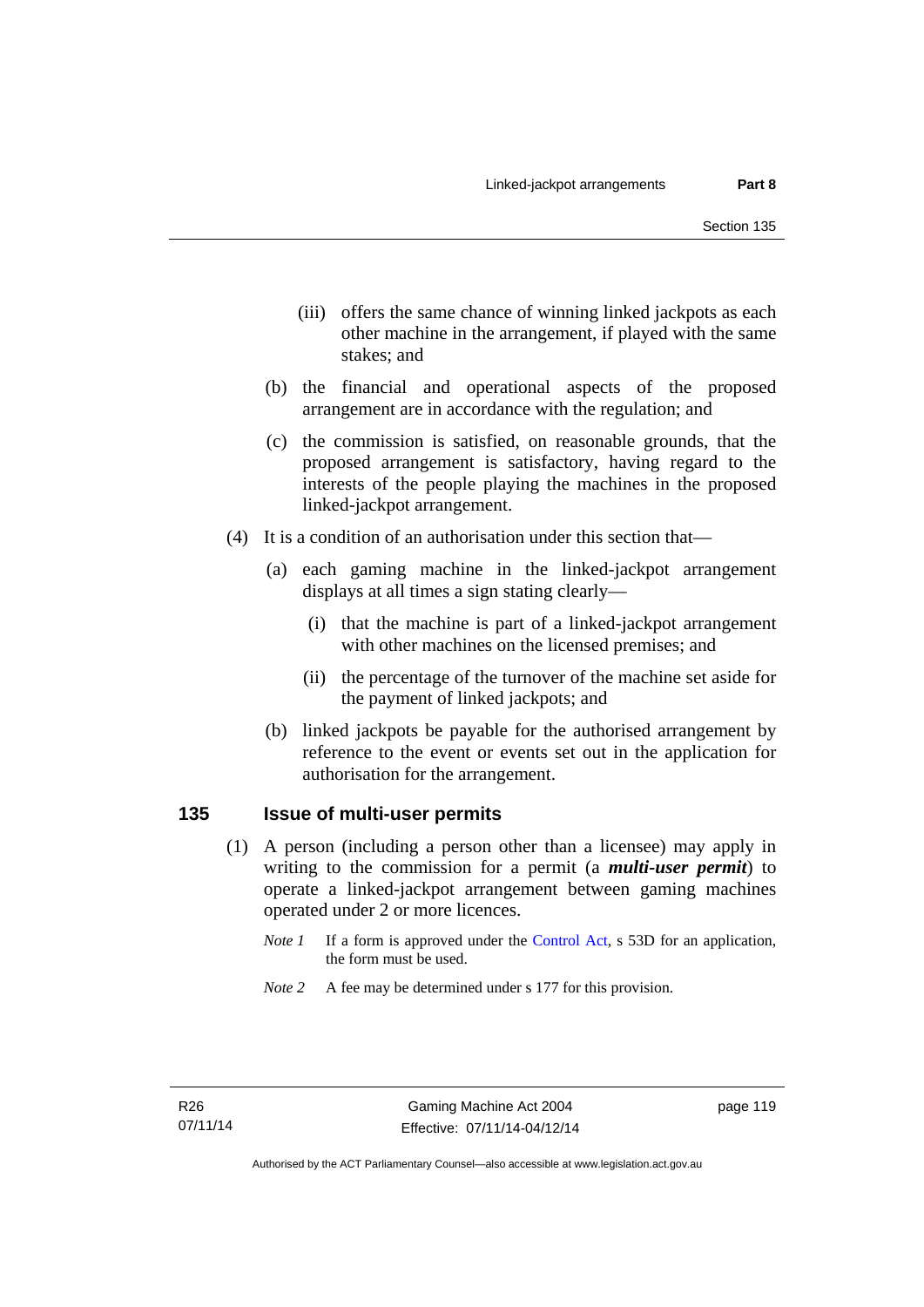Section 135

- (2) The application must include details of the event or events by reference to which linked jackpots are to be payable under the proposed arrangement.
- (3) The commission must issue the multi-user permit if—
	- (a) the commission is satisfied, on reasonable grounds, that the applicant is an eligible person; and
	- (b) each licensee consents to the arrangement; and
	- (c) each gaming machine proposed to be linked under the proposed arrangement—
		- (i) is the same class; and
		- (ii) offers the same chance of winning linked jackpots as each other machine in the arrangement, if played with the same stakes; and
	- (d) the financial and operational aspects of the proposed arrangement is in accordance with the regulation; and
	- (e) the commission is satisfied, on reasonable grounds, that the proposed arrangement is satisfactory, having regard to the interests of the people playing the machines in the proposed arrangement.
- (4) A multi-user permit must state—
	- (a) the full name and address of the permit-holder; and
	- (b) the gaming machines in the linked-jackpot arrangement for which the permit is issued, and the licensed premises where they are situated; and
	- (c) the conditions to which the permit is subject.

R26 07/11/14

Authorised by the ACT Parliamentary Counsel—also accessible at www.legislation.act.gov.au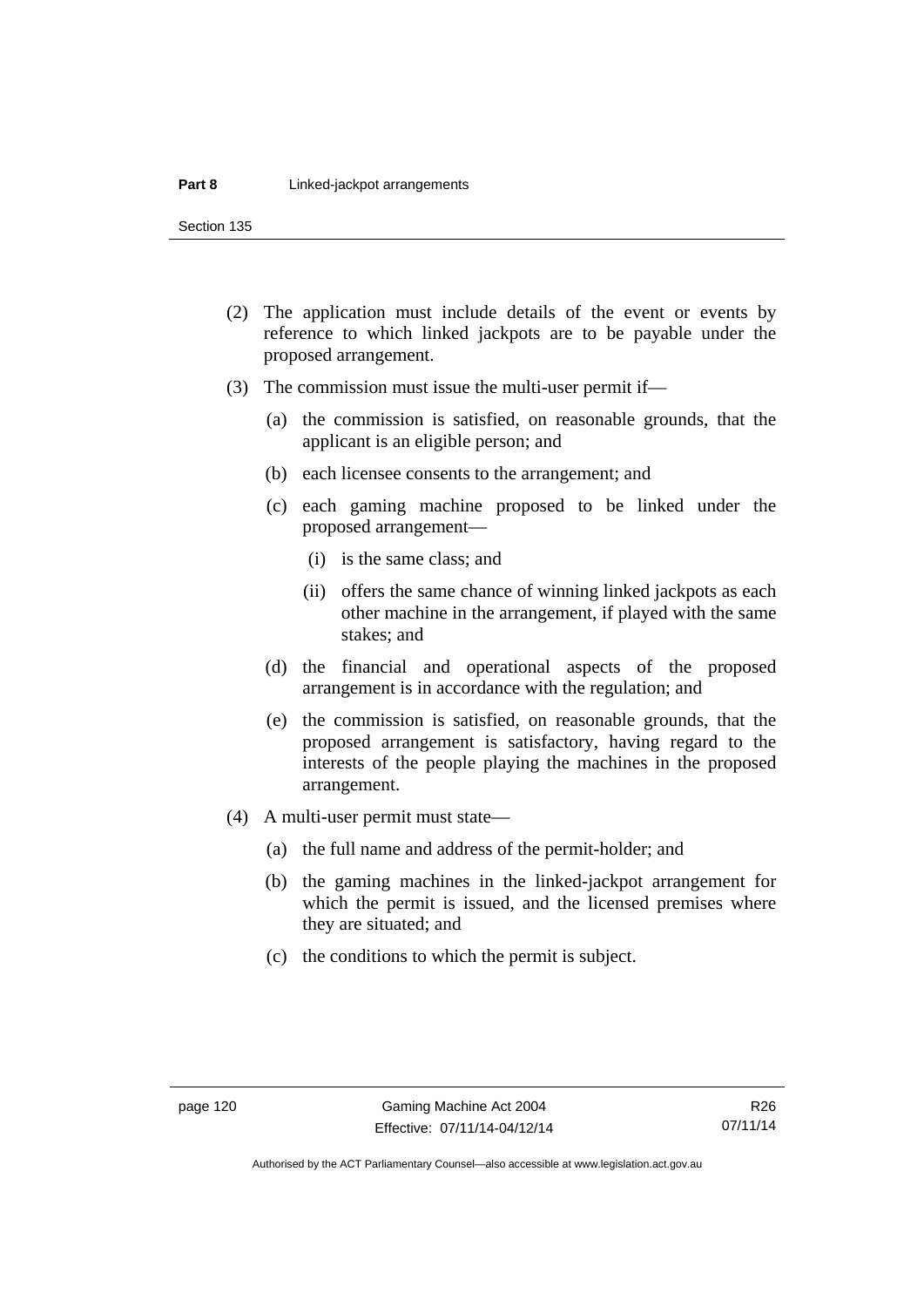### **136 Conditions on multi-user permits**

- (1) A multi-user permit is subject to the following conditions:
	- (a) each gaming machine in a linked-jackpot arrangement under the permit displays at all times a sign stating clearly—
		- (i) that the machine is part of a linked-jackpot arrangement with machines on different licensed premises; and
		- (ii) the percentage of the turnover of the machine set aside for the payment of linked jackpots;
	- (b) linked jackpots are payable under the arrangement by reference to the event or events set out in the application for the permit for the arrangement;
	- (c) the financial and operational aspects of the arrangement must not be amended without the commission's approval under section 138;
	- (d) if the permit-holder is a corporation—the permit-holder must give written notice to the commission stating any of the following changes in relation to the corporation within 1 week after the day of the change:
		- (i) a person becoming an influential person for the corporation;
		- (ii) a substantial change in the relationship of an influential person to the corporation;
		- (iii) a person ceasing to be an influential person for the corporation.
- (2) The commission may put any other reasonable condition on a multiuser permit that the commission considers appropriate, having regard to the interests of the people playing the machines in each linked-jackpot arrangement under the permit.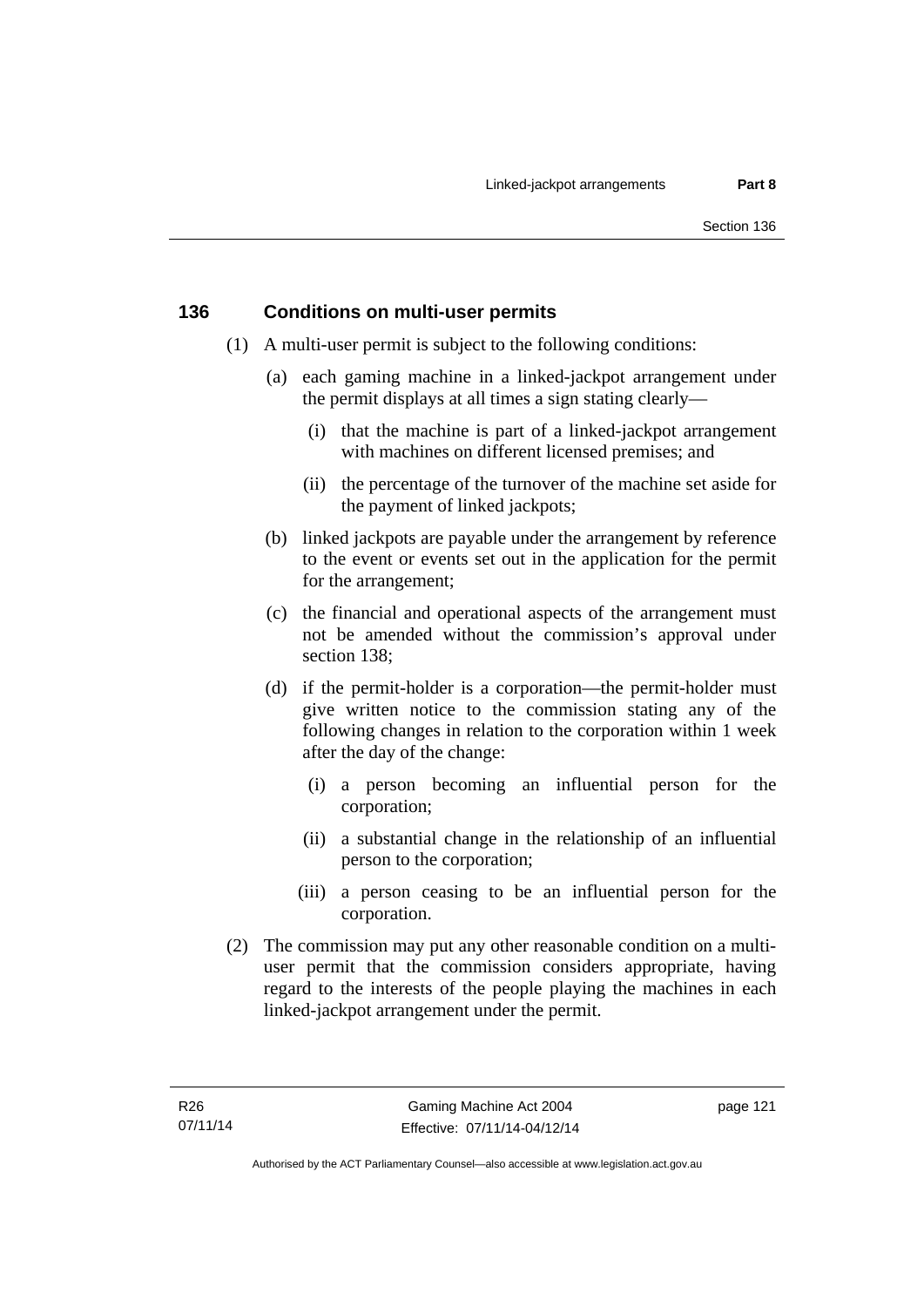Section 137

### **137 Term of multi-user permits**

A multi-user permit is for the period (of up to 3 years) stated in the permit.

### **138 Amendment of multi-user permits in interest of users**

- (1) The commission may amend a condition of a multi-user permit on its own initiative if satisfied that it is appropriate to amend the condition, having regard to the interests of the people playing the machines in the linked-jackpot arrangement under the permit.
- (2) The amendment takes effect on the date stated in the notice of the decision on the amendment given to the permit-holder by the commission.

### **139 Amendment of multi-user permit on request**

- (1) This section applies if a multi-user permit-holder applies in writing to the commission for an amendment of the permit to—
	- (a) reduce the number of gaming machines in a linked-jackpot arrangement, or terminate a linked-jackpot arrangement; or
	- (b) increase the number of gaming machines in a linked-jackpot arrangement under the permit; or
	- (c) include a new linked-jackpot arrangement under the permit; or
	- (d) include gaming machines on other licensed premises in a linked-jackpot arrangement; or
	- (e) amend a condition on the permit.

*Note* A fee may be determined under s 177 for this provision.

 (2) The commission must amend the multi-user permit, or refuse to amend the permit.

Authorised by the ACT Parliamentary Counsel—also accessible at www.legislation.act.gov.au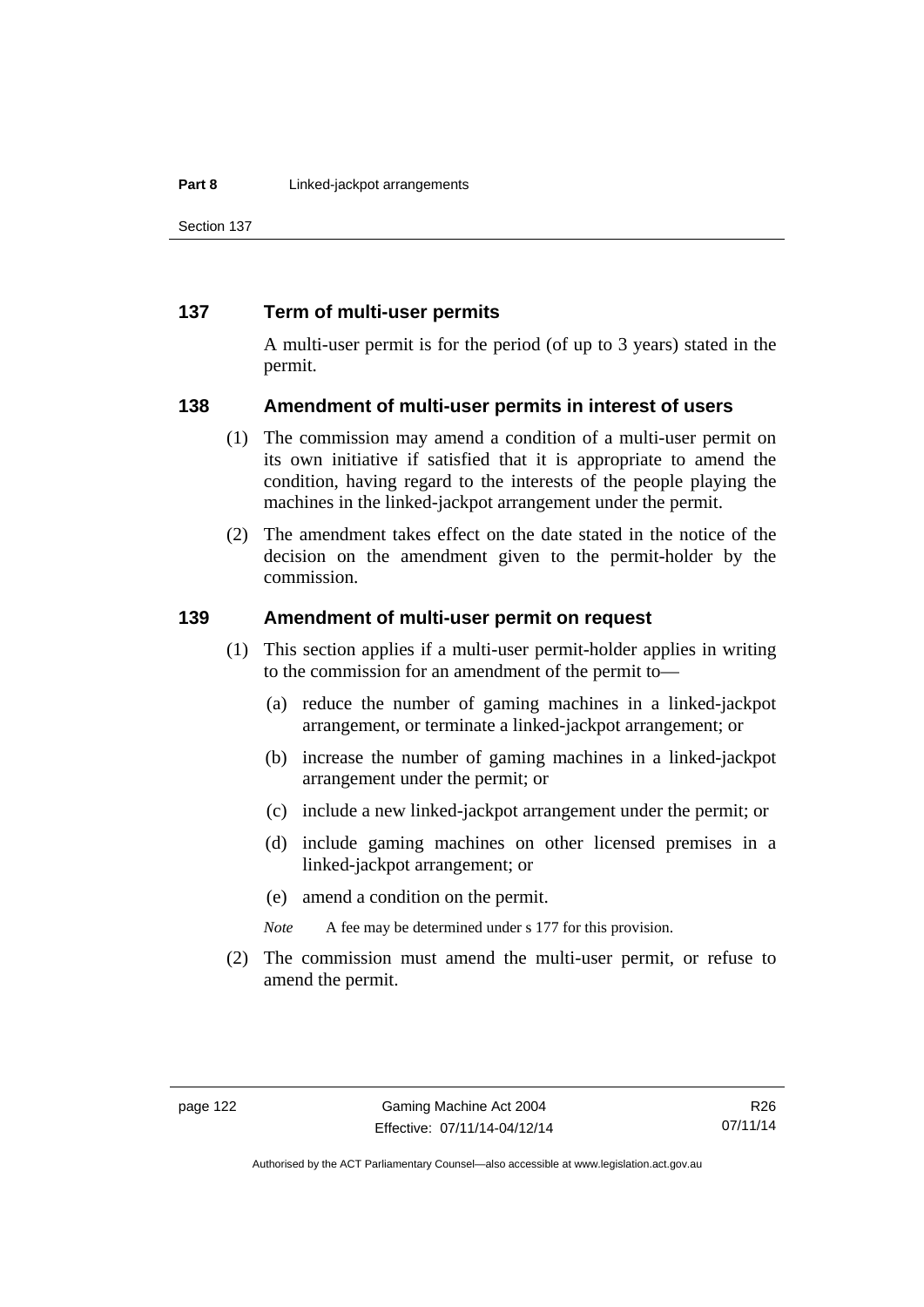- (3) The commission must not amend the multi-user permit unless satisfied—
	- (a) if an additional gaming machine is proposed to be included in a linked-jackpot arrangement—that the additional machine—
		- (i) is the same class as the other machines in the arrangement; and
		- (ii) offers the same chance of winning linked jackpots as each other machine in the arrangement, if played with the same stakes; and
	- (b) if a new linked-jackpot arrangement is proposed to be included under a permit—that each gaming machine to be linked—
		- (i) is the same class; and
		- (ii) offers the same chance of winning linked jackpots as each other machine in the arrangement, if played with the same stakes; and
	- (c) if gaming machines on other licensed premises are proposed to be included in a linked-jackpot arrangement (whether or not the arrangement is an existing arrangement)—that the financial and operational aspects of the arrangement are in accordance with the regulation; and
	- (d) that the proposed amendment is satisfactory, having regard to the interests of the people playing the machines in each proposed linked-jackpot arrangement.
- (4) The amendment takes effect on the date stated in the notice of the decision on the amendment given to the permit-holder by the commission.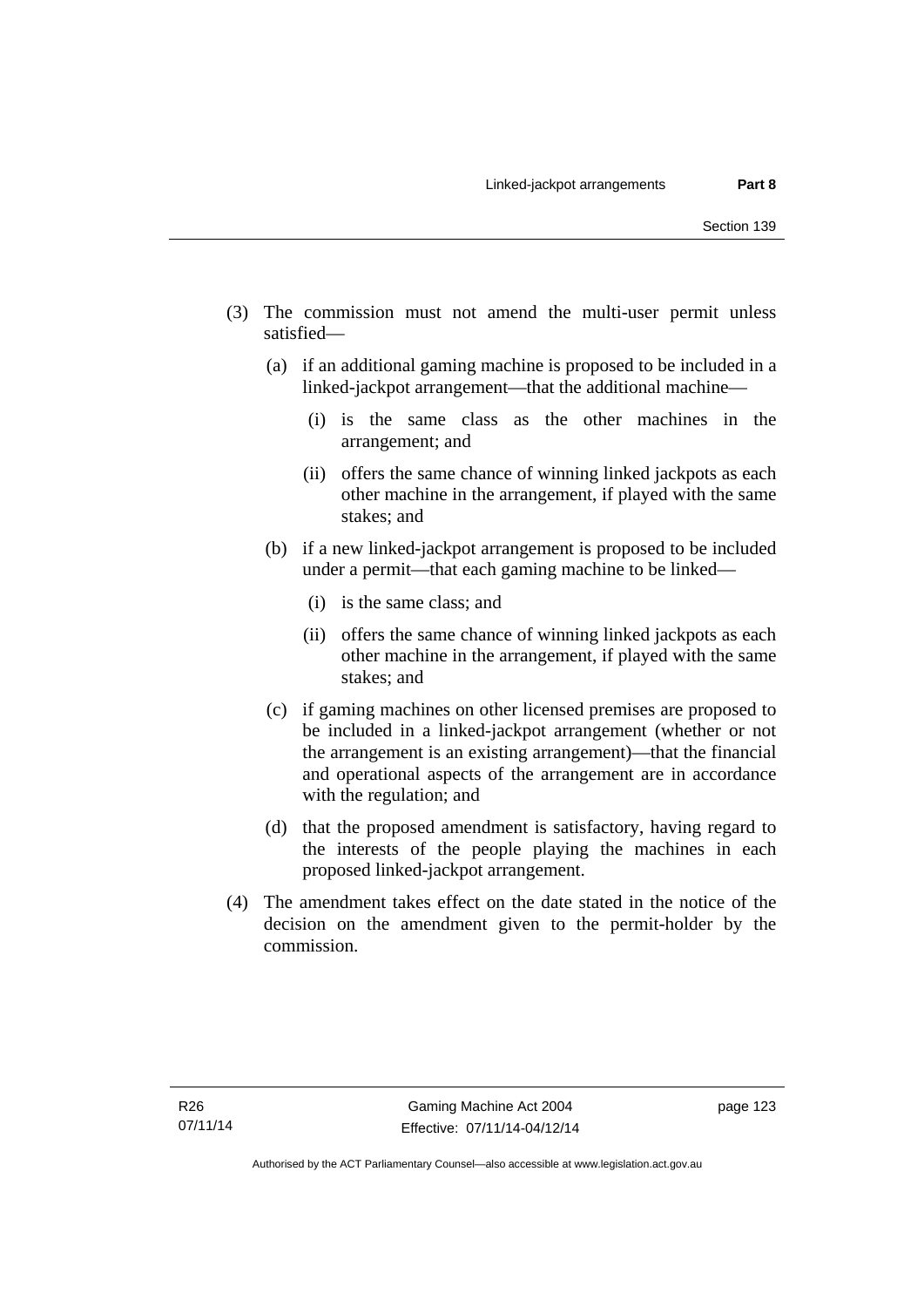Section 140

### **140 Amendment of financial and operational aspects of multiuser permits**

- (1) This section applies if a multi-user permit-holder applies in writing to the commission for an amendment of a financial or operational aspect of a linked-jackpot arrangement under a multi-user permit.
- (2) The commission must amend the multi-user permit, or refuse to amend the permit.
- (3) The commission must amend the multi-user permit in accordance with the application if—
	- (a) the financial and operational aspects of the arrangement, as proposed to be amended, are in accordance with the regulation; and
	- (b) the commission is satisfied that the proposed amendment is satisfactory, having regard to the interests of the people playing the machines in the arrangement.

# **141 Transfer of multi-user permits**

- (1) The holder of a multi-user permit and a person (the *proposed permit-holder*) to whom the permit is proposed to be transferred may apply jointly in writing to the commission for transfer of the permit.
- (2) The commission must transfer the permit to the proposed permitholder if satisfied on reasonable grounds that the proposed permitholder is an eligible person.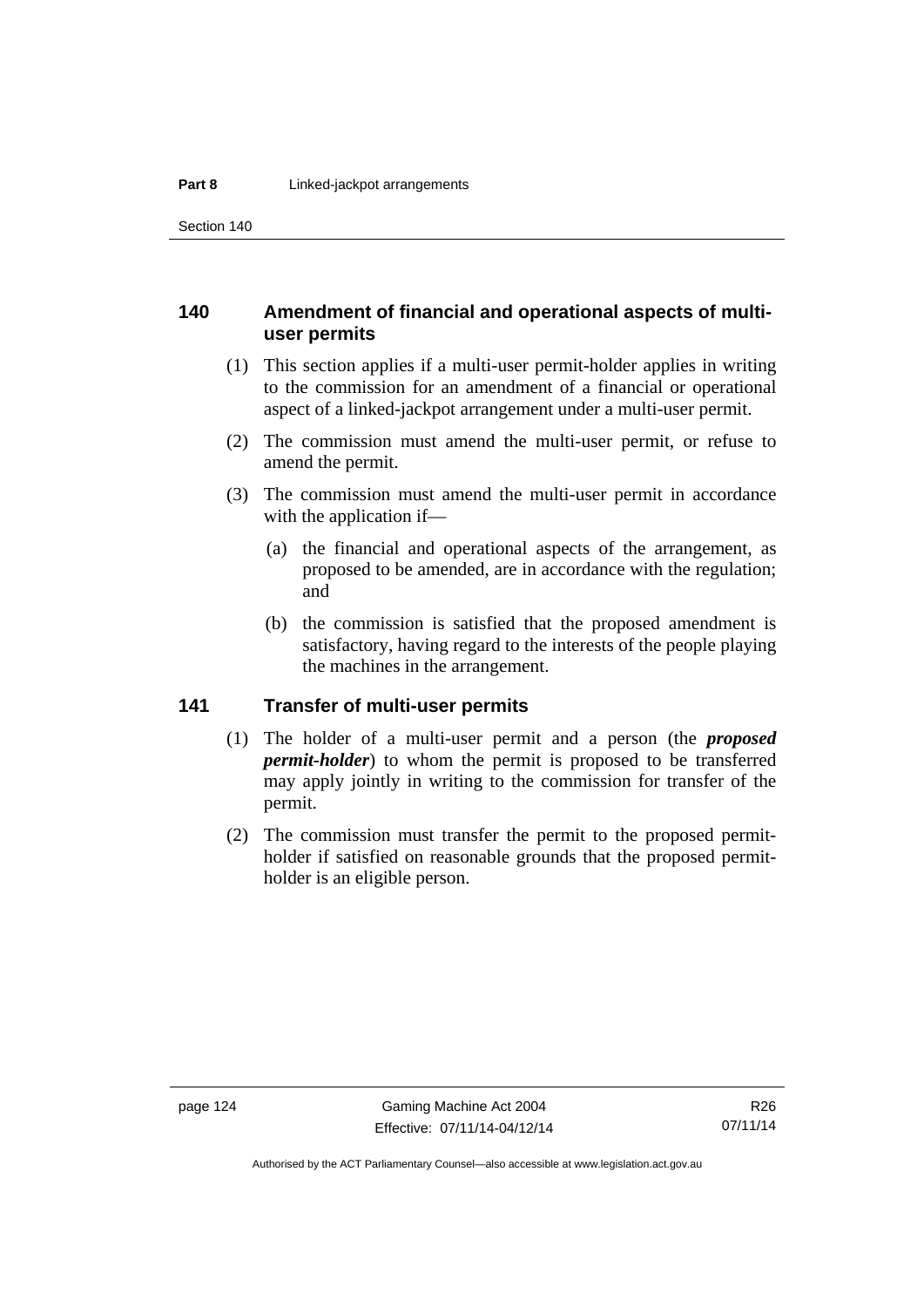# **142 Surrender of multi-user permits**

- (1) This section applies to a multi-user permit-holder if the permitholder does not owe the Territory an amount under this Act.
- (2) The multi-user permit-holder may surrender the permit by—
	- (a) giving the commission a written notice stating that the permitholder surrenders the permit; and
	- (b) returning the permit to the commission.
- (3) The surrender of the multi-user permit takes effect 4 weeks after the day the notice under subsection (2) (a) is given to the commission or, if the notice states a later date of effect, that date.

# **143 Unclaimed jackpots**

- (1) This section applies if an amount won under a linked-jackpot arrangement authorised under section 134 for a licensee or approved under section 135 is not claimed within 1 year after the day it is won.
- (2) The amount is forfeited to the Territory.
- (3) After the amount is forfeited, the winner of the amount—
	- (a) is not entitled to recover the amount from the licensee or permit-holder; and
	- (b) is entitled to recover the amount from the Territory within 6 years after the day the person wins the amount; and
	- (c) is not entitled to recover interest on the amount from the Territory.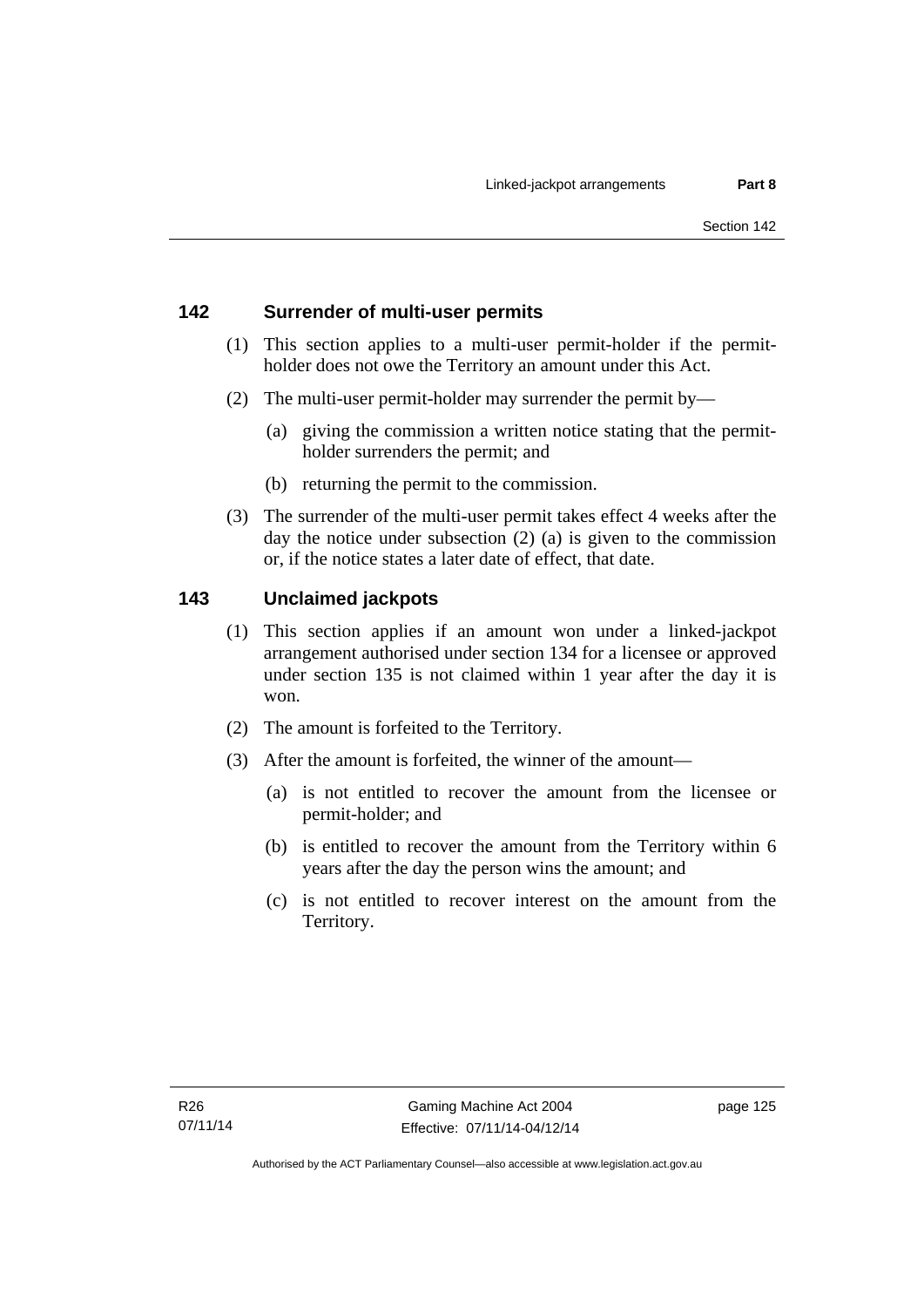### **144 Undisbursed jackpots**

 (1) This section applies if an amount available for allocation as a prize in a linked-jackpot arrangement authorised under section 134 or a multi-user permit has not been won, and cannot be won because the authorisation or permit for the arrangement has been cancelled or surrendered.

*Note* A permit may be cancelled under pt 4 (see s 62).

- (2) The commission may approve an arrangement for the redistribution of the amount as a prize, or an addition to another jackpot, if satisfied that the arrangement is fair.
- (3) However, the amount is a debt owing to the Territory if—
	- (a) the person who held the authorisation or permit has stopped operating gaming machines; or
	- (b) an approval under subsection (2) has not been given for an arrangement 4 weeks after the day the authorisation or permit is cancelled or surrendered.
- (4) The commission must extend the 4-week period mentioned in subsection (3) (b) if satisfied that the extension is needed for a good reason.
	- *Note* The commission may extend the period even if it has ended (see [Legislation Act,](http://www.legislation.act.gov.au/a/2001-14) s 151C).

Authorised by the ACT Parliamentary Counsel—also accessible at www.legislation.act.gov.au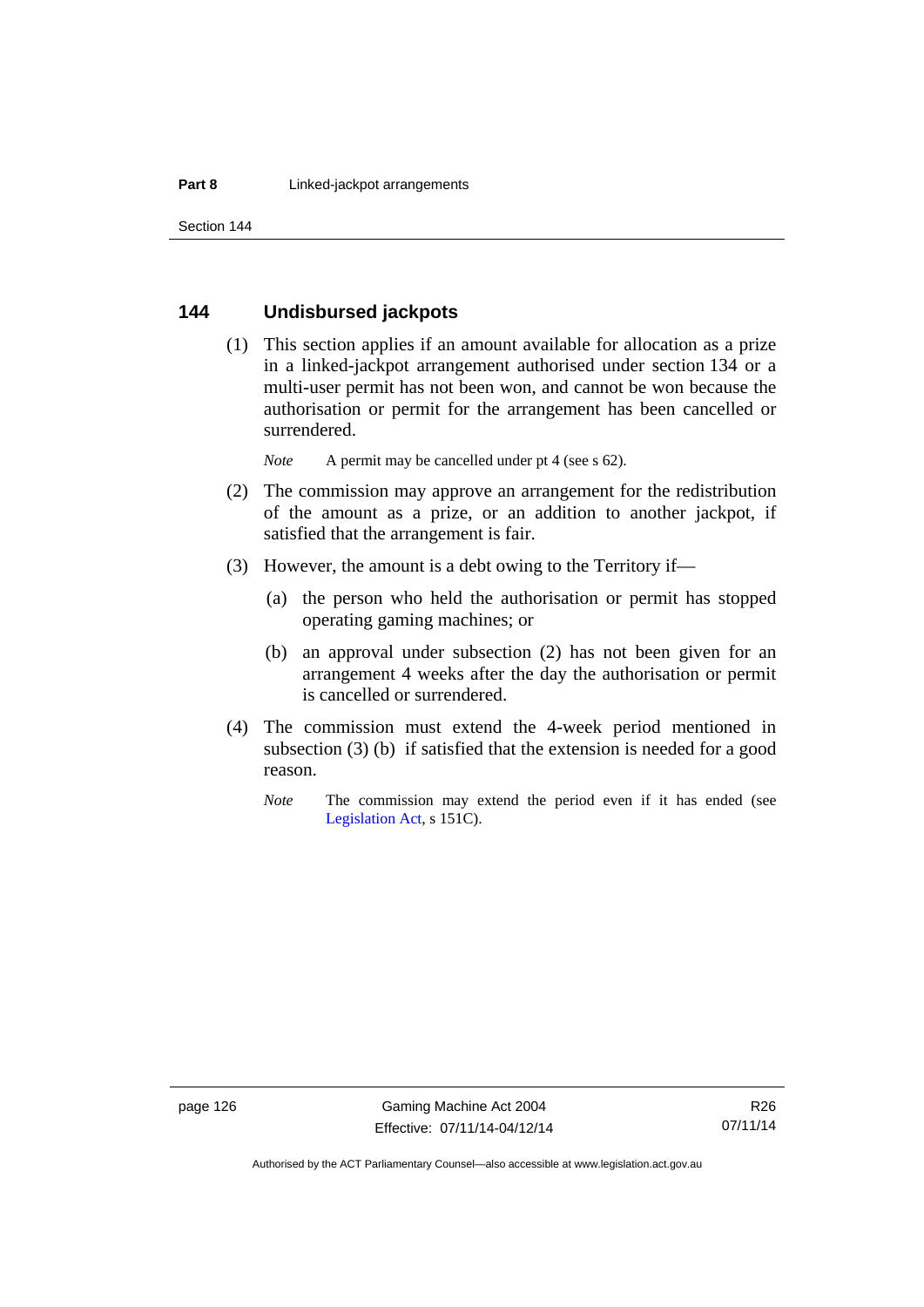# **Part 9 Club administration**

### **144A Definitions—pt 9**

In this part:

*associated organisation declaration* means a declaration under section 147 (Associated organisations—declaration) that an entity is an associated organisation for a club.

*warning notice*, for an associated organisation—see section 147B (1).

# **145 Eligible objects**

- (1) An object of a club is an *eligible object* if—
	- (a) it furthers or promotes—
		- (i) recreation; or
		- (ii) social, religious, political, literary, scientific, artistic, sporting or athletic purposes; or
		- (iii) cultural or educational purposes; or
	- (b) it is approved by the commission; or
	- (c) it is substantially the same as an object mentioned in paragraph (a) or (b).
- (2) An approval under subsection (1) (b) is a disallowable instrument.
	- *Note* A disallowable instrument must be notified, and presented to the Legislative Assembly, under the [Legislation Act.](http://www.legislation.act.gov.au/a/2001-14)

### **146 Eligible clubs**

A club is an *eligible club* if—

(a) the club is incorporated in the ACT; and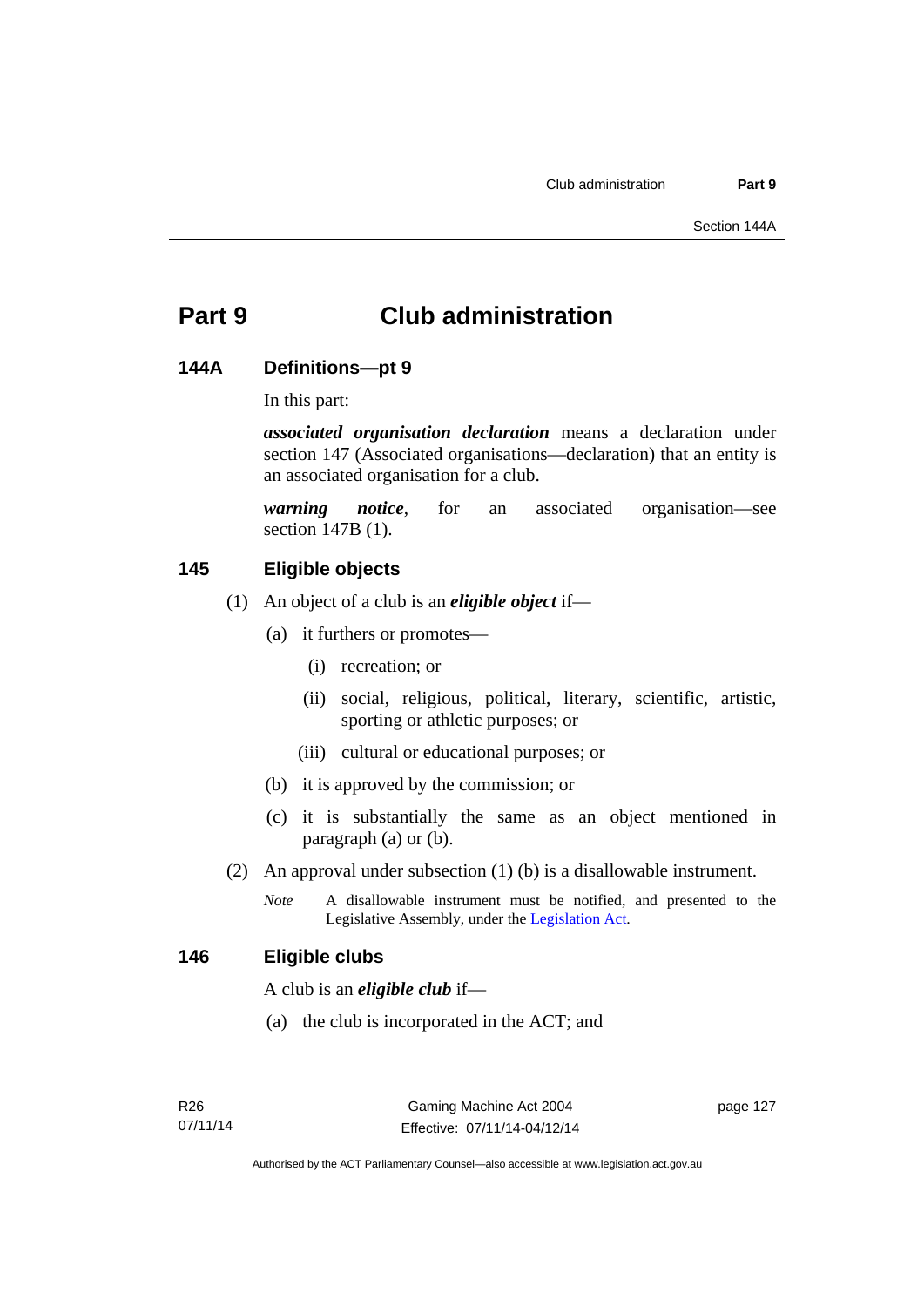- (b) the club's statement of objects—
	- (i) includes eligible objects; and
	- (ii) indicates that the eligible objects together make up the main part of its objects; and
- (c) the club is conducted mainly to achieve eligible objects; and
- (d) the rules of the club—
	- (i) are in accordance with the regulation; and
	- (ii) are consistent with the licence conditions under part 3; and
	- (iii) do not prohibit the playing of games of chance for money on the club premises; and
- (e) the club has at least 300 voting members; and
- (f) the number of life members of the club is not more than 5% of the number of voting members of the club; and
- (g) the premises occupied by the club, and the facilities and property of the club, are kept and maintained for the benefit of members generally.

### **147 Associated organisations—declaration**

- (1) The commission may, in writing, declare that an entity is an associated organisation for a club.
- (2) However, the commission may make a declaration (an *associated organisation declaration*) for an entity only if satisfied that—
	- (a) it is associated with the club; and
	- (b) it is not carried on for profit or gain to its members or anyone else; and
	- (c) it does not have the power to remove a director from the club's board; and

R26 07/11/14

Authorised by the ACT Parliamentary Counsel—also accessible at www.legislation.act.gov.au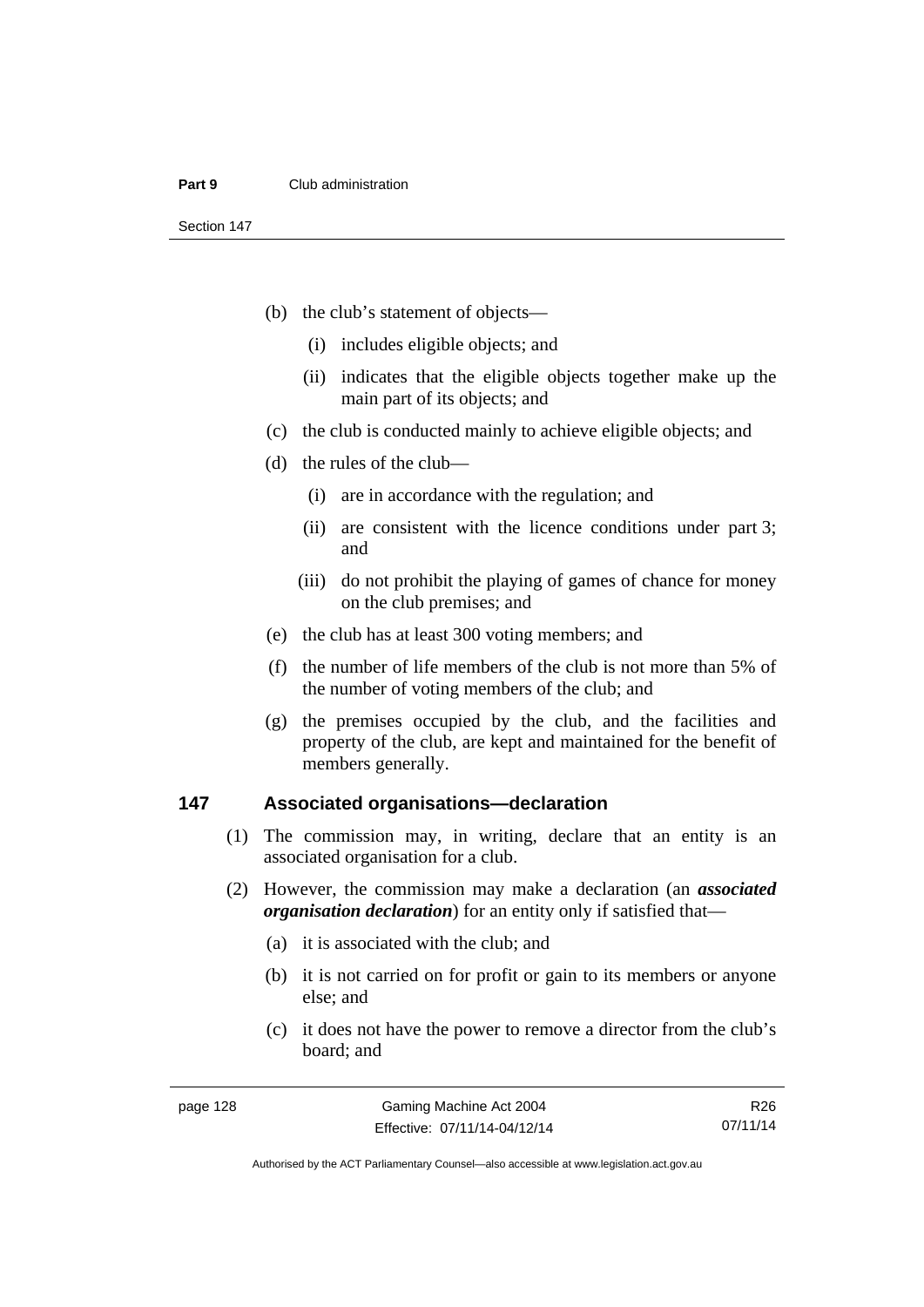- (d) it is incorporated or a registered party; and
- (e) its statement of objects—
	- (i) includes eligible objects; and
	- (ii) indicates that the eligible objects together make up the main part of its objects; and
- (f) it is conducted mainly to achieve eligible objects; and
- (g) declaration of the entity as an associated organisation—
	- (i) would not cause the club to stop being conducted mainly to achieve eligible objects; and
	- (ii) would help the club to achieve its eligible objects.
- (3) In this section—
	- (a) a reference to the *statement of objects* of an entity incorporated under the [Corporations Act](http://www.comlaw.gov.au/Series/C2004A00818) is a reference to its memorandum; and
	- (b) a reference to an *eligible object* of an entity that is not a club is a reference to an object that would be an eligible object if the entity were a club.

### **147A Associated organisation declaration—condition**

It is a condition of an associated organisation declaration that the entity declared to be an associated organisation for a club—

- (a) continually meets each requirement for the declaration; and
	- *Note* For the requirements for the declaration of an entity as an associated organisation for a club—see s 147 (2).
- (b) continues not to do anything that would, if the commission were considering whether to declare the entity as an associated organisation for a club, cause the commission to refuse to make the declaration; and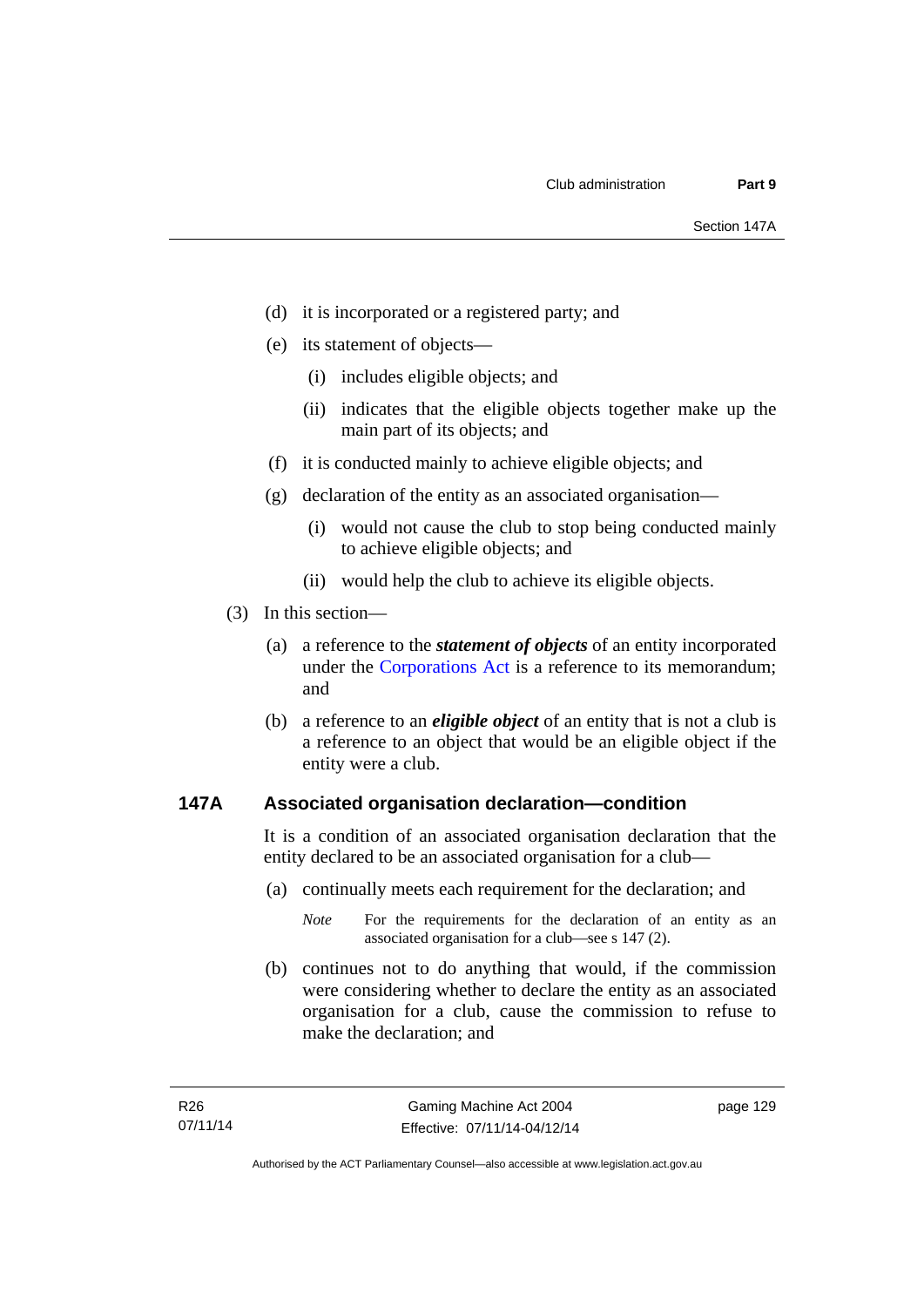#### **Part 9** Club administration

Section 147B

- (c) does not attempt to remove a director (including do anything a purpose of which is to remove a director) from the club's board.
- *Note 1* The [Control Act,](http://www.legislation.act.gov.au/a/1999-46) s 22 provides that the commission may, for a purpose related to the administration or enforcement of a gaming law, require a person to give or produce to the commission the things mentioned in that section.
- *Note 2* The [Control Act](http://www.legislation.act.gov.au/a/1999-46), s 23 provides that an authorised officer may enter and inspect the premises of an associated organisation at any reasonable time to do the things mentioned in that section.

### **147B Associated organisation—warning notice**

- (1) If the commission is satisfied on reasonable grounds that an entity declared to be an associated organisation for a club has stopped meeting a requirement for the associated organisation declaration, the commission may give the entity a notice (a *warning notice*).
- (2) A warning notice given to the entity must—
	- (a) state that the commission is not satisfied that the entity is meeting a requirement for the associated organisation declaration; and
	- (b) tell the entity that the entity may, within 3 weeks after the day the entity is given the notice (or a longer period stated in the notice), give a written response to the commission about the notice.

# **147C Associated organisation declaration—suspension or repeal**

- (1) This section applies if—
	- (a) an associated organisation has been given a warning notice; and

Authorised by the ACT Parliamentary Counsel—also accessible at www.legislation.act.gov.au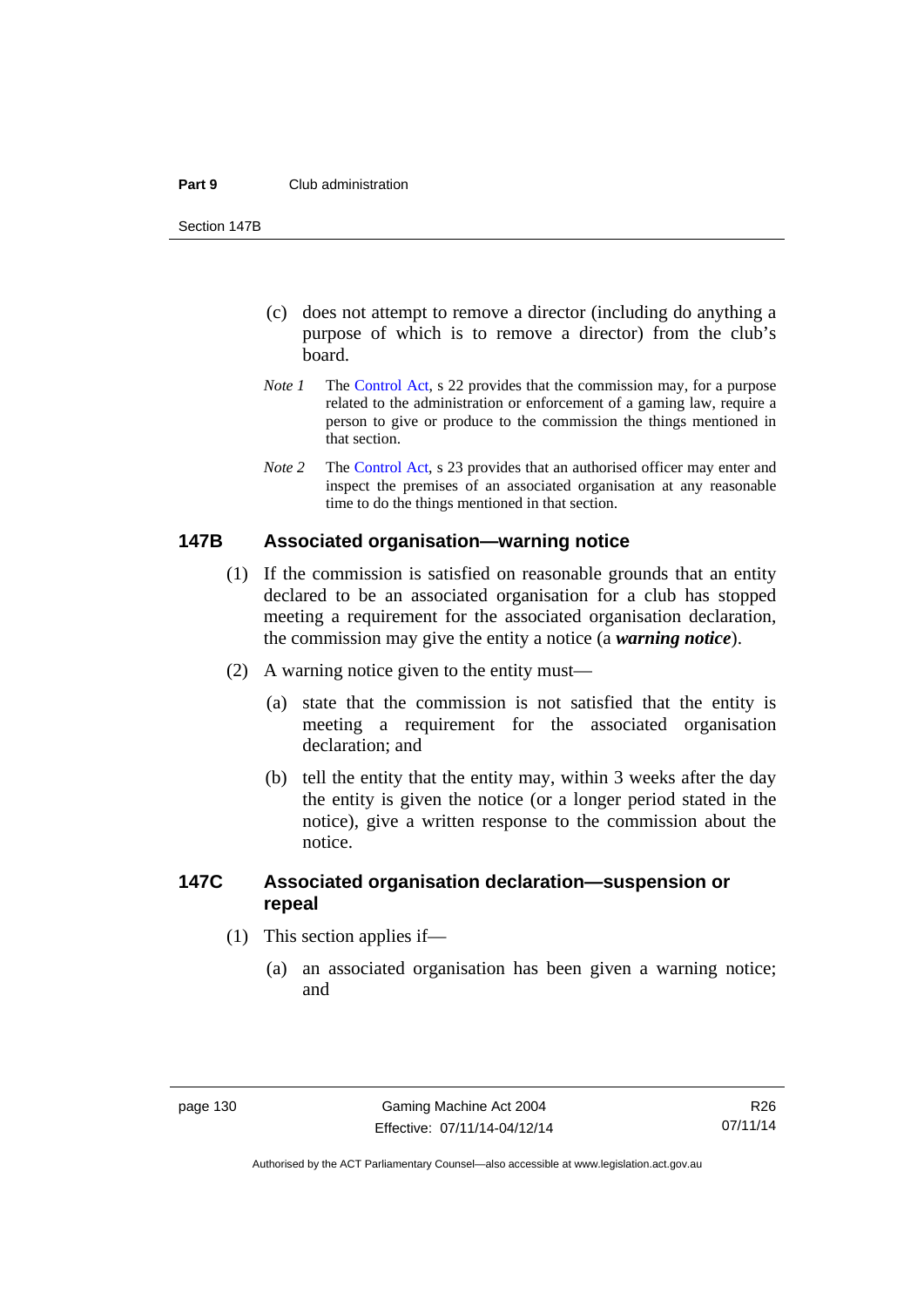- (b) after considering any responses given within the period stated in the warning notice, the commission is satisfied on reasonable grounds that the associated organisation has stopped meeting a requirement for the associated organisation declaration applying to the organisation.
- (2) The commission may—
	- (a) suspend the declaration; or
	- (b) repeal the declaration.
- (3) If the commission suspends or repeals the declaration, the suspension or repeal takes effect—
	- (a) when the entity receives written notice of the suspension or repeal; or
	- (b) on a later stated date.
- (4) If the commission suspends the declaration, the suspension ends—
	- (a) on a date stated in the written notice of the suspension; or
	- (b) when an event stated in the written notice happens.

### **147D Club elections—election of board directors**

- (1) This section applies if a club holds an election of directors to the club's board.
- (2) The club must ensure that at least 25% of the directors are elected by the voting members of the club.

### **148 Club elections—record-keeping**

(1) This section applies if a club has an election of members to the club's management committee or board, or another position in the club.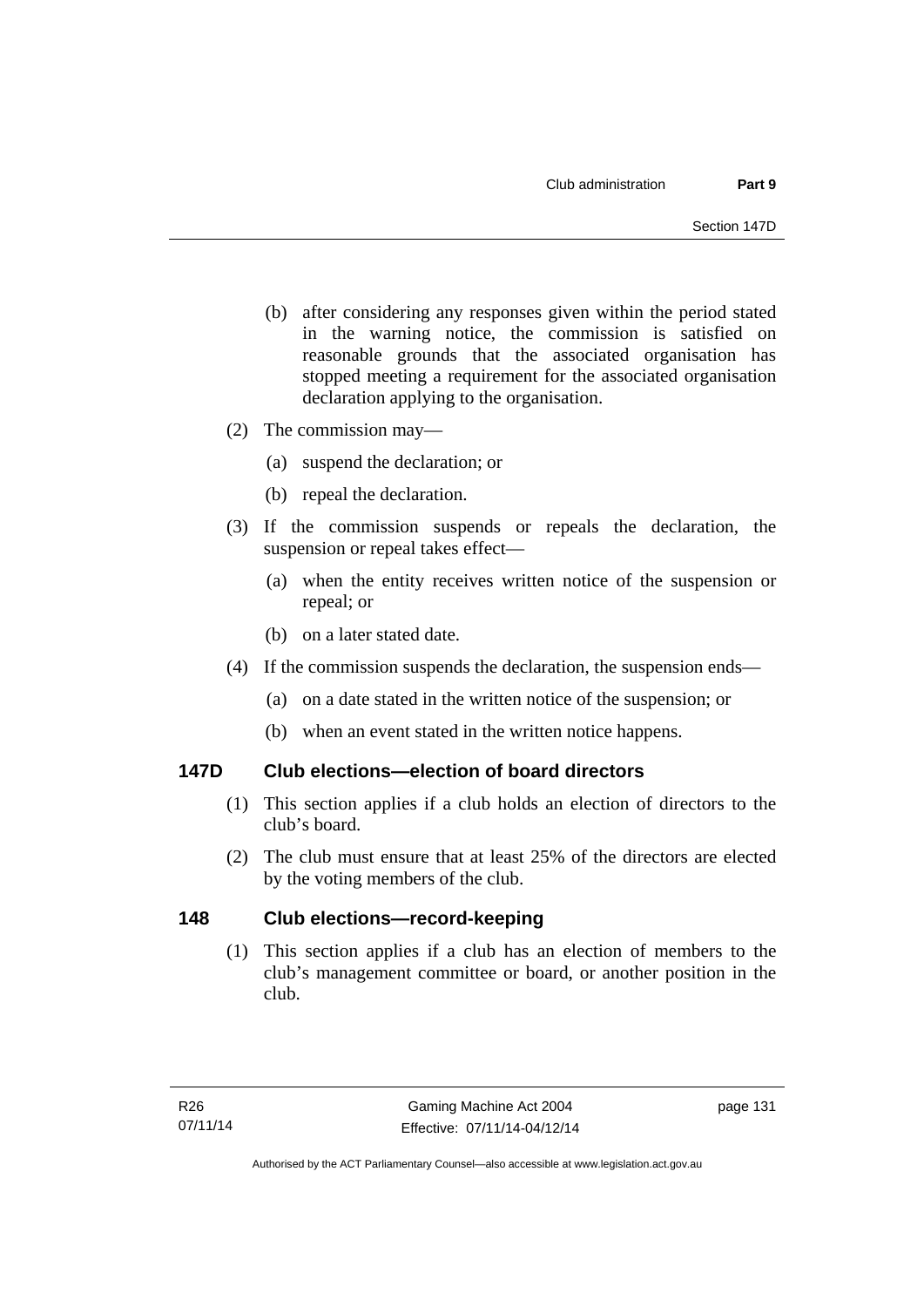#### **Part 9** Club administration

Section 148A

 (2) The club commits an offence if the club does not, for the relevant period, keep records in relation to the election.

Maximum penalty: 20 penalty units.

(3) In this section:

*club* means a club in relation to whose premises a licence is in force.

*election* of someone to a position includes re-election of the person.

*relevant period* means 2 years after the day of the election.

### **148A Club directors—acting in good faith**

A director of a club must exercise the director's powers and discharge the director's duties—

- (a) in good faith in the best interests of the club; and
- (b) for a proper purpose.

# **148B Club constitution—consistency with gaming laws**

- (1) This section applies if the commission believes on reasonable grounds that—
	- (a) a provision of a club's constitution is inconsistent with a gaming law; or
	- (b) a function under a provision of a club's constitution would, if exercised, be inconsistent with a provision of a gaming law.
- (2) The commission must, in writing, direct the club to amend the constitution to remove the inconsistency.
- (3) A club must comply with a direction under subsection (2) within the reasonable time stated in the direction.
- (4) In this section:

*club* means a club in relation to whose premises a licence is in force.

R26 07/11/14

Authorised by the ACT Parliamentary Counsel—also accessible at www.legislation.act.gov.au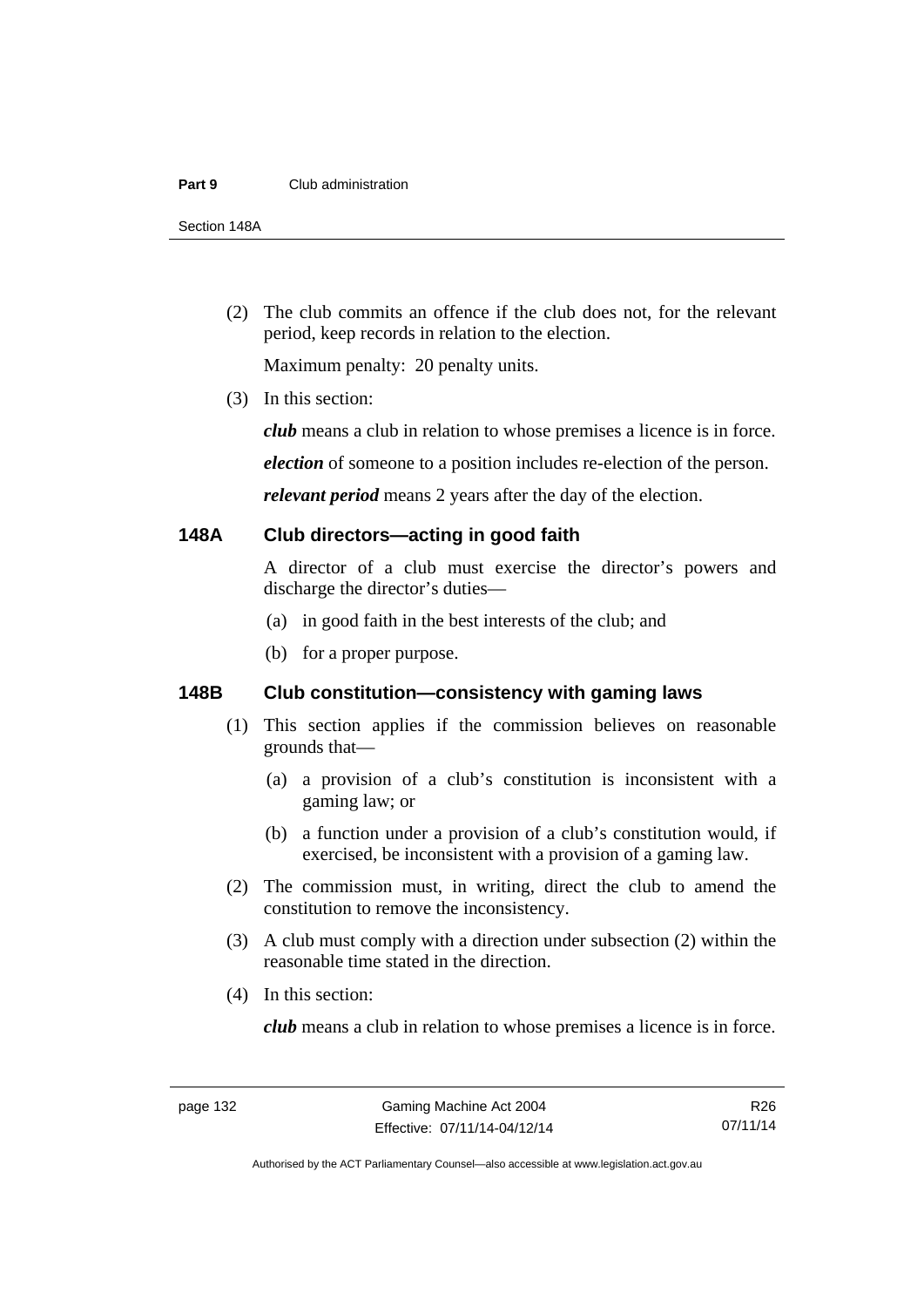# **149 Power to require information about status of eligible clubs**

- (1) This section applies if the commission believes, on reasonable grounds, that a club—
	- (a) is no longer an eligible club; or
	- (b) may no longer be an eligible club.
- (2) The commission may, in writing, require the club to give the commission, within a stated period, information or documents relating to the club or an associated organisation for the club.
- (3) A club must comply with a requirement under subsection (2).
- (4) In this section:

*club* means a club in relation to whose premises a licence is in force.

## **150 Disclosure of gifts by executive officer**

A person commits an offence if—

- (a) the person is an executive officer of a club; and
- (b) the person receives a gift while exercising a function as executive officer; and
- (c) the person does not tell the management committee or the board about the gift.

Maximum penalty: 20 penalty units.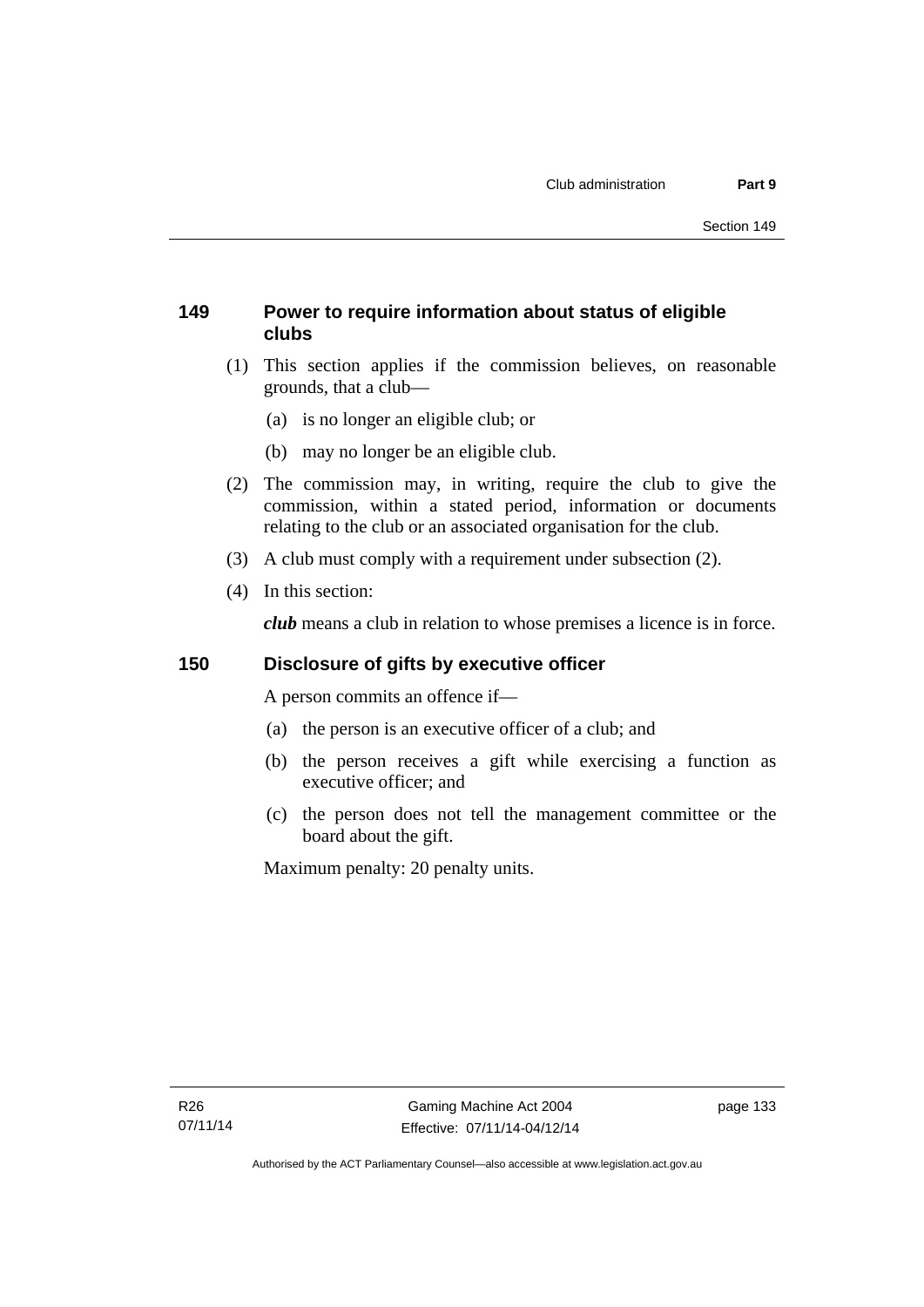Section 151

# **Part 10 Promoting responsible practices at licensed premises**

#### **151 Warning notices**

- (1) The commission may determine—
	- (a) the form and minimum dimensions of a notice (a *warning notice*); and
	- (b) the text of a warning notice.

#### **Examples of what may be included in warning notice**

- 1 risks associated with gambling
- 2 counselling or other support services available for addictive or excessive gambling
- 3 the provisions of this part about children
- *Note* An example is part of the Act, is not exhaustive and may extend, but does not limit, the meaning of the provision in which it appears (see [Legislation Act,](http://www.legislation.act.gov.au/a/2001-14) s 126 and s 132).
- (2) If the commission makes a determination under subsection (1), a licensee must ensure that a warning notice complying with the determination is displayed in a prominent position—
	- (a) on each gaming machine installed on the licensed premises; and
	- (b) at or near each entrance to each gaming area within the licensed premises.
- (3) A licensee commits an offence if the licensee contravenes a requirement of subsection (2).

Maximum penalty: 5 penalty units.

(4) An offence against subsection (3) is a strict liability offence.

Authorised by the ACT Parliamentary Counsel—also accessible at www.legislation.act.gov.au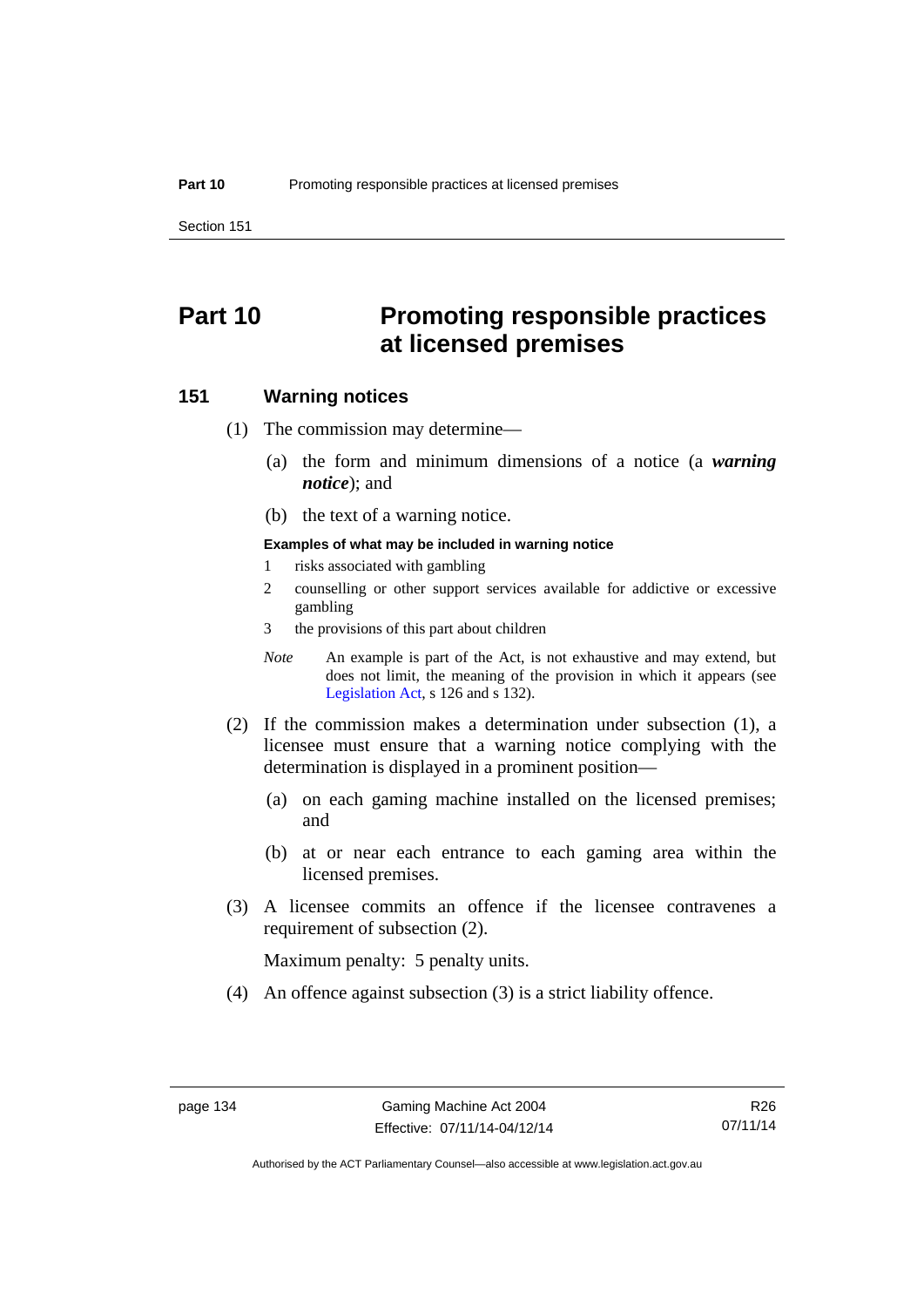(5) A determination under subsection (1) is a disallowable instrument.

- (6) Unless the determination is disallowed by the Legislative Assembly, the determination commences—
	- (a) 2 weeks after the last day when it could have been disallowed; or
	- (b) if the determination provides for a later commencement—on that later commencement.

#### **152 External signs**

(1) A licensee commits an offence if the licensee displays an external sign advertising gaming machines or promoting a gambling activity on the licensed premises.

Maximum penalty: 50 penalty units.

- (2) An offence against subsection (1) is a strict liability offence.
- (3) In this section:

*external sign*, for licensed premises, means a sign that can be seen from outside the licensed premises, but does not include—

- (a) an advertisement on television (other than closed-circuit television) or on the internet; or
- (b) a sign consisting mainly of a registered business name; or
- (c) a sign consisting mainly of a business logo that does not advertise gaming machines or promote a gambling activity.

#### **Example**

a written, electronic or physical display, picture or symbol

*Note* An example is part of the Act, is not exhaustive and may extend, but does not limit, the meaning of the provision in which it appears (see [Legislation Act,](http://www.legislation.act.gov.au/a/2001-14) s 126 and s 132).

*Note* A disallowable instrument must be notified, and presented to the Legislative Assembly, under the [Legislation Act.](http://www.legislation.act.gov.au/a/2001-14)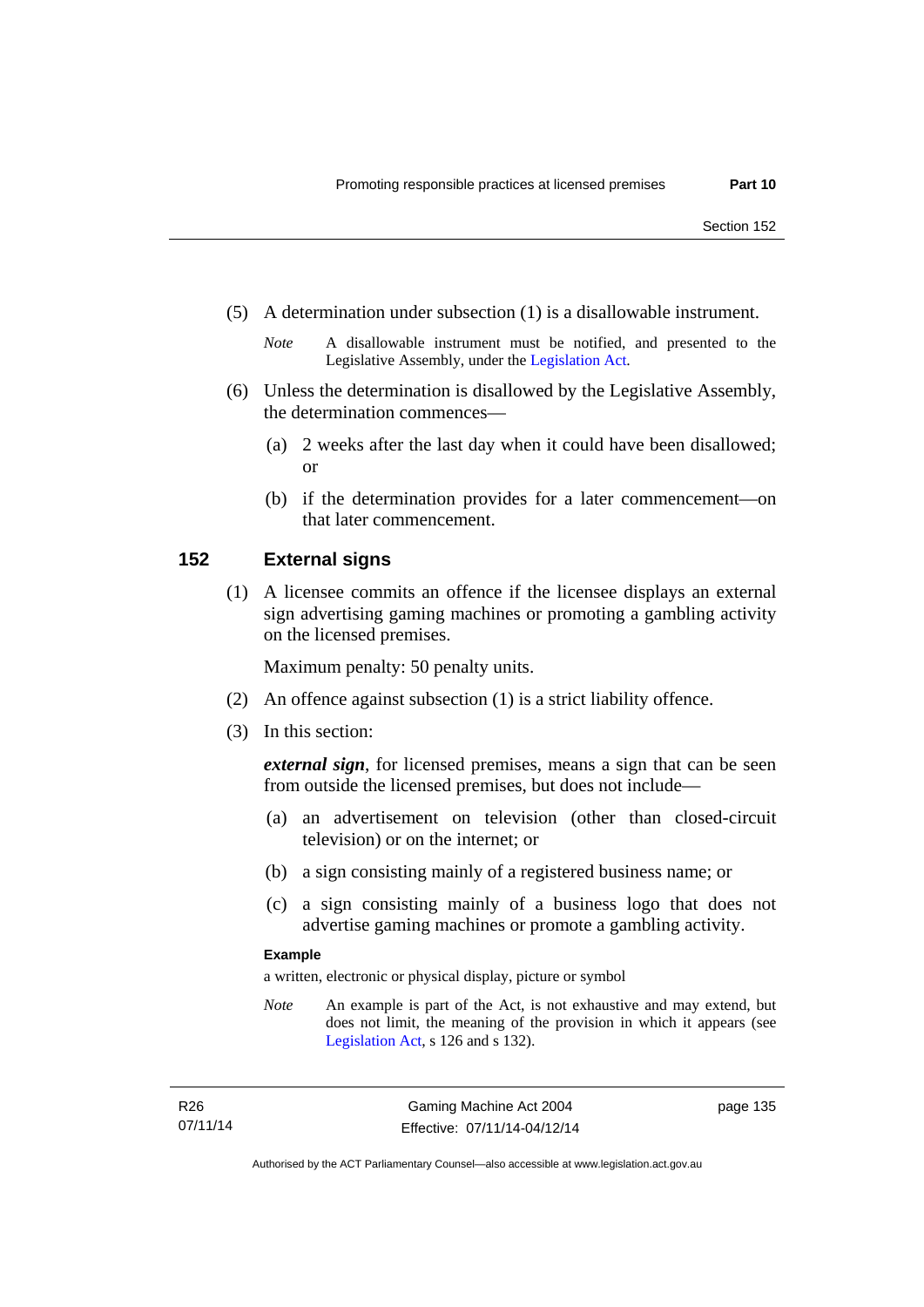Section 152A

*gambling activity* means an activity that requires approval under a gaming law.

*registered business name* means a business name registered under the *[Business Names Registration Act 2011](http://www.comlaw.gov.au/Series/C2011A00126)* (Cwlth)*.*

#### **152A External visibility of gaming machines**

(1) A licensee commits an offence if a gaming machine, or any peripheral equipment for a gaming machine, can be seen from outside the licensed premises.

Maximum penalty: 50 penalty units.

(2) An offence against subsection (1) is a strict liability offence.

#### **153 Cash facilities**

(1) A licensee commits an offence if the licensee provides, or allows the provision of, a cash facility in a gaming area within the licensed premises.

Maximum penalty: 50 penalty units, imprisonment for 6 months or both.

 (2) If the commission is satisfied that there is not adequate physical separation between a gaming area of licensed premises and a cash facility on the premises, the commission may give the licensee a written direction to separate the parts of the premises.

#### **Example**

by installing barriers

- *Note* An example is part of the Act, is not exhaustive and may extend, but does not limit, the meaning of the provision in which it appears (see [Legislation Act,](http://www.legislation.act.gov.au/a/2001-14) s 126 and s 132).
- (3) A licensee must comply with a direction under subsection (2).

R26 07/11/14

Authorised by the ACT Parliamentary Counsel—also accessible at www.legislation.act.gov.au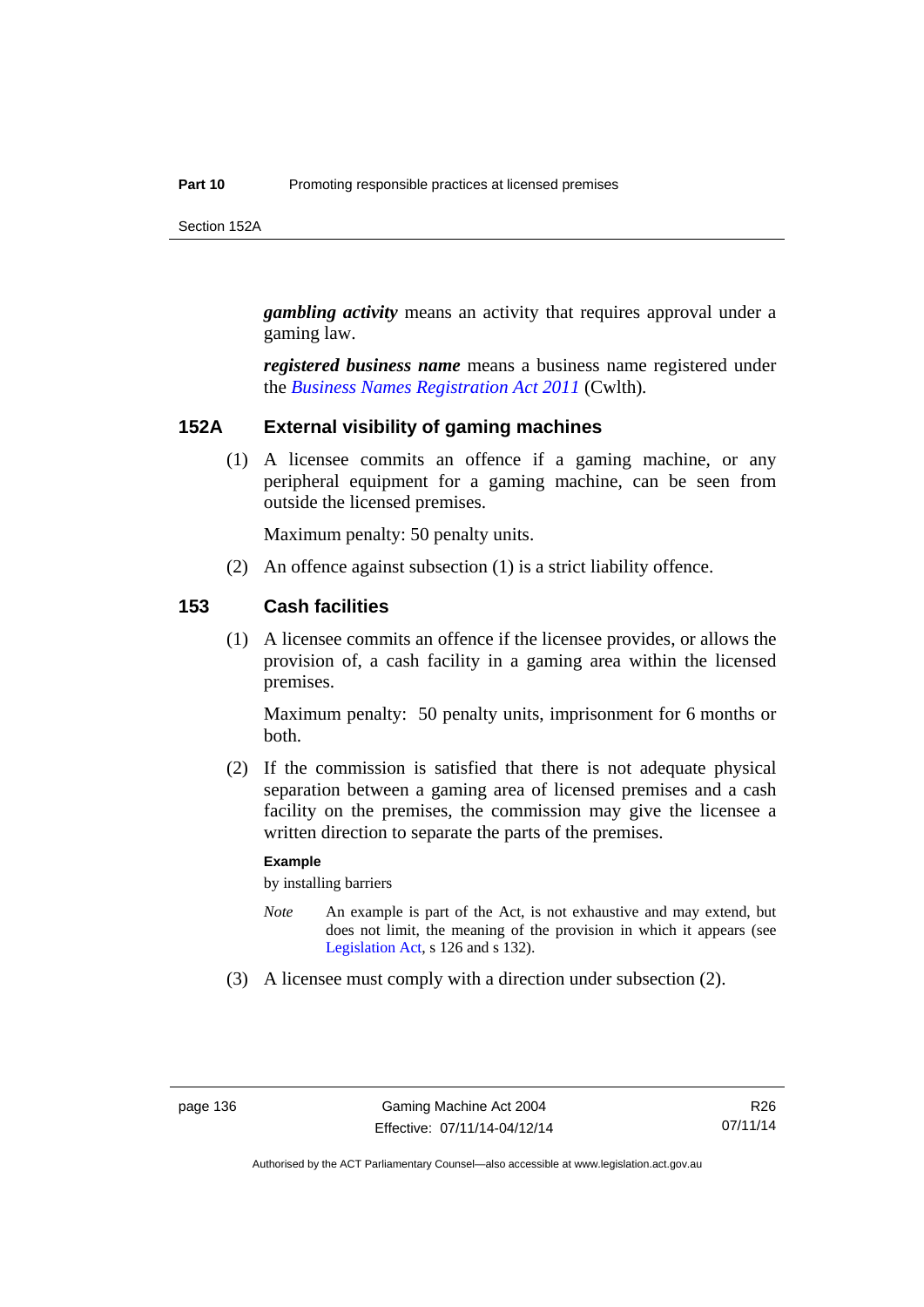(4) In this section:

### *cash facility*—

- (a) means—
	- (i) an automatic teller machine; or
	- (ii) an EFTPOS facility; or
	- (iii) any other facility for gaining access to cash or credit; but
- (b) does not include a facility where cash is exchanged for other denominations of cash, tokens, tickets or cards for the purpose of playing machines.

### **153A Offence—ATM allowing withdrawals exceeding \$250**

- (1) A licensee commits an offence if—
	- (a) there is an automatic teller machine at the licensed premises; and
	- (b) the automatic teller machine allows a person to withdraw more than a total of \$250 from all automatic teller machines at the licensed premises, using a single debit card or credit card, on a gaming day.

Maximum penalty: 50 penalty units.

- (2) This section does not apply to—
	- (a) a portable ATM that is located temporarily at the Canberra Racing Club on a day on which a race is to be conducted; or
	- (b) licensed premises if the licence authorises the operation of 20 or less gaming machines on the premises; or
	- (c) licensed premises if the licence authorises the operation of only class B gaming machines.
- (3) An offence against this section is a strict liability offence.

page 137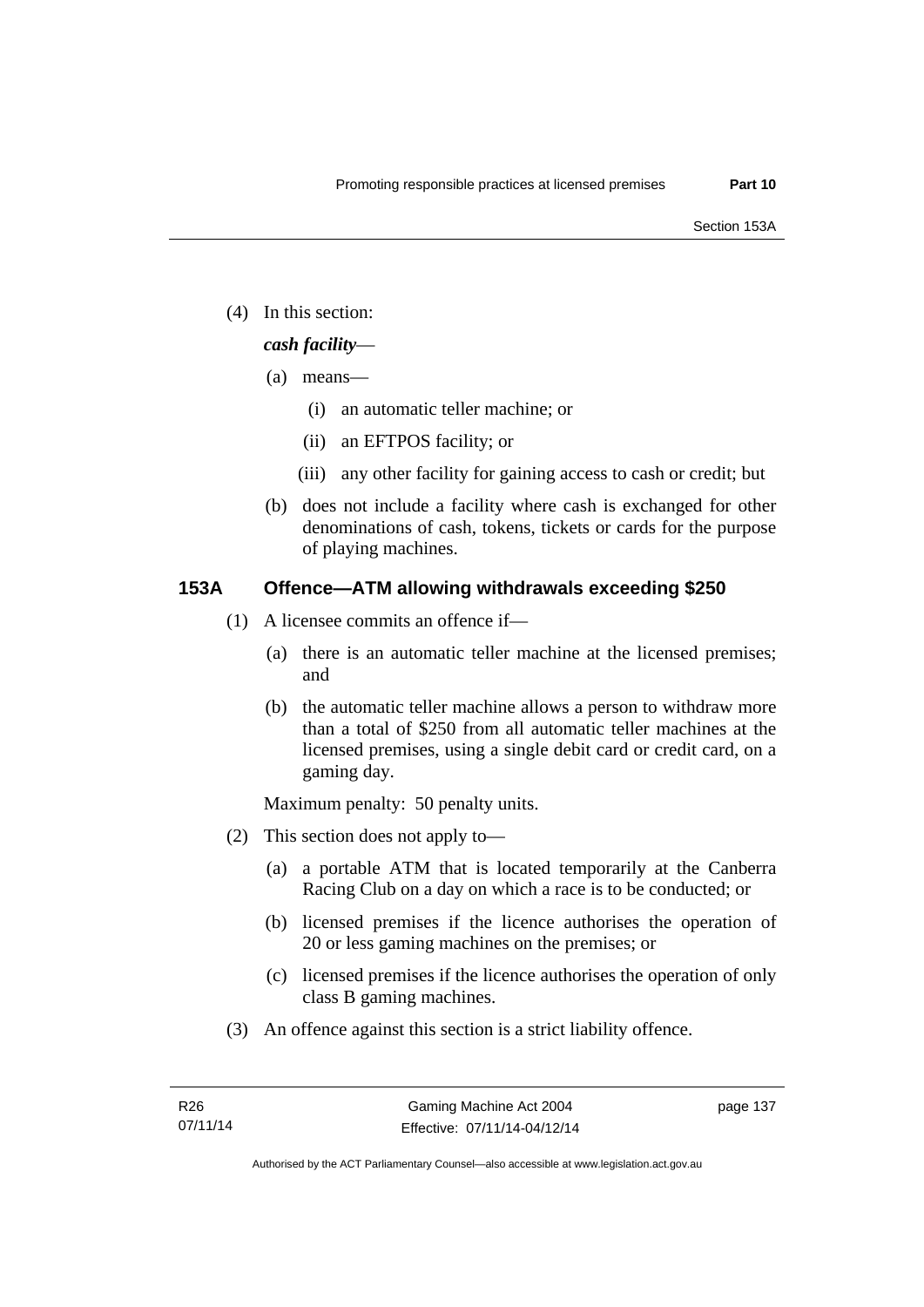Section 154

(4) In this section:

*at the licensed premises* includes in or on an exterior wall of the licensed premises.

*gaming day* means—

- (a) the period from when the licensed premises opens to the public on a day until it next closes; but
- (b) if the licensed premises are open to the public for longer than 24 hours continuously—
	- (i) each 24-hour period for which it is open to the public; and
	- (ii) if the last period before it closes is less than 24 hours that period.

#### **154 Lending or extending credit**

- (1) A person commits an offence if—
	- (a) the person is a licensee or licensee's employee; and
	- (b) the person—
		- (i) lends or offers to lend money to a person who is in, or appears to be about to enter, the licensed premises or part of them; or
		- (ii) extends or offers to extend credit to a person to allow the person to play a gaming machine on the licensed premises.

Maximum penalty: 50 penalty units, imprisonment for 6 months or both.

(2) In this section:

*credit* includes accepting postdated cheques, blank cheques and credit and debit cards.

R26 07/11/14

Authorised by the ACT Parliamentary Counsel—also accessible at www.legislation.act.gov.au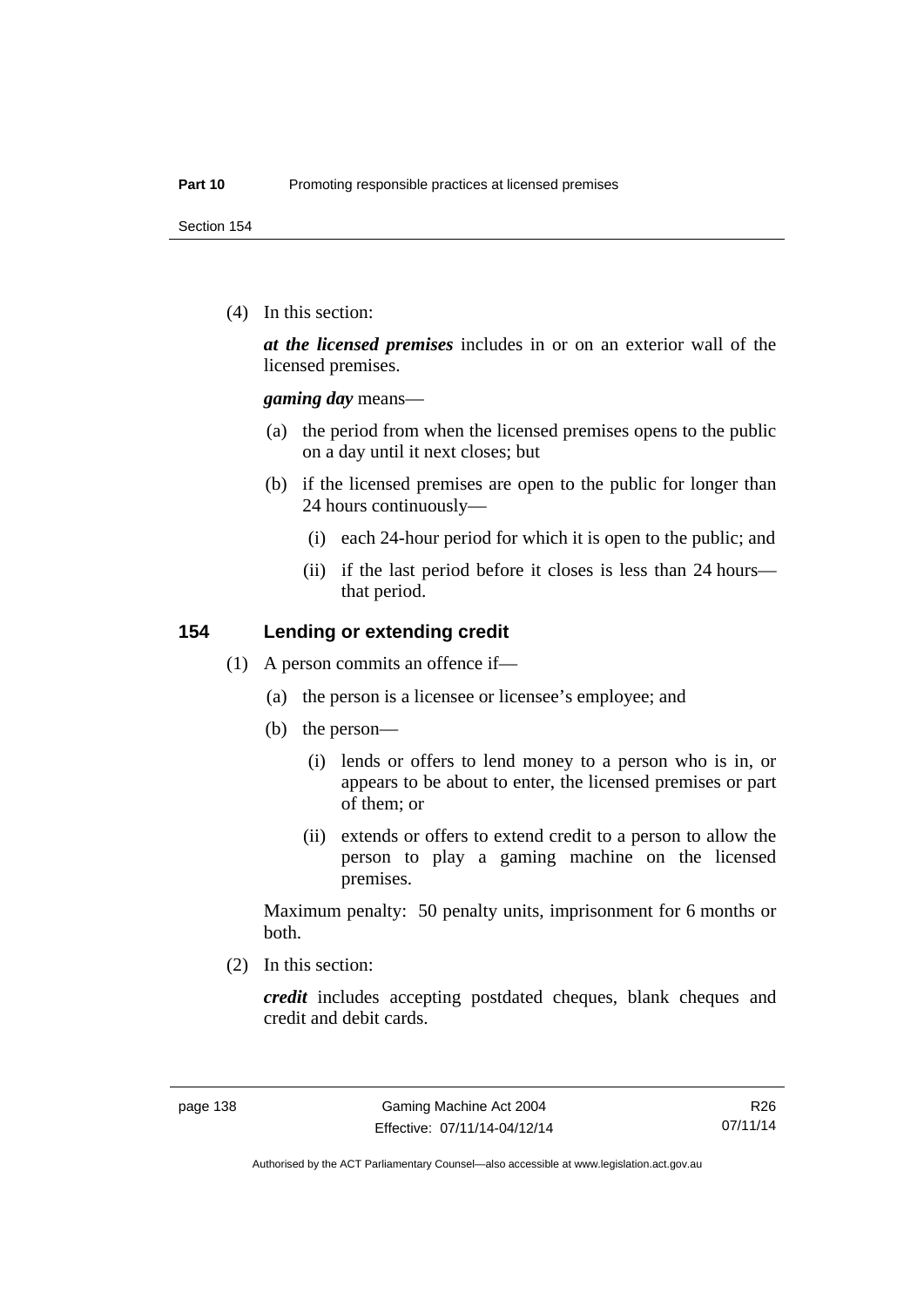### **155 Children must not enter gaming area**

 (1) A licensee commits an offence if the licensee allows a child to enter or remain in a gaming area.

Maximum penalty: 50 penalty units.

 (2) An employee of a licensee commits an offence if the employee allows a child to enter or remain in a gaming area.

Maximum penalty: 50 penalty units.

(3) An offence against this section is a strict liability offence.

### **156 Children must not play gaming machines**

(1) A licensee commits an offence if the licensee allows a child to play a gaming machine.

Maximum penalty: 50 penalty units.

(2) An offence against this section is a strict liability offence.

#### **157 Using false identification**

- (1) A person commits an offence if the person uses someone else's identification or a form of identification that is forged—
	- (a) to obtain entry to or remain in a gaming area on licensed premises; or
	- (b) to play a gaming machine.

Maximum penalty: 10 penalty units.

(2) An offence against this section is a strict liability offence.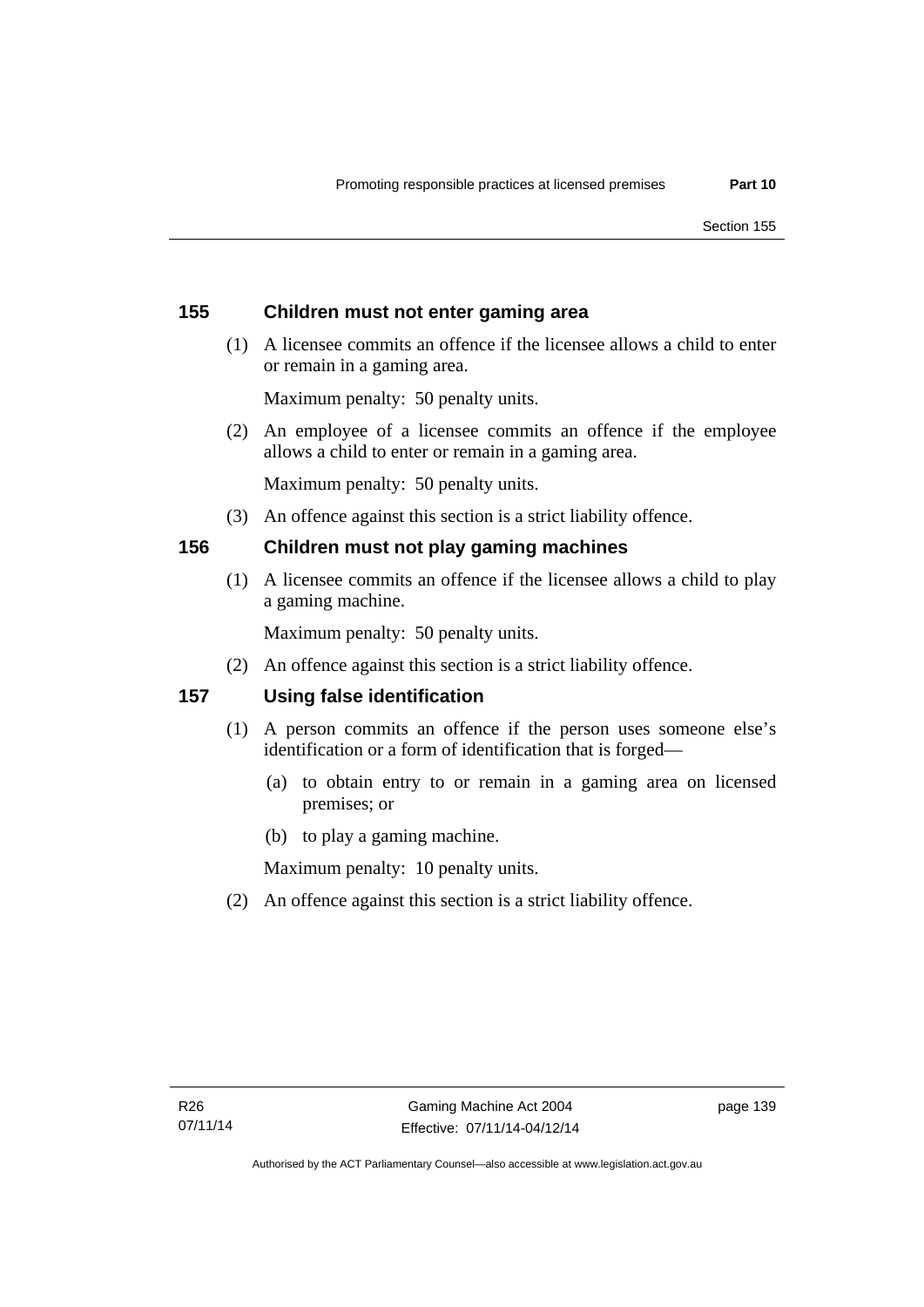**Part 11** Finance<br>**Division 11.1** General **Division 11.1** Section 158

# **Part 11 Finance**

# **Division 11.1 General**

#### **158 Audit of financial statements etc**

- (1) A licensee must, as soon as practicable (but not later than 6 months) after the end of each financial year—
	- (a) if the licensee's gross revenue for the year is at least \$200 000—
		- (i) ensure that the licensee's financial statements for the year are audited by a qualified accountant; and
		- (ii) ensure that the audited financial statements identify the licensee's gross revenue during the year; and
	- (b) if the licensee's gross revenue for the year is less than \$200 000—
		- (i) prepare an income and expenditure statement for the year that identifies the licensee's gross revenue during the year; and
		- (ii) certify that the statement is true; and
	- (c) give the commission a copy of the audited financial statements or certified income and expenditure statement.
	- *Note Gross revenue*—see the dictionary.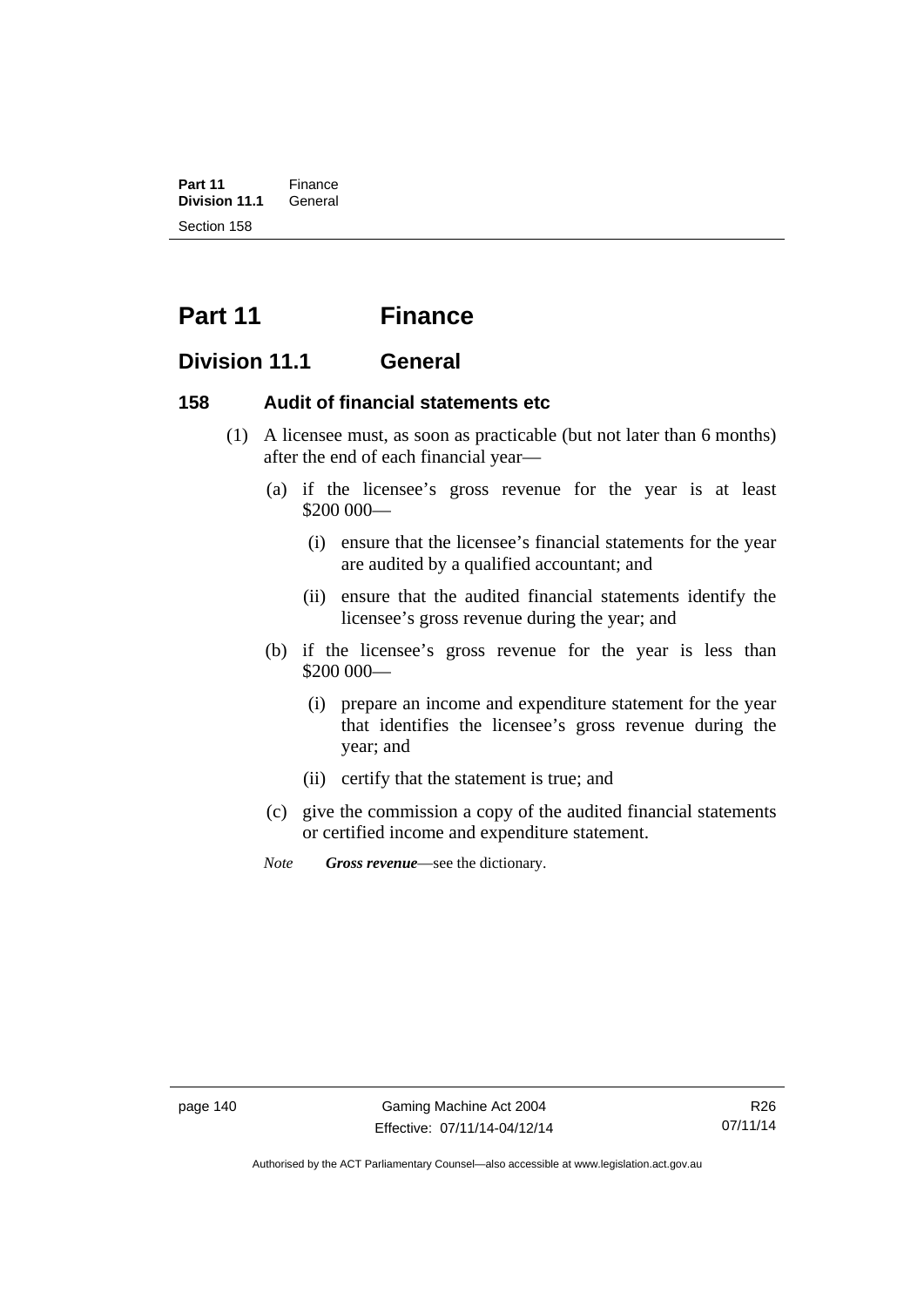| Part 11       | Finance |  |
|---------------|---------|--|
| Division 11.1 | General |  |
| Section 159   |         |  |

- (2) The audited financial statements or certified income and expenditure statement must be accompanied by—
	- (a) if the licensee is a club—a report stating the number of club members at the end of the relevant financial year and, if different classes of members exist, the number of members in each class; and

#### **Examples—classes of member**

life member, social member, voting member

- *Note* An example is part of the Act, is not exhaustive and may extend, but does not limit, the meaning of the provision in which it appears (see [Legislation Act,](http://www.legislation.act.gov.au/a/2001-14) s 126 and s 132).
- (b) any other details the commission requires in writing.
- (3) In this section:

#### *qualified accountant* means—

- (a) a member of the Institute of Chartered Accountants in Australia, the Institute of Public Accountants or the Australian Society of Certified Practising Accountants; or
- (b) a person registered as a registered company auditor under the [Corporations Act.](http://www.comlaw.gov.au/Series/C2004A00818)

### **159 Gaming machine tax**

- (1) Gaming machine tax is payable on the gross revenue in relation to the operation of gaming machines each month, whether or not the operation is lawful.
- (2) The rate at which gaming machine tax is payable in relation to a month is the prescribed percentage for the month.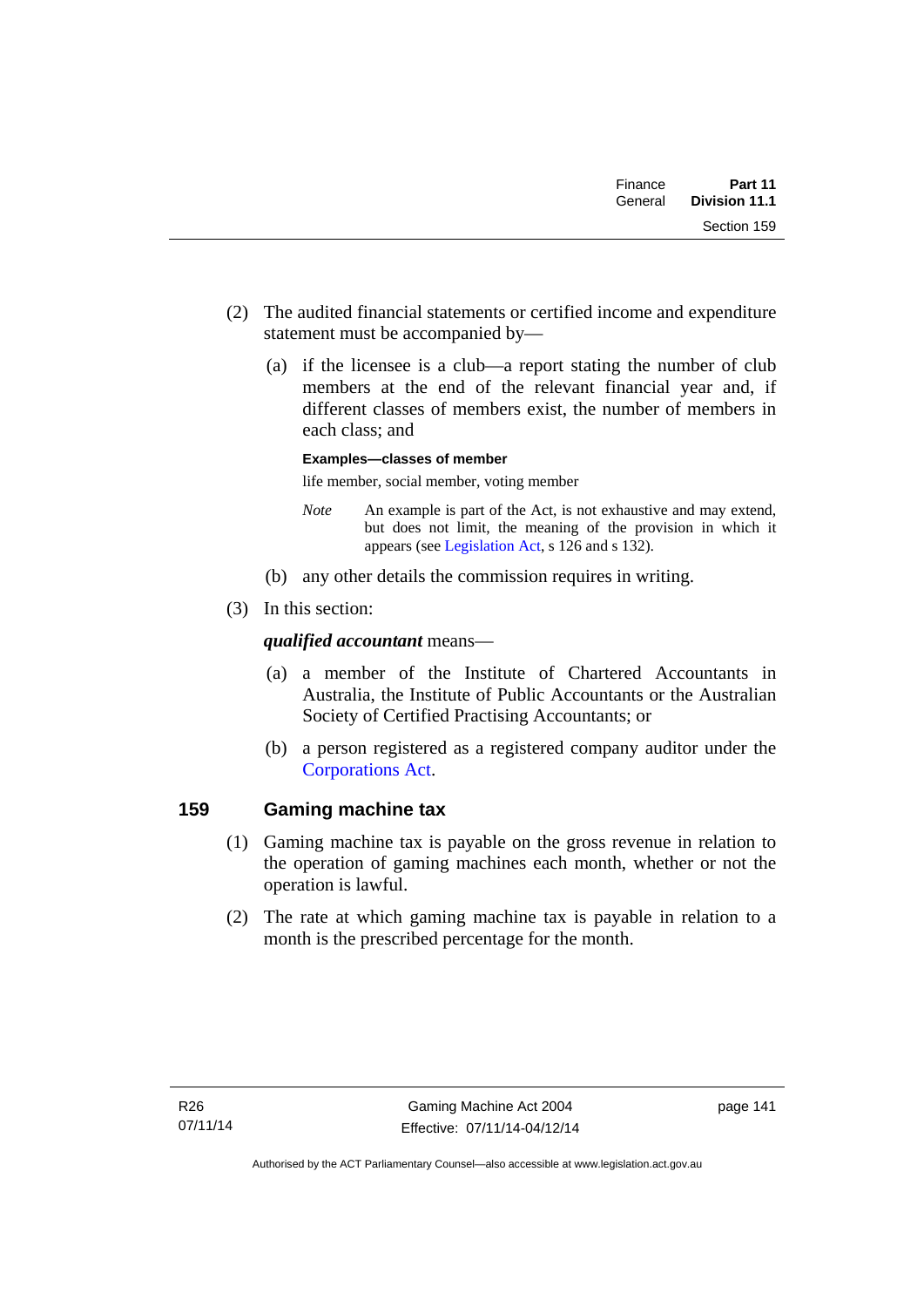(3) In this section:

*prescribed percentage*, for a month, means—

- (a) in relation to a licensee that is a club—
	- (i) for the part of the gross revenue of the club for the month that is less than \$15 000—nil; and
	- (ii) for the part of the gross revenue of the club for the month that is \$15 000 or more but less than \$25 000—15%; and
	- (iii) for the part of the gross revenue of the club for the month that is \$25,000 or more but less than \$50,000—17%; and
	- (iv) for the part of the gross revenue of the club for the month that is \$50 000 or more—21%; or
- (b) in relation to a licensee that is a not a club—25.9%; or
- (c) in any other case—100%.

#### **161 Payment of gaming machine tax**

- (1) Gaming machine tax in relation to the operation of a gaming machine must be paid by—
	- (a) in relation to a machine operated lawfully—the licensee; or
	- (b) in relation to a machine operated unlawfully—
		- (i) the person receiving the gross revenue; or
		- (ii) the occupier of the premises where the machine is operated.
- (2) If subsection (1) (b) applies, the person receiving the gross revenue from the operation of the relevant gaming machine and the occupier of the premises where the machine is operated are jointly and severally liable to pay tax under subsection (1).

Authorised by the ACT Parliamentary Counsel—also accessible at www.legislation.act.gov.au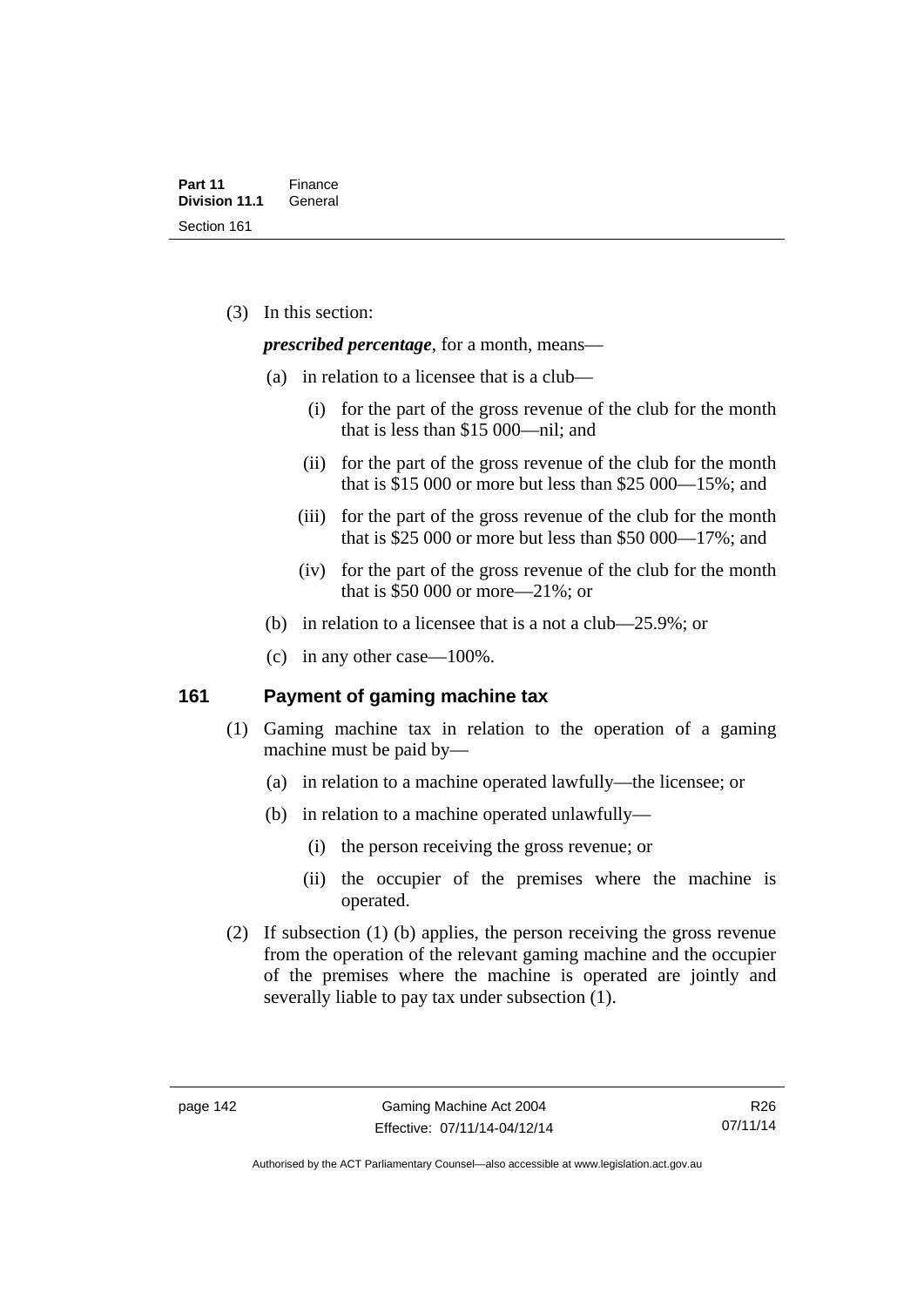(3) Gaming machine tax in relation to the operation of a gaming machine during a month is payable on the 7th day after the end of the month.

### **162 Gaming machine tax returns**

- (1) Within 1 week after the end of a month, a licensee must give the commission a return relating to the gross revenue in relation to the operation of gaming machines during that month under the licence.
- (2) A return must be in writing.
	- *Note* If a form is approved under the [Control Act,](http://www.legislation.act.gov.au/a/1999-46) s 53D for a return, the form must be used.

# **163 Payment of gaming machine tax following transfer**

- (1) If a licence is transferred, the person (the *transferor*) from whom the licence is transferred must pay the commission the prescribed amount within 1 week after the date of transfer.
- (2) In this section:

*licensed period* means the period beginning on the 1st day of the month when the transfer happens and ending on the date of transfer.

*prescribed amount* means the amount of gaming machine tax that would be payable in relation to the licensed period if the transferor did not transfer the licence.

# **Division 11.2 Problem gambling assistance fund**

# **163A Required payment to problem gambling assistance fund**

- (1) A licensee is liable to pay the required percentage of the licensee's gross revenue for each month to the problem gambling assistance fund.
- (2) The *required percentage* is—
	- (a) 0.6%; or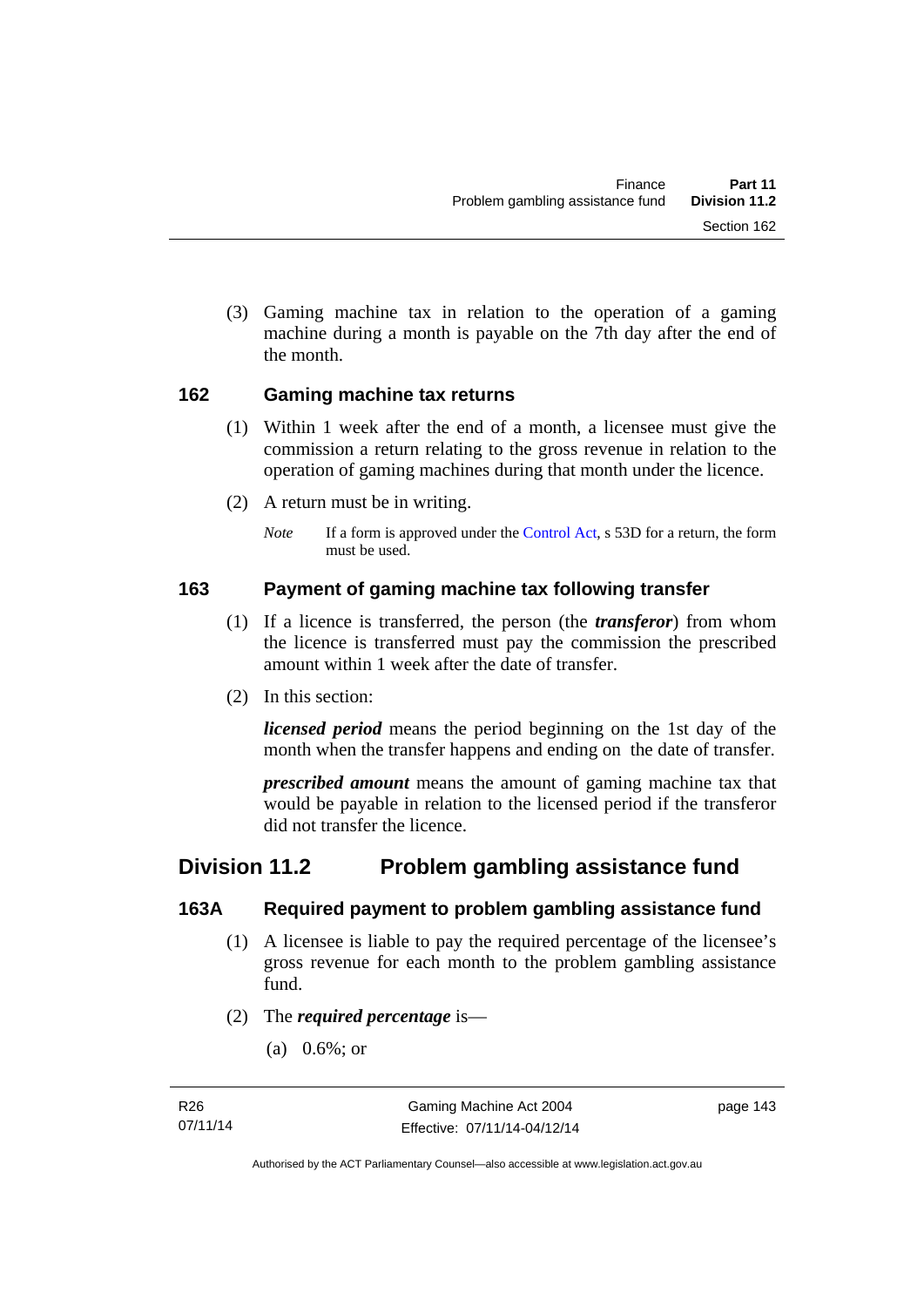- (b) if the Minister determines a different percentage under subsection (3)—that percentage.
- (3) The Minister may determine a percentage for subsection (2) (b).
- (4) A determination is a disallowable instrument.
	- *Note* A disallowable instrument must be notified, and presented to the Legislative Assembly, under the [Legislation Act.](http://www.legislation.act.gov.au/a/2001-14)
- (5) The amount required to be paid for a month is payable on the 7th day after the end of the month.
	- *Note* A licensee must give the commission a monthly return relating to the licensee's gross revenue (see s 162).

#### **163B Problem gambling assistance fund**

- (1) The commission must open and maintain a banking account (the *problem gambling assistance fund*).
- (2) A payment out of the fund may be made only for a purpose the commission is satisfied will assist in—
	- (a) alleviating problem gambling; or
	- (b) alleviating the disadvantages that arise from problem gambling; or
	- (c) providing or ascertaining information about problem gambling.

#### **Examples**

- 1 counselling for problem gamblers
- 2 education and awareness about harms caused by excessive gambling
- 3 assisting problem gamblers to exclude themselves from gambling venues
- 4 self-help information about problem gambling
- 5 research about problem gambling
- *Note* An example is part of the Act, is not exhaustive and may extend, but does not limit, the meaning of the provision in which it appears (see [Legislation Act,](http://www.legislation.act.gov.au/a/2001-14) s 126 and s 132).

page 144 Gaming Machine Act 2004 Effective: 07/11/14-04/12/14

R26 07/11/14

Authorised by the ACT Parliamentary Counsel—also accessible at www.legislation.act.gov.au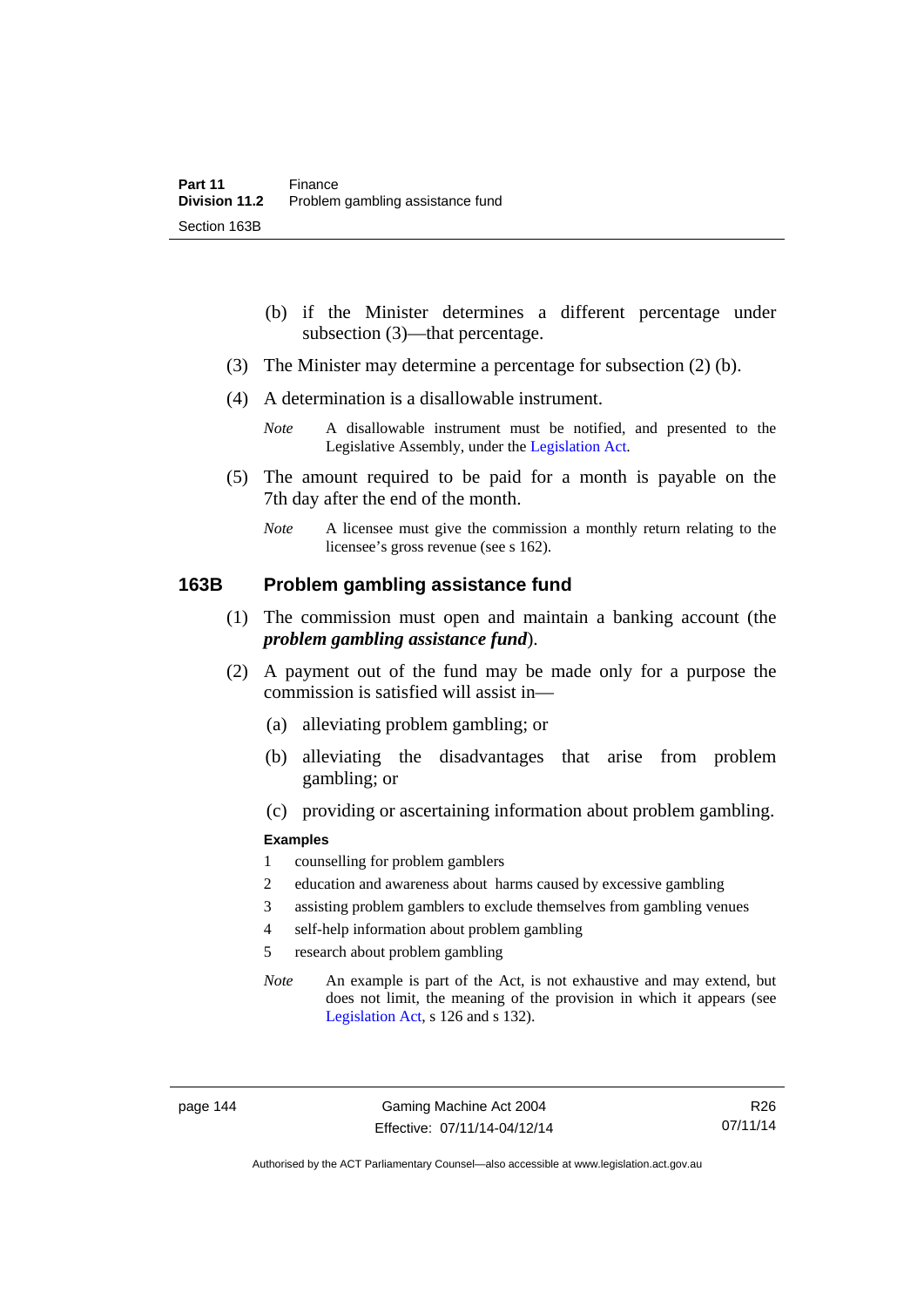(3) In this section:

*banking account* means an account with an authorised deposit-taking institution that is, or is substantially the same as, a bank account.

# **163C Annual reporting about problem gambling assistance fund**

The commission must include the following information in its annual report under the *[Annual Reports \(Government Agencies\)](http://www.legislation.act.gov.au/a/2004-8)  [Act 2004](http://www.legislation.act.gov.au/a/2004-8)*:

- (a) the amounts that were paid into the fund during the year;
- (b) who paid the amounts;
- (c) the amounts that were paid out of the fund during the year;
- (d) who the amounts were paid to;
- (e) the purposes for which the amounts were paid.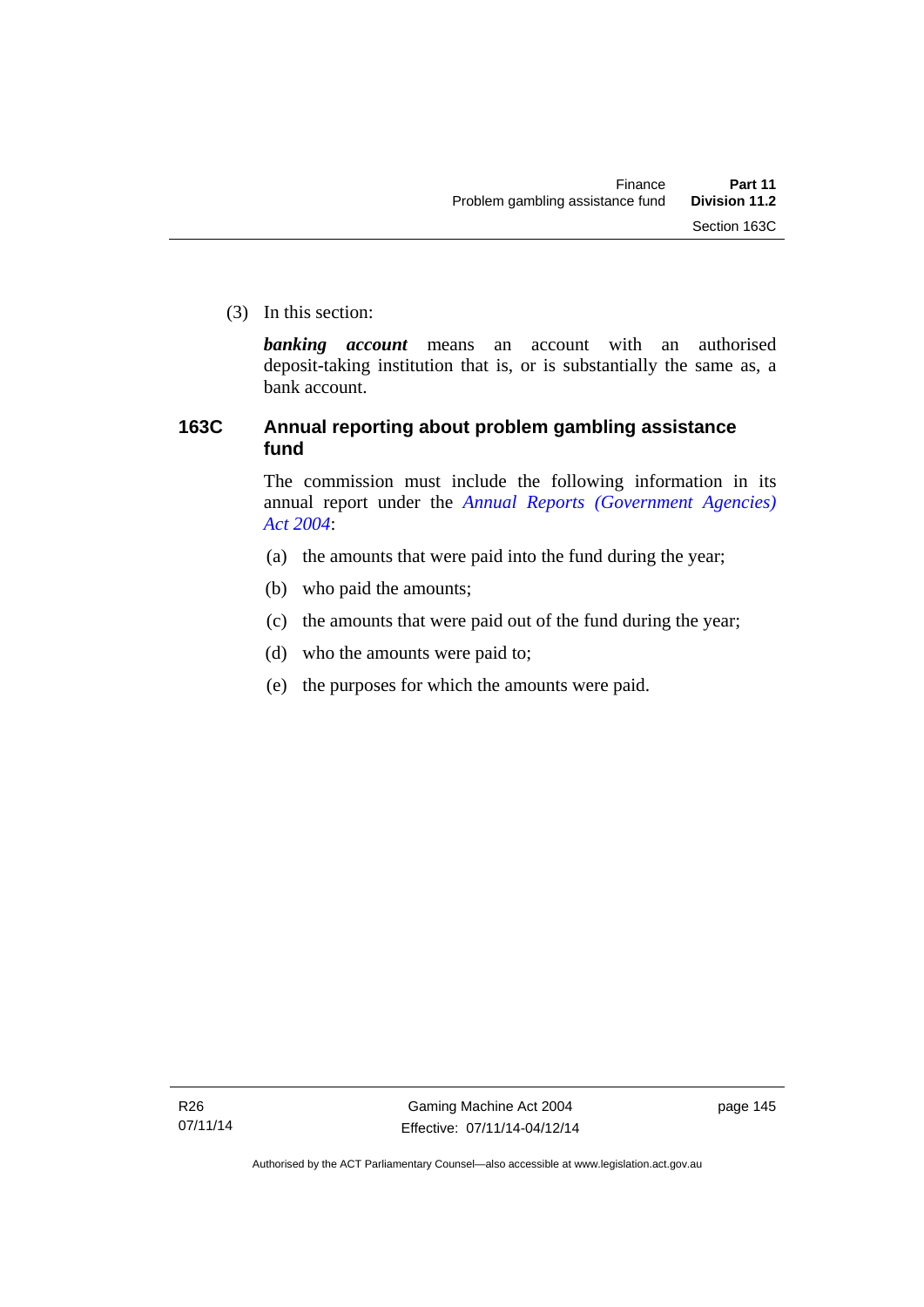#### **Part 12 Community contributions**

Section 164

# **Part 12 Community contributions**

#### **164 Approval of community contributions**

- (1) The commission may approve contributions made by a licensee to a stated entity for a stated purpose as community contributions if satisfied the contributions will have the effect of—
	- (a) contributing to or supporting the development of the community; or
	- (b) raising the standard of living of the community or part of the community.

#### **Examples of areas of contributions**

- 1 charitable and social welfare
- 2 sport and recreation
- 3 non-profit activities
- 4 community infrastructure
- *Note* An example is part of the Act, is not exhaustive and may extend, but does not limit, the meaning of the provision in which it appears (see [Legislation Act,](http://www.legislation.act.gov.au/a/2001-14) s 126 and s 132).
- (2) A regulation may make provision in relation to contributions, including—
	- (a) guidelines for approving contributions as community contributions; and
	- (b) how contributions may be claimed.

#### **Example**

A capital payment may be claimed proportionately over a number of years.

(3) In this section:

*associated entity*—see the *[Electoral Act 1992](http://www.legislation.act.gov.au/a/1992-71)*, section 198.

*community* includes a community outside the ACT.

Authorised by the ACT Parliamentary Counsel—also accessible at www.legislation.act.gov.au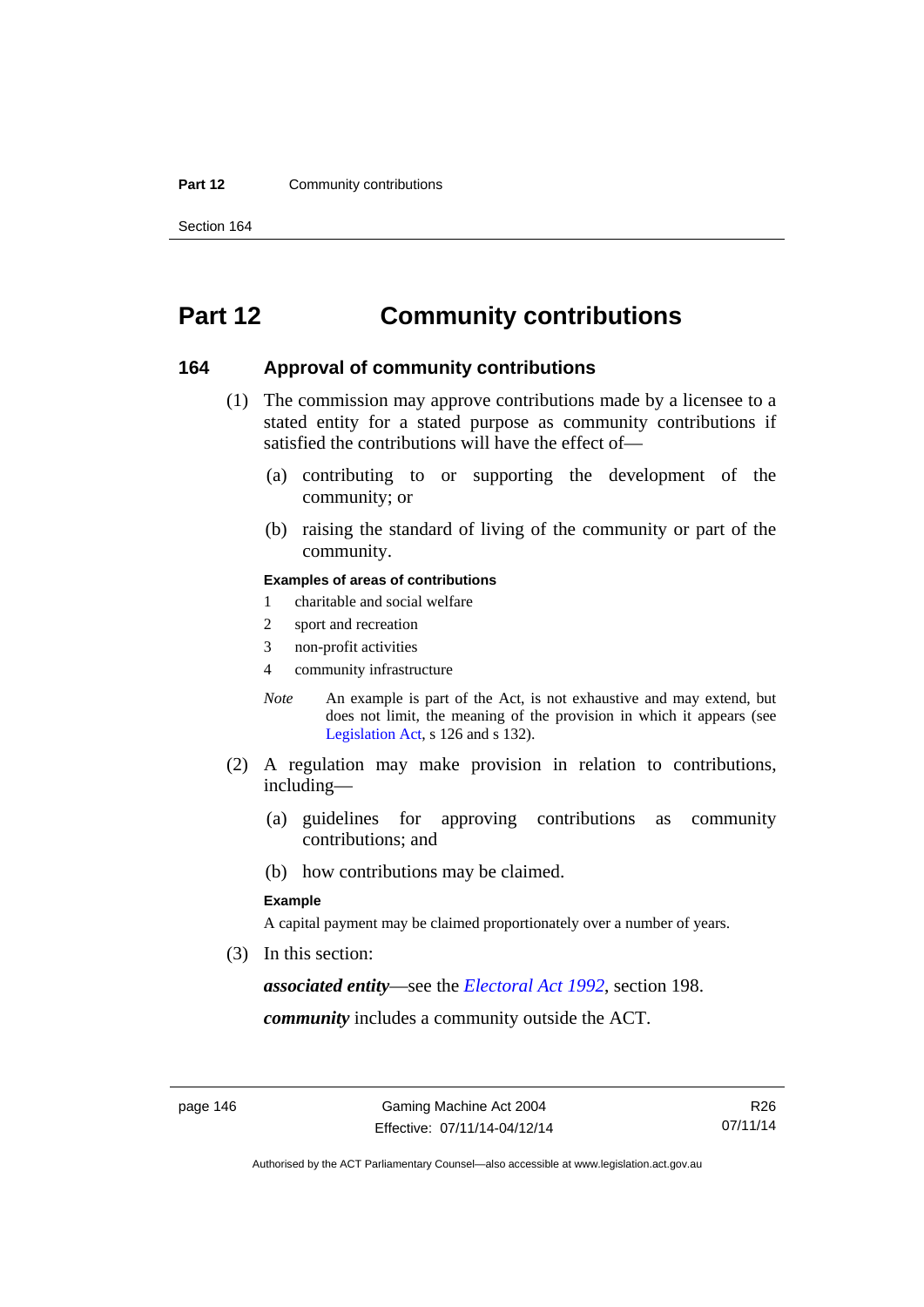*contribution*, by a licensee—

- (a) includes the value of a contribution made in kind by the licensee; but
- (b) does not include the following:
	- (i) expenditure on commercial activities, or, if the licensee is a club, on the social or entertainment activities of the club for its members;
	- (ii) expenditure intended to promote the licensee's activities;
	- (iii) expenditure in relation to gambling (for example, the purchase of gaming machines);
	- (iv) capital payments for assets owned, controlled or being acquired by the licensee or an associated organisation that are not available to be used by the public;
	- (v) capital payments or other expenditure on assets owned, controlled or being acquired by the licensee, if the assets are not in the ACT;
	- (vi) notional provisions (for example, long service and annual leave), other than depreciation;
	- (vii) depreciation in relation to a capital payment mentioned in paragraph (iv) or (v);
	- (viii) depreciation in relation to a capital payment that is an approved contribution;
		- (ix) a capital payment if depreciation in relation to the payment is an approved contribution;
		- (x) a contribution made out of donations collected by the licensee, or out of the proceeds of any special fundraising activity conducted by the licensee;
		- (xi) a contribution to a business association, registered party, associated entity or trade union;

page 147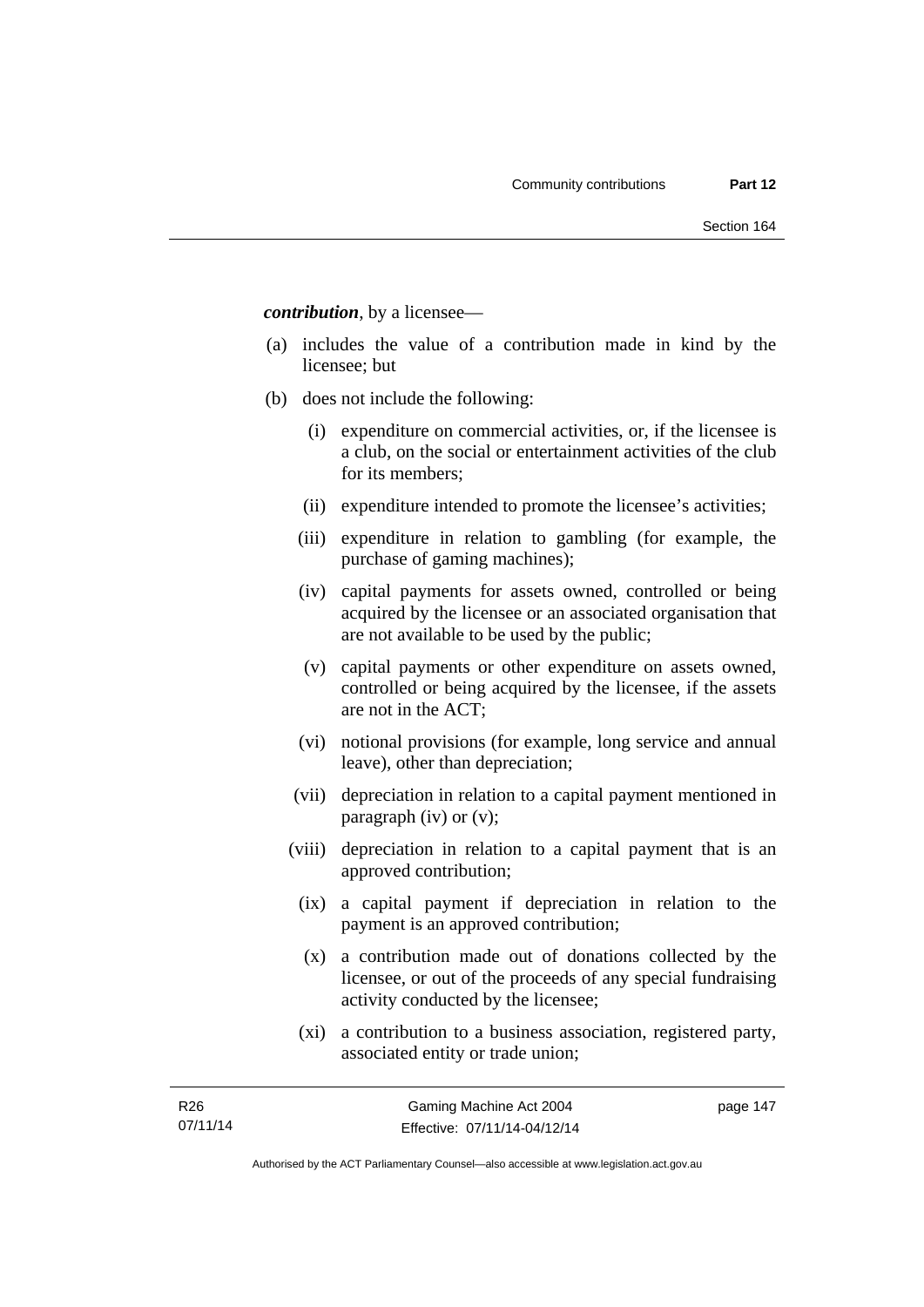#### **Part 12 Community contributions**

Section 165

- (xii) if a contribution is made on a condition—the value to the licensee of that condition being fulfilled;
- (xiii) if an asset is otherwise a contribution—the value of any income earned from the asset (for example, entry or hiring fees);
- (xiv) a contribution made to another licensee under a reciprocal arrangement or agreement;
- (xv) the cost of borrowing funds to acquire an asset;
- (xvi) the payment of a tax, fee or levy, other than a payment required under section 163A (1) (Required payment to problem gambling assistance fund).

#### **165 Records of contributions**

- (1) A licensee must record each community contribution made by the licensee, stating—
	- (a) the entity to which, and the purpose for which, each contribution was made; and
	- (b) the amount or value of the contribution and the date when, or period over which, it was made.

Maximum penalty: 20 penalty units.

- (2) To remove any doubt, a record must relate to single licensed premises.
- (3) An offence against this section is a strict liability offence.

Authorised by the ACT Parliamentary Counsel—also accessible at www.legislation.act.gov.au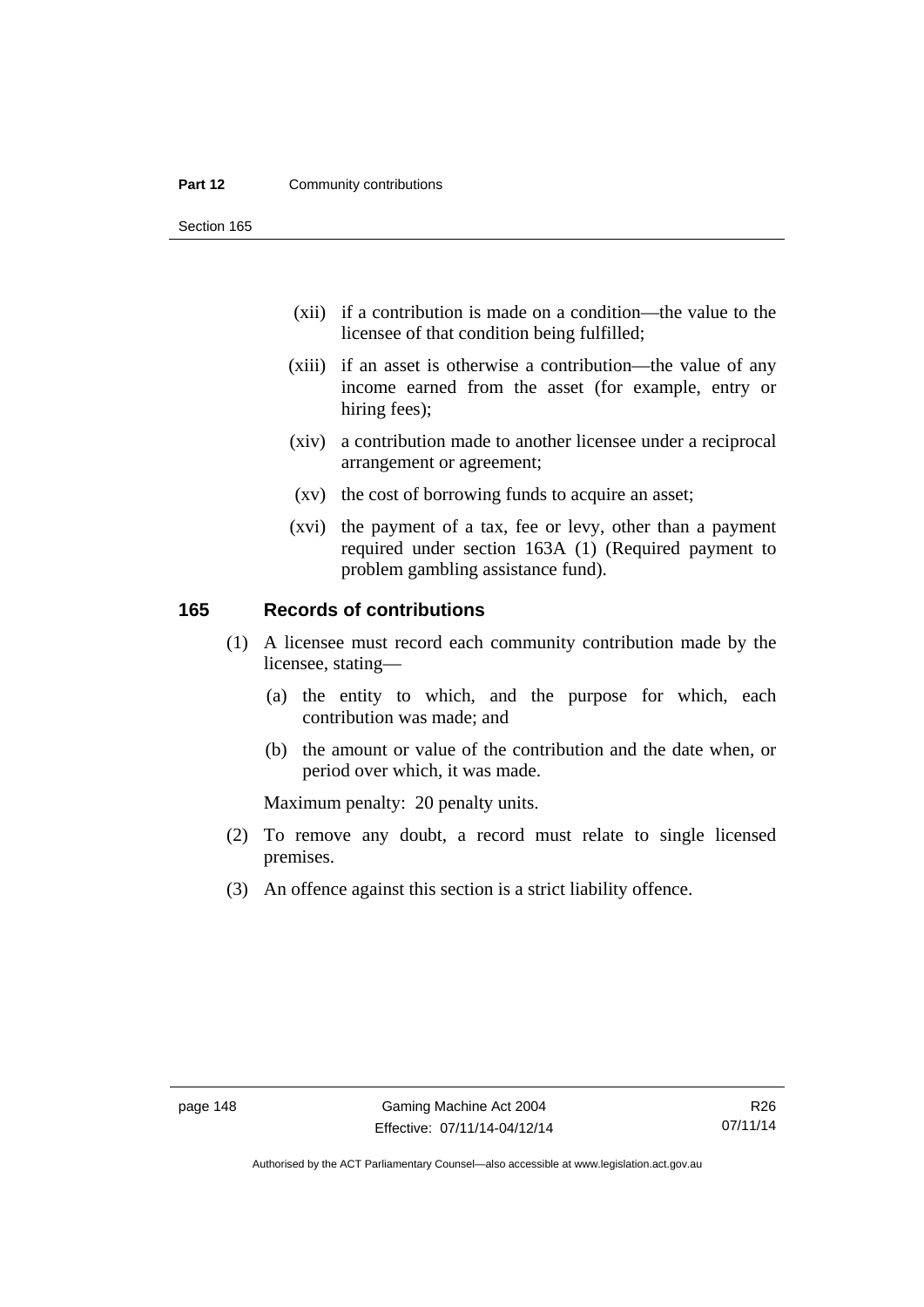#### **166 Report about records and finances**

 (1) Within 1 month after the end of a financial year, a licensee must give the commission a copy of the records kept under section 165 that relate to the financial year, together with a financial report for the financial year.

Maximum penalty: 20 penalty units.

(2) In this section:

*financial report* means a report about the following:

- (a) the gross revenue of the licensee;
- (b) if the licensee is a club—the net revenue of the licensee;
- (c) the total value of community contributions;
- (d) the total value of contributions to registered parties and associated entities.
- *Note* If a form is approved under the [Control Act](http://www.legislation.act.gov.au/a/1999-46), s 53D for a financial report, the form must be used.

#### **167 Commission must report to Minister**

Within 4 months after the end of the financial year, the commission must give the Minister a report—

- (a) summarising the extent of compliance by licensees with section 165 and section 166 for the financial year; and
- (b) analysing the extent to which revenue received by licensees was being used to make community contributions during the financial year.

#### **168 Minister must present commission's report**

The Minister must present a report given to the Minister under section 167 to the Legislative Assembly within 6 sitting days after the day the Minister receives the report.

page 149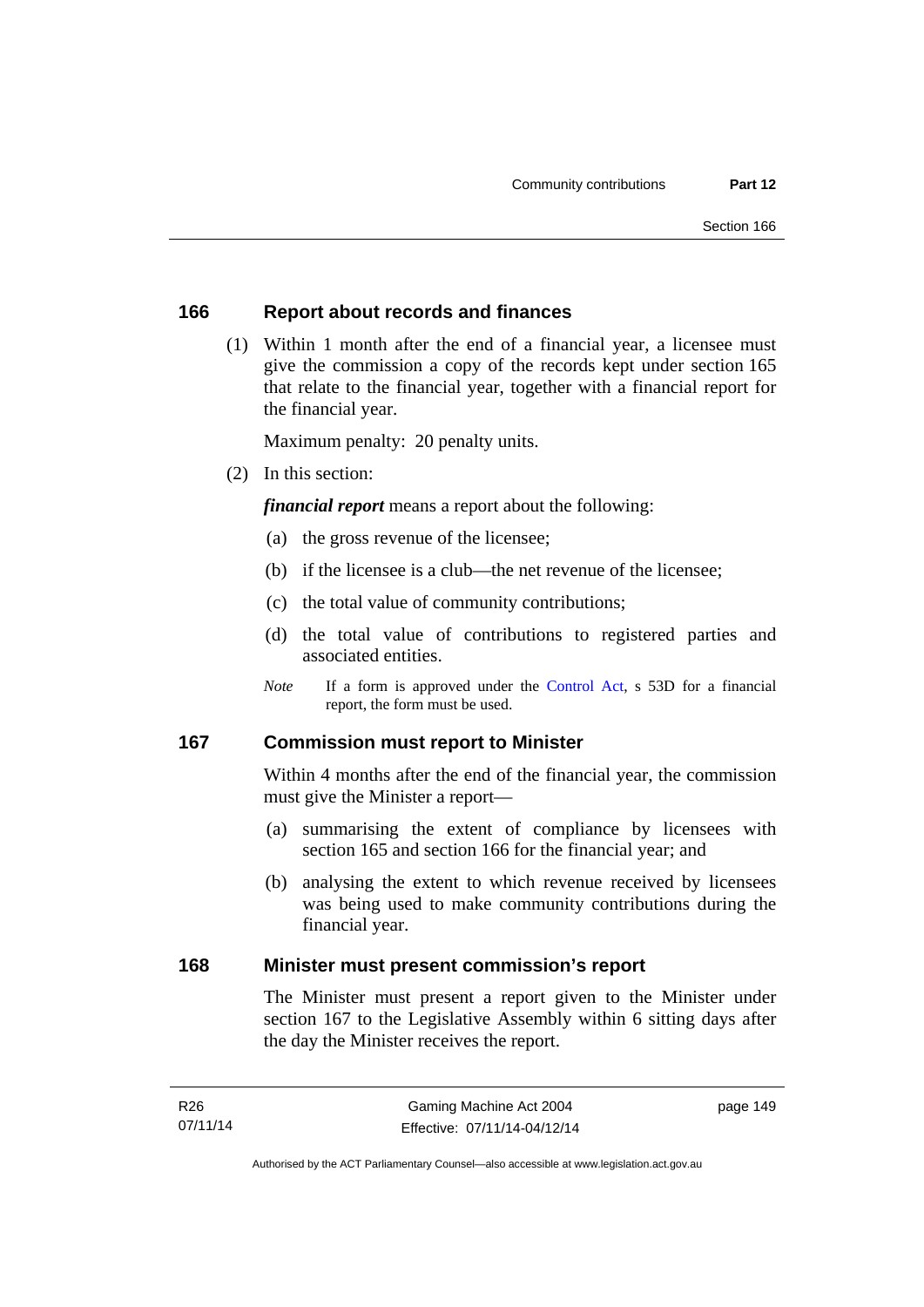#### **Part 12 Community contributions**

Section 169

#### **169 Required community contributions**

- (1) For a licensee that is a club, the *required community contribution* for a financial year is the required percentage of the club's net revenue for the financial year.
- (2) In subsection (1):

*required percentage*, for a club, means—

- (a) 8%; or
- (b) if the Minister determines a different percentage under subsection (3) for the club—that percentage.
- (3) The Minister may determine a lower required percentage for a club if satisfied, on application by the club, that—
	- (a) the gross revenue of the club for a financial year is, or is likely to be, less than \$200 000; and
	- (b) if the required percentage for the club were 8%, the application of subsection (1) to the club would so seriously affect the club's viability that it would not be just and equitable in the circumstances for that subsection to apply to the club.
- (4) A determination under subsection (3) is a disallowable instrument.
	- *Note* A disallowable instrument must be notified, and presented to the Legislative Assembly, under the [Legislation Act.](http://www.legislation.act.gov.au/a/2001-14)

# **170 Corporations with several licences**

- (1) This section applies to a club that is a licensee if a corporation owns the club and at least 1 other club that is a licensee.
- (2) In working out the community contributions for the club, common expenditure on behalf of the different clubs must be allocated between the clubs in proportion to the number of gaming machines operated by each club.

Authorised by the ACT Parliamentary Counsel—also accessible at www.legislation.act.gov.au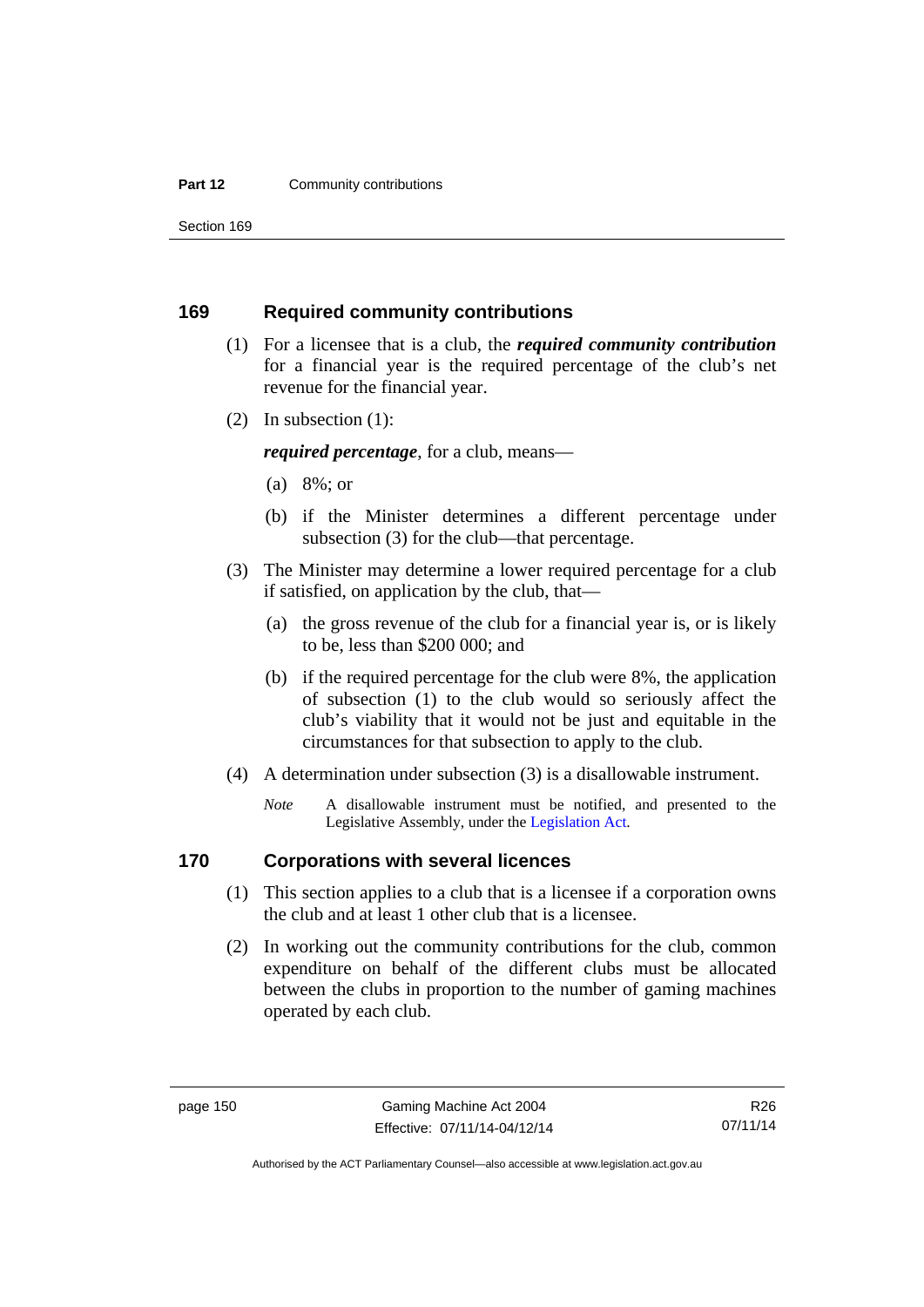# **171 Women's sport community contributions**

- (1) For every \$3 of women's sport community contributions that a licensee contributes to an entity under section 164 (1), the licensee's required community contributions must be worked out as if the licensee had contributed \$4.
- (2) In this section:

*women's sport community contributions* means community contributions that the commission is satisfied will benefit or enhance women's sport conducted in the ACT, or with participants mainly based in the ACT.

# **171A Problem gambling community contributions**

- (1) For every \$3 of problem gambling community contributions that a licensee contributes to an entity under section 164 (1), the licensee's required community contributions must be worked out as if the licensee had contributed \$4.
- (2) This section does not apply to a payment required under section 163A (1) (Required payment to problem gambling assistance fund).
- (3) In this section:

*problem gambling community contributions* means community contributions that the commission is satisfied will assist in—

- (a) alleviating problem gambling; or
- (b) alleviating the disadvantages that arise from problem gambling; or
- (c) providing information about problem gambling.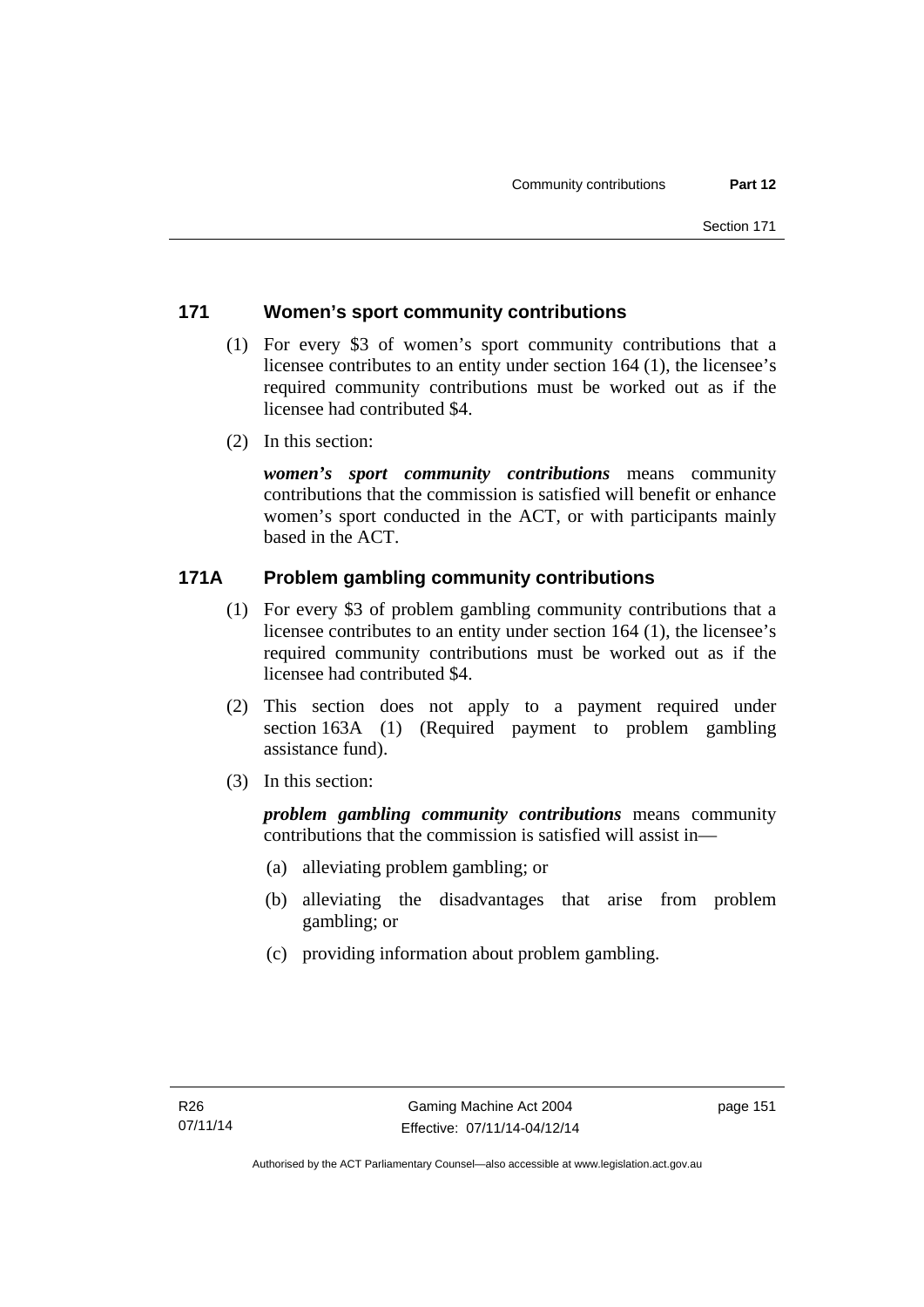#### **Part 12 Community contributions**

Section 172

#### **172 Community contribution shortfall tax**

- (1) Tax (the *community contribution shortfall tax*) is imposed on a community contribution shortfall of a licensee that is a club at the rate of 100%.
- (2) The licensee must pay the community contribution shortfall tax.
- (3) Community contribution shortfall tax is payable 30 days after the day the licensee receives an assessment under the [Control Act](http://www.legislation.act.gov.au/a/1999-46), part 6.
- (4) If an amount of community contribution shortfall tax is paid, the commission must transfer the amount to the grants program fund or, if another fund is prescribed by regulation, that fund.
- (5) In this section:

*community contribution shortfall*, for a licensee that is a club in relation to a financial year, means the amount (if any) by which the club's community contributions fall short of its required community contribution.

page 152 Gaming Machine Act 2004 Effective: 07/11/14-04/12/14

Authorised by the ACT Parliamentary Counsel—also accessible at www.legislation.act.gov.au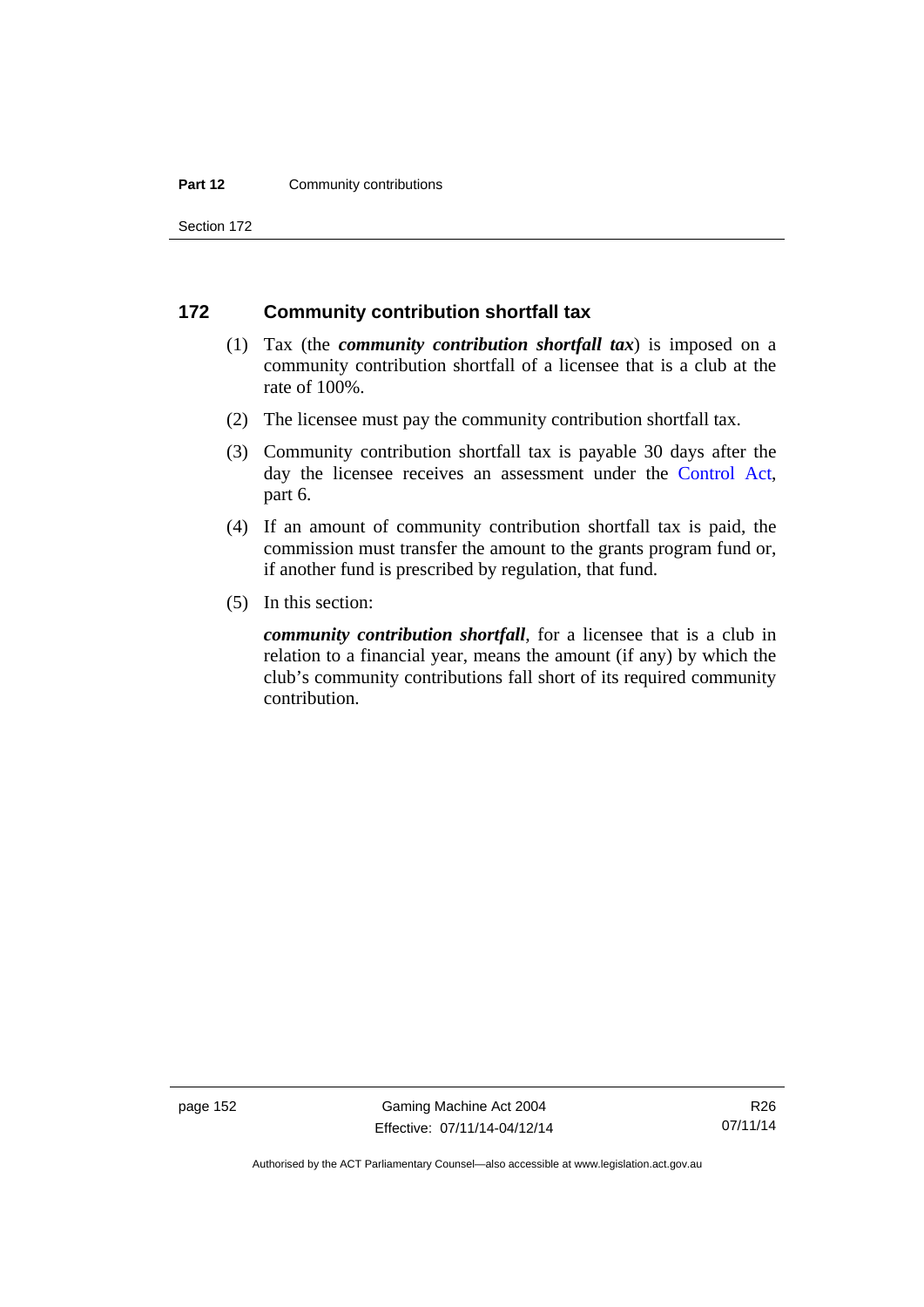# **Part 13 Notification and review of decisions**

## **173 Meaning of** *reviewable decision***—pt 13**

In this part:

*reviewable decision* means a decision mentioned in schedule 1, column 3 under a provision of this Act mentioned in column 2 in relation to the decision.

## **173A Reviewable decision notices**

If the commission makes a reviewable decision, the commission must give a reviewable decision notice to each entity mentioned in schedule 1, column 4 in relation to the decision.

- *Note 1* The commission must also take reasonable steps to give a reviewable decision notice to any other person whose interests are affected by the decision (see *[ACT Civil and Administrative Tribunal Act 2008](http://www.legislation.act.gov.au/a/2008-35)*, s 67A).
- *Note 2* The requirements for reviewable decision notices are prescribed under the *[ACT Civil and Administrative Tribunal Act 2008](http://www.legislation.act.gov.au/a/2008-35)*.

#### **173B Applications for review**

The following may apply to the ACAT for review of a reviewable decision:

- (a) an entity mentioned in schedule 1, column 4 in relation to the decision;
- (b) any other person whose interests are affected by the decision.
- *Note* If a form is approved under the *[ACT Civil and Administrative Tribunal](http://www.legislation.act.gov.au/a/2008-35)  [Act 2008](http://www.legislation.act.gov.au/a/2008-35)* for the application, the form must be used.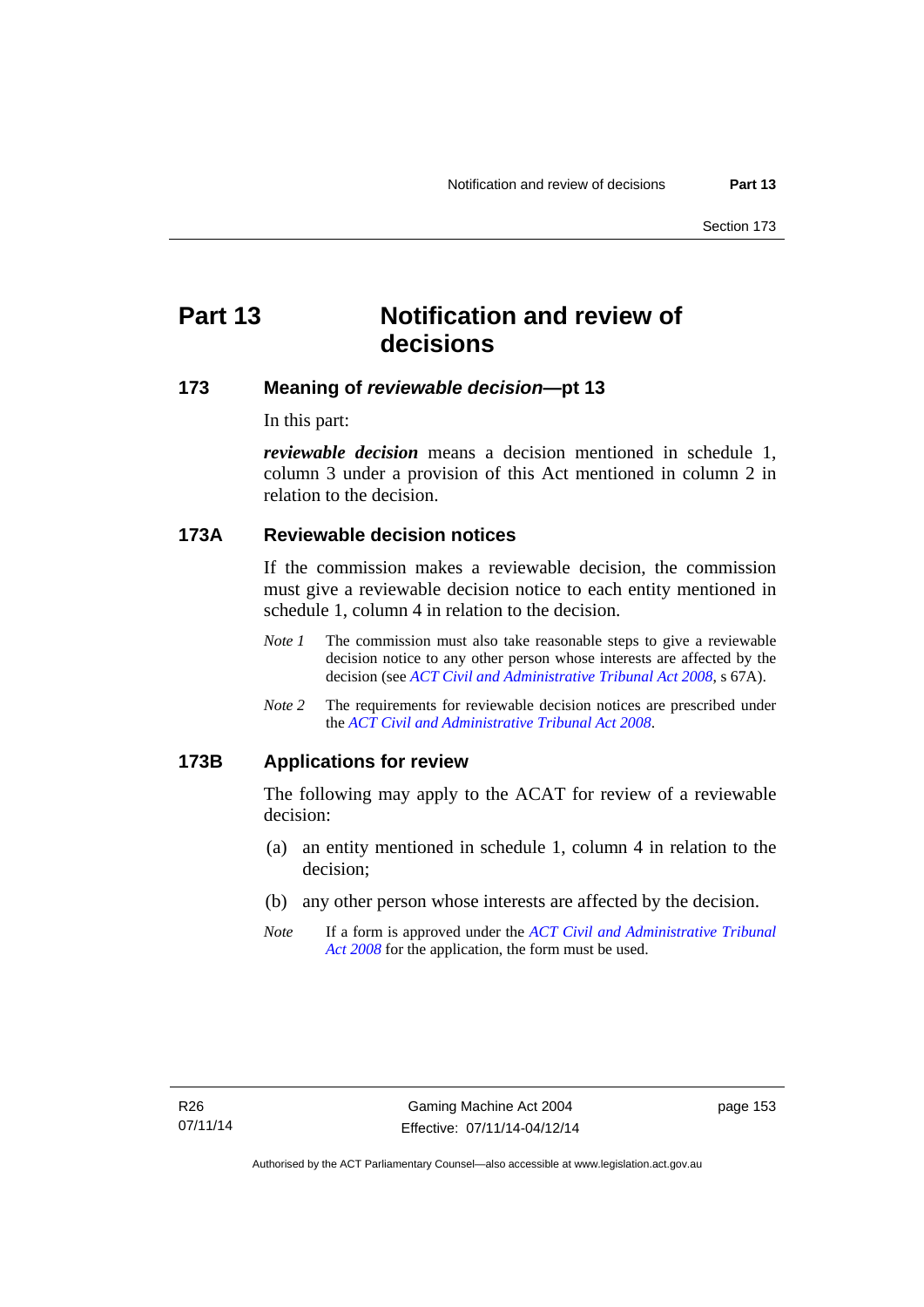#### **Part 14** Miscellaneous

Section 174

# **Part 14 Miscellaneous**

#### **174 Acts and omissions of representatives**

(1) In this section:

*person* means an individual.

*Note* See the [Criminal Code,](http://www.legislation.act.gov.au/a/2002-51) pt 2.5 for provisions about corporate criminal responsibility.

*representative*, of a person, means an employee or agent of the person.

*state of mind*, of a person, includes—

- (a) the person's knowledge, intention, opinion, belief or purpose; and
- (b) the person's reasons for the intention, opinion, belief or purpose.
- (2) This section applies to a prosecution for any offence against this Act.
- (3) If it is relevant to prove a person's state of mind about an act or omission, it is enough to show—
	- (a) the act was done or omission made by a representative of the person within the scope of the representative's actual or apparent authority; and
	- (b) the representative had the state of mind.
- (4) An act done or omitted to be done on behalf of a person by a representative of the person within the scope of the representative's actual or apparent authority is also taken to have been done or omitted to be done by the person.
- (5) However, subsection (4) does not apply if the person establishes that reasonable precautions were taken and appropriate diligence was exercised to avoid the act or omission.

R26 07/11/14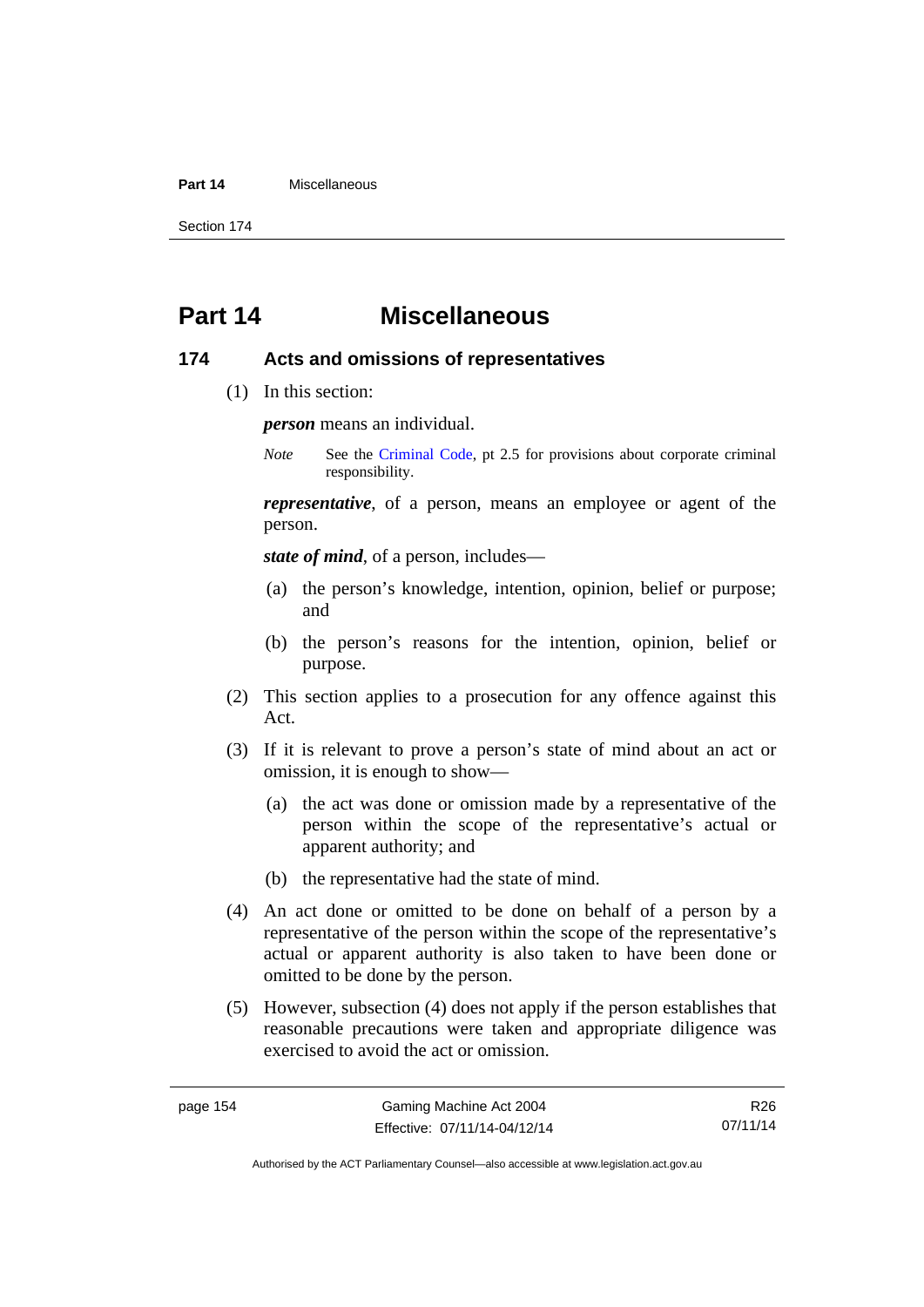(6) A person who is convicted of an offence cannot be punished by imprisonment for the offence if the person would not have been convicted of the offence without subsection (3) or (4).

#### **175 Canberra Airport**

- (1) A licence must not be issued in relation to premises at Canberra Airport.
- (2) An approval must not be given under section 100 for the acquisition of a gaming machine to be operated at Canberra Airport.
- (3) In this section:

*Canberra Airport* means block 3, sections 17 and 28, division of Pialligo in the district of Majura, and blocks 587, 594, 595, 614 and 660 in that district.

#### **176 Evidentiary certificates**

In a prosecution for an offence against this Act, a certificate issued by the commission stating that the person named in the certificate was or was not the holder of a licence on the date, or during the period, stated in the certificate is evidence of the matters so stated.

#### **177 Determination of fees**

- (1) The Minister may determine fees for this Act.
	- *Note* The [Legislation Act](http://www.legislation.act.gov.au/a/2001-14) contains provisions about the making of determinations and regulations relating to fees (see pt 6.3).
- (2) A determination is a disallowable instrument.
	- *Note* A disallowable instrument must be notified, and presented to the Legislative Assembly, under the [Legislation Act.](http://www.legislation.act.gov.au/a/2001-14)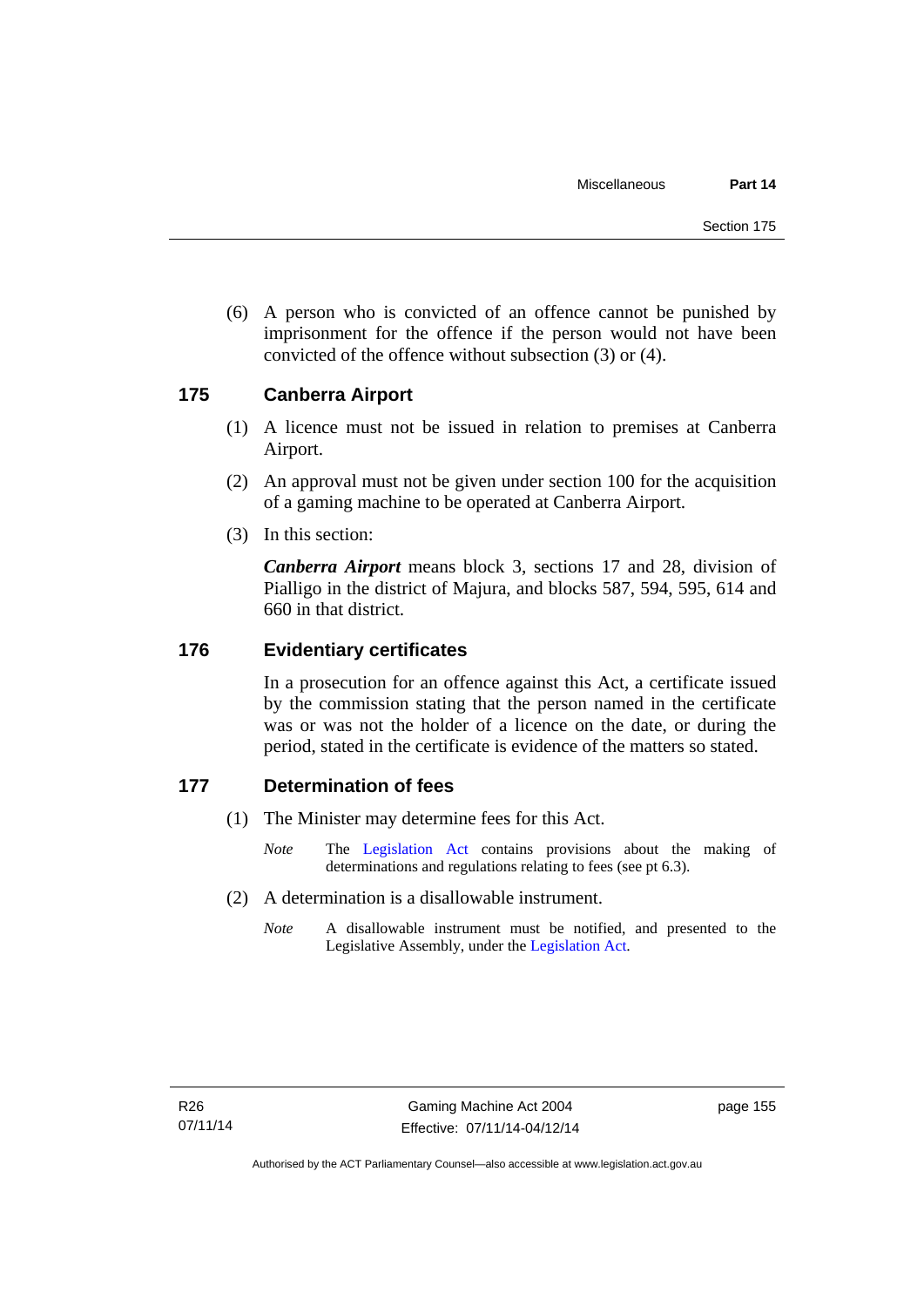#### **Part 14** Miscellaneous

Section 178

#### **178 Regulation-making power**

- (1) The Executive may make regulations for this Act.
	- *Note* **Regulations** must be notified, and presented to the Legislative Assembly, under the [Legislation Act](http://www.legislation.act.gov.au/a/2001-14).
- (2) A regulation may make provision in relation to the following:
	- (a) the operation (including the restriction of the operation) of peripheral equipment for gaming machines;
	- (b) the minimum payout for gaming machines.
- (3) A regulation may create offences for contraventions of the regulations and fix maximum penalties of not more than 10 penalty units for the offences.

page 156 Gaming Machine Act 2004 Effective: 07/11/14-04/12/14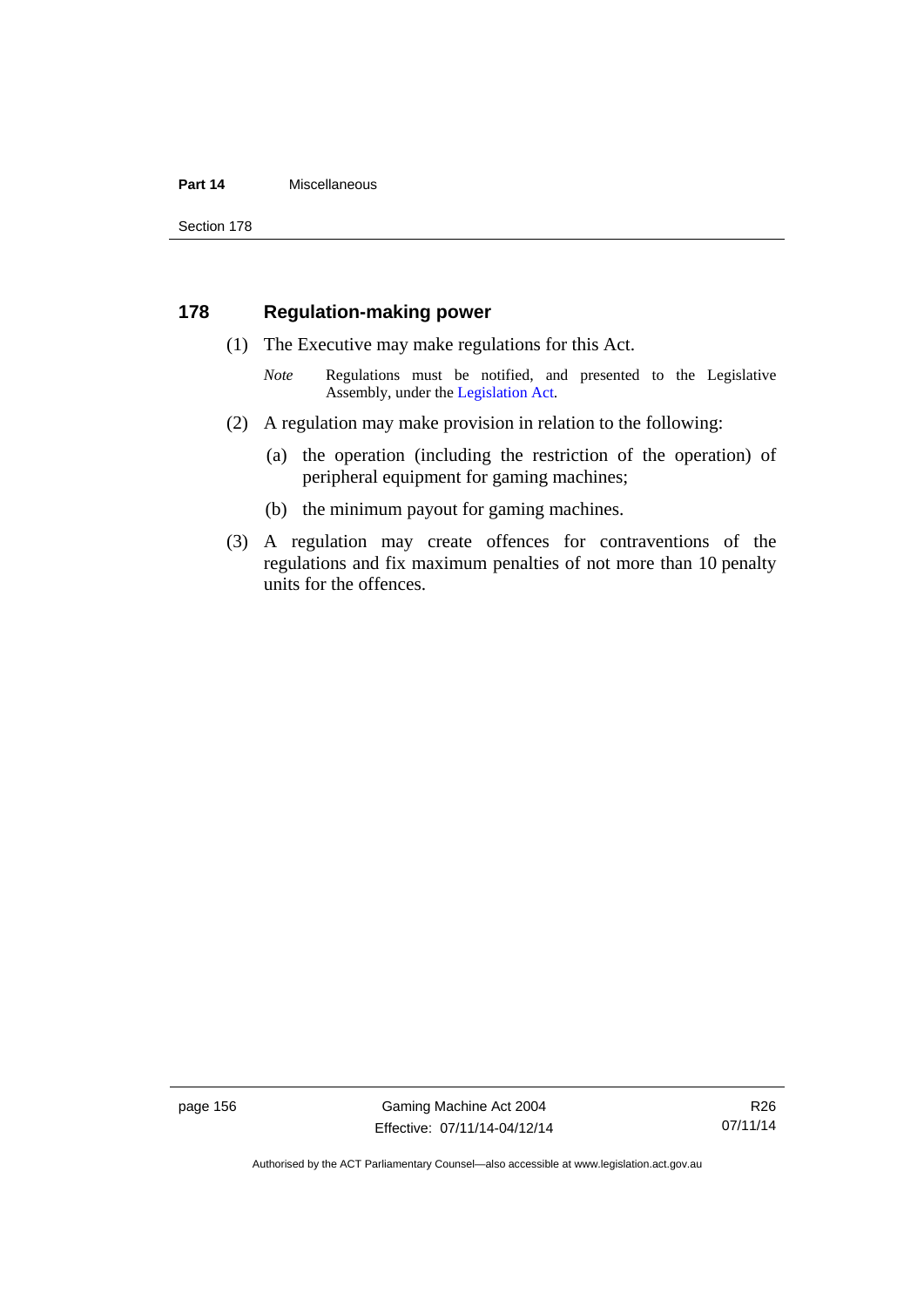# **Schedule 1 Reviewable decisions**

(see pt 13)

| column 1<br>item | column 2<br>section | column 3<br>decision                                                                                     | column 4<br>entity    |
|------------------|---------------------|----------------------------------------------------------------------------------------------------------|-----------------------|
| 1                | 12                  | refuse application for<br>licence                                                                        | applicant for licence |
| $\overline{2}$   | 12                  | issue licence of number<br>or kind of gaming<br>machines different from<br>that applied for              | applicant for licence |
| 3                | 25(2)               | refuse to amend licence<br>to allow change to<br>gaming area                                             | licensee              |
| $\overline{4}$   | 26(2)               | refuse to amend licence<br>to allow temporary<br>storage of machines                                     | licensee              |
| 5                | 26A(2)              | refuse to amend licence<br>to allow venue<br>relocation                                                  | licensee              |
| 6                | 26A(3)              | amend licence to allow<br>relocation to new venue<br>of lesser number of<br>machines than applied<br>for | licensee              |
| 7                | 26B(2)(a)           | require social impact<br>statement                                                                       | licensee              |
| 8                | 26B(2)(b)           | require social impact<br>assessment                                                                      | licensee              |

R26 07/11/14

Gaming Machine Act 2004 Effective: 07/11/14-04/12/14 page 157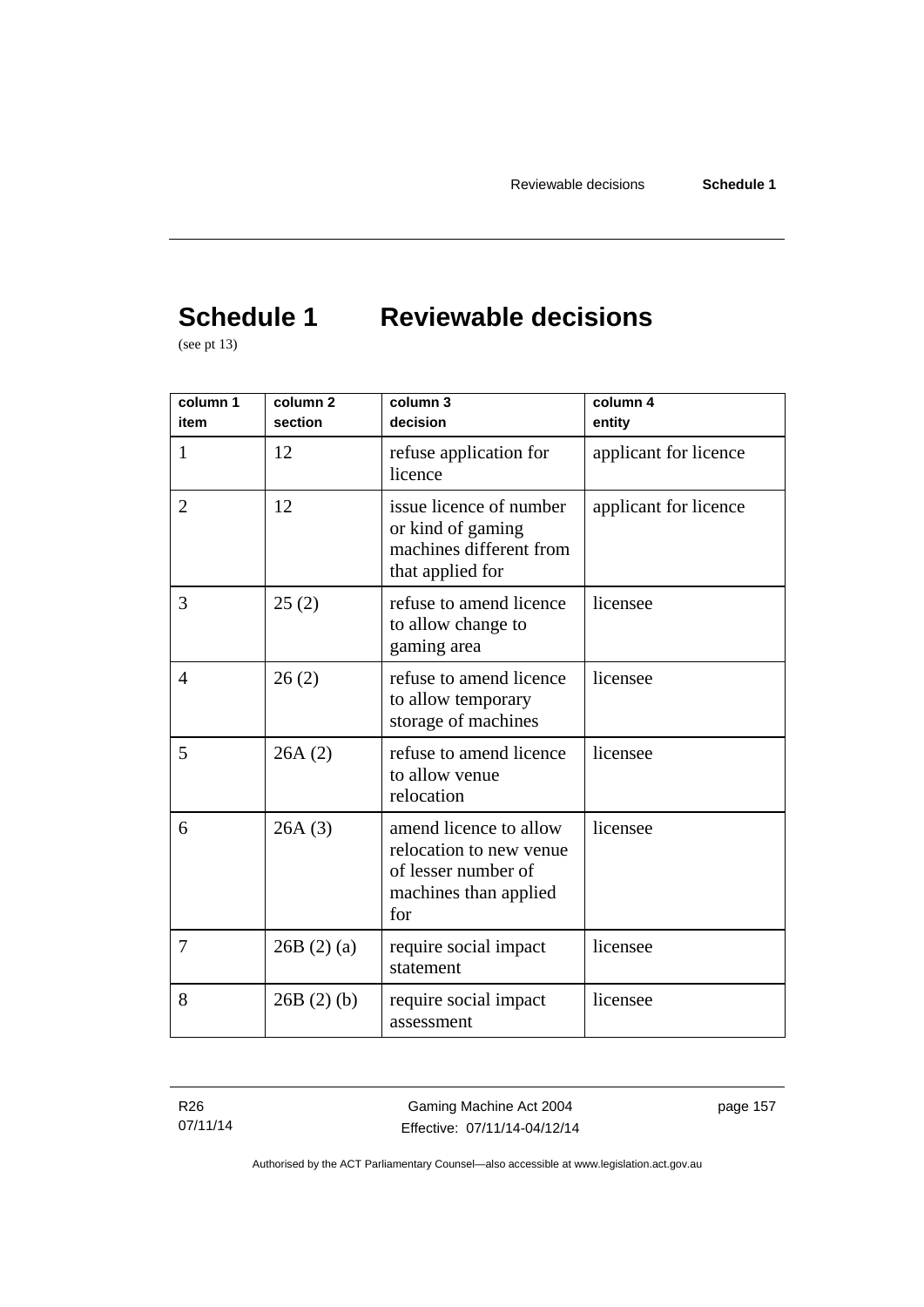#### **Schedule 1** Reviewable decisions

| column 1<br>item | column <sub>2</sub><br>section | column 3<br>decision                                                                                              | column 4<br>entity                   |
|------------------|--------------------------------|-------------------------------------------------------------------------------------------------------------------|--------------------------------------|
| 9                | 26B(4)                         | refuse to amend licences<br>to allow relocation of<br>machines                                                    | licensee                             |
| 10               | 26B(5)                         | amend licences to<br>relocate fewer machines<br>than applied for                                                  | licensee                             |
| 11               | 26C(2)                         | refuse to amend both<br>licences to allow<br>relocation of machines                                               | licensee                             |
| 12               | 26C(3)                         | amend both licences to<br>relocate lesser number<br>of machines than<br>applied for                               | licensee                             |
| 13               | 26D(2)                         | refuse to amend licence,<br>and issue new licence, to<br>allow machines to be<br>moved to new venue               | licensee                             |
| 14               | 26D(4)                         | amend licence, and issue<br>new licence, to move<br>lesser number of<br>machines than applied<br>for to new venue | licensee                             |
| 15               | 26E                            | refuse to amend licence<br>for technical change                                                                   | licensee                             |
| 16               | 24, 25 or 26                   | refuse to amend licence                                                                                           | applicant for<br>amendment           |
| 17               | 29                             | revoke uncommenced<br>licence amendment                                                                           | entity that has<br>amendment revoked |

page 158 Gaming Machine Act 2004 Effective: 07/11/14-04/12/14

R26 07/11/14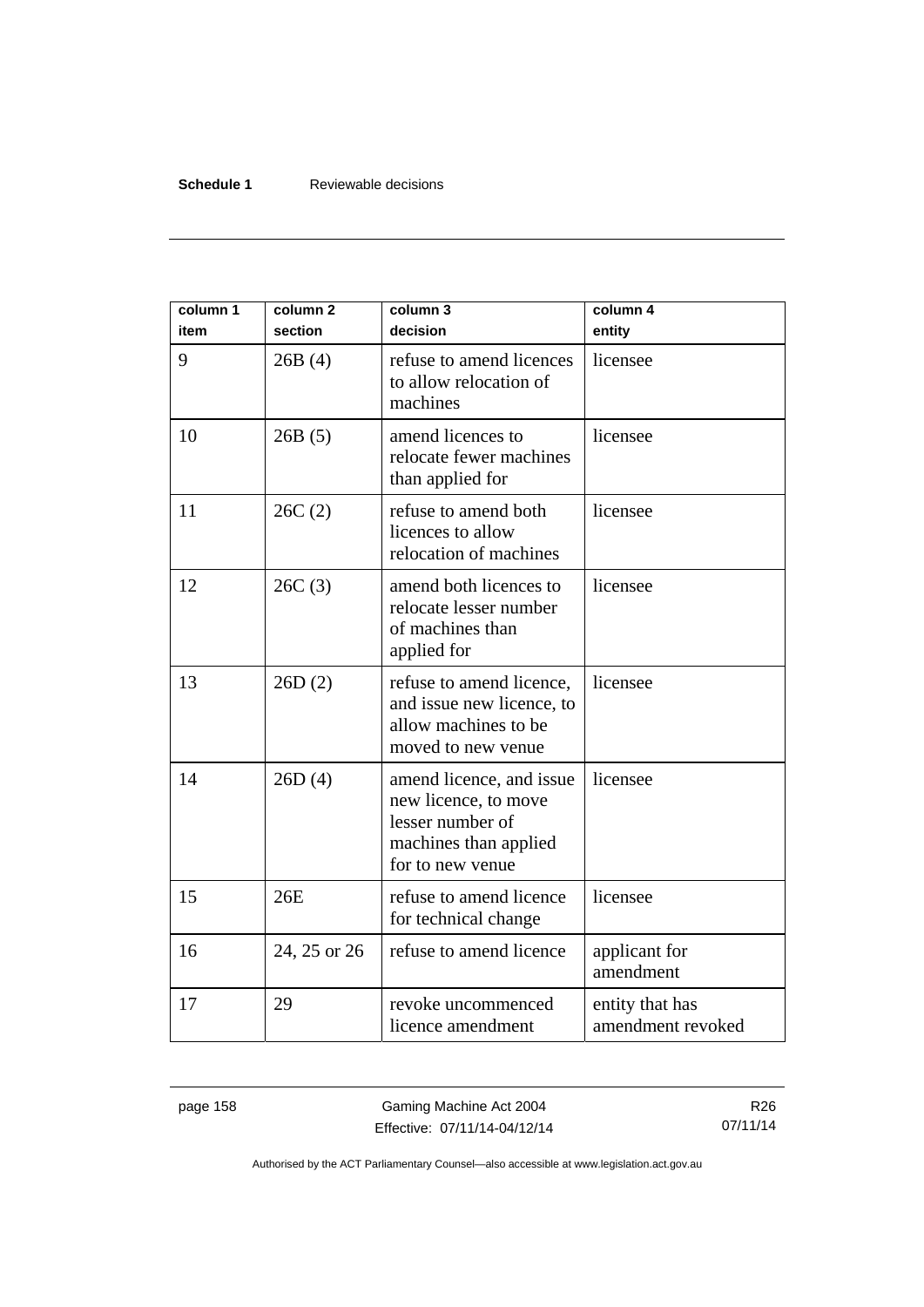| column 1<br>item | column <sub>2</sub><br>section | column 3<br>decision                                                                 | column 4<br>entity           |
|------------------|--------------------------------|--------------------------------------------------------------------------------------|------------------------------|
| 18               | 32                             | refuse to approve<br>transfer of licence                                             | applicant for transfer       |
| 19               | 38                             | refuse to give<br>replacement licence                                                | applicant for<br>replacement |
| 20               | 38F(2)                         | refuse application for<br>in-principle approval for<br>licence                       | applicant                    |
| 21               | 38F(4)                         | issue in-principle<br>approval for smaller<br>number of machines<br>than applied for | approval-holder              |
| 22               | 38H                            | refuse application for<br>in-principle approval for<br>venue relocation<br>amendment | applicant                    |
| 23               | 38I                            | refuse application for<br>in-principle approval for<br>new venue amendment           | applicant                    |
| 24               | 38K                            | issue in-principle<br>approval subject to<br>condition                               | approval-holder              |
| 25               | 38N                            | refuse to amend<br>in-principle approval                                             | approval-holder              |
| 26               | 38P                            | refuse to transfer<br>in-principle approval                                          | approval-holder              |
| 27               | 38R                            | refuse to extend<br>in-principle approval                                            | approval-holder              |

R26 07/11/14

Gaming Machine Act 2004 Effective: 07/11/14-04/12/14 page 159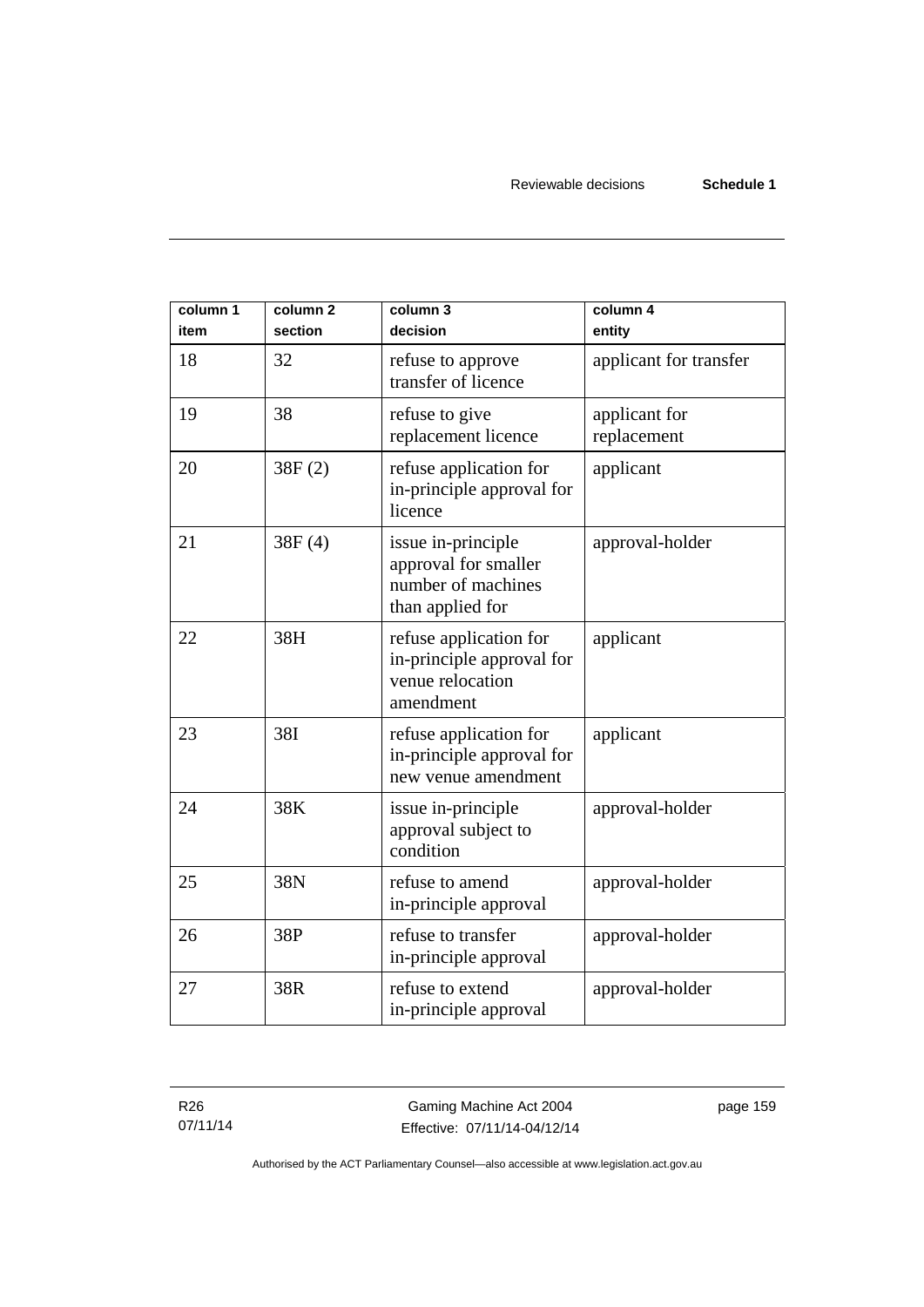#### **Schedule 1** Reviewable decisions

| column 1<br>item | column <sub>2</sub><br>section | column 3<br>decision                                                                                       | column 4<br>entity                                      |
|------------------|--------------------------------|------------------------------------------------------------------------------------------------------------|---------------------------------------------------------|
| 28               | 38U(2)                         | refuse to convert<br>in-principle approval<br>into licence                                                 | approval-holder                                         |
| 29               | 38U(4)                         | convert in-principle<br>approval into licence<br>authorising machines<br>different to those<br>applied for | approval-holder                                         |
| 30               | 38V                            | refuse to convert<br>in-principle approval<br>into venue relocation<br>amendment                           | approval-holder                                         |
| 31               | 38W                            | refuse to convert<br>in-principle approval<br>into new venue<br>amendment                                  | approval-holder                                         |
| 32               | 40                             | give licensee direction                                                                                    | licensee given direction                                |
| 33               | 62                             | take disciplinary action                                                                                   | licensee                                                |
| 34               | 72                             | refuse to approve<br>supplier                                                                              | applicant for approval                                  |
| 35               | 73A                            | cancel or suspend<br>supplier's approval                                                                   | supplier that has<br>approval cancelled or<br>suspended |
| 36               | 73A                            | reprimand supplier                                                                                         | supplier                                                |
| 37               | 75                             | refuse to approve<br>technician                                                                            | applicant for approval                                  |

page 160 Gaming Machine Act 2004 Effective: 07/11/14-04/12/14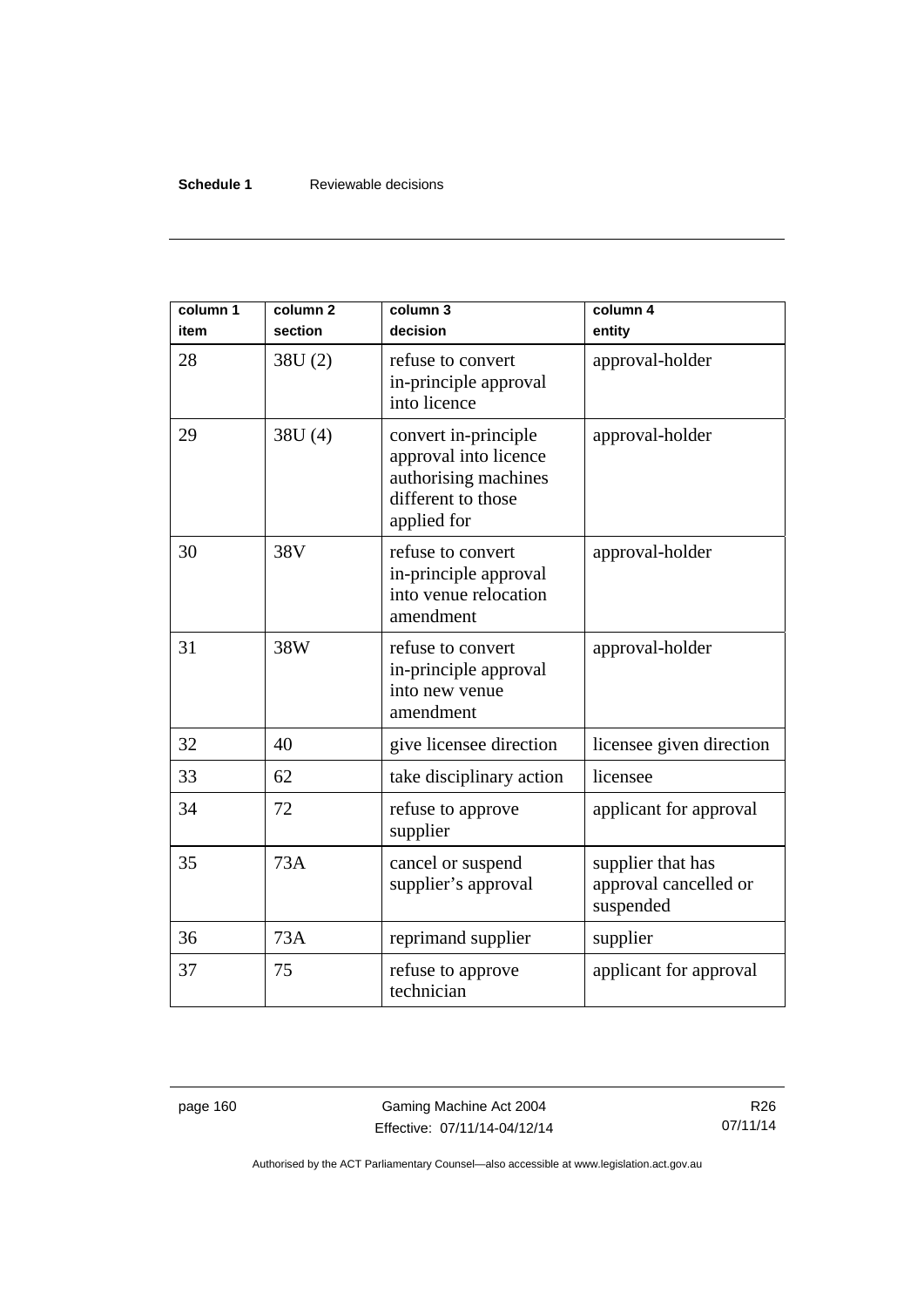| column 1<br>item | column 2<br>section | column 3<br>decision                                      | column 4<br>entity                                        |
|------------------|---------------------|-----------------------------------------------------------|-----------------------------------------------------------|
| 38               | 78                  | refuse to approve<br>transfer of technician's<br>approval | applicant for transfer                                    |
| 39               | 79                  | cancel or suspend<br>technician's approval                | technician that has<br>approval cancelled or<br>suspended |
| 40               | 79                  | reprimand technician                                      | technician                                                |
| 41               | 84                  | refuse to renew<br>approved technician's<br>approval      | applicant for renewal                                     |
| 42               | 86                  | refuse to approve<br>attendant                            | applicant for approval                                    |
| 43               | 89                  | refuse to approve<br>transfer of attendant's<br>approval  | applicant for transfer                                    |
| 44               | 91                  | cancel or suspend<br>attendant's approval                 | attendant that has<br>approval cancelled or<br>suspended  |
| 45               | 91                  | reprimand attendant                                       | attendant                                                 |
| 46               | 96                  | refuse to renew<br>approved attendant's<br>approval       | applicant for renewal                                     |
| 47               | 100                 | refuse to approve<br>acquisition of gaming<br>machine     | applicant for approval                                    |
| 48               | 108                 | refuse to approve<br>repossession of gaming<br>machine    | applicant for approval                                    |

R26 07/11/14

Gaming Machine Act 2004 Effective: 07/11/14-04/12/14 page 161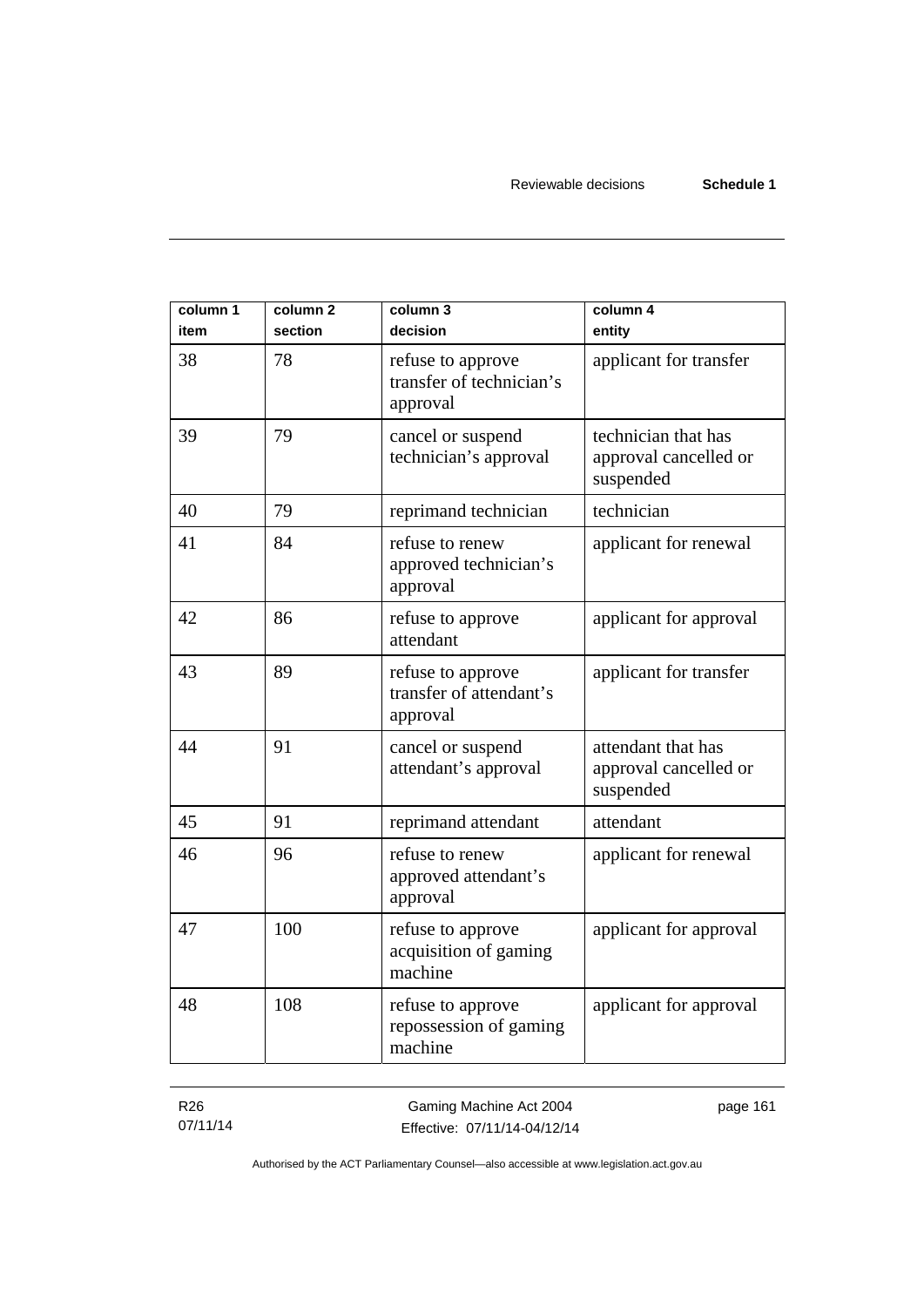#### **Schedule 1** Reviewable decisions

| column 1<br>item | column <sub>2</sub><br>section | column 3<br>decision                                                                                       | column 4<br>entity                |
|------------------|--------------------------------|------------------------------------------------------------------------------------------------------------|-----------------------------------|
| 49               | 109(2)                         | approve repossession of<br>gaming machine subject<br>to condition                                          | applicant for approval            |
| 50               | 113                            | refuse to approve<br>disposal of gaming<br>machine                                                         | applicant for approval            |
| 51               | 134                            | refuse to authorise<br>linked-jackpot<br>arrangement                                                       | applicant for<br>authorisation    |
| 52               | 135                            | refuse to issue<br>multi-user permit                                                                       | applicant for permit              |
| 53               | 135                            | issue multi-user permit<br>subject to condition,<br>other than condition<br>imposed by Act                 | applicant for permit              |
| 54               | 138                            | amend multi-user permit                                                                                    | entity that has permit<br>amended |
| 55               | 139                            | refuse to amend<br>multi-user permit                                                                       | applicant for<br>amendment        |
| 56               | 140                            | refuse to approve<br>amendment of financial<br>and operational aspects<br>of linked-jackpot<br>arrangement | applicant for<br>amendment        |
| 57               | 141                            | refuse to transfer<br>multi-user permit                                                                    | applicant for transfer            |
| 58               | 147                            | refuse to approve entity                                                                                   | applicant for approval            |

page 162 Gaming Machine Act 2004 Effective: 07/11/14-04/12/14

R26 07/11/14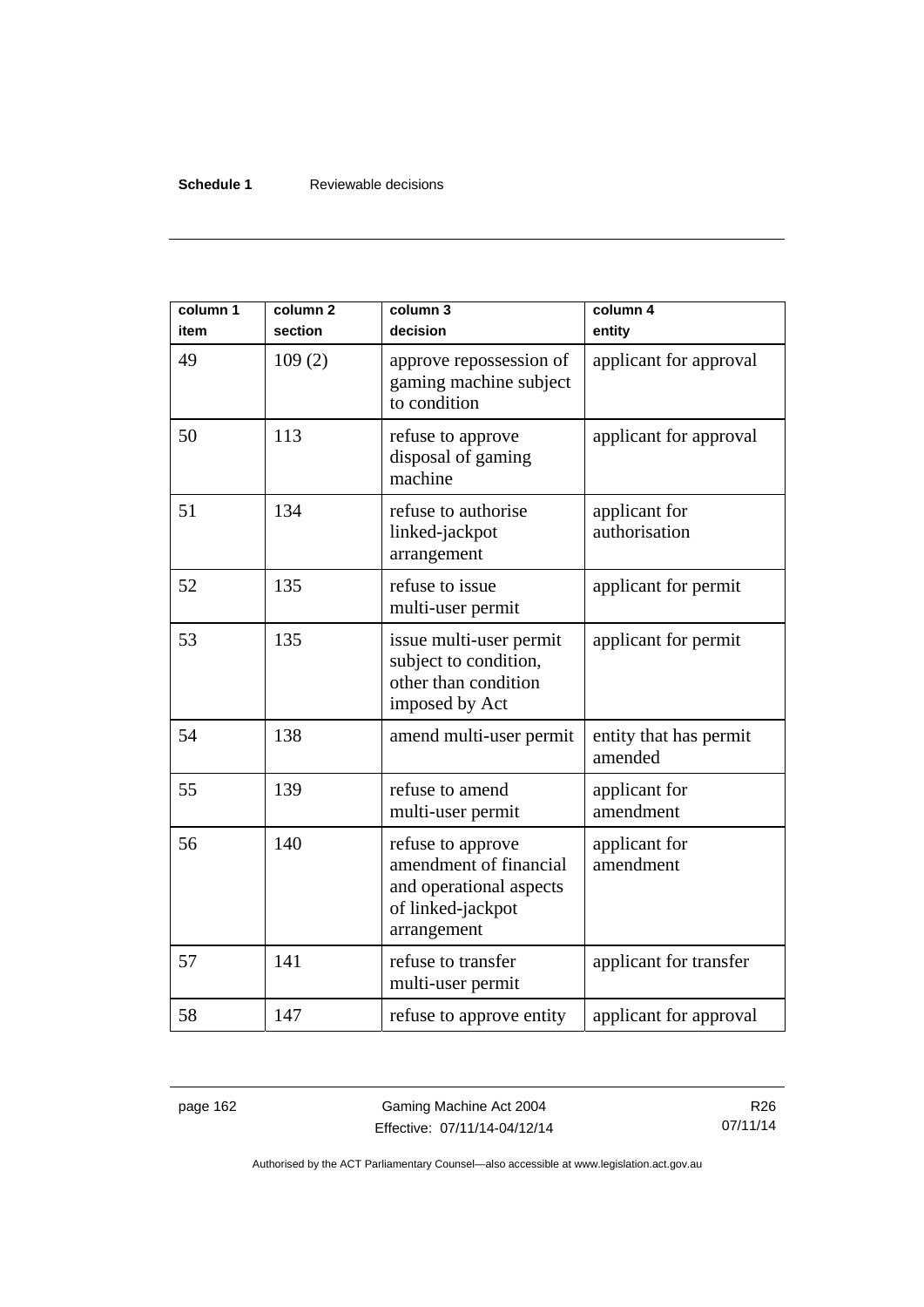| column 1<br>item | column <sub>2</sub><br>section | column 3<br>decision                                                | column 4<br>entity             |
|------------------|--------------------------------|---------------------------------------------------------------------|--------------------------------|
| 59               | 147C $(2)(a)$                  | suspend declaration of<br>associated organisation                   | entity given warning<br>notice |
| 60               | 147C $(2)$ $(b)$               | repeal declaration of<br>associated organisation                    | entity given warning<br>notice |
| 61               | 148B(2)                        | give direction to amend<br>club's constitution                      | club given direction           |
| 62               | 153(2)                         | give direction about<br>separate parts of<br>licensed premises      | licensee given direction       |
| 63               | 164                            | refuse to approve<br>contributions as<br>community<br>contributions | applicant for approval         |

R26 07/11/14

Gaming Machine Act 2004 Effective: 07/11/14-04/12/14 page 163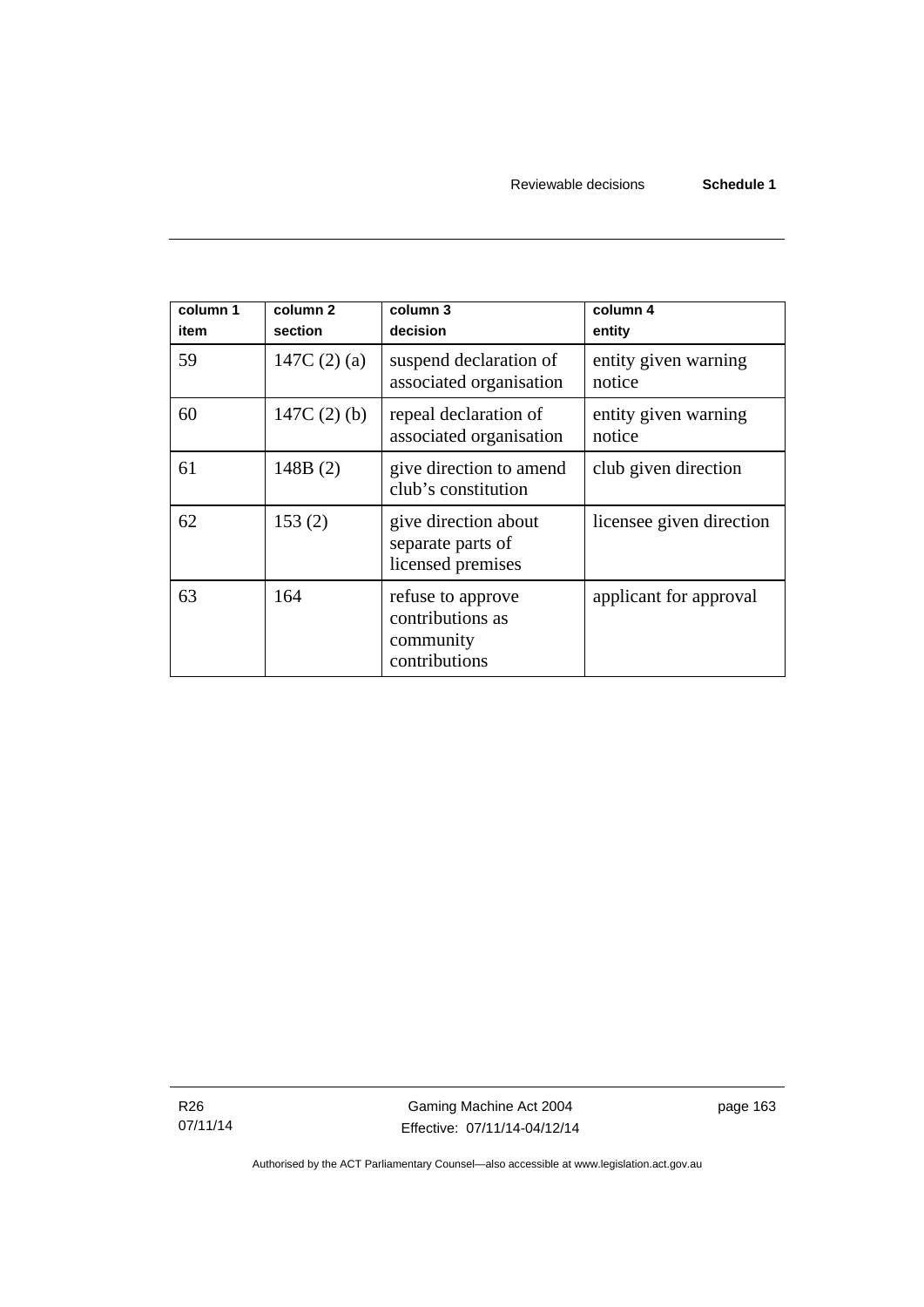**Dictionary** 

# **Dictionary**

(see s 3)

*Note 1* The [Legislation Act](http://www.legislation.act.gov.au/a/2001-14) contains definitions and other provisions relevant to this Act.

*Note 2* In particular, the [Legislation Act,](http://www.legislation.act.gov.au/a/2001-14) dict, pt 1, defines the following terms:

- ACAT
- ACT
- adult
- appoint
- child
- Commonwealth
- contravene
- Corporations Act
- Criminal Code
- disallowable instrument
- Executive
- fail
- found guilty
- gambling and racing commission
- individual
- law, of the Territory
- Legislation Act
- may (see s 146)
- must (see s 146)
- penalty unit (see s 135)
- prescribed
- regulations
- reviewable decision notice
- the Territory
- under.

page 164 Gaming Machine Act 2004 Effective: 07/11/14-04/12/14

R26 07/11/14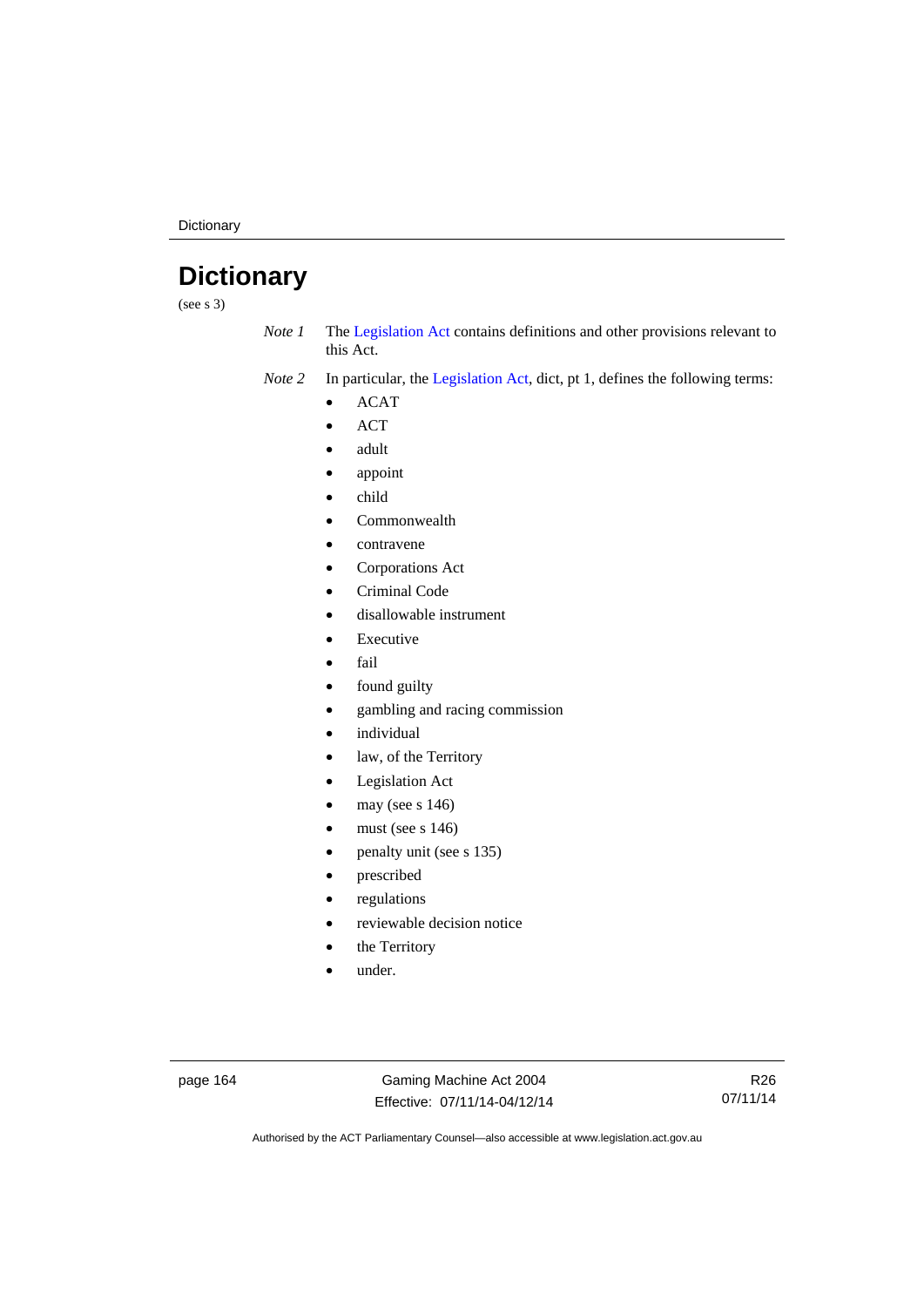*acquire* a gaming machine, means take possession of the machine for the purpose of using it for gaming.

#### *approval certificate*—

- (a) for an approved technician—see section 80 (2) (a) (Certificates and identity cards for approved technicians);
- (b) for an attendant—see section 92 (2) (a) (Certificates for approved attendants).

*approval-holder*—see section 38B.

*approved attendant* means an attendant approved under section 86 (Approval of attendants) or section 87 (Short-term approval of attendants).

*approved supplier* means a supplier approved under section 72.

*approved technician* means a technician approved under section 75 (Approval of technicians) or section 76 (Short-term approval of technicians).

*associated organisation*, for a club, means an entity declared to be an associated organisation under section 147.

*associated organisation declaration*, for part 9 (Club administration)—see section 144A.

*authorised officer* means an authorised officer under the [Control](http://www.legislation.act.gov.au/a/1999-46)  [Act](http://www.legislation.act.gov.au/a/1999-46), section 20.

*centralised monitoring system (*or *CMS)*—see section 66.

*certificate of suitability*—see section 17 (2) (b).

page 165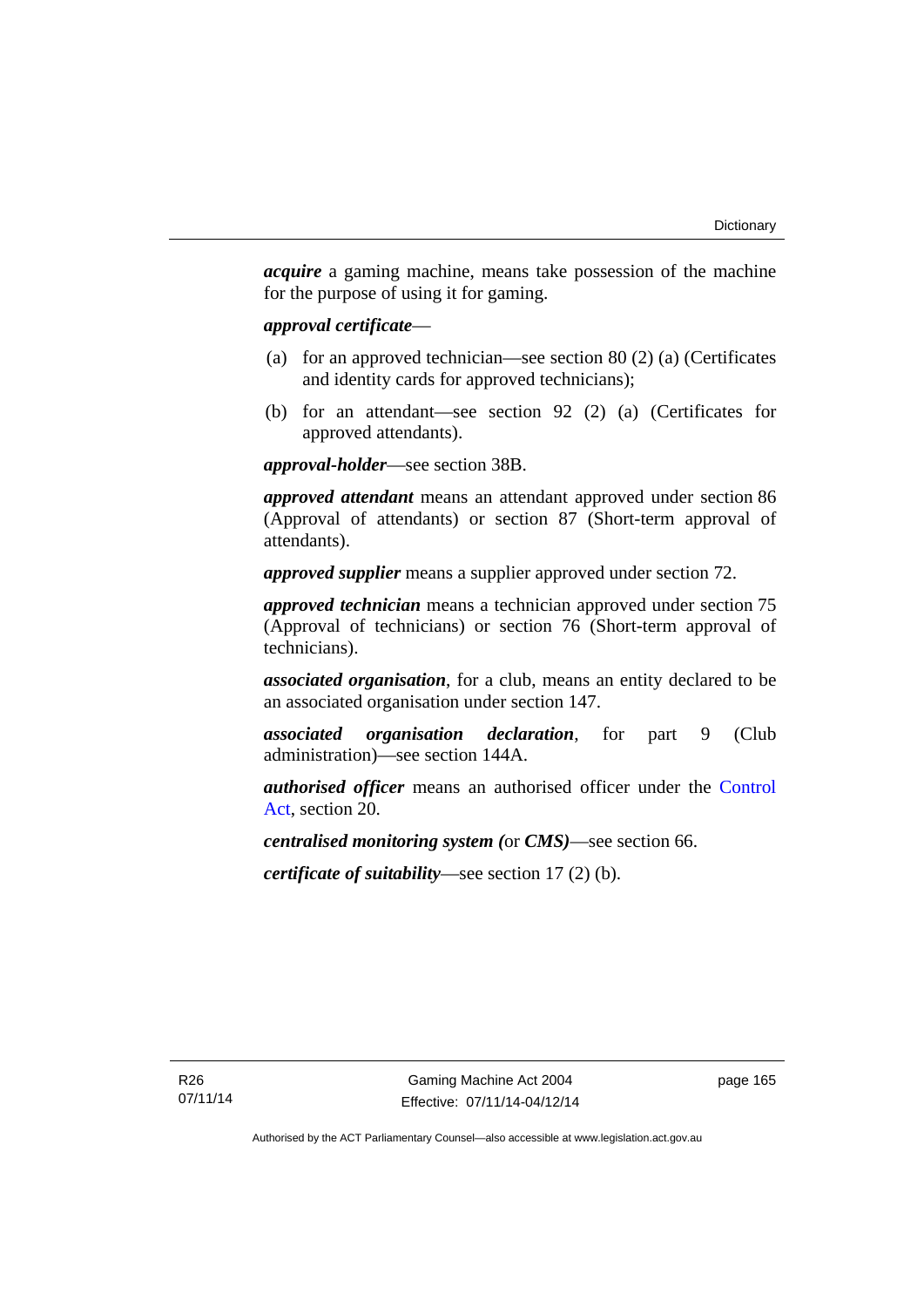*class B gaming machine* means a gaming machine consisting of the game of draw poker, or a game derived from draw poker, that requires player interaction or intervention as part of the fundamental game operation.

*class C gaming machine* means a gaming machine that consists of a game other than the following games or games derived from them:

- (a) roulette;
- (b) blackjack;
- (c) sic bo;
- (d) craps;
- (e) pai gow;
- (f) baccarat;
- (g) two-up;
- (h) money wheel;
- (i) draw poker.

*club* means a corporation established for the benefit of members to achieve eligible objects.

*CMS*—see definition of *centralised monitoring system*.

*commission* means the gambling and racing commission.

*community contribution* means a contribution made by a licensee that is approved as a community contribution under section 164.

*community contribution shortfall tax*—see section 172 (1).

*computer cabinet* means the sealable part of a gaming machine that contains the game storage medium and the random access memory.

R26 07/11/14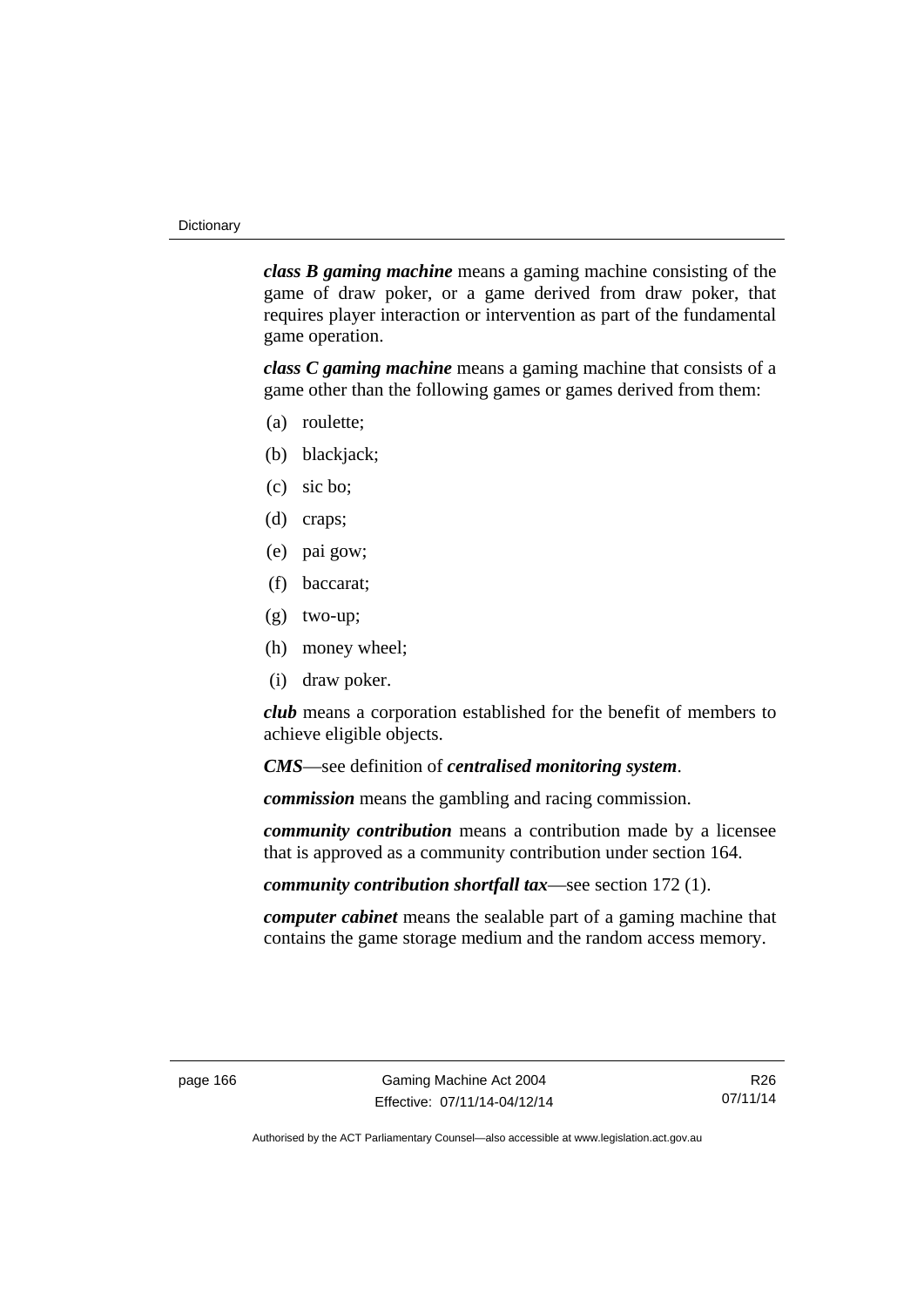*constitution* means—

- (a) for a club that is a company—the memorandum, and any articles of association, of the company; or
- (b) for a club that is an incorporated association—the statement of objects and the rules of the association.

*contribution* means any money, benefit, valuable consideration or security.

*Control Act* means the *[Gambling and Racing Control Act 1999](http://www.legislation.act.gov.au/a/1999-46)*.

*control procedures*, for an entity, means the procedures under section 97.

*corporation* includes a club.

*current licensee*, for division 2.6 (Transfer and surrender of licences)—see section 31 (1).

*decrease machines amendment*—see section 22 (1) (a).

*disciplinary action*, for part 4 (Disciplinary action)—see section 58.

*disciplinary notice*, for part 4 (Disciplinary action)—see section 61.

*dispose of* a gaming machine includes the following:

- (a) lease or hire the machine to a person;
- (b) destroy the machine;
- (c) make the machine inoperable.

*eligible club*—see section 146.

*eligible object*—see section 145.

#### *eligible person*—

- (a) for an individual—see section 20;
- (b) for a corporation—see section 21.

*employ* includes engage.

page 167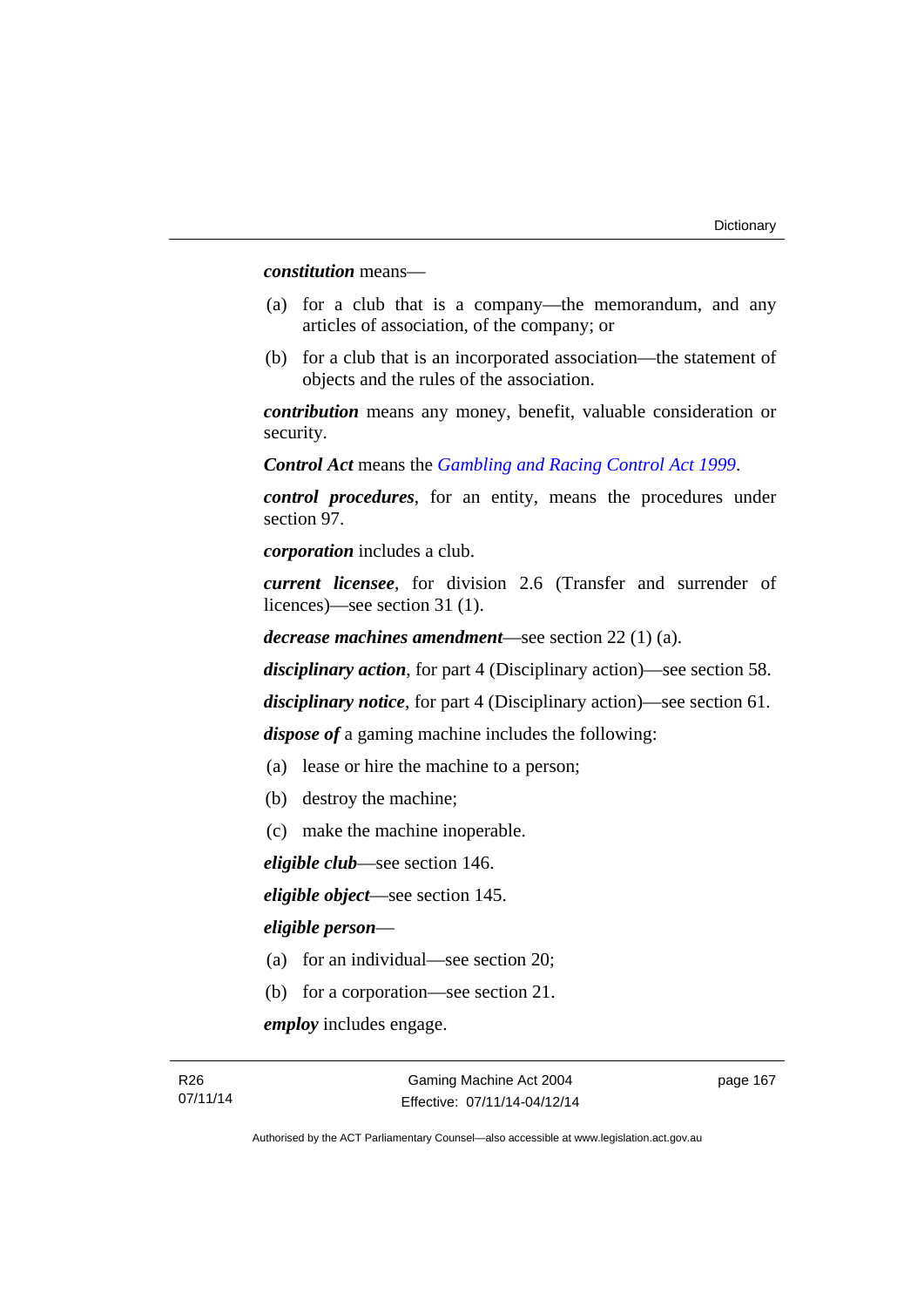*executive officer*, of a corporation, means a person, by whatever name called and whether or not the person is a director of the corporation, who is concerned with, or takes part in, the corporation's management.

*game*, in relation to a gaming machine, means a play, or a series of plays, initiated by the application of a single stake registered on the machine.

*gaming area*—see section 15 (1) (b).

*gaming law—*see the [Control Act](http://www.legislation.act.gov.au/a/1999-46), dictionary.

#### *gaming machine*—

- (a) means a machine—
	- (i) designed for playing a game of chance, or of mixed chance and skill; and
	- (ii) designed to be played completely or partly by—
		- (A) the insertion of 1 or more coins, notes or tokens; or
		- (B) by the application of a monetary credit registered on the machine or elsewhere; and
	- (iii) that offers, or that appears to offer, people a chance to win monetary or other valuable consideration by playing the machine; but
- (b) does not include a device prescribed by regulation.

*gaming machine tax* means the tax imposed by section 159.

*general licence*—see the *[Liquor Act 2010](http://www.legislation.act.gov.au/a/2010-35)*, section 17.

*gross revenue*, of a licensee or person, means all revenue derived by the licensee or person from the operation of gaming machines, other than—

 (a) the amount of winnings for playing the machines paid or payable in accordance with the machines' indicated prize scales (excluding linked jackpots); and

| page 168 | Gaming Machine Act 2004      | R26      |
|----------|------------------------------|----------|
|          | Effective: 07/11/14-04/12/14 | 07/11/14 |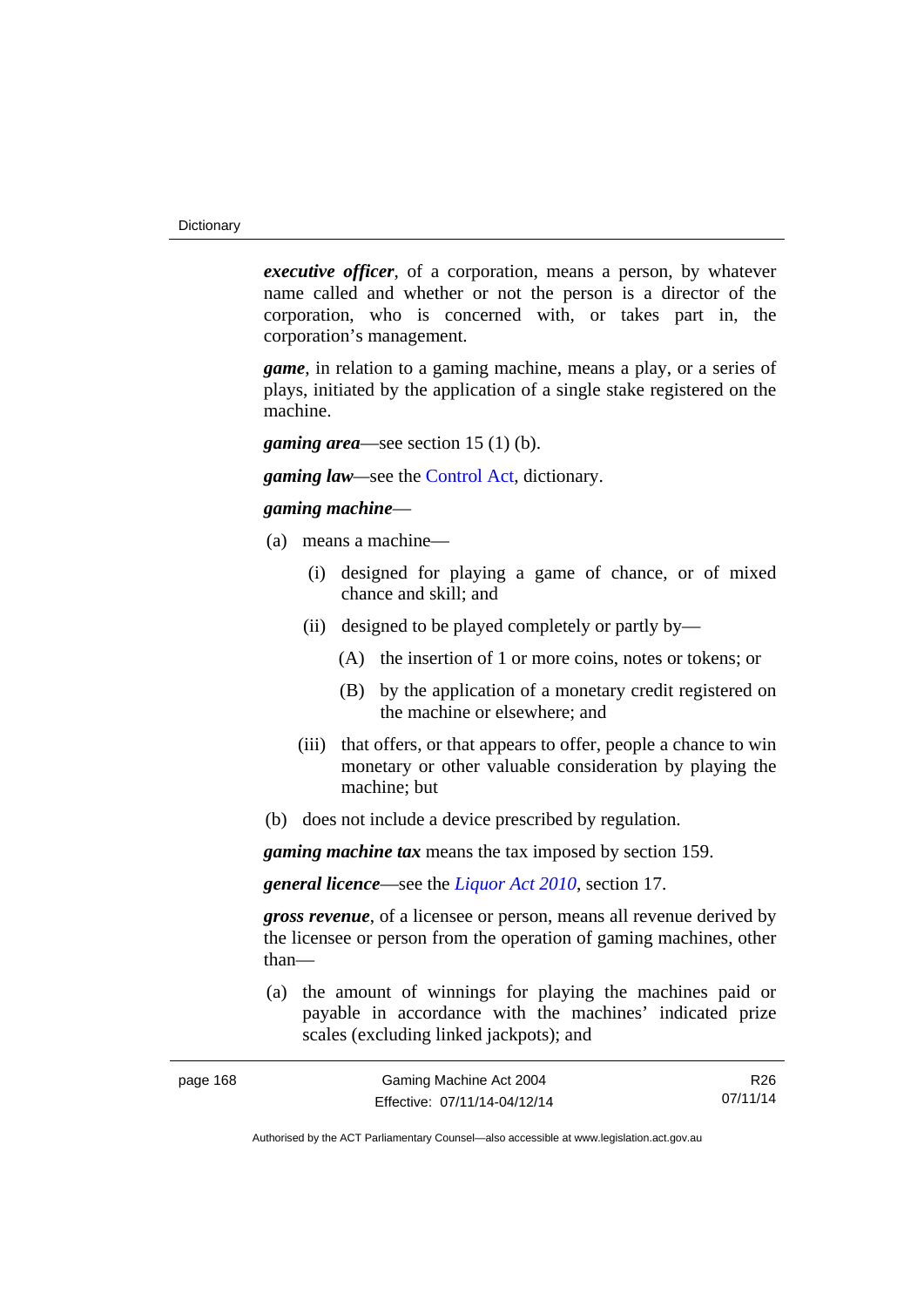(b) any amount set aside under a linked-jackpot arrangement for the payment of linked jackpots.

*ground for disciplinary action* against a licensee, for part 4 (Disciplinary action)—see section 57.

*incorporated association* means an association incorporated under the *[Associations Incorporation Act 1991](http://www.legislation.act.gov.au/a/1991-46)*.

*influential person*, for a corporation—see section 7.

*initial licence application*, for part 2 (Licences)—see section 9.

*in-principle approval*—see section 38B.

*jackpot*, in relation to a gaming machine, means the combination of letters, numbers, symbols or representations as part of a game on the machine that pays the maximum winnings payable on the machine for any 1 combination.

*large-scale machine relocation amendment*—see section 22 (1) (f).

*licence* means—

- (a) a gaming machine licence issued under this Act; and
- (b) for part 4 (Disciplinary action)—see section 56; and
- (c) in relation to a person authorised under section 134—the authorisation; and
- (d) in relation to a permit-holder under part 8 (Linked-jackpot arrangements)—a multi-user permit.

*licence amendment application*, for part 2 (Licences)—see section 9.

*licensed premises* means premises for which a licence is in force.

*licensee* means—

- (a) in relation to a licence—the holder of the licence; and
- (b) in relation to licensed premises—the holder of the licence in force for the premises; and

| R <sub>26</sub> | Gaming Machine Act 2004      | page 169 |
|-----------------|------------------------------|----------|
| 07/11/14        | Effective: 07/11/14-04/12/14 |          |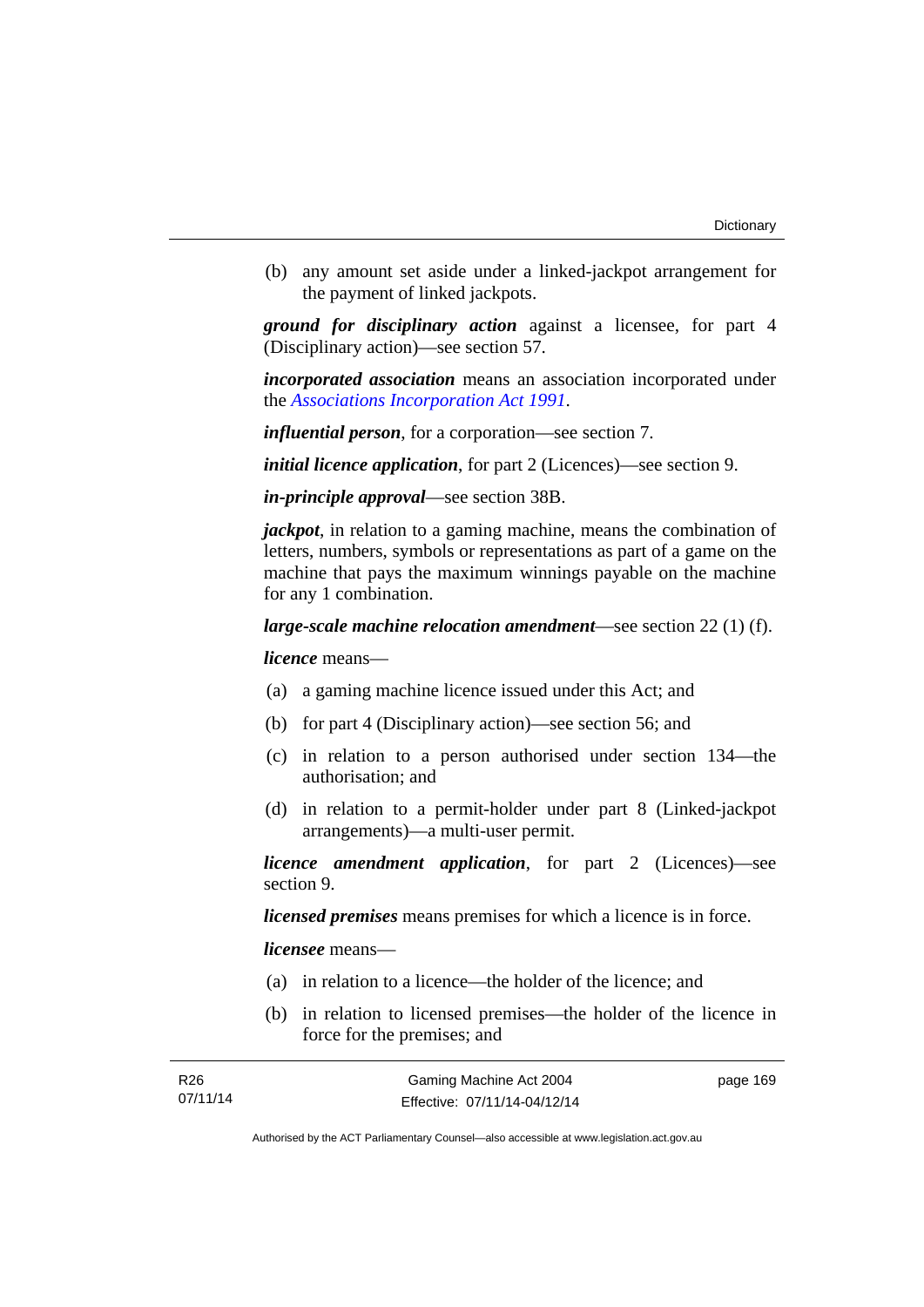(c) for part 4 (Disciplinary action)—see section 56.

*life member*, of a club, means a person who is elected to membership of the club for life under the rules of the club.

*linked jackpot* means winnings under a linked-jackpot arrangement operated in accordance with an authorisation or permit under part 8.

*linked-jackpot arrangement* means an arrangement under which 2 or more gaming machines are linked to a device—

- (a) that, from time to time, records the amount payable as winnings under the arrangement; and
- (b) that, for the purpose of recording the amount mentioned in paragraph (a), receives messages from each machine to which it is linked; and
- (c) that cannot affect the percentage payout of, or transmit a message to, a machine to which it is linked.

*local jurisdiction* means a State or New Zealand.

*machine access register*—see section 71.

*maintain* a gaming machine includes repair, adjust or alter the machine.

*member*, of a club, means—

- (a) a member who, under the rules of the club, is required to pay fees; or
- (b) a life member.

*multi-user permit*—see section 135.

*net revenue*, of a licensee that is a club, means gross revenue derived by the licensee, less—

- (a) any amount of gaming machine tax payable on that revenue; and
- (b) 24% of the gross revenue.

R26 07/11/14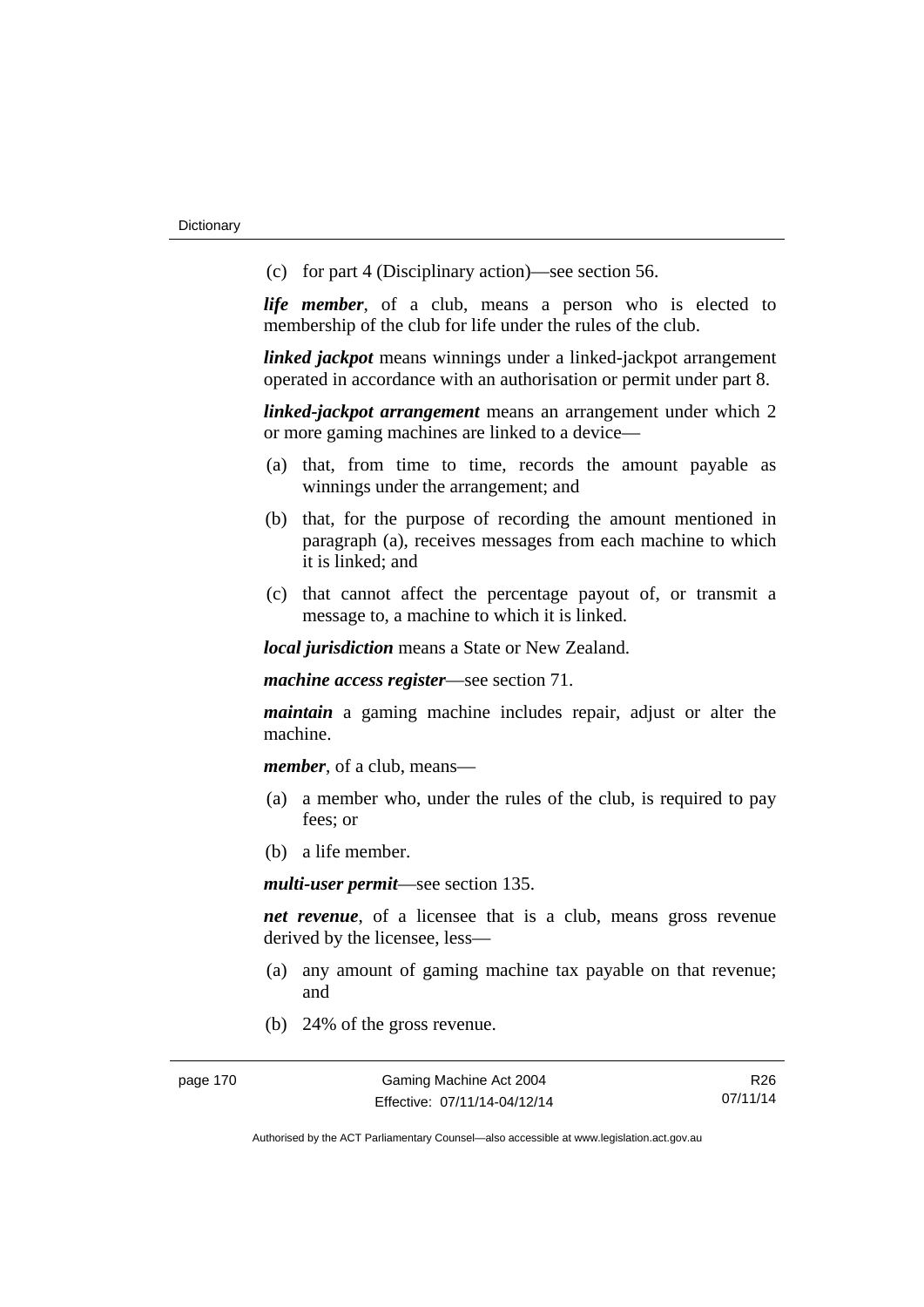*new venue amendment*—see section 22 (1) (g).

*officer* of a club—

(a) means—

- (i) any office-holder of the club (however described), including the secretary, treasurer, executive officer or public officer; or
- (ii) anyone else concerned in or who takes part in the management of the club's affairs; but
- (b) does not include a patron or the holder of another honorary office of the club if the office does not give its holder a right to take part in the management of the club's affairs.

*on licence*—see the *[Liquor Act 2010](http://www.legislation.act.gov.au/a/2010-35)*, section 18.

*Note* Subclasses of on licences are dealt with in the *[Liquor Act 2010](http://www.legislation.act.gov.au/a/2010-35)*, div 2.2.

*percentage payout*, for a gaming machine, means the percentage payout authorised for the machine under the licence.

*peripheral equipment*, for a gaming machine—see section 68.

*permit-holder* means the holder of a multi-user permit.

*pool of available gaming machines* (or *pool*)—see section 36A.

*problem gambling assistance fund*—see section 163B.

*proposed gaming area*, in relation to an initial licence application see section  $11(2)$  (b).

*prospective licensee*, for division 2.6 (Transfer and surrender of licences)—see section 31 (1).

*registered party*—see the *[Electoral Act 1992](http://www.legislation.act.gov.au/a/1992-71)*, dictionary.

*repossession* of a gaming machine includes taking possession of the machine under a default provision in a financial agreement.

*required community contribution*, for a licensee that is a club—see section 169 (1).

page 171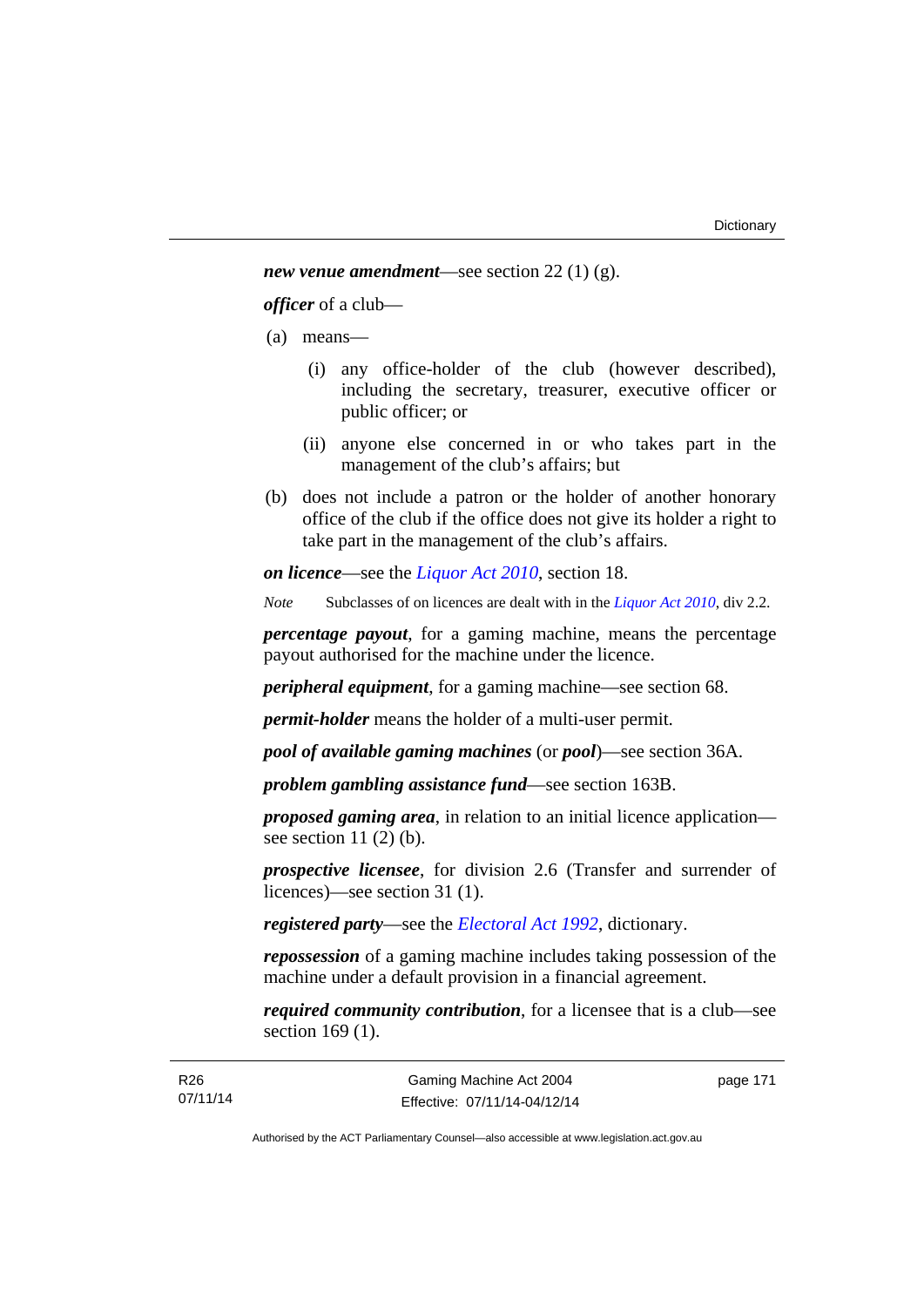*reviewable decision*, for part 13 (Notification and review of decisions)—see section 173.

*rules*, for an entity, means the rules mentioned in section 11 (2) (c).

*secretary*, in relation to a club, includes a person concerned in the management of the club.

*short-term approval*—

- (a) for an attendant—see section 87 (3); and
- (b) for a technician—see section 76 (3).

*small-scale machine relocation amendment*—see section 22 (1) (e).

*social impact assessment*, for an initial licence application or an amendment licence application, means a social impact assessment for the application under division 2.3.

*statement of objects* of a club, means—

- (a) for a company—the memorandum of the company; or
- (b) for an incorporated association—the statement of objects of the association.

*structural change amendment*—see section 22 (1) (b).

*technical amendment*—see section 22 (1) (h).

*technical evaluation* means a technical evaluation under section 69.

*temporary storage amendment*—see section 22 (1) (c).

*venue relocation amendment*—see section 22 (1) (d).

*warning notice*, for an associated organisation, for part 9 (Club administration)—see section 147B.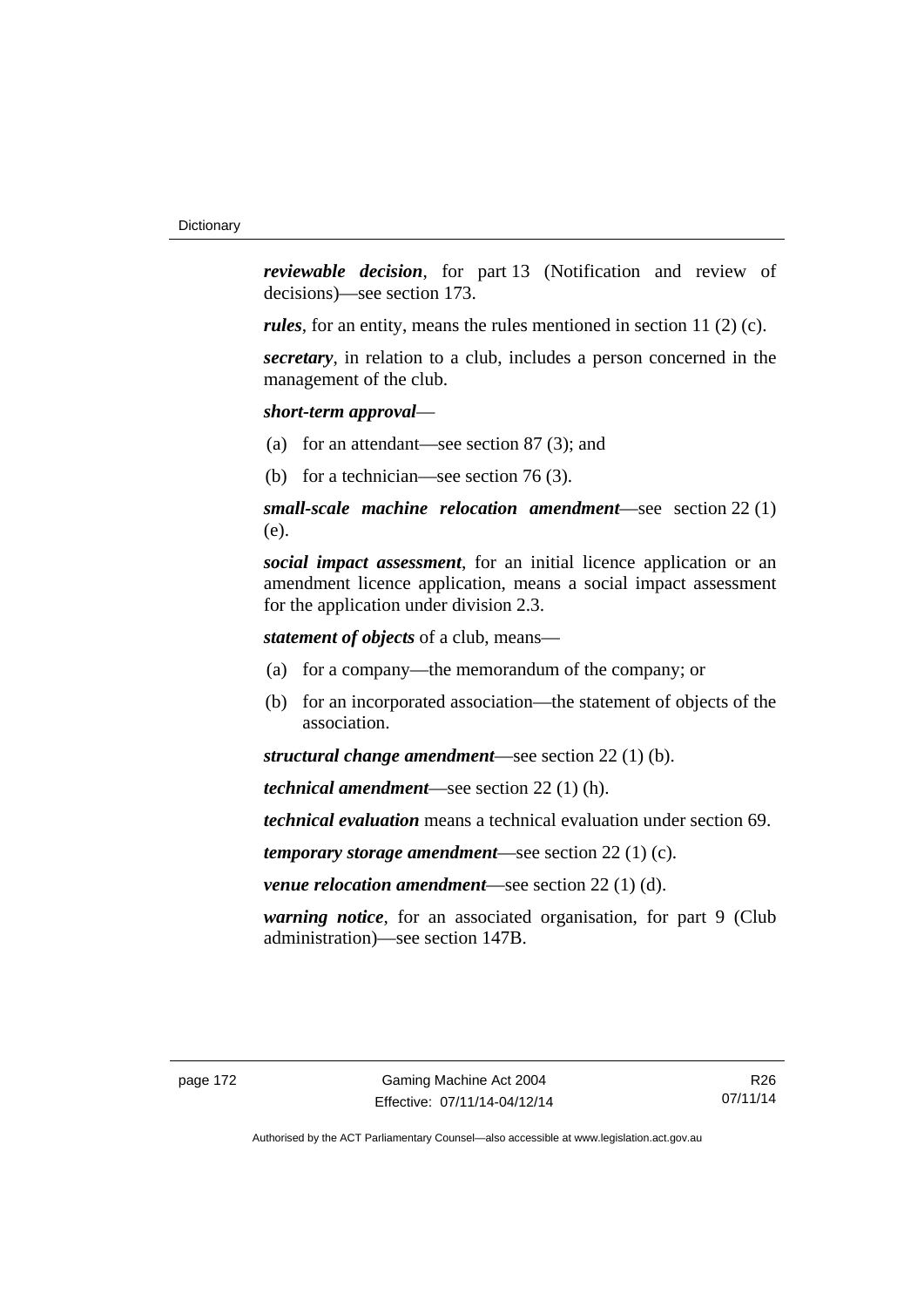# **Endnotes**

# **1 About the endnotes**

Amending and modifying laws are annotated in the legislation history and the amendment history. Current modifications are not included in the republished law but are set out in the endnotes.

Not all editorial amendments made under the *[Legislation Act 2001](http://www.legislation.act.gov.au/a/2001-14)*, part 11.3 are annotated in the amendment history. Full details of any amendments can be obtained from the Parliamentary Counsel's Office.

Uncommenced amending laws are not included in the republished law. The details of these laws are underlined in the legislation history. Uncommenced expiries are underlined in the legislation history and amendment history.

If all the provisions of the law have been renumbered, a table of renumbered provisions gives details of previous and current numbering.

The endnotes also include a table of earlier republications.

| $A = Act$                                    | $NI = Notifiable$ instrument                |
|----------------------------------------------|---------------------------------------------|
| $AF =$ Approved form                         | $o = order$                                 |
| $am = amended$                               | om = omitted/repealed                       |
| $amdt = amendment$                           | $ord = ordinance$                           |
| $AR = Assembly resolution$                   | $orig = original$                           |
| $ch = chapter$                               | par = paragraph/subparagraph                |
| $CN =$ Commencement notice                   | $pres = present$                            |
| $def = definition$                           | $prev = previous$                           |
| $DI = Disallowable instrument$               | $(\text{prev}) = \text{previously}$         |
| $dict = dictionary$                          | $pt = part$                                 |
| disallowed = disallowed by the Legislative   | $r = rule/subrule$                          |
| Assembly                                     | $reloc = relocated$                         |
| $div = division$                             | $renum = renumbered$                        |
| $exp = expires/expired$                      | $R[X]$ = Republication No                   |
| $Gaz = gazette$                              | $RI = reissue$                              |
| $hdg = heading$                              | s = section/subsection                      |
| $IA = Interpretation Act 1967$               | $sch = schedule$                            |
| ins = inserted/added                         | $sdiv = subdivision$                        |
| $LA =$ Legislation Act 2001                  | $SL = Subordinate$ law                      |
| $LR =$ legislation register                  | $sub =$ substituted                         |
| $LRA =$ Legislation (Republication) Act 1996 | $underlining = whole or part not commenced$ |
| $mod = modified/modification$                | or to be expired                            |
|                                              |                                             |

# **2 Abbreviation key**

R26 07/11/14

Gaming Machine Act 2004 Effective: 07/11/14-04/12/14 page 173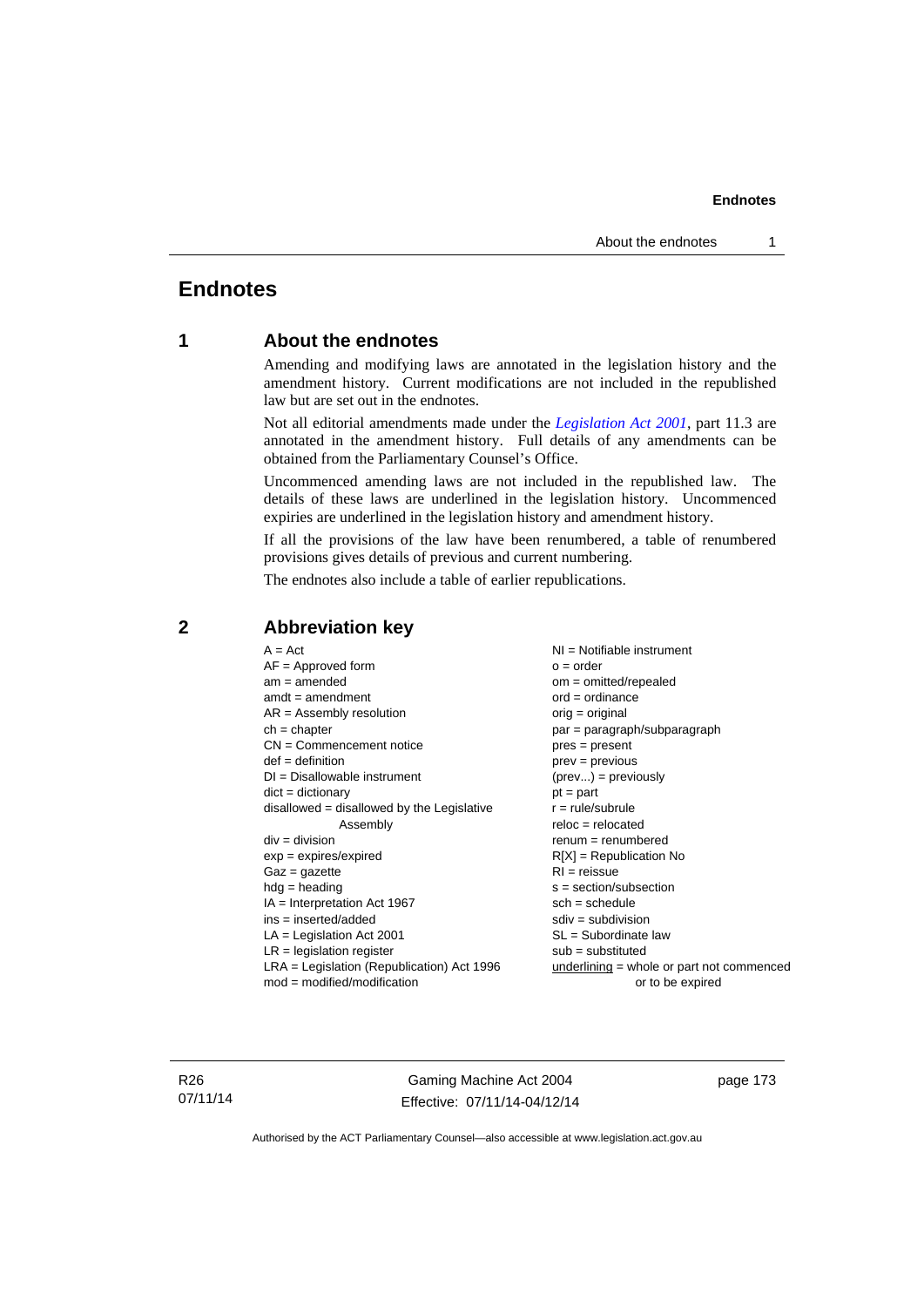3 Legislation history

# **3 Legislation history**

# **Gaming Machine Act 2004 A2004-34**

notified LR 9 July 2004 s 1, s 2 commenced 9 July 2004 (LA s 75 (1)) remainder commenced 1 November 2004 (s 2 and [CN2004-14](http://www.legislation.act.gov.au/cn/2004-14/default.asp))

as amended by

### **[Gaming Machine Amendment Act 2005](http://www.legislation.act.gov.au/a/2005-17) A2005-17**

notified LR 13 April 2005 s 1, s 2 commenced 13 April 2005 (LA s 75 (1)) remainder commenced 14 April 2005 (s 2)

### **[Gaming Machine Amendment Act 2005 \(No 2\)](http://www.legislation.act.gov.au/a/2005-26) A2005-26**

notified LR 28 June 2005 s 1, s 2 commenced 28 June 2005 (LA s 75 (1)) s 8 commenced 1 July 2007 (s 2 (2)) remainder commenced 1 July 2005 (s 2 (1))

# **[Casino Control Act 2006](http://www.legislation.act.gov.au/a/2006-2) A2006-2 sch 1 pt 1.3**

notified LR 22 February 2006 s 1, s 2 commenced 22 February 2006 (LA s 75 (1)) sch 1 pt 1.3 commenced 1 May 2006 (s 2 and [CN2006-6](http://www.legislation.act.gov.au/cn/2006-6/default.asp))

#### **[Gaming Machine Amendment Act 2007](http://www.legislation.act.gov.au/a/2007-14) A2007-14**

notified LR 31 May 2007 s 1, s 2 commenced 31 May 2007 (LA s 75 (1)) remainder commenced 1 June 2007 (s 2)

## **[Gaming Machine Amendment Act 2007 \(No 2\)](http://www.legislation.act.gov.au/a/2007-40) A2007-40**

notified LR 4 December 2007 s 1, s 2 commenced 4 December 2007 (LA s 75 (1)) s 17 commenced 4 June 2008 (s 2 (2)) remainder commenced 5 December 2007 (s 2 (1))

# **[Statute Law Amendment Act 2008](http://www.legislation.act.gov.au/a/2008-28) A2008-28 sch 3 pt 3.29**

notified LR 12 August 2008 s 1, s 2 commenced 12 August 2008 (LA s 75 (1))

sch 3 pt 3.29 commenced 26 August 2008 (s 2)

R26 07/11/14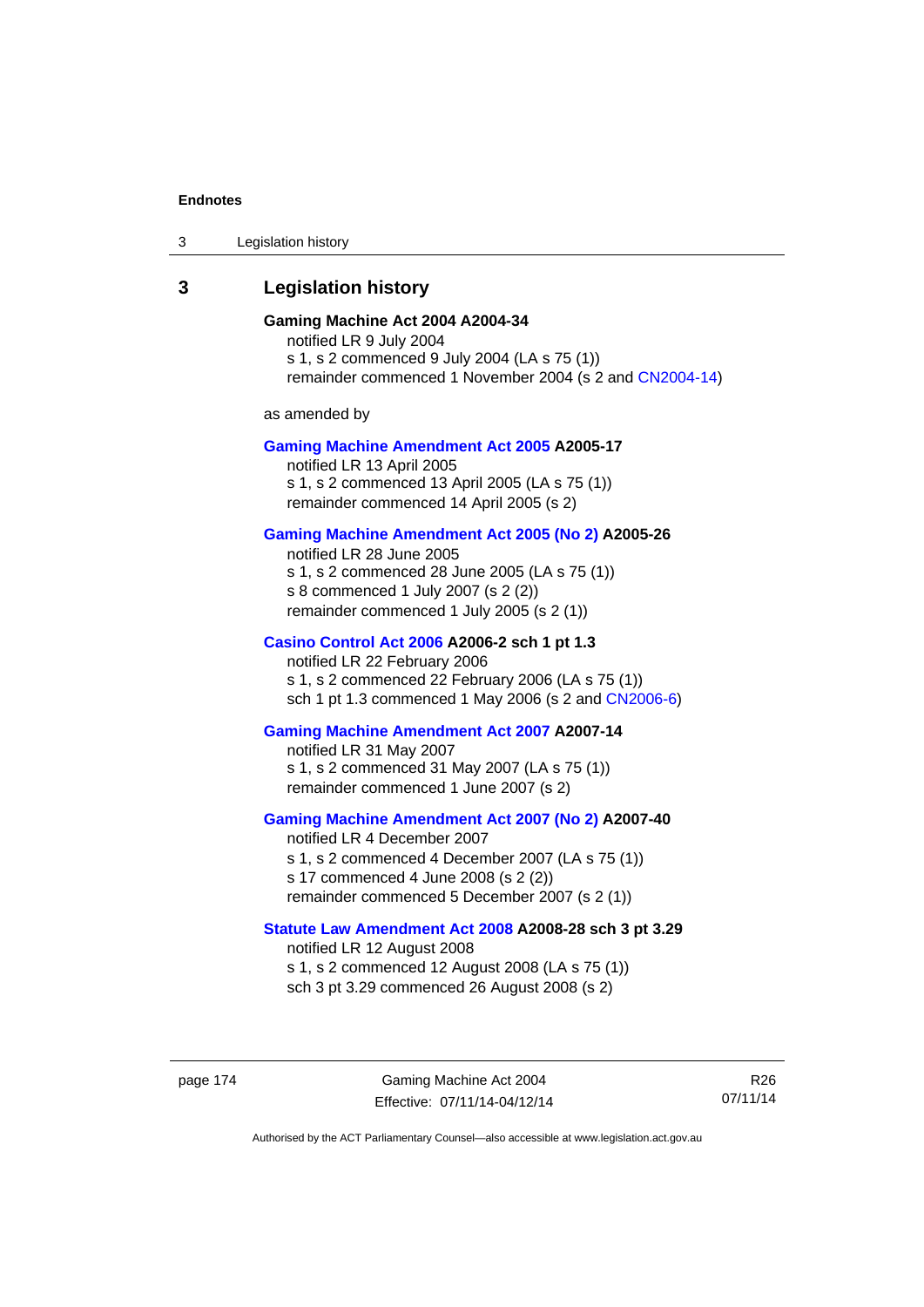| Legislation history |  |
|---------------------|--|
|---------------------|--|

## **[ACT Civil and Administrative Tribunal Legislation Amendment](http://www.legislation.act.gov.au/a/2008-37)  [Act 2008 \(No 2\)](http://www.legislation.act.gov.au/a/2008-37) A2008-37 sch 1 pt 1.47**

notified LR 4 September 2008

s 1, s 2 commenced 4 September 2008 (LA s 75 (1))

sch 1 pt 1.47 commenced 2 February 2009 (s 2 (1) and see [ACT Civil](http://www.legislation.act.gov.au/a/2008-35) 

[and Administrative Tribunal Act 2008](http://www.legislation.act.gov.au/a/2008-35) A2008-35, s 2 (1) and [CN2009-2](http://www.legislation.act.gov.au/cn/2009-2/default.asp))

### **[Statute Law Amendment Act 2009 \(No 2\)](http://www.legislation.act.gov.au/a/2009-49) A2009-49 sch 1 pt 1.6**

notified LR 26 November 2009

s 1, s 2 commenced 26 November 2009 (LA s 75 (1))

sch 1 pt 1.6 commenced 17 December 2009 (s 2)

# **[Liquor \(Consequential Amendments\) Act 2010](http://www.legislation.act.gov.au/a/2010-43) A2010-43 sch 1 pt 1.12**

notified LR 8 November 2010

s 1, s 2 commenced 8 November 2010 (LA s 75 (1)) sch 1 pt 1.12 commenced 1 December 2010 (s 2 (4) and see Liquor [Act 2010](http://www.legislation.act.gov.au/a/2010-35) A2010-35, s 2 (3) (as am by [A2010-43](http://www.legislation.act.gov.au/a/2010-43) amdt 1.19) and [CN2010-14](http://www.legislation.act.gov.au/cn/2010-14/default.asp))

#### **[Gaming Machine \(Problem Gambling Assistance\) Amendment](http://www.legislation.act.gov.au/a/2010-52)  [Act 2010](http://www.legislation.act.gov.au/a/2010-52) A2010-52**

notified LR 15 December 2010 s 1, s 2 commenced 15 December 2010 (LA s 75 (1)) remainder commenced 1 July 2011 (s 2)

### **[Statute Law Amendment Act 2011](http://www.legislation.act.gov.au/a/2011-3) A2011-3 sch 1 pt 1.3, sch 3 pt 3.21**

notified LR 22 February 2011 s 1, s 2 commenced 22 February 2011 (LA s 75 (1)) sch 1 pt 1.3, sch 3 pt 3.21 commenced 1 March 2011 (s 2)

# **[Gaming Machine \(Club Governance\) Amendment Act 2011](http://www.legislation.act.gov.au/a/2011-24) A2011-24**

**pt 2** 

notified LR 7 July 2011 s 1, s 2 commenced 1 July 2011 (LA s 75 (2)) ss 9-11, s 21, s 26 commenced 1 July 2012 (s 2 (2)) pt 2 remainder taken to have commenced 1 July 2011 (s 2 (1))

#### **[Justice and Community Safety Legislation Amendment Act 2011](http://www.legislation.act.gov.au/a/2011-27)  [\(No 2\)](http://www.legislation.act.gov.au/a/2011-27) A2011-27 sch 1 pt 1.5**

notified LR 30 August 2011

s 1, s 2 taken to have commenced 29 July 2008 (LA s 75 (2)) sch 1 pt 1.5 commenced 13 September 2011 (s 2 (1))

R26 07/11/14 page 175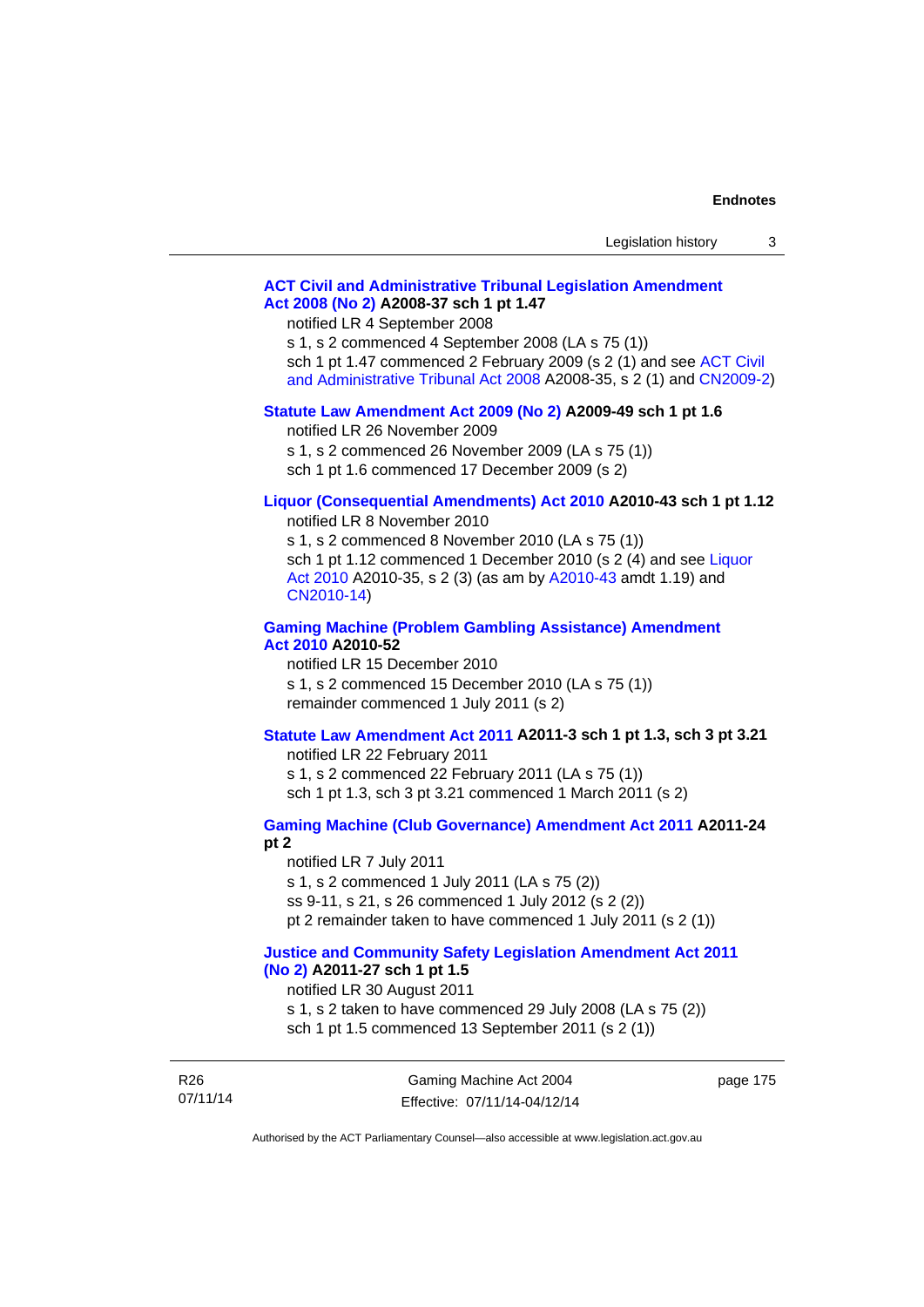## **[Business Names Registration \(Transition to Commonwealth\)](http://www.legislation.act.gov.au/a/2012-2)  [Act 2012](http://www.legislation.act.gov.au/a/2012-2) A2012-2 sch 2 pt 2.3**

notified LR 28 February 2012

s 1, s 2 commenced 28 February 2012 (LA s 75 (1))

sch 2 pt 2.3 commenced 28 May 2012 (s 2 (2))

### **[Gaming Machine Amendment Act 2012](http://www.legislation.act.gov.au/a/2012-42) A2012-42 pt 2 (as am by [A2013-29](http://www.legislation.act.gov.au/a/2013-29) s 4)**

notified LR 6 September 2012

s 1, s 2 commenced 6 September 2012 (LA s 75 (1))

s 28, s 29 commenced 1 February 2014 (s 2 (2) (as am by [A2013-29](http://www.legislation.act.gov.au/a/2013-29) s 4))

pt 2 remainder commenced 1 January 2013 (s 2 (1))

## **[Gaming Machine Amendment Act 2012 \(No 2\)](http://www.legislation.act.gov.au/a/2012-50/default.asp) A2012-50**

notified LR 5 December 2012

s 1, s 2 commenced 5 December 2012 (LA s 75 (1))

s 3 commenced 6 December 2012 (s 2 (1))

s 4 commenced 1 January 2013 (s 2 (2))

s 5 commenced 1 February 2014 (s 2 (3) and see [Gaming Machine](http://www.legislation.act.gov.au/a/2012-42)  [Amendment Act 2012](http://www.legislation.act.gov.au/a/2012-42) A2012-42 s 2 (2) (as am by [A2013-29](http://www.legislation.act.gov.au/a/2013-29) s 4))

## **[Gaming Machine Amendment Act 2013](http://www.legislation.act.gov.au/a/2013-9) A2013-9**

notified LR 27 March 2013

s 1, s 2 commenced 27 March 2013 (LA s 75 (1)) remainder commenced 28 March 2013 (s 2)

## **[Statute Law Amendment Act 2013](http://www.legislation.act.gov.au/a/2013-19) A2013-19 sch 3 pt 3.23**

notified LR 24 May 2013 s 1, s 2 commenced 24 May 2013 (LA s 75 (1)) sch 3 pt 3.23 commenced 14 June 2013 (s 2)

#### **[Gaming Machine Amendment Act 2013 \(No 2\)](http://www.legislation.act.gov.au/a/2013-29) A2013-29**

notified LR 21 August 2013 s 1, s 2 commenced 21 August 2013 (LA s 75 (1)) remainder commenced 22 August 2013 (s 2) *Note* This Act only amends the Gaming Machine Amendment

[Act 2012](http://www.legislation.act.gov.au/a/2012-42) A2012-42.

page 176 Gaming Machine Act 2004 Effective: 07/11/14-04/12/14

R26 07/11/14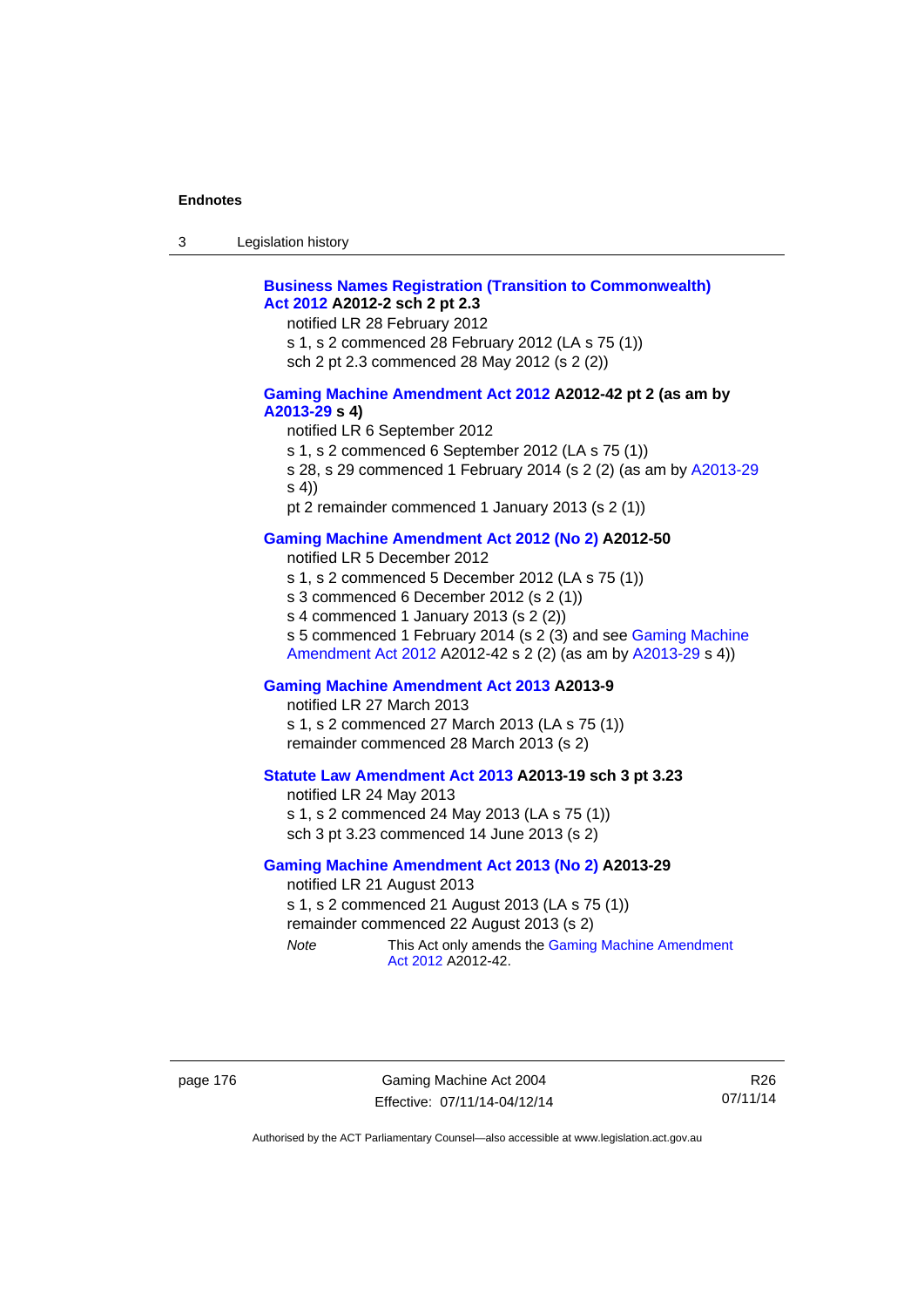Legislation history 3

# **[Gaming Machine \(Red Tape Reduction\) Amendment Act 2014](http://www.legislation.act.gov.au/a/2014-5) A2014-5**

notified LR 27 March 2014

s 1, s 2 commenced 27 March 2014 (LA s 75 (1)) remainder commenced 28 March 2014 (s 2)

## **[Red Tape Reduction Legislation Amendment Act 2014](http://www.legislation.act.gov.au/a/2014-47) A2014-47 pt 4**

notified LR 6 November 2014

s 1, s 2 commenced 6 November 2014 (LA s 75 (1))

pt 4 commenced 7 November 2014 (s 2)

R26 07/11/14

Gaming Machine Act 2004 Effective: 07/11/14-04/12/14 page 177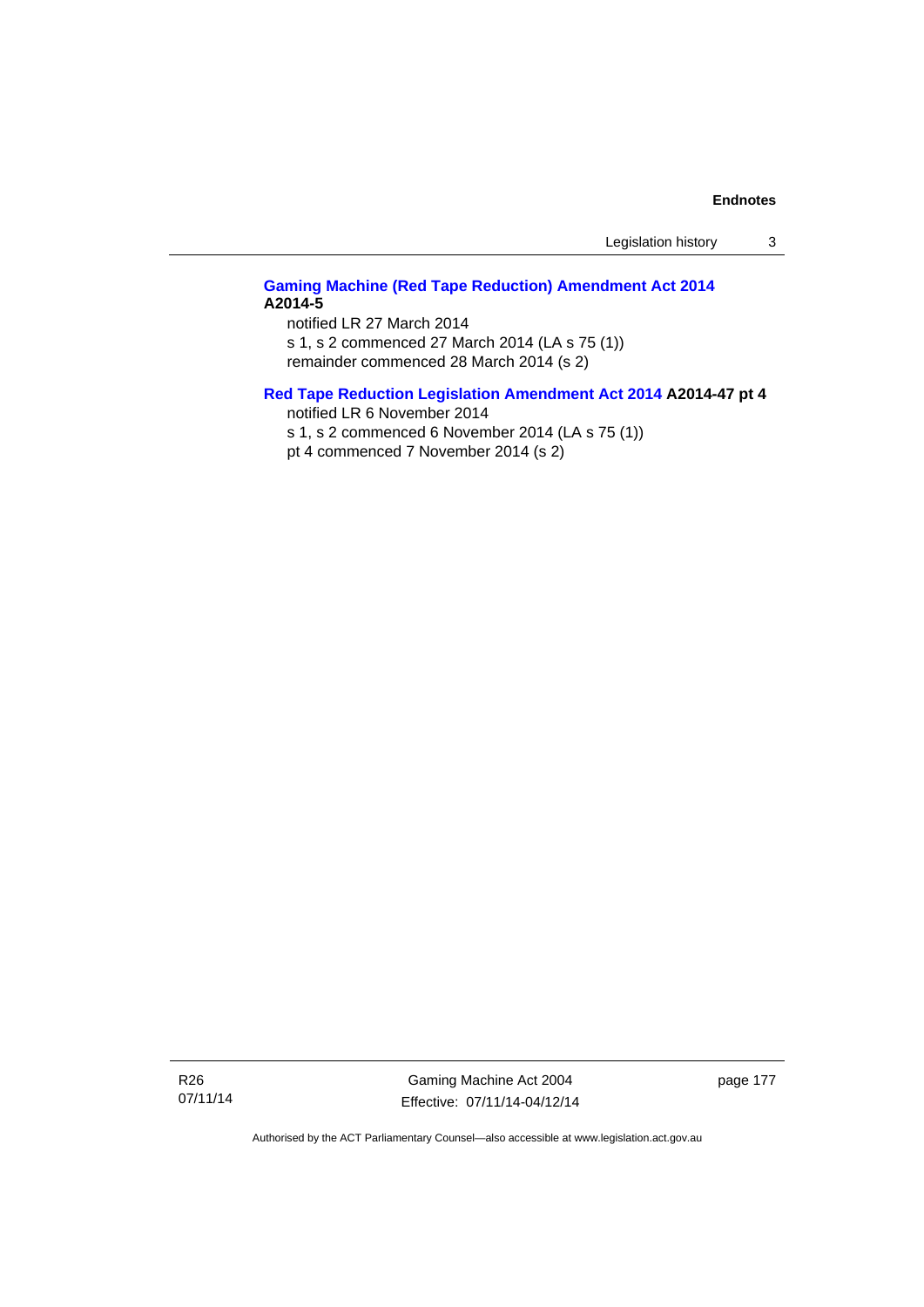4 Amendment history

### **4 Amendment history**

```
Commencement 
s 2 om LA s 89 (4) 
Dictionary 
s 3 am A2013-19 amdt 3.171
Applications to be dealt with in order of receipt 
s 10 am A2007-40 s 4; A2012-42 s 4 
Initial licence applications—eligibility 
s 10A ins A2012-42 s 5
Initial licence applications—contents 
A2012-42 s 6
Issue of licences 
s 12 am A2012-42 s 7, s 8 
Grounds for refusing initial licence application by club 
s 14 am A2005-17 s 4, s 5; A2011-24 s 4 
Form of licence 
s 15 am A2005-17 s 6 
No available gaming machines 
s 17 am A2007-40 s 5; A2012-42 ss 9-13 
Social impact assessment 
s 18 am A2012-42 s 14 
Publication of social impact assessments by applicant 
s 19 am A2012-42 s 15, s 16; ss renum R20 LA 
Eligibility of individuals 
s 20 am A2007-14 s 4; A2007-40 s 6; A2008-28 amdt 3.94; 
                A2011-3 amdt 1.6; A2012-42 s 17 
Eligibility of clubs and other corporations 
s 21 am A2007-14 s 5; A2007-40 s 7; A2011-24 s 5, s 6 
Licence amendment—applications 
s 22 am A2005-17 s 7; A2012-50 s 4 
                sub A2012-42 s 18 
Licence amendment—contents of applications 
A2012-42 s 18
Licence amendment decision—decrease machines amendment 
s 24 am A2007-40 s 8, s 9 
                sub A2012-42 s 18
```
page 178 Gaming Machine Act 2004 Effective: 07/11/14-04/12/14

R26 07/11/14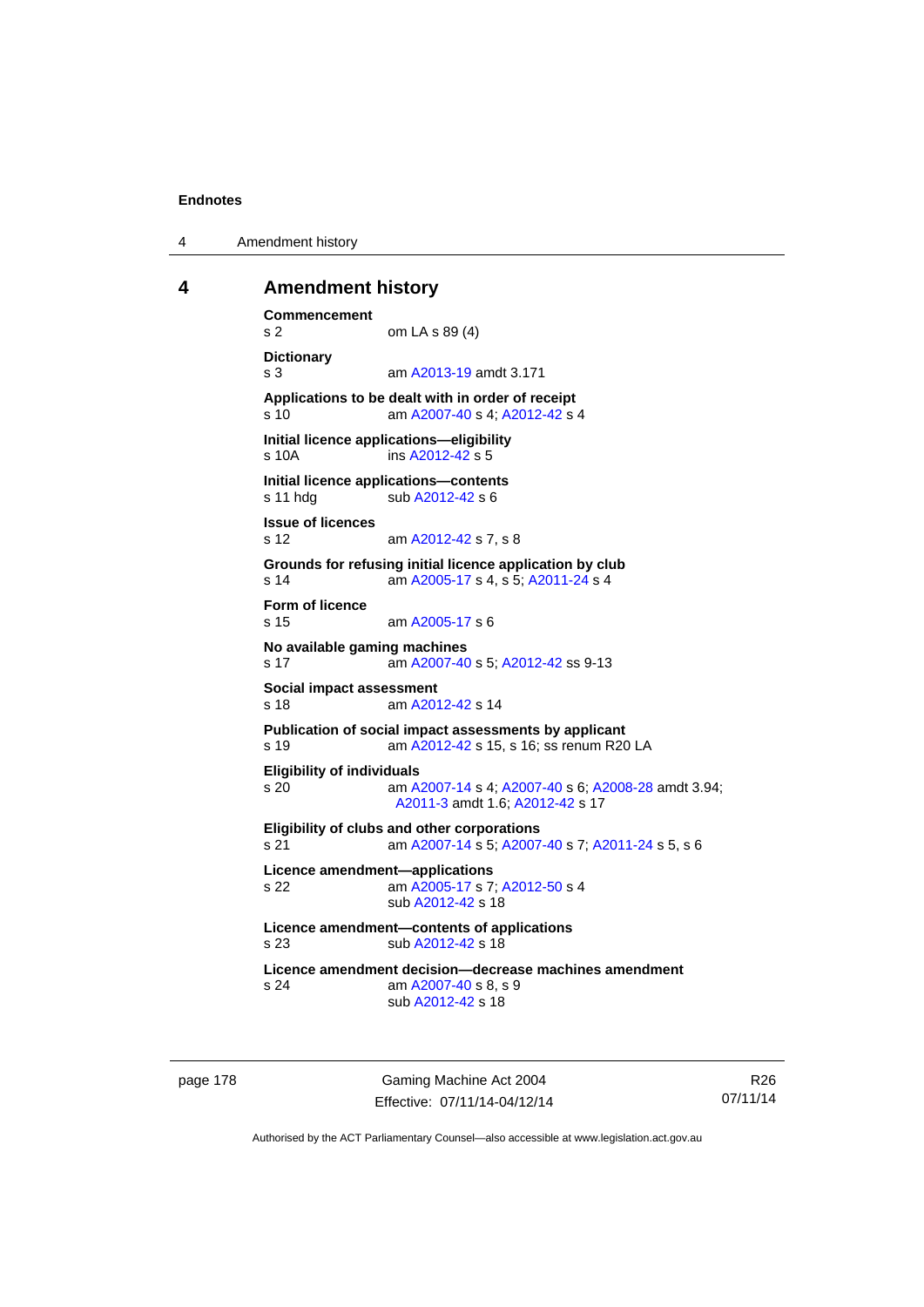| Amendment history |  |
|-------------------|--|
|-------------------|--|

```
Gaming Machine Act 2004 
                                                        page 179 
Licence amendment decision—structural change amendment 
s 25 sub A2012-42 s 18 
Licence amendment decision—temporary storage amendment 
s 26 sub A2012-42 s 18 
               (3), (4) exp 1 January 2016 (s 26 (4))
Licence amendment decision—venue relocation amendment 
s 26A ins A2012-42 s 18 
Licence amendment decision—small-scale machine relocation amendment 
s 26B ins A2012-42 s 18 
Licence amendment decision—large-scale machine relocation amendment 
s 26C ins A2012-42 s 18 
Licence amendment decision—new venue amendment 
s 26D ins A2012-42 s 18 
Licence amendment decision—technical amendment 
A2012-42 s 18
Commencement of amendments 
s 28 am A2012-42 s 19 
Revocation of uncommenced licence amendments 
s 29 am A2012-42 s 20 
Transfer of licence 
                A2005-17A2005-17  A2007-40
                s 10; A2012-42 s 21 
Intention to reduce maximum number of gaming machines to 4 000, then 
maintain per capita ratio 
s 34A ins A2012-42 s 22 
Maximum number of gaming machines allowed in ACT 
s 35 am A2011-3 amdt 3.210 
                sub A2012-42 s 22 
Review of maximum number when it reaches 4 000 
A2012-42 s 22
Meaning of pool of available gaming machines
s 36A ins A2012-42 s 22 
In-principle approvals for licences, venue relocation amendments and new 
venue amendments 
pt 2A hdg ins A2012-42 s 23 
Preliminary 
 A2012-42 s 23
                also ins A2012-42 s 23 
               renum as div 2A.2 hdg
```
R26 07/11/14

Authorised by the ACT Parliamentary Counsel—also accessible at www.legislation.act.gov.au

Effective: 07/11/14-04/12/14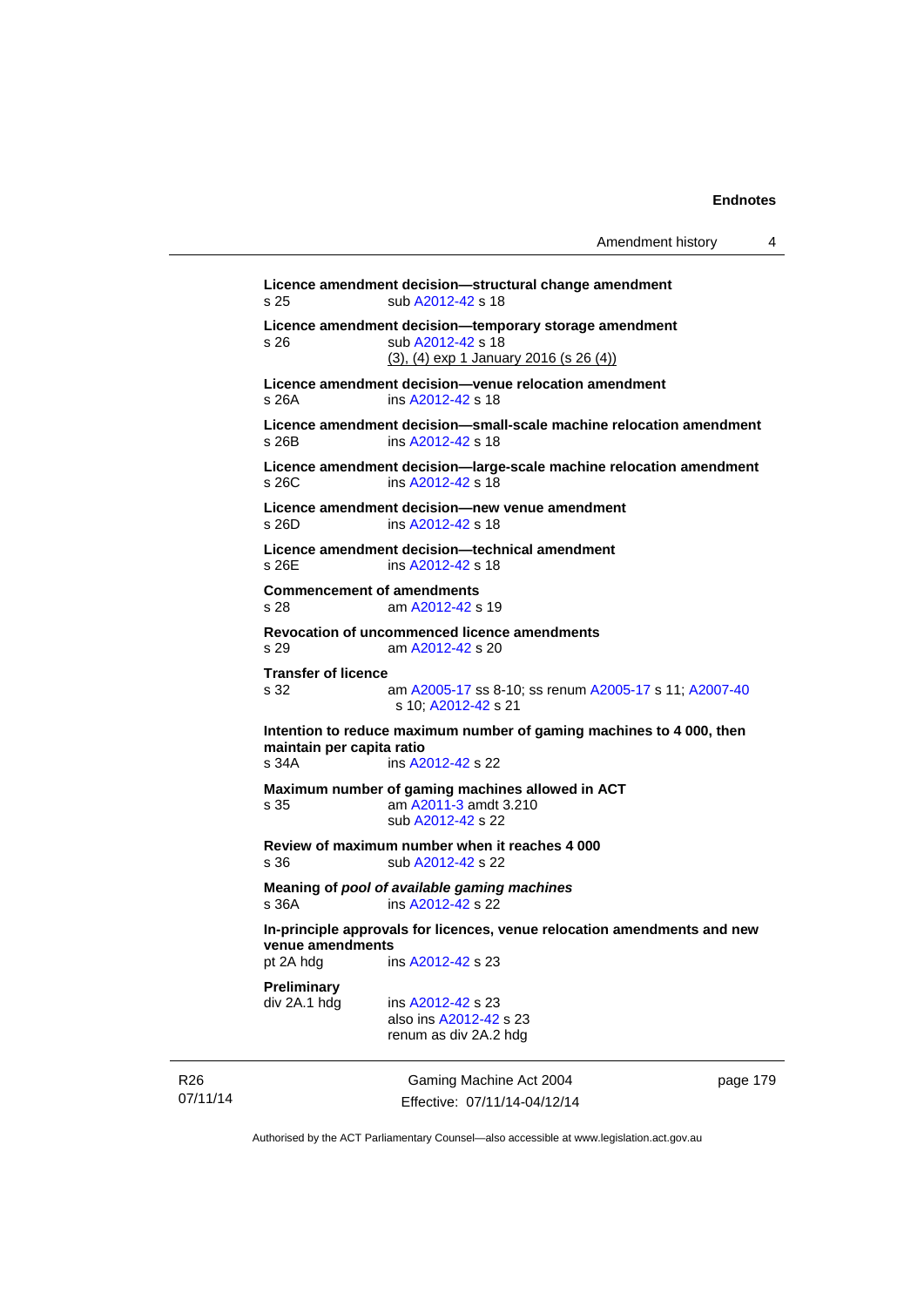4 Amendment history **Object—pt 2A**  ins [A2012-42](http://www.legislation.act.gov.au/a/2012-42) s 23 **Definitions**  ins [A2012-42](http://www.legislation.act.gov.au/a/2012-42) s 23 def *approval-holder* ins [A2012-42](http://www.legislation.act.gov.au/a/2012-42) s 23 def *in-principle approval* ins [A2012-42](http://www.legislation.act.gov.au/a/2012-42) s 23 **What is an** *in-principle approval***?**  s 38C ins [A2012-42](http://www.legislation.act.gov.au/a/2012-42) s 23 **Applications for in-principle approvals**  div 2A.2 hdg (prev div 2A.1 hdg) ins [A2012-42](http://www.legislation.act.gov.au/a/2012-42) s 23 renum as div 2A.2 hdg R20 LA also ins [A2012-42](http://www.legislation.act.gov.au/a/2012-42) s 23 renum as div 2A.3 hdg **In-principle approval—applications**  s 38D ins [A2012-42](http://www.legislation.act.gov.au/a/2012-42) s 23 **In-principle approval—contents of applications**  ins [A2012-42](http://www.legislation.act.gov.au/a/2012-42) s 23 am [A2013-19](http://www.legislation.act.gov.au/a/2013-19) amdt 3.172 **Issue of in-principle approvals**  div 2A.3 hdg (prev div 2A.2 hdg) ins [A2012-42](http://www.legislation.act.gov.au/a/2012-42) s 23 renum as div 2A.3 hdg R20 LA also ins [A2012-42](http://www.legislation.act.gov.au/a/2012-42) s 23 renum as div 2A.4 hdg **In-principle approval decision—licence**  s 38F ins [A2012-42](http://www.legislation.act.gov.au/a/2012-42) s 23 **In-principle approval decision—licence—no reservable gaming machines**  s 38G ins [A2012-42](http://www.legislation.act.gov.au/a/2012-42) s 23 **In-principle approval decision—venue relocation amendment**  s 38H ins [A2012-42](http://www.legislation.act.gov.au/a/2012-42) s 23 **In-principle approval decision—new venue amendment**  ins [A2012-42](http://www.legislation.act.gov.au/a/2012-42) s 23 am [A2013-19](http://www.legislation.act.gov.au/a/2013-19) amdt 3.173 **In-principle approval—form**  s 38J ins [A2012-42](http://www.legislation.act.gov.au/a/2012-42) s 23 **In-principle approval—conditions**  ins [A2012-42](http://www.legislation.act.gov.au/a/2012-42) s 23 **In-principle approval—term**  s 38L ins [A2012-42](http://www.legislation.act.gov.au/a/2012-42) s 23

page 180 Gaming Machine Act 2004 Effective: 07/11/14-04/12/14

R26 07/11/14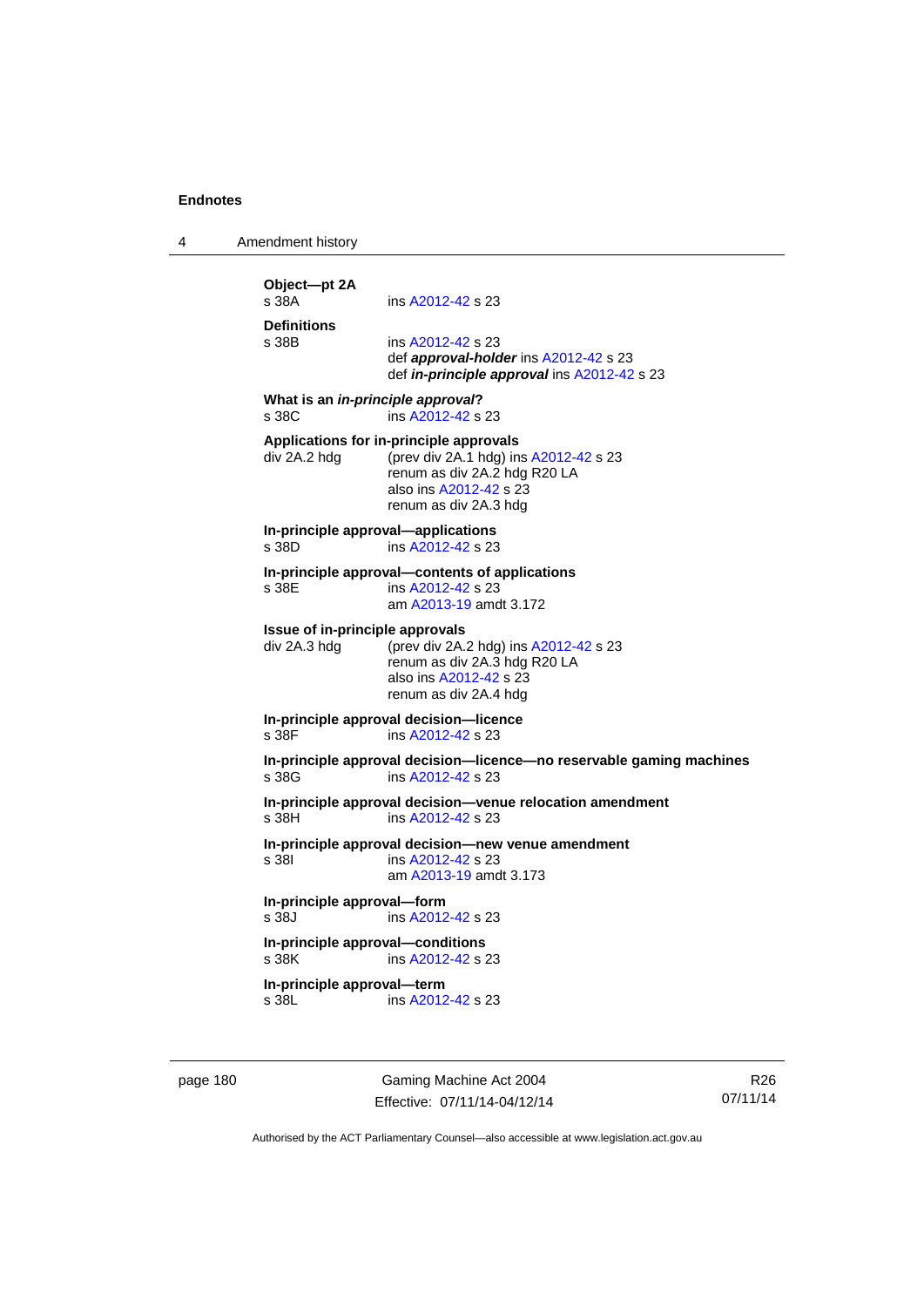Amendment history 4

```
Amendment, transfer, extension and surrender of in-principle approvals 
div 2A.4 hdg (prev div 2A.3 hdg) ins A2012-42 s 23 
                renum as div 2A.4 hdg R20 LA 
                 also ins A2012-42 s 23 
                renum as div 2A.5 hdg 
In-principle approval—amendment 
s 38M ins A2012-42 s 23 
In-principle approval—amendment decision 
s 38N ins A2012-42 s 23 
In-principle approval—application to transfer 
s 38O ins A2012-42 s 23 
In-principle approval—transfer decision 
s 38P ins A2012-42 s 23 
In-principle approval—application for extension 
s 38Q ins A2012-42 s 23 
In-principle approval—extension decision 
s 38R ins A2012-42 s 23 
In-principle approval—surrender 
s 38S ins A2012-42 s 23 
Amendment, transfer, extension and surrender of in-principle approvals 
div 2A.5 hdg (prev div 2A.4 hdg) ins A2012-42 s 23 
                renum as div 2A.5 hdg R20 LA 
Conversion of in-principle approval to licence or amendment—application 
A2012-42 s 23
Conversion of in-principle approval to licence—decision 
s 38U ins A2012-42 s 23 
Conversion of in-principle approval into venue relocation amendment—
decision 
s 38V ins A2012-42 s 23 
Conversion of in-principle approval into new venue amendment—decision 
s 38W ins A2012-42 s 23 
Conversion—other in-principle approvals for the land or premises expire 
s 38X ins A2012-42 s 23 
                 am A2013-19 amdt 3.174
Compliance with requirements for issue of licence 
s 39A ins A2005-26 s 4
Display of licence at licensed premises 
 A2014-47 s 7
```
R26 07/11/14

Gaming Machine Act 2004 Effective: 07/11/14-04/12/14 page 181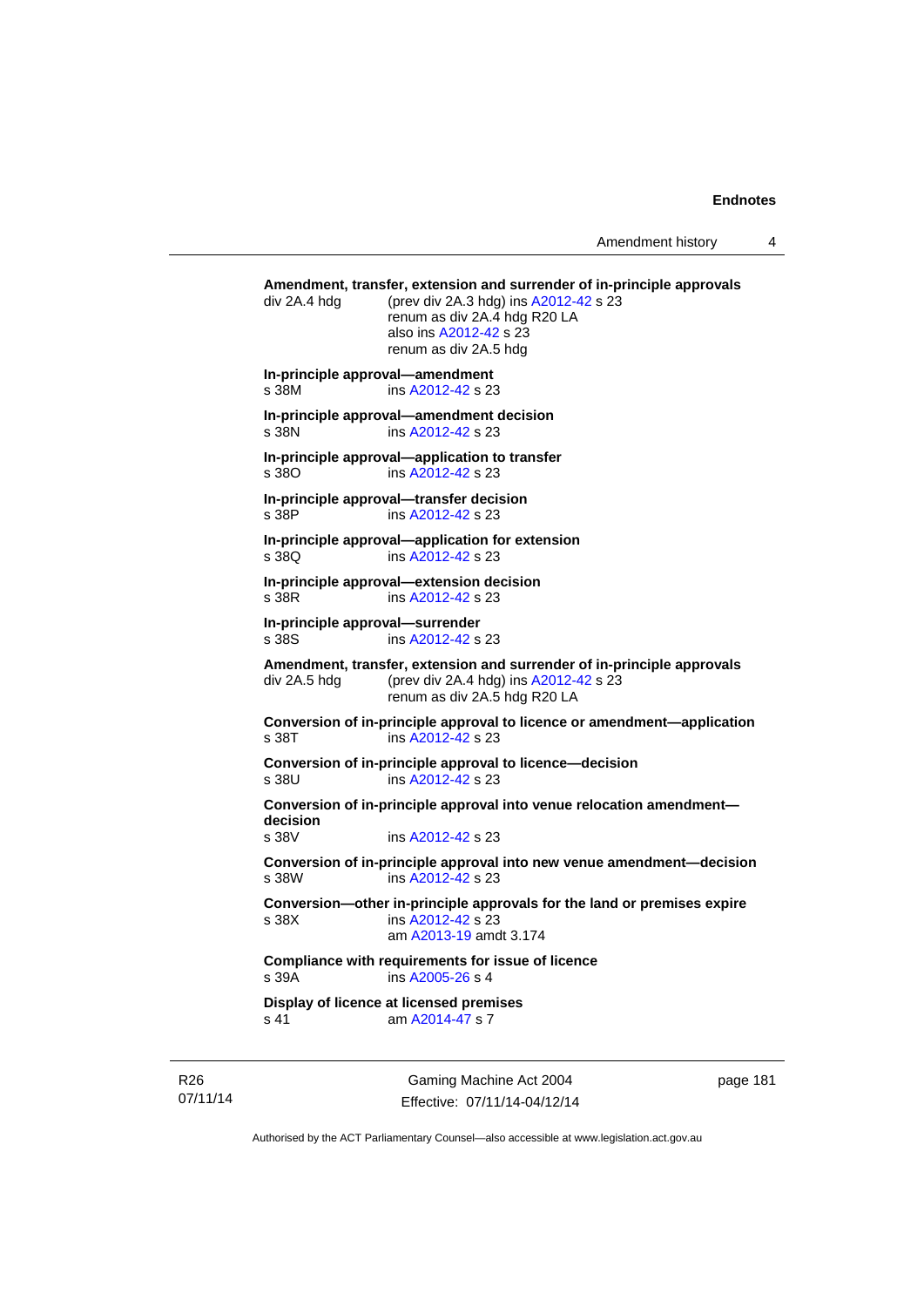| 4 | Amendment history                                           |                                                                                                                                       |  |  |
|---|-------------------------------------------------------------|---------------------------------------------------------------------------------------------------------------------------------------|--|--|
|   | Licensee to use gaming machines<br>am A2012-42 s 24<br>s 51 |                                                                                                                                       |  |  |
|   | s 53                                                        | <b>Conditions about inequitable benefits</b><br>am A2011-24 s 7, s 8                                                                  |  |  |
|   | s 53A                                                       | Condition about club's constitution-consistency with gaming laws<br>ins A2011-24 s 9                                                  |  |  |
|   | laws<br>s 53B                                               | Condition about club's constitution—amendment if inconsistent with gaming<br>ins A2011-24 s 9                                         |  |  |
|   | Annual report of clubs<br>s 54                              | am A2011-24 s 10, s 11; pars renum R19 LA                                                                                             |  |  |
|   | Other conditions of club licences<br>s <sub>55</sub>        | am A2005-26 s 5; A2011-24 s 12; pars renum R16 (RI) LA                                                                                |  |  |
|   | Definitions for pt 4<br>s 56.                               | def <i>licence</i> am A2012-42 s 25; pars renum R20 LA<br>def <i>licensee</i> sub A2012-42 s 26                                       |  |  |
|   | Grounds for disciplinary action<br>s 57                     | am A2005-17 s 12; ss renum A2005-17 s 13; A2006-2<br>amdts 1.13-1.15; pars renum A2006-2 amdt 1.16; A2012-42<br>s 27; ss renum R20 LA |  |  |
|   | s 63                                                        | Suspension of licences because of suspension of general and on licences<br>sub A2010-43 amdt 1.15                                     |  |  |
|   | <b>licences</b><br>s 64                                     | Cancellation of licences because of cancellation etc of general and on<br>sub A2010-43 amdt 1.16                                      |  |  |
|   | s 66                                                        | Meaning of centralised monitoring system<br>am A2011-3 amdt 3.211; A2013-19 amdt 3.175                                                |  |  |
|   | s 69                                                        | Approval of gaming machines and peripheral equipment<br>am A2007-40 s 11; A2011-3 amdt 3.212; A2013-9 s 4, s 5;<br>ss renum R21 LA    |  |  |
|   | approval<br>s 70                                            | Cancellation or suspension of gaming machine and peripheral equipment<br>am A2011-3 amdt 3.213                                        |  |  |
|   | s 72                                                        | Application and approval as supplier<br>am A2007-40 s 12                                                                              |  |  |
|   | s 73A                                                       | Cancellation etc of supplier's approval<br>ins A2007-40 s 13                                                                          |  |  |
|   | <b>Approval of technicians</b><br>s 75                      | am A2007-40 s 14                                                                                                                      |  |  |

page 182 Gaming Machine Act 2004 Effective: 07/11/14-04/12/14

R26 07/11/14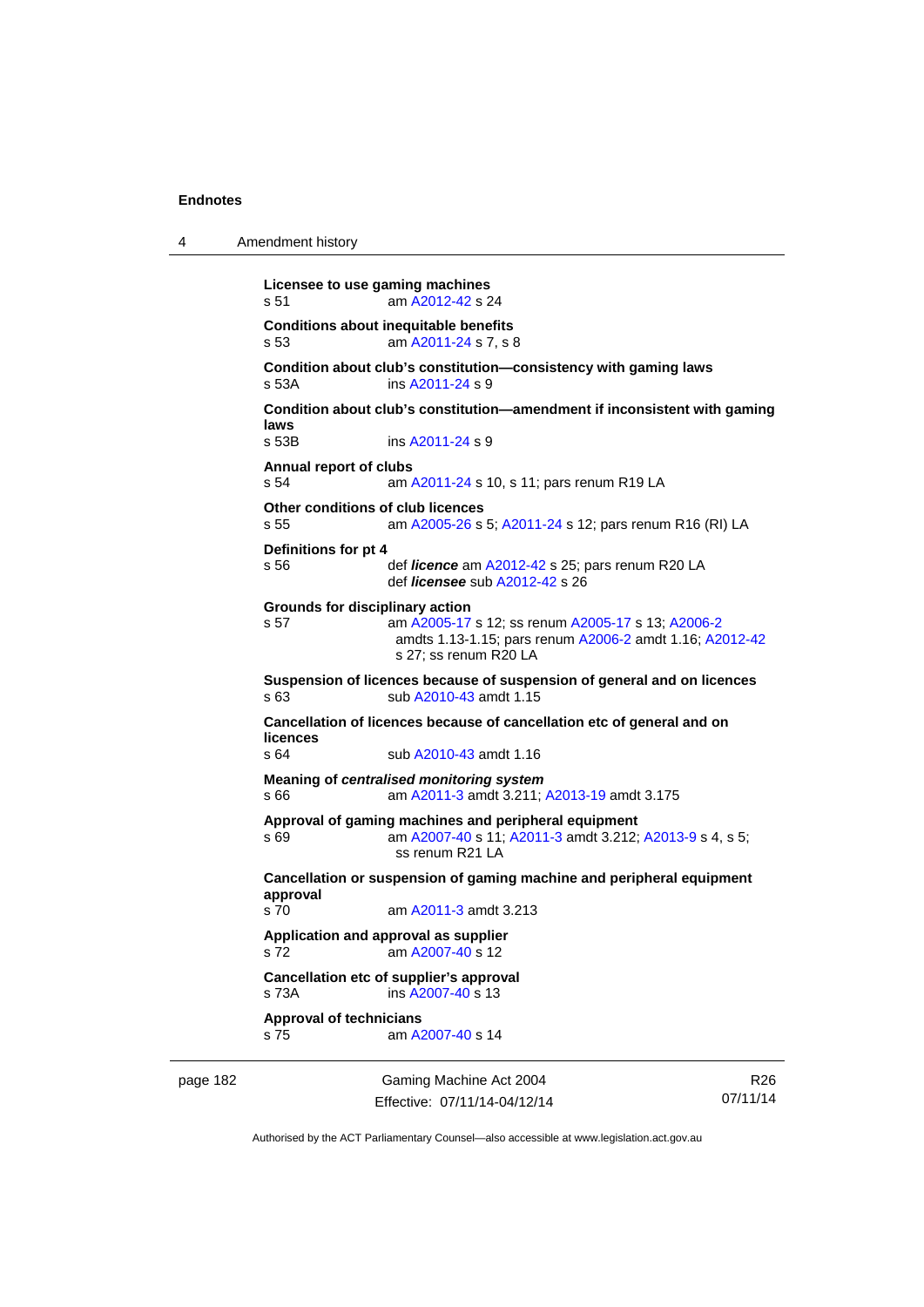```
Amendment history 4
```

```
Cancellation etc of technician's approval 
s 79 am A2005-17 s 14; ss renum A2005-17 s 15 
Approval of attendants 
A2007-40 s 15
Cancellation etc of attendant's approval 
s 91 am A2005-17 s 16; ss renum A2005-17 s 17 
Decision on application for approval to acquire gaming machines 
s 100 am A2014-5 s 4 
Application and approval of financial arrangements 
A2014-5 s 5
Decision on application for approval of financial arrangements 
s 102 om A2014-5 s 5 
Position for percentage payout of gaming machines display 
s 126 am A2011-3 amdt 3.214 
Undisbursed jackpots 
                A2014-5 ss 6-8
Definitions—pt 9 
s 144A ins A2011-24 s 13 
                 def associated organisation declaration ins A2011-24 s 13 
                def warning notice ins A2011-24 s 13 
Eligible objects 
                A2011-3 amdt 3.215
Eligible clubs 
s 146 am A2005-26 s 6 
Associated organisations—declaration 
               A2011-24 s 14
s 147 am A2005-17 s 18, s 19; A2011-24 ss 15-17; pars renum 
                R16 (RI) LA 
Associated organisation declaration—condition 
s 147A ins A2011-24 s 18 
Associated organisation—warning notice 
s 147B ins A2011-24 s 18 
Associated organisation declaration—suspension or repeal 
s 147C ins A2011-24 s 18 
Club elections—election of board directors 
s 147D ins A2011-24 s 18 
Club elections—record-keeping 
A2011-24 s 19
```
R26 07/11/14

Gaming Machine Act 2004 Effective: 07/11/14-04/12/14 page 183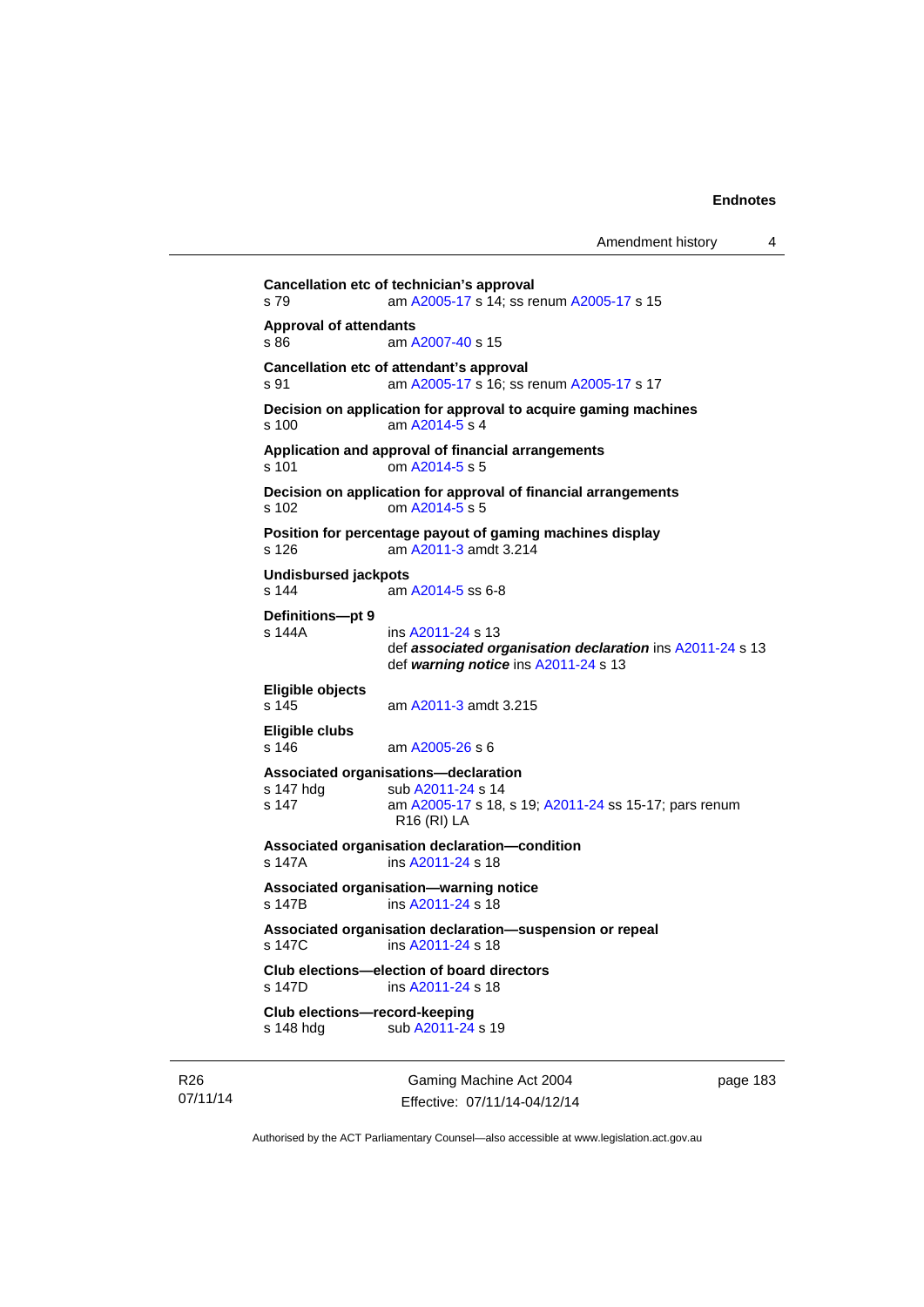```
4 Amendment history 
          Club directors—acting in good faith 
          s 148A ins A2011-24 s 20 
          Club constitution—consistency with gaming laws 
           A2011-24 s 21
          Promoting responsible practices at licensed premises 
          A2012-42 s 28
          Warning notices 
          s 151 am A2011-3 amdt 3.216 
          External signs 
          A2007-40 s 16
                          am A2012-2 amdt 2.5 
          External visibility of gaming machines 
          s 152A ins A2007-40 s 17 
          Offence—ATM allowing withdrawals exceeding $250 
          s 153A ins A2012-42 s 29 
                          am A2012-50 s 5 
          Audit of financial statements etc 
          s 158 sub A2009-49 amdt 1.14 
                          am A2013-19 amdt 3.176
          Gaming machine tax 
          s 159 am A2005-26 s 7, s 8 
          Tax adjustment in relation to GST for clubs 
           A2005-26 s 9
                         exp 1 February 2006 (s 160 (6)) 
          Gaming machine tax returns 
          s 162 am A2011-3 amdt 3.217 
          Problem gambling assistance fund 
          A2010-52 s 4
          Required payment to problem gambling assistance fund 
          s 163A ins A2010-52 s 4
          Problem gambling assistance fund 
          s 163B ins A2010-52 s 4
          Annual reporting about problem gambling assistance fund 
          s 163C ins A2010-52 s 4
          Approval of community contributions 
          s 164 am A2007-40 s 18; A2011-24 s 22; A2013-19 amdt 3.177
          Required community contributions 
                          A2011-3 A2011-24 s 23
```
page 184 Gaming Machine Act 2004 Effective: 07/11/14-04/12/14

R26 07/11/14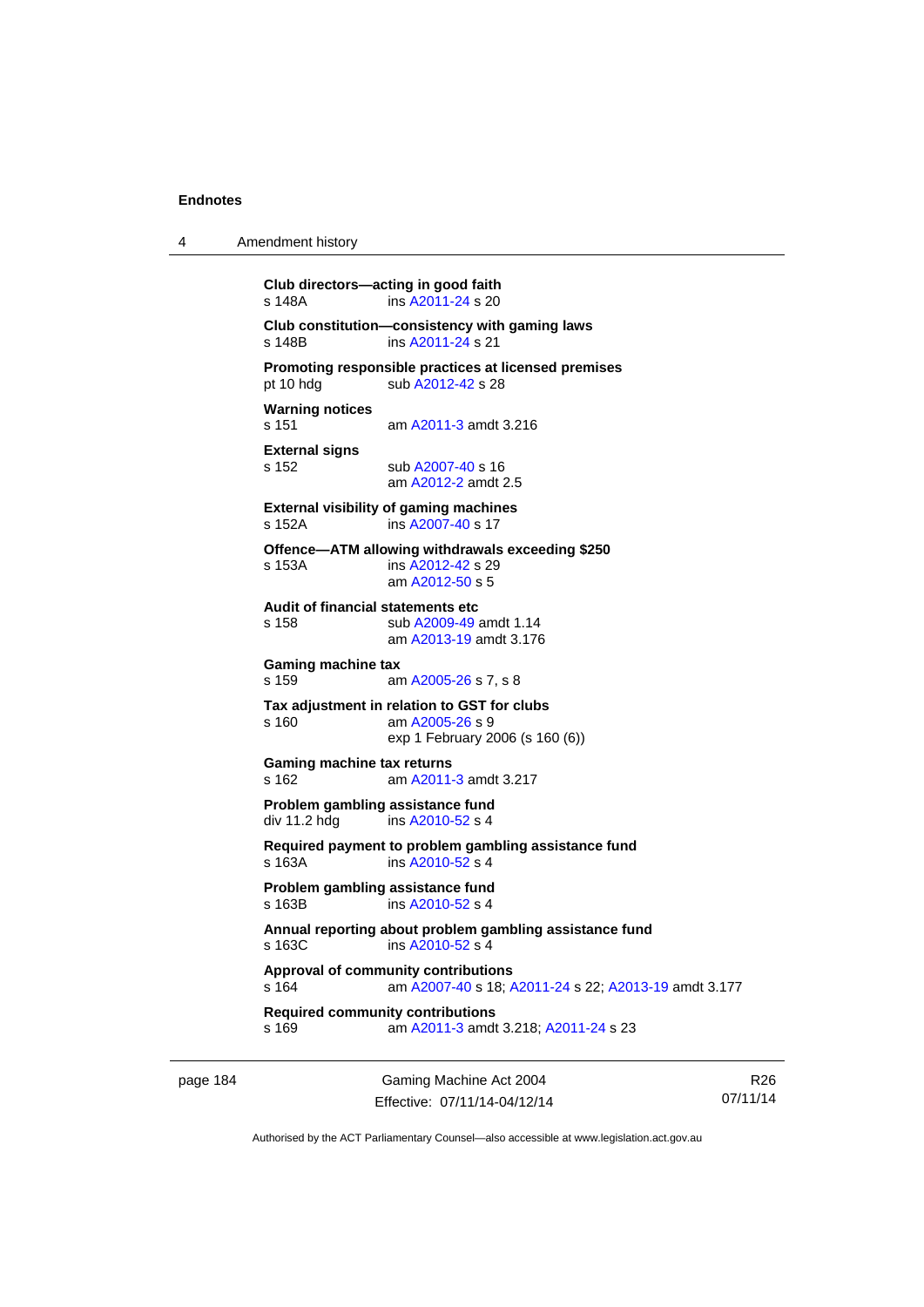| s 171A                                       | Problem gambling community contributions<br>ins A2007-40 s 19<br>am A2011-24 s 24; ss renum R16 (RI) LA |
|----------------------------------------------|---------------------------------------------------------------------------------------------------------|
| pt 13 hdg                                    | <b>Notification and review of decisions</b><br>sub A2008-37 amdt 1.212                                  |
| s 173                                        | Meaning of reviewable decision---pt 13<br>sub A2008-37 amdt 1.212                                       |
| <b>Reviewable decision notices</b><br>s 173A | ins A2008-37 amdt 1.212                                                                                 |
| <b>Applications for review</b><br>s 173B     | ins A2008-37 amdt 1.212                                                                                 |
| <b>Miscellaneous</b><br>pt 14 hdg            | exp 1 November 2005 (s 189)<br>ins A2008-37 amdt 1.212                                                  |
| Determination of fees<br>s 177               | am A2011-3 amdt 3.219                                                                                   |
| Legislation amended or repealed<br>s 179     | om LA s 89 (3)                                                                                          |
| Definitions for pt 14<br>s 180               | exp 1 November 2005 (s 189)                                                                             |
| Licences<br>s 181                            | exp 1 November 2005 (s 189)                                                                             |
| Clubs<br>s 182                               | exp 1 November 2005 (s 189)                                                                             |
| <b>Rules and control procedures</b><br>s 183 | exp 1 November 2005 (s 189)                                                                             |
| s 184                                        | Disciplinary proceedings under former gaming Act<br>exp 1 November 2005 (s 189)                         |
| s 185                                        | Approvals under former gaming Act<br>exp 1 November 2005 (s 189)                                        |
| Linked-jackpot arrangements<br>s 186         | exp 1 November 2005 (s 189)                                                                             |
| s 187                                        | Clubs not required to be corporations for s 146<br>exp 1 November 2005 (s 189)                          |
| s 188                                        | Clubs with too many life members for s 146<br>exp 1 November 2005 (s 189)                               |
| <b>Expiry of pt 14</b><br>s 189              | exp 1 November 2005 (s 189)                                                                             |
|                                              |                                                                                                         |

07/11/14

R26

Gaming Machine Act 2004 Effective: 07/11/14-04/12/14 page 185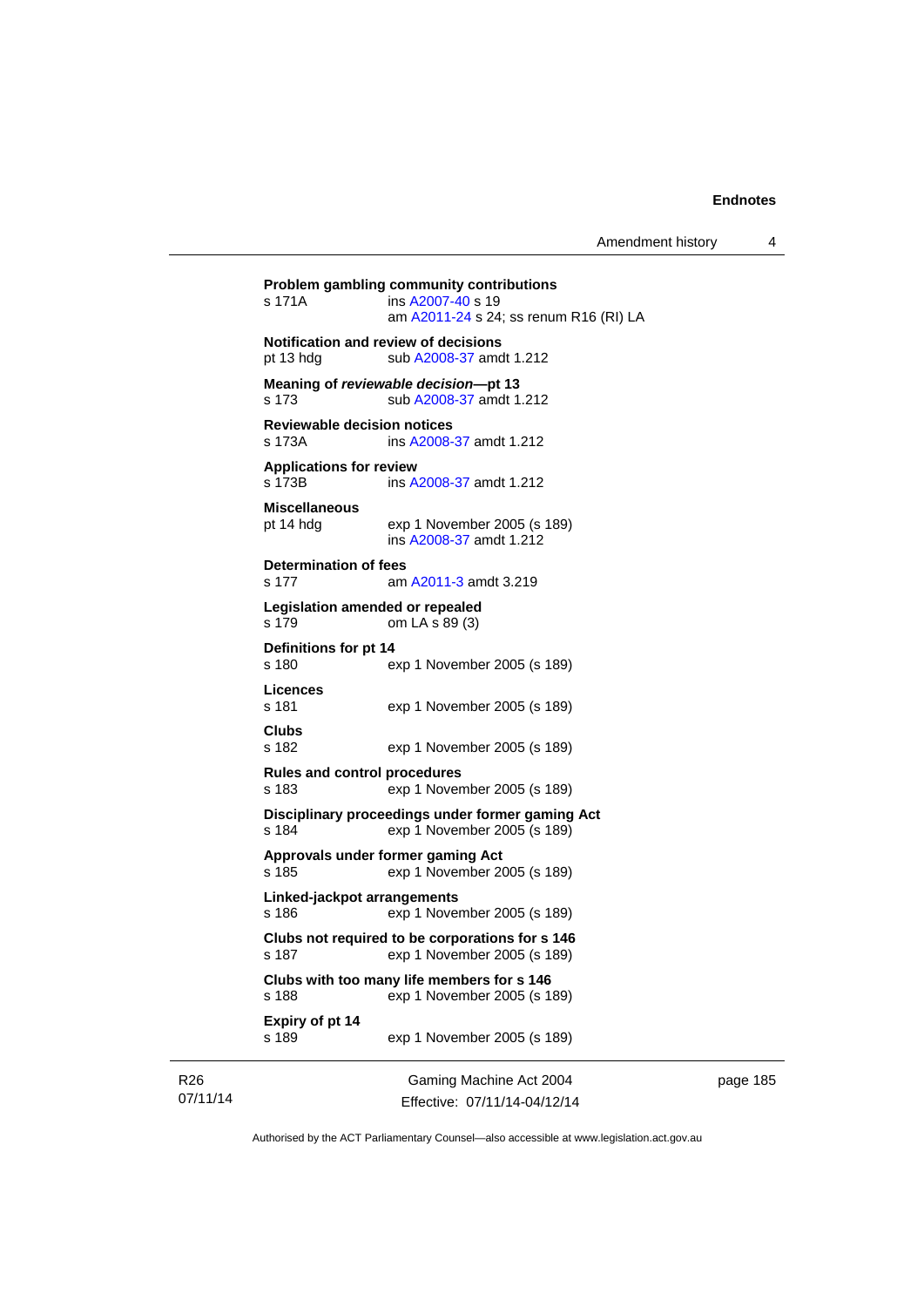4 Amendment history

| <b>Reviewable decisions</b><br>sch 1 | am A2007-40 s 20; items renum R9 LA                                                                           |
|--------------------------------------|---------------------------------------------------------------------------------------------------------------|
|                                      | sub A2008-37 amdt 1.213                                                                                       |
|                                      | am A2011-24 s 25; items renum R16 (RI) LA; A2011-24 s 26;                                                     |
|                                      | items renum R19 LA; A2012-42 s 30, s 31; items renum                                                          |
|                                      | R20 LA; A2014-5 s 9; items renum R25 LA                                                                       |
|                                      |                                                                                                               |
|                                      | <b>Gambling and Racing Control Act 1999</b>                                                                   |
| sch <sub>2</sub>                     | om LA s 89 (3)                                                                                                |
| <b>Dictionary</b>                    |                                                                                                               |
| dict                                 | am A2008-37 amdt 1.214; amdt 1.215                                                                            |
|                                      | def acquisition approval application om A2013-19                                                              |
|                                      | amdt 3.178                                                                                                    |
|                                      | def approval-holder ins A2012-42 s 32                                                                         |
|                                      | def approved gaming machine om A2013-19 amdt 3.179                                                            |
|                                      | def associated entity om A2013-19 amdt 3.180                                                                  |
|                                      | def associated organisation declaration ins A2011-24 s 27                                                     |
|                                      | def charitable organisation om A2013-19 amdt 3.181                                                            |
|                                      | def commission sub A2005-26 s 10                                                                              |
|                                      | def <b>decrease machines amendment</b> ins A2012-42 s 33                                                      |
|                                      | def <i>disciplinary action</i> sub A2013-19 amdt 3.182                                                        |
|                                      | def disciplinary notice sub A2013-19 amdt 3.182                                                               |
|                                      | def financial arrangement am A2013-19 amdt 3.183                                                              |
|                                      | om A2014-5 s 10                                                                                               |
|                                      | def gaming area sub A2012-42 s 34                                                                             |
|                                      | def gaming law ins A2011-24 s 27                                                                              |
|                                      | def gaming machine pars renum R13 LA                                                                          |
|                                      | def general licence sub A2010-43 amdt 1.17                                                                    |
|                                      | def ground for disciplinary action sub A2013-19 amdt 3.184                                                    |
|                                      | def <i>initial licence application</i> sub A2013-19 amdt 3.185<br>def in-principle approval ins A2012-42 s 35 |
|                                      | def <i>inquiry</i> om A2013-19 amdt 3.186                                                                     |
|                                      | def large-scale machine relocation amendment ins                                                              |
|                                      | A2012-42 s 35                                                                                                 |
|                                      | def licence am A2013-19 amdt 3.187; pars renum R22 LA                                                         |
|                                      | def licence amendment application sub A2013-19                                                                |
|                                      | amdt 3.188                                                                                                    |
|                                      | def net revenue am A2005-26 s 11                                                                              |
|                                      | def new venue amendment ins A2012-42 s 35                                                                     |
|                                      | def on licence sub A2010-43 amdt 1.18                                                                         |
|                                      | def operator om A2013-19 amdt 3.189                                                                           |
|                                      | def pool of available gaming machines (or pool) ins                                                           |
|                                      | A2012-42 s 35                                                                                                 |
|                                      | def problem gambling assistance fund ins A2010-52 s 5                                                         |
|                                      | def proposed gaming area am A2012-42 s 36                                                                     |
|                                      | def qualified accountant am A2011-27 amdt 1.10                                                                |
|                                      | om A2013-19 amdt 3.190                                                                                        |
|                                      |                                                                                                               |

page 186 Gaming Machine Act 2004 Effective: 07/11/14-04/12/14

R26 07/11/14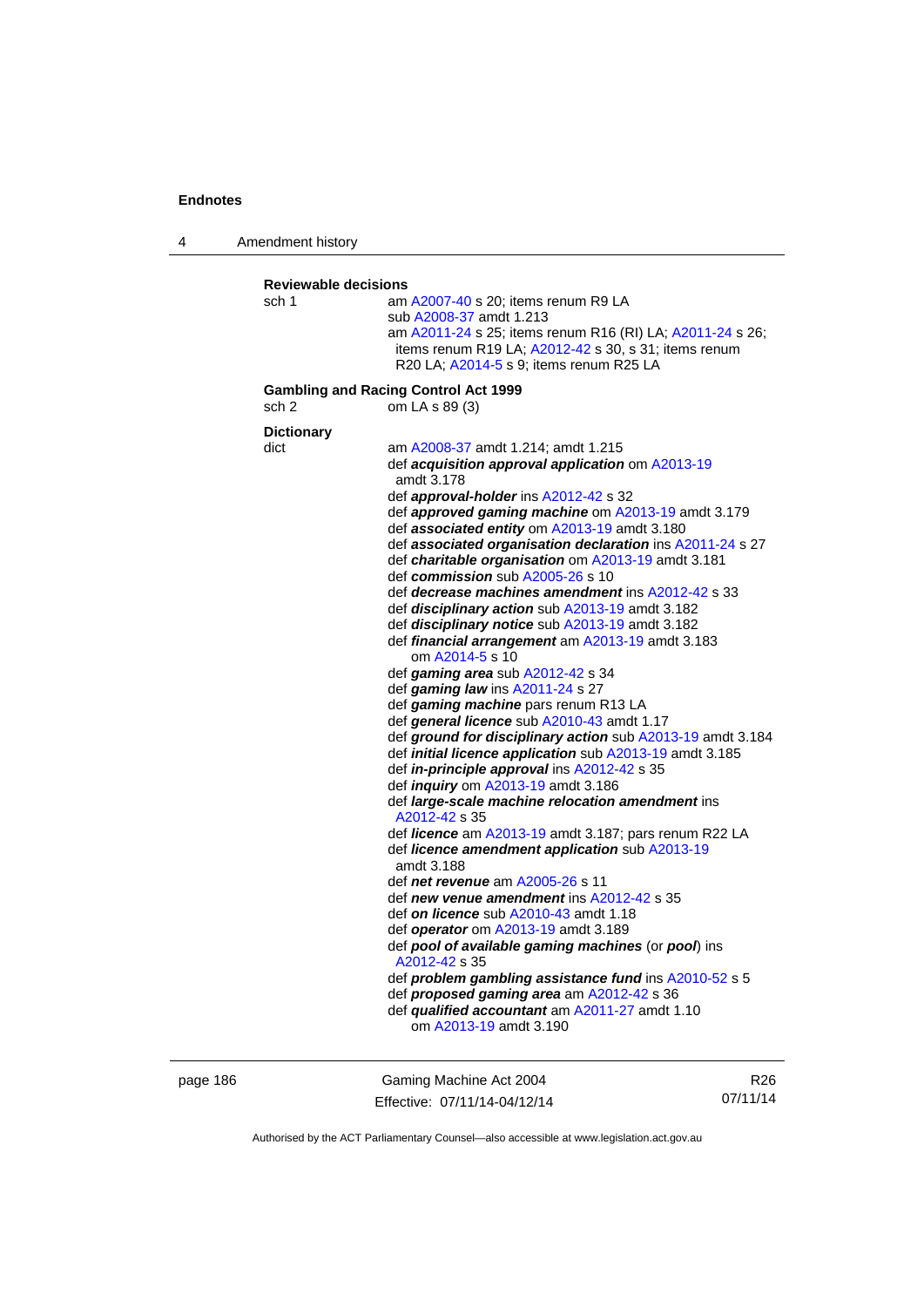def *relevant premises* om [A2013-19](http://www.legislation.act.gov.au/a/2013-19) amdt 3.191 def *reviewable decision* ins [A2008-37](http://www.legislation.act.gov.au/a/2008-37) amdt 1.216 def *small-scale machine relocation amendment* ins [A2012-42](http://www.legislation.act.gov.au/a/2012-42) s 35 def *structural change amendment* ins [A2012-42](http://www.legislation.act.gov.au/a/2012-42) s 35 def *technical amendment* ins [A2012-42](http://www.legislation.act.gov.au/a/2012-42) s 35 def *temporary storage amendment* ins [A2012-42](http://www.legislation.act.gov.au/a/2012-42) s 35 def *venue relocation amendment* ins [A2012-42](http://www.legislation.act.gov.au/a/2012-42) s 35 def *warning notice* ins [A2011-24](http://www.legislation.act.gov.au/a/2011-24) s 27 sub [A2013-19](http://www.legislation.act.gov.au/a/2013-19) amdt 3.192

R26 07/11/14

Gaming Machine Act 2004 Effective: 07/11/14-04/12/14 page 187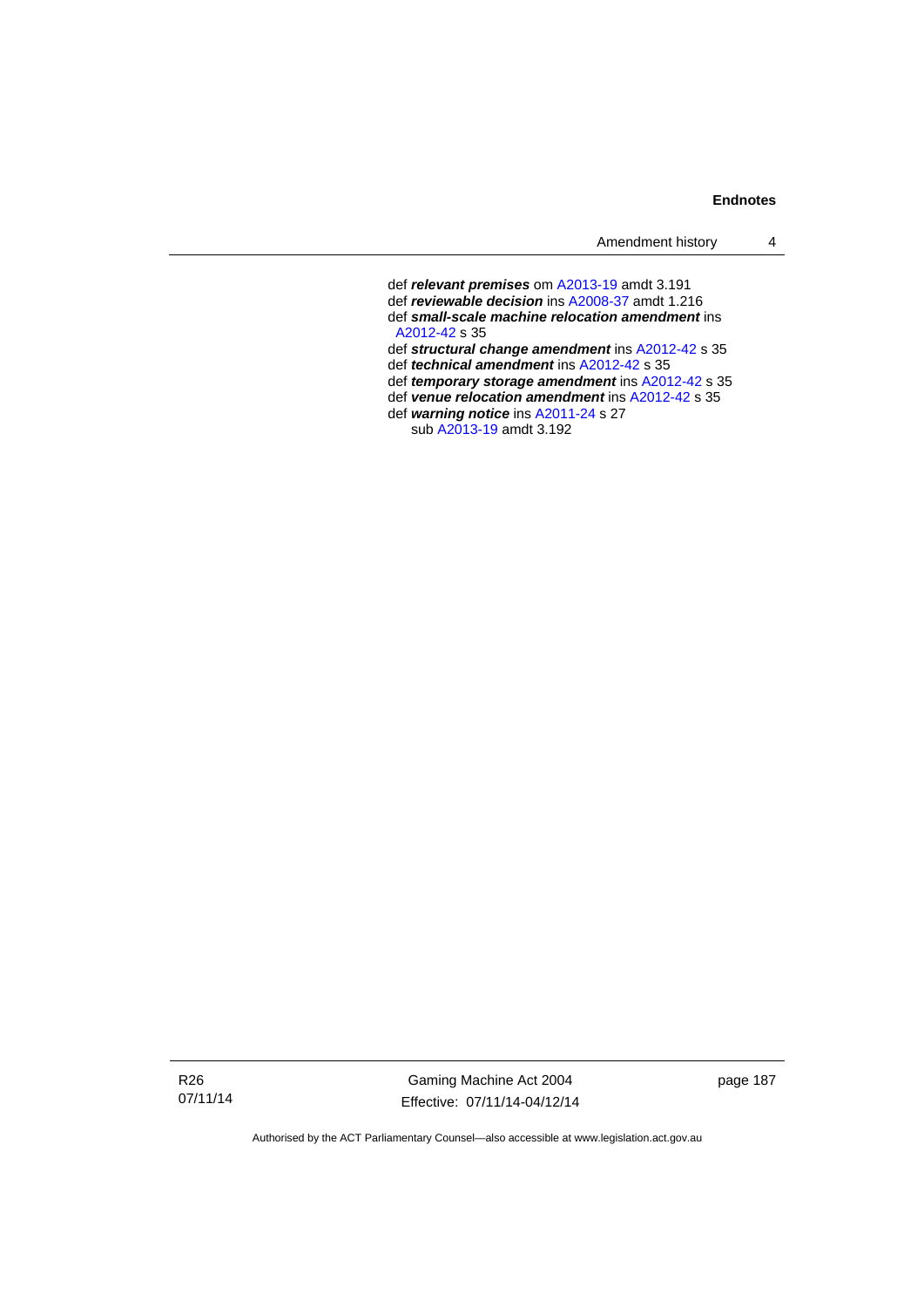5 Earlier republications

# **5 Earlier republications**

Some earlier republications were not numbered. The number in column 1 refers to the publication order.

Since 12 September 2001 every authorised republication has been published in electronic pdf format on the ACT legislation register. A selection of authorised republications have also been published in printed format. These republications are marked with an asterisk (\*) in column 1. Electronic and printed versions of an authorised republication are identical.

| <b>Republication</b><br>No and date | <b>Effective</b>           | Last<br>amendment<br>made by | <b>Republication</b><br>for |
|-------------------------------------|----------------------------|------------------------------|-----------------------------|
| R <sub>1</sub><br>1 Nov 2004        | 1 Nov 2004-<br>13 Apr 2005 | not amended                  | new Act                     |
| R <sub>2</sub>                      | 14 Apr 2005-               | A2005-17                     | amendments by               |
| 14 Apr 2005                         | 30 June 2005               |                              | A2005-17                    |
| R <sub>3</sub>                      | 1 July 2005-               | A2005-26                     | amendments by               |
| 1 July 2005                         | 1 Nov 2005                 |                              | A2005-26                    |
| R4                                  | 2 Nov 2005-                | A2005-26                     | commenced                   |
| 2 Nov 2005                          | 1 Feb 2006                 |                              | expiry                      |
| R <sub>5</sub>                      | 2 Feb 2006-                | A2005-26                     | commenced                   |
| 2 Feb 2006                          | 30 Apr 2006                |                              | expiry                      |
| R <sub>6</sub>                      | 1 May 2006-                | A2006-2                      | amendments by               |
| 1 May 2006                          | 31 May 2007                |                              | A2006-2                     |
| R7                                  | 1 June 2007-               | A2007-14                     | amendments by               |
| 1 June 2007                         | 30 June 2007               |                              | A2007-14                    |
| R <sub>8</sub>                      | 1 July 2007-               | A2007-14                     | amendments by               |
| 1 July 2007                         | 4 Dec 2007                 |                              | A2005-26                    |
| R9                                  | 5 Dec 2007-                | A2007-40                     | amendments by               |
| 5 Dec 2007                          | 3 June 2008                |                              | A2007-40                    |
| R <sub>10</sub>                     | 4 June 2008-               | A2007-40                     | amendments by               |
| 4 June 2008                         | 25 Aug 2008                |                              | A2007-40                    |
| R <sub>11</sub>                     | 26 Aug 2008-               | A2008-28                     | amendments by               |
| 26 Aug 2008                         | 1 Feb 2009                 |                              | A2008-28                    |
| R <sub>12</sub>                     | 2 Feb 2009-                | A2008-37                     | amendments by               |
| 2 Feb 2009                          | 16 Dec 2009                |                              | A2008-37                    |

page 188 Gaming Machine Act 2004 Effective: 07/11/14-04/12/14

R26 07/11/14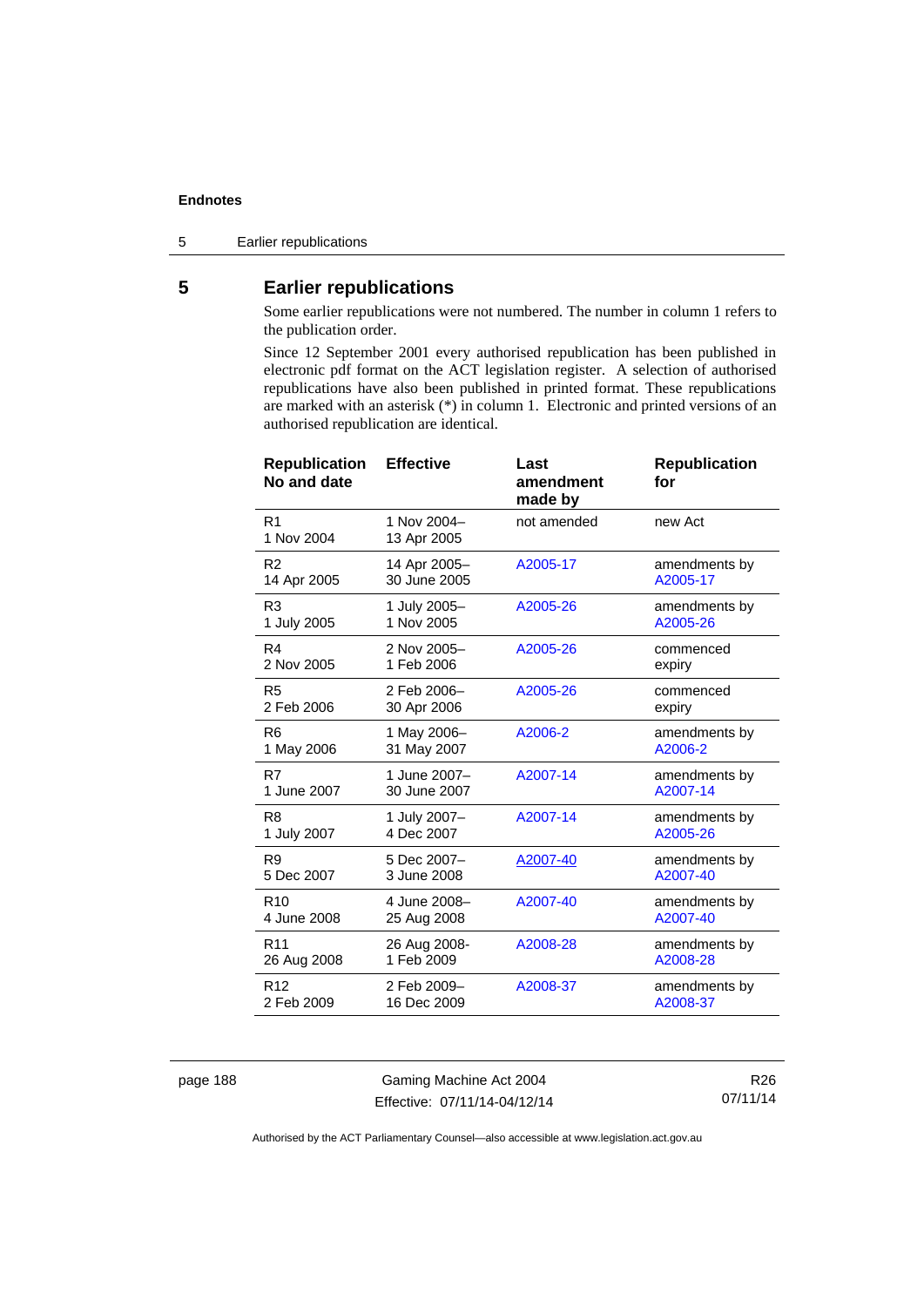## Earlier republications 5

| <b>Republication</b><br>No and date | <b>Effective</b>             | Last<br>amendment<br>made by | <b>Republication</b><br>for                                                  |
|-------------------------------------|------------------------------|------------------------------|------------------------------------------------------------------------------|
| R <sub>13</sub>                     | 17 Dec 2009-                 | A2009-49                     | amendments by                                                                |
| 17 Dec 2009                         | 30 Nov 2010                  |                              | A2009-49                                                                     |
| R <sub>14</sub>                     | 1 Dec 2010-                  | A2010-43                     | amendments by                                                                |
| 1 Dec 2010                          | 28 Feb 2011                  |                              | A2010-43                                                                     |
| R <sub>15</sub>                     | 1 Mar 2011-                  | A2011-3                      | amendments by                                                                |
| 1 Mar 2011                          | 30 June 2011                 |                              | A2011-3                                                                      |
| R <sub>16</sub>                     | 1 July 2011-                 | A2011-3                      | amendments by                                                                |
| 1 July 2011                         | 12 Sept 2011                 |                              | A2010-52                                                                     |
| R <sub>16</sub> (RI)<br>7 July 2011 | 1 July 2011-<br>12 Sept 2011 | A2011-3                      | reissued for<br>retrospective<br>amendments by<br>A2011-24                   |
| R17                                 | 13 Sept 2011-                | A2011-27                     | amendments by                                                                |
| 13 Sept 2011                        | 27 May 2012                  |                              | A2011-27                                                                     |
| R <sub>18</sub>                     | 28 May 2012-                 | A2012-2                      | amendments by                                                                |
| 28 May 2012                         | 30 June 2012                 |                              | A2012-2                                                                      |
| R <sub>19</sub>                     | 1 July 2012-                 | A2012-2                      | amendments by                                                                |
| 1 July 2012                         | 31 Dec 2012                  |                              | A2011-24                                                                     |
| R <sub>20</sub><br>1 Jan 2013       | 1 Jan 2013-<br>27 Mar 2013   | A2012-50                     | amendments by<br>A2012-42 and<br>A2012-50                                    |
| R <sub>21</sub>                     | 28 Mar 2013-                 | A2013-9                      | amendment by                                                                 |
| 28 Mar 2013                         | 13 June 2013                 |                              | A2013-9                                                                      |
| R <sub>22</sub>                     | 14 June 2013-                | A2013-19                     | amendments by                                                                |
| 14 June 2013                        | 21 Aug 2013                  |                              | A2013-19                                                                     |
| R <sub>23</sub><br>22 Aug 2013      | 22 Aug 2013-<br>31 Jan 2014  | A2013-29                     | republication for<br>updated endnotes<br>as amended by<br>A2013-29           |
| R <sub>24</sub><br>1 Feb 2014       | 1 Feb 2014-<br>27 March 2014 | A2013-29                     | amendments by<br>A2012-42<br>(as amended by<br>A2013-29 s 4) and<br>A2012-50 |

R26 07/11/14

Gaming Machine Act 2004 Effective: 07/11/14-04/12/14 page 189